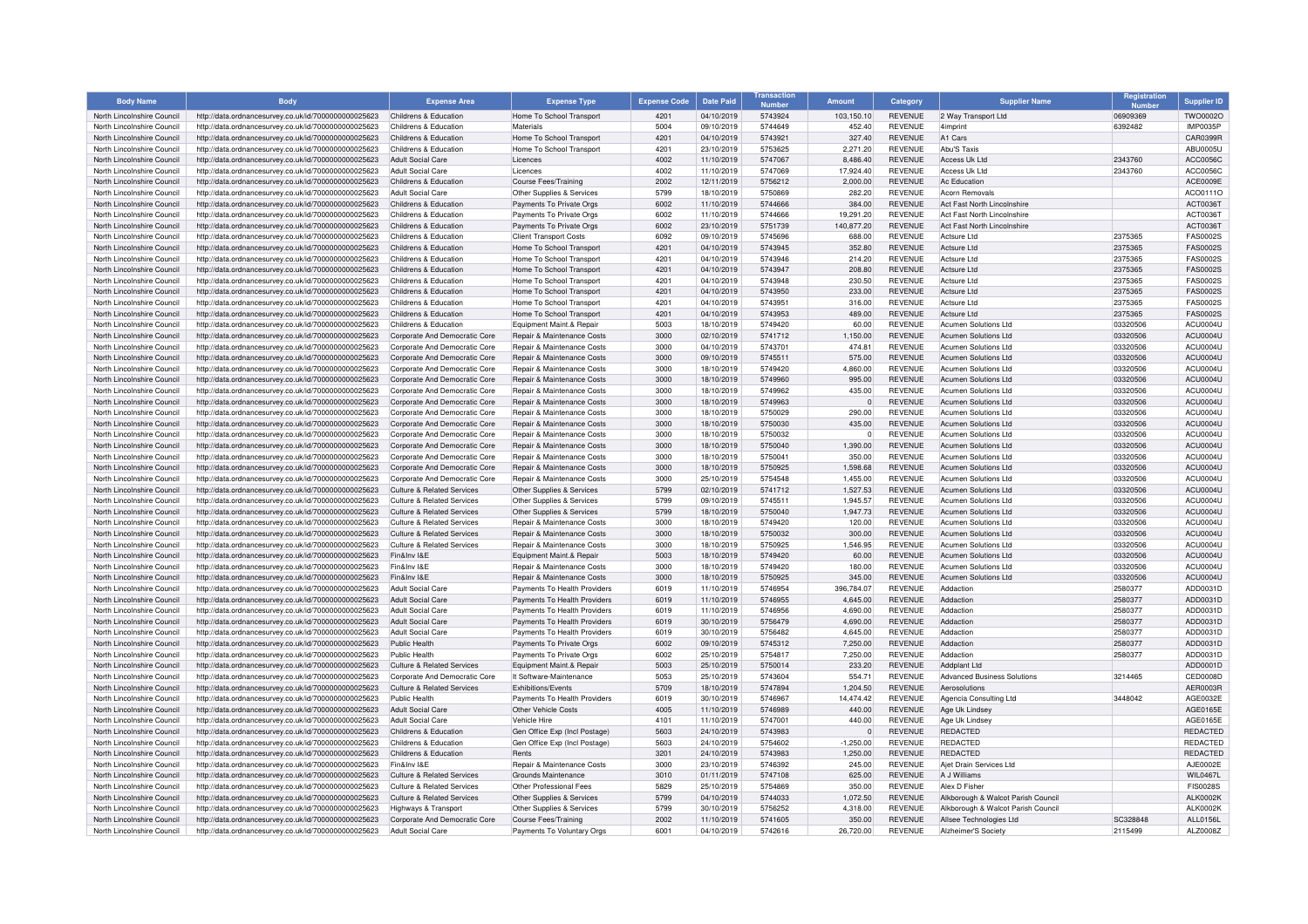| North Lincolnshire Council                               | http://data.ordnancesurvey.co.uk/id/7000000000025623                                                         | Adult Social Care                     | Payments To Private Orgs                   | 6002         | 25/10/2019               | 5754177            | 500.28           | <b>REVENUE</b>                   | Amara Care                                 | 4459044  | AMA0002A                           |
|----------------------------------------------------------|--------------------------------------------------------------------------------------------------------------|---------------------------------------|--------------------------------------------|--------------|--------------------------|--------------------|------------------|----------------------------------|--------------------------------------------|----------|------------------------------------|
| North Lincolnshire Council                               | http://data.ordnancesurvey.co.uk/id/7000000000025623                                                         | Adult Social Care                     | Payments To Private Orgs                   | 6002         | 25/10/2019               | 5754178            | 25,734.11        | <b>REVENUE</b>                   | Amara Care                                 | 4459044  | AMA0002A                           |
| North Lincolnshire Council                               | http://data.ordnancesurvey.co.uk/id/7000000000025623                                                         | Adult Social Care                     | Payments To Private Orgs                   | 6002         | 25/10/2019               | 5754178            | 6,445.16         | <b>REVENUE</b>                   | Amara Care                                 | 4459044  | AMA0002A                           |
| North Lincolnshire Council                               | http://data.ordnancesurvey.co.uk/id/7000000000025623                                                         | Childrens & Education                 | Payments To Private Orgs                   | 6002         | 09/10/2019               | 5744031            | 337.50           | <b>REVENUE</b>                   | Amara Care                                 | 4459044  | AMA0002A                           |
| North Lincolnshire Council                               | http://data.ordnancesurvey.co.uk/id/7000000000025623                                                         | Childrens & Education                 | Payments To Private Orgs                   | 6002         | 09/10/2019               | 5744075            | 823.05           | <b>REVENUE</b>                   | Amara Care                                 | 4459044  | AMA0002A                           |
|                                                          |                                                                                                              | Childrens & Education                 |                                            | 6002         |                          | 5744643            |                  | <b>REVENUE</b>                   | Amara Care                                 |          |                                    |
| North Lincolnshire Council                               | http://data.ordnancesurvey.co.uk/id/7000000000025623                                                         |                                       | Payments To Private Orgs                   |              | 09/10/2019               |                    | 406.60           |                                  |                                            | 4459044  | AMA0002A                           |
| North Lincolnshire Council                               | http://data.ordnancesurvey.co.uk/id/7000000000025623                                                         | Childrens & Education                 | Payments To Private Orgs                   | 6002         | 09/10/2019               | 5744644            | 464.00           | <b>REVENUE</b>                   | Amara Care                                 | 4459044  | AMA0002A                           |
| North Lincolnshire Council                               | http://data.ordnancesurvey.co.uk/id/7000000000025623                                                         | Childrens & Education                 | Payments To Private Orgs                   | 6002         | 30/10/2019               | 5756379            | 329.85           | <b>REVENUE</b>                   | Amara Care                                 | 4459044  | AMA0002A                           |
| North Lincolnshire Council                               | http://data.ordnancesurvey.co.uk/id/7000000000025623                                                         | Childrens & Education                 | Payments To Private Orgs                   | 6002         | 30/10/2019               | 5756384            | 358.30           | <b>REVENUE</b>                   | Amara Care                                 | 4459044  | AMA0002A                           |
| North Lincolnshire Council                               | http://data.ordnancesurvev.co.uk/id/7000000000025623                                                         | Adult Social Care Capital             | Other Costs                                | A085         | 18/10/2019               | 574998             | 224.97           | CAPITAL                          | Amazon Payments Uk Ltd                     |          | AMA0016A                           |
| North Lincolnshire Council                               | http://data.ordnancesurvey.co.uk/id/7000000000025623                                                         | Adult Social Care                     | Payments To Private Orgs                   | 6002         | 23/10/2019               | 5754218            | 1,060.00         | <b>REVENUE</b>                   | Amber Care (Lincolnshire) Ltd              |          | <b>ISF0038F</b>                    |
| North Lincolnshire Council                               | http://data.ordnancesurvey.co.uk/id/7000000000025623                                                         | <b>Culture &amp; Related Services</b> | Equipment Purchase                         | 5001         | 30/10/2019               | 5753510            | 650.00           | <b>REVENUE</b>                   | Amber Tree Care                            |          | AMB0017B                           |
| North Lincolnshire Council                               | http://data.ordnancesurvey.co.uk/id/7000000000025623                                                         | Adult Social Care Capital             | Other Costs                                | A085         | 16/11/2019               | 5754229            | 2,995.60         | CAPITAL                          | Ambre-Stone Ltd                            | 11108770 | AMB0080B                           |
| North Lincolnshire Council                               | http://data.ordnancesurvey.co.uk/id/7000000000025623                                                         | Highways & Transpor                   | Other Supplies & Services                  | 5799         | 30/10/2019               | 5756255            | 711.60           | <b>REVENUE</b>                   | Amcotts Parish Council                     |          | AMC0001C                           |
| North Lincolnshire Council                               | http://data.ordnancesurvey.co.uk/id/7000000000025623                                                         | Corporate And Democratic Core         | <b>Heating Fuels</b>                       | 3104         | 09/10/2019               | 5744122            | 2.480.10         | <b>REVENUE</b>                   | Amp Biomass Fuels Ltd                      | 5735950  | AMP0041P                           |
| North Lincolnshire Council                               | http://data.ordnancesurvey.co.uk/id/7000000000025623                                                         | Corporate And Democratic Core         | <b>Heating Fuels</b>                       | 3104         | 09/10/2019               | 5744124            | 2,106.99         | <b>REVENUE</b>                   | Amp Biomass Fuels Ltd                      | 5735950  | AMP0041P                           |
| North Lincolnshire Council                               | http://data.ordnancesurvey.co.uk/id/7000000000025623                                                         | Corporate And Democratic Core         | <b>Heating Fuels</b>                       | 3104         | 09/10/2019               | 5744126            | 1,342.10         | <b>REVENUE</b>                   | Amp Biomass Fuels Ltd                      | 5735950  | AMP0041F                           |
| North Lincolnshire Council                               | http://data.ordnancesurvey.co.uk/id/7000000000025623                                                         | Corporate And Democratic Core         | <b>Heating Fuels</b>                       | 3104         | 09/10/2019               | 5744174            | 1,837.44         | <b>REVENUE</b>                   | Amp Biomass Fuels Ltd                      | 5735950  | AMP0041P                           |
|                                                          |                                                                                                              |                                       |                                            |              |                          | 5744191            |                  |                                  |                                            |          |                                    |
| North Lincolnshire Council                               | http://data.ordnancesurvey.co.uk/id/7000000000025623                                                         | Corporate And Democratic Core         | <b>Heating Fuels</b>                       | 3104         | 09/10/2019               |                    | 2,955.98         | <b>REVENUE</b>                   | Amp Biomass Fuels Ltd                      | 5735950  | AMP0041P                           |
| North Lincolnshire Council                               | http://data.ordnancesurvev.co.uk/id/7000000000025623                                                         | Corporate And Democratic Core         | <b>Heating Fuels</b>                       | 3104         | 09/10/2019               | 5744570            | 1.973.64         | <b>REVENUE</b>                   | Amp Biomass Fuels Ltd                      | 5735950  | AMP0041F                           |
| North Lincolnshire Council                               | http://data.ordnancesurvey.co.uk/id/7000000000025623                                                         | Corporate And Democratic Core         | <b>Heating Fuels</b>                       | 3104         | 01/11/2019               | 5753142            | 2,043.64         | <b>REVENUE</b>                   | Amp Biomass Fuels Ltd                      | 5735950  | AMP0041F                           |
| North Lincolnshire Council                               | http://data.ordnancesurvey.co.uk/id/7000000000025623                                                         | Adult Social Care                     | Payments To Private Orgs                   | 6002         | 25/10/2019               | 575418             | 100,724.87       | <b>REVENUE</b>                   | Amphion Home Care Services Ltd             | 03480829 | AMP0002P                           |
| North Lincolnshire Council                               | http://data.ordnancesurvey.co.uk/id/7000000000025623                                                         | Adult Social Care                     | Payments To Private Orgs                   | 6002         | 25/10/2019               | 5754181            | 2,819.76         | <b>REVENUE</b>                   | Amphion Home Care Services Ltd             | 03480829 | AMP0002P                           |
| North Lincolnshire Council                               | http://data.ordnancesurvey.co.uk/id/7000000000025623                                                         | <b>Adult Social Care</b>              | Payments To Private Orgs                   | 6002         | 25/10/2019               | 5754182            | $-504.07$        | <b>REVENUE</b>                   | Amphion Home Care Services Ltd             | 03480829 | AMP0002F                           |
| North Lincolnshire Council                               | http://data.ordnancesurvey.co.uk/id/7000000000025623                                                         | Childrens & Education                 | Home To School Transport                   | 4201         | 09/10/2019               | 5743917            | 9.050.00         | <b>REVENUE</b>                   | Amvale Medical Transport Ltd               |          | AMV0003V                           |
| North Lincolnshire Council                               | http://data.ordnancesurvey.co.uk/id/7000000000025623                                                         | Childrens & Education                 | Home To School Transport                   | 4201         | 11/10/2019               | 5747151            | 32,764.00        | <b>REVENUE</b>                   | Amvale Medical Transport Ltd               |          | AMV0003V                           |
| North Lincolnshire Council                               | http://data.ordnancesurvey.co.uk/id/7000000000025623                                                         | Adult Social Care                     | Payments To Health Providers               | 6019         | 04/10/2019               | 5743780            | 758.55           | <b>REVENUE</b>                   | Ancora Medical Practice                    |          | <b>KEN0064N</b>                    |
| North Lincolnshire Council                               | http://data.ordnancesurvey.co.uk/id/7000000000025623                                                         | Public Health                         | Payments To Health Providers               | 6019         | 04/10/2019               | 5743780            | 120.00           | <b>REVENUE</b>                   | Ancora Medical Practice                    |          | <b>KEN0064N</b>                    |
| North Lincolnshire Council                               | http://data.ordnancesurvey.co.uk/id/7000000000025623                                                         | Childrens & Education                 | Licences                                   | 4002         | 25/10/2019               | 5753491            | 1,000.00         | <b>REVENUE</b>                   | <b>Angel Solutions</b>                     |          | ANG0061G                           |
| North Lincolnshire Council                               | http://data.ordnancesurvey.co.uk/id/7000000000025623                                                         | Culture & Related Services            | Equipment Maint.& Repair                   | 5003         | 16/10/2019               | 5748538            | 232.93           | <b>REVENUE</b>                   | Angel Springs Ltd                          | 2418453  | ANG0018G                           |
| North Lincolnshire Council                               | http://data.ordnancesurvey.co.uk/id/7000000000025623                                                         | <b>Culture &amp; Related Services</b> | Other Supplies & Services                  | 5799         | 16/10/2019               | 5749362            | 250.00           | <b>REVENUE</b>                   | Anita L Robinson                           |          | <b>ROB0205B</b>                    |
| North Lincolnshire Council                               | http://data.ordnancesurvey.co.uk/id/7000000000025623                                                         | Childrens & Education                 | Payments To Private Orgs                   | 6002         | 23/10/2019               | 5753594            | 1,500.00         | <b>REVENUE</b>                   | Anne-Marie Stead                           |          | STE0462E                           |
|                                                          |                                                                                                              |                                       |                                            |              |                          |                    |                  |                                  |                                            | 133804   |                                    |
| North Lincolnshire Council                               | http://data.ordnancesurvey.co.uk/id/7000000000025623                                                         | Adult Social Care                     | Clothing, Uniforms & Laundry               | 5301         | 30/10/2019               | 5756174            | 116.39           | <b>REVENUE</b>                   | Arco Ltd                                   |          | ARC0001C                           |
| North Lincolnshire Council                               | http://data.ordnancesurvey.co.uk/id/7000000000025623                                                         | Childrens & Education                 | Clothing, Uniforms & Laundry               | 5301         | 30/10/2019               | 5756174            | 39.78            | <b>REVENUE</b>                   | Arco Ltd                                   | 133804   | ARC0001C                           |
| North Lincolnshire Council                               | http://data.ordnancesurvey.co.uk/id/7000000000025623                                                         | Childrens & Education                 | Equipment Purchase                         | 5001         | 30/10/2019               | 5756174            | 363.38           | <b>REVENUE</b>                   | Arco Ltd                                   | 133804   | ARC0001C                           |
| North Lincolnshire Council                               | http://data.ordnancesurvey.co.uk/id/7000000000025623                                                         | Culture & Related Services            | Clothing, Uniforms & Laundry               | 5301         | 25/10/2019               | 5754335            | 325.21           | <b>REVENUE</b>                   | Arco Ltd                                   | 133804   | ARC0001C                           |
| North Lincolnshire Council                               | http://data.ordnancesurvey.co.uk/id/7000000000025623                                                         | Environmental & Regulatory Svs        | Clothing, Uniforms & Laundry               | 5301         | 25/10/2019               | 5752079            | 292.52           | <b>REVENUE</b>                   | Arco Ltd                                   | 133804   | ARC0001C                           |
| North Lincolnshire Council                               | http://data.ordnancesurvey.co.uk/id/7000000000025623                                                         | <b>Planning Services</b>              | It Software-Purchase                       | 5051         | 23/10/2019               | 5753631            | 1.437.05         | <b>REVENUE</b>                   | Arcus Global Ltd                           |          | ARC0132C                           |
| North Lincolnshire Council                               | http://data.ordnancesurvey.co.uk/id/7000000000025623                                                         | Childrens & Education                 | Home To School Transport                   | 4201         | 11/10/2019               | 5747161            | 2,705.00         | <b>REVENUE</b>                   | Aria Cars                                  |          | ARI00021                           |
| North Lincolnshire Council                               | http://data.ordnancesurvey.co.uk/id/7000000000025623                                                         | <b>Housing Services</b>               | Other Supplies & Services                  | 5799         | 04/10/2019               | 5743034            | 233.33           | <b>REVENUE</b>                   | Arties Mil                                 |          | ART0028T                           |
| North Lincolnshire Council                               | http://data.ordnancesurvey.co.uk/id/7000000000025623                                                         | <b>Housing Services</b>               | Other Supplies & Services                  | 5799         | 16/10/2019               | 5749298            | 266.67           | <b>REVENUE</b>                   | <b>Arties Mill</b>                         |          | ART0028T                           |
| North Lincolnshire Council                               | http://data.ordnancesurvey.co.uk/id/7000000000025623                                                         | <b>Housing Services</b>               | Other Supplies & Services                  | 5799         | 18/10/2019               | 5750035            | 233.33           | <b>REVENUE</b>                   | <b>Arties Mil</b>                          |          | ART0028T                           |
| North Lincolnshire Council                               | http://data.ordnancesurvey.co.uk/id/7000000000025623                                                         | <b>Housing Services</b>               | Other Supplies & Services                  | 5799         | 23/10/2019               | 5752178            | 233.33           | <b>REVENUE</b>                   | <b>Arties Mill</b>                         |          | ART0028T                           |
| North Lincolnshire Council                               | http://data.ordnancesurvey.co.uk/id/7000000000025623                                                         | Childrens & Education                 | Home To School Transport                   | 4201         | 11/10/2019               | 5747158            | 13,600.63        | <b>REVENUE</b>                   | Ashby Cars Ltd                             |          | ROQ0001C                           |
| North Lincolnshire Council                               | http://data.ordnancesurvey.co.uk/id/7000000000025623                                                         | <b>Adult Social Care</b>              | Payments To Private Orgs                   | 6002         | 23/10/2019               | 5754215            | 11,088.00        | <b>REVENUE</b>                   | Ashby Meadows (Hica)                       |          | <b>ISF0033F</b>                    |
| North Lincolnshire Council                               | http://data.ordnancesurvey.co.uk/id/7000000000025623                                                         | Adult Social Care                     | Payments To Health Providers               | 6019         | 30/10/2019               | 5756517            | 507.66           | <b>REVENUE</b>                   | Ashby Turn Primary Care Partners           |          | ASH0208H                           |
|                                                          |                                                                                                              |                                       |                                            |              |                          |                    |                  |                                  |                                            |          |                                    |
| North Lincolnshire Council                               | http://data.ordnancesurvey.co.uk/id/7000000000025623                                                         | Childrens & Education                 | Home To School Transport                   | 4201         | 04/10/2019               | 5743913            | 6,737.50         | <b>REVENUE</b>                   | Ash Taxis                                  |          | ASH0070H                           |
| North Lincolnshire Council                               | http://data.ordnancesurvey.co.uk/id/7000000000025623                                                         | Fin&Inv I&E                           | Telephone Rent/Calls                       | 5403         | 25/10/2019               | 5754296            | 1.600.00         | <b>REVENUE</b>                   | Ask4 Business Ltd                          | 03614661 | <b>ASK0163K</b>                    |
| North Lincolnshire Council                               | http://data.ordnancesurvey.co.uk/id/7000000000025623                                                         | Fin&Inv I&E                           | Telephone Rent/Calls                       | 5403         | 25/10/2019               | 5754307            | 453.50           | <b>REVENUE</b>                   | Ask4 Business Ltd                          | 03614661 | <b>ASK0163K</b>                    |
| North Lincolnshire Council                               | http://data.ordnancesurvey.co.uk/id/7000000000025623                                                         | Fin&Inv I&F                           | Telephone Rent/Calls                       | 5403         | 25/10/2019               | 575431             | 1,600.00         | <b>REVENUE</b>                   | Ask4 Business Ltd                          | 03614661 | <b>ASK0163K</b>                    |
| North Lincolnshire Council                               | http://data.ordnancesurvey.co.uk/id/7000000000025623                                                         | Fin&Inv I&E                           | Telephone Rent/Calls                       | 5403         | 25/10/2019               | 5754325            | 439.75           | <b>REVENUE</b>                   | <b>Ask4 Business Ltd</b>                   | 03614661 | <b>ASK0163K</b>                    |
| North Lincolnshire Council                               | http://data.ordnancesurvey.co.uk/id/7000000000025623                                                         | Fin&Inv I&F                           | Telephone Rent/Calls                       | 5403         | 25/10/2019               | 5754327            | 1,600.00         | <b>REVENUE</b>                   | Ask4 Business Ltd                          | 03614661 | <b>ASK0163K</b>                    |
| North Lincolnshire Council                               | http://data.ordnancesurvey.co.uk/id/7000000000025623                                                         | Fin&Inv I&E                           | Telephone Rent/Calls                       | 5403         | 25/10/2019               | 5754331            | 1.600.00         | <b>REVENUE</b>                   | Ask4 Business Ltd                          | 03614661 | <b>ASK0163K</b>                    |
| North Lincolnshire Council                               | http://data.ordnancesurvey.co.uk/id/7000000000025623                                                         | Fin&Inv I&E                           | Telephone Rent/Calls                       | 5403         | 25/10/2019               | 5754537            | 453.50           | <b>REVENUE</b>                   | Ask4 Business Ltd                          | 03614661 | <b>ASK0163K</b>                    |
| North Lincolnshire Council                               | http://data.ordnancesurvey.co.uk/id/7000000000025623                                                         | Fin&Inv I&F                           | Telephone Rent/Calls                       | 5403         | 25/10/2019               | 5754538            | 453.50           | <b>REVENUE</b>                   | Ask4 Business Ltd                          | 03614661 | <b>ASK0163K</b>                    |
| North Lincolnshire Council                               | http://data.ordnancesurvey.co.uk/id/7000000000025623                                                         | Highways & Transport                  | Course Fees/Training                       | 2002         | 11/10/2019               | 5747005            | 4.000.00         | <b>REVENUE</b>                   | Askham Brvan College                       |          | <b>ASK0007K</b>                    |
| North Lincolnshire Council                               | http://data.ordnancesurvey.co.uk/id/7000000000025623                                                         | <b>Adult Social Care</b>              | Course Fees/Training                       | 2002         | 30/10/2019               | 5750862            | 1,165.57         | <b>REVENUE</b>                   | At-Autism Ltd                              | 6917323  | ATA0003A                           |
| North Lincolnshire Council                               | http://data.ordnancesurvey.co.uk/id/7000000000025623                                                         | Adult Social Care                     | Payments To Private Orgs                   | 6002         | 25/10/2019               | 5754184            | $-367.63$        | <b>REVENUE</b>                   | A.T.C.S. Ltd                               | 05057212 | ATC0006C                           |
| North Lincolnshire Council                               | http://data.ordnancesurvey.co.uk/id/7000000000025623                                                         | <b>Adult Social Care</b>              | Payments To Private Orgs                   | 6002         | 25/10/2019               | 5754185            | 12,719.24        | <b>REVENUE</b>                   | A.T.C.S. Ltd                               | 05057212 | ATC0006C                           |
| North Lincolnshire Council                               | http://data.ordnancesurvey.co.uk/id/7000000000025623                                                         | <b>Adult Social Care</b>              | Payments To Private Orgs                   | 6002         | 25/10/2019               | 5754185            | 34,766.04        | <b>REVENUE</b>                   | A.T.C.S. Ltd                               | 05057212 | ATC0006C                           |
| North Lincolnshire Council                               |                                                                                                              | <b>Adult Social Care</b>              | Payments To Private Orgs                   | 6002         | 01/11/2019               | 5757418            | 60,000.00        | <b>REVENUE</b>                   | A.T.C.S. Ltd                               | 05057212 | ATC0006C                           |
|                                                          | http://data.ordnancesurvey.co.uk/id/7000000000025623                                                         |                                       |                                            |              |                          | 5745633            |                  | <b>REVENUE</b>                   | Auditel Rental & Service Ltd               |          |                                    |
| North Lincolnshire Council                               | http://data.ordnancesurvey.co.uk/id/7000000000025623                                                         | Corporate And Democratic Core         | Repair & Maintenance Costs                 | 3000         | 25/10/2019               |                    | 497.00           |                                  |                                            |          | AUD0074D                           |
| North Lincolnshire Council                               | http://data.ordnancesurvey.co.uk/id/7000000000025623                                                         | Childrens & Education                 | Home To School Transport                   | 4201         | 04/10/2019               | 5743908            | 400.00           | <b>REVENUE</b>                   | Axholme Taxis                              |          | <b>GLE0073E</b>                    |
| North Lincolnshire Council                               | http://data.ordnancesurvey.co.uk/id/7000000000025623                                                         | Childrens & Education                 | Home To School Transport                   | 4201         | 04/10/2019               | 5743909            | 600.00           | <b>REVENUE</b>                   | Axholme Taxis                              |          | GLE0073E                           |
| North Lincolnshire Council                               | http://data.ordnancesurvey.co.uk/id/7000000000025623                                                         | Childrens & Education                 | Home To School Transport                   | 4201         | 04/10/2019               | 5743910            | 400.00           | <b>REVENUE</b>                   | <b>Axholme Taxis</b>                       |          | <b>GLE0073E</b>                    |
| North Lincolnshire Council                               | http://data.ordnancesurvey.co.uk/id/7000000000025623                                                         | Childrens & Education                 | Home To School Transport                   | 4201         | 04/10/2019               | 574391             | 612.00           | <b>REVENUE</b>                   | Ayholme Tayis                              |          | GLE0073E                           |
|                                                          |                                                                                                              |                                       |                                            |              |                          |                    |                  |                                  |                                            |          |                                    |
| North Lincolnshire Council<br>North Lincolnshire Council | http://data.ordnancesurvey.co.uk/id/7000000000025623<br>http://data.ordnancesurvey.co.uk/id/7000000000025623 | Fin&Inv I&F<br>Fin&Inv I&E            | Other Vehicle Costs<br>Other Vehicle Costs | 4005<br>4005 | 04/10/2019<br>04/10/2019 | 5741801<br>5741803 | 418.60<br>370.00 | <b>REVENUE</b><br><b>REVENUE</b> | B A Bush & Sons Ltd<br>B A Bush & Sons Ltd |          | <b>BUS0283S</b><br><b>BUS0283S</b> |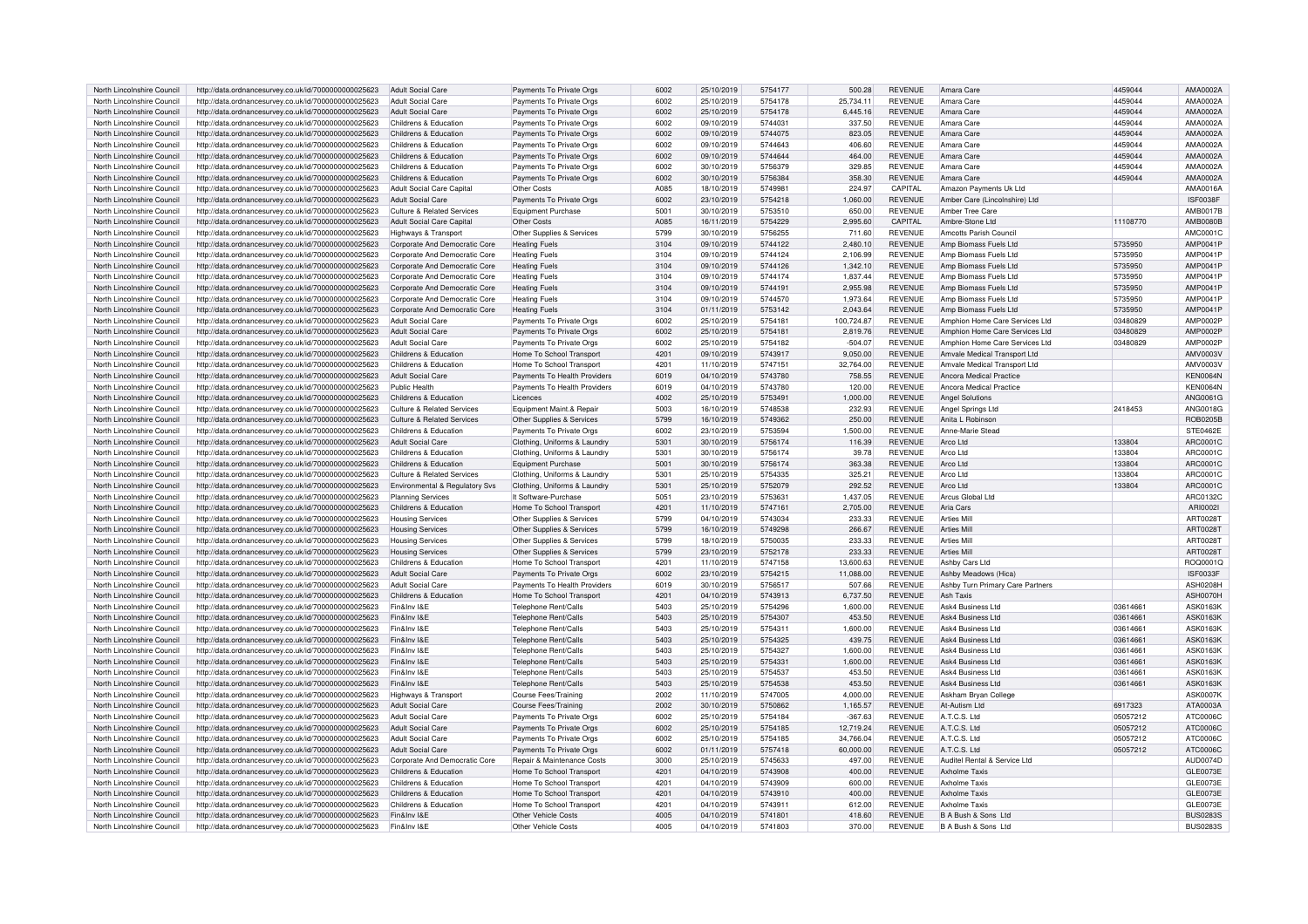| North Lincolnshire Council | http://data.ordnancesurvey.co.uk/id/7000000000025623 | Fin&Inv I&E                           | <b>Other Vehicle Costs</b>            | 4005 | 09/10/2019 | 5741804 | 454.00   | <b>REVENUE</b> | B A Bush & Sons Ltd                     |         | <b>BUS0283S</b> |
|----------------------------|------------------------------------------------------|---------------------------------------|---------------------------------------|------|------------|---------|----------|----------------|-----------------------------------------|---------|-----------------|
| North Lincolnshire Council | http://data.ordnancesurvey.co.uk/id/7000000000025623 | Fin&Inv I&F                           | Other Vehicle Costs                   | 4005 | 09/10/2019 | 5741805 | 531.00   | <b>REVENUE</b> | B A Bush & Sons Ltd                     |         | <b>BUS0283S</b> |
| North Lincolnshire Council | http://data.ordnancesurvey.co.uk/id/7000000000025623 | Fin&Inv I&E                           | Other Vehicle Costs                   | 4005 | 16/10/2019 | 5741790 | 237.19   | <b>REVENUE</b> | B A Bush & Sons Ltd                     |         | <b>BUS0283S</b> |
|                            |                                                      |                                       |                                       |      |            |         |          |                |                                         |         |                 |
| North Lincolnshire Council | http://data.ordnancesurvey.co.uk/id/7000000000025623 | Fin&Inv I&E                           | Other Vehicle Costs                   | 4005 | 16/10/2019 | 5741823 | 241.74   | <b>REVENUE</b> | B A Bush & Sons Ltd                     |         | <b>BUS0283S</b> |
| North Lincolnshire Council | http://data.ordnancesurvey.co.uk/id/7000000000025623 | Fin&Inv I&E                           | Other Vehicle Costs                   | 4005 | 16/10/2019 | 5741826 | 453.80   | <b>REVENUE</b> | B A Bush & Sons Ltd                     |         | <b>BUS0283S</b> |
| North Lincolnshire Council | http://data.ordnancesurvey.co.uk/id/7000000000025623 | Fin&Inv I&E                           | Other Vehicle Costs                   | 4005 | 16/10/2019 | 5741827 | 209.24   | <b>REVENUE</b> | B A Bush & Sons Ltd                     |         | <b>BUS0283S</b> |
| North Lincolnshire Council | http://data.ordnancesurvey.co.uk/id/7000000000025623 | Fin&Inv I&E                           | Other Vehicle Costs                   | 4005 | 16/10/2019 | 5748941 | 271.30   | <b>REVENUE</b> | B A Bush & Sons Ltd                     |         | <b>BUS0283S</b> |
| North Lincolnshire Council | http://data.ordnancesurvey.co.uk/id/7000000000025623 | Fin&Inv I&E                           | Other Vehicle Costs                   | 4005 | 16/10/2019 | 5748945 | 1,362.00 | <b>REVENUE</b> | B A Bush & Sons Ltd                     |         | <b>BUS0283S</b> |
| North Lincolnshire Council | http://data.ordnancesurvey.co.uk/id/7000000000025623 | Fin&Inv I&E                           | Other Vehicle Costs                   | 4005 | 23/10/2019 | 5745339 | 496.15   | <b>REVENUE</b> | B A Bush & Sons Ltd                     |         | <b>BUS0283S</b> |
|                            |                                                      |                                       |                                       |      |            |         |          |                |                                         |         |                 |
| North Lincolnshire Council | http://data.ordnancesurvey.co.uk/id/7000000000025623 | Fin&Inv I&E                           | Other Vehicle Costs                   | 4005 | 23/10/2019 | 5745340 | 209.14   | <b>REVENUE</b> | B A Bush & Sons Ltd                     |         | <b>BUS0283S</b> |
| North Lincolnshire Council | http://data.ordnancesurvey.co.uk/id/7000000000025623 | Fin&Inv I&E                           | Other Vehicle Costs                   | 4005 | 23/10/2019 | 5748947 | 279.24   | <b>REVENUE</b> | B A Bush & Sons Ltd                     |         | <b>BUS0283S</b> |
| North Lincolnshire Council | http://data.ordnancesurvey.co.uk/id/7000000000025623 | Fin&Inv I&F                           | Other Vehicle Costs                   | 4005 | 23/10/2019 | 5748948 | 418.48   | <b>REVENUE</b> | B A Bush & Sons Ltd                     |         | <b>BUS0283S</b> |
| North Lincolnshire Council | http://data.ordnancesurvey.co.uk/id/7000000000025623 | Fin&Inv I&E                           | Other Vehicle Costs                   | 4005 | 23/10/2019 | 5748949 | 209.24   | <b>REVENUE</b> | B A Bush & Sons Ltd                     |         | <b>BUS0283S</b> |
| North Lincolnshire Council | http://data.ordnancesurvey.co.uk/id/7000000000025623 | Fin&Inv I&E                           | Other Vehicle Costs                   | 4005 | 25/10/2019 | 5745341 | 250.90   | <b>REVENUE</b> | B A Bush & Sons Ltd                     |         | <b>BUS0283S</b> |
| North Lincolnshire Council | http://data.ordnancesurvey.co.uk/id/7000000000025623 | Fin&Inv I&E                           | Other Vehicle Costs                   | 4005 | 25/10/2019 | 5745344 | 679.38   | <b>REVENUE</b> | B A Bush & Sons Ltd                     |         | <b>BUS0283S</b> |
| North Lincolnshire Council | http://data.ordnancesurvey.co.uk/id/7000000000025623 | Fin&Inv I&E                           | Other Vehicle Costs                   | 4005 | 25/10/2019 | 5745345 | 209.14   | <b>REVENUE</b> | B A Bush & Sons Ltd                     |         | <b>BUS0283S</b> |
| North Lincolnshire Council | http://data.ordnancesurvey.co.uk/id/7000000000025623 | Fin&Inv I&E                           | Other Vehicle Costs                   | 4005 | 25/10/2019 | 5745346 | 458.08   | <b>REVENUE</b> | B A Bush & Sons Ltd                     |         | <b>BUS0283S</b> |
|                            |                                                      |                                       |                                       |      |            |         |          |                |                                         |         |                 |
| North Lincolnshire Council | http://data.ordnancesurvey.co.uk/id/7000000000025623 | Fin&Inv I&E                           | Other Vehicle Costs                   | 4005 | 13/11/2019 | 5754624 | 209.14   | <b>REVENUE</b> | B A Bush & Sons Ltd                     |         | <b>BUS0283S</b> |
| North Lincolnshire Council | http://data.ordnancesurvey.co.uk/id/7000000000025623 | Fin&Inv I&E                           | Other Vehicle Costs                   | 4005 | 13/11/2019 | 5754625 | 340.70   | <b>REVENUE</b> | B A Bush & Sons Ltd                     |         | <b>BUS0283S</b> |
| North Lincolnshire Council | http://data.ordnancesurvey.co.uk/id/7000000000025623 | Fin&Inv I&E                           | Other Vehicle Costs                   | 4005 | 13/11/2019 | 5754626 | 209.14   | <b>REVENUE</b> | B A Bush & Sons Ltd                     |         | <b>BUS0283S</b> |
| North Lincolnshire Council | http://data.ordnancesurvey.co.uk/id/7000000000025623 | Fin&Inv I&E                           | Other Vehicle Costs                   | 4005 | 13/11/2019 | 5754632 | 549.12   | <b>REVENUE</b> | B A Bush & Sons Ltd                     |         | <b>BUS0283S</b> |
| North Lincolnshire Council | http://data.ordnancesurvey.co.uk/id/7000000000025623 | Fin&Inv I&F                           | Other Vehicle Costs                   | 4005 | 13/11/2019 | 5754640 | 209.14   | <b>REVENUE</b> | B A Bush & Sons Ltd                     |         | <b>BUS0283S</b> |
| North Lincolnshire Council | http://data.ordnancesurvey.co.uk/id/7000000000025623 | Childrens & Education                 | Other Supplies & Services             | 5799 | 21/11/2019 | 5754302 | 524.00   | <b>REVENUE</b> | <b>Back Care Solutions Limited</b>      |         | <b>BAC0060C</b> |
| North Lincolnshire Council | http://data.ordnancesurvey.co.uk/id/7000000000025623 | Highways & Transport                  | Stock Purchases & Adjustments         | 5030 | 01/11/2019 | 5743582 | 322.08   | <b>REVENUE</b> | Bapp Industrial Supplies(Scunthorpe)Ltd | 3049757 | <b>BAP0002F</b> |
|                            |                                                      |                                       |                                       |      |            |         |          |                |                                         |         |                 |
| North Lincolnshire Council | http://data.ordnancesurvey.co.uk/id/7000000000025623 | Childrens & Education                 | Subscriptions & Memberships           | 5510 | 30/10/2019 | 5756527 | 4.083.33 | <b>REVENUE</b> | Barnardos Yorkshire                     |         | <b>BAR0269R</b> |
| North Lincolnshire Council | http://data.ordnancesurvey.co.uk/id/7000000000025623 | Corporate And Democratic Core         | Subscriptions & Memberships           | 5510 | 30/10/2019 | 5756246 | 7,500.00 | <b>REVENUE</b> | Barnsley Metropolitan Borough Council   |         | <b>BAR0653R</b> |
| North Lincolnshire Council | http://data.ordnancesurvey.co.uk/id/7000000000025623 | Corporate And Democratic Core         | Materials                             | 5004 | 23/10/2019 | 5747099 | $\Omega$ | <b>REVENUE</b> | <b>Barrier Security</b>                 |         | <b>BAR0421F</b> |
| North Lincolnshire Council | http://data.ordnancesurvey.co.uk/id/7000000000025623 | Corporate And Democratic Core         | Repair & Maintenance Costs            | 3000 | 04/10/2019 | 5743705 | 295.00   | <b>REVENUE</b> | <b>Barrier Security</b>                 |         | <b>BAR0421R</b> |
| North Lincolnshire Council | http://data.ordnancesurvey.co.uk/id/7000000000025623 | Corporate And Democratic Core         | Repair & Maintenance Costs            | 3000 | 04/10/2019 | 5743708 | 490.30   | <b>REVENUE</b> | <b>Barrier Security</b>                 |         | <b>BAR0421F</b> |
| North Lincolnshire Council | http://data.ordnancesurvey.co.uk/id/7000000000025623 | Corporate And Democratic Core         | Repair & Maintenance Costs            | 3000 | 04/10/2019 | 5743710 | 793.37   | <b>REVENUE</b> | <b>Barrier Security</b>                 |         | <b>BAR0421R</b> |
| North Lincolnshire Council | http://data.ordnancesurvey.co.uk/id/7000000000025623 | Corporate And Democratic Core         | Repair & Maintenance Costs            | 3000 | 04/10/2019 | 5743715 | 216.35   | <b>REVENUE</b> | <b>Barrier Security</b>                 |         | <b>BAR0421F</b> |
|                            |                                                      |                                       |                                       |      |            |         |          |                |                                         |         |                 |
| North Lincolnshire Council | http://data.ordnancesurvey.co.uk/id/7000000000025623 | Corporate And Democratic Core         | Repair & Maintenance Costs            | 3000 | 04/10/2019 | 5743717 | 221.01   | <b>REVENUE</b> | <b>Barrier Security</b>                 |         | <b>BAR0421F</b> |
| North Lincolnshire Council | http://data.ordnancesurvey.co.uk/id/7000000000025623 | Corporate And Democratic Core         | Repair & Maintenance Costs            | 3000 | 09/10/2019 | 5744533 | 354.98   | <b>REVENUE</b> | <b>Barrier Security</b>                 |         | <b>BAR0421F</b> |
| North Lincolnshire Council | http://data.ordnancesurvey.co.uk/id/7000000000025623 | Corporate And Democratic Core         | Repair & Maintenance Costs            | 3000 | 09/10/2019 | 574565  | 223.32   | <b>REVENUE</b> | <b>Barrier Security</b>                 |         | <b>BAR0421F</b> |
| North Lincolnshire Council | http://data.ordnancesurvey.co.uk/id/7000000000025623 | Corporate And Democratic Core         | Repair & Maintenance Costs            | 3000 | 09/10/2019 | 5745708 | 692.12   | <b>REVENUE</b> | <b>Barrier Security</b>                 |         | <b>BAR0421F</b> |
| North Lincolnshire Council | http://data.ordnancesurvey.co.uk/id/7000000000025623 | Corporate And Democratic Core         | Repair & Maintenance Costs            | 3000 | 09/10/2019 | 5745733 | 830.00   | <b>REVENUE</b> | <b>Barrier Security</b>                 |         | <b>BAR0421F</b> |
| North Lincolnshire Council | http://data.ordnancesurvey.co.uk/id/7000000000025623 | Corporate And Democratic Core         | Repair & Maintenance Costs            | 3000 | 09/10/2019 | 5745736 | 272.50   | <b>REVENUE</b> | <b>Barrier Security</b>                 |         | <b>BAR0421F</b> |
| North Lincolnshire Council | http://data.ordnancesurvey.co.uk/id/7000000000025623 | Corporate And Democratic Core         | Repair & Maintenance Costs            | 3000 | 09/10/2019 | 5745741 | $\Omega$ | <b>REVENUE</b> | <b>Barrier Security</b>                 |         | <b>BAR0421R</b> |
| North Lincolnshire Council | http://data.ordnancesurvey.co.uk/id/7000000000025623 | Corporate And Democratic Core         | Repair & Maintenance Costs            | 3000 | 16/10/2019 | 5747754 | 404.80   | <b>REVENUE</b> | <b>Barrier Security</b>                 |         | <b>BAR0421F</b> |
|                            |                                                      |                                       |                                       |      |            |         |          |                |                                         |         |                 |
| North Lincolnshire Council | http://data.ordnancesurvey.co.uk/id/7000000000025623 | Corporate And Democratic Core         | Repair & Maintenance Costs            | 3000 | 23/10/2019 | 5745674 | 153.61   | <b>REVENUE</b> | <b>Barrier Security</b>                 |         | <b>BAR0421R</b> |
| North Lincolnshire Council | http://data.ordnancesurvey.co.uk/id/7000000000025623 | Corporate And Democratic Core         | Repair & Maintenance Costs            | 3000 | 23/10/2019 | 5745692 | 205.00   | <b>REVENUE</b> | <b>Barrier Security</b>                 |         | <b>BAR0421F</b> |
| North Lincolnshire Council | http://data.ordnancesurvey.co.uk/id/7000000000025623 | Corporate And Democratic Core         | Repair & Maintenance Costs            | 3000 | 23/10/2019 | 5745697 | 351.40   | <b>REVENUE</b> | <b>Barrier Security</b>                 |         | <b>BAR0421F</b> |
| North Lincolnshire Council | http://data.ordnancesurvey.co.uk/id/7000000000025623 | Corporate And Democratic Core         | Repair & Maintenance Costs            | 3000 | 23/10/2019 | 5747099 | 5,972.73 | <b>REVENUE</b> | <b>Barrier Security</b>                 |         | <b>BAR0421F</b> |
| North Lincolnshire Council | http://data.ordnancesurvey.co.uk/id/7000000000025623 | Corporate And Democratic Core         | Repair & Maintenance Costs            | 3000 | 23/10/2019 | 5747118 | 4,373.09 | <b>REVENUE</b> | <b>Barrier Security</b>                 |         | <b>BAR0421F</b> |
| North Lincolnshire Council | http://data.ordnancesurvey.co.uk/id/7000000000025623 | Corporate And Democratic Core         | Repair & Maintenance Costs            | 3000 | 23/10/2019 | 5747129 | $\Omega$ | <b>REVENUE</b> | <b>Barrier Security</b>                 |         | <b>BAR0421R</b> |
| North Lincolnshire Council | http://data.ordnancesurvey.co.uk/id/7000000000025623 | Corporate And Democratic Core         | Repair & Maintenance Costs            | 3000 | 23/10/2019 | 5747137 | 572.18   | <b>REVENUE</b> | <b>Barrier Security</b>                 |         | <b>BAR0421R</b> |
|                            |                                                      |                                       | Repair & Maintenance Costs            | 3000 |            | 5747139 | 653.92   | <b>REVENUE</b> |                                         |         | <b>BAR0421F</b> |
| North Lincolnshire Council | http://data.ordnancesurvey.co.uk/id/7000000000025623 | Corporate And Democratic Core         |                                       |      | 23/10/2019 |         |          |                | <b>Barrier Security</b>                 |         |                 |
| North Lincolnshire Council | http://data.ordnancesurvey.co.uk/id/7000000000025623 | Corporate And Democratic Core         | Repair & Maintenance Costs            | 3000 | 25/10/2019 | 5749211 | $\Omega$ | <b>REVENUE</b> | <b>Barrier Security</b>                 |         | <b>BAR0421R</b> |
| North Lincolnshire Council | http://data.ordnancesurvey.co.uk/id/7000000000025623 | Corporate And Democratic Core         | Repair & Maintenance Costs            | 3000 | 25/10/2019 | 5754261 | 847.05   | <b>REVENUE</b> | <b>Barrier Security</b>                 |         | <b>BAR0421F</b> |
| North Lincolnshire Council | http://data.ordnancesurvey.co.uk/id/7000000000025623 | Corporate And Democratic Core         | Repair & Maintenance Costs            | 3000 | 25/10/2019 | 5754569 | $\Omega$ | <b>REVENUE</b> | <b>Barrier Security</b>                 |         | <b>BAR0421R</b> |
| North Lincolnshire Council | http://data.ordnancesurvey.co.uk/id/7000000000025623 | Corporate And Democratic Core         | Repair & Maintenance Costs            | 3000 | 25/10/2019 | 5754581 | 1,383.50 | <b>REVENUE</b> | <b>Barrier Security</b>                 |         | <b>BAR0421F</b> |
| North Lincolnshire Counci  | http://data.ordnancesurvey.co.uk/id/7000000000025623 | Corporate And Democratic Core         | <b>Repair &amp; Maintenance Costs</b> | 3000 | 01/11/2019 | 5749214 | $\Omega$ | <b>REVENUE</b> | <b>Barrier Security</b>                 |         | <b>BAR0421F</b> |
| North Lincolnshire Council | http://data.ordnancesurvey.co.uk/id/7000000000025623 | Corporate And Democratic Core         | Repair & Maintenance Costs            | 3000 | 01/11/2019 | 5749216 | 520.07   | <b>REVENUE</b> | <b>Barrier Security</b>                 |         | <b>BAR0421F</b> |
| North Lincolnshire Council | http://data.ordnancesurvey.co.uk/id/7000000000025623 | Corporate And Democratic Core         | Repair & Maintenance Costs            | 3000 | 01/11/2019 | 5749218 | 4,560.00 | <b>REVENUE</b> | <b>Barrier Security</b>                 |         | <b>BAR0421F</b> |
| North Lincolnshire Council |                                                      | Corporate And Democratic Core         | Repair & Maintenance Costs            | 3000 | 15/11/2019 | 5754145 | $\Omega$ | <b>REVENUE</b> | <b>Barrier Security</b>                 |         | <b>BAR0421F</b> |
|                            | http://data.ordnancesurvey.co.uk/id/7000000000025623 |                                       |                                       |      |            |         |          |                |                                         |         |                 |
| North Lincolnshire Council | http://data.ordnancesurvey.co.uk/id/7000000000025623 | <b>Culture &amp; Related Services</b> | Equipment Maint.& Repair              | 5003 | 23/10/2019 | 5745674 | 307.22   | <b>REVENUE</b> | <b>Barrier Security</b>                 |         | <b>BAR0421R</b> |
| North Lincolnshire Council | http://data.ordnancesurvey.co.uk/id/7000000000025623 | Culture & Related Services            | Equipment Maint.& Repair              | 5003 | 23/10/2019 | 5745692 | 328.00   | <b>REVENUE</b> | <b>Barrier Security</b>                 |         | <b>BAR0421F</b> |
| North Lincolnshire Council | http://data.ordnancesurvey.co.uk/id/7000000000025623 | Culture & Related Services            | Equipment Maint.& Repair              | 5003 | 23/10/2019 | 5745697 | 562.24   | <b>REVENUE</b> | <b>Barrier Security</b>                 |         | <b>BAR0421F</b> |
| North Lincolnshire Council | http://data.ordnancesurvey.co.uk/id/7000000000025623 | <b>Culture &amp; Related Services</b> | Repair & Maintenance Costs            | 3000 | 23/10/2019 | 5747099 | 386.07   | <b>REVENUE</b> | <b>Barrier Security</b>                 |         | <b>BAR0421F</b> |
| North Lincolnshire Council | http://data.ordnancesurvey.co.uk/id/7000000000025623 | Culture & Related Services            | Repair & Maintenance Costs            | 3000 | 23/10/2019 | 5747118 | 572.18   | <b>REVENUE</b> | <b>Barrier Security</b>                 |         | <b>BAR0421R</b> |
| North Lincolnshire Council | http://data.ordnancesurvey.co.uk/id/7000000000025623 | Culture & Related Services            | Repair & Maintenance Costs            | 3000 | 25/10/2019 | 5754173 | 222.00   | <b>REVENUE</b> | <b>Barrier Security</b>                 |         | <b>BAR0421F</b> |
| North Lincolnshire Counci  | http://data.ordnancesurvey.co.uk/id/7000000000025623 | Culture & Related Services            | Repair & Maintenance Costs            | 3000 | 13/11/2019 | 5754236 | 2.320.00 | <b>REVENUE</b> | <b>Barrier Security</b>                 |         | <b>BAR0421F</b> |
| North Lincolnshire Council | http://data.ordnancesurvey.co.uk/id/7000000000025623 |                                       | Equipment Maint.& Repair              | 5003 | 23/10/2019 | 5747099 | 22.71    | <b>REVENUE</b> |                                         |         | <b>BAR0421R</b> |
|                            |                                                      | Environmental & Regulatory Svs        |                                       |      |            |         |          |                | <b>Barrier Security</b>                 |         |                 |
| North Lincolnshire Council | http://data.ordnancesurvey.co.uk/id/7000000000025623 | Environmental & Regulatory Svs        | Equipment Maint.& Repair              | 5003 | 23/10/2019 | 5747099 | 158.97   | <b>REVENUE</b> | <b>Barrier Security</b>                 |         | <b>BAR0421F</b> |
| North Lincolnshire Council | http://data.ordnancesurvey.co.uk/id/7000000000025623 | Fin&Inv I&E                           | Equipment Maint.& Repair              | 5003 | 09/10/2019 | 5745741 | 274.00   | <b>REVENUE</b> | <b>Barrier Security</b>                 |         | <b>BAR0421F</b> |
|                            |                                                      |                                       |                                       |      |            |         |          |                |                                         |         |                 |
| North Lincolnshire Council | http://data.ordnancesurvey.co.uk/id/7000000000025623 | Fin&Inv I&E                           | Equipment Maint.& Repair              | 5003 | 23/10/2019 | 5745692 | 71.75    | <b>REVENUE</b> | <b>Barrier Security</b>                 |         | BAR0421R        |
| North Lincolnshire Council | http://data.ordnancesurvey.co.uk/id/7000000000025623 | Fin&Inv I&F                           | Equipment Maint.& Repair              | 5003 | 23/10/2019 | 5745697 | 122.99   | <b>REVENUE</b> | <b>Barrier Security</b>                 |         | <b>BAR0421R</b> |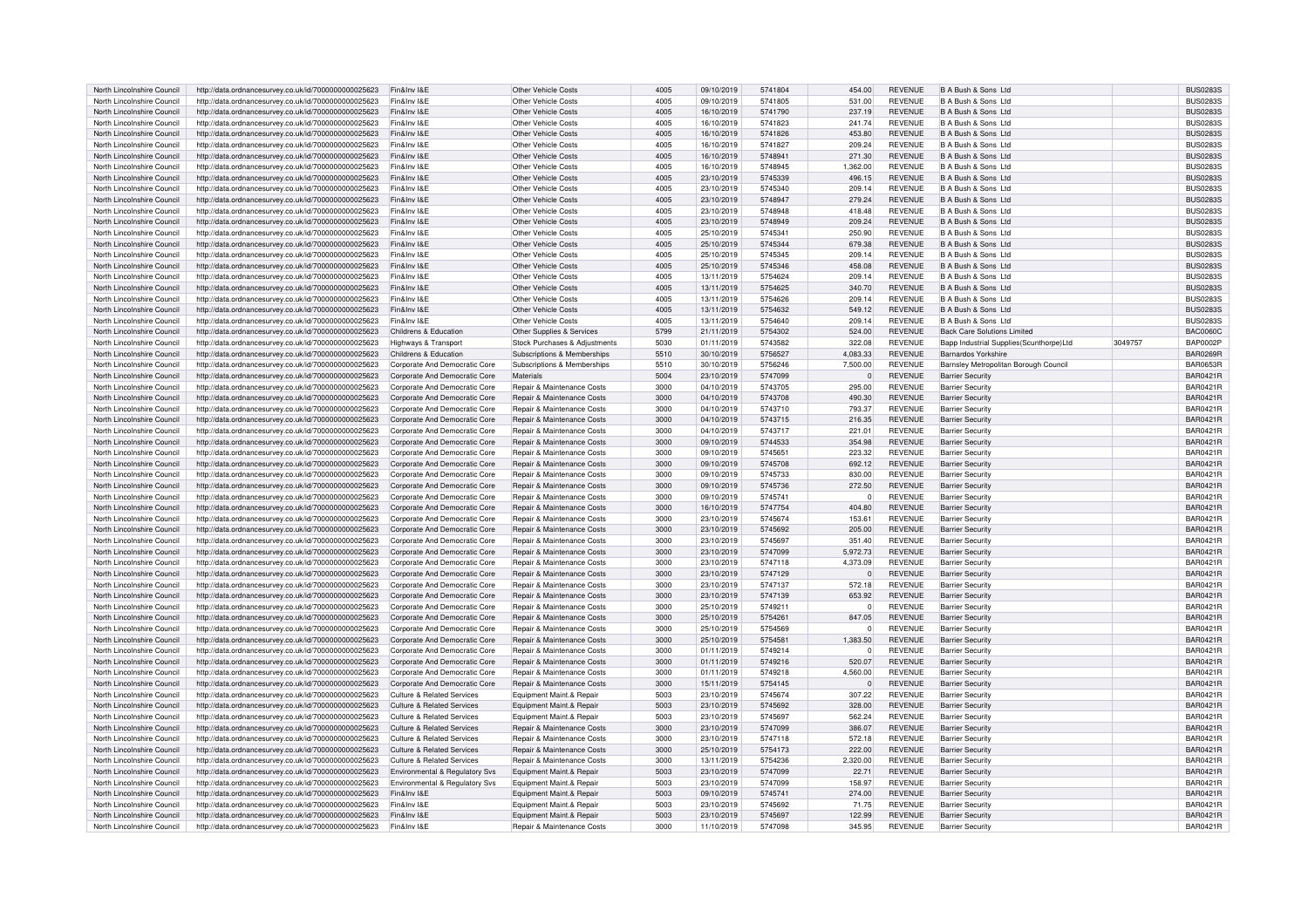| North Lincolnshire Council | http://data.ordnancesurvey.co.uk/id/7000000000025623 | Fin&Inv I&E                           | Repair & Maintenance Costs     | 3000 | 23/10/2019 | 5747099 | 545.04     | <b>REVENUE</b> | <b>Barrier Security</b>                |          | BAR0421R        |
|----------------------------|------------------------------------------------------|---------------------------------------|--------------------------------|------|------------|---------|------------|----------------|----------------------------------------|----------|-----------------|
| North Lincolnshire Counci  | http://data.ordnancesurvey.co.uk/id/7000000000025623 | Fin&Inv I&F                           | Repair & Maintenance Costs     | 3000 | 23/10/2019 | 5747118 | 286.09     | <b>REVENUE</b> | <b>Barrier Security</b>                |          | <b>BAR0421F</b> |
| North Lincolnshire Council | http://data.ordnancesurvey.co.uk/id/7000000000025623 | Fin&Inv I&E                           | Repair & Maintenance Costs     | 3000 | 25/10/2019 | 5749165 | 1,024.66   | <b>REVENUE</b> |                                        |          | <b>BAR0421R</b> |
|                            |                                                      |                                       |                                |      |            |         |            |                | <b>Barrier Security</b>                |          |                 |
| North Lincolnshire Council | http://data.ordnancesurvey.co.uk/id/7000000000025623 | Fin&Inv I&E                           | Repair & Maintenance Costs     | 3000 | 25/10/2019 | 5749211 | 212.50     | <b>REVENUE</b> | <b>Barrier Security</b>                |          | <b>BAR0421F</b> |
| North Lincolnshire Council | http://data.ordnancesurvey.co.uk/id/7000000000025623 | Fin&Inv I&E                           | Repair & Maintenance Costs     | 3000 | 25/10/2019 | 5754575 | 457.11     | <b>REVENUE</b> | <b>Barrier Security</b>                |          | <b>BAR0421F</b> |
| North Lincolnshire Council | http://data.ordnancesurvey.co.uk/id/7000000000025623 | Fin&Inv I&E                           | Repair & Maintenance Costs     | 3000 | 10/11/2019 | 5754572 | 573.30     | <b>REVENUE</b> | <b>Barrier Security</b>                |          | <b>BAR0421R</b> |
| North Lincolnshire Council | http://data.ordnancesurvey.co.uk/id/7000000000025623 | Highways & Transport                  | Equipment Maint.& Repair       | 5003 | 25/10/2019 | 5754569 | 774.50     | <b>REVENUE</b> | <b>Barrier Security</b>                |          | BAR0421R        |
| North Lincolnshire Council | http://data.ordnancesurvey.co.uk/id/7000000000025623 | Highways & Transport                  | Other Supplies & Services      | 5799 | 30/10/2019 | 5756256 | 1,197.60   | <b>REVENUE</b> | Barrow On Humber Pcc                   |          | <b>BAR0068F</b> |
| North Lincolnshire Council | http://data.ordnancesurvey.co.uk/id/7000000000025623 | Childrens & Education                 | <b>Client Related Costs</b>    | 5534 | 25/10/2019 | 5753742 | 390.00     | <b>REVENUE</b> | Barton Child Centre Out Of School Club |          | <b>BAR0574R</b> |
|                            |                                                      |                                       |                                |      |            |         |            |                |                                        |          |                 |
| North Lincolnshire Council | http://data.ordnancesurvey.co.uk/id/7000000000025623 | Childrens & Education                 | <b>Client Related Costs</b>    | 5534 | 25/10/2019 | 5753747 | 370.50     | <b>REVENUE</b> | Barton Child Centre Out Of School Club |          | <b>BAR0574R</b> |
| North Lincolnshire Counci  | http://data.ordnancesurvey.co.uk/id/7000000000025623 | Childrens & Education                 | <b>Client Related Costs</b>    | 5534 | 30/10/2019 | 5756322 | 292.50     | <b>REVENUE</b> | Barton Child Centre Out Of School Club |          | <b>BAR0574R</b> |
| North Lincolnshire Council | http://data.ordnancesurvey.co.uk/id/7000000000025623 | Childrens & Education                 | <b>Client Transport Costs</b>  | 6092 | 16/10/2019 | 5747309 | 19,598.00  | <b>REVENUE</b> | Barton Tt Taxis Ltd                    | 07405760 | <b>BAR0888F</b> |
| North Lincolnshire Counci  | http://data.ordnancesurvey.co.uk/id/7000000000025623 | Childrens & Education                 | Home To School Transport       | 4201 | 04/10/2019 | 5743915 | 810.00     | <b>REVENUE</b> | Barton Tt Taxis Ltd                    | 07405760 | <b>BAR0888R</b> |
| North Lincolnshire Council | http://data.ordnancesurvey.co.uk/id/7000000000025623 | Childrens & Education                 | Home To School Transport       | 4201 | 04/10/2019 | 5743916 | 304.00     | <b>REVENUE</b> | Barton Tt Taxis Ltd                    | 07405760 | <b>BAR0888F</b> |
| North Lincolnshire Council | http://data.ordnancesurvey.co.uk/id/7000000000025623 | Childrens & Education                 | It Software-Maintenance        | 5053 | 16/10/2019 | 5749302 | 825.00     | <b>REVENUE</b> | Baseman Ltd                            |          | <b>BAS0088S</b> |
|                            |                                                      |                                       |                                |      |            |         |            |                |                                        |          |                 |
| North Lincolnshire Council | http://data.ordnancesurvey.co.uk/id/7000000000025623 | Corporate And Democratic Core         | It Software-Maintenance        | 5053 | 16/10/2019 | 5749302 | $\Omega$   | <b>REVENUE</b> | Baseman Ltd                            |          | <b>BAS0088S</b> |
| North Lincolnshire Council | http://data.ordnancesurvey.co.uk/id/7000000000025623 | <b>Housing Services</b>               | It Software-Maintenance        | 5053 | 16/10/2019 | 5749310 | 975.00     | <b>REVENUE</b> | Basemap Ltd                            |          | <b>BAS0088S</b> |
| North Lincolnshire Council | http://data.ordnancesurvey.co.uk/id/7000000000025623 | Culture & Related Services            | Equipment Purchase             | 5001 | 01/11/2019 | 5749061 | 1.900.00   | <b>REVENUE</b> | <b>Bb-Interpretive Products Ltd</b>    |          | <b>BLA0262A</b> |
| North Lincolnshire Council | http://data.ordnancesurvey.co.uk/id/7000000000025623 | <b>Culture &amp; Related Services</b> | Materials                      | 5004 | 01/11/2019 | 5749061 | 99.00      | <b>REVENUE</b> | <b>Bb-Interpretive Products Ltd</b>    |          | <b>BLA0262A</b> |
| North Lincolnshire Council | http://data.ordnancesurvey.co.uk/id/7000000000025623 | Childrens & Education                 | <b>Client Related Costs</b>    | 5534 | 30/10/2019 | 5756215 | 276.80     | <b>REVENUE</b> | Beginnings Day Care Ltd                |          | <b>BEG0025G</b> |
| North Lincolnshire Council | http://data.ordnancesurvey.co.uk/id/7000000000025623 | Corporate And Democratic Core         | Other Supplies & Services      | 5799 | 04/10/2019 | 5743331 | 247.27     | <b>REVENUE</b> | Berendsen Uk Ltd                       | 00228604 | SPR0001F        |
| North Lincolnshire Counci  | http://data.ordnancesurvey.co.uk/id/7000000000025623 | Culture & Related Services            | Books (Libraries+Schools Only) | 5005 | 01/11/2019 | 5753738 | 263.65     | <b>REVENUE</b> | <b>Bertram Group</b>                   | 6849888  | <b>BER0090F</b> |
|                            |                                                      |                                       |                                |      |            |         |            |                |                                        |          |                 |
| North Lincolnshire Council | http://data.ordnancesurvey.co.uk/id/7000000000025623 | Environmental & Regulatory Svs        | Payments To Private Orgs       | 6002 | 25/10/2019 | 5752090 | 237.60     | <b>REVENUE</b> | Biffa Waste Services Plc               | 00946107 | BIF0005F        |
| North Lincolnshire Council | http://data.ordnancesurvey.co.uk/id/7000000000025623 | Environmental & Regulatory Svs        | Payments To Private Orgs       | 6002 | 25/10/2019 | 5752100 | 688.78     | <b>REVENUE</b> | Biffa Waste Services Plc               | 00946107 | <b>BIF0005F</b> |
| North Lincolnshire Council | http://data.ordnancesurvey.co.uk/id/7000000000025623 | Childrens & Education                 | Payments To Private Orgs       | 6002 | 25/10/2019 | 5754138 | 240.00     | <b>REVENUE</b> | <b>Biotalk Education</b>               |          | <b>BIG0005G</b> |
| North Lincolnshire Council | http://data.ordnancesurvey.co.uk/id/7000000000025623 | Environmental & Regulatory Svs        | Payments To Private Orgs       | 6002 | 25/10/2019 | 5752113 | 41,223.40  | <b>REVENUE</b> | Biowise Ltd                            | 04305295 | <b>BIO0014O</b> |
| North Lincolnshire Council | http://data.ordnancesurvey.co.uk/id/7000000000025623 | Fin&Inv I&E                           | Repair & Maintenance Costs     | 3000 | 01/11/2019 | 5754233 | 15,995.80  | <b>REVENUE</b> | Birkdale Manufacturing Group Ltd       |          | <b>BIR0003R</b> |
| North Lincolnshire Council | http://data.ordnancesurvey.co.uk/id/7000000000025623 | Environmental & Regulatory Svs        | Cleaning Services & Contracts  | 3311 | 18/11/2019 | 5755613 | 275.00     | <b>REVENUE</b> | <b>B</b> J Thompson                    |          | THO0036O        |
| North Lincolnshire Council | http://data.ordnancesurvey.co.uk/id/7000000000025623 | Childrens & Education                 | Licences                       | 4002 | 09/10/2019 | 5743858 | 1,970.50   | <b>REVENUE</b> | <b>Bksh Ltd</b>                        |          | <b>BSK0032K</b> |
|                            |                                                      |                                       |                                |      |            |         |            |                |                                        |          |                 |
| North Lincolnshire Council | http://data.ordnancesurvey.co.uk/id/7000000000025623 | Childrens & Education                 | Home To School Transport       | 4201 | 04/10/2019 | 5743930 | 4,400.00   | <b>REVENUE</b> | <b>Black &amp; White Coaches</b>       |          | <b>BLA0209A</b> |
| North Lincolnshire Council | http://data.ordnancesurvey.co.uk/id/7000000000025623 | Childrens & Education                 | Home To School Transport       | 4201 | 04/10/2019 | 5743931 | 2,923.91   | <b>REVENUE</b> | Black & White Coaches                  |          | <b>BLA0209A</b> |
| North Lincolnshire Counci  | http://data.ordnancesurvey.co.uk/id/7000000000025623 | Childrens & Education                 | Home To School Transport       | 4201 | 04/10/2019 | 5743932 | 2.849.81   | <b>REVENUE</b> | Black & White Coaches                  |          | <b>BLA0209A</b> |
| North Lincolnshire Council | http://data.ordnancesurvey.co.uk/id/7000000000025623 | Highways & Transport                  | Passenger Transport            | 6011 | 16/10/2019 | 5747264 | 4.125.00   | <b>REVENUE</b> | Black & White Coaches                  |          | <b>BLA0209A</b> |
| North Lincolnshire Council | http://data.ordnancesurvey.co.uk/id/7000000000025623 | Highways & Transport                  | Passenger Transport            | 6011 | 16/10/2019 | 5747269 | 3,352.35   | <b>REVENUE</b> | <b>Black &amp; White Coaches</b>       |          | <b>BLA0209A</b> |
| North Lincolnshire Council | http://data.ordnancesurvey.co.uk/id/7000000000025623 | <b>Culture &amp; Related Services</b> | Other Supplies & Services      | 5799 | 18/10/2019 | 5750023 | 381.50     | <b>REVENUE</b> | <b>Bliss Distribution Ltd</b>          | 05804422 | DRA0038A        |
| North Lincolnshire Council | http://data.ordnancesurvey.co.uk/id/7000000000025623 | Culture & Related Services            | Other Supplies & Services      | 5799 | 18/10/2019 | 5750025 | 237.75     | <b>REVENUE</b> | <b>Rliss Distribution Ltd</b>          | 05804422 | <b>DRA0038A</b> |
|                            |                                                      |                                       |                                |      |            |         |            |                |                                        |          |                 |
| North Lincolnshire Council | http://data.ordnancesurvey.co.uk/id/7000000000025623 | Highways & Transport                  | Equipment Purchase             | 5001 | 16/10/2019 | 5742561 | 341.28     | <b>REVENUE</b> | Blue Diamond S.T.L. Ltd                |          | <b>BLU0002U</b> |
| North Lincolnshire Council | http://data.ordnancesurvey.co.uk/id/7000000000025623 | Corporate And Democratic Core         | Repair & Maintenance Costs     | 3000 | 25/10/2019 | 5754119 | 869.50     | <b>REVENUE</b> | Brendeck Ltd                           |          | <b>BRE0027E</b> |
| North Lincolnshire Council | http://data.ordnancesurvey.co.uk/id/7000000000025623 | <b>Planning Services</b>              | Other Supplies & Services      | 5799 | 18/10/2019 | 5751323 | 3,000.00   | <b>REVENUE</b> | <b>Brigg Heritage Centre</b>           |          | <b>BRI0936</b>  |
| North Lincolnshire Council | http://data.ordnancesurvey.co.uk/id/7000000000025623 | Fin&Inv I&E                           | Repair & Maintenance Costs     | 3000 | 18/10/2019 | 5741706 | 950.00     | <b>REVENUE</b> | Briggs Amasco Ltd                      | 3541311  | <b>BRI01501</b> |
| North Lincolnshire Council | http://data.ordnancesurvey.co.uk/id/7000000000025623 | <b>Culture &amp; Related Services</b> | Other Supplies & Services      | 5799 | 04/10/2019 | 5744034 | 7,512.00   | <b>REVENUE</b> | Brigg Town Council                     |          | <b>BRI0036</b>  |
| North Lincolnshire Counci  | http://data.ordnancesurvey.co.uk/id/7000000000025623 | Culture, Env, Reg & Planning Cap      | Building/Construction          | A082 | 18/10/2019 | 5746721 | 22,424.57  | CAPITAL        | Britcon (Scunthorpe) Ltd               |          | <b>BRI0032</b>  |
| North Lincolnshire Council | http://data.ordnancesurvey.co.uk/id/7000000000025623 | Culture, Env, Reg & Planning Cap      | Building/Construction          | A082 | 18/10/2019 | 5746727 | 86.067.19  | CAPITAL        | Britcon (Scunthorpe) Ltd               |          | BRI0032         |
| North Lincolnshire Council | http://data.ordnancesurvey.co.uk/id/7000000000025623 |                                       | Building/Construction          | A082 |            | 5756164 | 75,262.80  | CAPITAL        |                                        |          | <b>BRI0032</b>  |
|                            |                                                      | Culture, Env, Reg & Planning Cap      |                                |      | 20/11/2019 |         |            |                | Britcon (Scunthorpe) Ltd               |          |                 |
| North Lincolnshire Council | http://data.ordnancesurvey.co.uk/id/7000000000025623 | <b>Planning Services</b>              | Payments To Private Orgs       | 6002 | 25/10/2019 | 5747801 | 456,725.56 | <b>REVENUE</b> | Britcon (Scunthorpe) Ltd               |          | <b>BRI0032</b>  |
| North Lincolnshire Council | http://data.ordnancesurvey.co.uk/id/7000000000025623 | Fin&Inv I&F                           | <b>Heating Fuels</b>           | 3104 | 25/10/2019 | 5754169 | 506.97     | <b>REVENUE</b> | <b>Rritish Gas</b>                     |          | BRI0300         |
| North Lincolnshire Council | http://data.ordnancesurvey.co.uk/id/7000000000025623 | Environmental & Regulatory Svs        | <b>Telephone Rent/Calls</b>    | 5403 | 18/10/2019 | 5751167 | 269.62     | <b>REVENUE</b> | <b>British Telecom Plc</b>             | 1800000  | <b>BRI00201</b> |
| North Lincolnshire Council | http://data.ordnancesurvey.co.uk/id/7000000000025623 | Childrens & Education                 | Equipment Maint.& Repair       | 5003 | 18/10/2019 | 5751237 | 57.25      | <b>REVENUE</b> | Brook & Mayo Ltd                       | 4625674  | <b>BRO0686C</b> |
| North Lincolnshire Council | http://data.ordnancesurvey.co.uk/id/7000000000025623 | Childrens & Education                 | Repair & Maintenance Costs     | 3000 | 18/10/2019 | 5751237 | 64.75      | <b>REVENUE</b> | Brook & Mayo Ltd                       | 4625674  | <b>BRO0686C</b> |
| North Lincolnshire Council | http://data.ordnancesurvey.co.uk/id/7000000000025623 | Corporate And Democratic Core         | Repair & Maintenance Costs     | 3000 | 18/10/2019 | 5751237 | 840.99     | <b>REVENUE</b> | Brook & Mayo Ltd                       | 4625674  | <b>BRO0686C</b> |
|                            |                                                      | N Lincs Gf Balance Sheet              | Insurance-Combined Liability   | L493 |            | 5747749 |            | CAPITAL        |                                        |          |                 |
| North Lincolnshire Council | http://data.ordnancesurvey.co.uk/id/7000000000025623 |                                       |                                |      | 16/10/2019 |         |            |                | Browne Jacobson Llp                    |          | <b>BRO0050C</b> |
| North Lincolnshire Council | http://data.ordnancesurvey.co.uk/id/7000000000025623 | Culture & Related Services            | Equipment Purchase             | 5001 | 16/10/2019 | 5739244 | 743.00     | <b>REVENUE</b> | Broxan Ltd                             |          | <b>BRO0359C</b> |
| North Lincolnshire Council | http://data.ordnancesurvey.co.uk/id/7000000000025623 | Childrens & Education                 | <b>Telephone Rent/Calls</b>    | 5403 | 16/10/2019 | 5749303 | 222.78     | <b>REVENUE</b> | <b>Bt Payment Services Ltd</b>         | 1800000  | <b>BRI0210I</b> |
| North Lincolnshire Council | http://data.ordnancesurvey.co.uk/id/7000000000025623 | Highways & Transport                  | Materials                      | 5004 | 01/11/2019 | 5749105 | 324.50     | <b>REVENUE</b> | Builders' Merchant Company Ltd         | 5256255  | <b>HAR0019R</b> |
| North Lincolnshire Council | http://data.ordnancesurvey.co.uk/id/7000000000025623 | Corporate And Democratic Core         | Provisions                     | 5201 | 12/11/2019 | 5750021 | 384.00     | <b>REVENUE</b> | <b>Burnetts General Store</b>          |          | <b>BUR0114F</b> |
| North Lincolnshire Council | http://data.ordnancesurvey.co.uk/id/7000000000025623 | <b>Planning Services</b>              | Payments To Voluntary Orgs     | 6001 | 30/10/2019 | 5753599 | 790.00     | <b>REVENUE</b> | Burringham Parish Council              |          | <b>BUR0003R</b> |
| North Lincolnshire Council | http://data.ordnancesurvey.co.uk/id/7000000000025623 | <b>Planning Services</b>              | Payments To Voluntary Orgs     | 6001 | 30/10/2019 | 5753600 | 1,975.20   | <b>REVENUE</b> | Burringham Parish Council              |          | <b>BUR0003F</b> |
| North Lincolnshire Council | http://data.ordnancesurvey.co.uk/id/7000000000025623 | Highways & Transport                  | Other Supplies & Services      | 5799 | 30/10/2019 | 5756258 | 1,282.00   | <b>REVENUE</b> | Burton Upon Stather Parish Council     |          | <b>BUR0468R</b> |
|                            |                                                      |                                       |                                |      |            |         |            |                |                                        |          |                 |
| North Lincolnshire Council | http://data.ordnancesurvey.co.uk/id/7000000000025623 | Highways & Transport                  | Other Supplies & Services      | 5799 | 30/10/2019 | 5756230 | 801.40     | <b>REVENUE</b> | Cadney Cum Howsham Parish Council      |          | CAD0002D        |
| North Lincolnshire Council | http://data.ordnancesurvey.co.uk/id/7000000000025623 | Childrens & Education                 | Advertising & Publicity        | 5610 | 23/10/2019 | 5746749 | 512.50     | <b>REVENUE</b> | Calm Attire Ltd                        | 7264807  | <b>EXP0007P</b> |
| North Lincolnshire Council | http://data.ordnancesurvey.co.uk/id/7000000000025623 | <b>Adult Social Care</b>              | Payments To Health Providers   | 6019 | 04/10/2019 | 5743788 | 867.89     | <b>REVENUE</b> | Cambridge Avenue Medical Centre        |          | <b>CAM0007M</b> |
| North Lincolnshire Council | http://data.ordnancesurvey.co.uk/id/7000000000025623 | Public Health                         | Payments To Health Providers   | 6019 | 04/10/2019 | 5743788 | 300.00     | <b>REVENUE</b> | Cambridge Avenue Medical Centre        |          | <b>CAM0007N</b> |
| North Lincolnshire Council | http://data.ordnancesurvey.co.uk/id/7000000000025623 | Corporate And Democratic Core         | It Software-Purchase           | 5051 | 30/10/2019 | 5747782 | 750.00     | <b>REVENUE</b> | Cantium Business Solutions Ltd         | 11242115 | CAN0085N        |
| North Lincolnshire Council | http://data.ordnancesurvey.co.uk/id/7000000000025623 | Corporate And Democratic Core         | Gen Office Exp (Incl Postage)  | 5603 | 16/10/2019 | 5747834 | 3,195.40   | <b>REVENUE</b> | Capita Business Services Ltd           | 2299747  | CAP0021P        |
| North Lincolnshire Counci  | http://data.ordnancesurvey.co.uk/id/7000000000025623 | <b>Adult Social Care</b>              | <b>Equipment Purchase</b>      | 5001 | 17/11/2019 | 5753064 | 660.00     | <b>REVENUE</b> | Carechair Ltd                          |          | <b>POL0075L</b> |
| North Lincolnshire Council | http://data.ordnancesurvey.co.uk/id/7000000000025623 | <b>Adult Social Care</b>              | Payments To Private Orgs       | 6002 | 25/10/2019 | 5754188 | 2 471 00   | <b>REVENUE</b> | Care Plus Care Ltd                     |          | CAR0337E        |
|                            |                                                      |                                       |                                |      |            |         |            |                |                                        |          |                 |
| North Lincolnshire Council | http://data.ordnancesurvey.co.uk/id/7000000000025623 | Adult Social Care                     | Payments To Private Orgs       | 6002 | 23/10/2019 | 5754202 | 880.00     | <b>REVENUE</b> | Care Plus Care Uk Ltd                  |          | <b>ISF0002F</b> |
| North Lincolnshire Council | http://data.ordnancesurvey.co.uk/id/7000000000025623 | Adult Social Care                     | Payments To Private Orgs       | 6002 | 23/10/2019 | 5754202 | 924.00     | <b>REVENUE</b> | Care Plus Care Uk Ltd                  |          | <b>ISF0002F</b> |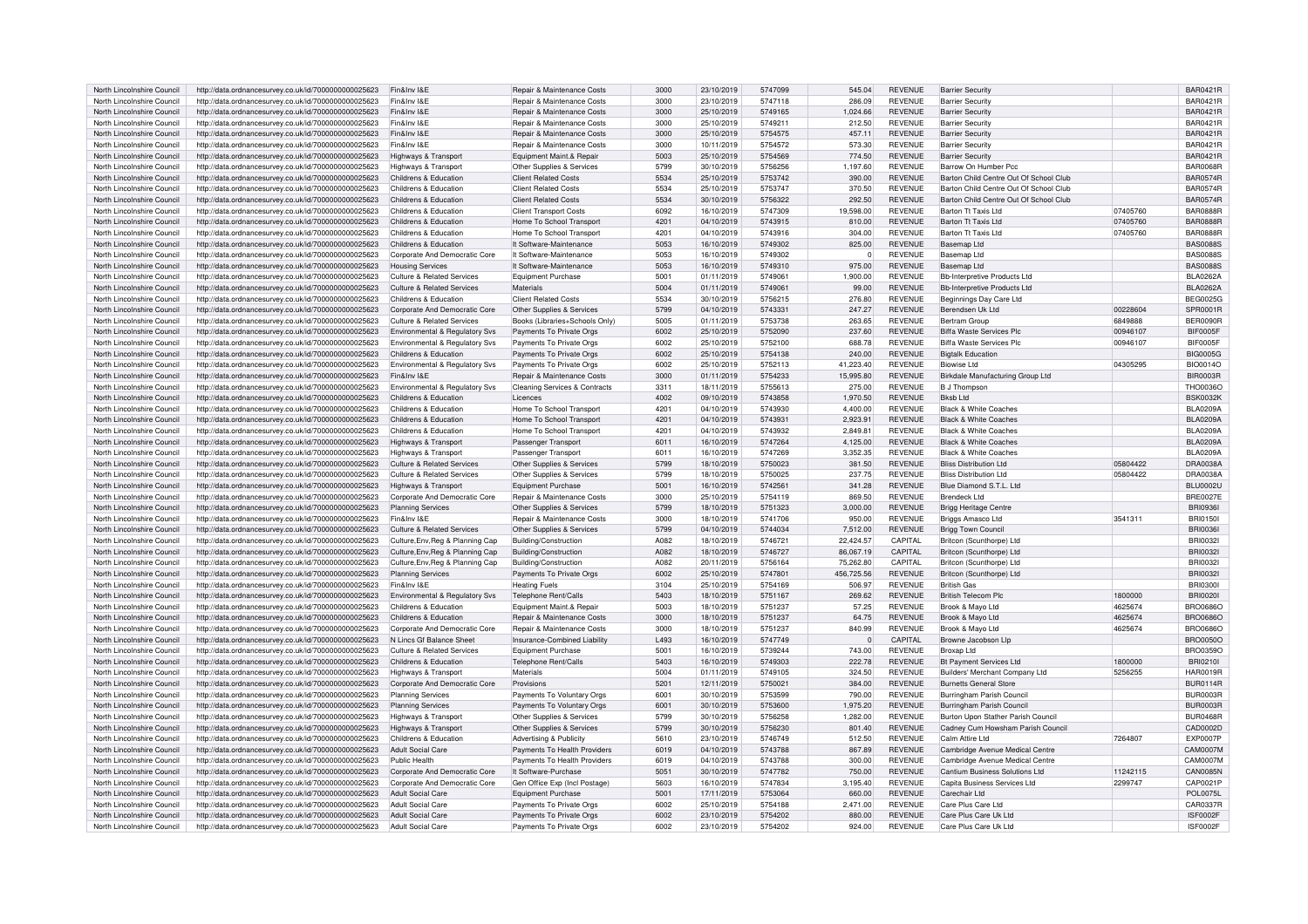| North Lincolnshire Council | http://data.ordnancesurvey.co.uk/id/7000000000025623 | Adult Social Care                     | Payments To Private Orgs      | 6002          | 25/10/2019 | 5754189 | 9,090.00   | <b>REVENUE</b> | Care Plus Care (Uk) Ltd (Isle) |          | <b>CAR0542F</b> |
|----------------------------|------------------------------------------------------|---------------------------------------|-------------------------------|---------------|------------|---------|------------|----------------|--------------------------------|----------|-----------------|
| North Lincolnshire Council | http://data.ordnancesurvey.co.uk/id/7000000000025623 | <b>Adult Social Care</b>              | Payments To Private Orgs      | 6002          | 09/10/2019 | 5745453 | 414.00     | <b>REVENUE</b> | Care Plus Group                | 31272R   | CAR0264F        |
|                            | http://data.ordnancesurvey.co.uk/id/7000000000025623 |                                       | Payments To Private Orgs      | 6002          | 09/10/2019 | 5744205 | 102,224.37 | <b>REVENUE</b> |                                |          | CAR0131R        |
| North Lincolnshire Council |                                                      | Adult Social Care                     |                               |               |            |         |            |                | Carers' Support Centre         |          |                 |
| North Lincolnshire Council | http://data.ordnancesurvey.co.uk/id/7000000000025623 | <b>Adult Social Care</b>              | Payments To Private Orgs      | 6002          | 23/10/2019 | 5754203 | 379.45     | <b>REVENUE</b> | Carers' Support Centre         |          | <b>ISF0003F</b> |
| North Lincolnshire Council | http://data.ordnancesurvey.co.uk/id/7000000000025623 | <b>Adult Social Care</b>              | Payments To Private Orgs      | 6002          | 23/10/2019 | 5754204 | 2,387.00   | <b>REVENUE</b> | Carers' Support Centre         |          | <b>ISF0003F</b> |
| North Lincolnshire Council | http://data.ordnancesurvey.co.uk/id/7000000000025623 | <b>Adult Social Care</b>              | Payments To Private Orgs      | 6002          | 25/10/2019 | 5754186 | 10,521.25  | <b>REVENUE</b> | Carers' Support Centre         |          | CAR0131F        |
| North Lincolnshire Council | http://data.ordnancesurvey.co.uk/id/7000000000025623 | Adult Social Care                     | Payments To Private Orgs      | 6002          | 25/10/2019 | 5754186 | 114.00     | <b>REVENUE</b> | Carers' Support Centre         |          | CAR0131R        |
| North Lincolnshire Council | http://data.ordnancesurvey.co.uk/id/7000000000025623 | Adult Social Care                     | Payments To Voluntary Orgs    | 6001          | 16/10/2019 | 5747927 | 1,220.49   | <b>REVENUE</b> | Carers' Support Centre         |          | CAR0131R        |
| North Lincolnshire Council | http://data.ordnancesurvey.co.uk/id/7000000000025623 | Corporate And Democratic Core         | <b>Heating Fuels</b>          | 3104          | 09/10/2019 | 5744111 | 1,179.00   | <b>REVENUE</b> | <b>Carlton Fuels</b>           | 04168225 | CAR0127F        |
|                            |                                                      |                                       |                               |               |            |         |            |                |                                |          |                 |
| North Lincolnshire Council | http://data.ordnancesurvey.co.uk/id/7000000000025623 | <b>Culture &amp; Related Services</b> | Fuel                          | 4001          | 16/10/2019 | 5743583 | 1.428.00   | <b>REVENUE</b> | Carlton Fuels                  | 04168225 | <b>CAR0127R</b> |
| North Lincolnshire Council | http://data.ordnancesurvey.co.uk/id/7000000000025623 | <b>Culture &amp; Related Services</b> | Fuel                          | 4001          | 15/11/2019 | 5753536 | 849.45     | <b>REVENUE</b> | Carlton Fuels                  | 04168225 | CAR0127R        |
| North Lincolnshire Council | http://data.ordnancesurvey.co.uk/id/7000000000025623 | Environmental & Regulatory Svs        | Equipment Purchase            | 5001          | 09/10/2019 | 5743384 | 296.70     | <b>REVENUE</b> | Carlton Fuels                  | 04168225 | CAR0127F        |
| North Lincolnshire Council | http://data.ordnancesurvey.co.uk/id/7000000000025623 | Environmental & Regulatory Svs        | Fuel                          | 4001          | 09/10/2019 | 5743345 | 1,024.92   | <b>REVENUE</b> | <b>Carlton Fuels</b>           | 04168225 | CAR0127R        |
| North Lincolnshire Council | http://data.ordnancesurvey.co.uk/id/7000000000025623 | Environmental & Regulatory Svs        | Fuel                          | $400^{\circ}$ | 15/11/2019 | 5756649 | 1,232.37   | <b>REVENUE</b> | Carlton Fuels                  | 04168225 | <b>CAR0127F</b> |
| North Lincolnshire Council | http://data.ordnancesurvey.co.uk/id/7000000000025623 | Fin&Inv I&F                           | Fuel                          | 4001          | 09/10/2019 | 5745349 | 36,331.42  | <b>REVENUE</b> | Carlton Fuels                  | 04168225 | CAR0127R        |
| North Lincolnshire Council | http://data.ordnancesurvey.co.uk/id/7000000000025623 | Fin&Inv I&F                           | Fuel                          | 4001          | 15/11/2019 | 5754641 | 35,521.50  | <b>REVENUE</b> | Carlton Fuels                  | 04168225 | CAR0127F        |
|                            |                                                      |                                       |                               |               |            |         |            |                |                                |          |                 |
| North Lincolnshire Council | http://data.ordnancesurvey.co.uk/id/7000000000025623 | Childrens & Education                 | Payments To Private Orgs      | 6002          | 23/10/2019 | 5753593 | 2.600.00   | <b>REVENUE</b> | Caroline Taylor                |          | TAY0213Y        |
| North Lincolnshire Council | http://data.ordnancesurvey.co.uk/id/7000000000025623 | Childrens & Education                 | <b>Client Related Costs</b>   | 5534          | 30/10/2019 | 5756434 | 1,060.00   | <b>REVENUE</b> | Carpenters Lodge               |          | CAR0473R        |
| North Lincolnshire Council | http://data.ordnancesurvey.co.uk/id/7000000000025623 | <b>Planning Services</b>              | Other Supplies & Services     | 5799          | 18/10/2019 | 5750077 | 595.00     | <b>REVENUE</b> | Casino Knight                  |          | CAS0264S        |
| North Lincolnshire Council | http://data.ordnancesurvey.co.uk/id/7000000000025623 | Childrens & Education                 | Water (Meter/Rate) & Sewerage | 3221          | 01/11/2019 | 5751522 | 287.22     | <b>REVENUE</b> | Castle Water Ltd               | SC475583 | CAS0200S        |
| North Lincolnshire Council | http://data.ordnancesurvey.co.uk/id/7000000000025623 | Corporate And Democratic Core         | Water (Meter/Rate) & Sewerage | 3221          | 30/10/2019 | 5751567 | $-469.15$  | <b>REVENUE</b> | Castle Water Ltd               | SC475583 | CAS0200S        |
| North Lincolnshire Council | http://data.ordnancesurvey.co.uk/id/7000000000025623 | Corporate And Democratic Core         | Water (Meter/Rate) & Sewerage | 3221          | 30/10/2019 | 5753100 | 548.85     | <b>REVENUE</b> | Castle Water Ltd               | SC475583 | CAS0200S        |
| North Lincolnshire Council | http://data.ordnancesurvey.co.uk/id/7000000000025623 | Corporate And Democratic Core         | Water (Meter/Rate) & Sewerage | 3221          | 30/10/2019 | 5753101 | 560.59     | <b>REVENUE</b> | Castle Water Ltd               | SC475583 | CAS0200S        |
|                            |                                                      |                                       |                               | 3221          |            | 5753102 |            | <b>REVENUE</b> | Castle Water Ltd               |          |                 |
| North Lincolnshire Council | http://data.ordnancesurvey.co.uk/id/7000000000025623 | Corporate And Democratic Core         | Water (Meter/Rate) & Sewerage |               | 30/10/2019 |         | $-548.84$  |                |                                | SC475583 | CAS0200S        |
| North Lincolnshire Council | http://data.ordnancesurvey.co.uk/id/7000000000025623 | Corporate And Democratic Core         | Water (Meter/Rate) & Sewerage | 3221          | 30/10/2019 | 5753103 | 548.51     | <b>REVENUE</b> | Castle Water Ltd               | SC475583 | CAS0200S        |
| North Lincolnshire Council | http://data.ordnancesurvey.co.uk/id/7000000000025623 | Corporate And Democratic Core         | Water (Meter/Rate) & Sewerage | 3221          | 30/10/2019 | 5753104 | 560.98     | REVENUE        | Castle Water Ltd               | SC475583 | CAS0200S        |
| North Lincolnshire Council | http://data.ordnancesurvey.co.uk/id/7000000000025623 | Corporate And Democratic Core         | Water (Meter/Rate) & Sewerage | 3221          | 30/10/2019 | 5753105 | $-548.51$  | <b>REVENUE</b> | Castle Water Ltd               | SC475583 | CAS0200S        |
| North Lincolnshire Council | http://data.ordnancesurvey.co.uk/id/7000000000025623 | Corporate And Democratic Core         | Water (Meter/Rate) & Sewerage | 3221          | 30/10/2019 | 5753106 | 575.02     | <b>REVENUE</b> | Castle Water Ltd               | SC475583 | CAS0200S        |
| North Lincolnshire Council | http://data.ordnancesurvey.co.uk/id/7000000000025623 | Corporate And Democratic Core         | Water (Meter/Rate) & Sewerage | 3221          | 30/10/2019 | 5753107 | 568.46     | <b>REVENUE</b> | Castle Water Ltd               | SC475583 | CAS0200S        |
| North Lincolnshire Council | http://data.ordnancesurvey.co.uk/id/7000000000025623 | Corporate And Democratic Core         | Water (Meter/Rate) & Sewerage | 3221          | 01/11/2019 | 5751460 | 828.92     | <b>REVENUE</b> | Castle Water Ltd               | SC475583 | CAS0200S        |
| North Lincolnshire Council | http://data.ordnancesurvey.co.uk/id/7000000000025623 | Corporate And Democratic Core         | Water (Meter/Rate) & Sewerage | 3221          | 01/11/2019 | 5751485 | 316.99     | <b>REVENUE</b> | Castle Water Ltd               | SC475583 | CAS0200S        |
|                            |                                                      |                                       |                               |               |            |         |            |                |                                |          |                 |
| North Lincolnshire Counci  | http://data.ordnancesurvey.co.uk/id/7000000000025623 | Corporate And Democratic Core         | Water (Meter/Rate) & Sewerage | 3221          | 01/11/2019 | 5751501 | 648.16     | <b>REVENUE</b> | Castle Water Ltd               | SC475583 | CAS0200S        |
| North Lincolnshire Council | http://data.ordnancesurvey.co.uk/id/7000000000025623 | Corporate And Democratic Core         | Water (Meter/Rate) & Sewerage | 3221          | 01/11/2019 | 5751513 | 316.99     | <b>REVENUE</b> | Castle Water Ltd               | SC475583 | CAS0200S        |
| North Lincolnshire Council | http://data.ordnancesurvey.co.uk/id/7000000000025623 | Corporate And Democratic Core         | Water (Meter/Rate) & Sewerage | 3221          | 01/11/2019 | 5751558 | 307.10     | <b>REVENUE</b> | Castle Water Ltd               | SC475583 | CAS0200S        |
| North Lincolnshire Council | http://data.ordnancesurvey.co.uk/id/7000000000025623 | Corporate And Democratic Core         | Water (Meter/Rate) & Sewerage | 3221          | 01/11/2019 | 5751575 | 316.99     | <b>REVENUE</b> | Castle Water Ltd               | SC475583 | CAS0200S        |
| North Lincolnshire Council | http://data.ordnancesurvey.co.uk/id/7000000000025623 | Corporate And Democratic Core         | Water (Meter/Rate) & Sewerage | 3221          | 01/11/2019 | 5751579 | 1,310.30   | REVENUE        | Castle Water Ltd               | SC475583 | CAS0200S        |
| North Lincolnshire Council | http://data.ordnancesurvey.co.uk/id/7000000000025623 | Corporate And Democratic Core         | Water (Meter/Rate) & Sewerage | 3221          | 01/11/2019 | 5751585 | 3,476.06   | <b>REVENUE</b> | Castle Water Ltd               | SC475583 | CAS0200S        |
| North Lincolnshire Council | http://data.ordnancesurvey.co.uk/id/7000000000025623 | Corporate And Democratic Core         | Water (Meter/Rate) & Sewerage | 3221          | 01/11/2019 | 5751603 | 761.96     | <b>REVENUE</b> | Castle Water Ltd               | SC475583 | CAS0200S        |
| North Lincolnshire Council | http://data.ordnancesurvey.co.uk/id/7000000000025623 | Corporate And Democratic Core         | Water (Meter/Rate) & Sewerage | 3221          | 01/11/2019 | 5751607 | 772.89     | <b>REVENUE</b> | Castle Water Ltd               | SC475583 | CAS0200S        |
|                            |                                                      |                                       |                               |               |            |         |            |                |                                |          |                 |
| North Lincolnshire Council | http://data.ordnancesurvey.co.uk/id/7000000000025623 | Corporate And Democratic Core         | Water (Meter/Rate) & Sewerage | 3221          | 01/11/2019 | 5751611 | 347.48     | <b>REVENUE</b> | Castle Water Ltd               | SC475583 | CAS0200S        |
| North Lincolnshire Council | http://data.ordnancesurvey.co.uk/id/7000000000025623 | Corporate And Democratic Core         | Water (Meter/Rate) & Sewerage | 3221          | 01/11/2019 | 5751621 | 316.99     | <b>REVENUE</b> | Castle Water Ltd               | SC475583 | CAS0200S        |
| North Lincolnshire Council | http://data.ordnancesurvey.co.uk/id/7000000000025623 | Corporate And Democratic Core         | Water (Meter/Rate) & Sewerage | 3221          | 01/11/2019 | 5751632 | 482.26     | <b>REVENUE</b> | Castle Water Ltd               | SC475583 | CAS0200S        |
| North Lincolnshire Council | http://data.ordnancesurvey.co.uk/id/7000000000025623 | Corporate And Democratic Core         | Water (Meter/Rate) & Sewerage | 3221          | 01/11/2019 | 5751633 | 709.82     | <b>REVENUE</b> | Castle Water Ltd               | SC475583 | CAS0200S        |
| North Lincolnshire Council | http://data.ordnancesurvey.co.uk/id/7000000000025623 | Corporate And Democratic Core         | Water (Meter/Rate) & Sewerage | 3221          | 01/11/2019 | 5751634 | 1,644.60   | <b>REVENUE</b> | Castle Water Ltd               | SC475583 | CAS0200S        |
| North Lincolnshire Council | http://data.ordnancesurvey.co.uk/id/7000000000025623 | Corporate And Democratic Core         | Water (Meter/Rate) & Sewerage | 3221          | 01/11/2019 | 5753098 | 7,274.61   | <b>REVENUE</b> | Castle Water Ltd               | SC475583 | CAS0200S        |
| North Lincolnshire Council | http://data.ordnancesurvey.co.uk/id/7000000000025623 | Corporate And Democratic Core         | Water (Meter/Rate) & Sewerage | 3221          | 01/11/2019 | 5753108 | 550.45     | <b>REVENUE</b> | Castle Water Ltd               | SC475583 | CAS0200S        |
|                            |                                                      |                                       |                               |               |            |         |            |                |                                |          |                 |
| North Lincolnshire Council | http://data.ordnancesurvey.co.uk/id/7000000000025623 | Culture & Related Services            | Water (Meter/Rate) & Sewerage | 3221          | 01/11/2019 | 5751470 | 287.88     | <b>REVENUE</b> | Castle Water Ltd               | SC475583 | CAS0200S        |
| North Lincolnshire Council | http://data.ordnancesurvey.co.uk/id/7000000000025623 | Fin&Inv I&E                           | Water (Meter/Rate) & Sewerage | 3221          | 01/11/2019 | 5751471 | 327.69     | <b>REVENUE</b> | Castle Water Ltd               | SC475583 | CAS0200S        |
| North Lincolnshire Council | http://data.ordnancesurvey.co.uk/id/7000000000025623 | Fin&Inv I&F                           | Water (Meter/Rate) & Sewerage | 3221          | 01/11/2019 | 5751486 | 399.57     | <b>REVENUE</b> | Castle Water Ltd               | SC475583 | CAS0200S        |
| North Lincolnshire Council | http://data.ordnancesurvey.co.uk/id/7000000000025623 | Fin&Inv I&F                           | Water (Meter/Rate) & Sewerage | 3221          | 01/11/2019 | 5751605 | 2,208.32   | <b>REVENUE</b> | Castle Water Ltd               | SC475583 | CAS0200S        |
|                            |                                                      |                                       |                               |               |            |         |            |                | Castle Water Ltd               |          |                 |
| North Lincolnshire Council | http://data.ordnancesurvey.co.uk/id/7000000000025623 | Fin&Inv I&E                           | Water (Meter/Rate) & Sewerage | 3221          | 01/11/2019 | 5751636 | 471.88     | <b>REVENUE</b> |                                | SC475583 | CAS0200S        |
| North Lincolnshire Council | http://data.ordnancesurvey.co.uk/id/7000000000025623 | <b>Adult Social Care</b>              | Payments To Private Orgs      | 6002          | 18/10/2019 | 5751265 | 20.00      | <b>REVENUE</b> | Cat Csh Card Imprest           |          | NOR0754F        |
|                            |                                                      |                                       |                               |               |            |         |            |                |                                |          |                 |
| North Lincolnshire Council | http://data.ordnancesurvey.co.uk/id/7000000000025623 | Childrens & Education                 | Advertising & Publicity       | 5610          | 18/10/2019 | 5751265 | 20.00      | <b>REVENUE</b> | Cat Csh Card Imprest           |          | <b>NOR0754R</b> |
| North Lincolnshire Council | http://data.ordnancesurvey.co.uk/id/7000000000025623 | Childrens & Education                 | <b>Client Related Costs</b>   | 5534          | 04/10/2019 | 5743404 | 1,377.13   | REVENUE        | Cat Csh Card Imprest           |          | <b>NOR0754R</b> |
| North Lincolnshire Council | http://data.ordnancesurvey.co.uk/id/7000000000025623 | Childrens & Education                 | Client Related Costs          | 5534          | 18/10/2019 | 5751265 | 700.15     | <b>REVENUE</b> | Cat Csh Card Imprest           |          | NOR0754R        |
| North Lincolnshire Council | http://data.ordnancesurvey.co.uk/id/7000000000025623 | Childrens & Education                 | Other Supplies & Services     | 5799          | 04/10/2019 | 5743404 | 16.96      | <b>REVENUE</b> | Cat Csh Card Imprest           |          | NOR0754F        |
| North Lincolnshire Council | http://data.ordnancesurvey.co.uk/id/7000000000025623 | Corporate And Democratic Core         | Gen Office Exp (Incl Postage) | 5603          | 04/10/2019 | 5743404 | 171.53     | <b>REVENUE</b> | Cat Csh Card Imprest           |          | <b>NOR0754R</b> |
| North Lincolnshire Council | http://data.ordnancesurvey.co.uk/id/7000000000025623 | Corporate And Democratic Core         | Gen Office Exp (Incl Postage) | 5603          | 18/10/2019 | 5751265 | 670.08     | <b>REVENUE</b> | Cat Csh Card Imprest           |          | NOR0754F        |
| North Lincolnshire Council | http://data.ordnancesurvey.co.uk/id/7000000000025623 | Corporate And Democratic Core         | Other Supplies & Services     | 5799          | 04/10/2019 | 5743404 | 149.14     | <b>REVENUE</b> | Cat Csh Card Imprest           |          | NOR0754R        |
| North Lincolnshire Council |                                                      | Corporate And Democratic Core         | Other Supplies & Services     | 5799          | 18/10/2019 | 5751265 | 30.00      | <b>REVENUE</b> | Cat Csh Card Imprest           |          |                 |
|                            | http://data.ordnancesurvey.co.uk/id/7000000000025623 |                                       |                               |               |            |         |            |                |                                |          | <b>NOR0754R</b> |
| North Lincolnshire Council | http://data.ordnancesurvey.co.uk/id/7000000000025623 | Corporate And Democratic Core         | Other Supplies & Services     | 5799          | 18/10/2019 | 5751265 | 137.50     | <b>REVENUE</b> | Cat Csh Card Imprest           |          | NOR0754R        |
| North Lincolnshire Council | http://data.ordnancesurvey.co.uk/id/7000000000025623 | Culture & Related Services            | Other Professional Fees       | 5829          | 04/10/2019 | 5743404 | 150.00     | <b>REVENUE</b> | Cat Csh Card Imprest           |          | NOR0754F        |
| North Lincolnshire Council | http://data.ordnancesurvey.co.uk/id/7000000000025623 | Culture & Related Services            | Other Supplies & Services     | 5799          | 04/10/2019 | 5743404 | 27.09      | <b>REVENUE</b> | Cat Csh Card Imprest           |          | <b>NOR0754F</b> |
| North Lincolnshire Council | http://data.ordnancesurvey.co.uk/id/7000000000025623 | <b>Culture &amp; Related Services</b> | Other Supplies & Services     | 5799          | 18/10/2019 | 5751265 | 213.86     | <b>REVENUE</b> | Cat Csh Card Imprest           |          | NOR0754R        |
| North Lincolnshire Council | http://data.ordnancesurvey.co.uk/id/7000000000025623 | Culture & Related Services            | Subscriptions & Memberships   | 5510          | 04/10/2019 | 5743404 | 99.99      | <b>REVENUE</b> | Cat Csh Card Imprest           |          | <b>NOR0754R</b> |
| North Lincolnshire Council | http://data.ordnancesurvey.co.uk/id/7000000000025623 | Non Distributed Costs                 | Other Supplies & Services     | 5799          | 18/10/2019 | 5751265 | 23.98      | <b>REVENUE</b> | Cat Csh Card Imprest           |          | NOR0754R        |
| North Lincolnshire Council | http://data.ordnancesurvey.co.uk/id/7000000000025623 | <b>Planning Services</b>              | Equipment Purchase            | 5001          | 04/10/2019 | 5743404 | 20.00      | <b>REVENUE</b> | Cat Csh Card Imprest           |          | <b>NOR0754R</b> |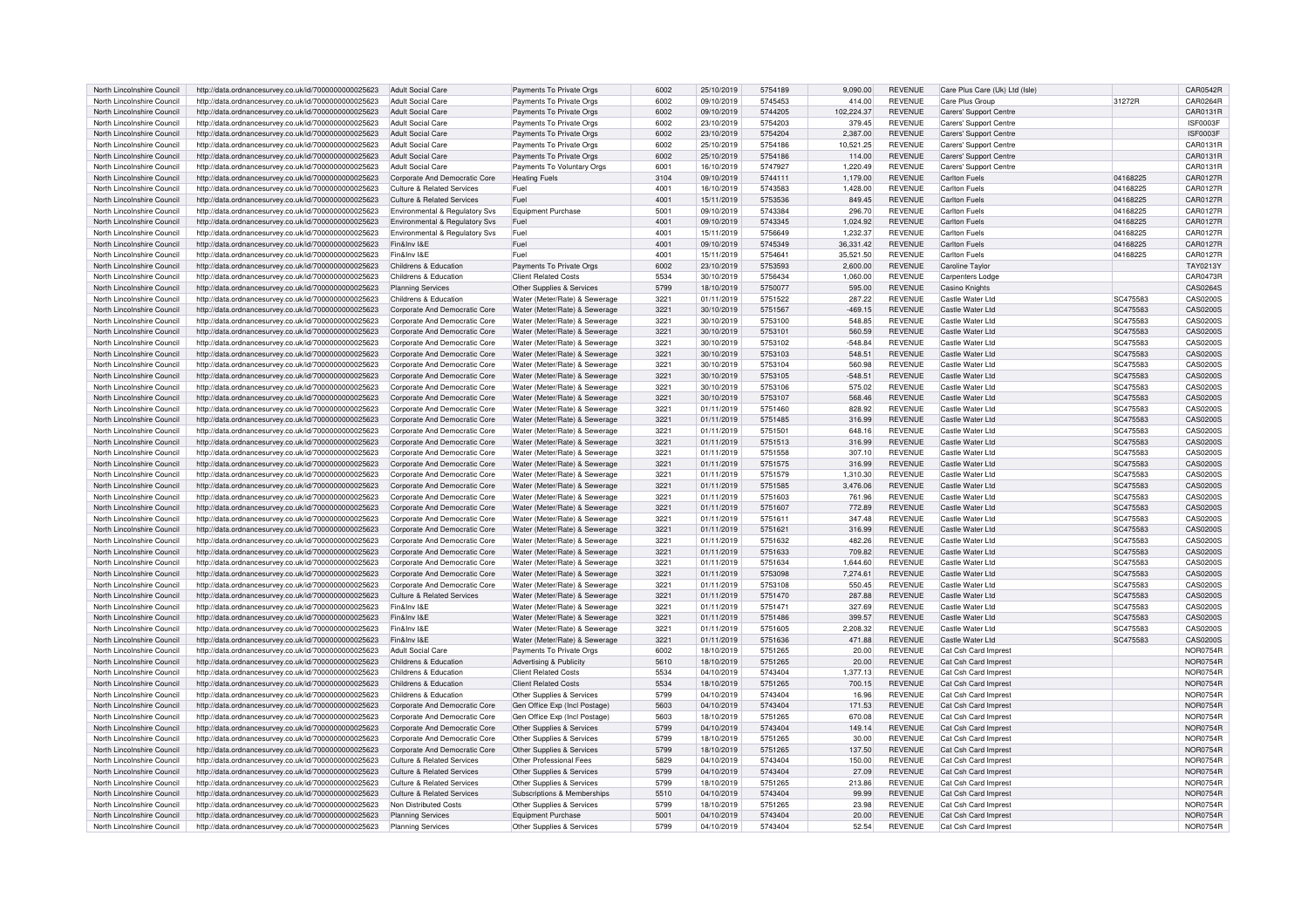| North Lincolnshire Council | http://data.ordnancesurvey.co.uk/id/7000000000025623 | <b>Planning Services</b>              | Payments To Voluntary Orgs     | 6001 | 16/10/2019 | 5747261 | 4,209.28       | <b>REVENUE</b> | Catzero Ltd                          | 6777504  | CAT0026T        |
|----------------------------|------------------------------------------------------|---------------------------------------|--------------------------------|------|------------|---------|----------------|----------------|--------------------------------------|----------|-----------------|
| North Lincolnshire Council | http://data.ordnancesurvey.co.uk/id/7000000000025623 | Childrens & Education                 | <b>Course Fees/Training</b>    | 2002 | 18/10/2019 | 5750922 | 300.00         | <b>REVENUE</b> | C Carter                             |          | CAR0110R        |
| North Lincolnshire Council | http://data.ordnancesurvey.co.uk/id/7000000000025623 | Corporate And Democratic Core         | Gen Office Exp (Incl Postage)  | 5603 | 18/10/2019 | 5741957 | 327.60         | <b>REVENUE</b> | Ccm Supplies (Nottingham) Ltd        |          | CCM0050M        |
| North Lincolnshire Council | http://data.ordnancesurvey.co.uk/id/7000000000025623 | Corporate And Democratic Core         | Gen Office Exp (Incl Postage)  | 5603 | 25/10/2019 | 5745443 | 928.80         | <b>REVENUE</b> | Ccm Supplies (Nottingham) Ltd        |          | CCM0050N        |
| North Lincolnshire Council | http://data.ordnancesurvey.co.uk/id/7000000000025623 | Corporate And Democratic Core         | Gen Office Exp (Incl Postage)  | 5603 | 22/11/2019 | 5757120 | 887.20         | <b>REVENUE</b> | Ccm Supplies (Nottingham) Ltd        |          | CCM0050M        |
| North Lincolnshire Council | http://data.ordnancesurvey.co.uk/id/7000000000025623 | Childrens & Education                 | Other Supplies & Services      | 5799 | 25/10/2019 | 5749212 | 210.68         | <b>REVENUE</b> | Cds (Superstores International) Ltd  | 02699203 | CDS0004S        |
| North Lincolnshire Council | http://data.ordnancesurvey.co.uk/id/7000000000025623 | Highways & Transport                  | Materials                      | 5004 | 16/10/2019 | 5742680 | 580.30         | <b>REVENUE</b> | Cemex Uk Materials Ltd               |          | <b>RED0029D</b> |
|                            |                                                      |                                       |                                |      |            |         |                |                |                                      |          |                 |
| North Lincolnshire Council | http://data.ordnancesurvey.co.uk/id/7000000000025623 | <b>Adult Social Care</b>              | Rents                          | 3201 | 01/11/2019 | 5756171 | $\Omega$       | <b>REVENUE</b> | Central Community Centre Association |          | CEN0034N        |
| North Lincolnshire Council | http://data.ordnancesurvey.co.uk/id/7000000000025623 | Corporate And Democratic Core         | Rents                          | 3201 | 01/11/2019 | 5756171 | 678.00         | <b>REVENUE</b> | Central Community Centre Association |          | CEN0034N        |
| North Lincolnshire Council | http://data.ordnancesurvey.co.uk/id/7000000000025623 | Adult Social Care                     | Clothing, Uniforms & Laundry   | 5301 | 18/10/2019 | 5751327 | 796.30         | <b>REVENUE</b> | Central Laundry Ltd                  | 06765045 | <b>CEN0085N</b> |
| North Lincolnshire Council | http://data.ordnancesurvey.co.uk/id/7000000000025623 | <b>Adult Social Care</b>              | Payments To Health Providers   | 6019 | 11/10/2019 | 5746963 | 1,906.12       | <b>REVENUE</b> | Central Surgery                      |          | <b>DIC0005C</b> |
| North Lincolnshire Council | http://data.ordnancesurvey.co.uk/id/7000000000025623 | Culture, Env, Reg & Planning Cap      | Other Costs                    | A085 | 09/10/2019 | 5745226 | 1,130.00       | CAPITAL        | Cgm Group                            | 3529670  | CGM0032M        |
| North Lincolnshire Council | http://data.ordnancesurvey.co.uk/id/7000000000025623 | <b>Culture &amp; Related Services</b> | Other Supplies & Services      | 5799 | 16/10/2019 | 5742642 | 10,683.61      | <b>REVENUE</b> | Cgm Group                            | 3529670  | CGM0032M        |
| North Lincolnshire Council | http://data.ordnancesurvey.co.uk/id/7000000000025623 | Culture, Env, Reg & Planning Cap      | Furniture & Fittings           | A097 | 23/10/2019 | 5743839 | 4,774.00       | CAPITAL        | Chameleon Business Interiors         |          | CHA0418A        |
| North Lincolnshire Council | http://data.ordnancesurvey.co.uk/id/7000000000025623 | Culture, Env, Reg & Planning Cap      | Furniture & Fittings           | A097 | 15/11/2019 | 5754520 | 318.00         | CAPITAL        | Chameleon Business Interiors         |          | CHA0418A        |
| North Lincolnshire Council | http://data.ordnancesurvey.co.uk/id/7000000000025623 | Childrens & Education                 | <b>Client Related Costs</b>    | 5534 | 30/10/2019 | 5756577 | 360.00         | <b>REVENUE</b> | Changing Lives                       | 10624046 | CHA0547A        |
| North Lincolnshire Council |                                                      |                                       |                                | 5799 |            | 5746975 |                | <b>REVENUE</b> |                                      |          | <b>CHA0547A</b> |
|                            | http://data.ordnancesurvey.co.uk/id/7000000000025623 | Environmental & Regulatory Svs        | Other Supplies & Services      |      | 01/11/2019 |         | 22,270.00      |                | Changing Lives                       | 10624046 |                 |
| North Lincolnshire Council | http://data.ordnancesurvey.co.uk/id/7000000000025623 | Culture & Related Services            | Stock Purchases & Adjustments  | 5030 | 18/10/2019 | 5750070 | 533.33         | <b>REVENUE</b> | Chapterhouse Theatre Company         |          | CHA0363A        |
| North Lincolnshire Council | http://data.ordnancesurvey.co.uk/id/7000000000025623 | <b>Highways &amp; Transport</b>       | Stock Purchases & Adjustments  | 5030 | 01/11/2019 | 5745734 | 1,201.00       | <b>REVENUE</b> | Charles Endirect Ltd                 |          | CHA0183A        |
| North Lincolnshire Council | http://data.ordnancesurvey.co.uk/id/7000000000025623 | Highways & Transport                  | Stock Purchases & Adjustments  | 5030 | 10/11/2019 | 5754122 | 5,380.00       | <b>REVENUE</b> | Charles Endirect Ltd                 |          | CHA0183A        |
| North Lincolnshire Council | http://data.ordnancesurvey.co.uk/id/7000000000025623 | <b>Housing Services</b>               | Other Supplies & Services      | 5799 | 23/10/2019 | 5751747 | 680.00         | <b>REVENUE</b> | Charnwood Park Estate                |          | CHA0564A        |
| North Lincolnshire Council | http://data.ordnancesurvey.co.uk/id/7000000000025623 | <b>Adult Social Care</b>              | Payments To Private Orgs       | 6002 | 23/10/2019 | 5754212 | 3.560.00       | <b>REVENUE</b> | Chestnut Homecare Ltd                |          | <b>ISF0027F</b> |
| North Lincolnshire Council | http://data.ordnancesurvey.co.uk/id/7000000000025623 | <b>Adult Social Care</b>              | Payments To Private Orgs       | 6002 | 25/10/2019 | 5754190 | 9,930.48       | <b>REVENUE</b> | Chestnut Homecare Ltd                |          | CHE0222E        |
| North Lincolnshire Council | http://data.ordnancesurvey.co.uk/id/7000000000025623 | <b>Culture &amp; Related Services</b> | <b>Course Fees/Training</b>    | 2002 | 01/11/2019 | 5757093 | 270.00         | <b>REVENUE</b> | Choreographytogo Ltd                 |          | CHO0046C        |
| North Lincolnshire Council | http://data.ordnancesurvey.co.uk/id/7000000000025623 | Childrens & Education                 | Payments To Private Orgs       | 6002 | 09/10/2019 | 5743982 | 549.75         | <b>REVENUE</b> | Christopher Barton                   |          | <b>BAR0895F</b> |
|                            |                                                      |                                       |                                |      |            |         |                |                |                                      |          |                 |
| North Lincolnshire Council | http://data.ordnancesurvey.co.uk/id/7000000000025623 | Childrens & Education                 | Payments To Private Orgs       | 6002 | 09/10/2019 | 5744588 | 5,142.90       | <b>REVENUE</b> | Chrysalis Consortium                 |          | CHR0024R        |
| North Lincolnshire Council | http://data.ordnancesurvey.co.uk/id/7000000000025623 | Childrens & Education                 | Equipment Maint & Repair       | 5003 | 11/10/2019 | 5745555 | 484.09         | <b>REVENUE</b> | Chubb Fire Limited                   | 524469   | CHU0021U        |
| North Lincolnshire Council | http://data.ordnancesurvey.co.uk/id/7000000000025623 | Childrens & Education                 | Repair & Maintenance Costs     | 3000 | 11/10/2019 | 5745540 | 269.62         | <b>REVENUE</b> | Chubb Fire Limited                   | 524469   | CHU0021U        |
| North Lincolnshire Council | http://data.ordnancesurvey.co.uk/id/7000000000025623 | Corporate And Democratic Core         | Repair & Maintenance Costs     | 3000 | 11/10/2019 | 5745540 |                | <b>REVENUE</b> | Chubb Fire Limited                   | 524469   | CHU0021U        |
| North Lincolnshire Council | http://data.ordnancesurvey.co.uk/id/7000000000025623 | Corporate And Democratic Core         | Repair & Maintenance Costs     | 3000 | 11/10/2019 | 5745555 |                | <b>REVENUE</b> | Chubb Fire Limited                   | 524469   | CHU0021U        |
| North Lincolnshire Council | http://data.ordnancesurvey.co.uk/id/7000000000025623 | Corporate And Democratic Core         | Repair & Maintenance Costs     | 3000 | 11/10/2019 | 5746384 |                | <b>REVENUE</b> | Chubb Fire Limited                   | 524469   | CHU0021L        |
| North Lincolnshire Council | http://data.ordnancesurvey.co.uk/id/7000000000025623 | Corporate And Democratic Core         | Repair & Maintenance Costs     | 3000 | 11/10/2019 | 5746386 |                | <b>REVENUE</b> | Chubb Fire Limited                   | 524469   | CHU0021L        |
| North Lincolnshire Council | http://data.ordnancesurvey.co.uk/id/7000000000025623 | Corporate And Democratic Core         | Repair & Maintenance Costs     | 3000 | 11/10/2019 | 5746387 | $\overline{0}$ | <b>REVENUE</b> | Chubb Fire Limited                   | 524469   | CHU0021U        |
| North Lincolnshire Council | http://data.ordnancesurvey.co.uk/id/7000000000025623 | Corporate And Democratic Core         | Repair & Maintenance Costs     | 3000 | 25/10/2019 | 5755008 | 299.09         | <b>REVENUE</b> | Chubb Fire Limited                   | 524469   | CHU0021U        |
|                            |                                                      |                                       |                                |      |            |         |                |                |                                      |          |                 |
| North Lincolnshire Council | http://data.ordnancesurvey.co.uk/id/7000000000025623 | Corporate And Democratic Core         | Repair & Maintenance Costs     | 3000 | 25/10/2019 | 5755012 | $\Omega$       | <b>REVENUE</b> | Chubb Fire Limited                   | 524469   | CHU0021U        |
| North Lincolnshire Council | http://data.ordnancesurvey.co.uk/id/7000000000025623 | Culture & Related Services            | Repair & Maintenance Costs     | 3000 | 11/10/2019 | 5746384 | 480.92         | <b>REVENUE</b> | Chubb Fire Limited                   | 524469   | CHU0021U        |
| North Lincolnshire Council | http://data.ordnancesurvey.co.uk/id/7000000000025623 | Culture & Related Services            | Repair & Maintenance Costs     | 3000 | 25/10/2019 | 5755012 | 265.83         | <b>REVENUE</b> | Chubb Fire Limited                   | 524469   | CHU0021U        |
| North Lincolnshire Council | http://data.ordnancesurvey.co.uk/id/7000000000025623 | Corporate And Democratic Core         | Repair & Maintenance Costs     | 3000 | 11/10/2019 | 5746388 | $\Omega$       | <b>REVENUE</b> | Chubb Fire & Security Ltd            | 524469   | SHO0001C        |
| North Lincolnshire Council | http://data.ordnancesurvey.co.uk/id/7000000000025623 | Corporate And Democratic Core         | Repair & Maintenance Costs     | 3000 | 11/10/2019 | 5746390 | 500.00         | <b>REVENUE</b> | Chubb Fire & Security Ltd            | 524469   | SHO0001C        |
| North Lincolnshire Council | http://data.ordnancesurvey.co.uk/id/7000000000025623 | Culture & Related Services            | Repair & Maintenance Costs     | 3000 | 11/10/2019 | 5746388 | 346.00         | <b>REVENUE</b> | Chubb Fire & Security Ltd            | 524469   | SHO0001C        |
| North Lincolnshire Counci  | http://data.ordnancesurvey.co.uk/id/7000000000025623 | <b>Adult Social Care</b>              | Payments To Health Providers   | 6019 | 04/10/2019 | 5743779 | 163.26         | <b>REVENUE</b> | Church Lane Medical Centre           |          | CHU0022L        |
| North Lincolnshire Council | http://data.ordnancesurvey.co.uk/id/7000000000025623 | Public Health                         | Payments To Health Providers   | 6019 | 04/10/2019 | 5743779 | 740.00         | <b>REVENUE</b> | Church Lane Medical Centre           |          | CHU0022L        |
|                            |                                                      |                                       |                                |      |            |         |                |                |                                      |          |                 |
| North Lincolnshire Council | http://data.ordnancesurvey.co.uk/id/7000000000025623 | Corporate And Democratic Core         | Course Fees/Training           | 2002 | 14/11/2019 | 5750071 | 500.00         | <b>REVENUE</b> | Cipfa Business Ltd                   |          | CIP0003F        |
| North Lincolnshire Council | http://data.ordnancesurvey.co.uk/id/7000000000025623 | <b>Highways &amp; Transport</b>       | Other Supplies & Services      | 5799 | 01/11/2019 | 574925  | 1,495.00       | <b>REVENUE</b> | Cipfa Business Ltd                   |          | <b>CIP0003F</b> |
| North Lincolnshire Council | http://data.ordnancesurvey.co.uk/id/7000000000025623 | Corporate And Democratic Core         | Other Premises Costs           | 3390 | 25/10/2019 | 5753503 | 402.62         | <b>REVENUE</b> | Citron Hygiene Ltd                   | 3056469  | <b>CAN0001N</b> |
| North Lincolnshire Council | http://data.ordnancesurvey.co.uk/id/7000000000025623 | Adult Social Care                     | Payments To Health Providers   | 6019 | 11/10/2019 | 5743790 | 2,425.00       | <b>REVENUE</b> | City Health Care Partnership Cic     |          | <b>HUL0022L</b> |
| North Lincolnshire Council | http://data.ordnancesurvey.co.uk/id/7000000000025623 | Adult Social Care                     | Payments To Health Providers   | 6019 | 30/10/2019 | 5756483 | 1,994.00       | <b>REVENUE</b> | City Health Care Partnership Cic     |          | <b>HUL0022L</b> |
| North Lincolnshire Council | http://data.ordnancesurvey.co.uk/id/7000000000025623 | <b>Adult Social Care</b>              | Payments To Health Providers   | 6019 | 30/10/2019 | 5756486 | 1,608.00       | <b>REVENUE</b> | City Health Care Partnership Cic     |          | <b>HUL0022L</b> |
| North Lincolnshire Council | http://data.ordnancesurvey.co.uk/id/7000000000025623 | <b>Adult Social Care</b>              | Payments To Health Providers   | 6019 | 30/10/2019 | 5756490 | 1.199.00       | <b>REVENUE</b> | City Health Care Partnership Cic     |          | <b>HUL0022I</b> |
| North Lincolnshire Council | http://data.ordnancesurvey.co.uk/id/7000000000025623 | Adult Social Care                     | Payments To Health Providers   | 6019 | 30/10/2019 | 5756492 | 1,416.00       | <b>REVENUE</b> | City Health Care Partnership Cic     |          | <b>HUL0022I</b> |
| North Lincolnshire Council | http://data.ordnancesurvey.co.uk/id/7000000000025623 | <b>Adult Social Care</b>              | Payments To Health Providers   | 6019 | 15/11/2019 | 5756493 | 1,118.00       | <b>REVENUE</b> | City Health Care Partnership Cic     |          | <b>HUL0022L</b> |
| North Lincolnshire Council | http://data.ordnancesurvey.co.uk/id/7000000000025623 | <b>Adult Social Care</b>              | Other Supplies & Services      | 5799 | 25/10/2019 | 5747357 | 408.25         | <b>REVENUE</b> | Civica Uk Ltd                        | 1628868  | <b>CIV0010V</b> |
|                            |                                                      |                                       |                                |      |            |         |                |                |                                      |          |                 |
| North Lincolnshire Council | http://data.ordnancesurvey.co.uk/id/7000000000025623 | <b>Adult Social Care</b>              | Other Supplies & Services      | 5799 | 17/11/2019 | 5754946 | 1,220.75       | <b>REVENUE</b> | Civica Uk Ltd                        | 1628868  | <b>CIV0010V</b> |
| North Lincolnshire Council | http://data.ordnancesurvey.co.uk/id/7000000000025623 | Childrens & Education                 | It Software-Maintenance        | 5053 | 04/10/2019 | 5742515 | 225.79         | <b>REVENUE</b> | Civica Uk Ltd                        | 1628868  | <b>CIV0010V</b> |
| North Lincolnshire Council | http://data.ordnancesurvey.co.uk/id/7000000000025623 | Adult Social Care                     | Payments To Private Orgs       | 6002 | 25/10/2019 | 5754193 | 16,866.94      | <b>REVENUE</b> | Clarity Homecare Ltd                 |          | CLA0252A        |
| North Lincolnshire Counci  | http://data.ordnancesurvey.co.uk/id/7000000000025623 | Adult Social Care                     | Payments To Private Orgs       | 6002 | 25/10/2019 | 5754193 | 217.84         | <b>REVENUE</b> | <b>Clarity Homecare Ltd</b>          |          | <b>CLA0252A</b> |
| North Lincolnshire Council | http://data.ordnancesurvey.co.uk/id/7000000000025623 | Adult Social Care                     | Clothing, Uniforms & Laundry   | 5301 | 01/11/2019 | 5749990 | 265.00         | <b>REVENUE</b> | Cleaning & Paper Disposables Plc     |          | CLE0051E        |
| North Lincolnshire Council | http://data.ordnancesurvey.co.uk/id/7000000000025623 | Corporate And Democratic Core         | It Software-Maintenance        | 5053 | 25/10/2019 | 5752143 | 600.00         | <b>REVENUE</b> | Clear Skies Software Ltd             | 3943189  | <b>SHE0018E</b> |
| North Lincolnshire Council | http://data.ordnancesurvey.co.uk/id/7000000000025623 | Environmental & Regulatory Svs        | Equipment Maint.& Repair       | 5003 | 11/10/2019 | 5745448 | 1,600.00       | <b>REVENUE</b> | Clearway Environmental Services Ltd  |          | CLE0018E        |
| North Lincolnshire Council | http://data.ordnancesurvey.co.uk/id/7000000000025623 | Fin&Inv I&F                           | Equipment Maint.& Repair       | 5003 | 20/11/2019 | 5755007 | 1,307.00       | <b>REVENUE</b> | Clearway Environmental Services Ltd  |          | CLE0018E        |
|                            |                                                      |                                       |                                |      |            |         |                |                |                                      |          |                 |
| North Lincolnshire Counci  | http://data.ordnancesurvey.co.uk/id/7000000000025623 | Adult Social Care                     | Car And Travel Allowances      | 4306 | 30/10/2019 | 5751246 | 25.80          | <b>REVENUE</b> | Click Travel Limited                 | 03770815 | CLI0015         |
| North Lincolnshire Council | http://data.ordnancesurvey.co.uk/id/7000000000025623 | <b>Adult Social Care</b>              | Client Transport Costs         | 6092 | 30/10/2019 | 5751246 | 504.75         | <b>REVENUE</b> | Click Travel Limited                 | 03770815 | CLI0015         |
| North Lincolnshire Council | http://data.ordnancesurvey.co.uk/id/7000000000025623 | <b>Adult Social Care</b>              | <b>Client Transport Costs</b>  | 6092 | 30/10/2019 | 5751275 | $-204.60$      | <b>REVENUE</b> | <b>Click Travel Limited</b>          | 03770815 | CLI0015         |
| North Lincolnshire Council | http://data.ordnancesurvey.co.uk/id/7000000000025623 | Adult Social Care                     | Clothing, Uniforms & Laundry   | 5301 | 30/10/2019 | 5751246 | 21.60          | <b>REVENUE</b> | <b>Click Travel Limited</b>          | 03770815 | CLI0015         |
| North Lincolnshire Council | http://data.ordnancesurvey.co.uk/id/7000000000025623 | <b>Adult Social Care</b>              | <b>Bail &amp; Other Fares</b>  | 4121 | 30/10/2019 | 5751246 | 614.70         | <b>REVENUE</b> | Click Travel Limited                 | 03770815 | CLI0015         |
| North Lincolnshire Council | http://data.ordnancesurvey.co.uk/id/7000000000025623 | <b>Adult Social Care</b>              | Rail & Other Fares             | 4121 | 30/10/2019 | 5751246 | 149.30         | <b>REVENUE</b> | <b>Click Travel Limited</b>          | 03770815 | CLI0015         |
| North Lincolnshire Council | http://data.ordnancesurvey.co.uk/id/7000000000025623 | Adult Social Care                     | Rail & Other Fares             | 4121 | 30/10/2019 | 5751275 | $-22.00$       | <b>REVENUE</b> | <b>Click Travel Limited</b>          | 03770815 | CLI0015I        |
| North Lincolnshire Council | http://data.ordnancesurvey.co.uk/id/7000000000025623 | Adult Social Care                     | Subsistence & Expenses (Staff) | 5720 | 30/10/2019 | 5751246 | 70.83          | <b>REVENUE</b> | Click Travel Limited                 | 03770815 | CLI0015I        |
|                            |                                                      |                                       |                                |      |            |         |                |                |                                      |          |                 |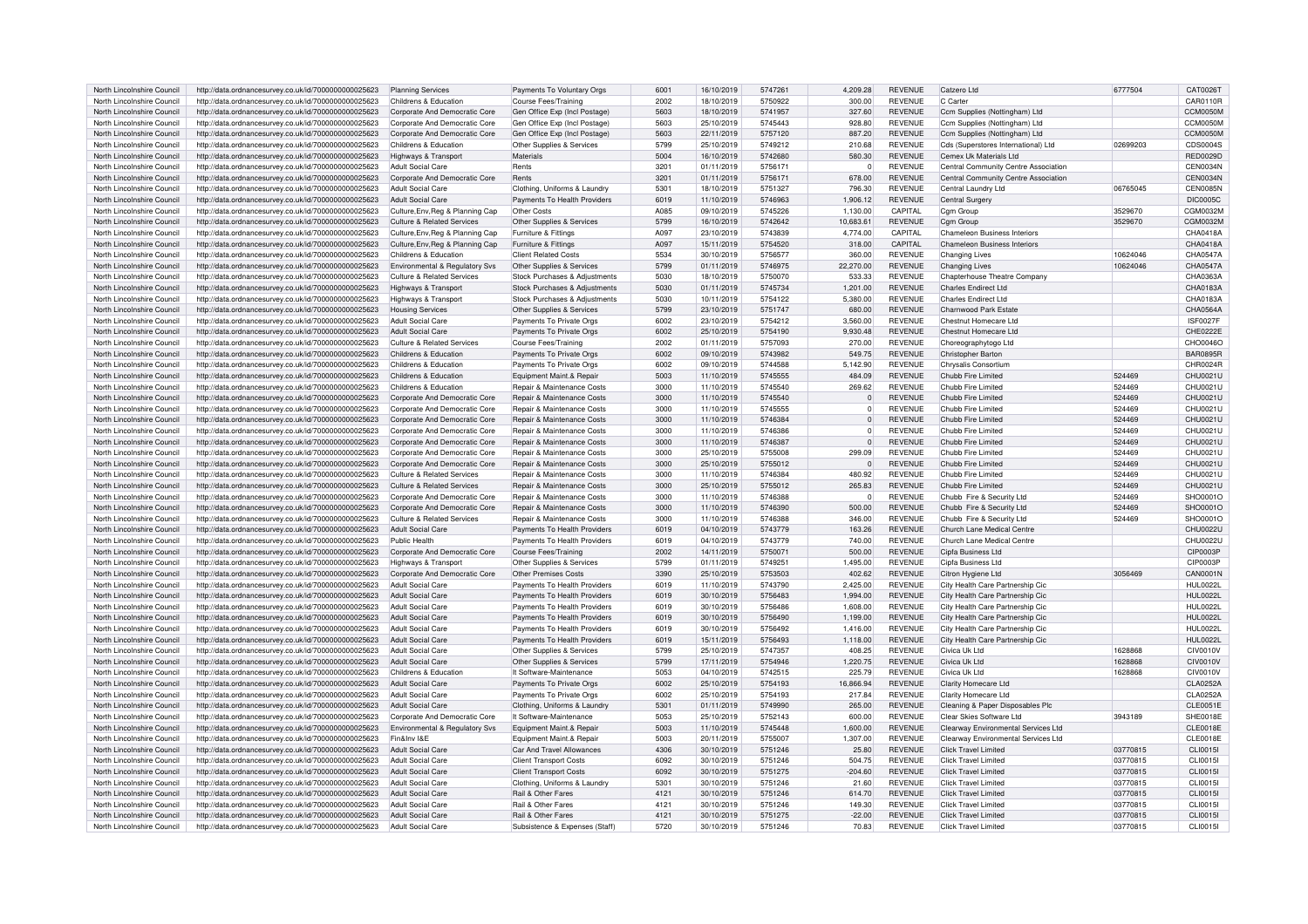| North Lincolnshire Council | http://data.ordnancesurvey.co.uk/id/7000000000025623 | Adult Social Care                     | <b>Vehicle Hire</b>            | 4101 | 30/10/2019 | 5751275            | $-36.00$    | <b>REVENUE</b> | <b>Click Travel Limited</b>          | 03770815 | CLI0015I        |
|----------------------------|------------------------------------------------------|---------------------------------------|--------------------------------|------|------------|--------------------|-------------|----------------|--------------------------------------|----------|-----------------|
| North Lincolnshire Council | http://data.ordnancesurvey.co.uk/id/7000000000025623 | Central Services To Public            | Car And Travel Allowances      | 4306 | 30/10/2019 | 5751246            | 107.95      | <b>REVENUE</b> | <b>Click Travel Limited</b>          | 03770815 | CLI0015I        |
| North Lincolnshire Council | http://data.ordnancesurvey.co.uk/id/7000000000025623 | Childrens & Education                 | Car And Travel Allowances      | 4306 | 30/10/2019 | 5751246            | 103.20      | <b>REVENUE</b> | <b>Click Travel Limited</b>          | 03770815 | <b>CLI0015I</b> |
| North Lincolnshire Council | http://data.ordnancesurvey.co.uk/id/7000000000025623 | Childrens & Education                 | <b>Client Related Costs</b>    | 5534 | 30/10/2019 | 5751246            | 3,753.80    | <b>REVENUE</b> | Click Travel Limited                 | 03770815 | CLI0015I        |
| North Lincolnshire Council | http://data.ordnancesurvey.co.uk/id/7000000000025623 | Childrens & Education                 | <b>Client Transport Costs</b>  | 6092 | 30/10/2019 | 5751246            | 518.65      | <b>REVENUE</b> | <b>Click Travel Limited</b>          | 03770815 | <b>CLI0015I</b> |
| North Lincolnshire Council | http://data.ordnancesurvey.co.uk/id/7000000000025623 | Childrens & Education                 | <b>Client Transport Costs</b>  | 6092 | 30/10/2019 | 5751275            | $-23.50$    | <b>REVENUE</b> | Click Travel Limited                 | 03770815 | CLI0015I        |
| North Lincolnshire Council | http://data.ordnancesurvey.co.uk/id/7000000000025623 | Childrens & Education                 | Rail & Other Fares             | 4121 | 30/10/2019 | 5751246            | 1.338.40    | <b>REVENUE</b> | <b>Click Travel Limited</b>          | 03770815 | <b>CLI0015I</b> |
| North Lincolnshire Council | http://data.ordnancesurvey.co.uk/id/7000000000025623 | Childrens & Education                 | <b>Rail &amp; Other Fares</b>  | 4121 | 30/10/2019 | 5751246            | 656.10      | <b>REVENUE</b> | Click Travel Limited                 | 03770815 | CLI0015I        |
| North Lincolnshire Council | http://data.ordnancesurvey.co.uk/id/7000000000025623 | Childrens & Education                 | Rail & Other Fares             | 4121 | 30/10/2019 | 5751275            | $-16.20$    | <b>REVENUE</b> | <b>Click Travel Limited</b>          | 03770815 | <b>CLI0015I</b> |
| North Lincolnshire Council | http://data.ordnancesurvey.co.uk/id/7000000000025623 | Childrens & Education                 | <b>Bail &amp; Other Fares</b>  | 4121 | 30/10/2019 | 5751275            | $-222.00$   | <b>REVENUE</b> | <b>Click Travel Limited</b>          | 03770815 | CL10015         |
| North Lincolnshire Council | http://data.ordnancesurvey.co.uk/id/7000000000025623 | Childrens & Education                 | Subsistence & Expenses (Staff) | 5720 | 30/10/2019 | 5751246            | 194.63      | <b>REVENUE</b> | <b>Click Travel Limited</b>          | 03770815 | CLI0015I        |
| North Lincolnshire Council | http://data.ordnancesurvey.co.uk/id/7000000000025623 | Childrens & Education                 | Vehicle Hire                   | 4101 | 30/10/2019 | 5751246            | 161.60      | <b>REVENUE</b> | <b>Click Travel Limited</b>          | 03770815 | CLI0015I        |
| North Lincolnshire Council | http://data.ordnancesurvey.co.uk/id/7000000000025623 | Corporate And Democratic Core         | Car And Travel Allowances      | 4306 | 30/10/2019 | 5751246            | 81.90       | <b>REVENUE</b> | Click Travel Limited                 | 03770815 | <b>CLI0015I</b> |
| North Lincolnshire Council | http://data.ordnancesurvey.co.uk/id/7000000000025623 | Corporate And Democratic Core         | Course Fees/Training           | 2002 | 30/10/2019 | 5751246            | 5.30        | <b>REVENUE</b> | <b>Click Travel Limited</b>          | 03770815 | CLI0015I        |
| North Lincolnshire Council | http://data.ordnancesurvey.co.uk/id/7000000000025623 | Corporate And Democratic Core         | <b>Leased Cars Rental</b>      | 4301 | 30/10/2019 | 5751246            | 57.60       | <b>REVENUE</b> | <b>Click Travel Limited</b>          | 03770815 | <b>CLI0015</b>  |
|                            |                                                      |                                       |                                |      |            |                    |             |                |                                      |          | <b>CLI0015</b>  |
| North Lincolnshire Council | http://data.ordnancesurvey.co.uk/id/7000000000025623 | Corporate And Democratic Core         | Other Professional Fees        | 5829 | 30/10/2019 | 5751246            | 120.00      | <b>REVENUE</b> | <b>Click Travel Limited</b>          | 03770815 |                 |
| North Lincolnshire Council | http://data.ordnancesurvey.co.uk/id/7000000000025623 | Corporate And Democratic Core         | Rail & Other Fares             | 4121 | 30/10/2019 | 5751246            | 132.70      | <b>REVENUE</b> | <b>Click Travel Limited</b>          | 03770815 | <b>CLI0015I</b> |
| North Lincolnshire Council | http://data.ordnancesurvey.co.uk/id/7000000000025623 | Corporate And Democratic Core         | Rail & Other Fares             | 4121 | 30/10/2019 | 5751246            | 1.020.53    | <b>REVENUE</b> | <b>Click Travel Limited</b>          | 03770815 | CLI0015I        |
| North Lincolnshire Council | http://data.ordnancesurvey.co.uk/id/7000000000025623 | Corporate And Democratic Core         | Vehicle Hire                   | 4101 | 30/10/2019 | 5751246            | 50.40       | <b>REVENUE</b> | Click Travel Limited                 | 03770815 | <b>CLI0015I</b> |
| North Lincolnshire Council | http://data.ordnancesurvey.co.uk/id/7000000000025623 | <b>Culture &amp; Related Services</b> | Car And Travel Allowances      | 4306 | 30/10/2019 | 5751246            | 16.00       | <b>REVENUE</b> | <b>Click Travel Limited</b>          | 03770815 | CLI0015I        |
| North Lincolnshire Council | http://data.ordnancesurvey.co.uk/id/7000000000025623 | Culture & Related Services            | Other Incidental Travel Costs  | 4311 | 30/10/2019 | 5751246            | 25.80       | <b>REVENUE</b> | <b>Click Travel Limited</b>          | 03770815 | <b>CLI0015</b>  |
| North Lincolnshire Council | http://data.ordnancesurvey.co.uk/id/7000000000025623 | Culture & Related Services            | Rail & Other Fares             | 4121 | 30/10/2019 | 5751246            | 437.50      | <b>REVENUE</b> | Click Travel Limited                 | 03770815 | CLI0015I        |
| North Lincolnshire Council | http://data.ordnancesurvey.co.uk/id/7000000000025623 | <b>Culture &amp; Related Services</b> | Rail & Other Fares             | 4121 | 30/10/2019 | 5751275            | $-50.50$    | <b>REVENUE</b> | <b>Click Travel Limited</b>          | 03770815 | <b>CLI0015I</b> |
| North Lincolnshire Council | http://data.ordnancesurvey.co.uk/id/7000000000025623 | Environmental & Regulatory Svs        | Car And Travel Allowances      | 4306 | 30/10/2019 | 5751246            | 24.17       | <b>REVENUE</b> | <b>Click Travel Limited</b>          | 03770815 | CLI0015I        |
| North Lincolnshire Council | http://data.ordnancesurvey.co.uk/id/7000000000025623 | Environmental & Regulatory Sys        | Course Fees/Training           | 2002 | 30/10/2019 | 5751246            | 104.25      | <b>REVENUE</b> | <b>Click Travel Limited</b>          | 03770815 | CLI0015I        |
| North Lincolnshire Council | http://data.ordnancesurvey.co.uk/id/7000000000025623 | Environmental & Regulatory Svs        | Course Fees/Training           | 2002 | 30/10/2019 | 5751246            | 29.55       | <b>REVENUE</b> | Click Travel Limited                 | 03770815 | CLI0015I        |
| North Lincolnshire Council | http://data.ordnancesurvey.co.uk/id/7000000000025623 | Environmental & Regulatory Svs        | Fees & Charges Income          | 9002 | 30/10/2019 | 5751246            | 16.90       | <b>REVENUE</b> | <b>Click Travel Limited</b>          | 03770815 | <b>CLI0015I</b> |
| North Lincolnshire Council | http://data.ordnancesurvey.co.uk/id/7000000000025623 | Environmental & Regulatory Svs        | Rail & Other Fares             | 4121 | 30/10/2019 | 5751246            | 175.00      | <b>REVENUE</b> | <b>Click Travel Limited</b>          | 03770815 | CLI0015I        |
| North Lincolnshire Council | http://data.ordnancesurvey.co.uk/id/7000000000025623 | <b>Housing Services</b>               | Rail & Other Fares             | 4121 | 30/10/2019 | 5751246            | 74.30       | <b>REVENUE</b> | Click Travel Limited                 | 03770815 | CLI0015I        |
| North Lincolnshire Council | http://data.ordnancesurvey.co.uk/id/7000000000025623 | <b>Planning Services</b>              | Car And Travel Allowances      | 4306 | 30/10/2019 | 5751246            | 137.75      | <b>REVENUE</b> | <b>Click Travel Limited</b>          | 03770815 | CLI0015I        |
| North Lincolnshire Council | http://data.ordnancesurvey.co.uk/id/7000000000025623 | <b>Planning Services</b>              | Other Incidental Travel Costs  | 4311 | 30/10/2019 | 5751246            | 74.97       | REVENUE        | <b>Click Travel Limited</b>          | 03770815 | <b>CLI0015I</b> |
| North Lincolnshire Counci  | http://data.ordnancesurvey.co.uk/id/7000000000025623 | <b>Planning Services</b>              | Rail & Other Fares             | 4121 | 30/10/2019 | 5751246            | 740.60      | <b>REVENUE</b> | Click Travel Limited                 | 03770815 | CLI0015I        |
| North Lincolnshire Council | http://data.ordnancesurvey.co.uk/id/7000000000025623 | <b>Planning Services</b>              | Repair & Maintenance Costs     | 3000 | 30/10/2019 | 5751246            | 77.80       | <b>REVENUE</b> | <b>Click Travel Limited</b>          | 03770815 | CL100151        |
| North Lincolnshire Council | http://data.ordnancesurvey.co.uk/id/7000000000025623 | Public Health                         | Other Supplies & Services      | 5799 | 30/10/2019 | 5751246            | 136.50      | <b>REVENUE</b> | <b>Click Travel Limited</b>          | 03770815 | CLI0015I        |
| North Lincolnshire Council | http://data.ordnancesurvey.co.uk/id/7000000000025623 | Public Health                         | Rail & Other Fares             | 4121 | 30/10/2019 | 5751246            | 164.60      | <b>REVENUE</b> | <b>Click Travel Limited</b>          | 03770815 | CLI0015I        |
| North Lincolnshire Council | http://data.ordnancesurvey.co.uk/id/7000000000025623 | Adult Social Care                     | Other Professional Fees        | 5829 | 25/10/2019 | 5745314            | 871.25      | <b>REVENUE</b> | Cloverleaf Advocacy 2000 Ltd         |          | CLO0101C        |
| North Lincolnshire Council | http://data.ordnancesurvey.co.uk/id/7000000000025623 | <b>Adult Social Care</b>              | Payments To Private Orgs       | 6002 | 11/10/2019 | 5746734            | 12,255.19   | <b>REVENUE</b> | Cloverleaf Advocacy 2000 Ltd         |          | CLO0101C        |
| North Lincolnshire Council | http://data.ordnancesurvey.co.uk/id/7000000000025623 | Adult Social Care                     | Payments To Private Orgs       | 6002 | 25/10/2019 | 5742617            | 12,122.82   | <b>REVENUE</b> | Cloverleaf Advocacy 2000 Ltd         |          | CLO0101C        |
| North Lincolnshire Council | http://data.ordnancesurvey.co.uk/id/7000000000025623 | <b>Adult Social Care</b>              | Payments To Private Orgs       | 6002 | 25/10/2019 | 5749405            | 6,652.50    | <b>REVENUE</b> | Cloverleaf Advocacy 2000 Ltd         |          | CLO0101C        |
| North Lincolnshire Council | http://data.ordnancesurvey.co.uk/id/7000000000025623 | Adult Social Care                     | Payments To Private Orgs       | 6002 | 25/10/2019 | 5750082            | 534.65      | <b>REVENUE</b> | Cloverleaf Advocacy 2000 Ltd         |          | CLO0101C        |
| North Lincolnshire Council | http://data.ordnancesurvey.co.uk/id/7000000000025623 | <b>Adult Social Care</b>              | Payments To Private Orgs       | 6002 | 25/10/2019 | 5750088            | 318.75      | <b>REVENUE</b> | Cloverleaf Advocacy 2000 Ltd         |          | CLO0101C        |
| North Lincolnshire Council | http://data.ordnancesurvey.co.uk/id/7000000000025623 | Culture, Env, Reg & Planning Cap      | Building/Construction          | A082 | 09/10/2019 | 5745313            | 205,818.12  | CAPITAL        | <b>Clugston Construction Limited</b> | 681537   | <b>CLU0007L</b> |
| North Lincolnshire Council | http://data.ordnancesurvey.co.uk/id/7000000000025623 | Culture, Env, Reg & Planning Cap      | Consultants                    | A087 | 23/10/2019 | 5747884            | 3,485.00    | CAPITAL        | Clugston Construction Ltd            | 681537   | <b>CLU0001L</b> |
| North Lincolnshire Council | http://data.ordnancesurvey.co.uk/id/7000000000025623 | Environmental & Regulatory Svs        | Vehicle Hire                   | 4101 | 25/10/2019 | 5748963            | 1,330.00    | <b>REVENUE</b> | Cms Hire Ltd                         |          | COO0073C        |
| North Lincolnshire Council | http://data.ordnancesurvey.co.uk/id/7000000000025623 | Environmental & Regulatory Svs        | Vehicle Hire                   | 4101 | 25/10/2019 | 5748964            | 3,150.00    | <b>REVENUE</b> | Cms Hire Ltd                         |          | COO0073C        |
|                            |                                                      |                                       | Vehicle Hire                   | 4101 |            | 5748966            |             | <b>REVENUE</b> | Cms Hire Ltd                         |          |                 |
| North Lincolnshire Council | http://data.ordnancesurvey.co.uk/id/7000000000025623 | Environmental & Regulatory Svs        |                                |      | 25/10/2019 |                    | 2,700.00    |                |                                      |          | COO0073C        |
| North Lincolnshire Council | http://data.ordnancesurvey.co.uk/id/7000000000025623 | Fin&Inv I&E                           | Other Vehicle Costs            | 4005 | 25/10/2019 | 5748965<br>5746303 | 280.00      | <b>REVENUE</b> | Cms Hire Ltd                         |          | COO0073C        |
| North Lincolnshire Council | http://data.ordnancesurvey.co.uk/id/7000000000025623 | Highways & Transport                  | Other Professional Fees        | 5829 | 25/10/2019 |                    | 858.38      | <b>REVENUE</b> | Cobalt Telephone Technologies Ltd    | 3151938  | COB0031E        |
| North Lincolnshire Council | http://data.ordnancesurvey.co.uk/id/7000000000025623 | <b>Housing Services</b>               | Other Supplies & Services      | 5799 | 25/10/2019 | 5749425            | 1,575.00    | <b>REVENUE</b> | Cog Community Ltd                    |          | COG0023C        |
| North Lincolnshire Council | http://data.ordnancesurvey.co.uk/id/7000000000025623 | Culture & Related Services            | Equipment Maint.& Repair       | 5003 | 16/10/2019 | 5748556            | 281.66      | <b>REVENUE</b> | Combined Precision Components Plc    | 860093   | <b>PRE0028E</b> |
| North Lincolnshire Council | http://data.ordnancesurvey.co.uk/id/7000000000025623 | Childrens & Education                 | Payments To Private Orgs       | 6002 | 16/10/2019 | 5747176            | 382.50      | <b>REVENUE</b> | <b>Community Accord</b>              |          | COM0298M        |
| North Lincolnshire Council | http://data.ordnancesurvey.co.uk/id/7000000000025623 | Childrens & Education                 | Payments To Private Orgs       | 6002 | 23/10/2019 | 5752096            | 900.00      | <b>REVENUE</b> | <b>Community Accord</b>              |          | COM0298M        |
| North Lincolnshire Council | http://data.ordnancesurvey.co.uk/id/7000000000025623 | <b>Housing Services</b>               | Equipment Purchase             | 5001 | 11/10/2019 | 5746307            | 249.50      | <b>REVENUE</b> | Complete Office Solutions (Uk) Ltd   | 3045607  | AQU0001L        |
| North Lincolnshire Council | http://data.ordnancesurvey.co.uk/id/7000000000025623 | Childrens & Education                 | Equipment Purchase             | 5001 | 18/10/2019 | 5749312            | $-1,020.00$ | <b>REVENUE</b> | Connevans Limited                    |          | CON0120N        |
| North Lincolnshire Council | http://data.ordnancesurvey.co.uk/id/7000000000025623 | Childrens & Education                 | Materials                      | 5004 | 10/11/2019 | 5749319            | 2,099.80    | <b>REVENUE</b> | <b>Connevans Limited</b>             |          | CON0120N        |
| North Lincolnshire Council | http://data.ordnancesurvey.co.uk/id/7000000000025623 | <b>Culture &amp; Related Services</b> | Equipment Hire/Rent            | 5002 | 04/10/2019 | 5742093            | 270.00      | <b>REVENUE</b> | Containerking Ltd                    | 3402386  | CON0338N        |
| North Lincolnshire Council | http://data.ordnancesurvey.co.uk/id/7000000000025623 | Childrens & Education                 | Subscriptions & Memberships    | 5510 | 18/10/2019 | 5751088            | 511.50      | <b>REVENUE</b> | Copyright Licensing Agency Ltd       |          | COP0035F        |
| North Lincolnshire Council | http://data.ordnancesurvey.co.uk/id/7000000000025623 | Culture & Related Services            | It Software-Purchase           | 5051 | 30/10/2019 | 5753540            | 2.315.04    | <b>REVENUE</b> | Core Business Systems Ltd            |          | COR0195F        |
| North Lincolnshire Council | http://data.ordnancesurvey.co.uk/id/7000000000025623 | Childrens & Education                 | Payments To Private Orgs       | 6002 | 25/10/2019 | 5753620            | 345.00      | <b>REVENUE</b> | Coritani Academ                      | 07814150 | <b>COR0086F</b> |
| North Lincolnshire Council | http://data.ordnancesurvey.co.uk/id/7000000000025623 | <b>Adult Social Care</b>              | Payments To Private Orgs       | 6002 | 25/10/2019 | 5754194            | 91.130.85   | <b>REVENUE</b> | <b>Creative Support</b>              |          | CRE0144E        |
| North Lincolnshire Council | http://data.ordnancesurvey.co.uk/id/7000000000025623 | Adult Social Care                     | Payments To Private Orgs       | 6002 | 25/10/2019 | 5754194            | 924.76      | <b>REVENUE</b> | <b>Creative Support</b>              |          | <b>CRE0144E</b> |
| North Lincolnshire Counci  | http://data.ordnancesurvey.co.uk/id/7000000000025623 | <b>Adult Social Care</b>              | Payments To Private Orgs       | 6002 | 23/10/2019 | 5754208            | 8,795.24    | <b>REVENUE</b> | <b>Creative Support Ltd</b>          |          | <b>ISF0013F</b> |
| North Lincolnshire Council | http://data.ordnancesurvey.co.uk/id/7000000000025623 | Childrens & Education                 | Payments To Private Orgs       | 6002 | 05/11/2019 | 5756238            | 350.00      | <b>REVENUE</b> | Creative Therapy                     |          | CRE0136E        |
| North Lincolnshire Council | http://data.ordnancesurvey.co.uk/id/7000000000025623 | Environmental & Regulatory Svs        | Other Premises Costs           | 3390 | 04/10/2019 | 5743898            | 645.00      | <b>REVENUE</b> | Crestwood Environmental Ltd          | 06544898 | <b>CRE0250E</b> |
| North Lincolnshire Council | http://data.ordnancesurvey.co.uk/id/7000000000025623 | Environmental & Regulatory Sys        | Other Premises Costs           | 3390 | 23/10/2019 | 5752087            | 975.12      | <b>REVENUE</b> | Crestwood Environmental Ltd          | 06544898 | <b>CRE0250E</b> |
| North Lincolnshire Council | http://data.ordnancesurvey.co.uk/id/7000000000025623 | Fin&Inv I&F                           | Subscriptions & Memberships    | 5510 | 25/10/2019 | 5754649            | 1,940.00    | <b>REVENUE</b> | Croner-LL imited                     |          | CRO0183C        |
| North Lincolnshire Council | http://data.ordnancesurvey.co.uk/id/7000000000025623 | Childrens & Education                 | Home To School Transport       | 4201 | 11/10/2019 | 5747195            | 1,130.00    | <b>REVENUE</b> | Crosby Cabz                          |          | CRO0242O        |
| North Lincolnshire Council | http://data.ordnancesurvey.co.uk/id/7000000000025623 | Childrens & Education                 | Home To School Transport       | 4201 | 11/10/2019 | 5747198            | 646.80      | <b>REVENUE</b> | Crosby Cabz                          |          | CRO0242O        |
|                            |                                                      |                                       |                                |      |            |                    |             |                |                                      |          |                 |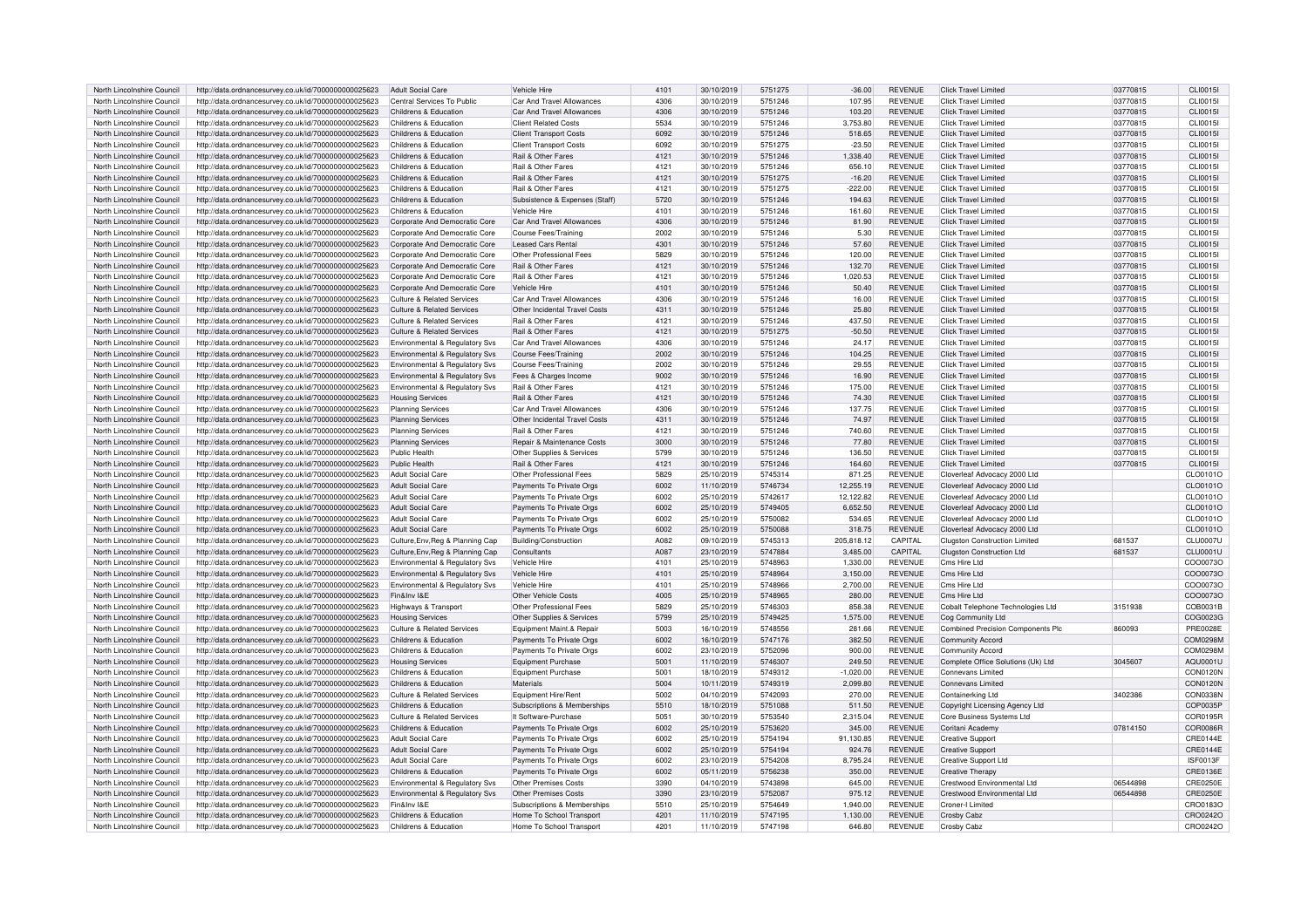| North Lincolnshire Council                               | http://data.ordnancesurvey.co.uk/id/7000000000025623                                                         | Childrens & Education                                        | Home To School Transport      | 4201 | 11/10/2019 | 5747199 | 379.20      | <b>REVENUE</b> | Crosby Cabz                        |          | CRO0242O        |
|----------------------------------------------------------|--------------------------------------------------------------------------------------------------------------|--------------------------------------------------------------|-------------------------------|------|------------|---------|-------------|----------------|------------------------------------|----------|-----------------|
| North Lincolnshire Council                               | http://data.ordnancesurvey.co.uk/id/7000000000025623                                                         | Childrens & Education                                        | Home To School Transport      | 4201 | 11/10/2019 | 574720  | 792.00      | <b>REVENUE</b> | Crosby Cabz                        |          | CRO0242O        |
| North Lincolnshire Council                               | http://data.ordnancesurvey.co.uk/id/7000000000025623                                                         | Childrens & Education                                        | Home To School Transport      | 4201 | 11/10/2019 | 5747202 | 780.00      | <b>REVENUE</b> | <b>Crosby Cabz</b>                 |          | CRO0242O        |
| North Lincolnshire Council                               | http://data.ordnancesurvey.co.uk/id/7000000000025623                                                         | Childrens & Education                                        | Home To School Transport      | 4201 | 11/10/2019 | 5747204 | 754.00      | <b>REVENUE</b> | Crosby Cabz                        |          | CRO0242C        |
| North Lincolnshire Council                               | http://data.ordnancesurvey.co.uk/id/7000000000025623                                                         | Childrens & Education                                        | Home To School Transport      | 4201 | 11/10/2019 | 5747205 | 1.560.00    | <b>REVENUE</b> | Crosby Cabz                        |          | CRO0242O        |
| North Lincolnshire Council                               | http://data.ordnancesurvey.co.uk/id/7000000000025623                                                         | Childrens & Education                                        | Home To School Transport      | 4201 | 11/10/2019 | 5747206 | 280.00      | <b>REVENUE</b> | Crosby Cabz                        |          | CRO0242C        |
| North Lincolnshire Council                               | http://data.ordnancesurvev.co.uk/id/7000000000025623                                                         | Childrens & Education                                        | Home To School Transport      | 4201 | 11/10/2019 | 5747207 | 305.00      | <b>REVENUE</b> | Crosby Cabz                        |          | CRO0242O        |
| North Lincolnshire Council                               | http://data.ordnancesurvey.co.uk/id/7000000000025623                                                         | Childrens & Education                                        | Home To School Transport      | 4201 | 11/10/2019 | 5747208 | 810.00      | <b>REVENUE</b> | Crosby Cabz                        |          | CRO0242O        |
| North Lincolnshire Council                               | http://data.ordnancesurvey.co.uk/id/7000000000025623                                                         | Childrens & Education                                        | Rents                         | 3201 | 30/10/2019 | 5755458 | 1,250.00    | <b>REVENUE</b> | Crosby Togethe                     |          | GRE0232E        |
| North Lincolnshire Council                               | http://data.ordnancesurvey.co.uk/id/7000000000025623                                                         | <b>Culture &amp; Related Services</b>                        | Other Supplies & Services     | 5799 | 04/10/2019 | 5744035 | 10.041.00   | <b>REVENUE</b> | Crowle And Ealand Town Council     |          | CRO0250O        |
|                                                          |                                                                                                              | Highways & Transport                                         | Other Supplies & Services     | 5799 | 30/10/2019 | 5756250 | 884.40      | <b>REVENUE</b> | Crowle And Ealand Town Council     |          | CRO0250C        |
| North Lincolnshire Council<br>North Lincolnshire Council | http://data.ordnancesurvey.co.uk/id/7000000000025623<br>http://data.ordnancesurvey.co.uk/id/7000000000025623 | <b>Culture &amp; Related Services</b>                        | Other Supplies & Services     | 5799 | 09/10/2019 | 5743903 | 400.93      | <b>REVENUE</b> | Crowle Peatland Railway            |          | CRO0463C        |
|                                                          |                                                                                                              | Culture & Related Services                                   |                               |      |            | 5743904 |             | <b>REVENUE</b> |                                    |          |                 |
| North Lincolnshire Council                               | http://data.ordnancesurvey.co.uk/id/7000000000025623                                                         |                                                              | Other Supplies & Services     | 5799 | 09/10/2019 |         | 564.00      |                | <b>Crowle Peatland Railway</b>     |          | CRO0463O        |
| North Lincolnshire Council                               | http://data.ordnancesurvey.co.uk/id/7000000000025623                                                         | Culture & Related Services                                   | Other Supplies & Services     | 5799 | 09/10/2019 | 5743905 | 1.344.00    | <b>REVENUE</b> | Crowle Peatland Railway            |          | CRO0463C        |
| North Lincolnshire Council                               | http://data.ordnancesurvey.co.uk/id/7000000000025623                                                         | Culture & Related Services                                   | Other Supplies & Services     | 5799 | 16/10/2019 | 5749026 | 480.00      | <b>REVENUE</b> | <b>Crowle Peatland Railway</b>     |          | CRO0463O        |
| North Lincolnshire Council                               | http://data.ordnancesurvey.co.uk/id/7000000000025623                                                         | <b>Culture &amp; Related Services</b>                        | Other Supplies & Services     | 5799 | 18/10/2019 | 5750901 | 1,313.78    | <b>REVENUE</b> | Crowle Peatland Railway            |          | CRO0463C        |
| North Lincolnshire Council                               | http://data.ordnancesurvey.co.uk/id/7000000000025623                                                         | Childrens & Education                                        | Payments To Private Orgs      | 6002 | 23/10/2019 | 5752141 | 1.166.67    | <b>REVENUE</b> | Crowle Primary Academy             |          | CRO0346O        |
| North Lincolnshire Council                               | http://data.ordnancesurvey.co.uk/id/7000000000025623                                                         | Corporate And Democratic Core                                | Gas                           | 3101 | 16/10/2019 | 5747736 | 1,042.79    | <b>REVENUE</b> | Crowle Primary Academy             |          | CRO0346O        |
| North Lincolnshire Council                               | http://data.ordnancesurvey.co.uk/id/7000000000025623                                                         | Corporate And Democratic Core                                | Repair & Maintenance Costs    | 3000 | 02/10/2019 | 5741707 | 1,161.00    | <b>REVENUE</b> | C S L (Dualcom) Ltd                | 03155883 | <b>CSL0003L</b> |
| North Lincolnshire Council                               | http://data.ordnancesurvey.co.uk/id/7000000000025623                                                         | Corporate And Democratic Core                                | Repair & Maintenance Costs    | 3000 | 25/10/2019 | 5754497 | 258.00      | <b>REVENUE</b> | C S L (Dualcom) Ltd                | 03155883 | <b>CSL0003L</b> |
| North Lincolnshire Council                               | http://data.ordnancesurvey.co.uk/id/7000000000025623                                                         | Culture & Related Services                                   | Repair & Maintenance Costs    | 3000 | 25/10/2019 | 5754497 | 129.00      | <b>REVENUE</b> | $C_S L$ (Dualcom) Ltd              | 03155883 | <b>CSL0003L</b> |
| North Lincolnshire Council                               | http://data.ordnancesurvey.co.uk/id/7000000000025623                                                         | Fin&Inv I&F                                                  | Repair & Maintenance Costs    | 3000 | 02/10/2019 | 5741707 | 258.00      | <b>REVENUE</b> | C S L (Dualcom) Ltd                | 03155883 | <b>CSL0003L</b> |
| North Lincolnshire Council                               | http://data.ordnancesurvey.co.uk/id/7000000000025623                                                         | Fin&Inv I&F                                                  | Repair & Maintenance Costs    | 3000 | 25/10/2019 | 5754497 | 258.00      | <b>REVENUE</b> | C S L (Dualcom) Ltd                | 03155883 | <b>CSL0003L</b> |
| North Lincolnshire Council                               | http://data.ordnancesurvey.co.uk/id/7000000000025623                                                         | Fin&Inv I&F                                                  | <b>Other Vehicle Costs</b>    | 4005 | 16/10/2019 | 5748968 | 2.277.00    | <b>REVENUE</b> | Ctrack Ltd                         | 04643588 | CTR0001R        |
| North Lincolnshire Council                               | http://data.ordnancesurvey.co.uk/id/7000000000025623                                                         | Fin&Inv I&E                                                  | Other Vehicle Costs           | 4005 | 25/10/2019 | 5748967 | 2,277.00    | <b>REVENUE</b> | Ctrack Ltd                         | 04643588 | CTR0001R        |
| North Lincolnshire Council                               | http://data.ordnancesurvey.co.uk/id/7000000000025623                                                         | Fin&Inv I&F                                                  | Materials                     | 5004 | 23/10/2019 | 5745417 | 1,157.31    | <b>REVENUE</b> | Dan Page Accident Repairs          |          | PAG0044G        |
| North Lincolnshire Council                               | http://data.ordnancesurvey.co.uk/id/7000000000025623                                                         | Fin&Inv I&E                                                  | Materials                     | 5004 | 01/11/2019 | 5754791 | 1,157.31    | <b>REVENUE</b> | Dan Page Accident Repairs          |          | PAG0044G        |
| North Lincolnshire Council                               | http://data.ordnancesurvey.co.uk/id/7000000000025623                                                         | Corporate And Democratic Core                                | It Software-Maintenance       | 5053 | 18/10/2019 | 5751147 | 2,052.00    | <b>REVENUE</b> | Datto Europe Ltd                   |          | DAT0074T        |
| North Lincolnshire Council                               | http://data.ordnancesurvey.co.uk/id/7000000000025623                                                         | Corporate And Democratic Core                                | Gen Office Exp (Incl Postage) | 5603 | 22/11/2019 | 5757096 | 243.65      | <b>REVENUE</b> | David Lee Photography Ltd          |          | LEE0001E        |
| North Lincolnshire Council                               | http://data.ordnancesurvey.co.uk/id/7000000000025623                                                         | Fin&Inv I&E                                                  | Other Supplies & Services     | 5799 | 25/10/2019 | 5754162 | 14.310.69   | <b>REVENUE</b> | David Samuel Asset Management Ltd  |          | <b>SAM0130M</b> |
| North Lincolnshire Council                               | http://data.ordnancesurvey.co.uk/id/7000000000025623                                                         | Fin&Inv I&E                                                  | Other Supplies & Services     | 5799 | 25/10/2019 | 5754163 | 13,105.20   | <b>REVENUE</b> | David Samuel Management Ltd        |          | <b>SAM0300M</b> |
| North Lincolnshire Council                               | http://data.ordnancesurvey.co.uk/id/7000000000025623                                                         | Childrens & Education                                        | Equipment Purchase            | 5001 | 30/10/2019 | 5745478 | 343.77      | <b>REVENUE</b> | Davies Sports                      | 1135827  | DAV0195V        |
| North Lincolnshire Council                               | http://data.ordnancesurvey.co.uk/id/7000000000025623                                                         | Childrens & Education                                        | Equipment Purchase            | 5001 | 30/10/2019 | 5745479 | 303.90      | <b>REVENUE</b> | Davies Sports                      | 1135827  | DAV0195V        |
| North Lincolnshire Council                               | http://data.ordnancesurvey.co.uk/id/7000000000025623                                                         | <b>Culture &amp; Related Services</b>                        | Other Professional Fees       | 5829 | 09/10/2019 | 5745539 | 2.366.06    | <b>REVENUE</b> | Debit Finance Collections Plc      | 3422873  | <b>DEB0189B</b> |
| North Lincolnshire Council                               | http://data.ordnancesurvey.co.uk/id/7000000000025623                                                         | Corporate And Democratic Core                                | Repair & Maintenance Costs    | 3000 | 23/10/2019 | 5753447 | 385.00      | <b>REVENUE</b> | Delta Security Systems Ltd         | 06373017 | <b>DEL0004L</b> |
| North Lincolnshire Council                               | http://data.ordnancesurvey.co.uk/id/7000000000025623                                                         | Corporate And Democratic Core                                | Repair & Maintenance Costs    | 3000 | 30/10/2019 | 5756514 | 480.00      | <b>REVENUE</b> | Delta Security Systems Ltd         | 06373017 | <b>DEL0004L</b> |
| North Lincolnshire Council                               | http://data.ordnancesurvey.co.uk/id/7000000000025623                                                         | Fin&Inv I&E                                                  | Repair & Maintenance Costs    | 3000 | 11/10/2019 | 5746391 | 285.00      | <b>REVENUE</b> | Delta Security Systems Ltd         | 06373017 | <b>DEL0004L</b> |
| North Lincolnshire Council                               | http://data.ordnancesurvey.co.uk/id/7000000000025623                                                         | Non Distributed Costs                                        | Other Supplies & Services     | 5799 | 09/10/2019 | 5744171 | 860.00      | <b>REVENUE</b> | Delta Security Systems Ltd         | 06373017 | <b>DEL0004L</b> |
| North Lincolnshire Council                               |                                                                                                              |                                                              | Course Fees/Training          | 2002 | 18/10/2019 | 5744141 | 395.00      | <b>REVENUE</b> |                                    |          | DER0036F        |
| North Lincolnshire Council                               | http://data.ordnancesurvey.co.uk/id/7000000000025623                                                         | Environmental & Regulatory Svs<br>Culture & Related Services | Materials                     | 5004 | 16/10/2019 | 5742418 | 314.79      | <b>REVENUE</b> | Derby City Council<br>Digitalab    |          | <b>DIG0056G</b> |
|                                                          | http://data.ordnancesurvey.co.uk/id/7000000000025623                                                         |                                                              |                               |      |            |         |             |                |                                    |          |                 |
| North Lincolnshire Council                               | http://data.ordnancesurvey.co.uk/id/7000000000025623                                                         | Fin&Inv I&E                                                  | Materials                     | 5004 | 18/10/2019 | 574535  | 1,842.61    | <b>REVENUE</b> | Direct Commercial Veh.Serv.Ltd     | 2267244  | DIR0001R        |
| North Lincolnshire Council                               | http://data.ordnancesurvey.co.uk/id/7000000000025623                                                         | Fin&Inv I&F                                                  | Electricity                   | 3102 | 02/10/2019 | 5741767 | 1,244.98    | <b>REVENUE</b> | Directions Dance Cic               |          | DIR0120R        |
| North Lincolnshire Council                               | http://data.ordnancesurvey.co.uk/id/7000000000025623                                                         | Fin&Inv I&F                                                  | Electricity                   | 3102 | 30/10/2019 | 5756261 | 1,273.54    | <b>REVENUE</b> | <b>Directions Dance Cic</b>        |          | DIR0120R        |
| North Lincolnshire Council                               | http://data.ordnancesurvey.co.uk/id/7000000000025623                                                         | <b>Culture &amp; Related Services</b>                        | Equipment Maint.& Repair      | 5003 | 18/10/2019 | 5749345 | 340.00      | <b>REVENUE</b> | Direct Parts Supply Ltd            |          | DIR0026F        |
| North Lincolnshire Council                               | http://data.ordnancesurvey.co.uk/id/7000000000025623                                                         | Environmental & Regulatory Sys                               | Payments To Private Orgs      | 6002 | 02/10/2019 | 5741711 | 660.00      | <b>REVENUE</b> | Disclosure & Barring Service       |          | CRI0032         |
| North Lincolnshire Council                               | http://data.ordnancesurvey.co.uk/id/7000000000025623                                                         | Childrens & Education                                        | Home To School Transport      | 4201 | 11/10/2019 | 5747160 | 3,856.00    | <b>REVENUE</b> | D J Taxis Scunthorpe               |          | DJT0001T        |
| North Lincolnshire Council                               | http://data.ordnancesurvey.co.uk/id/7000000000025623                                                         | <b>Housing Services</b>                                      | Fees & Charges Income         | 9002 | 16/10/2019 | 5749961 | $-2,652.54$ | <b>REVENUE</b> | Dolphin Mobility East Midlands Ltd | 4175896  | <b>DOL0006L</b> |
| North Lincolnshire Council                               | http://data.ordnancesurvey.co.uk/id/7000000000025623                                                         | <b>Housing Services</b>                                      | Fees & Charges Income         | 9002 | 30/10/2019 | 5749043 | $-700.00$   | <b>REVENUE</b> | Dolphin Mobility East Midlands Ltd | 4175896  | <b>DOL0006L</b> |
| North Lincolnshire Council                               | http://data.ordnancesurvey.co.uk/id/7000000000025623                                                         | Corporate And Democratic Core                                | Gen Office Exp (Incl Postage) | 5603 | 23/10/2019 | 5744197 | 297.90      | <b>REVENUE</b> | Doncaster Metropolitan B C         |          | DON0001N        |
| North Lincolnshire Council                               | http://data.ordnancesurvey.co.uk/id/7000000000025623                                                         | Corporate And Democratic Core                                | Gen Office Exp (Incl Postage) | 5603 | 01/11/2019 | 5750017 | 950.00      | <b>REVENUE</b> | Doncaster Metropolitan B C         |          | <b>DON0001N</b> |
| North Lincolnshire Council                               | http://data.ordnancesurvey.co.uk/id/7000000000025623                                                         | Childrens & Education                                        | Other Supplies & Services     | 5799 | 16/10/2019 | 5749085 | 600.00      | <b>REVENUE</b> | Donna Smith                        |          | SMI0149I        |
| North Lincolnshire Council                               | http://data.ordnancesurvey.co.uk/id/7000000000025623                                                         | Childrens & Education                                        | Payments To Private Orgs      | 6002 | 23/10/2019 | 5752165 | 9.183.80    | <b>REVENUE</b> | Do-Re-Mi Nurserv                   |          | <b>WIN0044N</b> |
| North Lincolnshire Council                               | http://data.ordnancesurvey.co.uk/id/7000000000025623                                                         | Adult Social Care                                            | Payments To Health Providers  | 6019 | 25/10/2019 | 5743777 | 455.91      | <b>REVENUE</b> | Dr A Muraleedharan                 |          | <b>MUR0020F</b> |
| North Lincolnshire Council                               | http://data.ordnancesurvey.co.uk/id/7000000000025623                                                         | Adult Social Care                                            | Payments To Health Providers  | 6019 | 11/10/2019 | 5746964 | 481.03      | <b>REVENUE</b> | Dr A Whitaker & Partners           |          | WHI0114I        |
| North Lincolnshire Council                               | http://data.ordnancesurvey.co.uk/id/7000000000025623                                                         | <b>Public Health</b>                                         | Payments To Health Providers  | 6019 | 11/10/2019 | 5746964 | 320.00      | <b>REVENUE</b> | Dr A Whitaker & Partners           |          | <b>WHI0114I</b> |
| North Lincolnshire Council                               | http://data.ordnancesurvey.co.uk/id/7000000000025623                                                         | Adult Social Care                                            | Payments To Private Orgs      | 6002 | 23/10/2019 | 5752160 | 300.00      | <b>REVENUE</b> | Dr Graham Hayes                    |          | 0008438L0       |
| North Lincolnshire Council                               | http://data.ordnancesurvey.co.uk/id/7000000000025623                                                         | Adult Social Care Capital                                    | Other Costs                   | A085 | 18/10/2019 | 5744658 | 2,546.00    | CAPITAL        | Drive Devilbiss Healthcare Limited | 4301005  | DRI0008         |
| North Lincolnshire Council                               | http://data.ordnancesurvey.co.uk/id/7000000000025623                                                         | Adult Social Care Capital                                    | Other Costs                   | A085 | 23/10/2019 | 5744660 | 307.50      | CAPITAL        | Drive Devilbiss Healthcare Limited | 4301005  | <b>DRI0008</b>  |
| North Lincolnshire Council                               | http://data.ordnancesurvey.co.uk/id/7000000000025623                                                         | Adult Social Care Capital                                    | Other Costs                   | A085 | 25/10/2019 | 5744659 | 1,414.53    | CAPITAL        | Drive Devilbiss Healthcare Limited | 4301005  | DRI0008         |
| North Lincolnshire Council                               | http://data.ordnancesurvey.co.uk/id/7000000000025623                                                         | Adult Social Care Capital                                    | Other Costs                   | A085 | 25/10/2019 | 5754168 | 307.50      | CAPITAL        | Drive Devilbiss Healthcare Limited | 4301005  | <b>DRI0008</b>  |
| North Lincolnshire Council                               | http://data.ordnancesurvey.co.uk/id/7000000000025623                                                         | Adult Social Care Capital                                    | Other Costs                   | A085 | 14/11/2019 | 5754265 | 594.00      | CAPITAL        | Drive Devilbiss Healthcare Limited | 4301005  | <b>DRI0008</b>  |
| North Lincolnshire Council                               | http://data.ordnancesurvey.co.uk/id/7000000000025623                                                         | Adult Social Care Capital                                    | Other Costs                   | A085 | 17/11/2019 | 5754268 | 882.41      | CAPITAL        | Drive Devilbiss Healthcare Limited | 4301005  | <b>DRI0008</b>  |
| North Lincolnshire Council                               | http://data.ordnancesurvey.co.uk/id/7000000000025623                                                         | Adult Social Care Capital                                    | Other Costs                   | A085 | 21/11/2019 | 5754273 | 307.50      | CAPITAL        | Drive Devilbiss Healthcare Limited | 4301005  | <b>DRI0008</b>  |
| North Lincolnshire Council                               | http://data.ordnancesurvey.co.uk/id/7000000000025623                                                         | <b>Adult Social Care</b>                                     | Payments To Health Providers  | 6019 | 25/10/2019 | 5743786 | 347.45      | <b>REVENUE</b> | Dr M J Dwyer & Partners            |          | DWY0001\        |
| North Lincolnshire Council                               | http://data.ordnancesurvey.co.uk/id/7000000000025623                                                         | Public Health                                                | Payments To Health Providers  | 6019 | 25/10/2019 | 5743786 | 160.00      | <b>REVENUE</b> | Dr M J Dwyer & Partners            |          | DWY0001\        |
| North Lincolnshire Council                               |                                                                                                              |                                                              | Other Supplies & Services     | 5799 | 18/10/2019 | 5750008 | 3,477.60    | <b>REVENUE</b> | D Roberts                          |          | ROB0139B        |
|                                                          | http://data.ordnancesurvey.co.uk/id/7000000000025623<br>http://data.ordnancesurvey.co.uk/id/7000000000025623 | Highways & Transport<br>Adult Social Care                    | Other Professional Fees       | 5829 | 01/11/2019 | 5749488 |             | <b>REVENUE</b> |                                    |          | <b>HOP0053F</b> |
| North Lincolnshire Council<br>North Lincolnshire Council |                                                                                                              |                                                              |                               | 5829 |            | 5754402 | 2,186.80    |                | Dr Steven Hopkins                  |          | <b>HOP0053P</b> |
|                                                          | http://data.ordnancesurvey.co.uk/id/7000000000025623                                                         | Adult Social Care                                            | Other Professional Fees       |      | 15/11/2019 |         | 2,630.80    | <b>REVENUE</b> | Dr Steven Hopkins                  |          |                 |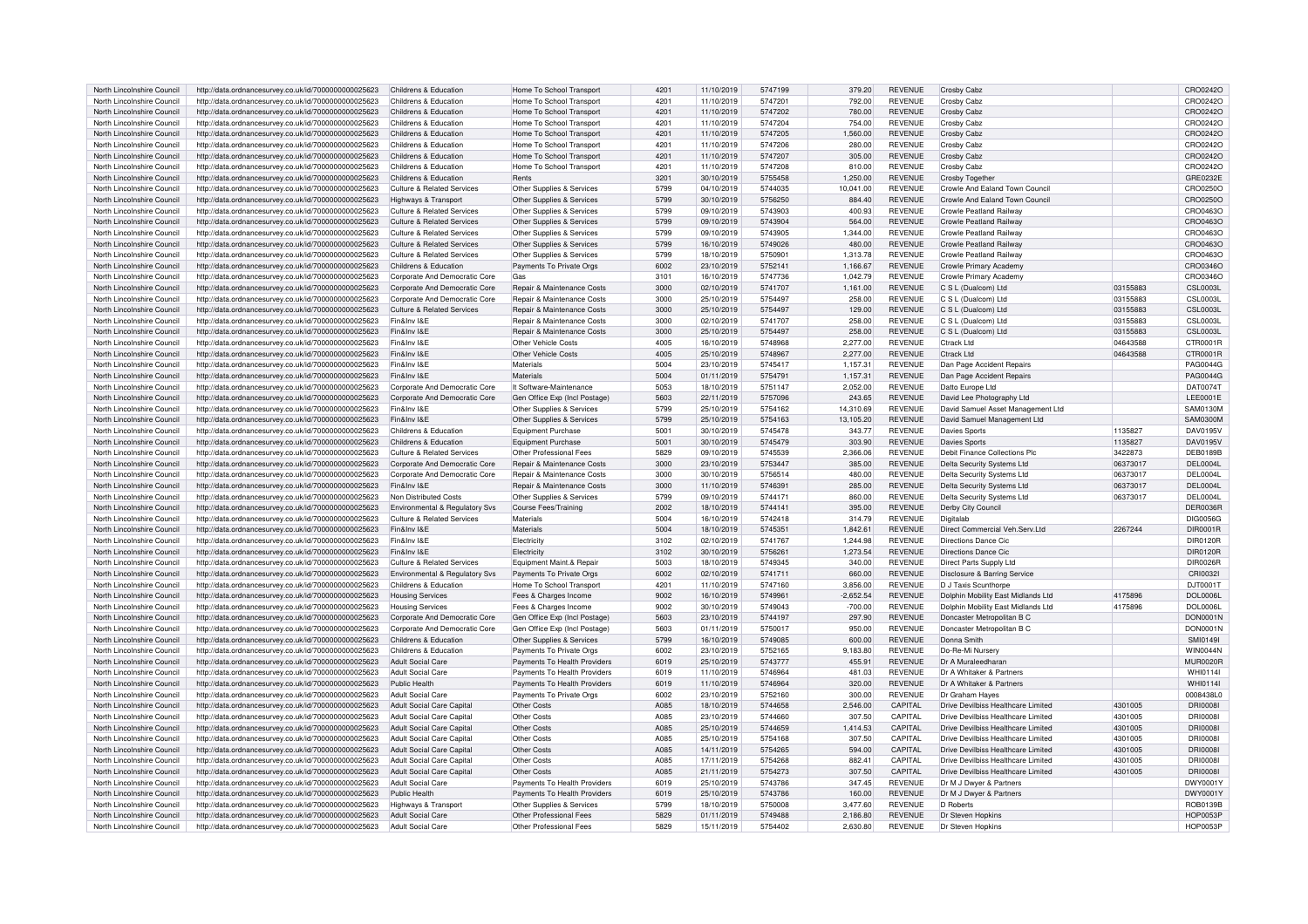| North Lincolnshire Council | http://data.ordnancesurvey.co.uk/id/7000000000025623 | Adult Social Care                         | Other Professional Fees            | 5829          | 27/11/2019 | 5757231 | 920.00      | <b>REVENUE</b> | Dr Steven Hopkins                       |          | <b>HOP0053F</b> |
|----------------------------|------------------------------------------------------|-------------------------------------------|------------------------------------|---------------|------------|---------|-------------|----------------|-----------------------------------------|----------|-----------------|
| North Lincolnshire Council | http://data.ordnancesurvey.co.uk/id/7000000000025623 | <b>Environmental &amp; Regulatory Svs</b> | Other Professional Fees            | 5829          | 18/10/2019 | 5749421 | 1,710.00    | REVENUE        | Dr T Mahmood Anwar                      |          | <b>MAH0003H</b> |
| North Lincolnshire Council | http://data.ordnancesurvey.co.uk/id/7000000000025623 |                                           |                                    | 5799          | 18/10/2019 | 5749074 | 18,750.00   | <b>REVENUE</b> | F A Littlewood                          |          | <b>LIT0008T</b> |
|                            |                                                      | <b>Culture &amp; Related Services</b>     | Other Supplies & Services          |               |            |         |             |                |                                         |          |                 |
| North Lincolnshire Council | http://data.ordnancesurvey.co.uk/id/7000000000025623 | Fin&Inv I&E                               | Equipment Maint.& Repair           | 5003          | 04/10/2019 | 5742669 | 1.583.33    | <b>REVENUE</b> | Easters & Son Commercial Services Ltd   |          | <b>EAS0590S</b> |
| North Lincolnshire Council | http://data.ordnancesurvey.co.uk/id/7000000000025623 | Fin&Inv I&E                               | Equipment Maint.& Repair           | 5003          | 04/10/2019 | 5742672 | 2.831.83    | <b>REVENUE</b> | Easters & Son Commercial Services Ltd   |          | <b>EAS0590S</b> |
| North Lincolnshire Council | http://data.ordnancesurvey.co.uk/id/7000000000025623 | Childrens & Education                     | <b>Client Transport Costs</b>      | 6092          | 25/10/2019 | 5745710 | 1,150.00    | <b>REVENUE</b> | East Hull Cars Ltd                      | 5777873  | EAS0093S        |
| North Lincolnshire Council | http://data.ordnancesurvey.co.uk/id/7000000000025623 | Childrens & Education                     | <b>Client Transport Costs</b>      | 6092          | 25/10/2019 | 5745712 | 2.752.00    | <b>REVENUE</b> | East Hull Cars Ltd                      | 5777873  | EAS0093S        |
| North Lincolnshire Council | http://data.ordnancesurvey.co.uk/id/7000000000025623 | Central Services To Public                | Gen Office Exp (Incl Postage)      | 5603          | 23/10/2019 | 5753628 | 1,089.36    | <b>REVENUE</b> | East Riding Of Yorkshire Council        |          | <b>EAS0126S</b> |
| North Lincolnshire Council | http://data.ordnancesurvey.co.uk/id/7000000000025623 | Childrens & Education                     | Payments To Private Orgs           | 6002          | 18/10/2019 | 5751097 | 1,500.00    | <b>REVENUE</b> | East Riding Of Yorkshire Council        |          | EAS0126S        |
|                            |                                                      |                                           |                                    |               |            |         |             |                |                                         |          |                 |
| North Lincolnshire Council | http://data.ordnancesurvey.co.uk/id/7000000000025623 | Childrens & Education                     | Payments To Private Orgs           | 6002          | 31/10/2019 | 5751098 | $-1.500.00$ | REVENUE        | East Riding Of Yorkshire Council        |          | EAS0012S        |
| North Lincolnshire Council | http://data.ordnancesurvey.co.uk/id/7000000000025623 | Corporate And Democratic Core             | Other Professional Fees            | 5829          | 04/10/2019 | 5743607 | 7,875.00    | <b>REVENUE</b> | East Riding Of Yorkshire Council        |          | EAS0126S        |
| North Lincolnshire Council | http://data.ordnancesurvey.co.uk/id/7000000000025623 | Non Distributed Costs                     | <b>Retirement Additional Costs</b> | 2007          | 25/10/2019 | 5753609 | 157,680.00  | REVENUE        | East Riding Pension Fund                |          | EAS0381S        |
| North Lincolnshire Council | http://data.ordnancesurvey.co.uk/id/7000000000025623 | Fin&Inv I&F                               | Equipment Maint.& Repair           | 5003          | 02/10/2019 | 5741830 | 300.50      | <b>REVENUE</b> | <b>Eastwick Engineering Services</b>    |          | EAS0014S        |
| North Lincolnshire Council | http://data.ordnancesurvey.co.uk/id/7000000000025623 | Fin&Inv I&F                               | Equipment Maint.& Repair           | 5003          | 02/10/2019 | 5741831 | 404.00      | <b>REVENUE</b> | <b>Eastwick Engineering Services</b>    |          | EAS0014S        |
| North Lincolnshire Council | http://data.ordnancesurvey.co.uk/id/7000000000025623 | Fin&Inv I&E                               | Equipment Maint.& Repair           | 5003          | 25/10/2019 | 5754650 | 790.00      | <b>REVENUE</b> | <b>Eastwick Engineering Services</b>    |          | <b>EAS0014S</b> |
| North Lincolnshire Council | http://data.ordnancesurvey.co.uk/id/7000000000025623 | Highways & Transport                      | <b>Concessionary Fares</b>         | 6010          | 25/10/2019 | 5754561 | 4,430.00    | <b>REVENUE</b> | East Yorkshire Motor Services Ltd       | 216628   | EAS0120S        |
|                            |                                                      |                                           |                                    |               |            |         |             |                |                                         |          |                 |
| North Lincolnshire Council | http://data.ordnancesurvey.co.uk/id/7000000000025623 | Corporate And Democratic Core             | Other Supplies & Services          | 5799          | 04/10/2019 | 5743041 | 400.00      | <b>REVENUE</b> | Eddie Nolan                             |          | NOL0010L        |
| North Lincolnshire Council | http://data.ordnancesurvey.co.uk/id/7000000000025623 | <b>Adult Social Care</b>                  | Pay - Agency                       | 0131          | 02/10/2019 | 5741962 | 1,034.00    | <b>REVENUE</b> | <b>Eden Brown Synergy</b>               | 3643845  | EDE0130E        |
| North Lincolnshire Council | http://data.ordnancesurvey.co.uk/id/7000000000025623 | <b>Adult Social Care</b>                  | Pay - Agency                       | 0131          | 09/10/2019 | 5745467 | 1.034.00    | <b>REVENUE</b> | Eden Brown Synergy                      | 3643845  | EDE0130E        |
| North Lincolnshire Council | http://data.ordnancesurvey.co.uk/id/7000000000025623 | Adult Social Care                         | Pay - Agency                       | 0131          | 09/10/2019 | 5745471 | 1.034.00    | <b>REVENUE</b> | Eden Brown Synergy                      | 3643845  | <b>EDE0130E</b> |
| North Lincolnshire Council | http://data.ordnancesurvey.co.uk/id/7000000000025623 | <b>Adult Social Care</b>                  | Pay - Agency                       | 0131          | 09/10/2019 | 5745512 | 1,034.00    | REVENUE        | Eden Brown Synergy                      | 3643845  | EDE0130E        |
| North Lincolnshire Council | http://data.ordnancesurvey.co.uk/id/7000000000025623 | <b>Adult Social Care</b>                  | Pay - Agency                       | 0131          | 11/10/2019 | 5745473 | 1.034.00    | REVENUE        | Eden Brown Synergy                      | 3643845  | EDE0130E        |
|                            |                                                      | Adult Social Care                         |                                    | 0131          |            | 5749385 |             | <b>REVENUE</b> |                                         | 3643845  | EDE0130E        |
| North Lincolnshire Council | http://data.ordnancesurvey.co.uk/id/7000000000025623 |                                           | Pay - Agency                       |               | 16/10/2019 |         | 1,184.00    |                | Eden Brown Synergy                      |          |                 |
| North Lincolnshire Council | http://data.ordnancesurvey.co.uk/id/7000000000025623 | <b>Adult Social Care</b>                  | Pay - Agency                       | 0131          | 16/10/2019 | 5749392 | 960.00      | REVENUE        | Eden Brown Synergy                      | 3643845  | EDE0130E        |
| North Lincolnshire Council | http://data.ordnancesurvey.co.uk/id/7000000000025623 | Adult Social Care                         | Pay - Agency                       | 0131          | 16/10/2019 | 5749393 | 960.00      | <b>REVENUE</b> | Eden Brown Synergy                      | 3643845  | <b>EDE0130E</b> |
| North Lincolnshire Council | http://data.ordnancesurvey.co.uk/id/7000000000025623 | Adult Social Care                         | Pay - Agency                       | 0131          | 16/10/2019 | 5749395 | 1,443.00    | <b>REVENUE</b> | Eden Brown Synergy                      | 3643845  | EDE0130E        |
| North Lincolnshire Council | http://data.ordnancesurvey.co.uk/id/7000000000025623 | Adult Social Care                         | Pay - Agency                       | 0131          | 16/10/2019 | 5749400 | 1.443.00    | <b>REVENUE</b> | Eden Brown Synergy                      | 3643845  | EDE0130E        |
| North Lincolnshire Council | http://data.ordnancesurvey.co.uk/id/7000000000025623 | <b>Adult Social Care</b>                  | Pay - Agency                       | 0131          | 18/10/2019 | 5749387 | 1,184.00    | <b>REVENUE</b> | Eden Brown Synergy                      | 3643845  | EDE0130E        |
| North Lincolnshire Council | http://data.ordnancesurvey.co.uk/id/7000000000025623 | <b>Adult Social Care</b>                  | Pay - Agency                       | 0131          | 18/10/2019 | 5749398 | 1,443.00    | REVENUE        | Eden Brown Synergy                      | 3643845  | <b>EDF0130E</b> |
| North Lincolnshire Council | http://data.ordnancesurvey.co.uk/id/7000000000025623 | <b>Adult Social Care</b>                  |                                    | 0131          | 18/10/2019 | 5750078 | 960.00      | <b>REVENUE</b> |                                         | 3643845  | <b>EDE0130E</b> |
|                            |                                                      |                                           | Pay - Agency                       |               |            |         |             |                | Eden Brown Synergy                      |          |                 |
| North Lincolnshire Council | http://data.ordnancesurvey.co.uk/id/7000000000025623 | <b>Adult Social Care</b>                  | Pay - Agency                       | 0131          | 23/10/2019 | 5753523 | 1,034.00    | <b>REVENUE</b> | Eden Brown Synergy                      | 3643845  | EDE0130E        |
| North Lincolnshire Council | http://data.ordnancesurvey.co.uk/id/7000000000025623 | Adult Social Care                         | Pay - Agency                       | 0131          | 25/10/2019 | 5752169 | 1,184.00    | <b>REVENUE</b> | Eden Brown Synergy                      | 3643845  | <b>EDE0130E</b> |
| North Lincolnshire Council | http://data.ordnancesurvey.co.uk/id/7000000000025623 | <b>Adult Social Care</b>                  | Pay - Agency                       | 0131          | 25/10/2019 | 5752174 | 1,443.00    | <b>REVENUE</b> | Eden Brown Synergy                      | 3643845  | <b>EDE0130E</b> |
| North Lincolnshire Council | http://data.ordnancesurvey.co.uk/id/7000000000025623 | Adult Social Care                         | Pay - Agency                       | 0131          | 25/10/2019 | 5753083 | 960.00      | <b>REVENUE</b> | Eden Brown Synergy                      | 3643845  | EDE0130E        |
| North Lincolnshire Council | http://data.ordnancesurvey.co.uk/id/7000000000025623 | Adult Social Care                         | Pay - Agency                       | 0131          | 25/10/2019 | 5753591 | 1,034.00    | <b>REVENUE</b> | Eden Brown Synergy                      | 3643845  | EDE0130E        |
| North Lincolnshire Council | http://data.ordnancesurvey.co.uk/id/7000000000025623 | Adult Social Care                         | Pay - Agency                       | 0131          | 25/10/2019 | 5754909 | 1,170.00    | <b>REVENUE</b> | Eden Brown Synergy                      | 3643845  | EDE0130E        |
| North Lincolnshire Council | http://data.ordnancesurvey.co.uk/id/7000000000025623 | Adult Social Care                         | Pay - Agency                       | 0131          | 01/11/2019 | 5754905 | 480.00      | <b>REVENUE</b> | Eden Brown Synergy                      | 3643845  | EDE0130E        |
|                            |                                                      |                                           |                                    |               |            |         |             |                |                                         |          |                 |
| North Lincolnshire Council | http://data.ordnancesurvey.co.uk/id/7000000000025623 | <b>Adult Social Care</b>                  | Pay - Agency                       | 0131          | 01/11/2019 | 5754906 | 1,443.00    | <b>REVENUE</b> | Eden Brown Synergy                      | 3643845  | <b>EDE0130E</b> |
| North Lincolnshire Council | http://data.ordnancesurvey.co.uk/id/7000000000025623 | <b>Adult Social Care</b>                  | Pay - Agency                       | 0131          | 01/11/2019 | 5754907 | 1,024.00    | <b>REVENUE</b> | Eden Brown Synergy                      | 3643845  | EDE0130E        |
| North Lincolnshire Council | http://data.ordnancesurvey.co.uk/id/7000000000025623 | Corporate And Democratic Core             | Equipment Purchase                 | $500^{\circ}$ | 01/11/2019 | 5752187 | 529.00      | <b>REVENUE</b> | Fden Telecom Ltd                        |          | EDE0145E        |
| North Lincolnshire Council | http://data.ordnancesurvey.co.uk/id/7000000000025623 | Corporate And Democratic Core             | <b>Equipment Purchase</b>          | $500^{\circ}$ | 13/11/2019 | 5755497 | 529.00      | <b>REVENUE</b> | Eden Telecom Ltd                        |          | EDE0145E        |
| North Lincolnshire Council | http://data.ordnancesurvey.co.uk/id/7000000000025623 | Environmental & Regulatory Svs            | It Hardware - Purchase             | 5050          | 25/10/2019 | 5752131 | 255.00      | <b>REVENUE</b> | <b>Eden Telecom Ltd</b>                 |          | EDE0145E        |
| North Lincolnshire Council | http://data.ordnancesurvey.co.uk/id/7000000000025623 | <b>Support Servs Capital</b>              | It Equipmen                        | A098          | 01/11/2019 | 5752155 | 11,400.00   | CAPITAL        | Eden Telecom Ltd                        |          | EDE0145E        |
| North Lincolnshire Council | http://data.ordnancesurvey.co.uk/id/7000000000025623 | Support Servs Capital                     | It Equipmen                        | A098          | 21/11/2019 | 5755494 | 708.75      | CAPITAL        | Eden Telecom Ltd                        |          | EDE0145E        |
|                            |                                                      |                                           |                                    |               |            |         |             |                |                                         |          |                 |
| North Lincolnshire Council | http://data.ordnancesurvey.co.uk/id/7000000000025623 | Fin&Inv I&E                               | Electricity                        | 3102          | 16/10/2019 | 5749683 | 310.29      | <b>REVENUE</b> | <b>Edf Energy</b>                       |          | <b>EDF0029F</b> |
| North Lincolnshire Council | http://data.ordnancesurvey.co.uk/id/7000000000025623 | Corporate And Democratic Core             | Other Supplies & Services          | 5799          | 18/10/2019 | 5750895 | 1.500.00    | <b>REVENUE</b> | Education And I.T. Limited              | 05784075 | EDU0078U        |
| North Lincolnshire Council | http://data.ordnancesurvey.co.uk/id/7000000000025623 | <b>Planning Services</b>                  | Subscriptions & Memberships        | 5510          | 18/10/2019 | 5742612 | 270.00      | <b>REVENUE</b> | E-Factor Group Ltd                      |          | EFA0012A        |
| North Lincolnshire Council | http://data.ordnancesurvey.co.uk/id/7000000000025623 | <b>Planning Services</b>                  | Other Supplies & Services          | 5799          | 16/10/2019 | 5743841 | 488.00      | <b>REVENUE</b> | E H Advertising Ltd                     |          | EHA0003A        |
| North Lincolnshire Council | http://data.ordnancesurvey.co.uk/id/7000000000025623 | Childrens & Education                     | Home To School Transport           | 4201          | 25/10/2019 | 5743914 | 960.00      | <b>REVENUE</b> | Ei'S Cars Ltd                           |          | EJC0001C        |
| North Lincolnshire Council | http://data.ordnancesurvey.co.uk/id/7000000000025623 | Environmental & Regulatory Svs            | Other Supplies & Services          | 5799          | 01/11/2019 | 5757101 | 428.00      | <b>REVENUE</b> | Electronic Temperature Instruments Ltd  |          | <b>ELE0008E</b> |
| North Lincolnshire Council | http://data.ordnancesurvey.co.uk/id/7000000000025623 | <b>Adult Social Care</b>                  | Payments To Private Orgs           | 6002          | 23/10/2019 | 5754206 | 2,447.20    | REVENUE        | Elite Care Solutions Ltd                |          | <b>ISF0009F</b> |
|                            |                                                      |                                           |                                    |               |            |         |             |                |                                         |          |                 |
| North Lincolnshire Council | http://data.ordnancesurvey.co.uk/id/7000000000025623 | Adult Social Care                         | Payments To Private Orgs           | 6002          | 23/10/2019 | 5754206 | 38.854.40   | <b>REVENUE</b> | <b>Elite Care Solutions Ltd</b>         |          | <b>ISF0009F</b> |
| North Lincolnshire Council | http://data.ordnancesurvey.co.uk/id/7000000000025623 | Environmental & Regulatory Svs            | Other Professional Fees            | 5829          | 01/11/2019 | 5757099 | 17,444.01   | <b>REVENUE</b> | <b>Ellgia Scunthorpe</b>                | 860123   | <b>BEL0170L</b> |
| North Lincolnshire Council | http://data.ordnancesurvey.co.uk/id/7000000000025623 | Environmental & Regulatory Svs            | Other Professional Fees            | 5829          | 01/11/2019 | 5757100 | 11,948.07   | <b>REVENUE</b> | Ellgia Scunthorpe                       | 860123   | <b>BEL0170L</b> |
| North Lincolnshire Council | http://data.ordnancesurvey.co.uk/id/7000000000025623 | Environmental & Regulatory Svs            | Other Professional Fees            | 5829          | 01/11/2019 | 5757102 | 4,624.61    | <b>REVENUE</b> | Ellgia Scunthorpe                       | 860123   | <b>BEL0170L</b> |
| North Lincolnshire Council | http://data.ordnancesurvey.co.uk/id/7000000000025623 | Environmental & Regulatory Svs            | Payments To Private Orgs           | 6002          | 23/10/2019 | 5752104 | 1.471.92    | REVENUE        | Ellgia Scunthorpe                       | 860123   | <b>BEL0170L</b> |
| North Lincolnshire Council | http://data.ordnancesurvey.co.uk/id/7000000000025623 | <b>Environmental &amp; Regulatory Svs</b> | Payments To Private Orgs           | 6002          | 23/10/2019 | 5752123 | 1,472.68    | <b>REVENUE</b> | <b>Ellgia Scunthorpe</b>                | 860123   | <b>BEL0170L</b> |
| North Lincolnshire Council | http://data.ordnancesurvey.co.uk/id/7000000000025623 | Environmental & Regulatory Svs            | Payments To Private Orgs           | 6002          | 30/10/2019 | 5755531 | 20,642.23   | <b>REVENUE</b> | Ellgia Scunthorpe                       | 860123   | <b>BEL0170L</b> |
| North Lincolnshire Council |                                                      | Culture & Related Services                | Stock Purchases & Adjustments      | 5030          | 22/11/2019 | 5756715 | 460.01      | <b>REVENUE</b> | <b>Emblem Print Products Ltd</b>        |          | <b>EMB0004B</b> |
|                            | http://data.ordnancesurvey.co.uk/id/7000000000025623 |                                           |                                    |               |            |         |             |                |                                         |          |                 |
| North Lincolnshire Council | http://data.ordnancesurvey.co.uk/id/7000000000025623 | Adult Social Care                         | Other Professional Fees            | 5829          | 30/10/2019 | 5756210 | 611.25      | <b>REVENUE</b> | Emerald Care Services (North Lincs) Ltd | 08136830 | <b>EME0032E</b> |
| North Lincolnshire Council | http://data.ordnancesurvey.co.uk/id/7000000000025623 | <b>Adult Social Care</b>                  | Payments To Private Orgs           | 6002          | 23/10/2019 | 5754211 | 1,675.00    | <b>REVENUE</b> | Emerald Care Services (North Lincs) Ltd |          | <b>ISF0026F</b> |
| North Lincolnshire Council | http://data.ordnancesurvey.co.uk/id/7000000000025623 | Adult Social Care                         | Payments To Private Orgs           | 6002          | 25/10/2019 | 5754198 | 16,250.08   | <b>REVENUE</b> | Emerald Care Services (North Lincs) Ltd | 08136830 | <b>EME0032E</b> |
| North Lincolnshire Council | http://data.ordnancesurvey.co.uk/id/7000000000025623 | Childrens & Education                     | Home To School Transport           | 4201          | 23/10/2019 | 5753624 | 2,983.00    | <b>REVENUE</b> | Emerald Care Services (North Lincs) Ltd | 08136830 | <b>EME0032E</b> |
| North Lincolnshire Council | http://data.ordnancesurvey.co.uk/id/7000000000025623 | Childrens & Education                     | Payments To Private Orgs           | 6002          | 04/10/2019 | 5743803 | 456.00      | <b>REVENUE</b> | Emerald Care Services (North Lincs) Ltd | 08136830 | <b>EME0032E</b> |
| North Lincolnshire Council | http://data.ordnancesurvey.co.uk/id/7000000000025623 | Childrens & Education                     | Payments To Private Orgs           | 6002          | 04/10/2019 | 5743811 | 3.021.00    | <b>REVENUE</b> | Emerald Care Services (North Lincs) Ltd | 08136830 | <b>EME0032E</b> |
| North Lincolnshire Council | http://data.ordnancesurvey.co.uk/id/7000000000025623 | Childrens & Education                     | Payments To Private Orgs           | 6002          | 04/10/2019 | 5743830 | 646.00      | <b>REVENUE</b> | Emerald Care Services (North Lincs) Ltd | 08136830 | <b>EME0032E</b> |
|                            |                                                      |                                           |                                    |               |            |         |             |                |                                         |          |                 |
| North Lincolnshire Council | http://data.ordnancesurvey.co.uk/id/7000000000025623 | Childrens & Education                     | Payments To Private Orgs           | 6002          | 04/10/2019 | 5743835 | 1.368.00    | <b>REVENUE</b> | Emerald Care Services (North Lincs) Ltd | 08136830 | <b>EME0032E</b> |
| North Lincolnshire Council | http://data.ordnancesurvey.co.uk/id/7000000000025623 | Childrens & Education                     | Payments To Private Oras           | 6002          | 04/10/2019 | 5743860 | 437.00      | <b>REVENUE</b> | Emerald Care Services (North Lincs) Ltd | 08136830 | <b>EME0032E</b> |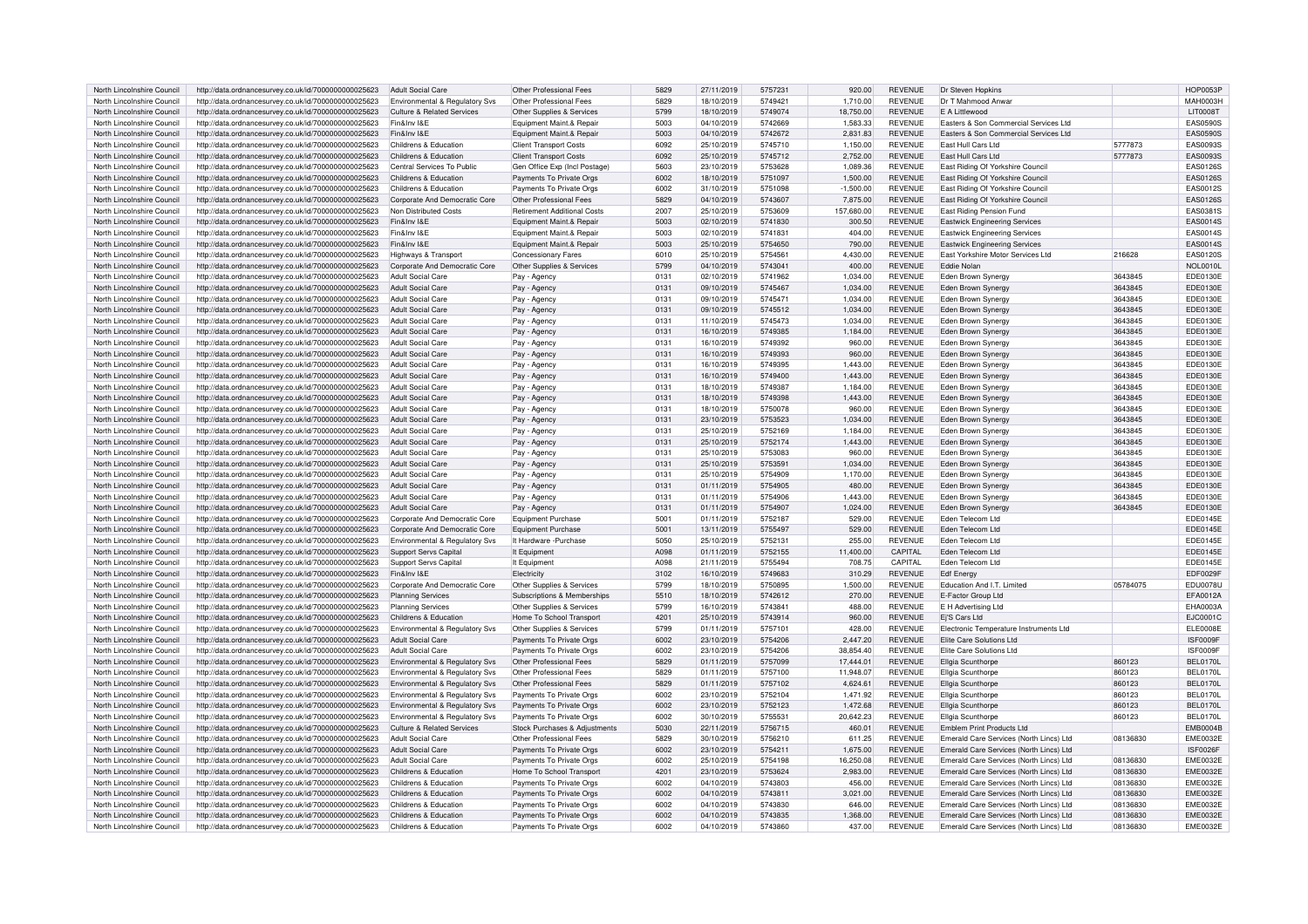| North Lincolnshire Council                               | http://data.ordnancesurvey.co.uk/id/7000000000025623                                                         | Childrens & Education                 | Payments To Private Orgs                 | 6002         | 04/10/2019               | 5743863            | 912.00           | <b>REVENUE</b>                   | Emerald Care Services (North Lincs) Ltd | 08136830             | <b>EME0032E</b>                    |
|----------------------------------------------------------|--------------------------------------------------------------------------------------------------------------|---------------------------------------|------------------------------------------|--------------|--------------------------|--------------------|------------------|----------------------------------|-----------------------------------------|----------------------|------------------------------------|
| North Lincolnshire Council                               | http://data.ordnancesurvey.co.uk/id/7000000000025623                                                         | Childrens & Education                 | Payments To Private Orgs                 | 6002         | 04/10/2019               | 5743866            | 470.25           | REVENUE                          | Emerald Care Services (North Lincs) Ltd | 08136830             | <b>EME0032E</b>                    |
|                                                          |                                                                                                              |                                       |                                          |              |                          |                    |                  | <b>REVENUE</b>                   |                                         |                      | <b>EME0032E</b>                    |
| North Lincolnshire Council                               | http://data.ordnancesurvey.co.uk/id/7000000000025623                                                         | Childrens & Education                 | Payments To Private Orgs                 | 6002         | 04/10/2019               | 5743868            | 888.25           |                                  | Emerald Care Services (North Lincs) Ltd | 08136830             |                                    |
| North Lincolnshire Council                               | http://data.ordnancesurvey.co.uk/id/7000000000025623                                                         | Childrens & Education                 | Payments To Private Orgs                 | 6002         | 04/10/2019               | 5743869            | 1,311.00         | <b>REVENUE</b>                   | Emerald Care Services (North Lincs) Ltd | 08136830             | <b>EME0032E</b>                    |
| North Lincolnshire Council                               | http://data.ordnancesurvey.co.uk/id/7000000000025623                                                         | Childrens & Education                 | Payments To Private Orgs                 | 6002         | 04/10/2019               | 5743870            | 437.00           | <b>REVENUE</b>                   | Emerald Care Services (North Lincs) Ltd | 08136830             | <b>EME0032E</b>                    |
| North Lincolnshire Council                               | http://data.ordnancesurvey.co.uk/id/7000000000025623                                                         | Childrens & Education                 | Payments To Private Orgs                 | 6002         | 30/10/2019               | 5756350            | 456.00           | <b>REVENUE</b>                   | Emerald Care Services (North Lincs) Ltd | 08136830             | <b>EME0032E</b>                    |
| North Lincolnshire Council                               | http://data.ordnancesurvey.co.uk/id/7000000000025623                                                         | Childrens & Education                 | Payments To Private Orgs                 | 6002         | 30/10/2019               | 5756351            | 1,325.25         | <b>REVENUE</b>                   | Emerald Care Services (North Lincs) Ltd | 08136830             | <b>EME0032E</b>                    |
| North Lincolnshire Council                               | http://data.ordnancesurvey.co.uk/id/7000000000025623                                                         | Childrens & Education                 | Payments To Private Orgs                 | 6002         | 30/10/2019               | 5756353            | 627.00           | <b>REVENUE</b>                   | Emerald Care Services (North Lincs) Ltd | 08136830             | <b>EME0032E</b>                    |
| North Lincolnshire Council                               | http://data.ordnancesurvey.co.uk/id/7000000000025623                                                         | Childrens & Education                 | Payments To Private Orgs                 | 6002         | 30/10/2019               | 5756355            | 589.00           | <b>REVENUE</b>                   | Emerald Care Services (North Lincs) Ltd | 08136830             | <b>EME0032E</b>                    |
|                                                          |                                                                                                              |                                       |                                          |              |                          |                    |                  |                                  |                                         |                      |                                    |
| North Lincolnshire Council                               | http://data.ordnancesurvey.co.uk/id/7000000000025623                                                         | Childrens & Education                 | Payments To Private Orgs                 | 6002         | 30/10/2019               | 5756358            | 1.149.50         | <b>REVENUE</b>                   | Emerald Care Services (North Lincs) Ltd | 08136830             | <b>EME0032E</b>                    |
| North Lincolnshire Counci                                | http://data.ordnancesurvey.co.uk/id/7000000000025623                                                         | Childrens & Education                 | Payments To Private Orgs                 | 6002         | 30/10/2019               | 5756359            | 1,244.50         | <b>REVENUE</b>                   | Emerald Care Services (North Lincs) Ltd | 08136830             | <b>EME0032E</b>                    |
| North Lincolnshire Council                               | http://data.ordnancesurvey.co.uk/id/7000000000025623                                                         | Childrens & Education                 | Payments To Private Orgs                 | 6002         | 30/10/2019               | 5756360            | 342.00           | REVENUE                          | Emerald Care Services (North Lincs) Ltd | 08136830             | <b>EME0032E</b>                    |
| North Lincolnshire Council                               | http://data.ordnancesurvey.co.uk/id/7000000000025623                                                         | Highways & Transport                  | Stock Purchases & Adjustments            | 5030         | 01/11/2019               | 5749106            | 376.05           | <b>REVENUE</b>                   | Engineering & Welding Supplies Ltd      | 00815796             | <b>ENG0001G</b>                    |
| North Lincolnshire Council                               | http://data.ordnancesurvey.co.uk/id/7000000000025623                                                         | Highways & Transport                  | Other Supplies & Services                | 5799         | 23/10/2019               | 5750048            | 1,321.50         | <b>REVENUE</b>                   | Environment Agency                      |                      | <b>ENV0056V</b>                    |
| North Lincolnshire Council                               | http://data.ordnancesurvey.co.uk/id/7000000000025623                                                         | Public Health                         | Equipment Maint.& Repair                 | 5003         | 09/10/2019               | 5744146            | 5,475.00         | <b>REVENUE</b>                   | Envirotech Europe Ltd                   | SC367372             | <b>ENV0168V</b>                    |
| North Lincolnshire Council                               | http://data.ordnancesurvey.co.uk/id/7000000000025623                                                         | Public Health                         | Equipment Maint.& Repair                 | 5003         | 09/10/2019               | 5744149            | 248.47           | <b>REVENUE</b>                   | Enviro Technology Services Plc          |                      | <b>ENV0009V</b>                    |
|                                                          |                                                                                                              |                                       |                                          |              |                          |                    |                  |                                  |                                         |                      |                                    |
| North Lincolnshire Council                               | http://data.ordnancesurvey.co.uk/id/7000000000025623                                                         | Public Health                         | Other Supplies & Services                | 5799         | 09/10/2019               | 5745483            | 3,891.38         | <b>REVENUE</b>                   | <b>Enviro Technology Services Plc</b>   |                      | <b>ENV0009V</b>                    |
| North Lincolnshire Council                               | http://data.ordnancesurvey.co.uk/id/7000000000025623                                                         | Childrens & Education                 | Home To School Transport                 | 4201         | 04/10/2019               | 5743934            | 1,160.00         | <b>REVENUE</b>                   | Epworth Taxis Ltd                       | 8601067              | EPW0003W                           |
| North Lincolnshire Council                               | http://data.ordnancesurvey.co.uk/id/7000000000025623                                                         | Childrens & Education                 | Home To School Transport                 | 4201         | 04/10/2019               | 5743935            | 1,026.90         | <b>REVENUE</b>                   | Epworth Taxis Ltd                       | 8601067              | EPW0003W                           |
| North Lincolnshire Council                               | http://data.ordnancesurvey.co.uk/id/7000000000025623                                                         | Childrens & Education                 | Home To School Transport                 | 4201         | 04/10/2019               | 5743937            | 777.00           | <b>REVENUE</b>                   | Epworth Taxis Ltd                       | 8601067              | EPW0003W                           |
| North Lincolnshire Counci                                | http://data.ordnancesurvey.co.uk/id/7000000000025623                                                         | Childrens & Education                 | Home To School Transport                 | 4201         | 04/10/2019               | 5743939            | 689.00           | <b>REVENUE</b>                   | Epworth Taxis Ltd                       | 8601067              | EPW0003W                           |
| North Lincolnshire Counci                                | http://data.ordnancesurvey.co.uk/id/7000000000025623                                                         | Childrens & Education                 | Home To School Transport                 | 4201         | 04/10/2019               | 5743940            | 440.00           | <b>REVENUE</b>                   | Epworth Taxis Ltd                       | 8601067              | EPW0003W                           |
| North Lincolnshire Council                               | http://data.ordnancesurvey.co.uk/id/7000000000025623                                                         | Childrens & Education                 | Home To School Transport                 | 4201         | 04/10/2019               | 5743941            | 1,030.75         | <b>REVENUE</b>                   | Epworth Taxis Ltd                       | 8601067              | EPW0003W                           |
| North Lincolnshire Council                               | http://data.ordnancesurvey.co.uk/id/7000000000025623                                                         | Childrens & Education                 | <b>Client Related Costs</b>              | 5534         | 22/11/2019               | 5756211            | 61.51            | <b>REVENUE</b>                   | Eryc - Supplies                         |                      | EAS0125S                           |
| North Lincolnshire Council                               | http://data.ordnancesurvey.co.uk/id/7000000000025623                                                         | Childrens & Education                 | Gen Office Exp (Incl Postage)            | 5603         | 22/11/2019               | 5756211            | 127.16           | <b>REVENUE</b>                   | Eryc - Supplies                         |                      | EAS0125S                           |
|                                                          |                                                                                                              |                                       |                                          |              |                          |                    |                  |                                  |                                         |                      |                                    |
| North Lincolnshire Council                               | http://data.ordnancesurvey.co.uk/id/7000000000025623                                                         | Childrens & Education                 | Other Supplies & Services                | 5799         | 22/11/2019               | 575621             | 40.44            | <b>REVENUE</b>                   | Eryc - Supplies                         |                      | EAS0125S                           |
| North Lincolnshire Council                               | http://data.ordnancesurvey.co.uk/id/7000000000025623                                                         | Corporate And Democratic Core         | Cleaning Costs/ Materials                | 3301         | 01/11/2019               | 5753071            | 285.63           | <b>REVENUE</b>                   | Eryc - Supplies                         |                      | EAS0125S                           |
| North Lincolnshire Council                               | http://data.ordnancesurvey.co.uk/id/7000000000025623                                                         | Childrens & Education                 | It Software-Maintenance                  | 5053         | 25/10/2019               | 5752164            | 657.00           | REVENUE                          | Euclid Limited                          |                      | <b>EUC0003C</b>                    |
| North Lincolnshire Council                               | http://data.ordnancesurvey.co.uk/id/7000000000025623                                                         | Childrens & Education                 | Other Supplies & Services                | 5799         | 04/10/2019               | 5743942            | 421.80           | <b>REVENUE</b>                   | Euclid Limited                          |                      | EUC0003C                           |
| North Lincolnshire Council                               | http://data.ordnancesurvey.co.uk/id/7000000000025623                                                         | <b>Highways &amp; Transport</b>       | Other Supplies & Services                | 5799         | 30/10/2019               | 5743594            | 550.00           | <b>REVENUE</b>                   | Exactrak                                |                      | EXA0014A                           |
| North Lincolnshire Council                               | http://data.ordnancesurvey.co.uk/id/7000000000025623                                                         | Environmental & Regulatory Svs        | Other Vehicle Costs                      | 4005         | 01/11/2019               | 5757247            | 495.00           | <b>REVENUE</b>                   | Exeros Technologies Ltd                 |                      | <b>TEC0150C</b>                    |
| North Lincolnshire Counci                                | http://data.ordnancesurvey.co.uk/id/7000000000025623                                                         | Environmental & Regulatory Svs        | Other Vehicle Costs                      | 4005         | 01/11/2019               | 5757249            | 450.00           | <b>REVENUE</b>                   | Exeros Technologies Ltd                 |                      | <b>TEC0150C</b>                    |
| North Lincolnshire Council                               |                                                                                                              | Culture & Related Services            |                                          |              |                          | 5750069            | 495.00           | <b>REVENUE</b>                   | Extreme Clean Uk                        |                      | EXT0030T                           |
|                                                          | http://data.ordnancesurvey.co.uk/id/7000000000025623                                                         |                                       | <b>Cleaning Services &amp; Contracts</b> | 3311         | 18/10/2019               |                    |                  |                                  |                                         |                      |                                    |
| North Lincolnshire Council                               | http://data.ordnancesurvey.co.uk/id/7000000000025623                                                         | <b>Culture &amp; Related Services</b> | Stock Purchases & Adjustments            | 5030         | 04/10/2019               | 5742654            | 325.00           | <b>REVENUE</b>                   | Extreme Clean Uk                        |                      | EXT00301                           |
| North Lincolnshire Council                               | http://data.ordnancesurvey.co.uk/id/7000000000025623                                                         | Corporate And Democratic Core         | Other Premises Costs                     | 3390         | 01/11/2019               | 5753057            | 2,440.00         | <b>REVENUE</b>                   | Eye Watch Security Ltd                  | 04480210             | EYE0006E                           |
| North Lincolnshire Council                               | http://data.ordnancesurvey.co.uk/id/7000000000025623                                                         | Corporate And Democratic Core         | Repair & Maintenance Costs               | 3000         | 01/11/2019               | 5753048            | 600.00           | <b>REVENUE</b>                   | Eye Watch Security Ltd                  | 04480210             | EYE0006E                           |
| North Lincolnshire Council                               | http://data.ordnancesurvey.co.uk/id/7000000000025623                                                         | Corporate And Democratic Core         | Repair & Maintenance Costs               | 3000         | 01/11/2019               | 5753057            |                  | <b>REVENUE</b>                   | Eye Watch Security Ltd                  | 04480210             | EYE0006E                           |
| North Lincolnshire Council                               | http://data.ordnancesurvey.co.uk/id/7000000000025623                                                         | Fin&Inv I&E                           | Other Supplies & Services                | 5799         | 01/11/2019               | 5757105            | 557.75           | <b>REVENUE</b>                   | Eye Watch Security Ltd                  | 04480210             | EYE0006E                           |
| North Lincolnshire Council                               | http://data.ordnancesurvey.co.uk/id/7000000000025623                                                         | Environmental & Regulatory Svs        | Other Professional Fees                  | 5829         | 18/10/2019               | 5751130            | 455.00           | <b>REVENUE</b>                   | Falon Nameplates Ltd                    |                      | <b>FAL0032L</b>                    |
| North Lincolnshire Council                               | http://data.ordnancesurvey.co.uk/id/7000000000025623                                                         | Central Services To Public            | Gen Office Exp (Incl Postage)            | 5603         | 16/10/2019               | 5744157            | 9,176.84         | <b>REVENUE</b>                   | Fcs Laser Mail                          |                      | <b>FCS0002S</b>                    |
| North Lincolnshire Council                               |                                                                                                              | Central Services To Public            | Gen Office Exp (Incl Postage)            | 5603         | 23/10/2019               | 5747901            | 905.85           | <b>REVENUE</b>                   | <b>Fcs Laser Mail</b>                   |                      | FCS0002S                           |
|                                                          | http://data.ordnancesurvey.co.uk/id/7000000000025623                                                         |                                       |                                          |              |                          |                    |                  |                                  |                                         |                      |                                    |
| North Lincolnshire Counci                                | http://data.ordnancesurvey.co.uk/id/7000000000025623                                                         | Central Services To Public            | Gen Office Exp (Incl Postage)            | 5603         | 25/10/2019               | 5754523            | 2,463.76         | <b>REVENUE</b>                   | <b>Fcs Laser Mai</b>                    |                      | FCS0002S                           |
| North Lincolnshire Council                               | http://data.ordnancesurvey.co.uk/id/7000000000025623                                                         | Culture & Related Services            | Equipment Maint.& Repair                 | 5003         | 30/10/2019               | 5755456            | 1.821.00         | <b>REVENUE</b>                   | Fidelity Crm Ltd                        |                      | FID0005D                           |
| North Lincolnshire Council                               | http://data.ordnancesurvey.co.uk/id/7000000000025623                                                         | Adult Social Care                     | Other Supplies & Services                | 5799         | 25/10/2019               | 5744648            | 812.00           | <b>REVENUE</b>                   | <b>Fieldside Boarding Kennels</b>       |                      | <b>FIE0018E</b>                    |
| North Lincolnshire Council                               | http://data.ordnancesurvey.co.uk/id/7000000000025623                                                         | Childrens & Education                 | Payments To Private Orgs                 | 6002         | 23/10/2019               | 5753598            | 2,000.00         | <b>REVENUE</b>                   | Fiona Wakefield                         |                      | <b>WAK0094F</b>                    |
| North Lincolnshire Council                               | http://data.ordnancesurvey.co.uk/id/7000000000025623                                                         | Childrens & Education                 | Payments To Private Orgs                 | 6002         | 09/10/2019               | 5744664            | 320.00           | <b>REVENUE</b>                   | First Class Tailored Solutions Ltd      | 07819183             | FIR0124R                           |
| North Lincolnshire Council                               | http://data.ordnancesurvey.co.uk/id/7000000000025623                                                         | Childrens & Education                 | Payments To Private Orgs                 | 6002         | 16/10/2019               | 5744665            | 320.00           | <b>REVENUE</b>                   | First Class Tailored Solutions Ltd      | 07819183             | FIR0124R                           |
| North Lincolnshire Council                               | http://data.ordnancesurvey.co.uk/id/7000000000025623                                                         | Childrens & Education                 | Payments To Private Orgs                 | 6002         | 23/10/2019               | 5753603            | 320.00           | <b>REVENUE</b>                   | First Class Tailored Solutions Ltd      | 07819183             | FIR0124R                           |
| North Lincolnshire Council                               | http://data.ordnancesurvey.co.uk/id/7000000000025623                                                         | Highways & Transport                  | Other Supplies & Services                | 5799         | 16/10/2019               | 5747289            | 4,370.00         | <b>REVENUE</b>                   | <b>First Step Sports Ltd</b>            |                      | FIR0143R                           |
| North Lincolnshire Council                               | http://data.ordnancesurvey.co.uk/id/7000000000025623                                                         | Childrens & Education                 | Payments To Private Orgs                 | 6002         | 09/10/2019               | 5744590            | 3,403.46         | <b>REVENUE</b>                   | Five Rivers Child Care Ltd              |                      | <b>FIV0006V</b>                    |
|                                                          |                                                                                                              |                                       |                                          |              |                          |                    |                  |                                  |                                         |                      |                                    |
| North Lincolnshire Council                               | http://data.ordnancesurvey.co.uk/id/7000000000025623                                                         | Childrens & Education                 | Payments To Private Orgs                 | 6002         | 16/10/2019               | 5747896            | 3,516.91         | <b>REVENUE</b>                   | Five Rivers Child Care Ltd              |                      | <b>FIV0006V</b>                    |
| North Lincolnshire Council                               | http://data.ordnancesurvey.co.uk/id/7000000000025623                                                         | Fin&Inv I&F                           | Equipment Hire/Rent                      | 5002         | 16/10/2019               | 5748976            | 368.25           | <b>REVENUE</b>                   | Fleetclean Ltd                          | 01381865             | <b>FLE0007E</b>                    |
| North Lincolnshire Council                               | http://data.ordnancesurvey.co.uk/id/7000000000025623                                                         | Fin&Inv I&E                           | Equipment Purchase                       | 5001         | 09/10/2019               | 5745352            | 1.047.58         | <b>REVENUE</b>                   | <b>Fleet Factors Ltd</b>                | 01231325             | <b>FLE0026E</b>                    |
| North Lincolnshire Council                               | http://data.ordnancesurvey.co.uk/id/7000000000025623                                                         | Fin&Inv I&E                           | Fuel                                     | 4001         | 23/10/2019               | 5741901            | 580.00           | <b>REVENUE</b>                   | <b>Fleet Factors Ltd</b>                | 01231325             | <b>FLE0026E</b>                    |
| North Lincolnshire Council                               | http://data.ordnancesurvey.co.uk/id/7000000000025623                                                         | Fin&Inv I&F                           | Materials                                | 5004         | 04/10/2019               | 5741843            | 339.71           | <b>REVENUE</b>                   | Fleet Factors Ltd                       | 01231325             | <b>FLE0026E</b>                    |
| North Lincolnshire Council                               | http://data.ordnancesurvey.co.uk/id/7000000000025623                                                         | Fin&Inv I&F                           | Materials                                | 5004         | 04/10/2019               | 5741845            | 226.74           | <b>REVENUE</b>                   | Fleet Factors Ltd                       | 01231325             | <b>FLE0026E</b>                    |
| North Lincolnshire Council                               | http://data.ordnancesurvey.co.uk/id/7000000000025623                                                         | Fin&Inv I&E                           | Materials                                | 5004         | 04/10/2019               | 5741847            | 933.44           | <b>REVENUE</b>                   | <b>Fleet Factors Ltd</b>                | 01231325             | <b>FLE0026E</b>                    |
| North Lincolnshire Council                               | http://data.ordnancesurvey.co.uk/id/7000000000025623                                                         | Fin&Inv I&E                           | Materials                                | 5004         | 04/10/2019               | 574185             | 649.96           | <b>REVENUE</b>                   | Fleet Factors Ltd                       | 01231325             | <b>FLE0026E</b>                    |
|                                                          |                                                                                                              |                                       |                                          |              |                          |                    |                  |                                  |                                         |                      |                                    |
| North Lincolnshire Council                               | http://data.ordnancesurvey.co.uk/id/7000000000025623                                                         | Fin&Inv I&E                           | Materials                                | 5004         | 04/10/2019               | 5741857            | 256.00           | <b>REVENUE</b>                   | <b>Fleet Factors Ltd</b>                | 01231325             | <b>FLE0026E</b>                    |
| North Lincolnshire Council                               | http://data.ordnancesurvey.co.uk/id/7000000000025623                                                         | Fin&Inv I&E                           | Materials                                | 5004         | 11/10/2019               | 5741860            | 720.00           | <b>REVENUE</b>                   | Fleet Factors Ltd                       | 01231325             | <b>FLE0026E</b>                    |
| North Lincolnshire Council                               | http://data.ordnancesurvey.co.uk/id/7000000000025623                                                         | Fin&Inv I&E                           | Materials                                | 5004         | 11/10/2019               | 5741865            | 550.00           | <b>REVENUE</b>                   | Fleet Factors Ltd                       | 01231325             | <b>FLE0026E</b>                    |
| North Lincolnshire Council                               | http://data.ordnancesurvey.co.uk/id/7000000000025623                                                         | Fin&Inv I&F                           | Materials                                | 5004         | 11/10/2019               | 5741869            | 295.00           | <b>REVENUE</b>                   | Fleet Factors Ltd                       | 01231325             | <b>FLE0026E</b>                    |
| North Lincolnshire Council                               | http://data.ordnancesurvey.co.uk/id/7000000000025623                                                         | Fin&Inv I&E                           | Materials                                | 5004         | 11/10/2019               | 5741870            | 621.90           | <b>REVENUE</b>                   | <b>Fleet Factors Ltd</b>                | 01231325             | <b>FLE0026E</b>                    |
| North Lincolnshire Council                               | http://data.ordnancesurvey.co.uk/id/7000000000025623                                                         | Fin&Inv I&E                           | Materials                                | 5004         | 11/10/2019               | 5741871            | 265.62           | <b>REVENUE</b>                   | <b>Fleet Factors Ltd</b>                | 01231325             | FLE0026E                           |
| North Lincolnshire Council                               | http://data.ordnancesurvey.co.uk/id/7000000000025623                                                         | Fin&Inv I&F                           | Materials                                | 5004         | 16/10/2019               | 5741877            | 1,020.08         | <b>REVENUE</b>                   | Fleet Factors Ltd                       | 01231325             | FL F0026F                          |
| North Lincolnshire Council                               |                                                                                                              |                                       |                                          |              |                          | 5741880            | 326.10           | <b>REVENUE</b>                   | <b>Fleet Factors Ltd</b>                | 01231325             | <b>FLE0026E</b>                    |
|                                                          |                                                                                                              | Fin&Inv I&F                           | Materials                                |              |                          |                    |                  |                                  |                                         |                      |                                    |
|                                                          | http://data.ordnancesurvey.co.uk/id/7000000000025623                                                         |                                       |                                          | 5004         | 16/10/2019               |                    |                  |                                  |                                         |                      |                                    |
| North Lincolnshire Council<br>North Lincolnshire Council | http://data.ordnancesurvey.co.uk/id/7000000000025623<br>http://data.ordnancesurvey.co.uk/id/7000000000025623 | Fin&Inv I&E<br>Fin&Inv I&E            | Materials<br>Materials                   | 5004<br>5004 | 16/10/2019<br>16/10/2019 | 5741882<br>5741884 | 305.35<br>564.50 | <b>REVENUE</b><br><b>REVENUE</b> | Fleet Factors Ltd<br>Fleet Factors Ltd  | 01231325<br>01231325 | <b>FLE0026E</b><br><b>FLE0026E</b> |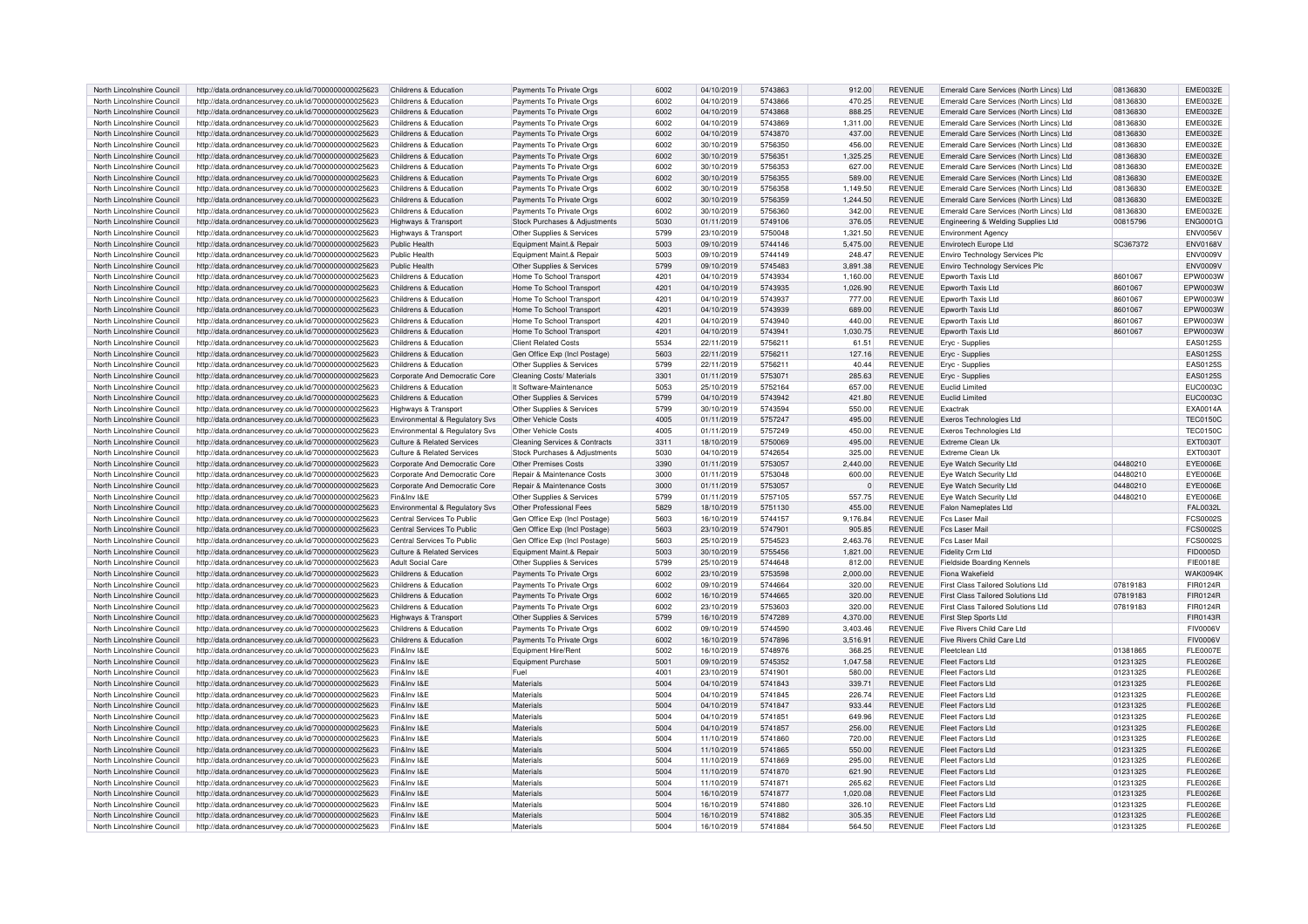| North Lincolnshire Council | http://data.ordnancesurvey.co.uk/id/7000000000025623 | Fin&Inv I&F                           | Materials                     | 5004 | 16/10/2019 | 5741885 | 340.69    | <b>REVENUE</b> | Fleet Factors Ltd                | 01231325 | FL F0026F       |
|----------------------------|------------------------------------------------------|---------------------------------------|-------------------------------|------|------------|---------|-----------|----------------|----------------------------------|----------|-----------------|
| North Lincolnshire Council | http://data.ordnancesurvey.co.uk/id/7000000000025623 | Fin&Inv I&F                           | Materials                     | 5004 | 16/10/2019 | 5741886 | 337.08    | <b>REVENUE</b> | Fleet Factors Ltd                | 01231325 | <b>FLE0026E</b> |
| North Lincolnshire Council | http://data.ordnancesurvey.co.uk/id/7000000000025623 | Fin&Inv I&F                           | Materials                     | 5004 | 18/10/2019 | 5741894 | 345.82    | <b>REVENUE</b> | <b>Fleet Factors Ltd</b>         | 01231325 | <b>FLE0026E</b> |
| North Lincolnshire Counci  | http://data.ordnancesurvey.co.uk/id/7000000000025623 | Fin&Inv I&E                           | Materials                     | 5004 | 18/10/2019 | 5745354 | 289.64    | <b>REVENUE</b> | Fleet Factors Ltd                | 01231325 | <b>FLE0026E</b> |
| North Lincolnshire Council | http://data.ordnancesurvey.co.uk/id/7000000000025623 | Fin&Inv I&E                           | Materials                     | 5004 | 18/10/2019 | 5745355 | 210.99    | <b>REVENUE</b> | Fleet Factors Ltd                | 01231325 | <b>FLE0026E</b> |
| North Lincolnshire Council | http://data.ordnancesurvey.co.uk/id/7000000000025623 | Fin&Inv I&E                           | Materials                     | 5004 | 18/10/2019 | 5745356 | 245.46    | <b>REVENUE</b> | <b>Fleet Factors Ltd</b>         | 01231325 | <b>FLE0026E</b> |
| North Lincolnshire Counci  | http://data.ordnancesurvey.co.uk/id/7000000000025623 | Fin&Inv I&E                           | Materials                     | 5004 | 18/10/2019 | 5745365 | 222.86    | <b>REVENUE</b> | Fleet Factors Ltd                | 01231325 | <b>FLE0026E</b> |
| North Lincolnshire Council | http://data.ordnancesurvey.co.uk/id/7000000000025623 | Fin&Inv I&F                           | Materials                     | 5004 | 25/10/2019 | 5745379 | 369.16    | <b>REVENUE</b> | Fleet Factors Ltd                | 01231325 | <b>FLE0026E</b> |
| North Lincolnshire Council | http://data.ordnancesurvey.co.uk/id/7000000000025623 | Fin&Inv I&E                           | Materials                     | 5004 | 25/10/2019 | 5745385 | 225.00    | <b>REVENUE</b> | Fleet Factors Ltd                | 01231325 | <b>FLE0026E</b> |
| North Lincolnshire Council | http://data.ordnancesurvey.co.uk/id/7000000000025623 | Fin&Inv I&E                           | Materials                     | 5004 | 25/10/2019 | 5745392 | 308.51    | <b>REVENUE</b> | <b>Fleet Factors Ltd</b>         | 01231325 | <b>FLE0026E</b> |
| North Lincolnshire Counci  | http://data.ordnancesurvey.co.uk/id/7000000000025623 | Fin&Inv I&F                           | Material:                     | 5004 | 25/10/2019 | 5754655 | 573.88    | <b>REVENUE</b> | Fleet Factors Ltd                | 01231325 | FL E0026E       |
| North Lincolnshire Council | http://data.ordnancesurvey.co.uk/id/7000000000025623 | Fin&Inv I&F                           | Materials                     | 5004 | 30/10/2019 | 5745399 | 319 19    | <b>REVENUE</b> | Fleet Factors Ltd                | 01231325 | ELE0026E        |
|                            |                                                      | Fin&Inv I&F                           |                               |      |            |         |           |                |                                  |          |                 |
| North Lincolnshire Council | http://data.ordnancesurvey.co.uk/id/7000000000025623 |                                       | Materials                     | 5004 | 30/10/2019 | 5745401 | 229.08    | <b>REVENUE</b> | Fleet Factors Ltd                | 01231325 | <b>FLE0026E</b> |
| North Lincolnshire Council | http://data.ordnancesurvey.co.uk/id/7000000000025623 | Fin&Inv I&F                           | Materials                     | 5004 | 30/10/2019 | 5745406 | 362.21    | <b>REVENUE</b> | <b>Fleet Factors Ltd</b>         | 01231325 | <b>FLE0026E</b> |
| North Lincolnshire Council | http://data.ordnancesurvey.co.uk/id/7000000000025623 | Fin&Inv I&F                           | Materials                     | 5004 | 30/10/2019 | 5745407 | 460.67    | <b>REVENUE</b> | Fleet Factors Ltd                | 01231325 | <b>FLE0026E</b> |
| North Lincolnshire Counci  | http://data.ordnancesurvey.co.uk/id/7000000000025623 | Fin&Inv I&E                           | Materials                     | 5004 | 01/11/2019 | 5748989 | 288.21    | <b>REVENUE</b> | Fleet Factors Ltd                | 01231325 | <b>FLE0026E</b> |
| North Lincolnshire Council | http://data.ordnancesurvey.co.uk/id/7000000000025623 | Fin&Inv I&E                           | Materials                     | 5004 | 01/11/2019 | 5748993 | 311.50    | <b>REVENUE</b> | <b>Fleet Factors Ltd</b>         | 01231325 | <b>FLE0026E</b> |
| North Lincolnshire Council | http://data.ordnancesurvey.co.uk/id/7000000000025623 | Fin&Inv I&E                           | Material                      | 5004 | 09/11/2019 | 5754665 | 971.84    | <b>REVENUE</b> | <b>Fleet Factors Ltd</b>         | 01231325 | <b>FLE0026E</b> |
| North Lincolnshire Council | http://data.ordnancesurvey.co.uk/id/7000000000025623 | Fin&Inv I&E                           | Materials                     | 5004 | 09/11/2019 | 5754667 | 856.86    | <b>REVENUE</b> | Fleet Factors Ltd                | 01231325 | <b>FLE0026E</b> |
| North Lincolnshire Council | http://data.ordnancesurvev.co.uk/id/7000000000025623 | Fin&Inv I&E                           | Materials                     | 5004 | 10/11/2019 | 5754674 | 265.05    | <b>REVENUE</b> | <b>Fleet Factors Ltd</b>         | 01231325 | <b>FLE0026E</b> |
| North Lincolnshire Council | http://data.ordnancesurvey.co.uk/id/7000000000025623 | Fin&Inv I&E                           | Materials                     | 5004 | 10/11/2019 | 5754675 | 844.25    | <b>REVENUE</b> | Fleet Factors Ltd                | 01231325 | <b>FLE0026E</b> |
| North Lincolnshire Counci  | http://data.ordnancesurvey.co.uk/id/7000000000025623 | Fin&Inv I&F                           | Materials                     | 5004 | 10/11/2019 | 5754680 | 226.84    | <b>REVENUE</b> | Fleet Factors Ltd                | 01231325 | FL E0026E       |
| North Lincolnshire Council | http://data.ordnancesurvey.co.uk/id/7000000000025623 | Fin&Inv I&F                           | Material                      | 5004 | 10/11/2019 | 575468  | 254.00    | <b>REVENUE</b> | <b>Fleet Factors Ltd</b>         | 01231325 | <b>FLE0026E</b> |
| North Lincolnshire Council | http://data.ordnancesurvey.co.uk/id/7000000000025623 | Fin&Inv I&F                           | Materials                     | 5004 | 13/11/2019 | 5754689 | 337.07    | <b>REVENUE</b> | <b>Fleet Factors Ltd</b>         | 01231325 | <b>FLE0026E</b> |
| North Lincolnshire Council | http://data.ordnancesurvey.co.uk/id/7000000000025623 | Fin&Inv I&E                           | Materials                     | 5004 | 13/11/2019 | 5754691 | 508.46    | <b>REVENUE</b> | <b>Fleet Factors Ltd</b>         | 01231325 | <b>FLE0026E</b> |
| North Lincolnshire Counci  | http://data.ordnancesurvey.co.uk/id/7000000000025623 | Fin&Inv I&F                           | Materials                     | 5004 | 13/11/2019 | 5754692 | 286.80    | <b>REVENUE</b> | Fleet Factors Ltd                | 01231325 | <b>FLE0026E</b> |
| North Lincolnshire Council | http://data.ordnancesurvey.co.uk/id/7000000000025623 | Fin&Inv I&F                           | Materials                     | 5004 | 13/11/2019 | 5754694 | 448.00    | <b>REVENUE</b> | Fleet Factors Ltd                | 01231325 | <b>FLE0026E</b> |
| North Lincolnshire Council | http://data.ordnancesurvey.co.uk/id/7000000000025623 | Fin&Inv I&F                           | Materials                     | 5004 | 13/11/2019 | 5754695 | 808.94    | <b>REVENUE</b> | <b>Fleet Factors Ltd</b>         | 01231325 | <b>FLE0026E</b> |
| North Lincolnshire Council | http://data.ordnancesurvey.co.uk/id/7000000000025623 | Fin&Inv I&E                           | Materials                     | 5004 | 13/11/2019 | 5754702 | 1.308.88  | <b>REVENUE</b> | <b>Fleet Factors Ltd</b>         | 01231325 | <b>FLE0026E</b> |
| North Lincolnshire Council | http://data.ordnancesurvey.co.uk/id/7000000000025623 | Fin&Inv I&E                           | Materials                     | 5004 | 14/11/2019 | 5754714 | 352.43    | <b>REVENUE</b> | <b>Fleet Factors Ltd</b>         | 01231325 | <b>FLE0026E</b> |
| North Lincolnshire Council | http://data.ordnancesurvey.co.uk/id/7000000000025623 | Fin&Inv I&E                           | Materials                     | 5004 | 14/11/2019 | 5754717 | 441.00    | <b>REVENUE</b> | <b>Fleet Factors Ltd</b>         | 01231325 | <b>FLE0026E</b> |
| North Lincolnshire Council |                                                      | Fin&Inv I&E                           | Materials                     | 5004 | 15/11/2019 | 5754739 | 261.08    | <b>REVENUE</b> | <b>Fleet Factors Ltd</b>         | 01231325 | <b>FLE0026E</b> |
|                            | http://data.ordnancesurvey.co.uk/id/7000000000025623 | Fin&Inv I&F                           | Materials                     | 5004 |            | 5754744 | 1.428.43  | <b>REVENUE</b> | Fleet Factors Ltd                |          |                 |
| North Lincolnshire Council | http://data.ordnancesurvey.co.uk/id/7000000000025623 |                                       |                               |      | 15/11/2019 |         |           |                |                                  | 01231325 | <b>FLE0026E</b> |
| North Lincolnshire Council | http://data.ordnancesurvey.co.uk/id/7000000000025623 | Fin&Inv I&F                           | Material                      | 5004 | 15/11/2019 | 5754748 | 498 12    | <b>REVENUE</b> | Fleet Factors Ltd                | 01231325 | EL E0026E       |
| North Lincolnshire Counci  | http://data.ordnancesurvey.co.uk/id/7000000000025623 | Fin&Inv I&F                           | Materials                     | 5004 | 15/11/2019 | 5754754 | 703.41    | <b>REVENUE</b> | <b>Fleet Factors Ltd</b>         | 01231325 | <b>FLE0026E</b> |
| North Lincolnshire Counci  | http://data.ordnancesurvey.co.uk/id/7000000000025623 | Fin&Inv I&F                           | Materials                     | 5004 | 15/11/2019 | 5754756 | 305.00    | <b>REVENUE</b> | Fleet Factors Ltd                | 01231325 | <b>FLE0026E</b> |
| North Lincolnshire Council | http://data.ordnancesurvey.co.uk/id/7000000000025623 | Fin&Inv I&F                           | Materials                     | 5004 | 15/11/2019 | 5754760 | 44686     | <b>REVENUE</b> | <b>Fleet Factors Ltd</b>         | 01231325 | FL E0026E       |
| North Lincolnshire Council | http://data.ordnancesurvey.co.uk/id/7000000000025623 | Fin&Inv I&E                           | Materials                     | 5004 | 15/11/2019 | 5754761 | 361.87    | <b>REVENUE</b> | <b>Fleet Factors Ltd</b>         | 01231325 | <b>FLE0026E</b> |
| North Lincolnshire Council | http://data.ordnancesurvey.co.uk/id/7000000000025623 | Fin&Inv I&F                           | Materials                     | 5004 | 17/11/2019 | 5754770 | 351.71    | <b>REVENUE</b> | <b>Fleet Factors Ltd</b>         | 01231325 | <b>FLE0026E</b> |
| North Lincolnshire Council | http://data.ordnancesurvey.co.uk/id/7000000000025623 | Fin&Inv I&E                           | Material                      | 5004 | 17/11/2019 | 5754774 | 241.94    | <b>REVENUE</b> | Fleet Factors Ltd                | 01231325 | <b>FLE0026E</b> |
| North Lincolnshire Council | http://data.ordnancesurvey.co.uk/id/7000000000025623 | Fin&Inv I&E                           | Materials                     | 5004 | 20/11/2019 | 5754775 | 912.86    | <b>REVENUE</b> | Fleet Factors Ltd                | 01231325 | <b>FLE0026E</b> |
| North Lincolnshire Counci  | http://data.ordnancesurvey.co.uk/id/7000000000025623 | Fin&Inv I&E                           | Materials                     | 5004 | 20/11/2019 | 5754776 | 1.415.21  | <b>REVENUE</b> | <b>Fleet Factors Ltd</b>         | 01231325 | <b>FLE0026E</b> |
| North Lincolnshire Council | http://data.ordnancesurvey.co.uk/id/7000000000025623 | Fin&Inv I&F                           | Materials                     | 5004 | 20/11/2019 | 5754777 | 1,323.71  | <b>REVENUE</b> | Fleet Factors Ltd                | 01231325 | <b>FLE0026E</b> |
| North Lincolnshire Council | http://data.ordnancesurvey.co.uk/id/7000000000025623 | Fin&Inv I&E                           | Stock Purchases & Adjustments | 5030 | 04/10/2019 | 5741837 | 325.61    | <b>REVENUE</b> | <b>Fleet Factors Ltd</b>         | 01231325 | <b>FLE0026E</b> |
| North Lincolnshire Council | http://data.ordnancesurvey.co.uk/id/7000000000025623 | Fin&Inv I&E                           | Stock Purchases & Adiustments | 5030 | 14/11/2019 | 5754736 | 239.00    | <b>REVENUE</b> | Fleet Factors Ltd                | 01231325 | <b>FLE0026E</b> |
| North Lincolnshire Counci  | http://data.ordnancesurvey.co.uk/id/7000000000025623 | Highways & Transport                  | Other Supplies & Services     | 5799 | 30/10/2019 | 5756232 | 1,069.20  | <b>REVENUE</b> | Flixborough Parish Council       |          | FLI00011        |
| North Lincolnshire Council | http://data.ordnancesurvey.co.uk/id/7000000000025623 | N Lincs Gf Balance Sheet              | Insurance-Combined Liability  | L493 | 16/10/2019 | 5747772 |           | CAPITAL        | <b>Forbes Solicitors</b>         |          | <b>FOR0452R</b> |
| North Lincolnshire Council | http://data.ordnancesurvey.co.uk/id/7000000000025623 | N Lincs Gf Balance Sheet              | Insurance-Combined Liability  | L493 | 16/10/2019 | 5747775 | $\Omega$  | CAPITAL        | <b>Forbes Solicitors</b>         |          | FOR0452R        |
| North Lincolnshire Council | http://data.ordnancesurvey.co.uk/id/7000000000025623 | Childrens & Education                 | Course Fees/Training          | 2002 | 18/10/2019 | 5750887 | 525.00    | <b>REVENUE</b> | Forefront Training Ltd           | 7200153  | FOR0084R        |
| North Lincolnshire Council | http://data.ordnancesurvey.co.uk/id/7000000000025623 | Childrens & Education                 | Course Fees/Training          | 2002 | 30/10/2019 | 5749288 | 825.00    | <b>REVENUE</b> | Forefront Training Ltd           | 7200153  | FOR0084R        |
| North Lincolnshire Council | http://data.ordnancesurvey.co.uk/id/7000000000025623 | Corporate And Democratic Core         | Course Fees/Training          | 2002 | 04/10/2019 | 5743376 | 540.00    | <b>REVENUE</b> | Forefront Training Ltd           | 7200153  | FOR0084R        |
| North Lincolnshire Council | http://data.ordnancesurvey.co.uk/id/7000000000025623 | Corporate And Democratic Core         | <b>Course Fees/Training</b>   | 2002 | 30/10/2019 | 5744653 | 420.00    | <b>REVENUE</b> | Forefront Training Ltd           | 7200153  | FOR0084R        |
| North Lincolnshire Council | http://data.ordnancesurvey.co.uk/id/7000000000025623 | Corporate And Democratic Core         | Course Fees/Training          | 2002 | 01/11/2019 | 5757158 | 1,350.00  | <b>REVENUE</b> | Forefront Training Ltd           | 7200153  | FOR0084R        |
| North Lincolnshire Council |                                                      | Adult Social Care                     |                               | 6002 | 02/10/2019 | 5741715 | 341.00    |                | Foresight Ne Lincs Ltd           | 1095120  | FOR0192R        |
|                            | http://data.ordnancesurvey.co.uk/id/7000000000025623 |                                       | Payments To Private Orgs      |      |            |         |           | <b>REVENUE</b> |                                  |          |                 |
| North Lincolnshire Council | http://data.ordnancesurvey.co.uk/id/7000000000025623 | <b>Adult Social Care</b>              | Payments To Private Orgs      | 6002 | 16/10/2019 | 5747920 | 592.00    | <b>REVENUE</b> | Foresight Ne Lincs Ltd           | 1095120  | FOR0192R        |
| North Lincolnshire Council | http://data.ordnancesurvey.co.uk/id/7000000000025623 | Adult Social Care                     | Payments To Private Orgs      | 6002 | 16/10/2019 | 5747921 | 700.00    | <b>REVENUE</b> | Foresight Ne Lincs Ltd           | 1095120  | FOR0192R        |
| North Lincolnshire Council | http://data.ordnancesurvey.co.uk/id/7000000000025623 | Adult Social Care                     | Payments To Private Orgs      | 6002 | 16/10/2019 | 5747923 | 404.00    | <b>REVENUE</b> | Foresight Ne Lincs Ltd           | 1095120  | FOR0192R        |
| North Lincolnshire Council | http://data.ordnancesurvey.co.uk/id/7000000000025623 | Adult Social Care                     | Payments To Private Orgs      | 6002 | 16/10/2019 | 5747924 | 465.00    | <b>REVENUE</b> | Foresight Ne Lincs Ltd           | 1095120  | FOR0192R        |
| North Lincolnshire Council | http://data.ordnancesurvey.co.uk/id/7000000000025623 | Environmental & Regulatory Svs        | Vehicle Hire                  | 4101 | 25/10/2019 | 5748996 | 272.92    | <b>REVENUE</b> | Forktruck Solutions Ltd          | 4032332  | FOR0059R        |
| North Lincolnshire Council | http://data.ordnancesurvey.co.uk/id/7000000000025623 | Childrens & Education                 | Payments To Private Orgs      | 6002 | 09/10/2019 | 5744687 | 9,780.60  | <b>REVENUE</b> | Foster Care Associates Limited   | 08273494 | FOS0030S        |
| North Lincolnshire Council | http://data.ordnancesurvey.co.uk/id/7000000000025623 | Childrens & Education                 | Payments To Private Orgs      | 6002 | 09/10/2019 | 5744688 | 3.192.60  | <b>REVENUE</b> | Foster Care Associates Limited   | 08273494 | FOS0030S        |
| North Lincolnshire Council | http://data.ordnancesurvey.co.uk/id/7000000000025623 | Childrens & Education                 | Payments To Private Orgs      | 6002 | 09/10/2019 | 5744689 | 3 160 50  | <b>REVENUE</b> | <b>Fostering Solutions Ltd</b>   |          | EOS0044S        |
| North Lincolnshire Council | http://data.ordnancesurvey.co.uk/id/7000000000025623 | <b>Culture &amp; Related Services</b> | Other Supplies & Services     | 5799 | 09/11/2019 | 5753169 | 507.00    | <b>REVENUE</b> | Fountains & Features Ltd         |          | FEA0065A        |
|                            | http://data.ordnancesurvey.co.uk/id/7000000000025623 | Public Health                         | Payments To Private Oras      | 6002 | 11/10/2019 | 5746741 | 21,400.00 | <b>REVENUE</b> | Framework Housing Association    |          | <b>FRA0017A</b> |
| North Lincolnshire Council |                                                      |                                       |                               |      |            | 5742136 | 2,575.00  | <b>REVENUE</b> | Fretwell-Downing Hospitality Ltd | 3152100  | <b>FRE0049E</b> |
| North Lincolnshire Council | http://data.ordnancesurvey.co.uk/id/7000000000025623 | Fin&Inv I&E                           | Other Professional Fees       | 5829 | 02/10/2019 |         |           |                |                                  |          |                 |
| North Lincolnshire Council | http://data.ordnancesurvey.co.uk/id/7000000000025623 | Childrens & Education                 | Client Related Costs          | 5534 | 09/10/2019 | 5745581 | 390.00    | <b>REVENUE</b> | Frodingham Fun Club              |          | FRO0160C        |
| North Lincolnshire Council | http://data.ordnancesurvey.co.uk/id/7000000000025623 | Culture & Related Services            | Other Professional Fees       | 5829 | 18/10/2019 | 5747217 | 4.000.00  | <b>REVENUE</b> | <b>Fuse Fireworks</b>            | 6328284  | <b>FUS0005S</b> |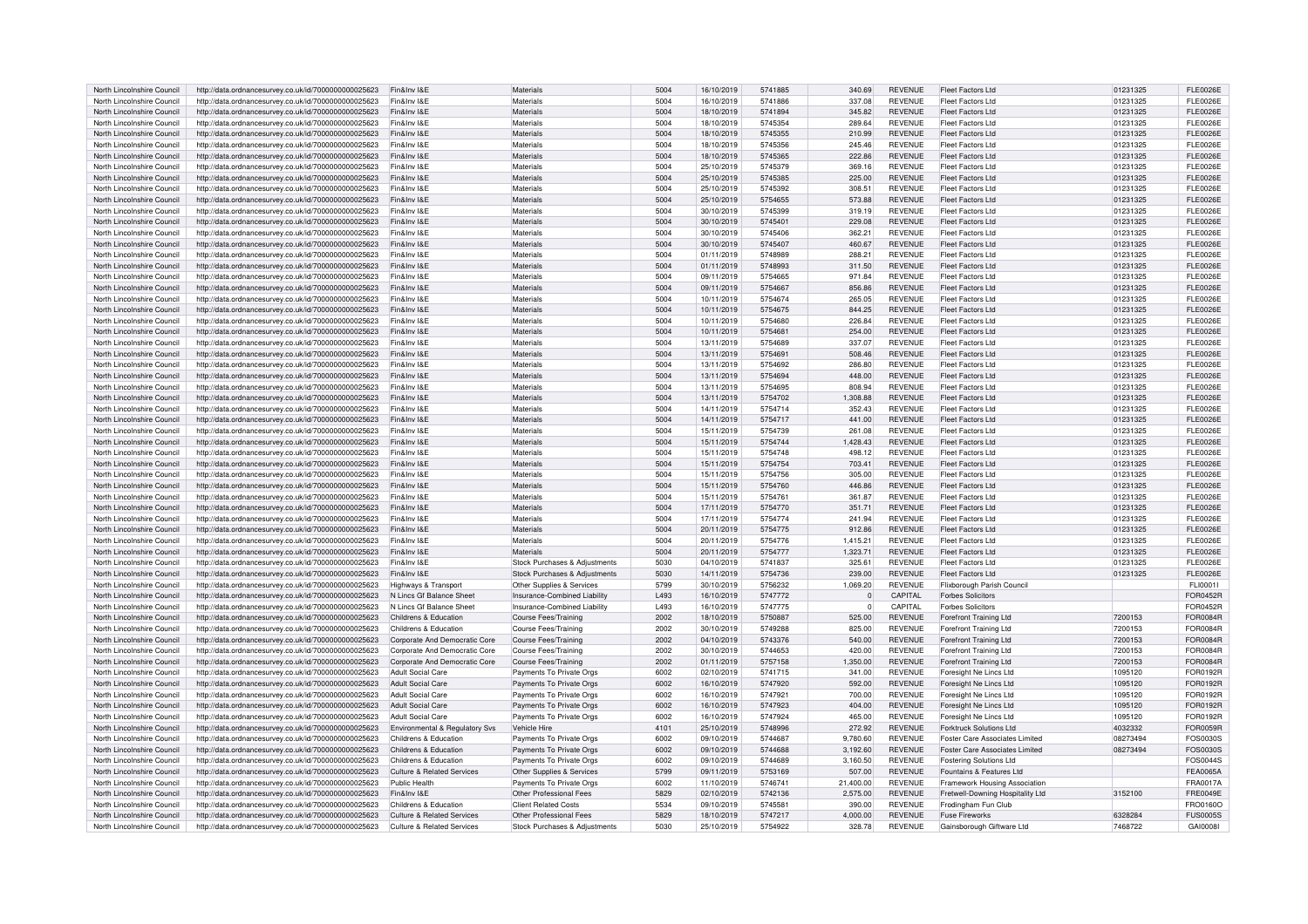| North Lincolnshire Council | http://data.ordnancesurvey.co.uk/id/7000000000025623 | Fin&Inv I&E                           | Materials                     | 5004 | 16/10/2019 | 5745408 | 435.00    | <b>REVENUE</b> | Gallows Wood Service Station Ltd      |          | GAL0001L        |
|----------------------------|------------------------------------------------------|---------------------------------------|-------------------------------|------|------------|---------|-----------|----------------|---------------------------------------|----------|-----------------|
| North Lincolnshire Council | http://data.ordnancesurvey.co.uk/id/7000000000025623 | Fin&Inv I&F                           | Materials                     | 5004 | 25/10/2019 | 5754781 | 290.00    | <b>REVENUE</b> | Gallows Wood Service Station Ltd      |          | GAL0001L        |
| North Lincolnshire Council | http://data.ordnancesurvey.co.uk/id/7000000000025623 | Fin&Inv I&E                           | Materials                     | 5004 | 25/10/2019 | 5754782 | 300.00    | <b>REVENUE</b> | Gallows Wood Service Station Ltd      |          | GAL0001L        |
|                            |                                                      |                                       |                               |      |            |         |           |                |                                       |          |                 |
| North Lincolnshire Council | http://data.ordnancesurvey.co.uk/id/7000000000025623 | Fin&Inv I&E                           | Materials                     | 5004 | 20/11/2019 | 5745409 | 345.00    | <b>REVENUE</b> | Gallows Wood Service Station Ltd      |          | GAL0001L        |
| North Lincolnshire Council | http://data.ordnancesurvey.co.uk/id/7000000000025623 | Corporate And Democratic Core         | Telephone Rent/Calls          | 5403 | 01/11/2019 | 5752185 | 1.940.59  | <b>REVENUE</b> | Gamma Business Communications Ltd     | 04340834 | GAM0150M        |
| North Lincolnshire Council | http://data.ordnancesurvey.co.uk/id/7000000000025623 | Culture & Related Services            | Other Supplies & Services     | 5799 | 04/10/2019 | 5744037 | 864.00    | <b>REVENUE</b> | Garthorpe & Fockerby Parish Council   |          | GAR0279R        |
| North Lincolnshire Council | http://data.ordnancesurvey.co.uk/id/7000000000025623 | Childrens & Education                 | Course Fees/Training          | 2002 | 18/10/2019 | 5744560 | 4,200.00  | <b>REVENUE</b> | Geese Theatre Company                 |          | GEE0018E        |
| North Lincolnshire Council | http://data.ordnancesurvey.co.uk/id/7000000000025623 | Culture & Related Services            | Equipment Maint.& Repair      | 5003 | 25/10/2019 | 5750012 | 355.31    | <b>REVENUE</b> | G Empson & Sons Limited               | 1434924  | <b>EMP0019P</b> |
| North Lincolnshire Council | http://data.ordnancesurvey.co.uk/id/7000000000025623 | <b>Planning Services</b>              | Payments To Private Orgs      | 6002 | 25/10/2019 | 5754954 | 4,000.00  | <b>REVENUE</b> | <b>Generations Online</b>             |          | <b>GEN0058N</b> |
|                            |                                                      |                                       |                               |      |            |         |           |                | Gladiator I to                        |          |                 |
| North Lincolnshire Council | http://data.ordnancesurvey.co.uk/id/7000000000025623 | <b>Public Health</b>                  | Equipment Purchase            | 5001 | 25/10/2019 | 5747291 | 1.200.00  | <b>REVENUE</b> |                                       | 5730335  | GLA0185A        |
| North Lincolnshire Counci  | http://data.ordnancesurvey.co.uk/id/7000000000025623 | Highways & Transport                  | Stock Purchases & Adjustments | 5030 | 30/10/2019 | 5742485 | 497.00    | <b>REVENUE</b> | Glasdon Uk Ltd                        | 2160576  | GLA0002A        |
| North Lincolnshire Council | http://data.ordnancesurvey.co.uk/id/7000000000025623 | Childrens & Education                 | Advertising & Publicity       | 5610 | 16/10/2019 | 5747855 | 1,095.00  | <b>REVENUE</b> | Global Radio Services Ltd             |          | GLO0090C        |
| North Lincolnshire Counci  | http://data.ordnancesurvey.co.uk/id/7000000000025623 | Corporate And Democratic Core         | Fees & Charges Income         | 9002 | 04/10/2019 | 5743969 | $-41.87$  | <b>REVENUE</b> | <b>GMB</b>                            |          | GMB0003B        |
| North Lincolnshire Council | http://data.ordnancesurvey.co.uk/id/7000000000025623 | Public Health                         | Equipment Purchase            | 5001 | 23/10/2019 | 5752156 | 695.00    | <b>REVENUE</b> | Good Egg Safety                       | 09840068 | DYN0003N        |
| North Lincolnshire Council | http://data.ordnancesurvey.co.uk/id/7000000000025623 | Adult Social Care                     | Payments To Private Orgs      | 6002 | 23/10/2019 | 5754213 | 4.716.16  | <b>REVENUE</b> | Goodwin Healthcare Services Ltd       |          | <b>ISF0030F</b> |
| North Lincolnshire Council | http://data.ordnancesurvey.co.uk/id/7000000000025623 | Childrens & Education                 | Payments To Private Orgs      | 6002 | 09/10/2019 | 5744089 | 258.38    | <b>REVENUE</b> | Goodwin Healthcare Services Ltd       | 8461130  | <b>CLA0170A</b> |
|                            |                                                      |                                       |                               |      |            |         |           |                |                                       |          |                 |
| North Lincolnshire Council | http://data.ordnancesurvey.co.uk/id/7000000000025623 | Childrens & Education                 | Payments To Private Orgs      | 6002 | 09/10/2019 | 5744090 | 292.69    | <b>REVENUE</b> | Goodwin Healthcare Services Ltd       | 8461130  | <b>CLA0170A</b> |
| North Lincolnshire Council | http://data.ordnancesurvey.co.uk/id/7000000000025623 | Environmental & Regulatory Svs        | Other Professional Fees       | 5829 | 23/10/2019 | 5750898 | 520.00    | <b>REVENUE</b> | Granart Ltd                           | 2633289  | GRA0288A        |
| North Lincolnshire Council | http://data.ordnancesurvey.co.uk/id/7000000000025623 | <b>Adult Social Care</b>              | Payments To Private Orgs      | 6002 | 23/10/2019 | 5754214 | 1,864.68  | <b>REVENUE</b> | Gray Healthcare Ltd                   |          | <b>ISF0032F</b> |
| North Lincolnshire Council | http://data.ordnancesurvey.co.uk/id/7000000000025623 | Environmental & Regulatory Sys        | Other Supplies & Services     | 5799 | 23/10/2019 | 5746344 | 3.000.00  | <b>REVENUE</b> | Grimsby & Scunthorpe Rape Crisis Ltd  |          | <b>RAP0006F</b> |
| North Lincolnshire Counci  | http://data.ordnancesurvey.co.uk/id/7000000000025623 | Environmental & Regulatory Svs        | Payments To Voluntary Orgs    | 6001 | 23/10/2019 | 5744690 | 22,500.00 | <b>REVENUE</b> | Grimsby & Scunthorpe Rape Crisis Ltd  |          | <b>RAP0006F</b> |
| North Lincolnshire Counci  | http://data.ordnancesurvey.co.uk/id/7000000000025623 | Adult Social Care                     | Payments To Private Orgs      | 6002 | 25/10/2019 | 5754175 | 6,997.56  | <b>REVENUE</b> | <b>Hales Group Ltd</b>                | 04738023 | ABB0054B        |
| North Lincolnshire Council | http://data.ordnancesurvey.co.uk/id/7000000000025623 | <b>Adult Social Care</b>              | Payments To Private Orgs      | 6002 | 25/10/2019 | 5754175 | 58,127.42 | <b>REVENUE</b> | Hales Group Ltd                       | 04738023 | ABB0054B        |
|                            |                                                      |                                       |                               |      |            |         |           |                |                                       |          |                 |
| North Lincolnshire Council | http://data.ordnancesurvey.co.uk/id/7000000000025623 | <b>Adult Social Care</b>              | Payments To Private Orgs      | 6002 | 25/10/2019 | 5754176 | $-21.00$  | <b>REVENUE</b> | Hales Group Ltd                       | 04738023 | ABB0054E        |
| North Lincolnshire Council | http://data.ordnancesurvey.co.uk/id/7000000000025623 | Adult Social Care                     | Payments To Private Orgs      | 6002 | 25/10/2019 | 5754176 | $-999.07$ | <b>REVENUE</b> | Hales Group Ltd                       | 04738023 | ABB0054B        |
| North Lincolnshire Council | http://data.ordnancesurvey.co.uk/id/7000000000025623 | Childrens & Education                 | Payments To Private Orgs      | 6002 | 23/10/2019 | 5744564 | 250.00    | <b>REVENUE</b> | Hall Farm Eastoft Cic                 | 11236573 | <b>HAL0391L</b> |
| North Lincolnshire Council | http://data.ordnancesurvey.co.uk/id/7000000000025623 | Adult Social Care Capital             | Other Costs                   | A085 | 23/10/2019 | 5753054 | 1,436.00  | CAPITAL        | Handicare                             |          | <b>MIN0024N</b> |
| North Lincolnshire Council | http://data.ordnancesurvey.co.uk/id/7000000000025623 | Childrens & Education                 | <b>Client Related Costs</b>   | 5534 | 11/10/2019 | 5746742 | 572.50    | <b>REVENUE</b> | Happy Stars Day Nursery               |          | <b>HAP0006F</b> |
| North Lincolnshire Council | http://data.ordnancesurvey.co.uk/id/7000000000025623 | Childrens & Education                 | <b>Client Related Costs</b>   | 5534 | 11/10/2019 | 5746746 | 462.00    | <b>REVENUE</b> | Happy Stars Day Nursery               |          | <b>HAP0006F</b> |
| North Lincolnshire Council | http://data.ordnancesurvey.co.uk/id/7000000000025623 | Childrens & Education                 | <b>Client Related Costs</b>   | 5534 | 30/10/2019 | 5756309 | 458.00    | <b>REVENUE</b> | Happy Stars Day Nursery               |          | <b>HAP0006F</b> |
| North Lincolnshire Council | http://data.ordnancesurvey.co.uk/id/7000000000025623 | Childrens & Education                 | Gen Office Exp (Incl Postage) | 5603 | 14/11/2019 | 5756655 | 492.50    | <b>REVENUE</b> | <b>Harlow Printing Ltd</b>            | 435445   | HAR0613R        |
|                            |                                                      |                                       |                               |      |            |         |           |                |                                       |          |                 |
| North Lincolnshire Counci  | http://data.ordnancesurvey.co.uk/id/7000000000025623 | Culture & Related Services            | Other Supplies & Services     | 5799 | 04/10/2019 | 5744038 | 1,303.50  | <b>REVENUE</b> | Haxey Parish Counci                   |          | HAX0002X        |
| North Lincolnshire Council | http://data.ordnancesurvey.co.uk/id/7000000000025623 | Highways & Transport                  | Other Supplies & Services     | 5799 | 30/10/2019 | 5756233 | 7,686.80  | <b>REVENUE</b> | Haxey Parish Council                  |          | <b>HAX0002X</b> |
| North Lincolnshire Council | http://data.ordnancesurvey.co.uk/id/7000000000025623 | Childrens & Education                 | Payments To Private Orgs      | 6002 | 23/10/2019 | 5753592 | 1,500.00  | <b>REVENUE</b> | Hayleigh Smith                        |          | SMI0673I        |
| North Lincolnshire Council | http://data.ordnancesurvey.co.uk/id/7000000000025623 | Fin&Inv I&F                           | Materials                     | 5004 | 16/10/2019 | 5748975 | 4,076.20  | <b>REVENUE</b> | Heil Farid European Company Limited   | SC053003 | <b>FAR0008F</b> |
| North Lincolnshire Council | http://data.ordnancesurvey.co.uk/id/7000000000025623 | Culture & Related Services            | Repair & Maintenance Costs    | 3000 | 23/10/2019 | 5744532 | 4,759.12  | <b>REVENUE</b> | Heras (Uk Fencing Systems             |          | HER0287F        |
| North Lincolnshire Council | http://data.ordnancesurvey.co.uk/id/7000000000025623 | Culture & Related Services            | Payments To Private Orgs      | 6002 | 01/11/2019 | 5749024 | 9,810.00  | <b>REVENUE</b> | Heritage Lincolnshire                 | 2554738  | <b>HER0165F</b> |
| North Lincolnshire Council | http://data.ordnancesurvey.co.uk/id/7000000000025623 | Childrens & Education                 | Provisions                    | 5201 | 04/10/2019 | 5743977 | 437.50    | <b>REVENUE</b> | Heslam Park Club                      |          | <b>HES0066S</b> |
|                            |                                                      |                                       | Rents                         |      |            | 5754601 |           | <b>REVENUE</b> | Heslam Park Club                      |          |                 |
| North Lincolnshire Council | http://data.ordnancesurvey.co.uk/id/7000000000025623 | Childrens & Education                 |                               | 3201 | 25/10/2019 |         | 1,250.00  |                |                                       |          | <b>HES0066S</b> |
| North Lincolnshire Council | http://data.ordnancesurvey.co.uk/id/7000000000025623 | Childrens & Education                 | <b>Client Related Costs</b>   | 5534 | 16/10/2019 | 5747277 | 230.25    | <b>REVENUE</b> | He Words Ltd                          |          | <b>HEW0030W</b> |
| North Lincolnshire Council | http://data.ordnancesurvey.co.uk/id/7000000000025623 | Childrens & Education                 | <b>Client Related Costs</b>   | 5534 | 18/10/2019 | 575088  | 230.25    | <b>REVENUE</b> | He Words Ltd                          |          | <b>HEW0030V</b> |
| North Lincolnshire Counci  | http://data.ordnancesurvey.co.uk/id/7000000000025623 | Childrens & Education                 | Other Supplies & Services     | 5799 | 02/10/2019 | 5741942 | 223.25    | <b>REVENUE</b> | He Words Ltd                          |          | <b>HEW0030V</b> |
| North Lincolnshire Council | http://data.ordnancesurvey.co.uk/id/7000000000025623 | Childrens & Education                 | Other Supplies & Services     | 5799 | 02/10/2019 | 5741949 | 272.75    | <b>REVENUE</b> | He Words I to                         |          | <b>HEW0030W</b> |
| North Lincolnshire Council | http://data.ordnancesurvey.co.uk/id/7000000000025623 | Childrens & Education                 | Other Supplies & Services     | 5799 | 16/10/2019 | 574927  | 294.00    | <b>REVENUE</b> | He Words Ltd                          |          | <b>HEW0030V</b> |
| North Lincolnshire Council | http://data.ordnancesurvey.co.uk/id/7000000000025623 | Childrens & Education                 | Other Supplies & Services     | 5799 | 18/10/2019 | 5750878 | 233.50    | <b>REVENUE</b> | He Words Ltd                          |          | <b>HEW0030W</b> |
|                            |                                                      |                                       |                               |      |            | 5744039 |           | <b>REVENUE</b> | Hibaldstow Parish Council             |          |                 |
| North Lincolnshire Council | http://data.ordnancesurvey.co.uk/id/7000000000025623 | Culture & Related Services            | Other Supplies & Services     | 5799 | 04/10/2019 |         | 2.399.00  |                |                                       |          | <b>HIB0003B</b> |
| North Lincolnshire Council | http://data.ordnancesurvey.co.uk/id/7000000000025623 | Highways & Transport                  | Other Supplies & Services     | 5799 | 30/10/2019 | 5756235 | 1,929.60  | <b>REVENUE</b> | <b>Hibaldstow Parish Council</b>      |          | <b>HIB0003B</b> |
| North Lincolnshire Council | http://data.ordnancesurvey.co.uk/id/7000000000025623 | Adult Social Care                     | Payments To Private Orgs      | 6002 | 23/10/2019 | 5754207 | 1.318.80  | <b>REVENUE</b> | Hica Ltd                              |          | <b>ISF0010F</b> |
| North Lincolnshire Council | http://data.ordnancesurvey.co.uk/id/7000000000025623 | Corporate And Democratic Core         | Repair & Maintenance Costs    | 3000 | 18/10/2019 | 5750929 | 3,651.82  | <b>REVENUE</b> | Hill Builders (Humberside) Ltd        | 1876857  | <b>HIL0003L</b> |
| North Lincolnshire Council | http://data.ordnancesurvey.co.uk/id/7000000000025623 | <b>Culture &amp; Related Services</b> | Exhibitions/Events            | 5709 | 25/10/2019 | 5753765 | 2,026.39  | <b>REVENUE</b> | Hill Builders (Humberside) Ltd        | 1876857  | <b>HIL0003L</b> |
| North Lincolnshire Council | http://data.ordnancesurvey.co.uk/id/7000000000025623 | Culture & Related Services            | Exhibitions/Events            | 5709 | 25/10/2019 | 5753766 | 788.59    | <b>REVENUE</b> | Hill Builders (Humberside) Ltd        | 1876857  | <b>HIL0003L</b> |
| North Lincolnshire Council | http://data.ordnancesurvey.co.uk/id/7000000000025623 | Culture & Related Services            | Repair & Maintenance Costs    | 3000 | 18/10/2019 | 5750929 | 1,220.70  | <b>REVENUE</b> | Hill Builders (Humberside) Ltd        | 1876857  | <b>HIL0003L</b> |
| North Lincolnshire Council | http://data.ordnancesurvey.co.uk/id/7000000000025623 | Fin&Inv I&E                           | Repair & Maintenance Costs    | 3000 | 18/10/2019 | 5750929 | 222.12    | <b>REVENUE</b> | Hill Builders (Humberside) Ltd        | 1876857  | <b>HIL0003L</b> |
|                            |                                                      |                                       |                               |      |            |         |           |                |                                       |          |                 |
| North Lincolnshire Council | http://data.ordnancesurvey.co.uk/id/7000000000025623 | Fin&Inv I&E                           | Repair & Maintenance Costs    | 3000 | 30/10/2019 | 5756498 | 279.47    | <b>REVENUE</b> | Hill Builders (Humberside) Ltd        | 1876857  | HIL0003L        |
| North Lincolnshire Council | http://data.ordnancesurvey.co.uk/id/7000000000025623 | <b>Planning Services</b>              | Provisions                    | 5201 | 23/10/2019 | 5753097 | 400.00    | <b>REVENUE</b> | Hirst Priory Park Golf Club Ltd       |          | <b>HIR0003R</b> |
| North Lincolnshire Council | http://data.ordnancesurvey.co.uk/id/7000000000025623 | Childrens & Education                 | Payments To Private Orgs      | 6002 | 23/10/2019 | 5745311 | 9.276.00  | <b>REVENUE</b> | Hm Prison & Probation Service (Hmpps) |          | <b>HMP0009F</b> |
| North Lincolnshire Council | http://data.ordnancesurvey.co.uk/id/7000000000025623 | Fin&Inv I&E                           | <b>Agency Costs</b>           | 6005 | 13/11/2019 | 5751744 | 1,705.58  | <b>REVENUE</b> | Hmrc Fss Accounts Receivable          |          | <b>VAL0021L</b> |
| North Lincolnshire Council | http://data.ordnancesurvey.co.uk/id/7000000000025623 | Corporate And Democratic Core         | Repair & Maintenance Costs    | 3000 | 16/10/2019 | 5749287 | 252.50    | <b>REVENUE</b> | Holls Electrical Ltd                  | 1421429  | <b>HOL0021L</b> |
| North Lincolnshire Council | http://data.ordnancesurvey.co.uk/id/7000000000025623 | Corporate And Democratic Core         | Repair & Maintenance Costs    | 3000 | 16/10/2019 | 5749317 | 2,406.55  | <b>REVENUE</b> | <b>Holls Electrical Ltd</b>           | 1421429  | <b>HOL0021L</b> |
|                            |                                                      |                                       |                               | 3000 |            | 5750932 |           |                | Holls Electrical Ltd                  |          |                 |
| North Lincolnshire Council | http://data.ordnancesurvey.co.uk/id/7000000000025623 | Corporate And Democratic Core         | Repair & Maintenance Costs    |      | 18/10/2019 |         | 1,406.80  | <b>REVENUE</b> |                                       | 1421429  | <b>HOL0021L</b> |
| North Lincolnshire Council | http://data.ordnancesurvey.co.uk/id/7000000000025623 | Corporate And Democratic Core         | Repair & Maintenance Costs    | 3000 | 23/10/2019 | 5749290 |           | <b>REVENUE</b> | <b>Holls Electrical Ltd</b>           | 1421429  | <b>HOL0021L</b> |
| North Lincolnshire Council | http://data.ordnancesurvey.co.uk/id/7000000000025623 | Culture & Related Services            | Equipment Maint.& Repair      | 5003 | 18/10/2019 | 5750932 | 271.03    | <b>REVENUE</b> | <b>Holls Electrical Ltd</b>           | 1421429  | <b>HOL0021L</b> |
| North Lincolnshire Council | http://data.ordnancesurvey.co.uk/id/7000000000025623 | <b>Culture &amp; Related Services</b> | Repair & Maintenance Costs    | 3000 | 16/10/2019 | 5749317 | 148.46    | <b>REVENUE</b> | <b>Holls Electrical Ltd</b>           | 1421429  | <b>HOL0021L</b> |
| North Lincolnshire Council | http://data.ordnancesurvey.co.uk/id/7000000000025623 | Fin&Inv I&E                           | Repair & Maintenance Costs    | 3000 | 16/10/2019 | 5749317 | 139.31    | <b>REVENUE</b> | <b>Holls Electrical Ltd</b>           | 1421429  | <b>HOL0021L</b> |
| North Lincolnshire Counci  | http://data.ordnancesurvey.co.uk/id/7000000000025623 | Fin&Inv I&F                           | Repair & Maintenance Costs    | 3000 | 18/10/2019 | 5750932 | 666.38    | <b>REVENUE</b> | Holls Electrical Ltd                  | 1421429  | <b>HOL0021L</b> |
| North Lincolnshire Council | http://data.ordnancesurvey.co.uk/id/7000000000025623 | Fin&Inv I&F                           | Repair & Maintenance Costs    | 3000 | 18/10/2019 | 5750932 | 1.631.04  | <b>REVENUE</b> | Holls Electrical Ltd                  | 1421429  | <b>HOL0021I</b> |
| North Lincolnshire Council | http://data.ordnancesurvey.co.uk/id/7000000000025623 | Highways & Transport                  | Equipment Maint.& Repair      | 5003 | 18/10/2019 | 5750932 | 25.00     | <b>REVENUE</b> | <b>Holls Electrical Ltd</b>           | 1421429  | <b>HOL0021L</b> |
|                            |                                                      |                                       |                               |      |            |         |           |                |                                       |          |                 |
| North Lincolnshire Council | http://data.ordnancesurvey.co.uk/id/7000000000025623 | Childrens & Education                 | Materials                     | 5004 | 04/10/2019 | 5742569 | 216.57    | <b>REVENUE</b> | Hope Education                        | 1135827  | HOP0015P        |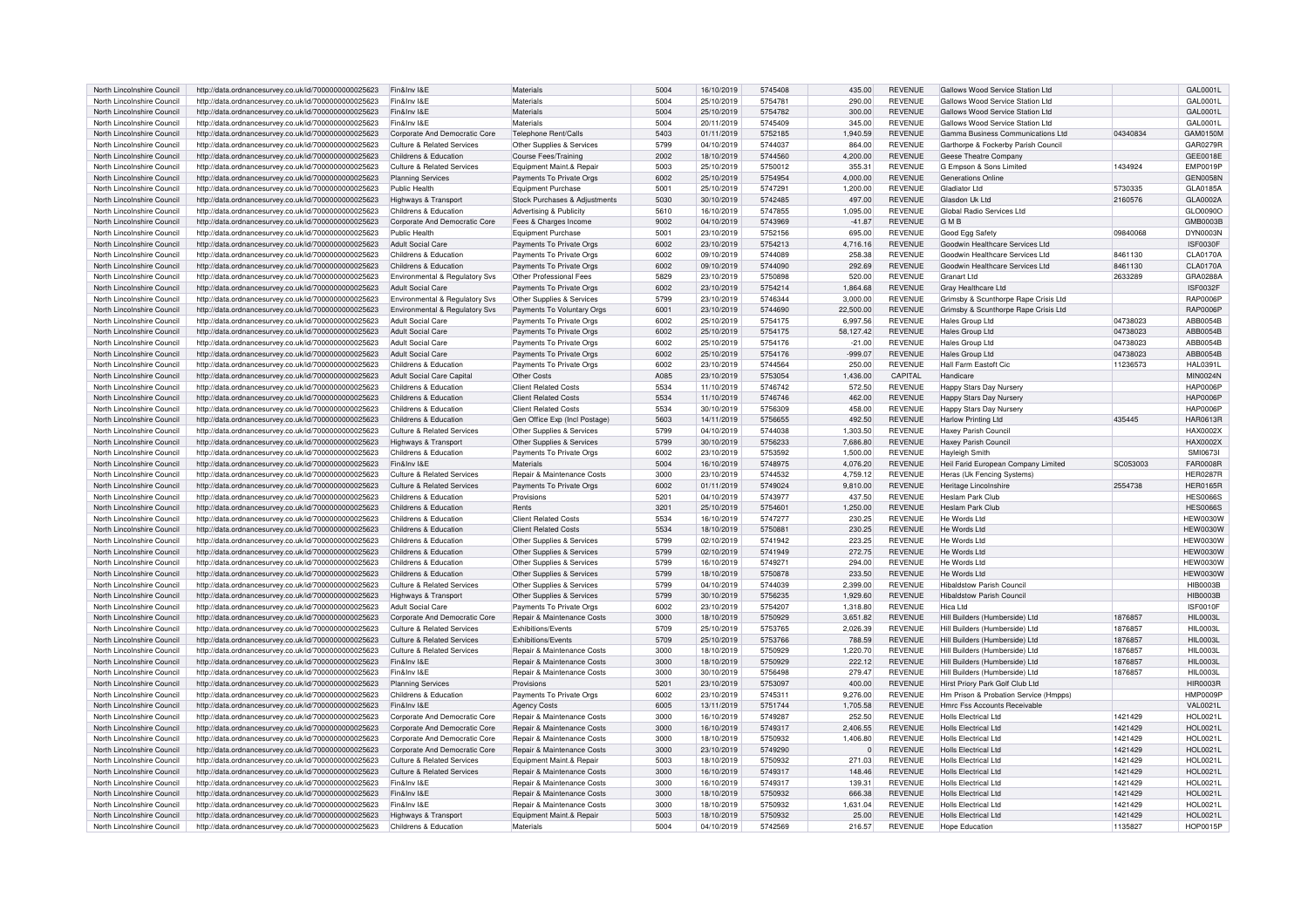| North Lincolnshire Council | http://data.ordnancesurvey.co.uk/id/7000000000025623 | Culture & Related Services            | Provisions                            | 5201          | 11/10/2019 | 5742107 | 457.29      | <b>REVENUE</b> | <b>Hopwells Limited</b>                    | 01404481 | <b>HOP0104F</b> |
|----------------------------|------------------------------------------------------|---------------------------------------|---------------------------------------|---------------|------------|---------|-------------|----------------|--------------------------------------------|----------|-----------------|
| North Lincolnshire Council | http://data.ordnancesurvey.co.uk/id/7000000000025623 | Culture & Related Services            | Provisions                            | $520^{\circ}$ | 25/10/2019 | 5747110 | 273.96      | <b>REVENUE</b> | <b>Hopwells Limited</b>                    | 01404481 | HOP0104P        |
| North Lincolnshire Council | http://data.ordnancesurvey.co.uk/id/7000000000025623 | Culture & Related Services            | Provisions                            | 5201          | 21/11/2019 | 5756717 | 351.85      | <b>REVENUE</b> | <b>Hopwells Limited</b>                    | 01404481 | HOP0104P        |
| North Lincolnshire Council | http://data.ordnancesurvey.co.uk/id/7000000000025623 | Fin&Inv I&E                           | Provisions                            | 5201          | 02/10/2019 | 5742153 | 245.51      | <b>REVENUE</b> | <b>Hopwells Limited</b>                    | 01404481 | <b>HOP0104F</b> |
| North Lincolnshire Council | http://data.ordnancesurvey.co.uk/id/7000000000025623 | Fin&Inv I&E                           | Provisions                            | 5201          | 02/10/2019 | 5742172 | 357.29      | <b>REVENUE</b> | Honwells Limited                           | 01404481 | <b>HOP0104P</b> |
| North Lincolnshire Council | http://data.ordnancesurvey.co.uk/id/7000000000025623 | Fin&Inv I&E                           | Provisions                            | 520           | 02/10/2019 | 5742182 | 313.11      | <b>REVENUE</b> | <b>Hopwells Limited</b>                    | 01404481 | HOP0104P        |
|                            |                                                      |                                       |                                       |               |            |         |             |                |                                            |          |                 |
| North Lincolnshire Council | http://data.ordnancesurvey.co.uk/id/7000000000025623 | Fin&Inv I&E                           | Provisions                            | 5201          | 02/10/2019 | 5742191 | 251.00      | <b>REVENUE</b> | <b>Hopwells Limited</b>                    | 01404481 | <b>HOP0104P</b> |
| North Lincolnshire Council | http://data.ordnancesurvey.co.uk/id/7000000000025623 | Fin&Inv I&E                           | Provisions                            | 5201          | 09/10/2019 | 5745778 | 258.72      | <b>REVENUE</b> | <b>Hopwells Limited</b>                    | 01404481 | <b>HOP0104P</b> |
| North Lincolnshire Council | http://data.ordnancesurvey.co.uk/id/7000000000025623 | Fin&Inv I&E                           | Provisions                            | 5201          | 09/10/2019 | 5745779 | 290.26      | <b>REVENUE</b> | <b>Hopwells Limited</b>                    | 01404481 | <b>HOP0104P</b> |
| North Lincolnshire Council | http://data.ordnancesurvey.co.uk/id/7000000000025623 | Fin&Inv I&E                           | Provisions                            | 5201          | 09/10/2019 | 5745794 | 275.31      | <b>REVENUE</b> | Honwells Limited                           | 01404481 | <b>HOP0104F</b> |
| North Lincolnshire Council | http://data.ordnancesurvey.co.uk/id/7000000000025623 | Fin&Inv I&F                           | Provisions                            | 5201          | 09/10/2019 | 5745802 | 265.40      | <b>REVENUE</b> | <b>Hopwells Limited</b>                    | 01404481 | <b>HOP0104P</b> |
| North Lincolnshire Council | http://data.ordnancesurvey.co.uk/id/7000000000025623 | Fin&Inv I&F                           | Provisions                            | 520           | 09/10/2019 | 5745823 | $-265.40$   | REVENUE        | <b>Hopwells Limited</b>                    | 01404481 | <b>HOP0104P</b> |
| North Lincolnshire Council | http://data.ordnancesurvey.co.uk/id/7000000000025623 | Fin&Inv I&E                           | Provisions                            | 5201          | 16/10/2019 | 5749548 | 365.70      | <b>REVENUE</b> | <b>Hopwells Limited</b>                    | 01404481 | <b>HOP0104F</b> |
| North Lincolnshire Council | http://data.ordnancesurvey.co.uk/id/7000000000025623 | Fin&Inv I&E                           | Provisions                            | 5201          | 16/10/2019 | 5749599 | 399.26      | <b>REVENUE</b> | <b>Hopwells Limited</b>                    | 01404481 | <b>HOP0104F</b> |
| North Lincolnshire Council | http://data.ordnancesurvey.co.uk/id/7000000000025623 | Fin&Inv I&E                           | Provisions                            | 5201          | 23/10/2019 | 5753172 | 331.28      | <b>REVENUE</b> | Honwells Limited                           | 01404481 | <b>HOP0104P</b> |
| North Lincolnshire Council | http://data.ordnancesurvey.co.uk/id/7000000000025623 | Fin&Inv I&F                           | Provisions                            | 520           | 23/10/2019 | 5753233 | 410.00      | <b>REVENUE</b> | <b>Hopwells Limited</b>                    | 01404481 | HOP0104P        |
| North Lincolnshire Council | http://data.ordnancesurvey.co.uk/id/7000000000025623 | Fin&Inv I&E                           | Provisions                            | 5201          | 23/10/2019 | 5753244 | 323.08      | <b>REVENUE</b> | <b>Hopwells Limited</b>                    | 01404481 | <b>HOP0104P</b> |
| North Lincolnshire Council | http://data.ordnancesurvey.co.uk/id/7000000000025623 | Fin&Inv I&F                           | Provisions                            | 5201          | 23/10/2019 | 5753253 | 253.28      | <b>REVENUE</b> | Honwells Limited                           | 01404481 | <b>HOP0104P</b> |
| North Lincolnshire Council | http://data.ordnancesurvey.co.uk/id/7000000000025623 | Childrens & Education                 | Home To School Transport              | 4201          | 11/10/2019 | 5747173 | 10,462.00   | <b>REVENUE</b> | Hornsby Travel Services Ltd                | 01490232 | <b>HOR0122R</b> |
|                            |                                                      |                                       |                                       |               |            |         |             |                |                                            |          |                 |
| North Lincolnshire Council | http://data.ordnancesurvey.co.uk/id/7000000000025623 | Highways & Transport                  | <b>Concessionary Fares</b>            | 6010          | 25/10/2019 | 5754553 | 35,500.00   | <b>REVENUE</b> | Hornsby Travel Services Ltd                | 01490232 | <b>HOR0122R</b> |
| North Lincolnshire Council | http://data.ordnancesurvey.co.uk/id/7000000000025623 | Highways & Transport                  | Passenger Transport                   | 6011          | 11/10/2019 | 5746763 | 27,782.03   | <b>REVENUE</b> | Hornsby Travel Services Ltd                | 01490232 | <b>HOR0122R</b> |
| North Lincolnshire Council | http://data.ordnancesurvey.co.uk/id/7000000000025623 | Highways & Transport                  | Passenger Transport                   | 601           | 11/10/2019 | 5746800 | 5,986.40    | REVENUE        | Hornsby Travel Services Ltd                | 01490232 | <b>HOR0122F</b> |
| North Lincolnshire Council | http://data.ordnancesurvey.co.uk/id/7000000000025623 | Highways & Transport                  | Passenger Transport                   | 6011          | 11/10/2019 | 5746801 | 6,186.00    | <b>REVENUE</b> | Hornsby Travel Services Ltd                | 01490232 | <b>HOR0122R</b> |
| North Lincolnshire Council | http://data.ordnancesurvey.co.uk/id/7000000000025623 | Highways & Transport                  | Passenger Transport                   | 6011          | 11/10/2019 | 5746802 | 6,131.50    | <b>REVENUE</b> | Hornsby Travel Services Ltd                | 01490232 | <b>HOR0122F</b> |
| North Lincolnshire Council | http://data.ordnancesurvey.co.uk/id/7000000000025623 | Childrens & Education                 | Payments To Private Orgs              | 6002          | 18/10/2019 | 5751293 | 12.402.86   | <b>REVENUE</b> | Horton Establishments Ltd                  |          | <b>HOR0164R</b> |
| North Lincolnshire Council | http://data.ordnancesurvey.co.uk/id/7000000000025623 | Culture & Related Services            | Stock Purchases & Adjustments         | 5030          | 25/10/2019 | 5751261 | 1,176.46    | <b>REVENUE</b> | House Of Marbles                           | 1063371  | <b>HOU0009U</b> |
| North Lincolnshire Council | http://data.ordnancesurvey.co.uk/id/7000000000025623 | <b>Adult Social Care</b>              | Payments To Private Orgs              | 6002          | 23/10/2019 | 5754209 | 2,352.00    | <b>REVENUE</b> | Housing & Support Solutions Ltd            |          | <b>ISF0014F</b> |
| North Lincolnshire Council | http://data.ordnancesurvey.co.uk/id/7000000000025623 | <b>Adult Social Care</b>              | Payments To Private Orgs              | 6002          | 23/10/2019 | 5754209 | 30,366.60   | <b>REVENUE</b> | Housing & Support Solutions Ltd            |          | <b>ISF0014F</b> |
| North Lincolnshire Council | http://data.ordnancesurvey.co.uk/id/7000000000025623 | <b>Adult Social Care</b>              | Payments To Private Orgs              | 6002          | 25/10/2019 | 5754201 | 2,979.20    | <b>REVENUE</b> | Housing & Support Solutions Ltd            |          | <b>HOU0264L</b> |
| North Lincolnshire Council | http://data.ordnancesurvey.co.uk/id/7000000000025623 | <b>Adult Social Care</b>              | Payments To Private Orgs              | 6002          | 25/10/2019 | 5754201 | 13,793.92   | <b>REVENUE</b> | Housing & Support Solutions Ltd            |          | <b>HOU0264L</b> |
| North Lincolnshire Council | http://data.ordnancesurvey.co.uk/id/7000000000025623 | Childrens & Education                 | Payments To Private Orgs              | 6002          | 25/10/2019 | 5753780 | 5,000.00    | <b>REVENUE</b> | Hull City Council                          |          | <b>KIN0002N</b> |
| North Lincolnshire Council | http://data.ordnancesurvey.co.uk/id/7000000000025623 | Corporate And Democratic Core         | Subscriptions & Memberships           | 5510          | 02/10/2019 | 5742009 | 9,003.84    | REVENUE        | Hull City Council                          |          | <b>KIN0002N</b> |
| North Lincolnshire Council | http://data.ordnancesurvey.co.uk/id/7000000000025623 | Culture & Related Services            | <b>Equipment Purchase</b>             | 5001          | 30/11/2019 | 5751148 | 251.51      | <b>REVENUE</b> | Humber Merchants Ltd                       | 1045179  | HUM0003M        |
| North Lincolnshire Council | http://data.ordnancesurvey.co.uk/id/7000000000025623 | <b>Public Health</b>                  | <b>Equipment Purchase</b>             | 5001          | 23/10/2019 | 5752221 | 246.93      | <b>REVENUE</b> | Humber Merchants Ltd                       | 1045179  | <b>HUM0003N</b> |
| North Lincolnshire Council | http://data.ordnancesurvey.co.uk/id/7000000000025623 | <b>Culture &amp; Related Services</b> | Equipment Maint.& Repair              | 5003          | 18/10/2019 | 5742493 | 222.34      | <b>REVENUE</b> | Humberside Aid Plant Hire Ltd              | 1207398  | <b>HUM0020M</b> |
| North Lincolnshire Council | http://data.ordnancesurvey.co.uk/id/7000000000025623 |                                       |                                       | 5002          | 02/10/2019 | 573922  | 988.20      | <b>REVENUE</b> | Humberside Aid Plant Hire Ltd              | 1207398  | <b>HUM0020M</b> |
|                            |                                                      | Highways & Transport                  | Equipment Hire/Rent                   |               |            |         |             |                |                                            |          |                 |
| North Lincolnshire Council | http://data.ordnancesurvey.co.uk/id/7000000000025623 | Highways & Transport                  | <b>Equipment Hire/Rent</b>            | 5002          | 09/10/2019 | 5730650 | 264.00      | <b>REVENUE</b> | Humberside Aid Plant Hire Ltd              | 1207398  | <b>HUM0020M</b> |
| North Lincolnshire Council | http://data.ordnancesurvey.co.uk/id/7000000000025623 | Highways & Transport                  | <b>Equipment Hire/Rent</b>            | 5002          | 23/10/2019 | 5745662 | 252.00      | <b>REVENUE</b> | Humberside Aid Plant Hire Ltd              | 1207398  | <b>HUM0020M</b> |
| North Lincolnshire Council | http://data.ordnancesurvey.co.uk/id/7000000000025623 | Culture, Env, Reg & Planning Cap      | Furniture & Fittings                  | A097          | 16/10/2019 | 5747877 | 1,246.00    | CAPITAL        | Humberside Sunblinds Ltd                   | 3810294  | <b>HUM0273M</b> |
| North Lincolnshire Council | http://data.ordnancesurvey.co.uk/id/7000000000025623 | <b>Adult Social Care</b>              | Fuel                                  | 4001          | 11/10/2019 | 5744123 | 832.05      | <b>REVENUE</b> | Humber & Wolds Rural Community Council     | 4606085  | <b>HUM0335M</b> |
| North Lincolnshire Council | http://data.ordnancesurvey.co.uk/id/7000000000025623 | <b>Adult Social Care</b>              | Vehicle Hire                          | 4101          | 18/10/2019 | 5751187 | 722.70      | <b>REVENUE</b> | Humber & Wolds Rural Community Council     | 4606085  | <b>HUM0335M</b> |
| North Lincolnshire Council | http://data.ordnancesurvey.co.uk/id/7000000000025623 | <b>Adult Social Care</b>              | Vehicle Hire                          | 4101          | 18/10/2019 | 5751217 | 4.200.00    | <b>REVENUE</b> | Humber & Wolds Rural Community Council     | 4606085  | <b>HUM0335M</b> |
| North Lincolnshire Council | http://data.ordnancesurvey.co.uk/id/7000000000025623 | Highways & Transport                  | Passenger Transport                   | 6011          | 18/10/2019 | 5750884 | 7.500.00    | <b>REVENUE</b> | Humber & Wolds Rural Community Council     | 4606085  | HUM0335M        |
| North Lincolnshire Council | http://data.ordnancesurvey.co.uk/id/7000000000025623 | Environmental & Regulatory Svs        | Payments To Private Orgs              | 6002          | 23/11/2019 | 5756679 | 713.00      | <b>REVENUE</b> | Hydro Wash Ltd                             | OC348052 | <b>BIN0019N</b> |
| North Lincolnshire Council | http://data.ordnancesurvey.co.uk/id/7000000000025623 | <b>Adult Social Care</b>              | Equipment Maint.& Repair              | 5003          | 18/10/2019 | 5750933 | 233.00      | <b>REVENUE</b> | lag Developments Ltd                       | 05073636 | IGA0021A        |
| North Lincolnshire Council | http://data.ordnancesurvey.co.uk/id/7000000000025623 | Corporate And Democratic Core         | Repair & Maintenance Costs            | 3000          | 11/10/2019 | 5746408 | 220.00      | <b>REVENUE</b> | lag Developments Ltd                       | 05073636 | IGA0021A        |
| North Lincolnshire Council | http://data.ordnancesurvey.co.uk/id/7000000000025623 | Corporate And Democratic Core         | Repair & Maintenance Costs            | 3000          | 18/10/2019 | 5750933 | 1,566.34    | <b>REVENUE</b> | lag Developments Ltd                       | 05073636 | IGA0021A        |
| North Lincolnshire Council | http://data.ordnancesurvey.co.uk/id/7000000000025623 | Corporate And Democratic Core         | Repair & Maintenance Costs            | 3000          | 30/10/2019 | 5749041 | 745.83      | <b>REVENUE</b> | lag Developments Ltd                       | 05073636 | <b>IGA0021A</b> |
| North Lincolnshire Council | http://data.ordnancesurvey.co.uk/id/7000000000025623 | Corporate And Democratic Core         | Repair & Maintenance Costs            | 3000          | 01/11/2019 | 5749044 | 357.91      | <b>REVENUE</b> | lag Developments Ltd                       | 05073636 | IGA0021A        |
| North Lincolnshire Council | http://data.ordnancesurvey.co.uk/id/7000000000025623 | Corporate And Democratic Core         | Repair & Maintenance Costs            | 3000          | 17/11/2019 | 5754531 | 250.00      | <b>REVENUE</b> | lag Developments Ltd                       | 05073636 | IGA0021A        |
| North Lincolnshire Council | http://data.ordnancesurvey.co.uk/id/7000000000025623 | Corporate And Democratic Core         | <b>Benair &amp; Maintenance Costs</b> | 3000          | 17/11/2019 | 5756462 | $\sqrt{ }$  | <b>REVENUE</b> | lag Developments Ltd                       | 05073636 | IGA0021A        |
| North Lincolnshire Council | http://data.ordnancesurvey.co.uk/id/7000000000025623 | <b>Culture &amp; Related Services</b> | Repair & Maintenance Costs            | 3000          | 18/10/2019 | 5750933 | 377.87      | <b>REVENUE</b> | lag Developments Ltd                       | 05073636 | IGA0021A        |
| North Lincolnshire Council | http://data.ordnancesurvey.co.uk/id/7000000000025623 | Childrens & Education                 | Course Fees/Training                  | 2002          | 16/11/2019 | 5756201 | 600.00      | <b>REVENUE</b> | lan Coxan                                  |          | COX0019X        |
|                            |                                                      |                                       | <b>Exhibitions/Fvents</b>             |               |            |         |             |                |                                            |          |                 |
| North Lincolnshire Council | http://data.ordnancesurvey.co.uk/id/7000000000025623 | <b>Culture &amp; Related Services</b> |                                       | 5709          | 01/11/2019 | 5757104 | 250.00      | <b>REVENUE</b> | lan Jacob Williamson                       |          | <b>WIL0306I</b> |
| North Lincolnshire Council | http://data.ordnancesurvey.co.uk/id/7000000000025623 | Culture & Related Services            | Other Professional Fees               | 5829          | 02/10/2019 | 5741694 | 250.00      | <b>REVENUE</b> | lan Jacob Williamson                       |          | <b>WIL0306I</b> |
| North Lincolnshire Council | http://data.ordnancesurvey.co.uk/id/7000000000025623 | <b>Culture &amp; Related Services</b> | Exhibitions/Events                    | 5709          | 30/10/2019 | 5756638 | 4.500.00    | <b>REVENUE</b> | lan Kirkpatrick                            |          | <b>KIR0347R</b> |
| North Lincolnshire Council | http://data.ordnancesurvey.co.uk/id/7000000000025623 | Central Services To Public            | Gen Office Exp (Incl Postage)         | 5603          | 04/10/2019 | 5743412 | 13,356.22   | <b>REVENUE</b> | Idox Software Ltd                          | 02933889 | IDO0120O        |
| North Lincolnshire Council | http://data.ordnancesurvey.co.uk/id/7000000000025623 | Childrens & Education                 | <b>Client Related Costs</b>           | 5534          | 30/10/2019 | 5756342 | 292.50      | <b>REVENUE</b> | I Learn Education Crowle                   |          | ILE0012E        |
| North Lincolnshire Council | http://data.ordnancesurvey.co.uk/id/7000000000025623 | Childrens & Education                 | <b>Client Related Costs</b>           | 5534          | 16/10/2019 | 5747934 | 321.00      | <b>REVENUE</b> | I Learn Education Ltd                      |          | ILE0004E        |
| North Lincolnshire Council | http://data.ordnancesurvey.co.uk/id/7000000000025623 | Fin&Inv I&F                           | Other Vehicle Costs                   | 4005          | 02/10/2019 | 5741903 | 231.50      | <b>REVENUE</b> | Imperial Commercials Ltd                   | 653665   | LEX0001X        |
| North Lincolnshire Council | http://data.ordnancesurvey.co.uk/id/7000000000025623 | Corporate And Democratic Core         | Course Fees/Training                  | 2002          | 16/10/2019 | 5747936 | 2,400.00    | <b>REVENUE</b> | Improvement And Development Agency (Idea)  | 3675577  | <b>IDE0010E</b> |
| North Lincolnshire Council | http://data.ordnancesurvey.co.uk/id/7000000000025623 | Childrens & Education                 | Payments To Private Orgs              | 6002          | 09/10/2019 | 5744578 | 13,714.20   | <b>REVENUE</b> | Independent Childcare Group Of Schools Ltd |          | CAM0185M        |
| North Lincolnshire Council | http://data.ordnancesurvey.co.uk/id/7000000000025623 | Childrens & Education                 | Payments To Private Orgs              | 6002          | 09/10/2019 | 5744580 | 13,714.20   | <b>REVENUE</b> | Independent Childcare Group Of Schools Ltd |          | CAM0185M        |
| North Lincolnshire Council | http://data.ordnancesurvey.co.uk/id/7000000000025623 | Childrens & Education                 | Payments To Private Orgs              | 6002          | 09/10/2019 | 5744581 | $-5,028.54$ | <b>REVENUE</b> | Independent Childcare Group Of Schools Ltd |          | CAM0185M        |
| North Lincolnshire Council | http://data.ordnancesurvey.co.uk/id/7000000000025623 | Childrens & Education                 | Payments To Private Orgs              | 6002          | 09/10/2019 | 5744587 | 4,600.00    | <b>REVENUE</b> | Independent Childcare Group Of Schools Ltd |          | CAM0185M        |
| North Lincolnshire Council | http://data.ordnancesurvey.co.uk/id/7000000000025623 | Childrens & Education                 | Payments To Private Orgs              | 6002          | 18/10/2019 | 5751294 | $-4.600.00$ | <b>REVENUE</b> | Independent Childcare Group Of Schools Ltd |          | CAM0185M        |
| North Lincolnshire Council | http://data.ordnancesurvey.co.uk/id/7000000000025623 | Childrens & Education                 | Payments To Private Orgs              | 6002          | 18/10/2019 | 5751295 | 6,900.00    | <b>REVENUE</b> | Independent Childcare Group Of Schools Ltd |          | CAM0185M        |
|                            | http://data.ordnancesurvey.co.uk/id/7000000000025623 | Culture & Related Services            | Other Supplies & Services             | 5799          | 10/11/2019 | 5751091 | 482.50      | <b>REVENUE</b> | Info Display Ltd                           |          | <b>WES0256S</b> |
| North Lincolnshire Council |                                                      |                                       |                                       |               |            |         |             |                |                                            |          |                 |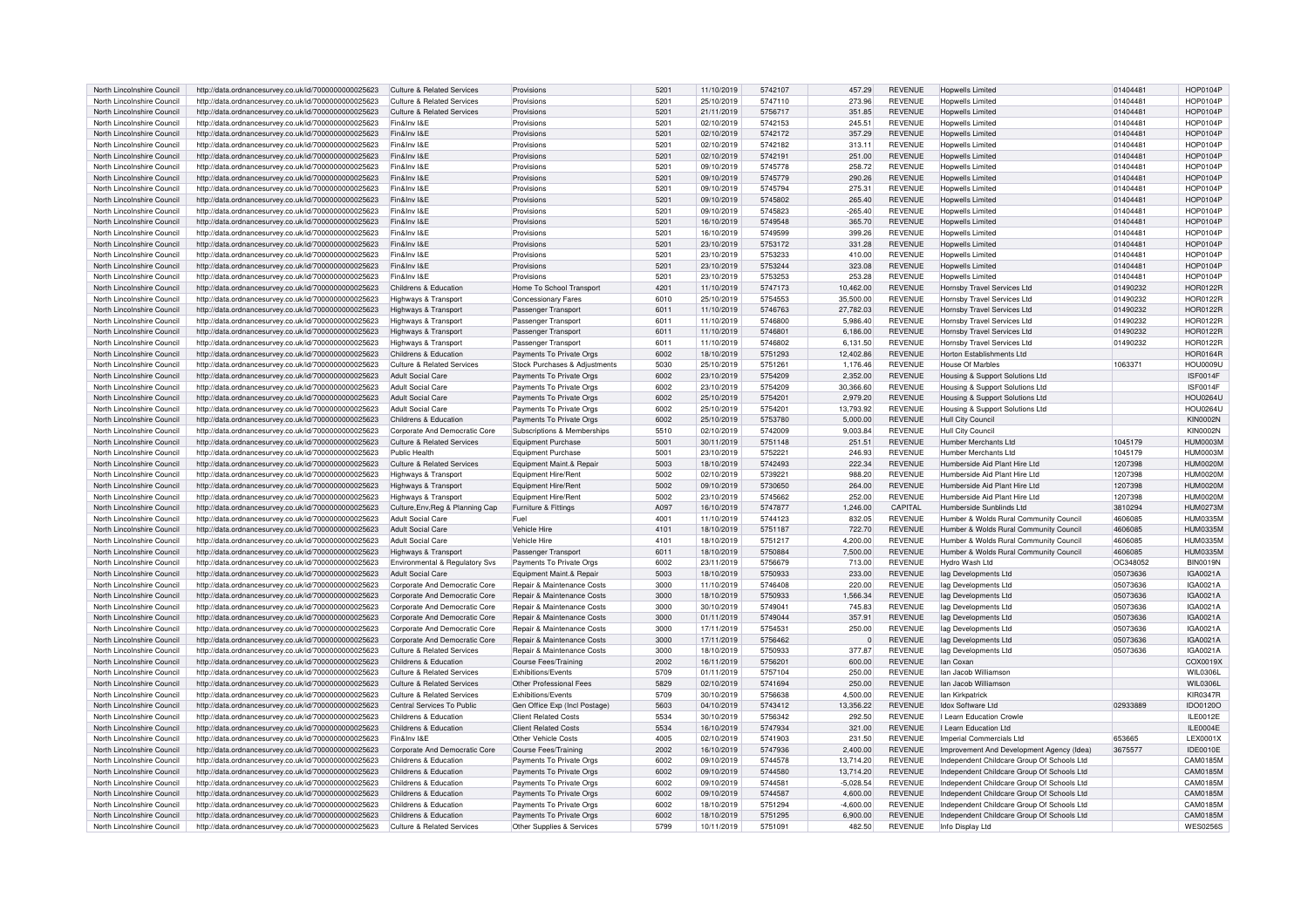| North Lincolnshire Council                               | http://data.ordnancesurvey.co.uk/id/7000000000025623                                                         | Corporate And Democratic Core                       | <b>Equipment Purchase</b>                                  | 5001         | 18/10/2019               | 5741751            | 292.52             | <b>REVENUE</b>                   | Insight Direct (Uk) Ltd                  | 2579852             | <b>INS0054S</b>             |
|----------------------------------------------------------|--------------------------------------------------------------------------------------------------------------|-----------------------------------------------------|------------------------------------------------------------|--------------|--------------------------|--------------------|--------------------|----------------------------------|------------------------------------------|---------------------|-----------------------------|
| North Lincolnshire Council                               | http://data.ordnancesurvey.co.uk/id/7000000000025623                                                         | Highways & Transport                                | Stock Purchases & Adjustments                              | 5030         | 30/10/2019               | 5742456            | 954.24             | <b>REVENUE</b>                   | Instarmac Group Plc                      | 1324925             | <b>INS0024S</b>             |
|                                                          |                                                                                                              |                                                     |                                                            |              |                          |                    |                    |                                  |                                          |                     |                             |
| North Lincolnshire Council                               | http://data.ordnancesurvey.co.uk/id/7000000000025623                                                         | <b>Highways &amp; Transport</b>                     | Stock Purchases & Adjustments                              | 5030         | 10/11/2019               | 5754126            | 954.24             | REVENUE                          | Instarmac Group Plc                      | 1324925             | <b>INS0024S</b>             |
| North Lincolnshire Council                               | http://data.ordnancesurvey.co.uk/id/7000000000025623                                                         | Corporate And Democratic Core                       | Telephone Rent/Calls                                       | 5403         | 31/07/2019               | 5743724            | 15,399.26          | <b>REVENUE</b>                   | Interoute Networks Ltd                   | 03773255            | MDN0001N                    |
| North Lincolnshire Council                               | http://data.ordnancesurvey.co.uk/id/7000000000025623                                                         | Corporate And Democratic Core                       | Telephone Rent/Calls                                       | 5403         | 31/07/2019               | 5743726            | $-13,448.88$       | <b>REVENUE</b>                   | Interoute Networks Ltd                   | 03773255            | MDN0001N                    |
| North Lincolnshire Council                               | http://data.ordnancesurvey.co.uk/id/7000000000025623                                                         | Corporate And Democratic Core                       | Telephone Rent/Calls                                       | 5403         | 31/07/2019               | 5743735            | $-906.93$          | <b>REVENUE</b>                   | Interoute Networks Ltd                   | 03773255            | <b>MDN0001N</b>             |
|                                                          |                                                                                                              |                                                     |                                                            |              |                          |                    |                    |                                  |                                          |                     |                             |
| North Lincolnshire Council                               | http://data.ordnancesurvey.co.uk/id/7000000000025623                                                         | Corporate And Democratic Core                       | Telephone Rent/Calls                                       | 5403         | 31/08/2019               | 5743737            | $-11,893.88$       | <b>REVENUE</b>                   | Interoute Networks Ltd                   | 03773255            | <b>MDN0001N</b>             |
| North Lincolnshire Council                               | http://data.ordnancesurvey.co.uk/id/7000000000025623                                                         | Corporate And Democratic Core                       | Telephone Rent/Calls                                       | 5403         | 01/10/2019               | 5743728            | $-1,288.08$        | <b>REVENUE</b>                   | Interoute Networks Ltd                   | 03773255            | <b>MDN0001N</b>             |
| North Lincolnshire Council                               | http://data.ordnancesurvey.co.uk/id/7000000000025623                                                         | Corporate And Democratic Core                       | Telephone Rent/Calls                                       | 5403         | 31/10/2019               | 5743739            | 5,606.50           | <b>REVENUE</b>                   | Interoute Networks Ltd                   | 03773255            | <b>MDN0001N</b>             |
| North Lincolnshire Council                               | http://data.ordnancesurvey.co.uk/id/7000000000025623                                                         | Corporate And Democratic Core                       | Telephone Rent/Calls                                       | 5403         | 31/10/2019               | 5743741            | -13,648.56         | <b>REVENUE</b>                   | Interoute Networks Ltd                   | 03773255            | <b>MDN0001N</b>             |
|                                                          |                                                                                                              |                                                     |                                                            |              |                          |                    |                    |                                  |                                          |                     |                             |
| North Lincolnshire Council                               | http://data.ordnancesurvey.co.uk/id/7000000000025623                                                         | Corporate And Democratic Core                       | Telephone Rent/Calls                                       | 5403         | 31/10/2019               | 5743743            | $-600.15$          | <b>REVENUE</b>                   | Interoute Networks Ltd                   | 03773255            | MDN0001N                    |
| North Lincolnshire Counci                                | http://data.ordnancesurvey.co.uk/id/7000000000025623                                                         | Childrens & Education                               | Home To School Transport                                   | 4201         | 11/10/2019               | 5747164            | 8,117.80           | <b>REVENUE</b>                   | Isle Coaches                             |                     | COA0039A                    |
| North Lincolnshire Council                               | http://data.ordnancesurvey.co.uk/id/7000000000025623                                                         | Childrens & Education                               | Home To School Transport                                   | 4201         | 11/10/2019               | 5747169            | 5,642.90           | <b>REVENUE</b>                   | Isle Coaches                             |                     | COA0039A                    |
| North Lincolnshire Council                               | http://data.ordnancesurvey.co.uk/id/7000000000025623                                                         | <b>Highways &amp; Transport</b>                     | Concessionary Fares                                        | 6010         | 25/10/2019               | 5754559            | 5,100.00           | <b>REVENUE</b>                   | <b>Isle Coaches</b>                      |                     | COA0039A                    |
|                                                          |                                                                                                              |                                                     |                                                            |              |                          |                    |                    |                                  |                                          |                     |                             |
| North Lincolnshire Council                               | http://data.ordnancesurvey.co.uk/id/7000000000025623                                                         | Highways & Transport                                | Passenger Transport                                        | 6011         | 18/10/2019               | 5750883            | 4,571.26           | <b>REVENUE</b>                   | Isle Coaches                             |                     | COA0039A                    |
| North Lincolnshire Council                               | http://data.ordnancesurvey.co.uk/id/7000000000025623                                                         | Culture & Related Services                          | Equipment Maint.& Repair                                   | 5003         | 25/10/2019               | 5753543            | 993.92             | <b>REVENUE</b>                   | Isle Education Trust Enterprises Limited | 07814150            | <b>ISL0101L</b>             |
| North Lincolnshire Council                               | http://data.ordnancesurvey.co.uk/id/7000000000025623                                                         | Fin&Inv I&F                                         | Clothing, Uniforms & Laundry                               | 5301         | 25/10/2019               | 5748998            | 453.00             | <b>REVENUE</b>                   | Jacksons Workwear Rental Ltd             | 193856              | <b>JAC0171C</b>             |
| North Lincolnshire Council                               | http://data.ordnancesurvey.co.uk/id/7000000000025623                                                         | <b>Planning Services</b>                            | Other Supplies & Services                                  | 5799         | 18/10/2019               | 5750076            | 400.00             | <b>REVENUE</b>                   | James Kirman Magician                    |                     | JAM0049M                    |
|                                                          |                                                                                                              |                                                     |                                                            | 5709         |                          | 5747851            |                    | <b>REVENUE</b>                   |                                          |                     |                             |
| North Lincolnshire Council                               | http://data.ordnancesurvey.co.uk/id/7000000000025623                                                         | <b>Culture &amp; Related Services</b>               | Exhibitions/Events                                         |              | 16/10/2019               |                    | 250.00             |                                  | Jamie'S Party Productions                |                     | JPP0001P                    |
| North Lincolnshire Council                               | http://data.ordnancesurvey.co.uk/id/7000000000025623                                                         | Culture & Related Services                          | Other Supplies & Services                                  | 5799         | 11/10/2019               | 5747095            | 405.00             | <b>REVENUE</b>                   | I.I A Shaw                               |                     | SHA0613A                    |
| North Lincolnshire Council                               | http://data.ordnancesurvey.co.uk/id/7000000000025623                                                         | Corporate And Democratic Core                       | It Software-Maintenance                                    | 5053         | 25/10/2019               | 5754377            | 6,499.00           | <b>REVENUE</b>                   | J C Applications Development Ltd         |                     | JCA0002A                    |
| North Lincolnshire Counci                                | http://data.ordnancesurvey.co.uk/id/7000000000025623                                                         | Fin&Inv I&E                                         | Grounds Maintenance                                        | 3010         | 02/10/2019               | 5741765            | 1.200.00           | <b>REVENUE</b>                   | J E Vickers & Sons                       |                     | <b>VIC0036C</b>             |
|                                                          |                                                                                                              |                                                     |                                                            |              |                          |                    |                    |                                  |                                          |                     |                             |
| North Lincolnshire Council                               | http://data.ordnancesurvey.co.uk/id/7000000000025623                                                         | Fin&Inv I&F                                         | Repair & Maintenance Costs                                 | 3000         | 01/11/2019               | 5747770            | 1,309.71           | <b>REVENUE</b>                   | J F Vickers & Sons                       |                     | <b>VIC0036C</b>             |
| North Lincolnshire Council                               | http://data.ordnancesurvey.co.uk/id/7000000000025623                                                         | <b>Adult Social Care</b>                            | Equipment Hire/Rent                                        | 5002         | 23/10/2019               | 5746234            | 737.33             | <b>REVENUE</b>                   | Jla Total Care Ltd                       |                     | <b>LAU0014U</b>             |
| North Lincolnshire Council                               | http://data.ordnancesurvey.co.uk/id/7000000000025623                                                         | <b>Adult Social Care</b>                            | Payments To Private Orgs                                   | 6002         | 23/10/2019               | 5754216            | 47,200.83          | <b>REVENUE</b>                   | Jme Care Ltd                             |                     | <b>ISF0035F</b>             |
| North Lincolnshire Council                               | http://data.ordnancesurvey.co.uk/id/7000000000025623                                                         | Environmental & Regulatory Svs                      | Other Supplies & Services                                  | 5799         | 20/11/2019               | 5754264            | 373.00             | REVENUE                          | <b>Jne Marketing Ltd</b>                 |                     | <b>JNE0002E</b>             |
|                                                          |                                                                                                              |                                                     |                                                            |              |                          |                    |                    |                                  |                                          |                     |                             |
| North Lincolnshire Council                               | http://data.ordnancesurvey.co.uk/id/7000000000025623                                                         | Environmental & Regulatory Svs                      | Equipment Purchase                                         | 5001         | 16/10/2019               | 5739241            | 823.50             | <b>REVENUE</b>                   | Job Earnshaw & Bros Ltd                  |                     | JOB0004B                    |
| North Lincolnshire Council                               | http://data.ordnancesurvey.co.uk/id/7000000000025623                                                         | Highways & Transport                                | Stock Purchases & Adjustments                              | 5030         | 16/10/2019               | 5742614            | 606.00             | <b>REVENUE</b>                   | Jobling Purser Ltd                       |                     | <b>JOB0007B</b>             |
| North Lincolnshire Council                               | http://data.ordnancesurvey.co.uk/id/7000000000025623                                                         | Culture & Related Services                          | Equipment Purchase                                         | 5001         | 30/10/2019               | 5749978            | 1,254.67           | <b>REVENUE</b>                   | John Espin Signs Ltd                     | 05305298            | <b>ESP0003F</b>             |
| North Lincolnshire Council                               | http://data.ordnancesurvey.co.uk/id/7000000000025623                                                         | Culture & Related Services                          | Exhibitions/Events                                         | 5709         | 18/10/2019               | 5749958            | 337.34             | <b>REVENUE</b>                   | John Espin Signs Ltd                     | 05305298            | <b>ESP0003F</b>             |
|                                                          |                                                                                                              |                                                     |                                                            |              |                          |                    |                    |                                  |                                          |                     |                             |
| North Lincolnshire Council                               | http://data.ordnancesurvey.co.uk/id/7000000000025623                                                         | <b>Culture &amp; Related Services</b>               | Exhibitions/Events                                         | 5709         | 23/10/2019               | 5745481            | 701.40             | <b>REVENUE</b>                   | John Espin Signs Ltd                     | 05305298            | <b>ESP0003P</b>             |
| North Lincolnshire Counci                                | http://data.ordnancesurvey.co.uk/id/7000000000025623                                                         | Culture & Related Services                          | Exhibitions/Events                                         | 5709         | 09/11/2019               | 5747875            | 353.19             | <b>REVENUE</b>                   | John Espin Signs Ltd                     | 05305298            | <b>ESP0003P</b>             |
| North Lincolnshire Council                               | http://data.ordnancesurvey.co.uk/id/7000000000025623                                                         | Culture & Related Services                          | Materials                                                  | 5004         | 30/10/2019               | 5749978            | 10.00              | <b>REVENUE</b>                   | John Espin Signs Ltd                     | 05305298            | ESP0003P                    |
| North Lincolnshire Council                               | http://data.ordnancesurvey.co.uk/id/7000000000025623                                                         | Childrens & Education                               | Consultancy                                                | 5830         | 30/10/2019               | 5746194            | 600.00             | <b>REVENUE</b>                   | John Fitzgerald                          |                     | FIT0130T                    |
| North Lincolnshire Council                               | http://data.ordnancesurvey.co.uk/id/7000000000025623                                                         | Culture & Related Services                          | Exhibitions/Events                                         | 5709         | 30/10/2019               | 5756647            | 2.000.00           | <b>REVENUE</b>                   | Johnny White                             |                     | <b>WHI0076I</b>             |
|                                                          |                                                                                                              |                                                     |                                                            |              |                          |                    |                    |                                  |                                          |                     |                             |
| North Lincolnshire Council                               | http://data.ordnancesurvey.co.uk/id/7000000000025623                                                         | Childrens & Education                               | Equipment Purchase                                         | 5001         | 25/10/2019               | 5747265            | 1,082.50           | REVENUE                          | John Packer Ltd                          |                     | <b>PAC0006C</b>             |
| North Lincolnshire Council                               | http://data.ordnancesurvey.co.uk/id/7000000000025623                                                         | Non Distributed Costs                               | Equipment Purchase                                         | 5001         | 16/10/2019               | 5749618            | 11,951.25          | <b>REVENUE</b>                   | Johnson Catering Equipment               | 4519013             | JOH0152H                    |
| North Lincolnshire Council                               | http://data.ordnancesurvey.co.uk/id/7000000000025623                                                         | Non Distributed Costs                               | Equipment Purchase                                         | 5001         | 23/10/2019               | 5753268            | 679.98             | <b>REVENUE</b>                   | Johnson Catering Equipment               | 4519013             | <b>JOH0152H</b>             |
| North Lincolnshire Council                               |                                                                                                              | Childrens & Education                               |                                                            | 4201         | 25/10/2019               | 5743922            |                    | <b>REVENUE</b>                   | Johnson Coaches                          |                     |                             |
|                                                          | http://data.ordnancesurvey.co.uk/id/7000000000025623                                                         |                                                     | Home To School Transport                                   |              |                          |                    | 4,220.00           |                                  |                                          |                     | JOH0153H                    |
| North Lincolnshire Council                               | http://data.ordnancesurvey.co.uk/id/7000000000025623                                                         | Childrens & Education                               | <b>Legal Fees</b>                                          | 5823         | 04/10/2019               | 5742490            | 817.90             | <b>REVENUE</b>                   | Jonathan Scaife Ltd                      |                     | <b>JSL0001L</b>             |
| North Lincolnshire Council                               | http://data.ordnancesurvey.co.uk/id/7000000000025623                                                         | Childrens & Education                               | <b>Legal Fees</b>                                          | 5823         | 04/10/2019               | 5742491            | 848.95             | <b>REVENUE</b>                   | Jonathan Scaife Ltd                      |                     | <b>JSL0001L</b>             |
| North Lincolnshire Council                               | http://data.ordnancesurvey.co.uk/id/7000000000025623                                                         | Culture & Related Services                          | Equipment Purchase                                         | 5001         | 16/10/2019               | 5749016            | 292.45             | <b>REVENUE</b>                   | J P Lennard Ltd                          | 00750393            | <b>LEN0001N</b>             |
|                                                          |                                                                                                              | Culture & Related Services                          |                                                            |              |                          |                    |                    |                                  | J P Lennard Ltd                          |                     |                             |
| North Lincolnshire Council                               | http://data.ordnancesurvey.co.uk/id/7000000000025623                                                         |                                                     | Equipment Purchase                                         | 5001         | 18/10/2019               | 5742015            | 228.14             | <b>REVENUE</b>                   |                                          | 00750393            | <b>LEN0001N</b>             |
| North Lincolnshire Council                               | http://data.ordnancesurvey.co.uk/id/7000000000025623                                                         | <b>Culture &amp; Related Services</b>               | <b>Equipment Purchase</b>                                  | 5001         | 14/11/2019               | 5753548            | 243.73             | <b>REVENUE</b>                   | J P Lennard Ltd                          | 00750393            | <b>LEN0001N</b>             |
| North Lincolnshire Council                               | http://data.ordnancesurvey.co.uk/id/7000000000025623                                                         | Childrens & Education                               | Payments To Private Orgs                                   | 6002         | 23/10/2019               | 5753596            | 1.200.00           | <b>REVENUE</b>                   | Julia Brooke                             |                     | BRO0315C                    |
| North Lincolnshire Council                               | http://data.ordnancesurvey.co.uk/id/7000000000025623                                                         | Fin&Inv I&E                                         | Provisions                                                 | 5201         | 02/10/2019               | 5742290            | 265.30             | <b>REVENUE</b>                   | J W Young (Butcher) Ltd                  | 01348637            | JWY0001Y                    |
| North Lincolnshire Council                               | http://data.ordnancesurvey.co.uk/id/7000000000025623                                                         | Fin&Inv I&F                                         | Provisions                                                 | 5201         | 16/10/2019               | 5749620            | 419.87             | <b>REVENUE</b>                   | J W Young (Butcher) Ltd                  | 01348637            | JWY0001Y                    |
|                                                          |                                                                                                              |                                                     |                                                            |              |                          |                    |                    |                                  |                                          |                     |                             |
| North Lincolnshire Council                               | http://data.ordnancesurvey.co.uk/id/7000000000025623                                                         | Fin&Inv I&F                                         | Provisions                                                 | 5201         | 01/11/2019               | 5757131            | 333.74             | <b>REVENUE</b>                   | J W Young (Butcher) Ltd                  | 01348637            | JWY0001Y                    |
| North Lincolnshire Council                               | http://data.ordnancesurvey.co.uk/id/7000000000025623                                                         | Childrens & Education                               | Payments To Private Orgs                                   | 6002         | 16/10/2019               | 5749208            | 633.32             | <b>REVENUE</b>                   | Karen Bee                                |                     | <b>BEE0016E</b>             |
| North Lincolnshire Council                               | http://data.ordnancesurvey.co.uk/id/7000000000025623                                                         | Childrens & Education                               | <b>Client Transport Costs</b>                              | 6092         | 09/10/2019               | 5745602            | 492.20             | <b>REVENUE</b>                   | Kaths Kabs                               | 1967063             | KAT0001T                    |
| North Lincolnshire Council                               | http://data.ordnancesurvey.co.uk/id/7000000000025623                                                         | Childrens & Education                               | <b>Client Transport Costs</b>                              | 6092         | 09/10/2019               | 5745605            | 300.00             | <b>REVENUE</b>                   | Kaths Kabs                               | 1967063             | KAT0001T                    |
|                                                          |                                                                                                              |                                                     |                                                            |              |                          |                    |                    |                                  |                                          |                     |                             |
| North Lincolnshire Council                               | http://data.ordnancesurvey.co.uk/id/7000000000025623                                                         | Childrens & Education                               | <b>Client Transport Costs</b>                              | 6092         | 09/10/2019               | 5745606            | 680.20             | <b>REVENUE</b>                   | Kaths Kabs                               | 1967063             | KAT0001T                    |
| North Lincolnshire Council                               | http://data.ordnancesurvey.co.uk/id/7000000000025623                                                         | Childrens & Education                               | <b>Client Transport Costs</b>                              | 6092         | 09/10/2019               | 5745669            | 539.60             | <b>REVENUE</b>                   | Kathe Kahe                               | 1967063             | KAT0001T                    |
| North Lincolnshire Council                               | http://data.ordnancesurvey.co.uk/id/7000000000025623                                                         | Childrens & Education                               | <b>Client Transport Costs</b>                              | 6092         | 09/10/2019               | 574568             | 675.00             | <b>REVENUE</b>                   | Kaths Kabs                               | 1967063             | KAT0001T                    |
| North Lincolnshire Council                               | http://data.ordnancesurvey.co.uk/id/7000000000025623                                                         | Childrens & Education                               | <b>Client Transport Costs</b>                              | 6092         | 09/10/2019               | 5745687            | 288.00             | <b>REVENUE</b>                   | Kaths Kabs                               | 1967063             | <b>KAT0001T</b>             |
|                                                          |                                                                                                              |                                                     |                                                            |              |                          |                    |                    |                                  |                                          |                     |                             |
| North Lincolnshire Council                               | http://data.ordnancesurvey.co.uk/id/7000000000025623                                                         | Childrens & Education                               | <b>Client Transport Costs</b>                              | 6092         | 09/10/2019               | 5745690            | 747.40             | <b>REVENUE</b>                   | Kaths Kabs                               | 1967063             | KAT0001T                    |
| North Lincolnshire Council                               | http://data.ordnancesurvey.co.uk/id/7000000000025623                                                         | Childrens & Education                               | <b>Client Transport Costs</b>                              | 6092         | 23/10/2019               | 5752223            | 400.00             | <b>REVENUE</b>                   | Kaths Kabs                               | 1967063             | KAT0001T                    |
| North Lincolnshire Council                               | http://data.ordnancesurvey.co.uk/id/7000000000025623                                                         | Childrens & Education                               | <b>Client Transport Costs</b>                              | 6092         | 23/10/2019               | 5752228            | 421.20             | <b>REVENUE</b>                   | Kaths Kabs                               | 1967063             | KAT0001T                    |
| North Lincolnshire Council                               | http://data.ordnancesurvey.co.uk/id/7000000000025623                                                         | Childrens & Education                               | <b>Client Transport Costs</b>                              | 6092         | 23/10/2019               | 5752229            | 604.20             | <b>REVENUE</b>                   | Kaths Kabs                               | 1967063             | <b>KAT0001T</b>             |
|                                                          |                                                                                                              |                                                     |                                                            |              |                          |                    |                    |                                  |                                          |                     |                             |
| North Lincolnshire Council                               | http://data.ordnancesurvey.co.uk/id/7000000000025623                                                         | Childrens & Education                               | <b>Client Transport Costs</b>                              | 6092         | 23/10/2019               | 5752233            | 592.00             | <b>REVENUE</b>                   | Kaths Kabs                               | 1967063             | KAT0001T                    |
| North Lincolnshire Counci                                | http://data.ordnancesurvey.co.uk/id/7000000000025623                                                         | Childrens & Education                               | <b>Client Transport Costs</b>                              | 6092         | 23/10/2019               | 5752234            | 923.40             | <b>REVENUE</b>                   | Kaths Kabs                               | 1967063             | KAT0001T                    |
| North Lincolnshire Counci                                | http://data.ordnancesurvey.co.uk/id/7000000000025623                                                         | Childrens & Education                               | <b>Client Transport Costs</b>                              | 6092         | 23/10/2019               | 5752235            | 924.00             | <b>REVENUE</b>                   | Kaths Kabs                               | 1967063             | KAT0001T                    |
| North Lincolnshire Counci                                | http://data.ordnancesurvey.co.uk/id/7000000000025623                                                         | Childrens & Education                               | <b>Client Transport Costs</b>                              | 6092         | 23/10/2019               | 5752240            | 570.00             | <b>REVENUE</b>                   | Kaths Kabs                               | 1967063             | KAT0001T                    |
|                                                          |                                                                                                              |                                                     |                                                            |              |                          |                    |                    |                                  |                                          |                     |                             |
| North Lincolnshire Council                               | http://data.ordnancesurvey.co.uk/id/7000000000025623                                                         | Childrens & Education                               | <b>Client Transport Costs</b>                              | 6092         | 23/10/2019               | 5752244            | 1,305.90           | <b>REVENUE</b>                   | Kaths Kabs                               | 1967063             | KAT0001T                    |
| North Lincolnshire Council                               | http://data.ordnancesurvey.co.uk/id/7000000000025623                                                         | Childrens & Education                               | <b>Client Transport Costs</b>                              | 6092         | 23/10/2019               | 5752246            | 1.269.00           | <b>REVENUE</b>                   | Kaths Kabs                               | 1967063             | <b>KAT0001T</b>             |
| North Lincolnshire Council                               | http://data.ordnancesurvey.co.uk/id/7000000000025623                                                         | Childrens & Education                               | <b>Client Transport Costs</b>                              | 6092         | 23/10/2019               | 5752248            | 2,700.00           | <b>REVENUE</b>                   | Kaths Kabs                               | 1967063             | KAT0001T                    |
|                                                          |                                                                                                              |                                                     |                                                            |              |                          |                    |                    |                                  |                                          |                     |                             |
|                                                          |                                                                                                              |                                                     |                                                            |              |                          |                    |                    |                                  |                                          |                     |                             |
| North Lincolnshire Council<br>North Lincolnshire Council | http://data.ordnancesurvey.co.uk/id/7000000000025623<br>http://data.ordnancesurvey.co.uk/id/7000000000025623 | Childrens & Education<br>Culture & Related Services | <b>Client Transport Costs</b><br>Other Supplies & Services | 6092<br>5799 | 23/10/2019<br>16/10/2019 | 5752249<br>5749350 | 1,190.00<br>315.50 | <b>REVENUE</b><br><b>REVENUE</b> | Kaths Kabs<br>Katie M Fitness Ltd        | 1967063<br>11613999 | KAT0001T<br><b>KAT0032T</b> |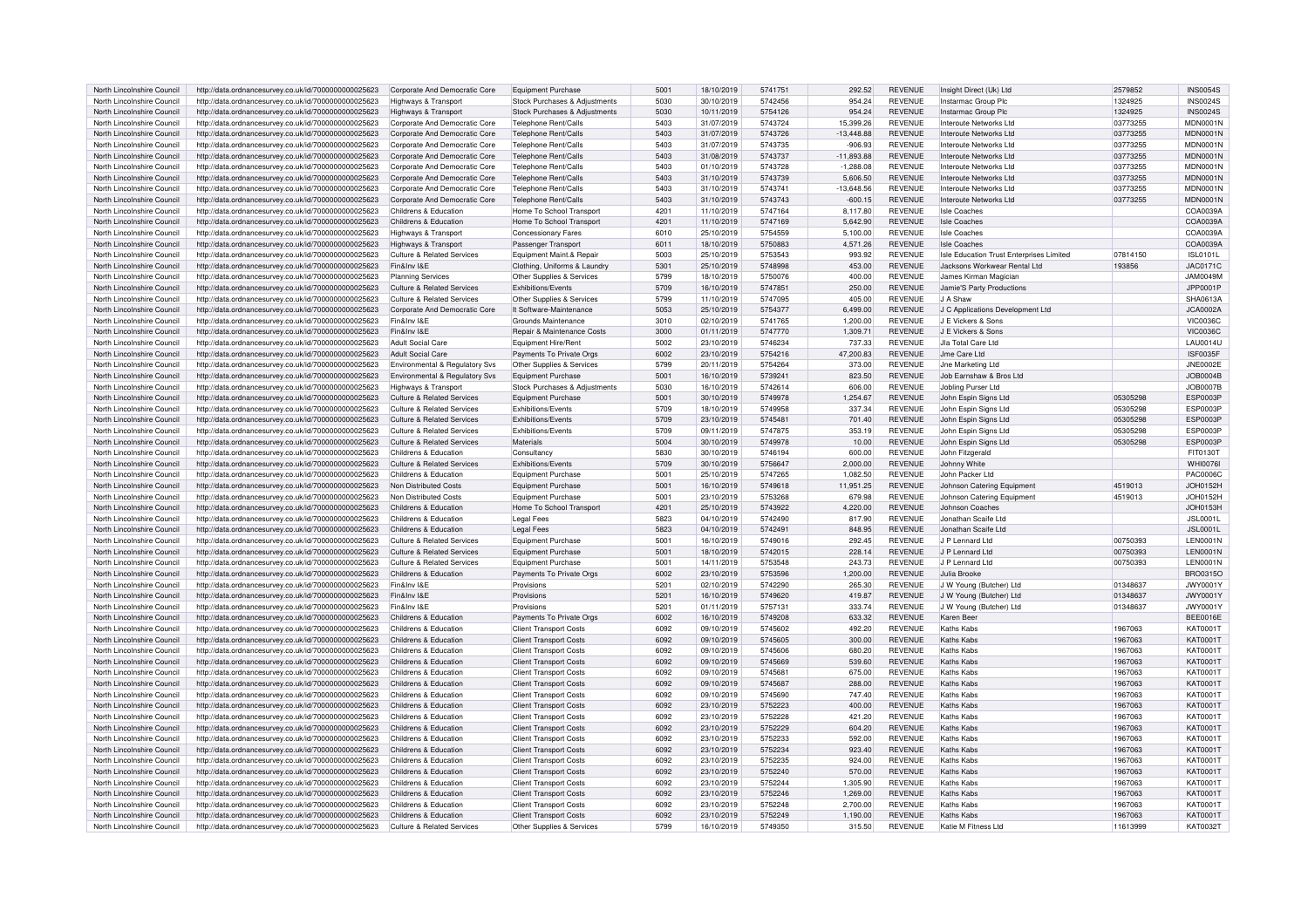| North Lincolnshire Council | http://data.ordnancesurvey.co.uk/id/7000000000025623 | Childrens & Education                         | Home To School Transport           | 4201         | 09/10/2019 | 5743912            | 453.34    | <b>REVENUE</b>                   | Keadby Cabs                                     |          | <b>KEA0022A</b>  |
|----------------------------|------------------------------------------------------|-----------------------------------------------|------------------------------------|--------------|------------|--------------------|-----------|----------------------------------|-------------------------------------------------|----------|------------------|
| North Lincolnshire Council | http://data.ordnancesurvey.co.uk/id/7000000000025623 | Highways & Transport                          | Other Supplies & Services          | 5799         | 30/10/2019 | 5756237            | 308.00    | <b>REVENUE</b>                   | Keadby With Althorpe Parish Council             |          | <b>KEA0080A</b>  |
| North Lincolnshire Council | http://data.ordnancesurvey.co.uk/id/7000000000025623 | <b>Planning Services</b>                      | Payments To Voluntary Orgs         | 6001         | 18/10/2019 | 5750824            | 4,450.00  | <b>REVENUE</b>                   | Keadby With Althorpe Parish Council             |          | <b>KEA0023A</b>  |
| North Lincolnshire Council | http://data.ordnancesurvey.co.uk/id/7000000000025623 | Childrens & Education                         | Payments To Private Orgs           | 6002         | 23/10/2019 | 5753595            | 1,500.00  | <b>REVENUE</b>                   | Keelan Cooke                                    |          | COO0652C         |
| North Lincolnshire Council | http://data.ordnancesurvey.co.uk/id/7000000000025623 | Highways & Transport                          | Equipment Purchase                 | 5001         | 16/11/2019 | 5756572            | 577.60    | <b>REVENUE</b>                   | Keltic Clothing Co Uk Ltd                       | 5055453  | <b>KEL0082L</b>  |
| North Lincolnshire Council | http://data.ordnancesurvey.co.uk/id/7000000000025623 | Culture & Related Services                    | Materials                          | 5004         | 04/10/2019 | 5742599            | 460.00    | <b>REVENUE</b>                   | <b>Keyline Builders Merchants</b>               | 42425    | <b>KEY0035Y</b>  |
| North Lincolnshire Council | http://data.ordnancesurvey.co.uk/id/7000000000025623 | Highways & Transport                          | Stock Purchases & Adjustments      | 5030         | 09/10/2019 | 5742647            | 497.76    | <b>REVENUE</b>                   | <b>Keyline Builders Merchants</b>               | 42425    | KEY0035Y         |
| North Lincolnshire Council | http://data.ordnancesurvey.co.uk/id/7000000000025623 | Childrens & Education                         | Payments To Private Orgs           | 6002         | 12/04/2019 | 5745459            | 16,820.48 | <b>REVENUE</b>                   | Keys 7ks Ltd                                    | NI608728 | 7KS0001S         |
| North Lincolnshire Council | http://data.ordnancesurvey.co.uk/id/7000000000025623 | Childrens & Education                         | Payments To Private Orgs           | 6002         | 12/09/2019 | 5747189            | 3,696.00  | <b>REVENUE</b>                   | Keys 7ks Ltd                                    | NI608728 | 7KS0001S         |
| North Lincolnshire Council | http://data.ordnancesurvey.co.uk/id/7000000000025623 | Environmental & Regulatory Sys                | Other Supplies & Services          | 5799         | 25/10/2019 | 5744557            | 290.00    | <b>REVENUE</b>                   | Key Security (Uk) Ltd                           | 6168252  | <b>KEY0017Y</b>  |
| North Lincolnshire Council | http://data.ordnancesurvey.co.uk/id/7000000000025623 | Environmental & Regulatory Svs                | Other Supplies & Services          | 5799         | 25/10/2019 | 5744562            | 780.00    | <b>REVENUE</b>                   | Key Security (Uk) Ltd                           | 6168252  | <b>KEY0017Y</b>  |
| North Lincolnshire Council | http://data.ordnancesurvey.co.uk/id/7000000000025623 | Environmental & Regulatory Svs                | Other Supplies & Services          | 5799         | 25/10/2019 | 5747824            | 1,130.00  | <b>REVENUE</b>                   | Key Security (Uk) Ltd                           | 6168252  | <b>KEY0017Y</b>  |
| North Lincolnshire Council | http://data.ordnancesurvey.co.uk/id/7000000000025623 | Environmental & Regulatory Svs                | Other Supplies & Services          | 5799         | 25/10/2019 | 5747826            | 1,062.00  | <b>REVENUE</b>                   | Key Security (Uk) Ltd                           | 6168252  | <b>KEY0017Y</b>  |
| North Lincolnshire Council | http://data.ordnancesurvey.co.uk/id/7000000000025623 |                                               | Other Professional Fees            | 5829         | 25/10/2019 | 5746302            | 900.00    | <b>REVENUE</b>                   | Kev Security (Uk) Ltd                           | 6168252  | <b>KEY0017Y</b>  |
| North Lincolnshire Council |                                                      | Highways & Transport<br>Childrens & Education |                                    | 6002         | 23/10/2019 | 5753605            | 85.840.00 | <b>REVENUE</b>                   | <b>Keys Pce Ltd</b>                             |          | <b>KEY0164Y</b>  |
|                            | http://data.ordnancesurvey.co.uk/id/7000000000025623 |                                               | Payments To Private Orgs           | 5030         |            | 5746316            |           |                                  |                                                 | 10660100 | <b>KIL0002L</b>  |
| North Lincolnshire Council | http://data.ordnancesurvey.co.uk/id/7000000000025623 | Environmental & Regulatory Svs                | Stock Purchases & Adjustments      |              | 20/11/2019 |                    | 488.18    | <b>REVENUE</b>                   | Killgerm Chemicals Ltd                          |          |                  |
| North Lincolnshire Council | http://data.ordnancesurvey.co.uk/id/7000000000025623 | <b>Adult Social Care</b>                      | Payments To Health Providers       | 6019<br>5799 | 04/10/2019 | 5743802<br>5756224 | 391.47    | <b>REVENUE</b><br><b>REVENUE</b> | Kingston Hospital Nhs Trust<br>Kirks Korner Ltd |          | <b>KIN0072N</b>  |
| North Lincolnshire Council | http://data.ordnancesurvey.co.uk/id/7000000000025623 | <b>Housing Services</b>                       | Other Supplies & Services          |              | 30/10/2019 |                    | 292.00    |                                  |                                                 |          | <b>KIR0182R</b>  |
| North Lincolnshire Council | http://data.ordnancesurvey.co.uk/id/7000000000025623 | <b>Housing Services</b>                       | Other Supplies & Services          | 5799         | 09/10/2019 | 5744674            | 462.00    | <b>REVENUE</b>                   | Kirk'S Korner Motel Limited                     | 10400098 | KIR0001R         |
| North Lincolnshire Council | http://data.ordnancesurvey.co.uk/id/7000000000025623 | <b>Culture &amp; Related Services</b>         | Other Supplies & Services          | 5799         | 25/10/2019 | 5744040            | 4.317.00  | <b>REVENUE</b>                   | Kirton In Lindsev Town Council                  |          | <b>KIR0250R</b>  |
| North Lincolnshire Council | http://data.ordnancesurvey.co.uk/id/7000000000025623 | Adult Social Care                             | Payments To Health Providers       | 6019         | 11/10/2019 | 5746962            | 1,065.18  | <b>REVENUE</b>                   | Kirton Lindsey Surgery                          |          | <b>KIR0068R</b>  |
| North Lincolnshire Council | http://data.ordnancesurvey.co.uk/id/7000000000025623 | Highways & Transport                          | Other Supplies & Services          | 5799         | 30/10/2019 | 5756253            | 325.00    | <b>REVENUE</b>                   | Kirton Lindsey Town Council                     |          | <b>KIR0003F</b>  |
| North Lincolnshire Council | http://data.ordnancesurvey.co.uk/id/7000000000025623 | Culture & Related Services                    | Equipment Purchase                 | 5001         | 30/10/2019 | 5722082            | 3.451.54  | <b>REVENUE</b>                   | Kompan Ltd                                      |          | <b>KOM0003N</b>  |
| North Lincolnshire Council | http://data.ordnancesurvey.co.uk/id/7000000000025623 | <b>Culture &amp; Related Services</b>         | <b>Equipment Purchase</b>          | 5001         | 30/10/2019 | 5722087            | 15,023.00 | <b>REVENUE</b>                   | Kompan Ltd                                      |          | <b>KOM0003M</b>  |
| North Lincolnshire Council | http://data.ordnancesurvey.co.uk/id/7000000000025623 | Environmental & Regulatory Svs                | Other Supplies & Services          | 5799         | 16/10/2019 | 5742563            | 852.00    | <b>REVENUE</b>                   | K W Wilson & Sons Ltd                           | 6237791  | <b>WIL0178L</b>  |
| North Lincolnshire Council | http://data.ordnancesurvey.co.uk/id/7000000000025623 | Highways & Transport                          | Other Supplies & Services          | 5799         | 30/10/2019 | 5749057            | 213.00    | <b>REVENUE</b>                   | K W Wilson & Sons Ltd                           | 6237791  | <b>WIL0178L</b>  |
| North Lincolnshire Council | http://data.ordnancesurvey.co.uk/id/7000000000025623 | <b>Highways &amp; Transport</b>               | Other Supplies & Services          | 5799         | 01/11/2019 | 5749060            | 924.00    | <b>REVENUE</b>                   | K W Wilson & Sons Ltd                           | 6237791  | <b>WIL0178L</b>  |
| North Lincolnshire Council | http://data.ordnancesurvey.co.uk/id/7000000000025623 | Public Health                                 | Equipment Purchase                 | 5001         | 16/10/2019 | 5747908            | 246.92    | <b>REVENUE</b>                   | Langham                                         | 231734   | <b>LAN0155N</b>  |
| North Lincolnshire Council | http://data.ordnancesurvey.co.uk/id/7000000000025623 | Public Health                                 | <b>Equipment Purchase</b>          | 5001         | 09/11/2019 | 5747910            | 473.80    | <b>REVENUE</b>                   | Langham                                         | 231734   | <b>LAN0155N</b>  |
| North Lincolnshire Council | http://data.ordnancesurvey.co.uk/id/7000000000025623 | Environmental & Regulatory Svs                | Payments To Private Orgs           | 6002         | 04/10/2019 | 5743370            | 2,125.00  | <b>REVENUE</b>                   | <b>Las Metals</b>                               |          | <b>LAS0020S</b>  |
| North Lincolnshire Council | http://data.ordnancesurvey.co.uk/id/7000000000025623 | Environmental & Regulatory Svs                | Payments To Private Orgs           | 6002         | 30/10/2019 | 5755535            | 825.00    | <b>REVENUE</b>                   | Las Metals                                      |          | LAS0020S         |
| North Lincolnshire Council | http://data.ordnancesurvey.co.uk/id/7000000000025623 | Culture & Related Services                    | Other Supplies & Services          | 5799         | 30/10/2019 | 5756652            | 500.00    | <b>REVENUE</b>                   | Laura Mabbut                                    |          | <b>MAB0005E</b>  |
| North Lincolnshire Council | http://data.ordnancesurvey.co.uk/id/7000000000025623 | Culture & Related Services                    | Equipment Maint.& Repair           | 5003         | 25/10/2019 | 5753545            | 278.24    | <b>REVENUE</b>                   | Lawnmower Service (Lincoln) Ltd                 |          | <b>LAW0017W</b>  |
| North Lincolnshire Council | http://data.ordnancesurvey.co.uk/id/7000000000025623 | <b>Culture &amp; Related Services</b>         | Repair & Maintenance Costs         | 3000         | 16/10/2019 | 5747218            | 301.08    | <b>REVENUE</b>                   | Lawnmower Service (Lincoln) Ltd                 |          | LAW0017W         |
| North Lincolnshire Council | http://data.ordnancesurvey.co.uk/id/7000000000025623 | <b>Culture &amp; Related Services</b>         | Other Supplies & Services          | 5799         | 09/10/2019 | 5745541            | 1,833.33  | REVENUE                          | Ld Golf Ltd                                     | 10458739 | LDG0120G         |
| North Lincolnshire Council | http://data.ordnancesurvey.co.uk/id/7000000000025623 | Culture & Related Services                    | Other Supplies & Services          | 5799         | 25/10/2019 | 5754132            | 300.00    | <b>REVENUE</b>                   | Leeds City Council                              |          | <b>LEE0122E</b>  |
| North Lincolnshire Council | http://data.ordnancesurvey.co.uk/id/7000000000025623 | <b>Culture &amp; Related Services</b>         | Other Professional Fees            | 5829         | 16/10/2019 | 5749018            | 284.50    | <b>REVENUE</b>                   | Les Mills Fitness Uk Ltd                        | 07880229 | MIL0298L         |
| North Lincolnshire Council | http://data.ordnancesurvey.co.uk/id/7000000000025623 | Culture & Related Services                    | Other Professional Fees            | 5829         | 30/10/2019 | 5749017            | 284.50    | <b>REVENUE</b>                   | Les Mills Fitness Uk Ltd                        | 07880229 | MIL0298L         |
| North Lincolnshire Council | http://data.ordnancesurvey.co.uk/id/7000000000025623 | <b>Culture &amp; Related Services</b>         | Other Professional Fees            | 5829         | 30/10/2019 | 5749354            | 270.93    | <b>REVENUE</b>                   | Les Mills Fitness Uk Ltd                        | 07880229 | MIL0298L         |
| North Lincolnshire Council | http://data.ordnancesurvey.co.uk/id/7000000000025623 | <b>Culture &amp; Related Services</b>         | Other Professional Fees            | 5829         | 30/10/2019 | 5749356            | 345.05    | <b>REVENUE</b>                   | Les Mills Fitness Uk Ltd                        | 07880229 | MIL0298L         |
| North Lincolnshire Council | http://data.ordnancesurvey.co.uk/id/7000000000025623 | Childrens & Education                         | <b>Client Related Costs</b>        | 5534         | 30/10/2019 | 5756170            | 300.00    | <b>REVENUE</b>                   | Lewis Removals Ltd                              | 05115077 | LEW0003W         |
| North Lincolnshire Council | http://data.ordnancesurvey.co.uk/id/7000000000025623 | Childrens & Education                         | Other Supplies & Services          | 5799         | 10/11/2019 | 5751094            | 273.00    | <b>REVENUE</b>                   | Lewis Removals Ltd                              | 05115077 | <b>LEW0003W</b>  |
| North Lincolnshire Council | http://data.ordnancesurvey.co.uk/id/7000000000025623 | Childrens & Education                         | Premises External - Other          | 3007         | 16/10/2019 | 5745545            | 241.50    | <b>REVENUE</b>                   | Lewis Removals Ltd                              | 05115077 | LEW0003W         |
| North Lincolnshire Council | http://data.ordnancesurvey.co.uk/id/7000000000025623 | Corporate And Democratic Core                 | Payments To Private Orgs           | 6002         | 11/10/2019 | 5746726            | 1,669.50  | <b>REVENUE</b>                   | Lewis Removals Ltd                              | 05115077 | LEW0003W         |
| North Lincolnshire Council | http://data.ordnancesurvey.co.uk/id/7000000000025623 | Corporate And Democratic Core                 | Payments To Private Orgs           | 6002         | 16/10/2019 | 5746731            | 273.00    | <b>REVENUE</b>                   | Lewis Removals Ltd                              | 05115077 | LEW0003W         |
| North Lincolnshire Council | http://data.ordnancesurvey.co.uk/id/7000000000025623 | Corporate And Democratic Core                 | Payments To Private Orgs           | 6002         | 25/10/2019 | 5754603            | 2.254.50  | <b>REVENUE</b>                   | Lewis Removals Ltd                              | 05115077 | <b>I EW0003V</b> |
| North Lincolnshire Council | http://data.ordnancesurvey.co.uk/id/7000000000025623 | Corporate And Democratic Core                 | Payments To Private Orgs           | 6002         | 25/10/2019 | 5754606            | 4,609.50  | <b>REVENUE</b>                   | Lewis Removals Ltd                              | 05115077 | LEW0003W         |
| North Lincolnshire Council | http://data.ordnancesurvey.co.uk/id/7000000000025623 | Environmental & Regulatory Svs                | Subscriptions & Memberships        | 5510         | 16/10/2019 | 5743035            | 4.000.00  | <b>REVENUE</b>                   | Lexisnexis                                      |          | <b>TOL0001L</b>  |
| North Lincolnshire Council | http://data.ordnancesurvey.co.uk/id/7000000000025623 | Corporate And Democratic Core                 | Gen Office Exp (Incl Postage)      | 5603         | 18/10/2019 | 5743411            | 865.00    | <b>REVENUE</b>                   | Lexon (G.B) Limited                             | 9671486  | <b>LEX0012X</b>  |
| North Lincolnshire Council | http://data.ordnancesurvey.co.uk/id/7000000000025623 | Corporate And Democratic Core                 | Gen Office Exp (Incl Postage)      | 5603         | 23/10/2019 | 5747273            | 2,385.00  | <b>REVENUE</b>                   | Lexon (G.B) Limited                             | 9671486  | LEX0012X         |
| North Lincolnshire Council | http://data.ordnancesurvey.co.uk/id/7000000000025623 | Corporate And Democratic Core                 | Gen Office Exp (Incl Postage)      | 5603         | 24/11/2019 | 5756161            | 1,046.52  | <b>REVENUE</b>                   | Lexon (G.B) Limited                             | 9671486  | <b>LEX0012X</b>  |
| North Lincolnshire Council | http://data.ordnancesurvey.co.uk/id/7000000000025623 | Childrens & Education                         | Payments To Private Orgs           | 6002         | 04/10/2019 | 574398             | 650.00    | <b>REVENUE</b>                   | Liam Fletcher                                   |          | <b>FLE0167E</b>  |
| North Lincolnshire Council | http://data.ordnancesurvey.co.uk/id/7000000000025623 | Childrens & Education                         | Payments To Private Orgs           | 6002         | 09/10/2019 | 5744680            | 18.214.28 | <b>REVENUE</b>                   | Life Change Care Ltd                            |          | LIF0163F         |
| North Lincolnshire Council | http://data.ordnancesurvey.co.uk/id/7000000000025623 | Highways & Transport                          | Passenger Transpor                 | 6011         | 09/10/2019 | 5745477            | 11,316.94 | <b>REVENUE</b>                   | Lincolnshire County Council                     |          | <b>LIN0003N</b>  |
| North Lincolnshire Council | http://data.ordnancesurvey.co.uk/id/7000000000025623 | Non Distributed Costs                         | <b>Retirement Additional Costs</b> | 2007         | 25/10/2019 | 5751158            | 1,008.04  | <b>REVENUE</b>                   | Lincolnshire County Council Pension Fund        |          | <b>LIN0089N</b>  |
| North Lincolnshire Council | http://data.ordnancesurvey.co.uk/id/7000000000025623 | Culture & Related Services                    | Other Professional Fees            | 5829         | 11/10/2019 | 5747125            | 250.00    | <b>REVENUE</b>                   | Lincolnshire Hospitals Band                     |          | <b>LIN0139N</b>  |
|                            |                                                      |                                               |                                    |              |            |                    |           |                                  |                                                 |          |                  |
| North Lincolnshire Council | http://data.ordnancesurvey.co.uk/id/7000000000025623 | <b>Adult Social Care</b>                      | Payments To Health Providers       | 6019         | 14/11/2019 | 5756505            | 357.00    | <b>REVENUE</b>                   | Lincs Community Health Services Nhst            |          | <b>LIN0384N</b>  |
| North Lincolnshire Council | http://data.ordnancesurvey.co.uk/id/7000000000025623 | Environmental & Regulatory Svs                | Payments To Voluntary Orgs         | 6001         | 04/10/2019 | 5743336            | 480.95    | <b>REVENUE</b>                   | Lindsey Lodge Hospice                           |          | LIN0261N         |
| North Lincolnshire Council | http://data.ordnancesurvey.co.uk/id/7000000000025623 | Environmental & Regulatory Svs                | Payments To Voluntary Orgs         | 6001         | 30/10/2019 | 5755523            | 554.43    | <b>REVENUE</b>                   | <b>Lindsey Lodge Hospice</b>                    |          | <b>LIN0261N</b>  |
| North Lincolnshire Council | http://data.ordnancesurvey.co.uk/id/7000000000025623 | Environmental & Regulatory Svs                | Payments To Voluntary Orgs         | 6001         | 30/10/2019 | 5755524            | 524.23    | <b>REVENUE</b>                   | Lindsey Lodge Hospice                           |          | LIN0261N         |
| North Lincolnshire Council | http://data.ordnancesurvey.co.uk/id/7000000000025623 | Culture & Related Services                    | Other Professional Fees            | 5829         | 30/10/2019 | 5755473            | 2,500.00  | <b>REVENUE</b>                   | <b>Lindsey Mendick</b>                          |          | MEN0091          |
| North Lincolnshire Council | http://data.ordnancesurvey.co.uk/id/7000000000025623 | Culture & Related Services                    | Equipment Purchase                 | 5001         | 09/10/2019 | 5745542            | 308.32    | <b>REVENUE</b>                   | <b>Lindsey Relay Company Limited</b>            |          | <b>LIN0133N</b>  |
| North Lincolnshire Council | http://data.ordnancesurvey.co.uk/id/7000000000025623 | Childrens & Education                         | Payments To Private Orgs           | 6002         | 23/10/2019 | 5752163            | 7,607.52  | <b>REVENUE</b>                   | Little Angels Pre-School                        |          | LIT0045T         |
| North Lincolnshire Council | http://data.ordnancesurvey.co.uk/id/7000000000025623 | Childrens & Education                         | Payments To Private Orgs           | 6002         | 23/10/2019 | 5752139            | 394.08    | <b>REVENUE</b>                   | Little Owls Pre-School                          |          | LIT0041T         |
| North Lincolnshire Council | http://data.ordnancesurvey.co.uk/id/7000000000025623 | <b>Adult Social Care</b>                      | Equipment Maint.& Repair           | 5003         | 25/10/2019 | 575423             | 1.300.00  | <b>REVENUE</b>                   | LmbLtd                                          | 4637736  | <b>LMB0001E</b>  |
| North Lincolnshire Council | http://data.ordnancesurvey.co.uk/id/7000000000025623 | Fin&Inv I&F                                   | Equipment Maint.& Repair           | 5003         | 09/10/2019 | 5745410            | 325.00    | <b>REVENUE</b>                   | ht I low I                                      | 08703762 | I WO00010        |
| North Lincolnshire Council | http://data.ordnancesurvey.co.uk/id/7000000000025623 | Central Services To Public                    | Gen Office Exp (Incl Postage)      | 5603         | 25/10/2019 | 5747776            | 320.00    | <b>REVENUE</b>                   | Lyreco Uk Ltd                                   | 442696   | LYR0001R         |
| North Lincolnshire Council | http://data.ordnancesurvey.co.uk/id/7000000000025623 | Childrens & Education                         | Gen Office Exp (Incl Postage)      | 5603         | 18/10/2019 | 5749999            | 224.00    | <b>REVENUE</b>                   | Lyreco Uk Ltd                                   | 442696   | LYR0001R         |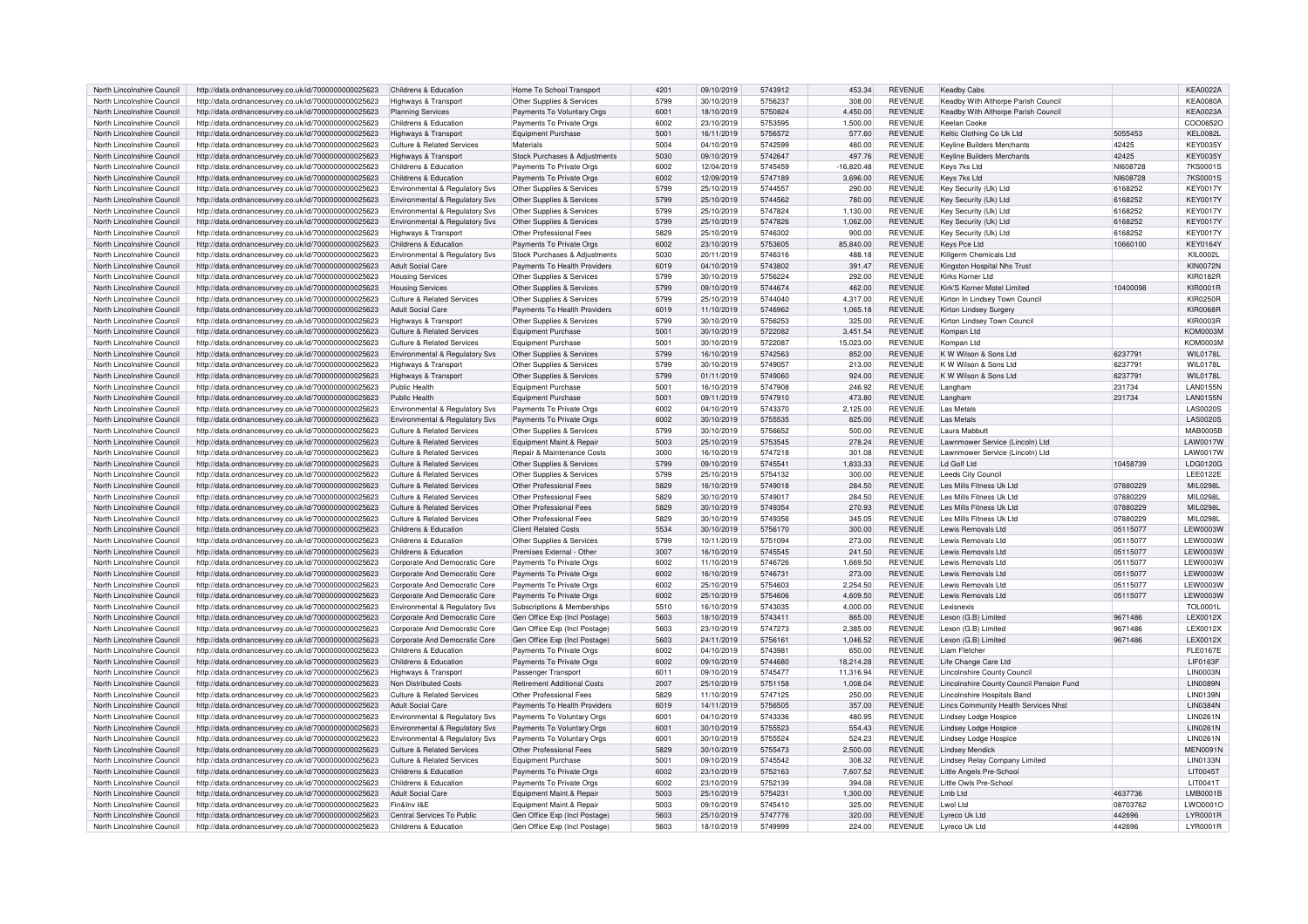| North Lincolnshire Council | http://data.ordnancesurvey.co.uk/id/7000000000025623 | Corporate And Democratic Core         | Gen Office Exp (Incl Postage) | 5603 | 04/10/2019 | 5743928 | 215.34    | <b>REVENUE</b> | Lyreco Uk Ltd                              | 442696   | LYR0001R        |
|----------------------------|------------------------------------------------------|---------------------------------------|-------------------------------|------|------------|---------|-----------|----------------|--------------------------------------------|----------|-----------------|
| North Lincolnshire Council | http://data.ordnancesurvey.co.uk/id/7000000000025623 | Corporate And Democratic Core         | Gen Office Exp (Incl Postage) | 5603 | 25/10/2019 | 5747913 | 280.61    | REVENUE        | Lyreco Uk Ltd                              | 442696   | LYR0001R        |
| North Lincolnshire Council | http://data.ordnancesurvey.co.uk/id/7000000000025623 | Corporate And Democratic Core         | Gen Office Exp (Incl Postage) | 5603 | 25/10/2019 | 5747919 | 327.12    | <b>REVENUE</b> | Lyreco Uk Ltd                              | 442696   | LYR0001R        |
| North Lincolnshire Council |                                                      | Corporate And Democratic Core         |                               | 5603 | 25/10/2019 | 5752193 | 236.34    | REVENUE        |                                            | 442696   | LYR0001R        |
|                            | http://data.ordnancesurvey.co.uk/id/7000000000025623 |                                       | Gen Office Exp (Incl Postage) |      |            |         |           |                | Lyreco Uk Ltd                              |          |                 |
| North Lincolnshire Council | http://data.ordnancesurvey.co.uk/id/7000000000025623 | Corporate And Democratic Core         | Gen Office Exp (Incl Postage) | 5603 | 25/10/2019 | 5752197 | 313.74    | <b>REVENUE</b> | Lyreco Uk Ltd                              | 442696   | LYR0001R        |
| North Lincolnshire Council | http://data.ordnancesurvey.co.uk/id/7000000000025623 | Corporate And Democratic Core         | Gen Office Exp (Incl Postage) | 5603 | 25/10/2019 | 5752204 | 283.70    | <b>REVENUE</b> | Lyreco Uk Ltd                              | 442696   | LYR0001R        |
| North Lincolnshire Council | http://data.ordnancesurvey.co.uk/id/7000000000025623 | <b>Culture &amp; Related Services</b> | Gen Office Exp (Incl Postage) | 5603 | 25/10/2019 | 5749019 | 231.96    | <b>REVENUE</b> | Lyreco Uk Ltd                              | 442696   | LYR0001R        |
| North Lincolnshire Council | http://data.ordnancesurvey.co.uk/id/7000000000025623 | Highways & Transport                  | Stock Purchases & Adjustments | 5030 | 16/10/2019 | 5739086 | 3.665.34  | REVENUE        | Mallatite Ltd                              | 2621328  | <b>MAL0036L</b> |
| North Lincolnshire Council | http://data.ordnancesurvey.co.uk/id/7000000000025623 | Highways & Transport                  | Stock Purchases & Adiustments | 5030 | 16/10/2019 | 5739087 | 953.90    | <b>REVENUE</b> | Mallatite Ltd                              | 2621328  | <b>MAL0036L</b> |
| North Lincolnshire Council | http://data.ordnancesurvey.co.uk/id/7000000000025623 | Highways & Transport                  | Stock Purchases & Adjustments | 5030 | 16/10/2019 | 5739088 | 14,800.00 | REVENUE        | Mallatite Ltd                              | 2621328  | <b>MAL0036I</b> |
| North Lincolnshire Council | http://data.ordnancesurvey.co.uk/id/7000000000025623 | Highways & Transport                  | Stock Purchases & Adjustments | 5030 | 16/10/2019 | 573911  | 5,656.00  | <b>REVENUE</b> | Mallatite Ltd                              | 2621328  | <b>MAL0036L</b> |
| North Lincolnshire Council | http://data.ordnancesurvey.co.uk/id/7000000000025623 | Culture & Related Services            | Other Professional Fees       | 5829 | 23/10/2019 | 5742441 | 1,205.87  | <b>REVENUE</b> | Mandy Keating                              |          | <b>KEA0046A</b> |
| North Lincolnshire Council | http://data.ordnancesurvey.co.uk/id/7000000000025623 | <b>Housing Services</b>               | Other Supplies & Services     | 5799 | 09/10/2019 | 5744670 | 1,200.00  | <b>REVENUE</b> | Mark And Julie Wilkinson                   |          | WIL0521         |
|                            |                                                      |                                       |                               |      |            |         |           |                |                                            |          |                 |
| North Lincolnshire Council | http://data.ordnancesurvey.co.uk/id/7000000000025623 | Culture, Env, Reg & Planning Cap      | Other Costs                   | A085 | 18/10/2019 | 5747221 | 4.790.40  | CAPITAL        | Marmax Products Ltd                        |          | <b>MAR0299R</b> |
| North Lincolnshire Council | http://data.ordnancesurvey.co.uk/id/7000000000025623 | Childrens & Education                 | Payments To Private Orgs      | 6002 | 25/10/2019 | 5754514 | 466.69    | <b>REVENUE</b> | Martin Clarridge                           |          | <b>CLA0690A</b> |
| North Lincolnshire Council | http://data.ordnancesurvey.co.uk/id/7000000000025623 | Fin&Inv I&F                           | Materials                     | 5004 | 25/10/2019 | 5754804 | 7,329.92  | <b>REVENUE</b> | Martin Williams (Hull) Ltd                 | 4756870  | WIL0777L        |
| North Lincolnshire Council | http://data.ordnancesurvey.co.uk/id/7000000000025623 | Corporate And Democratic Core         | Repair & Maintenance Costs    | 3000 | 12/11/2019 | 5750850 | 2.543.30  | <b>REVENUE</b> | Mason Clark Associates                     | 02537113 | <b>MAS0158S</b> |
| North Lincolnshire Council | http://data.ordnancesurvey.co.uk/id/7000000000025623 | Culture, Env, Reg & Planning Cap      | Consultants                   | A087 | 14/11/2019 | 5755619 | 1,396.00  | CAPITAL        | <b>Mason Clark Associates</b>              | 02537113 | <b>MAS0158S</b> |
| North Lincolnshire Council | http://data.ordnancesurvey.co.uk/id/7000000000025623 | Culture, Env, Reg & Planning Cap      | Consultants                   | A087 | 15/11/2019 | 5755888 | 1,872.00  | CAPITAL        | <b>Mason Clark Associates</b>              | 02537113 | <b>MAS0158S</b> |
| North Lincolnshire Council | http://data.ordnancesurvey.co.uk/id/7000000000025623 | Fin&Inv I&F                           | Other Professional Fees       | 5829 | 18/10/2019 | 5747892 | 337.50    | <b>REVENUE</b> | Mason Clark Associates                     | 02537113 | <b>MAS0158S</b> |
| North Lincolnshire Council | http://data.ordnancesurvey.co.uk/id/7000000000025623 | Highways & Transport Capital          | Consultants                   | A087 | 25/10/2019 | 5754573 | 1.245.81  | CAPITAL        | Mason Clark Associates                     | 02537113 | <b>MAS0158S</b> |
| North Lincolnshire Council | http://data.ordnancesurvey.co.uk/id/7000000000025623 | Highways & Transport Capital          | Consultants                   | A087 | 25/10/2019 | 5754577 | 10,438.00 | CAPITAL        | Mason Clark Associates                     | 02537113 | <b>MAS0158S</b> |
|                            |                                                      |                                       |                               | A087 |            | 5755039 |           |                |                                            |          | <b>MAS0158S</b> |
| North Lincolnshire Council | http://data.ordnancesurvey.co.uk/id/7000000000025623 | Highways & Transport Capital          | Consultants                   |      | 25/10/2019 |         | 6,600.00  | CAPITAL        | <b>Mason Clark Associates</b>              | 02537113 |                 |
| North Lincolnshire Council | http://data.ordnancesurvey.co.uk/id/7000000000025623 | Corporate And Democratic Core         | It Software-Maintenance       | 5053 | 04/10/2019 | 5743848 | 4,000.00  | <b>REVENUE</b> | Mass Consultants Ltd                       | 1705804  | <b>MAS0175S</b> |
| North Lincolnshire Council | http://data.ordnancesurvey.co.uk/id/7000000000025623 | <b>Adult Social Care</b>              | Pay - Agency                  | 0131 | 11/10/2019 | 5744635 | 9,461.22  | <b>REVENUE</b> | Matrix Scm Ltd                             | 2227962  | <b>MAT0022T</b> |
| North Lincolnshire Council | http://data.ordnancesurvey.co.uk/id/7000000000025623 | Adult Social Care                     | Pay - Agency                  | 0131 | 25/10/2019 | 5751082 | 6,300.53  | <b>REVENUE</b> | Matrix Scm Ltd                             | 2227962  | MAT0022T        |
| North Lincolnshire Council | http://data.ordnancesurvev.co.uk/id/7000000000025623 | Adult Social Care                     | Pay - Agency                  | 0131 | 25/10/2019 | 5751082 | 450.31    | <b>REVENUE</b> | Matrix Scm Ltd                             | 2227962  | MAT0022T        |
| North Lincolnshire Council | http://data.ordnancesurvey.co.uk/id/7000000000025623 | Childrens & Education                 | Pay - Agency                  | 0131 | 11/10/2019 | 5744635 | 7,438.76  | <b>REVENUE</b> | Matrix Scm Ltd                             | 2227962  | MAT0022T        |
| North Lincolnshire Council | http://data.ordnancesurvey.co.uk/id/7000000000025623 | Childrens & Education                 | Pay - Agency                  | 0131 | 25/10/2019 | 5751082 | 9,036.89  | <b>REVENUE</b> | Matrix Scm Ltd                             | 2227962  | <b>MAT0022T</b> |
| North Lincolnshire Council | http://data.ordnancesurvey.co.uk/id/7000000000025623 | Corporate And Democratic Core         | Pay - Agency                  | 0131 | 11/10/2019 | 5744635 | 909.90    | <b>REVENUE</b> | Matrix Scm Ltr                             | 2227962  | MAT0022T        |
| North Lincolnshire Council | http://data.ordnancesurvey.co.uk/id/7000000000025623 | Corporate And Democratic Core         | Pay - Agency                  | 0131 | 11/10/2019 | 5744635 |           | <b>REVENUE</b> | Matrix Scm Ltd                             | 2227962  | MAT0022T        |
| North Lincolnshire Council | http://data.ordnancesurvey.co.uk/id/7000000000025623 | Corporate And Democratic Core         | Pay - Agency                  | 0131 | 25/10/2019 | 5751082 | 770.54    | <b>REVENUE</b> | Matrix Scm Ltd                             | 2227962  | MAT0022T        |
|                            |                                                      |                                       |                               |      |            |         |           |                |                                            |          |                 |
| North Lincolnshire Council | http://data.ordnancesurvey.co.uk/id/7000000000025623 | Corporate And Democratic Core         | Pay - Agency                  | 0131 | 25/10/2019 | 5751082 | 2,669.92  | <b>REVENUE</b> | Matrix Scm Ltd                             | 2227962  | <b>MAT0022T</b> |
| North Lincolnshire Council | http://data.ordnancesurvey.co.uk/id/7000000000025623 | <b>Culture &amp; Related Services</b> | Pay - Agency                  | 0131 | 25/10/2019 | 5751082 | 551.38    | <b>REVENUE</b> | Matrix Scm Ltd                             | 2227962  | MAT00227        |
| North Lincolnshire Council | http://data.ordnancesurvey.co.uk/id/7000000000025623 | Environmental & Regulatory Svs        | Pay - Agency                  | 0131 | 25/10/2019 | 5751082 | 838.29    | <b>REVENUE</b> | Matrix Scm Ltd                             | 2227962  | MAT0022T        |
| North Lincolnshire Council | http://data.ordnancesurvey.co.uk/id/7000000000025623 | Childrens & Education                 | Repair & Maintenance Costs    | 3000 | 09/10/2019 | 5745500 | 6,730.00  | <b>REVENUE</b> | Md Holmes Decorating Services              |          | <b>MDH0003H</b> |
| North Lincolnshire Council | http://data.ordnancesurvey.co.uk/id/7000000000025623 | Fin&Inv I&F                           | Repair & Maintenance Costs    | 3000 | 30/10/2019 | 5756455 | 18,955.69 | <b>REVENUE</b> | Mdh Utility Services Ltd                   | 5081834  | MDH0005H        |
| North Lincolnshire Council | http://data.ordnancesurvey.co.uk/id/7000000000025623 | Childrens & Education                 | Other Supplies & Services     | 5799 | 25/10/2019 | 5751093 | 229.65    | <b>REVENUE</b> | Md Signs Limited                           | 07734254 | <b>MDS0003S</b> |
| North Lincolnshire Council | http://data.ordnancesurvey.co.uk/id/7000000000025623 | Corporate And Democratic Core         | Provisions                    | 5201 | 04/10/2019 | 5743036 | 225.00    | <b>REVENUE</b> | Md Signs Limited                           | 07734254 | <b>MDS0003S</b> |
| North Lincolnshire Council | http://data.ordnancesurvey.co.uk/id/7000000000025623 | <b>Planning Services</b>              | Payments To Voluntary Orgs    | 6001 | 25/10/2019 | 574336  | 28.910.00 | <b>REVENUE</b> | Meeting New Horizons Cic                   |          | <b>MEE0006E</b> |
| North Lincolnshire Council | http://data.ordnancesurvey.co.uk/id/7000000000025623 | Childrens & Education                 | Payments To Private Orgs      | 6002 | 16/10/2019 | 5747200 | 16,286.67 | <b>REVENUE</b> | Melior Community Academy                   | 07386086 | <b>MEL0023L</b> |
| North Lincolnshire Council |                                                      | Adult Social Care                     | Payments To Private Orgs      | 6002 | 25/10/2019 | 5754221 | 3.130.48  | <b>REVENUE</b> | Mencan                                     |          | MEN0244N        |
|                            | http://data.ordnancesurvey.co.uk/id/7000000000025623 |                                       |                               |      |            |         |           |                |                                            |          |                 |
| North Lincolnshire Council | http://data.ordnancesurvey.co.uk/id/7000000000025623 | Childrens & Education                 | Payments To Private Orgs      | 6002 | 04/10/2019 | 5743986 | 320.00    | <b>REVENUE</b> | Mental Health First Aid England            |          | <b>MHF0001F</b> |
| North Lincolnshire Council | http://data.ordnancesurvey.co.uk/id/7000000000025623 | Childrens & Education                 | Payments To Private Orgs      | 6002 | 16/10/2019 | 5749141 | 330.00    | <b>REVENUE</b> | Mental Health First Aid England            |          | <b>MHF0001F</b> |
| North Lincolnshire Council | http://data.ordnancesurvey.co.uk/id/7000000000025623 | Fin&Inv I&F                           | Equipment Purchase            | 5001 | 01/11/2019 | 5757146 | 9.019.00  | <b>REVENUE</b> | Mercedes-Benz Cars Uk Ltd                  | 2448457  | <b>MER0024R</b> |
| North Lincolnshire Council | http://data.ordnancesurvey.co.uk/id/7000000000025623 | <b>Culture &amp; Related Services</b> | Other Supplies & Services     | 5799 | 04/10/2019 | 5744041 | 2,970.00  | <b>REVENUE</b> | Messingham Parish Council                  |          | <b>MES0002S</b> |
| North Lincolnshire Council | http://data.ordnancesurvey.co.uk/id/7000000000025623 | Highways & Transport                  | Other Supplies & Services     | 5799 | 30/10/2019 | 5756239 | 1,818.35  | <b>REVENUE</b> | Messingham Parish Counci                   |          | <b>MES0002S</b> |
| North Lincolnshire Council | http://data.ordnancesurvey.co.uk/id/7000000000025623 | Highways & Transport                  | Repair & Maintenance Costs    | 3000 | 25/10/2019 | 5746304 | 280.34    | <b>REVENUE</b> | Metric Group Ltd                           |          | MET0006T        |
| North Lincolnshire Council | http://data.ordnancesurvey.co.uk/id/7000000000025623 | <b>Culture &amp; Related Services</b> | Payments To Private Orgs      | 6002 | 11/10/2019 | 5747018 | 695.00    | <b>REVENUE</b> | Middleton Bell Ecology                     |          | MID0119D        |
| North Lincolnshire Council | http://data.ordnancesurvey.co.uk/id/7000000000025623 | Childrens & Education                 | Payments To Private Orgs      | 6002 | 23/10/2019 | 5752099 | 3.575.00  | <b>REVENUE</b> | Miss Charlotte Hadfield                    |          | HAD0165D        |
| North Lincolnshire Council | http://data.ordnancesurvey.co.uk/id/7000000000025623 | Adult Social Care                     | Gen Office Exp (Incl Postage  | 5603 | 30/10/2019 | 5756160 | 900.00    | <b>REVENUE</b> | Miss Rebecca Musgrove                      |          | <b>MUS0242S</b> |
| North Lincolnshire Council | http://data.ordnancesurvey.co.uk/id/7000000000025623 | Highways & Transport                  | Equipment Maint.& Repai       | 5003 | 30/10/2019 | 5749056 | 5,416.67  | <b>REVENUE</b> | Motus Traffic Limited                      | 06044474 | MOT0051T        |
| North Lincolnshire Council | http://data.ordnancesurvey.co.uk/id/7000000000025623 | Childrens & Education                 | Other Supplies & Services     | 5799 | 16/10/2019 | 5749210 | 576.80    | <b>REVENUE</b> | Mowsart                                    |          | MOW0032W        |
|                            |                                                      |                                       |                               |      |            |         |           |                |                                            |          |                 |
| North Lincolnshire Council | http://data.ordnancesurvey.co.uk/id/7000000000025623 | Corporate And Democratic Core         | <b>Legal Fees</b>             | 5823 | 25/10/2019 | 575454  | 5,401.67  | <b>REVENUE</b> | Mr Gavin Buttor                            |          | <b>BUT0174T</b> |
| North Lincolnshire Council | http://data.ordnancesurvey.co.uk/id/7000000000025623 | Corporate And Democratic Core         | Other Professional Fees       | 5829 | 30/10/2019 | 5756178 | 708.00    | <b>REVENUE</b> | Mr Gavin Button                            |          | <b>BUT0174T</b> |
| North Lincolnshire Council | http://data.ordnancesurvey.co.uk/id/7000000000025623 | <b>Housing Services</b>               | Gen Office Exp (Incl Postage) | 5603 | 30/10/2019 | 5756604 | 459.12    | <b>REVENUE</b> | Mr G Blair                                 |          | <b>BLA0342A</b> |
| North Lincolnshire Council | http://data.ordnancesurvey.co.uk/id/7000000000025623 | Corporate And Democratic Core         | Course Fees/Training          | 2002 | 30/10/2019 | 5756163 | 600.00    | <b>REVENUE</b> | Mr Gennaca Sembiante                       |          | SEM0098M        |
| North Lincolnshire Council | http://data.ordnancesurvey.co.uk/id/7000000000025623 | Childrens & Education                 | <b>Legal Fees</b>             | 5823 | 23/10/2019 | 5753634 | 225.00    | <b>REVENUE</b> | Mr Jamie Anderson                          |          | AND0060D        |
| North Lincolnshire Council | http://data.ordnancesurvey.co.uk/id/7000000000025623 | Culture & Related Services            | Equipment Hire/Rent           | 5002 | 14/11/2019 | 5753096 | 1,250.00  | <b>REVENUE</b> | Mr M Jackson                               |          | JAC0529C        |
| North Lincolnshire Council | http://data.ordnancesurvey.co.uk/id/7000000000025623 | Adult Social Care                     | Legal Fees                    | 5823 | 01/11/2019 | 5745568 | 1.000.00  | <b>REVENUE</b> | Mr Richard Copnall Ltd                     |          | COP0024F        |
| North Lincolnshire Council | http://data.ordnancesurvey.co.uk/id/7000000000025623 | <b>Adult Social Care</b>              | Other Professional Fees       | 5829 | 01/11/2019 | 5745568 | $\Omega$  | <b>REVENUE</b> | Mr Richard Copnall Ltd                     |          | COP0024P        |
| North Lincolnshire Council | http://data.ordnancesurvey.co.uk/id/7000000000025623 | Childrens & Education                 | Payments To Private Orgs      | 6002 | 23/10/2019 | 5752102 | 3,362.00  | <b>REVENUE</b> | Mrs Doubtfires                             |          | DOU0011L        |
|                            |                                                      |                                       |                               |      |            |         |           |                |                                            |          |                 |
| North Lincolnshire Council | http://data.ordnancesurvey.co.uk/id/7000000000025623 | Corporate And Democratic Core         | Legal Fees                    | 5823 | 21/11/2019 | 5757190 | 540.00    | <b>REVENUE</b> | Mrs Gavnor Hall                            |          | <b>HAL0074L</b> |
| North Lincolnshire Council | http://data.ordnancesurvey.co.uk/id/7000000000025623 | Adult Social Care                     | Other Professional Fees       | 5829 | 13/11/2019 | 5753062 | 350.00    | <b>REVENUE</b> | Mr Simon Wilkinson                         |          | <b>WIL0459I</b> |
| North Lincolnshire Council | http://data.ordnancesurvey.co.uk/id/7000000000025623 | <b>Adult Social Care</b>              | Payments To Private Orgs      | 6002 | 30/10/2019 | 575215  | 8.000.00  | <b>REVENUE</b> | Mr William Teasdale                        |          | TFA0056A        |
| North Lincolnshire Council | http://data.ordnancesurvey.co.uk/id/7000000000025623 | Adult Social Care                     | Payments To Private Orgs      | 6002 | 30/10/2019 | 5752152 | 8.010.00  | <b>REVENUE</b> | Mr William Teasdale                        |          | <b>TEA0056A</b> |
| North Lincolnshire Council | http://data.ordnancesurvey.co.uk/id/7000000000025623 | Corporate And Democratic Core         | Course Fees/Training          | 2002 | 01/11/2019 | 5757151 | 400.00    | <b>REVENUE</b> | Ms A Reeder T/A Frontline Consulting Assoc |          | <b>REE0054E</b> |
| North Lincolnshire Council | http://data.ordnancesurvey.co.uk/id/7000000000025623 | Adult Social Care                     | Payments To Other La'S        | 6003 | 23/10/2019 | 5753078 | 450.00    | <b>REVENUE</b> | Ms Deborah Shield                          |          | <b>SHI0084I</b> |
|                            |                                                      |                                       |                               |      |            |         |           |                |                                            |          |                 |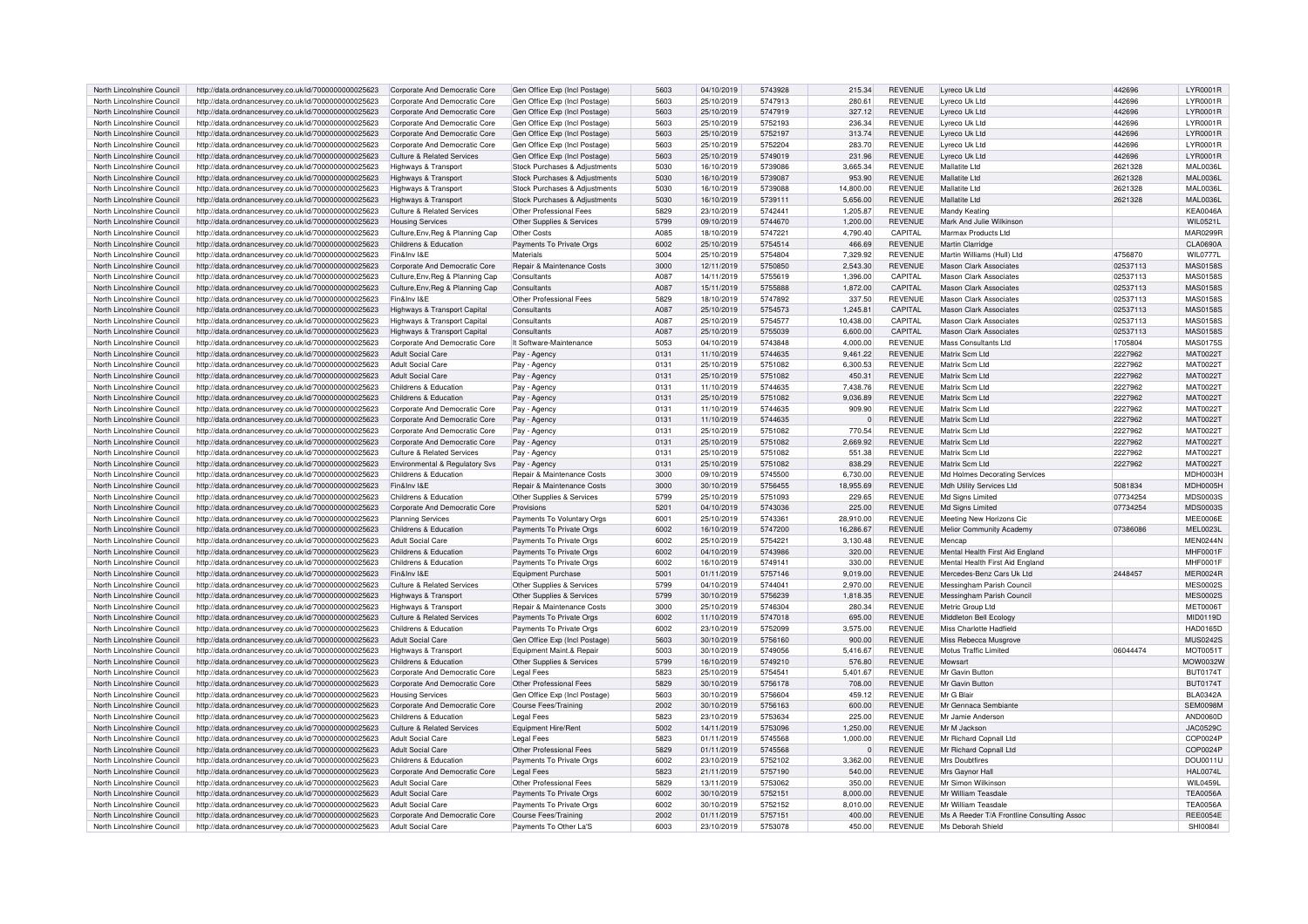| North Lincolnshire Council | http://data.ordnancesurvey.co.uk/id/7000000000025623 | Adult Social Care                     | Clothing, Uniforms & Laundry  | 5301 | 01/11/2019 | 5754579 | 405.10       | REVENUE        | Mwuk Ltd T/A Alexandra            | 0454264  | ALE0001E        |
|----------------------------|------------------------------------------------------|---------------------------------------|-------------------------------|------|------------|---------|--------------|----------------|-----------------------------------|----------|-----------------|
| North Lincolnshire Council | http://data.ordnancesurvey.co.uk/id/7000000000025623 | Childrens & Education                 | Payments To Private Orgs      | 6002 | 24/05/2019 | 5745468 | $-58,898.00$ | <b>REVENUE</b> | Nas Services Ltd                  | 2757062  | <b>NAS0022S</b> |
| North Lincolnshire Council | http://data.ordnancesurvey.co.uk/id/7000000000025623 | Childrens & Education                 | Payments To Private Orgs      | 6002 | 24/05/2019 | 5747193 | 25,703.00    | <b>REVENUE</b> | Nas Services Ltd                  | 2757062  | <b>NAS0022S</b> |
|                            |                                                      |                                       |                               |      |            |         |              |                |                                   |          |                 |
| North Lincolnshire Council | http://data.ordnancesurvey.co.uk/id/7000000000025623 | Childrens & Education                 | Payments To Private Orgs      | 6002 | 16/10/2019 | 5747795 | 640.64       | <b>REVENUE</b> | Nasuw                             |          | <b>NAS0065S</b> |
| North Lincolnshire Council | http://data.ordnancesurvey.co.uk/id/7000000000025623 | Childrens & Education                 | Payments To Private Orgs      | 6002 | 25/10/2019 | 5744686 | 5,815.80     | <b>REVENUE</b> | National Fostering Agency Ltd     |          | <b>NAT0100T</b> |
| North Lincolnshire Council | http://data.ordnancesurvey.co.uk/id/7000000000025623 | Fin&Inv I&E                           | Materials                     | 5004 | 22/11/2019 | 5754787 | 232.96       | <b>REVENUE</b> | Nationwide Windscreen Services    | 5683242  | NAT0165T        |
| North Lincolnshire Council | http://data.ordnancesurvey.co.uk/id/7000000000025623 | Childrens & Education                 | Payments To Private Orgs      | 6002 | 02/10/2019 | 5742433 | 960.00       | <b>REVENUE</b> | Natural Choice First Aid Limited  |          | <b>NAT0178T</b> |
| North Lincolnshire Council | http://data.ordnancesurvey.co.uk/id/7000000000025623 | Corporate And Democratic Core         | Gen Office Exp (Incl Postage) | 5603 | 16/10/2019 | 5749111 | 15,000.00    | <b>REVENUE</b> | Neopost Credifon                  |          | <b>NEO0007C</b> |
| North Lincolnshire Council | http://data.ordnancesurvey.co.uk/id/7000000000025623 | Corporate And Democratic Core         | Equipment Hire/Rent           | 5002 | 18/10/2019 | 5751332 | 738.94       | <b>REVENUE</b> | Neopost Ltd                       | 2658324  | <b>NEO0001C</b> |
|                            |                                                      |                                       |                               |      |            |         |              |                |                                   |          |                 |
| North Lincolnshire Council | http://data.ordnancesurvey.co.uk/id/7000000000025623 | Childrens & Education                 | Payments To Private Orgs      | 6002 | 18/10/2019 | 5743359 | 11.054.00    | <b>REVENUE</b> | Networx Recruitment               | 4278636  | <b>NET0054T</b> |
| North Lincolnshire Council | http://data.ordnancesurvey.co.uk/id/7000000000025623 | Adult Social Care                     | Payments To Private Orgs      | 6002 | 25/10/2019 | 5754222 | 974.40       | <b>REVENUE</b> | New Concept Care & Nursing Ltd    | 389239   | <b>NEW0146W</b> |
| North Lincolnshire Council | http://data.ordnancesurvey.co.uk/id/7000000000025623 | Corporate And Democratic Core         | Repair & Maintenance Costs    | 3000 | 09/10/2019 | 5744527 | 316.68       | <b>REVENUE</b> | New County Glazing Ltd            | 04402867 | <b>NEW0032W</b> |
| North Lincolnshire Council | http://data.ordnancesurvey.co.uk/id/7000000000025623 | Corporate And Democratic Core         | Repair & Maintenance Costs    | 3000 | 25/10/2019 | 5754239 | 381.10       | <b>REVENUE</b> | New County Glazing Ltd            | 04402867 | <b>NEW0032W</b> |
| North Lincolnshire Council | http://data.ordnancesurvey.co.uk/id/7000000000025623 | Culture & Related Services            | Other Supplies & Services     | 5799 | 04/10/2019 | 5744072 | 1.707.00     | <b>REVENUE</b> | New Holland Parish Counci         |          | <b>NEW0011W</b> |
| North Lincolnshire Council | http://data.ordnancesurvey.co.uk/id/7000000000025623 | Highways & Transport                  | Other Supplies & Services     | 5799 | 30/10/2019 | 5756241 | 594.00       | <b>REVENUE</b> | New Holland Parish Council        |          | NFW0011W        |
|                            |                                                      |                                       |                               |      |            |         |              |                |                                   |          |                 |
| North Lincolnshire Council | http://data.ordnancesurvey.co.uk/id/7000000000025623 | Environmental & Regulatory Svs        | Other Supplies & Services     | 5799 | 01/11/2019 | 5747916 | 470.00       | <b>REVENUE</b> | New Light Media                   |          | <b>NEW0118W</b> |
| North Lincolnshire Council | http://data.ordnancesurvey.co.uk/id/7000000000025623 | Adult Social Care                     | Equipment Purchase            | 5001 | 18/10/2019 | 5742693 | 1.054.64     | <b>REVENUE</b> | Nexon Group                       | 8560885  | GRE0002E        |
| North Lincolnshire Council | http://data.ordnancesurvey.co.uk/id/7000000000025623 | Culture & Related Services            | Provisions                    | 5201 | 25/10/2019 | 5750966 | 305.17       | <b>REVENUE</b> | Nexon Group                       | 8560885  | GRE0002E        |
| North Lincolnshire Council | http://data.ordnancesurvey.co.uk/id/7000000000025623 | Childrens & Education                 | Provisions                    | 5201 | 23/10/2019 | 5752078 | 272.70       | <b>REVENUE</b> | Nhs Supply Chain                  |          | <b>NHS0006S</b> |
| North Lincolnshire Council | http://data.ordnancesurvey.co.uk/id/7000000000025623 | <b>Adult Social Care</b>              | Equipment Purchase            | 5001 | 23/10/2019 | 575008  | 319.98       | <b>REVENUE</b> | Nisbets                           | 01693112 | <b>NIS0001S</b> |
| North Lincolnshire Council | http://data.ordnancesurvey.co.uk/id/7000000000025623 | Fin&Inv I&E                           | Equipment Purchase            | 5001 | 23/10/2019 | 5753329 | 313.09       | <b>REVENUE</b> | Nisbets                           | 01693112 | <b>NIS0001S</b> |
|                            |                                                      | Fin&Inv I&F                           |                               |      |            |         |              |                | Nichete                           |          |                 |
| North Lincolnshire Council | http://data.ordnancesurvey.co.uk/id/7000000000025623 |                                       | Equipment Purchase            | 5001 | 23/10/2019 | 5753334 | 269.70       | <b>REVENUE</b> |                                   | 01693112 | <b>NIS0001S</b> |
| North Lincolnshire Council | http://data.ordnancesurvey.co.uk/id/7000000000025623 | Fin&Inv I&E                           | Equipment Purchase            | 5001 | 23/10/2019 | 5753335 | 340.08       | <b>REVENUE</b> | Nisbets                           | 01693112 | <b>NIS0001S</b> |
| North Lincolnshire Council | http://data.ordnancesurvey.co.uk/id/7000000000025623 | <b>Planning Services</b>              | Other Supplies & Services     | 5799 | 18/10/2019 | 575006  | 336.75       | <b>REVENUE</b> | Niteliahts Hire                   |          | NIT00031        |
| North Lincolnshire Council | http://data.ordnancesurvey.co.uk/id/7000000000025623 | Adult Social Care                     | <b>Client Related Costs</b>   | 5534 | 25/10/2019 | 5754293 | 4.95         | <b>REVENUE</b> | NIc-Case Management & Cic Imprest |          | NOR0235B        |
| North Lincolnshire Council | http://data.ordnancesurvey.co.uk/id/7000000000025623 | Adult Social Care                     | Client Transport Costs        | 6092 | 04/10/2019 | 5743432 | 205.90       | <b>REVENUE</b> | NIc-Case Management & Cic Imprest |          | <b>NOR0235F</b> |
| North Lincolnshire Council | http://data.ordnancesurvey.co.uk/id/7000000000025623 | <b>Adult Social Care</b>              | <b>Client Transport Costs</b> | 6092 | 09/10/2019 | 5745635 | 37.20        | <b>REVENUE</b> | NIc-Case Management & Cic Imprest |          | <b>NOR0235F</b> |
| North Lincolnshire Council | http://data.ordnancesurvey.co.uk/id/7000000000025623 | Adult Social Care                     | <b>Client Transport Costs</b> | 6092 | 25/10/2019 | 5754293 | 74.00        | <b>REVENUE</b> | NIc-Case Management & Cic Imprest |          | NOR0235R        |
|                            |                                                      |                                       |                               |      |            |         |              |                |                                   |          |                 |
| North Lincolnshire Council | http://data.ordnancesurvey.co.uk/id/7000000000025623 | <b>Adult Social Care</b>              | <b>Client Transport Costs</b> | 6092 | 25/10/2019 | 5754326 | 46.57        | <b>REVENUE</b> | NIc-Case Management & Cic Imprest |          | <b>NOR0235F</b> |
| North Lincolnshire Council | http://data.ordnancesurvey.co.uk/id/7000000000025623 | Adult Social Care                     | <b>Client Transport Costs</b> | 6092 | 01/11/2019 | 5757149 | 67.20        | <b>REVENUE</b> | NIc-Case Management & Cic Imprest |          | <b>NOR0235R</b> |
| North Lincolnshire Council | http://data.ordnancesurvey.co.uk/id/7000000000025623 | <b>Adult Social Care</b>              | Provisions                    | 5201 | 25/10/2019 | 5754326 | 9.38         | <b>REVENUE</b> | NIc-Case Management & Cic Imprest |          | NOR0235F        |
| North Lincolnshire Council | http://data.ordnancesurvev.co.uk/id/7000000000025623 | Childrens & Education                 | <b>Bank Charges</b>           | 5821 | 18/10/2019 | 575083  | 12.32        | <b>REVENUE</b> | NIc-Case Management & Cic Imprest |          | NOR0235F        |
| North Lincolnshire Council | http://data.ordnancesurvey.co.uk/id/7000000000025623 | Childrens & Education                 | <b>Client Related Costs</b>   | 5534 | 04/10/2019 | 5743432 | 616.72       | <b>REVENUE</b> | NIc-Case Management & Cic Imprest |          | NOR0235R        |
| North Lincolnshire Council | http://data.ordnancesurvey.co.uk/id/7000000000025623 | Childrens & Education                 | <b>Client Related Costs</b>   | 5534 | 09/10/2019 | 5745635 | 1.180.83     | <b>REVENUE</b> | NIc-Case Management & Cic Imprest |          | NOR0235F        |
| North Lincolnshire Council | http://data.ordnancesurvey.co.uk/id/7000000000025623 | Childrens & Education                 | <b>Client Related Costs</b>   | 5534 | 18/10/2019 | 575083  | 492.72       | <b>REVENUE</b> | NIc-Case Management & Cic Imprest |          | <b>NOR0235R</b> |
| North Lincolnshire Council | http://data.ordnancesurvey.co.uk/id/7000000000025623 | Childrens & Education                 | <b>Client Related Costs</b>   | 5534 | 25/10/2019 | 5754293 | 1,058.92     | <b>REVENUE</b> | NIc-Case Management & Cic Imprest |          | <b>NOR0235F</b> |
|                            |                                                      |                                       |                               | 5534 |            |         |              |                |                                   |          |                 |
| North Lincolnshire Council | http://data.ordnancesurvey.co.uk/id/7000000000025623 | Childrens & Education                 | <b>Client Related Costs</b>   |      | 25/10/2019 | 5754326 | 813.59       | <b>REVENUE</b> | NIc-Case Management & Cic Imprest |          | <b>NOR0235F</b> |
| North Lincolnshire Council | http://data.ordnancesurvey.co.uk/id/7000000000025623 | Childrens & Education                 | <b>Client Related Costs</b>   | 5534 | 01/11/2019 | 5757149 | 1,103.19     | <b>REVENUE</b> | NIc-Case Management & Cic Imprest |          | NOR0235R        |
| North Lincolnshire Council | http://data.ordnancesurvey.co.uk/id/7000000000025623 | Childrens & Education                 | <b>Client Transport Costs</b> | 6092 | 04/10/2019 | 5743432 | 27.00        | <b>REVENUE</b> | NIc-Case Management & Cic Imprest |          | <b>NOR0235F</b> |
| North Lincolnshire Council | http://data.ordnancesurvey.co.uk/id/7000000000025623 | Childrens & Education                 | <b>Client Transport Costs</b> | 6092 | 09/10/2019 | 5745635 | 75.00        | <b>REVENUE</b> | Nic-Case Management & Cic Imprest |          | NOR0235B        |
| North Lincolnshire Council | http://data.ordnancesurvey.co.uk/id/7000000000025623 | Childrens & Education                 | <b>Client Transport Costs</b> | 6092 | 18/10/2019 | 5750831 | 37.20        | <b>REVENUE</b> | NIc-Case Management & Cic Imprest |          | <b>NOR0235F</b> |
| North Lincolnshire Council | http://data.ordnancesurvev.co.uk/id/7000000000025623 | Childrens & Education                 | Client Transport Costs        | 6092 | 25/10/2019 | 5754293 | 136.46       | <b>REVENUE</b> | NIc-Case Management & Cic Imprest |          | <b>NOR0235R</b> |
| North Lincolnshire Council | http://data.ordnancesurvey.co.uk/id/7000000000025623 | Childrens & Education                 | <b>Client Transport Costs</b> | 6092 | 25/10/2019 | 5754326 | 51.15        | <b>REVENUE</b> | NIc-Case Management & Cic Imprest |          | <b>NOR0235R</b> |
| North Lincolnshire Council |                                                      | Childrens & Education                 | Client Transport Costs        | 6092 | 01/11/2019 | 5757149 | 37.95        | <b>REVENUE</b> | NIc-Case Management & Cic Imprest |          | NOR0235R        |
|                            | http://data.ordnancesurvey.co.uk/id/7000000000025623 |                                       |                               |      |            |         |              |                |                                   |          |                 |
| North Lincolnshire Council | http://data.ordnancesurvey.co.uk/id/7000000000025623 | Childrens & Education                 | Equipment Purchase            | 5001 | 25/10/2019 | 5754293 | 30.00        | <b>REVENUE</b> | NIc-Case Management & Cic Imprest |          | <b>NOR0235R</b> |
| North Lincolnshire Council | http://data.ordnancesurvey.co.uk/id/7000000000025623 | Childrens & Education                 | Equipment Purchase            | 5001 | 25/10/2019 | 5754326 | $-14.07$     | <b>REVENUE</b> | NIc-Case Management & Cic Imprest |          | NOR0235R        |
| North Lincolnshire Council | http://data.ordnancesurvey.co.uk/id/7000000000025623 | Adult Social Care                     | <b>Client Related Costs</b>   | 5534 | 09/10/2019 | 5745644 | 1.029.60     | <b>REVENUE</b> | Nic-Central Admin Team            |          | <b>NOR0836F</b> |
| North Lincolnshire Council | http://data.ordnancesurvey.co.uk/id/7000000000025623 | Adult Social Care                     | Equipment Maint.& Repair      | 5003 | 09/10/2019 | 5745644 | 34.97        | REVENUE        | Nic-Central Admin Team            |          | <b>NOR0836F</b> |
| North Lincolnshire Council | http://data.ordnancesurvey.co.uk/id/7000000000025623 | Adult Social Care                     | Equipment Purchase            | 5001 | 09/10/2019 | 5745644 | 37.52        | <b>REVENUE</b> | Nic-Central Admin Team            |          | NOR0836F        |
| North Lincolnshire Council | http://data.ordnancesurvey.co.uk/id/7000000000025623 | Adult Social Care                     | Materials                     | 5004 | 09/10/2019 | 5745644 | 32.36        | <b>REVENUE</b> | Nic-Central Admin Team            |          | NOR0836F        |
| North Lincolnshire Council |                                                      | <b>Adult Social Care</b>              | Other Supplies & Services     | 5799 | 09/10/2019 | 5745644 | 20.98        | <b>REVENUE</b> | Nic-Central Admin Team            |          | <b>NOR0836F</b> |
|                            | http://data.ordnancesurvey.co.uk/id/7000000000025623 |                                       |                               |      |            |         |              |                |                                   |          |                 |
| North Lincolnshire Council | http://data.ordnancesurvey.co.uk/id/7000000000025623 | Adult Social Care                     | Other Supplies & Services     | 5799 | 09/10/2019 | 5745644 | 50.00        | <b>REVENUE</b> | Nic-Central Admin Team            |          | <b>NOR0836F</b> |
| North Lincolnshire Council | http://data.ordnancesurvey.co.uk/id/7000000000025623 | Adult Social Care                     | Provisions                    | 5201 | 09/10/2019 | 5745644 | 67.28        | <b>REVENUE</b> | Nic-Central Admin Team            |          | <b>NOR0836R</b> |
| North Lincolnshire Council | http://data.ordnancesurvey.co.uk/id/7000000000025623 | Childrens & Education                 | <b>Client Related Costs</b>   | 5534 | 09/10/2019 | 5745644 | 1.339.50     | <b>REVENUE</b> | Nic-Central Admin Team            |          | <b>NOR0836F</b> |
| North Lincolnshire Council | http://data.ordnancesurvey.co.uk/id/7000000000025623 | Childrens & Education                 | Equipment Purchase            | 5001 | 09/10/2019 | 5745644 | 53.69        | <b>REVENUE</b> | Nic-Central Admin Team            |          | <b>NOR0836R</b> |
| North Lincolnshire Council | http://data.ordnancesurvey.co.uk/id/7000000000025623 | Childrens & Education                 | Materials                     | 5004 | 09/10/2019 | 5745644 | 61.91        | <b>REVENUE</b> | Nic-Central Admin Team            |          | <b>NOR0836F</b> |
| North Lincolnshire Council | http://data.ordnancesurvev.co.uk/id/7000000000025623 | Childrens & Education                 | Materials                     | 5004 | 09/10/2019 | 5745644 | 98.76        | <b>REVENUE</b> | Nic-Central Admin Team            |          | <b>NOR0836R</b> |
| North Lincolnshire Council | http://data.ordnancesurvey.co.uk/id/7000000000025623 | Childrens & Education                 | Other Supplies & Services     | 5799 | 09/10/2019 | 5745644 | 10.00        | <b>REVENUE</b> | Nic-Central Admin Team            |          | NOR0836F        |
|                            |                                                      | Childrens & Education                 |                               |      |            | 5745644 |              | <b>REVENUE</b> |                                   |          |                 |
| North Lincolnshire Council | http://data.ordnancesurvey.co.uk/id/7000000000025623 |                                       | Provisions                    | 5201 | 09/10/2019 |         | 576.12       |                | Nic-Central Admin Team            |          | <b>NOR0836F</b> |
| North Lincolnshire Council | http://data.ordnancesurvey.co.uk/id/7000000000025623 | Corporate And Democratic Core         | Gen Office Exp (Incl Postage) | 5603 | 09/10/2019 | 5745644 | 105.10       | <b>REVENUE</b> | Nic-Central Admin Team            |          | <b>NOR0836R</b> |
| North Lincolnshire Council | http://data.ordnancesurvey.co.uk/id/7000000000025623 | Corporate And Democratic Core         | Provisions                    | 5201 | 09/10/2019 | 5745644 | 20.00        | <b>REVENUE</b> | Nic-Central Admin Team            |          | <b>NOR0836F</b> |
| North Lincolnshire Council | http://data.ordnancesurvey.co.uk/id/7000000000025623 | <b>Culture &amp; Related Services</b> | Equipment Purchase            | 5001 | 09/10/2019 | 5745644 | 13.65        | <b>REVENUE</b> | Nic-Central Admin Team            |          | <b>NOR0836F</b> |
| North Lincolnshire Council | http://data.ordnancesurvey.co.uk/id/7000000000025623 | Fin&Inv I&E                           | Equipment Purchase            | 5001 | 09/10/2019 | 5745644 | 6.99         | <b>REVENUE</b> | NIc-Central Admin Team            |          | <b>NOR0836F</b> |
| North Lincolnshire Council | http://data.ordnancesurvey.co.uk/id/7000000000025623 | Fin&Inv I&F                           | Provisions                    | 5201 | 09/10/2019 | 5745644 | 43.56        | <b>REVENUE</b> | Nic-Central Admin Team            |          | NOR0836F        |
| North Lincolnshire Council | http://data.ordnancesurvey.co.uk/id/7000000000025623 | <b>Planning Services</b>              | Other Supplies & Services     | 5799 | 09/10/2019 | 5745644 | 5.00         | <b>REVENUE</b> | Nic-Central Admin Team            |          | NOR0836F        |
| North Lincolnshire Council | http://data.ordnancesurvey.co.uk/id/7000000000025623 | Childrens & Education                 | <b>Bank Charges</b>           | 5821 | 02/10/2019 | 5742552 | 13.45        | <b>REVENUE</b> | Nic-Kingfisher Lodge Imprest      |          | NOR0248R        |
| North Lincolnshire Council | http://data.ordnancesurvey.co.uk/id/7000000000025623 | Childrens & Education                 | <b>Client Related Costs</b>   | 5534 | 02/10/2019 | 5742552 | 261.50       | <b>REVENUE</b> | Nic-Kingfisher Lodge Imprest      |          | <b>NOR0248R</b> |
|                            |                                                      |                                       |                               |      |            |         |              |                |                                   |          |                 |
| North Lincolnshire Council | http://data.ordnancesurvey.co.uk/id/7000000000025623 | Childrens & Education                 | <b>Client Related Costs</b>   | 5534 | 09/10/2019 | 5744651 | 323.01       | <b>REVENUE</b> | Nic-Kingfisher Lodge Imprest      |          | <b>NOR0248R</b> |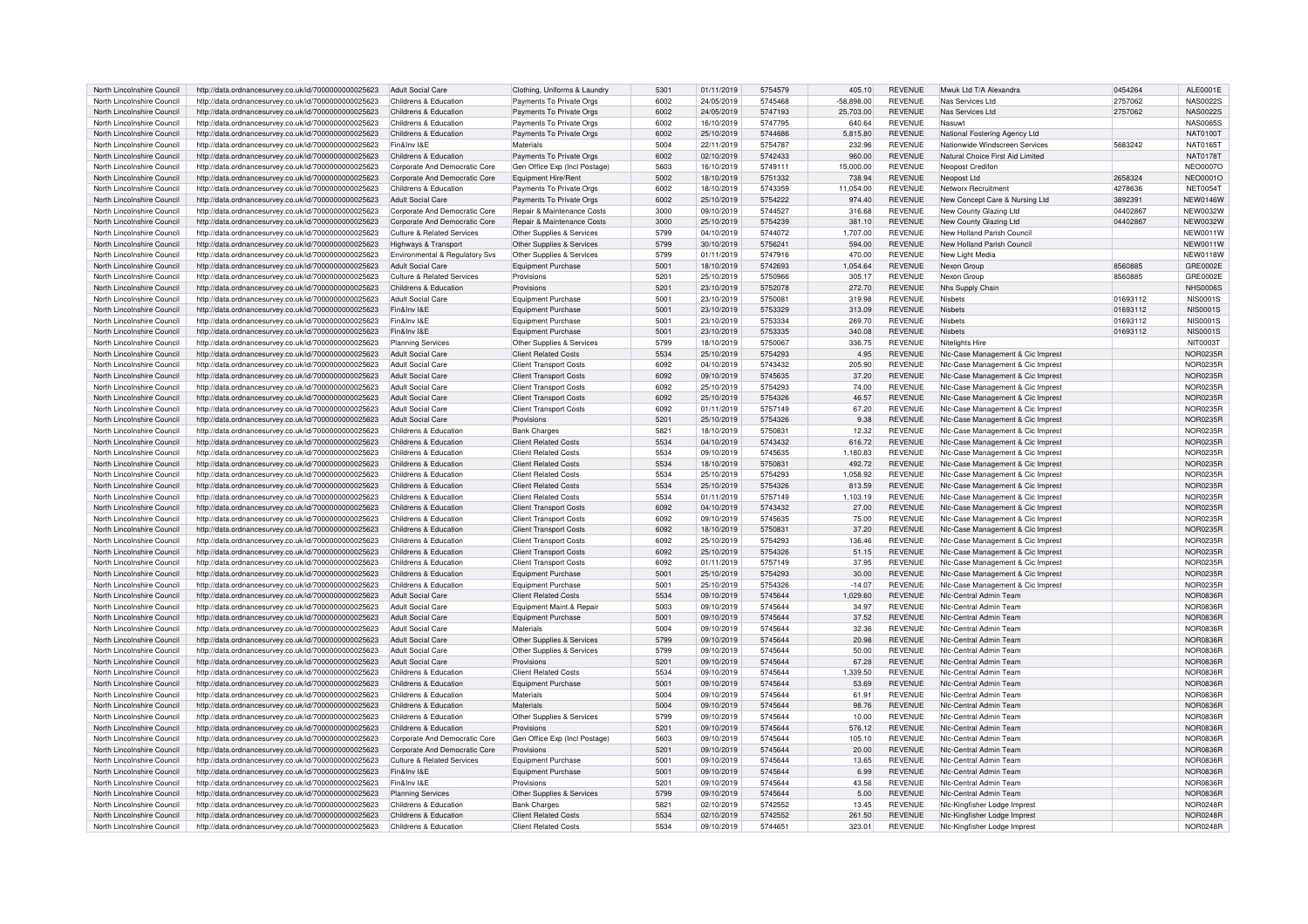| North Lincolnshire Council                               | http://data.ordnancesurvey.co.uk/id/7000000000025623                                                         | Childrens & Education                     | <b>Client Related Costs</b>           | 5534         | 09/10/2019               | 5746191            | 426.29             | <b>REVENUE</b>                   | Nic-Kingfisher Lodge Imprest                 |         | <b>NOR0248R</b>                    |
|----------------------------------------------------------|--------------------------------------------------------------------------------------------------------------|-------------------------------------------|---------------------------------------|--------------|--------------------------|--------------------|--------------------|----------------------------------|----------------------------------------------|---------|------------------------------------|
| North Lincolnshire Council                               | http://data.ordnancesurvev.co.uk/id/7000000000025623                                                         | Childrens & Education                     | <b>Client Related Costs</b>           | 5534         | 18/10/2019               | 5751666            | 448.31             | <b>REVENUE</b>                   | Nic-Kingfisher Lodge Imprest                 |         | <b>NOR0248R</b>                    |
| North Lincolnshire Council                               | http://data.ordnancesurvey.co.uk/id/7000000000025623                                                         | Childrens & Education                     | Provisions                            | 5201         | 02/10/2019               | 5742552            | 445.16             | <b>REVENUE</b>                   | Nic-Kingfisher Lodge Imprest                 |         | <b>NOR0248R</b>                    |
| North Lincolnshire Council                               | http://data.ordnancesurvey.co.uk/id/7000000000025623                                                         | Childrens & Education                     | Provisions                            | 5201         | 09/10/2019               | 574465             | 383.21             | <b>REVENUE</b>                   | Nic-Kingfisher Lodge Impres                  |         | <b>NOR0248R</b>                    |
| North Lincolnshire Council                               | http://data.ordnancesurvey.co.uk/id/7000000000025623                                                         | Childrens & Education                     | Provisions                            | 5201         | 09/10/2019               | 5746191            | 654.91             | <b>REVENUE</b>                   | Nic-Kingfisher Lodge Imprest                 |         | <b>NOR0248R</b>                    |
| North Lincolnshire Council                               |                                                                                                              | Childrens & Education                     | Provisions                            | 5201         | 18/10/2019               | 5751666            | 594.77             | <b>REVENUE</b>                   |                                              |         | <b>NOR0248R</b>                    |
|                                                          | http://data.ordnancesurvey.co.uk/id/7000000000025623                                                         |                                           |                                       |              |                          |                    |                    |                                  | NIc-Kingfisher Lodge Imprest                 |         |                                    |
| North Lincolnshire Council                               | http://data.ordnancesurvey.co.uk/id/7000000000025623                                                         | Childrens & Education                     | Rail & Other Fares                    | 4121         | 02/10/2019               | 5742552            | 20.17              | <b>REVENUE</b>                   | Nic-Kingfisher Lodge Imprest                 |         | <b>NOR0248R</b>                    |
| North Lincolnshire Council                               | http://data.ordnancesurvey.co.uk/id/7000000000025623                                                         | Childrens & Education                     | Rail & Other Fares                    | 4121         | 09/10/2019               | 574465             | 29.00              | <b>REVENUE</b>                   | Nic-Kingfisher Lodge Imprest                 |         | <b>NOR0248F</b>                    |
| North Lincolnshire Council                               | http://data.ordnancesurvey.co.uk/id/7000000000025623                                                         | Childrens & Education                     | Rail & Other Fares                    | 4121         | 09/10/2019               | 5746191            | 43.95              | <b>REVENUE</b>                   | Nic-Kingfisher Lodge Imprest                 |         | <b>NOR0248F</b>                    |
| North Lincolnshire Council                               | http://data.ordnancesurvey.co.uk/id/7000000000025623                                                         | Childrens & Education                     | Rail & Other Fares                    | 4121         | 18/10/2019               | 5751666            | 25.85              | <b>REVENUE</b>                   | Nic-Kingfisher Lodge Imprest                 |         | <b>NOR0248R</b>                    |
| North Lincolnshire Council                               | http://data.ordnancesurvey.co.uk/id/7000000000025623                                                         | Childrens & Education                     | Clothing, Uniforms & Laundry          | 5301         | 01/11/2019               | 5757112            | 22.00              | <b>REVENUE</b>                   | NIc-Reception & Central Admin Imprest        |         | NOR0211R                           |
| North Lincolnshire Council                               | http://data.ordnancesurvev.co.uk/id/7000000000025623                                                         | Childrens & Education                     | Provisions                            | 5201         | 01/11/2019               | 5757112            | 446.92             | <b>REVENUE</b>                   | Nic-Reception & Central Admin Imprest        |         | NOR0211R                           |
| North Lincolnshire Council                               | http://data.ordnancesurvey.co.uk/id/7000000000025623                                                         | Corporate And Democratic Core             | Other Incidental Travel Costs         | 4311         | 01/11/2019               | 5757112            | 3.00               | <b>REVENUE</b>                   | NIc-Reception & Central Admin Imprest        |         | NOR0211R                           |
| North Lincolnshire Council                               | http://data.ordnancesurvey.co.uk/id/7000000000025623                                                         | Culture & Related Services                | Equipment Purchase                    | 5001         | 01/11/2019               | 5757112            | 11.90              | <b>REVENUE</b>                   | NIc-Reception & Central Admin Imprest        |         | NOR0211R                           |
| North Lincolnshire Council                               | http://data.ordnancesurvey.co.uk/id/7000000000025623                                                         | Culture & Related Services                | Provisions                            | 5201         | 01/11/2019               | 5757112            | 13.23              | <b>REVENUE</b>                   | NIc-Reception & Central Admin Imprest        |         | NOR0211R                           |
| North Lincolnshire Council                               | http://data.ordnancesurvey.co.uk/id/7000000000025623                                                         | Highways & Transport                      | Fuel                                  | 4001         | 01/11/2019               | 5757112            | 10.97              | <b>REVENUE</b>                   | NIc-Reception & Central Admin Imprest        |         | NOR0211R                           |
| North Lincolnshire Council                               | http://data.ordnancesurvey.co.uk/id/7000000000025623                                                         | Highways & Transport                      | Other Incidental Travel Costs         | 4311         | 01/11/2019               | 5757112            | 9.00               | <b>REVENUE</b>                   | NIc-Reception & Central Admin Imprest        |         | NOR0211R                           |
| North Lincolnshire Council                               | http://data.ordnancesurvey.co.uk/id/7000000000025623                                                         | Childrens & Education                     | <b>Bank Charges</b>                   | 5821         | 18/10/2019               | 5750840            | 2.70               | <b>REVENUE</b>                   | N Lincs Council-The Cygnets                  |         | <b>NOR0058F</b>                    |
| North Lincolnshire Council                               |                                                                                                              | Childrens & Education                     | <b>Client Related Costs</b>           | 5534         | 18/10/2019               | 5750840            | 66.92              | <b>REVENUE</b>                   |                                              |         | <b>NOR0058F</b>                    |
|                                                          | http://data.ordnancesurvey.co.uk/id/7000000000025623                                                         |                                           |                                       |              |                          |                    |                    |                                  | N Lincs Council-The Cygnets                  |         |                                    |
| North Lincolnshire Council                               | http://data.ordnancesurvey.co.uk/id/7000000000025623                                                         | Childrens & Education                     | Equipment Purchase                    | 5001         | 18/10/2019               | 5750840            | 38.14              | <b>REVENUE</b>                   | N Lincs Council-The Cygnets                  |         | <b>NOR0058R</b>                    |
| North Lincolnshire Council                               | http://data.ordnancesurvey.co.uk/id/7000000000025623                                                         | Childrens & Education                     | Gen Office Exp (Incl Postage)         | 5603         | 18/10/2019               | 5750840            | 13.42              | <b>REVENUE</b>                   | N Lincs Council-The Cygnets                  |         | <b>NOR0058F</b>                    |
| North Lincolnshire Council                               | http://data.ordnancesurvey.co.uk/id/7000000000025623                                                         | Childrens & Education                     | Materials                             | 5004         | 18/10/2019               | 5750840            | 2.68               | <b>REVENUE</b>                   | N Lincs Council-The Cygnets                  |         | <b>NOR0058F</b>                    |
| North Lincolnshire Council                               | http://data.ordnancesurvey.co.uk/id/7000000000025623                                                         | Childrens & Education                     | Provisions                            | 5201         | 18/10/2019               | 5750840            | 911.38             | <b>REVENUE</b>                   | N Lincs Council-The Cygnets                  |         | NOR0058R                           |
| North Lincolnshire Council                               | http://data.ordnancesurvey.co.uk/id/7000000000025623                                                         | Childrens & Education                     | Rail & Other Fares                    | 4121         | 18/10/2019               | 5750840            | 3.80               | <b>REVENUE</b>                   | N Lincs Council-The Cygnets                  |         | <b>NOR0058F</b>                    |
| North Lincolnshire Council                               | http://data.ordnancesurvey.co.uk/id/7000000000025623                                                         | Adult Social Care                         | Other Professional Fees               | 5829         | 30/10/2019               | 5745639            | 5.200.00           | <b>REVENUE</b>                   | N Lincs & Goole Hosps Nhs Ft                 |         | NOR0424F                           |
| North Lincolnshire Council                               | http://data.ordnancesurvey.co.uk/id/7000000000025623                                                         | Adult Social Care                         | Other Supplies & Services             | 5799         | 01/11/2019               | 5754596            | 40.196.00          | <b>REVENUE</b>                   | N Lincs & Goole Hosps Nhs Ff                 |         | NOR0424R                           |
| North Lincolnshire Council                               | http://data.ordnancesurvey.co.uk/id/7000000000025623                                                         | Adult Social Care                         | Payments To Health Providers          | 6019         | 25/10/2019               | 5746958            | 4,789.00           | <b>REVENUE</b>                   | N Lincs & Goole Hosps Nhs Ff                 |         | <b>NOR0424F</b>                    |
| North Lincolnshire Council                               | http://data.ordnancesurvey.co.uk/id/7000000000025623                                                         | Adult Social Care                         | Payments To Private Orgs (Inv)        | 6026         | 25/10/2019               | 5749417            | 19,374.00          | <b>REVENUE</b>                   | N Lincs & Goole Hosps Nhs Ft                 |         | <b>NOR0424R</b>                    |
| North Lincolnshire Council                               | http://data.ordnancesurvey.co.uk/id/7000000000025623                                                         | <b>Adult Social Care</b>                  | Payments To Private Orgs (Inv)        | 6026         | 25/10/2019               | 5749418            | 7,805.00           | <b>REVENUE</b>                   | N Lincs & Goole Hosps Nhs Ff                 |         | NOR0424F                           |
| North Lincolnshire Council                               | http://data.ordnancesurvey.co.uk/id/7000000000025623                                                         | Childrens & Education                     | Payments To Private Orgs              | 6002         | 25/10/2019               | 5752115            | 11.959.00          | <b>REVENUE</b>                   | N Lincs & Goole Hosps Nhs Ft                 |         | <b>NOR0424R</b>                    |
| North Lincolnshire Council                               | http://data.ordnancesurvey.co.uk/id/7000000000025623                                                         | Childrens & Education                     | <b>Client Related Costs</b>           | 5534         | 30/10/2019               | 5756162            | 297.00             | <b>REVENUE</b>                   | Normanby Hotel                               |         | <b>NOR0478F</b>                    |
| North Lincolnshire Council                               | http://data.ordnancesurvey.co.uk/id/7000000000025623                                                         | <b>Housing Services</b>                   | Other Supplies & Services             | 5799         | 04/10/2019               | 5743363            | 5,732.00           | <b>REVENUE</b>                   | Normanby Hotel                               |         | <b>NOR0478F</b>                    |
| North Lincolnshire Council                               | http://data.ordnancesurvey.co.uk/id/7000000000025623                                                         | <b>Housing Services</b>                   | Other Supplies & Services             | 5799         | 09/10/2019               | 5744672            | 3,586.00           | <b>REVENUE</b>                   | Normanby Hotel                               |         | <b>NOR0478F</b>                    |
| North Lincolnshire Council                               | http://data.ordnancesurvey.co.uk/id/7000000000025623                                                         | <b>Housing Services</b>                   | Other Supplies & Services             | 5799         | 23/10/2019               | 5752157            | 2.652.00           | <b>REVENUE</b>                   | Normanby Hote                                |         | <b>NOR0478F</b>                    |
|                                                          |                                                                                                              |                                           |                                       |              |                          |                    |                    |                                  |                                              |         |                                    |
|                                                          |                                                                                                              |                                           |                                       |              |                          |                    |                    |                                  |                                              |         |                                    |
| North Lincolnshire Council                               | http://data.ordnancesurvey.co.uk/id/7000000000025623                                                         | Central Services To Public                | Payments To Joint Units               | 6004         | 16/10/2019               | 5747179            | 60,855.66          | <b>REVENUE</b>                   | North East Lincolnshire Council              |         | NOR0269R                           |
| North Lincolnshire Council                               | http://data.ordnancesurvey.co.uk/id/7000000000025623                                                         | Highways & Transport                      | Other Supplies & Services             | 5799         | 16/10/2019               | 5745699            | 488.62             | <b>REVENUE</b>                   | Northern Powergrid (Yorkshire) Plc           | 4112320 | <b>YED0001D</b>                    |
| North Lincolnshire Council                               | http://data.ordnancesurvey.co.uk/id/7000000000025623                                                         | Adult Social Care                         | Vehicle Hire                          | 4101         | 18/10/2019               | 5745411            | 479.08             | <b>REVENUE</b>                   | Northgate Vehicle Hire Ltd                   | 1434157 | M&G0002G                           |
| North Lincolnshire Council                               | http://data.ordnancesurvey.co.uk/id/7000000000025623                                                         | Adult Social Care                         | Vehicle Hire                          | 4101         | 18/10/2019               | 5745412            | 290.36             | <b>REVENUE</b>                   | Northgate Vehicle Hire Ltd                   | 1434157 | M&G0002G                           |
| North Lincolnshire Council                               | http://data.ordnancesurvey.co.uk/id/7000000000025623                                                         | <b>Adult Social Care</b>                  | Payments To Health Providers          | 6019         | 04/10/2019               | 5743805            | 6,618.97           | <b>REVENUE</b>                   | North Lincolnshire Ccg                       |         | <b>NOR0071R</b>                    |
| North Lincolnshire Council                               | http://data.ordnancesurvev.co.uk/id/7000000000025623                                                         | <b>Adult Social Care</b>                  | Payments To Health Providers          | 6019         | 04/10/2019               | 5743807            | 6.451.38           | <b>REVENUE</b>                   | North Lincolnshire Cca                       |         | <b>NOR0071R</b>                    |
| North Lincolnshire Council                               | http://data.ordnancesurvey.co.uk/id/7000000000025623                                                         | Public Health                             | Payments To Health Providers          | 6019         | 30/10/2019               | 5756502            | 315.97             | <b>REVENUE</b>                   | North Lincolnshire Ccg                       |         | <b>NOR0071F</b>                    |
| North Lincolnshire Council                               | http://data.ordnancesurvey.co.uk/id/7000000000025623                                                         | Adult Social Care                         | Payments To Private Orgs              | 6002         | 09/10/2019               | 574562             | 1,825.00           | <b>REVENUE</b>                   | North Lincolnshire Counci                    |         | NOR0351F                           |
| North Lincolnshire Council                               | http://data.ordnancesurvey.co.uk/id/7000000000025623                                                         | Childrens & Education                     | <b>Client Related Costs</b>           | 5534         | 16/10/2019               | 5749435            | 2.000.00           | <b>REVENUE</b>                   | North Lincolnshire Council                   |         | <b>NOR0380F</b>                    |
| North Lincolnshire Council                               | http://data.ordnancesurvey.co.uk/id/7000000000025623                                                         | Childrens & Education                     | <b>Client Related Costs</b>           | 5534         | 22/10/2019               | 5753610            | 2,000.00           | <b>REVENUE</b>                   | North Lincolnshire Council                   |         | <b>NOR0380F</b>                    |
|                                                          |                                                                                                              | Childrens & Education                     |                                       | 5001         |                          |                    |                    | <b>REVENUE</b>                   |                                              |         |                                    |
| North Lincolnshire Council<br>North Lincolnshire Council | http://data.ordnancesurvey.co.uk/id/7000000000025623                                                         |                                           | Equipment Purchase                    |              | 30/10/2019               | 5751671            | 19.90              |                                  | North Lincolnshire Council                   |         | <b>NOR0588F</b>                    |
|                                                          | http://data.ordnancesurvey.co.uk/id/7000000000025623                                                         | Childrens & Education                     | Gen Office Exp (Incl Postage)         | 5603         | 30/10/2019               | 575167             | 9.04               | <b>REVENUE</b>                   | North Lincolnshire Council                   |         | <b>NOR0588R</b>                    |
| North Lincolnshire Council                               | http://data.ordnancesurvey.co.uk/id/7000000000025623                                                         | Childrens & Education                     | Materials                             | 5004         | 30/10/2019               | 5751671            | 6.67               | <b>REVENUE</b>                   | North Lincolnshire Council                   |         | <b>NOR0588F</b>                    |
| North Lincolnshire Council                               | http://data.ordnancesurvey.co.uk/id/7000000000025623                                                         | Childrens & Education                     | Other Professional Fees               | 5829         | 09/10/2019               | 574562             | 6.980.00           | <b>REVENUE</b>                   | North Lincolnshire Council                   |         | <b>NOR0351R</b>                    |
| North Lincolnshire Council                               | http://data.ordnancesurvey.co.uk/id/7000000000025623                                                         | Childrens & Education                     | Provisions                            | 5201         | 30/10/2019               | 5751671            | 3.73               | <b>REVENUE</b>                   | North Lincolnshire Council                   |         | <b>NOR0588F</b>                    |
| North Lincolnshire Council                               | http://data.ordnancesurvey.co.uk/id/7000000000025623                                                         | Corporate And Democratic Core             | Other Professional Fees               | 5829         | 01/11/2019               | 5757142            | 386.09             | <b>REVENUE</b>                   | North Lincolnshire Council                   |         | NOR0775R                           |
| North Lincolnshire Council                               | http://data.ordnancesurvey.co.uk/id/7000000000025623                                                         | Corporate And Democratic Core             | Provisions                            | 5201         | 30/10/2019               | 5751671            | 3.82               | <b>REVENUE</b>                   | North Lincolnshire Council                   |         | <b>NOR0588F</b>                    |
| North Lincolnshire Council                               | http://data.ordnancesurvey.co.uk/id/7000000000025623                                                         | <b>Culture &amp; Related Services</b>     | Equipment Purchase                    | 5001         | 30/10/2019               | 5751671            | 32.21              | <b>REVENUE</b>                   | North Lincolnshire Council                   |         | <b>NOR0588F</b>                    |
| North Lincolnshire Council                               | http://data.ordnancesurvey.co.uk/id/7000000000025623                                                         | Culture & Related Services                | Exhibitions/Events                    | 5709         | 30/10/2019               | 5751671            | 48.06              | <b>REVENUE</b>                   | North Lincolnshire Council                   |         | <b>NOR0588F</b>                    |
| North Lincolnshire Council                               | http://data.ordnancesurvey.co.uk/id/7000000000025623                                                         | <b>Culture &amp; Related Services</b>     | Exhibitions/Events                    | 5709         | 01/11/2019               | 5757160            | 366.01             | <b>REVENUE</b>                   | North Lincolnshire Council                   |         | <b>NOR0588F</b>                    |
| North Lincolnshire Council                               | http://data.ordnancesurvey.co.uk/id/7000000000025623                                                         | <b>Culture &amp; Related Services</b>     | Exhibitions/Events                    | 5709         | 01/11/2019               | 5757171            | 510.56             | <b>REVENUE</b>                   | North Lincolnshire Council                   |         | <b>NOR0588F</b>                    |
| North Lincolnshire Council                               | http://data.ordnancesurvey.co.uk/id/7000000000025623                                                         | Culture & Related Services                | Gen Office Exp (Incl Postage)         | 5603         | 30/10/2019               | 575167             | 22.07              | <b>REVENUE</b>                   | North Lincolnshire Council                   |         | <b>NOR0588R</b>                    |
| North Lincolnshire Council                               | http://data.ordnancesurvey.co.uk/id/7000000000025623                                                         | Culture & Related Services                | Gen Office Exp (Incl Postage)         | 5603         | 01/11/2019               | 5757160            | 11.00              | <b>REVENUE</b>                   | North Lincolnshire Council                   |         | <b>NOR0588F</b>                    |
| North Lincolnshire Council                               | http://data.ordnancesurvey.co.uk/id/7000000000025623                                                         | Culture & Related Services                | Other Professional Fees               | 5829         | 30/10/2019               | 5751671            | 55.88              | <b>REVENUE</b>                   | North Lincolnshire Council                   |         | <b>NOR0588R</b>                    |
| North Lincolnshire Council                               | http://data.ordnancesurvey.co.uk/id/7000000000025623                                                         | <b>Culture &amp; Related Services</b>     | Provisions                            | 5201         | 30/10/2019               | 5751671            | 105.83             | <b>REVENUE</b>                   | North Lincolnshire Council                   |         | <b>NOR0588F</b>                    |
| North Lincolnshire Council                               | http://data.ordnancesurvey.co.uk/id/7000000000025623                                                         | <b>Culture &amp; Related Services</b>     | Provisions                            | 5201         | 01/11/2019               | 5757160            | 62.66              | <b>REVENUE</b>                   | North Lincolnshire Council                   |         | <b>NOR0588F</b>                    |
| North Lincolnshire Council                               | http://data.ordnancesurvey.co.uk/id/7000000000025623                                                         | Fin&Inv I&E                               | <b>Bank Charges</b>                   | 5821         | 09/10/2019               | 5746204            | 1.27               | <b>REVENUE</b>                   | North Lincolnshire Council                   |         | <b>NOR0802R</b>                    |
| North Lincolnshire Council                               | http://data.ordnancesurvey.co.uk/id/7000000000025623                                                         | Fin&Inv I&F                               | Course Fees/Training                  | 2002         | 09/10/2019               | 5746204            | $-115.00$          | <b>REVENUE</b>                   | North Lincolnshire Council                   |         | <b>NOR0802F</b>                    |
| North Lincolnshire Council                               | http://data.ordnancesurvey.co.uk/id/7000000000025623                                                         | Fin&Inv I&E                               | Licences                              | 4002         | 09/10/2019               | 5746204            | 975.50             | <b>REVENUE</b>                   | North Lincolnshire Council                   |         | <b>NOR0802F</b>                    |
| North Lincolnshire Council                               |                                                                                                              |                                           |                                       |              | 09/10/2019               |                    |                    |                                  | North Lincolnshire Counci                    |         |                                    |
|                                                          | http://data.ordnancesurvey.co.uk/id/7000000000025623                                                         | Fin&Inv I&E<br>Public Health              | Other Vehicle Costs                   | 4005<br>5001 | 30/10/2019               | 5746204<br>5751671 | 371.16<br>10.57    | <b>REVENUE</b><br><b>REVENUE</b> | North Lincolnshire Council                   |         | <b>NOR0802F</b>                    |
| North Lincolnshire Council                               | http://data.ordnancesurvey.co.uk/id/7000000000025623                                                         |                                           | Equipment Purchase                    |              |                          |                    |                    |                                  |                                              |         | <b>NOR0588F</b>                    |
| North Lincolnshire Council                               | http://data.ordnancesurvey.co.uk/id/7000000000025623                                                         | Public Health                             | Provisions                            | 520          | 30/10/2019               | 575167             | 61.52              | <b>REVENUE</b>                   | North Lincolnshire Council                   |         | NOR0588F                           |
| North Lincolnshire Council<br>North Lincolnshire Council | http://data.ordnancesurvey.co.uk/id/7000000000025623<br>http://data.ordnancesurvey.co.uk/id/7000000000025623 | Culture & Related Services<br>Fin&Inv I&E | Equipment Maint.& Repair<br>Materials | 5003<br>5004 | 16/10/2019<br>25/10/2019 | 5746402<br>5754790 | 410.00<br>5.346.47 | <b>REVENUE</b><br><b>REVENUE</b> | North Point Uk Ltd<br>Northside Truck Centre | 4575195 | <b>NOR0683R</b><br><b>NOR0643R</b> |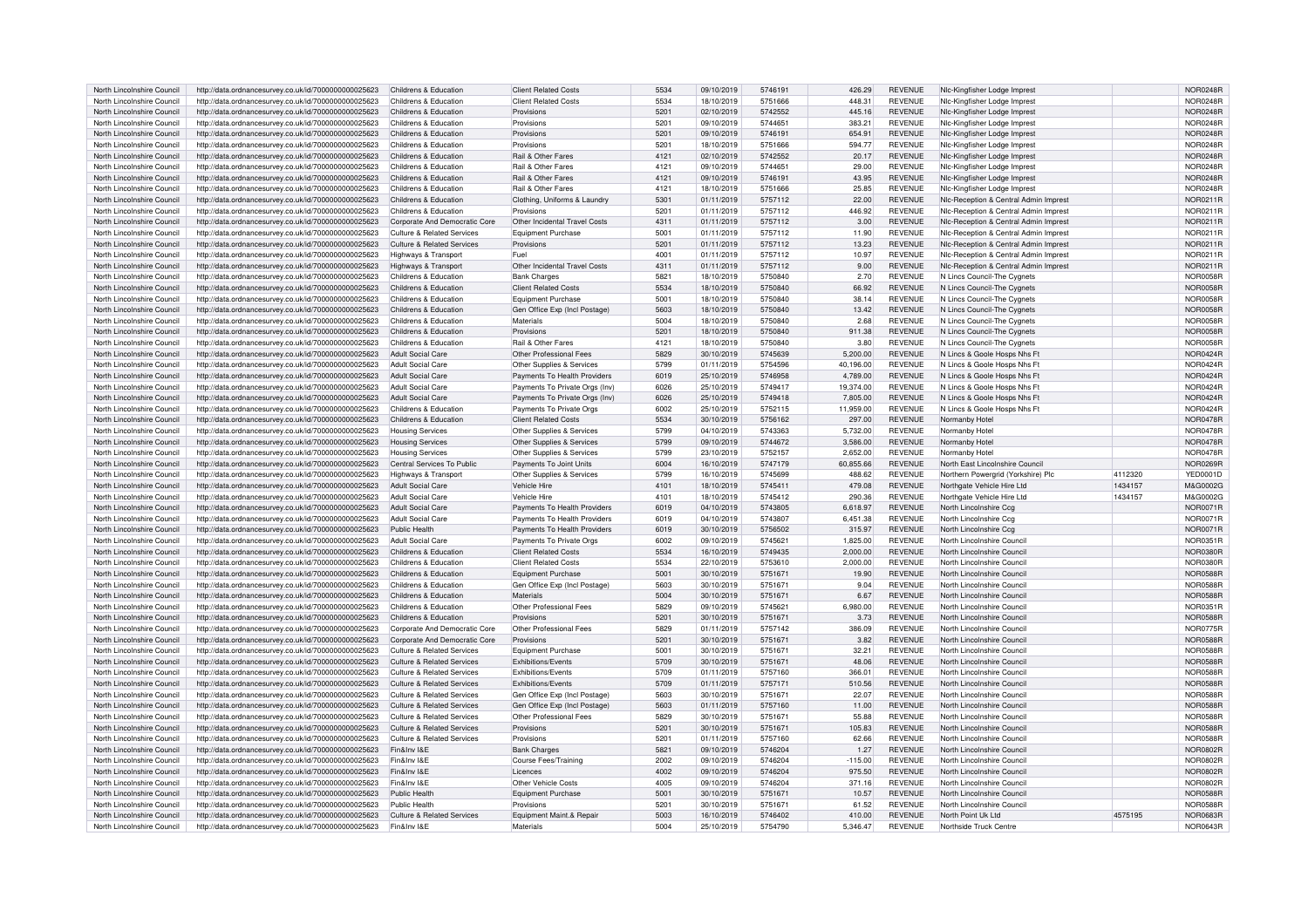| North Lincolnshire Council                               | http://data.ordnancesurvey.co.uk/id/7000000000025623                                                         | Childrens & Education                       | Electricity                | 3102         | 25/10/2019               | 5749888            | 982.46             | <b>REVENUE</b>                   | Npower Limited                            | 03653277             | NPO0007O                    |
|----------------------------------------------------------|--------------------------------------------------------------------------------------------------------------|---------------------------------------------|----------------------------|--------------|--------------------------|--------------------|--------------------|----------------------------------|-------------------------------------------|----------------------|-----------------------------|
| North Lincolnshire Council                               | http://data.ordnancesurvey.co.uk/id/7000000000025623                                                         | Childrens & Education                       | Electricity                | 3102         | 25/10/2019               | 5749919            | 157.69             | REVENUE                          | Noower Limited                            | 03653277             | NPO0007O                    |
| North Lincolnshire Council                               | http://data.ordnancesurvey.co.uk/id/7000000000025623                                                         | Corporate And Democratic Core               | Flectricity                | 3102         | 18/10/2019               | 5749866            | 1,145.63           | <b>REVENUE</b>                   | Nnower Limited                            | 03653277             | NPO0007O                    |
| North Lincolnshire Council                               | http://data.ordnancesurvey.co.uk/id/7000000000025623                                                         | Corporate And Democratic Core               | <b>Electricity</b>         | 3102         | 25/10/2019               | 5749685            | 1,091.70           | REVENUE                          | Npower Limited                            | 03653277             | NPO0007O                    |
| North Lincolnshire Council                               | http://data.ordnancesurvey.co.uk/id/7000000000025623                                                         | Corporate And Democratic Core               | Electricity                | 3102         | 25/10/2019               | 5749750            | 637.33             | <b>REVENUE</b>                   | Noower Limited                            | 03653277             | NPO0007O                    |
| North Lincolnshire Council                               | http://data.ordnancesurvey.co.uk/id/7000000000025623                                                         | Corporate And Democratic Core               | Electricity                | 3102         | 25/10/2019               | 5749753            | 212.37             | <b>REVENUE</b>                   | Noower Limited                            | 03653277             | NPO0007O                    |
| North Lincolnshire Council                               | http://data.ordnancesurvey.co.uk/id/7000000000025623                                                         | Corporate And Democratic Core               | Flectricity                | 3102         | 25/10/2019               | 5749754            | 312.87             | <b>REVENUE</b>                   | Nnower Limited                            | 03653277             | NPO0007O                    |
| North Lincolnshire Council                               | http://data.ordnancesurvey.co.uk/id/7000000000025623                                                         | Corporate And Democratic Core               | Electricity                | 3102         | 25/10/2019               | 5749788            | 642.40             | <b>REVENUE</b>                   | Noower Limited                            | 03653277             | NPO0007O                    |
| North Lincolnshire Council                               | http://data.ordnancesurvey.co.uk/id/7000000000025623                                                         | Corporate And Democratic Core               | Electricity                | 3102         | 25/10/2019               | 5749789            | 1,009.09           | REVENUE                          | Npower Limited                            | 03653277             | NPO0007O                    |
| North Lincolnshire Council                               | http://data.ordnancesurvey.co.uk/id/7000000000025623                                                         | Corporate And Democratic Core               | Flectricity                | 3102         | 25/10/2019               | 5749792            | 560.37             | <b>REVENUE</b>                   | Nnower Limited                            | 03653277             | NPO0007O                    |
| North Lincolnshire Council                               | http://data.ordnancesurvey.co.uk/id/7000000000025623                                                         | Corporate And Democratic Core               | Electricity                | 3102         | 25/10/2019               | 5749798            | 223.09             | <b>REVENUE</b>                   | Nnower Limited                            | 03653277             | NPO0007O                    |
| North Lincolnshire Council                               | http://data.ordnancesurvey.co.uk/id/7000000000025623                                                         | Corporate And Democratic Core               | Electricity                | 3102         | 25/10/2019               | 5749799            | 307.32             | REVENUE                          | Noower Limited                            | 03653277             | NPO0007O                    |
| North Lincolnshire Council                               | http://data.ordnancesurvey.co.uk/id/7000000000025623                                                         | Corporate And Democratic Core               | Electricity                | 3102         | 25/10/2019               | 5749882            | 298.92             | <b>REVENUE</b>                   | Noower Limited                            | 03653277             | NPO0007O                    |
| North Lincolnshire Council                               | http://data.ordnancesurvey.co.uk/id/7000000000025623                                                         | Corporate And Democratic Core               | Electricity                | 3102         | 25/10/2019               | 5749883            | 3,500.20           | <b>REVENUE</b>                   | Noower Limited                            | 03653277             | NPO0007O                    |
| North Lincolnshire Council                               | http://data.ordnancesurvey.co.uk/id/7000000000025623                                                         | Corporate And Democratic Core               | Flectricity                | 3102         | 25/10/2019               | 5749884            | 1.057.46           | <b>REVENUE</b>                   | Nnower Limited                            | 03653277             | NPO0007O                    |
| North Lincolnshire Council                               | http://data.ordnancesurvey.co.uk/id/7000000000025623                                                         | Corporate And Democratic Core               | Electricity                | 3102         | 25/10/2019               | 5749886            | 1,740.48           | <b>REVENUE</b>                   | Noower Limited                            | 03653277             | NPO0007O                    |
| North Lincolnshire Council                               | http://data.ordnancesurvey.co.uk/id/7000000000025623                                                         | Corporate And Democratic Core               | Flectricity                | 3102         | 25/10/2019               | 5749887            | 11,291.95          | REVENUE                          | Npower Limited                            | 03653277             | NPO0007O                    |
| North Lincolnshire Council                               | http://data.ordnancesurvey.co.uk/id/7000000000025623                                                         | Corporate And Democratic Core               | Flectricity                | 3102         | 25/10/2019               | 5749890            | 1.171.31           | REVENUE                          | Nnower Limited                            | 03653277             | NPO0007O                    |
| North Lincolnshire Council                               |                                                                                                              |                                             |                            |              |                          | 5749891            |                    |                                  |                                           |                      |                             |
|                                                          | http://data.ordnancesurvey.co.uk/id/7000000000025623                                                         | Corporate And Democratic Core               | Electricity                | 3102         | 25/10/2019               | 5749893            | 1,559.55           | REVENUE                          | Npower Limited                            | 03653277             | NPO0007O                    |
| North Lincolnshire Council                               | http://data.ordnancesurvey.co.uk/id/7000000000025623                                                         | Corporate And Democratic Core               | Electricity                | 3102         | 25/10/2019               |                    | 1,375.02           | <b>REVENUE</b>                   | Noower Limited                            | 03653277             | NPO0007O                    |
| North Lincolnshire Council                               | http://data.ordnancesurvey.co.uk/id/7000000000025623                                                         | Corporate And Democratic Core               | Electricity                | 3102         | 25/10/2019               | 5749898            | 574.00             | <b>REVENUE</b>                   | Noower Limited                            | 03653277             | NPO0007O                    |
| North Lincolnshire Council                               | http://data.ordnancesurvey.co.uk/id/7000000000025623                                                         | Corporate And Democratic Core               | Electricity                | 3102         | 25/10/2019               | 574990             | 3,502.04           | REVENUE                          | Nnower Limited                            | 03653277             | NPO0007C                    |
| North Lincolnshire Council                               | http://data.ordnancesurvey.co.uk/id/7000000000025623                                                         | Corporate And Democratic Core               | Electricity                | 3102         | 25/10/2019               | 5749903            | 642.20             | <b>REVENUE</b>                   | Npower Limited                            | 03653277             | NPO0007O                    |
| North Lincolnshire Council                               | http://data.ordnancesurvey.co.uk/id/7000000000025623                                                         | Corporate And Democratic Core               | Electricity                | 3102         | 25/10/2019               | 5749905            | 3,421.73           | REVENUE                          | Noower Limited                            | 03653277             | NPO0007O                    |
| North Lincolnshire Council                               | http://data.ordnancesurvey.co.uk/id/7000000000025623                                                         | Corporate And Democratic Core               | Flectricity                | 3102         | 25/10/2019               | 5749908            | 7.859.25           | <b>REVENUE</b>                   | Nnower Limited                            | 03653277             | NPO0007O                    |
| North Lincolnshire Council                               | http://data.ordnancesurvey.co.uk/id/7000000000025623                                                         | Corporate And Democratic Core               | Flectricity                | 3102         | 25/10/2019               | 5749910            | 777.64             | <b>REVENUE</b>                   | Nnower Limited                            | 03653277             | NPO0007O                    |
| North Lincolnshire Council                               | http://data.ordnancesurvey.co.uk/id/7000000000025623                                                         | Corporate And Democratic Core               | Electricity                | 3102         | 25/10/2019               | 5749911            | 1.092.06           | <b>REVENUE</b>                   | Noower Limited                            | 03653277             | NPO0007O                    |
| North Lincolnshire Council                               | http://data.ordnancesurvey.co.uk/id/7000000000025623                                                         | Corporate And Democratic Core               | Flectricity                | 3102         | 25/10/2019               | 5749915            | 9.804.79           | <b>REVENUE</b>                   | Nnower Limited                            | 03653277             | NPO0007O                    |
| North Lincolnshire Council                               | http://data.ordnancesurvey.co.uk/id/7000000000025623                                                         | Corporate And Democratic Core               | Electricity                | 3102         | 25/10/2019               | 5749917            | 3,459.58           | <b>REVENUE</b>                   | Noower Limited                            | 03653277             | NPO0007O                    |
| North Lincolnshire Council                               | http://data.ordnancesurvey.co.uk/id/7000000000025623                                                         | Corporate And Democratic Core               | Electricity                | 3102         | 25/10/2019               | 5749919            | 367.93             | <b>REVENUE</b>                   | Noower Limited                            | 03653277             | NPO0007O                    |
| North Lincolnshire Council                               | http://data.ordnancesurvey.co.uk/id/7000000000025623                                                         | Corporate And Democratic Core               | Electricity                | 3102         | 25/10/2019               | 5749920            | 5,108.18           | <b>REVENUE</b>                   | Noower Limited                            | 03653277             | NPO0007O                    |
| North Lincolnshire Council                               | http://data.ordnancesurvey.co.uk/id/7000000000025623                                                         | Corporate And Democratic Core               | Electricity                | 3102         | 25/10/2019               | 5749921            | 268.59             | REVENUE                          | Nnower Limited                            | 03653277             | NPO0007O                    |
| North Lincolnshire Council                               | http://data.ordnancesurvey.co.uk/id/7000000000025623                                                         | Corporate And Democratic Core               | Flectricity                | 3102         | 25/10/2019               | 5749922            | 244.41             | <b>REVENUE</b>                   | Noower Limited                            | 03653277             | NPO0007O                    |
| North Lincolnshire Council                               | http://data.ordnancesurvey.co.uk/id/7000000000025623                                                         | Corporate And Democratic Core               | Electricity                | 3102         | 25/10/2019               | 5749928            | 217.21             | <b>REVENUE</b>                   | Noower Limited                            | 03653277             | NPO0007O                    |
| North Lincolnshire Council                               | http://data.ordnancesurvey.co.uk/id/7000000000025623                                                         | Corporate And Democratic Core               | Electricity                | 3102         | 25/10/2019               | 5749930            | 533.54             | <b>REVENUE</b>                   | Noower Limited                            | 03653277             | NPO0007O                    |
| North Lincolnshire Council                               | http://data.ordnancesurvey.co.uk/id/7000000000025623                                                         | <b>Culture &amp; Related Services</b>       | Electricity                | 3102         | 25/10/2019               | 5749703            | 589.41             | <b>REVENUE</b>                   | Nnower Limited                            | 03653277             | NPO0007O                    |
| North Lincolnshire Council                               | http://data.ordnancesurvey.co.uk/id/7000000000025623                                                         | <b>Culture &amp; Related Services</b>       | Flectricity                | 3102         | 25/10/2019               | 5749787            | 1.449.93           | <b>REVENUE</b>                   | Nnower Limited                            | 03653277             | NPO0007O                    |
| North Lincolnshire Council                               | http://data.ordnancesurvey.co.uk/id/7000000000025623                                                         | Environmental & Regulatory Svs              | Electricity                | 3102         | 25/10/2019               | 5749802            | 833.04             | <b>REVENUE</b>                   | Noower Limited                            | 03653277             | NPO0007O                    |
| North Lincolnshire Council                               | http://data.ordnancesurvey.co.uk/id/7000000000025623                                                         | Environmental & Regulatory Svs              | Electricity                | 3102         | 25/10/2019               | 5749911            | 273.01             | <b>REVENUE</b>                   | Noower Limited                            | 03653277             | NPO0007O                    |
| North Lincolnshire Council                               | http://data.ordnancesurvey.co.uk/id/7000000000025623                                                         | Fin&Inv I&E                                 | Flectricity                | 3102         | 18/10/2019               | 5749889            | $-1.269.71$        | <b>REVENUE</b>                   | Nnower Limited                            | 03653277             | NPO0007O                    |
| North Lincolnshire Council                               | http://data.ordnancesurvey.co.uk/id/7000000000025623                                                         | Fin&Inv I&E                                 | <b>Electricity</b>         | 3102         | 25/10/2019               | 5749751            | 491.96             | <b>REVENUE</b>                   | Noower Limited                            | 03653277             | NPO0007O                    |
| North Lincolnshire Council                               | http://data.ordnancesurvey.co.uk/id/7000000000025623                                                         | Fin&Inv I&F                                 | Electricity                | 3102         | 25/10/2019               | 574988             | 793.87             | REVENUE                          | Noower Limited                            | 03653277             | NPO0007O                    |
| North Lincolnshire Council                               | http://data.ordnancesurvey.co.uk/id/7000000000025623                                                         | Fin&Inv I&F                                 | Electricity                | 3102         | 25/10/2019               | 5749899            | 1,218.22           | REVENUE                          | Noower Limited                            | 03653277             | NPO0007O                    |
| North Lincolnshire Council                               | http://data.ordnancesurvey.co.uk/id/7000000000025623                                                         | Fin&Inv I&E                                 | <b>Electricity</b>         | 3102         | 25/10/2019               | 5749900            | 492.04             | REVENUE                          | Noower Limited                            | 03653277             | NPO0007O                    |
| North Lincolnshire Council                               | http://data.ordnancesurvey.co.uk/id/7000000000025623                                                         | Fin&Inv I&E                                 | <b>Electricity</b>         | 3102         | 25/10/2019               | 5749906            | 547.87             | <b>REVENUE</b>                   | Noower Limited                            | 03653277             | NPO0007O                    |
| North Lincolnshire Council                               | http://data.ordnancesurvey.co.uk/id/7000000000025623                                                         | Fin&Inv I&F                                 | Electricity                | 3102         | 25/10/2019               | 5749909            | 2,405.36           | REVENUE                          | Noower Limited                            | 03653277             | NPO0007O                    |
| North Lincolnshire Council                               | http://data.ordnancesurvey.co.uk/id/7000000000025623                                                         | Fin&Inv I&E                                 | Flectricity                | 3102         | 25/10/2019               | 5749913            | 1,123.01           | <b>REVENUE</b>                   | Nnower Limited                            | 03653277             | NPO0007O                    |
| North Lincolnshire Council                               | http://data.ordnancesurvey.co.uk/id/7000000000025623                                                         | Fin&Inv I&F                                 | Electricity                | 3102         | 25/10/2019               | 5749916            | 2,783.85           | <b>REVENUE</b>                   | Noower Limited                            | 03653277             | NPO0007O                    |
| North Lincolnshire Council                               | http://data.ordnancesurvey.co.uk/id/7000000000025623                                                         | Highways & Transport                        | <b>Electricity</b>         | 3102         | 18/10/2019               | 5749865            | 339.65             | <b>REVENUE</b>                   | Noower Limited                            | 03653277             | NPO0007O                    |
| North Lincolnshire Council                               | http://data.ordnancesurvey.co.uk/id/7000000000025623                                                         | Highways & Transport                        | Flectricity                | 3102         | 18/10/2019               | 5749867            | 1.034.58           | <b>REVENUE</b>                   | Nnower Limited                            | 03653277             | NPO0007O                    |
|                                                          |                                                                                                              |                                             |                            |              |                          | 5749868            |                    | <b>REVENUE</b>                   |                                           |                      |                             |
| North Lincolnshire Council<br>North Lincolnshire Council | http://data.ordnancesurvey.co.uk/id/7000000000025623<br>http://data.ordnancesurvey.co.uk/id/7000000000025623 | Highways & Transpor<br>Highways & Transport | Electricity<br>Electricity | 3102<br>3102 | 18/10/2019<br>18/10/2019 | 5749869            | 1,413.22<br>554.94 | <b>REVENUE</b>                   | Npower Limited<br>Noower Limited          | 03653277<br>0365327  | NPO0007O<br><b>NPO0007C</b> |
| North Lincolnshire Council                               | http://data.ordnancesurvey.co.uk/id/7000000000025623                                                         | Highways & Transport                        | Electricity                | 3102         | 18/10/2019               | 5749870            | 33,946.99          | <b>REVENUE</b>                   | Noower Limited                            | 03653277             | NPO0007O                    |
|                                                          |                                                                                                              |                                             |                            |              |                          |                    |                    |                                  |                                           |                      |                             |
| North Lincolnshire Council<br>North Lincolnshire Council | http://data.ordnancesurvey.co.uk/id/7000000000025623<br>http://data.ordnancesurvey.co.uk/id/7000000000025623 | Highways & Transport                        | Electricity<br>Flectricity | 3102<br>3102 | 25/10/2019<br>25/10/2019 | 5749738<br>5749740 | 223.83<br>225.88   | <b>REVENUE</b><br><b>REVENUE</b> | Noower Limited<br>Nnower Limited          | 03653277<br>03653277 | NPO0007O<br>NPO0007O        |
|                                                          |                                                                                                              | Highways & Transport                        |                            |              |                          |                    |                    |                                  |                                           |                      |                             |
| North Lincolnshire Council                               | http://data.ordnancesurvey.co.uk/id/7000000000025623                                                         | Highways & Transport                        | Electricity                | 3102<br>A085 | 25/10/2019               | 5749761            | 413.88             | <b>REVENUE</b><br><b>CAPITAL</b> | Noower Limited<br>Nrs Healthcare          | 03653277<br>1948041  | NPO0007O                    |
| North Lincolnshire Council                               | http://data.ordnancesurvey.co.uk/id/7000000000025623                                                         | <b>Adult Social Care Capita</b>             | <b>Other Costs</b>         |              | 16/10/2019               | 5747857            | 500.00             |                                  |                                           |                      | <b>NOT0059T</b>             |
| North Lincolnshire Council                               | http://data.ordnancesurvey.co.uk/id/7000000000025623                                                         | <b>Adult Social Care Capital</b>            | Other Costs                | A085         | 16/10/2019               | 5747861            | 788.00             | CAPITAL                          | Nrs Healthcare                            | 1948041              | <b>NOT0059T</b>             |
| North Lincolnshire Council                               | http://data.ordnancesurvey.co.uk/id/7000000000025623                                                         | Adult Social Care Capital                   | <b>Other Costs</b>         | A085         | 09/11/2019               | 5747869            | 329.70             | CAPITAL                          | Nrs Healthcare                            | 1948041              | <b>NOT0059T</b>             |
| North Lincolnshire Council                               | http://data.ordnancesurvey.co.uk/id/7000000000025623                                                         | Adult Social Care Capital                   | Other Costs                | A085         | 15/11/2019               | 5754270            | 2.828.44           | CAPITAL                          | Nrs Healthcare                            | 1948041              | NOT0059T                    |
| North Lincolnshire Council                               | http://data.ordnancesurvey.co.uk/id/7000000000025623                                                         | <b>Adult Social Care</b>                    | Payments To Private Orgs   | 6002         | 18/10/2019               | 5751292            | 444.24             | <b>REVENUE</b>                   | Nurse Plus And Carer Plus Uk Limited      | 05512996             | <b>NUR0029R</b>             |
| North Lincolnshire Council                               | http://data.ordnancesurvey.co.uk/id/7000000000025623                                                         | <b>Adult Social Care</b>                    | Payments To Private Orgs   | 6002         | 23/10/2019               | 5754217            | 1,336.80           | <b>REVENUE</b>                   | Oakhills Residential Homes Ltd            |                      | <b>ISF0037F</b>             |
| North Lincolnshire Council                               | http://data.ordnancesurvey.co.uk/id/7000000000025623                                                         | <b>Adult Social Care</b>                    | Payments To Private Orgs   | 6002         | 25/10/2019               | 5754223            | 1,399.78           | <b>REVENUE</b>                   | Oakhills Residential Homes Ltd            |                      | <b>OAK0300K</b>             |
| North Lincolnshire Council                               | http://data.ordnancesurvey.co.uk/id/7000000000025623                                                         | Childrens & Education                       | Payments To Private Orgs   | 6002         | 23/10/2019               | 5751741            | 1,083.33           | <b>REVENUE</b>                   | Oasis Academy Parkwood                    |                      | <b>OAS0085S</b>             |
| North Lincolnshire Council                               | http://data.ordnancesurvey.co.uk/id/7000000000025623                                                         | Childrens & Education                       | <b>Catering Contract</b>   | 5204         | 16/10/2019               | 5749410            | 1.064.88           | <b>REVENUE</b>                   | Oasis Community Learning Henderson Avenue | 05398529             | OAS0032S                    |
| North Lincolnshire Council                               | http://data.ordnancesurvey.co.uk/id/7000000000025623                                                         | <b>Housing Services</b>                     | Fees & Charges Income      | 9002         | 04/10/2019               | 5743595            | $-705.00$          | <b>REVENUE</b>                   | Obam Domestic Lift Services Ltd           |                      | OBA0002A                    |
| North Lincolnshire Council                               | http://data.ordnancesurvey.co.uk/id/7000000000025623                                                         | <b>Adult Social Care</b>                    | Consultancy                | 5830         | 23/10/2019               | 5752181            | 1,065.60           | REVENUE                          | Oliverb Assoc                             |                      | OLI0014I                    |
| North Lincolnshire Council                               | http://data.ordnancesurvey.co.uk/id/7000000000025623                                                         | <b>Adult Social Care</b>                    | Consultancy                | 5830         | 23/10/2019               | 5752183            | 1.996.80           | <b>REVENUE</b>                   | Oliverb.Assoc                             |                      | OLI0014I                    |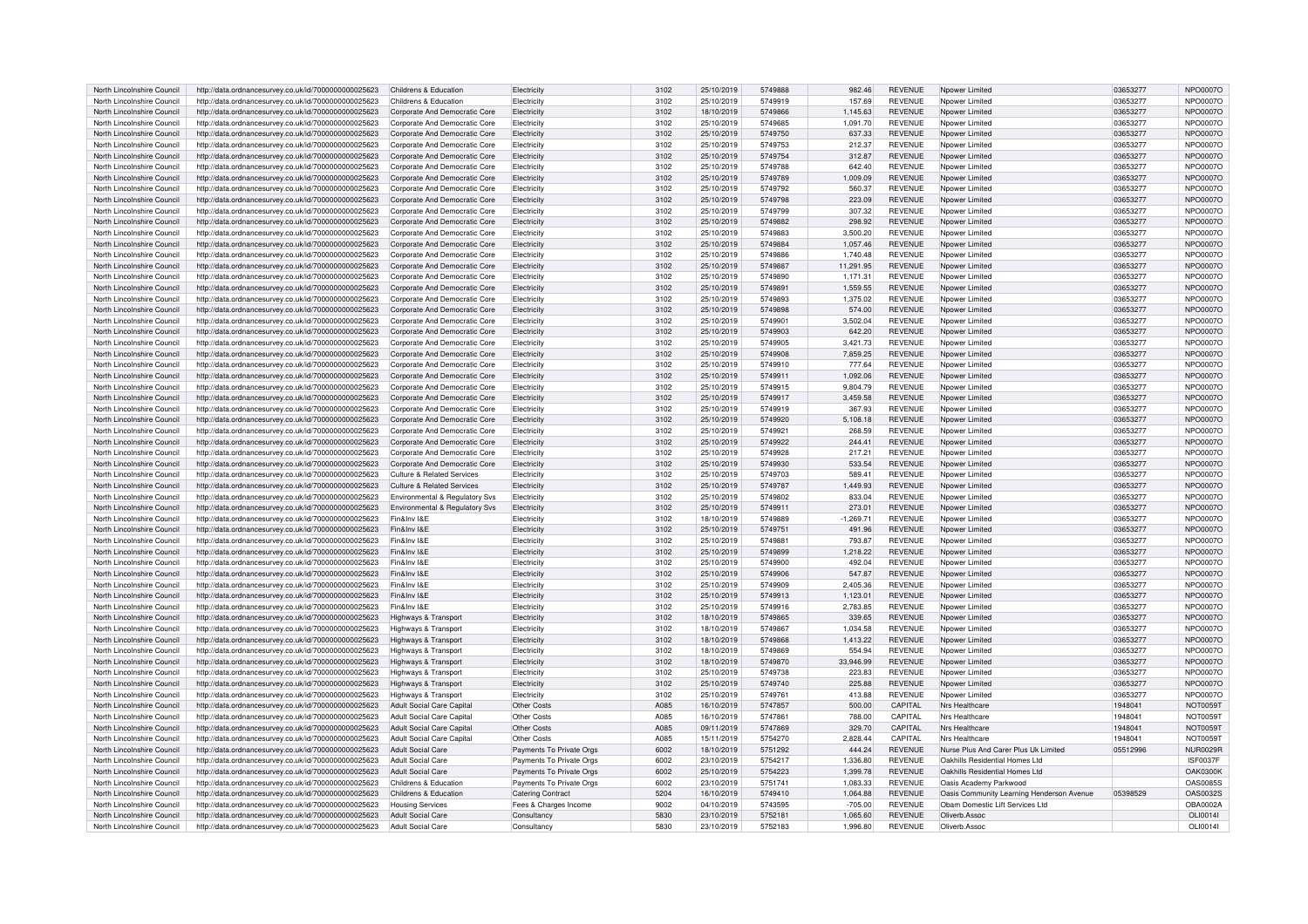| North Lincolnshire Council                               | http://data.ordnancesurvey.co.uk/id/7000000000025623                                                         | Corporate And Democratic Core                                  | <b>Course Fees/Training</b>                              | 2002         | 02/10/2019               | 5741755            | 924.30             | <b>REVENUE</b>                   | Oliverb, Assoc                                 |                    | OLI0014I                    |
|----------------------------------------------------------|--------------------------------------------------------------------------------------------------------------|----------------------------------------------------------------|----------------------------------------------------------|--------------|--------------------------|--------------------|--------------------|----------------------------------|------------------------------------------------|--------------------|-----------------------------|
| North Lincolnshire Council                               | http://data.ordnancesurvey.co.uk/id/7000000000025623                                                         | Childrens & Education                                          | <b>Client Transport Costs</b>                            | 6092         | 16/10/2019               | 5747310            | 14,656.00          | <b>REVENUE</b>                   | One 2 One Taxis                                |                    | <b>ONE0035E</b>             |
| North Lincolnshire Council                               | http://data.ordnancesurvey.co.uk/id/7000000000025623                                                         | Childrens & Education                                          | Home To School Transport                                 | 4201         | 11/10/2019               | 5747147            | 4,228.00           | <b>REVENUE</b>                   | One 2 One Taxis                                |                    | <b>ONE0035E</b>             |
| North Lincolnshire Council                               | http://data.ordnancesurvey.co.uk/id/7000000000025623                                                         | <b>Adult Social Care</b>                                       | Payments To Private Orgs                                 | 6002         | 25/10/2019               | 5754898            | 623.01             | <b>REVENUE</b>                   | Ongo                                           |                    | <b>ONG0120G</b>             |
| North Lincolnshire Council                               | http://data.ordnancesurvey.co.uk/id/7000000000025623                                                         | Childrens & Education                                          | <b>Client Related Costs</b>                              | 5534         | 30/10/2019               | 5756570            | 1,000.00           | <b>REVENUE</b>                   | Ongo                                           |                    | <b>ONG0120G</b>             |
| North Lincolnshire Council                               | http://data.ordnancesurvey.co.uk/id/7000000000025623                                                         | Childrens & Education                                          | <b>Client Related Costs</b>                              | 5534         | 01/11/2019               | 5757110            | 459.57             | <b>REVENUE</b>                   | Ongo                                           |                    | <b>ONG0120G</b>             |
| North Lincolnshire Council                               | http://data.ordnancesurvey.co.uk/id/7000000000025623                                                         | <b>Housing Services</b>                                        | Gen Office Exp (Incl Postage)                            | 5603         | 04/10/2019               | 5743872            | 273,60             | <b>REVENUE</b>                   | Ongo                                           |                    | <b>ONG0120G</b>             |
| North Lincolnshire Council                               | http://data.ordnancesurvey.co.uk/id/7000000000025623                                                         | <b>Housing Services</b>                                        | Gen Office Exp (Incl Postage)                            | 5603         | 09/10/2019               | 5745652            | 492.20             | <b>REVENUE</b>                   | Ongo                                           |                    | <b>ONG0120G</b>             |
| North Lincolnshire Council                               |                                                                                                              |                                                                | Gen Office Exp (Incl Postage                             | 5603         | 09/10/2019               | 5745655            | 314.76             | <b>REVENUE</b>                   |                                                |                    | <b>ONG0120G</b>             |
|                                                          | http://data.ordnancesurvey.co.uk/id/7000000000025623                                                         | <b>Housing Services</b>                                        |                                                          |              |                          |                    |                    |                                  | Ongo                                           |                    |                             |
| North Lincolnshire Council                               | http://data.ordnancesurvey.co.uk/id/7000000000025623                                                         | <b>Housing Services</b>                                        | Gen Office Exp (Incl Postage                             | 5603         | 18/10/2019               | 5751101            | 575.70             | <b>REVENUE</b>                   | Ongo                                           |                    | ONG0120G                    |
| North Lincolnshire Council                               | http://data.ordnancesurvey.co.uk/id/7000000000025623                                                         | <b>Housing Services</b>                                        | Gen Office Exp (Incl Postage                             | 5603         | 23/10/2019               | 5753642            | 312.54             | <b>REVENUE</b>                   | Onac                                           |                    | <b>ONG0120G</b>             |
| North Lincolnshire Council                               | http://data.ordnancesurvey.co.uk/id/7000000000025623                                                         | <b>Housing Services</b>                                        | Gen Office Exp (Incl Postage                             | 5603         | 23/10/2019               | 5753644            | 625.10             | <b>REVENUE</b>                   | Ongo                                           |                    | ONG0120G                    |
| North Lincolnshire Council                               | http://data.ordnancesurvey.co.uk/id/7000000000025623                                                         | <b>Housing Services</b>                                        | Gen Office Exp (Incl Postage)                            | 5603         | 30/10/2019               | 5756596            | 310.32             | <b>REVENUE</b>                   | Ongo                                           |                    | <b>ONG0120G</b>             |
| North Lincolnshire Council                               | http://data.ordnancesurvey.co.uk/id/7000000000025623                                                         | <b>Housing Services</b>                                        | Other Supplies & Services                                | 5799         | 17/11/2019               | 5753633            | 500.00             | <b>REVENUE</b>                   | Ongo Partnership                               | 11077107           | ONG03000                    |
| North Lincolnshire Council                               | http://data.ordnancesurvey.co.uk/id/7000000000025623                                                         | <b>Adult Social Care</b>                                       | Payments To Private Orgs                                 | 6002         | 23/10/2019               | 5754219            | 5,039.44           | <b>REVENUE</b>                   | Ongo Recruitment Ltd                           |                    | <b>ISF0039F</b>             |
| North Lincolnshire Council                               | http://data.ordnancesurvey.co.uk/id/7000000000025623                                                         | Childrens & Education                                          | Other Supplies & Services                                | 5799         | 09/10/2019               | 5745584            | 428.80             | <b>REVENUE</b>                   | Ongo Recruitment Ltd                           | 4750128            | CRO03230                    |
| North Lincolnshire Council                               | http://data.ordnancesurvey.co.uk/id/7000000000025623                                                         | Childrens & Education                                          | Other Supplies & Services                                | 5799         | 30/10/2019               | 5756213            | 554.40             | <b>REVENUE</b>                   | Ongo Recruitment Ltd                           | 4750128            | CRO0323C                    |
| North Lincolnshire Council                               | http://data.ordnancesurvey.co.uk/id/7000000000025623                                                         | Childrens & Education                                          | Pay - Agency                                             | 0131         | 01/11/2019               | 5750904            | 985.85             | <b>REVENUE</b>                   | Ongo Recruitment Ltd                           | 4750128            | CRO0323C                    |
| North Lincolnshire Council                               | http://data.ordnancesurvey.co.uk/id/7000000000025623                                                         | Childrens & Education                                          | Payments To Private Orgs                                 | 6002         | 09/10/2019               | 5744613            | 360.00             | <b>REVENUE</b>                   | Ongo Recruitment Ltd                           | 4750128            | CRO0323C                    |
| North Lincolnshire Council                               | http://data.ordnancesurvey.co.uk/id/7000000000025623                                                         | Childrens & Education                                          | Payments To Private Orgs                                 | 6002         | 09/10/2019               | 5744615            | 420.00             | <b>REVENUE</b>                   | Ongo Recruitment Ltd                           | 4750128            | CRO0323C                    |
| North Lincolnshire Council                               | http://data.ordnancesurvey.co.uk/id/7000000000025623                                                         | Childrens & Education                                          | Payments To Private Orgs                                 | 6002         | 30/10/2019               | 575638             | 216.00             | <b>REVENUE</b>                   | Ongo Recruitment Ltd                           | 4750128            | CRO0323C                    |
| North Lincolnshire Council                               |                                                                                                              | Adult Social Care                                              |                                                          | 6002         | 23/10/2019               | 5754210            |                    | <b>REVENUE</b>                   |                                                |                    | <b>ISF0021F</b>             |
|                                                          | http://data.ordnancesurvey.co.uk/id/7000000000025623                                                         |                                                                | Payments To Private Orgs                                 |              |                          |                    | 7,266.84           |                                  | Options (Autism 2) Ltd                         |                    |                             |
| North Lincolnshire Council                               | http://data.ordnancesurvey.co.uk/id/7000000000025623                                                         | <b>Adult Social Care</b>                                       | Payments To Private Orgs                                 | 6002         | 23/10/2019               | 5754210            | 298.00             | <b>REVENUE</b>                   | Options (Autism 2) Ltd                         |                    | <b>ISF0021F</b>             |
| North Lincolnshire Council                               | http://data.ordnancesurvey.co.uk/id/7000000000025623                                                         | Corporate And Democratic Core                                  | It Software-Maintenance                                  | 5053         | 04/10/2019               | 5741587            | 19,400.46          | <b>REVENUE</b>                   | Oracle Corporation U K Limited                 |                    | ORA0003A                    |
| North Lincolnshire Council                               | http://data.ordnancesurvey.co.uk/id/7000000000025623                                                         | Childrens & Education                                          | Payments To Private Orgs                                 | 6002         | 18/10/2019               | 5747172            | 14,195.83          | <b>REVENUE</b>                   | Orchard Education Ltd                          |                    | ORC00210                    |
| North Lincolnshire Council                               | http://data.ordnancesurvey.co.uk/id/7000000000025623                                                         | Childrens & Education                                          | Payments To Private Orgs                                 | 6002         | 18/10/2019               | 5747175            | 11,146.67          | <b>REVENUE</b>                   | Orchard Education Ltd                          |                    | ORC00210                    |
| North Lincolnshire Council                               | http://data.ordnancesurvey.co.uk/id/7000000000025623                                                         | Childrens & Education                                          | Payments To Private Orgs                                 | 6002         | 18/10/2019               | 5747177            | 11.146.67          | <b>REVENUE</b>                   | Orchard Education Ltd                          |                    | ORC0021C                    |
| North Lincolnshire Council                               | http://data.ordnancesurvey.co.uk/id/7000000000025623                                                         | Childrens & Education                                          | Payments To Private Orgs                                 | 6002         | 18/10/2019               | 5747184            | 14,195.83          | <b>REVENUE</b>                   | Orchard Education Ltd                          |                    | ORC0021C                    |
| North Lincolnshire Council                               | http://data.ordnancesurvey.co.uk/id/7000000000025623                                                         | <b>Culture &amp; Related Services</b>                          | Stock Purchases & Adjustments                            | 5030         | 23/10/2019               | 5750817            | 358.23             | <b>REVENUE</b>                   | Otter House Ltd                                | 2655839            | OTT0001T                    |
| North Lincolnshire Council                               | http://data.ordnancesurvey.co.uk/id/7000000000025623                                                         | Corporate And Democratic Core                                  | Payments To Private Orgs                                 | 6002         | 25/10/2019               | 5754530            | 6,030.29           | <b>REVENUE</b>                   | Oughtred & Harrison Ltd                        | 0166445            | OUG0032G                    |
| North Lincolnshire Council                               | http://data.ordnancesurvey.co.uk/id/7000000000025623                                                         | Childrens & Education                                          | Payments To Private Orgs                                 | 6002         | 23/10/2019               | 5752095            | 13,175.00          | <b>REVENUE</b>                   | Outwood Academy Foxhills                       |                    | FTC0002C                    |
| North Lincolnshire Council                               | http://data.ordnancesurvey.co.uk/id/7000000000025623                                                         | Adult Social Care                                              | Other Supplies & Services                                | 5799         | 22/11/2019               | 5756158            | 308.00             | <b>REVENUE</b>                   | Owl Cottage Cattery                            |                    | OWL0002L                    |
| North Lincolnshire Council                               | http://data.ordnancesurvey.co.uk/id/7000000000025623                                                         | Fin&Inv I&E                                                    | Other Professional Fees                                  | 5829         | 01/11/2019               | 5757132            | 401.89             | <b>REVENUE</b>                   | Parent Pay Ltd                                 | 04513692           | PAR0103F                    |
| North Lincolnshire Council                               | http://data.ordnancesurvey.co.uk/id/7000000000025623                                                         | Fin&Inv I&E                                                    | Repair & Maintenance Costs                               | 3000         | 25/10/2019               | 5744139            | 637.46             | <b>REVENUE</b>                   | Parker Electrical (Environmental) Ltd          |                    | <b>PEE0120E</b>             |
| North Lincolnshire Council                               |                                                                                                              | Childrens & Education                                          | Home To School Transport                                 | 4201         | 11/10/2019               | 5747174            | 945.00             | <b>REVENUE</b>                   |                                                | 6711712            | FRA0130A                    |
|                                                          | http://data.ordnancesurvey.co.uk/id/7000000000025623                                                         |                                                                |                                                          |              |                          |                    |                    |                                  | Pat Frankish Psychology & Psychotherapy Ltd    |                    |                             |
| North Lincolnshire Council                               | http://data.ordnancesurvey.co.uk/id/7000000000025623                                                         | Public Health                                                  | Payments To Private Orgs                                 | 6002         | 18/10/2019               | 5742440            | 516.00             | <b>REVENUE</b>                   | Patrick Lappin                                 |                    | LAP0025P                    |
| North Lincolnshire Council                               | http://data.ordnancesurvey.co.uk/id/7000000000025623                                                         | Childrens & Education                                          | Payments To Private Orgs                                 | 6002         | 11/10/2019               | 5746762            | 5,200.00           | <b>REVENUE</b>                   | Paula Bennett Consultancy                      |                    | <b>BEN0320N</b>             |
| North Lincolnshire Council                               | http://data.ordnancesurvey.co.uk/id/7000000000025623                                                         | Environmental & Regulatory Svs                                 | Payments To Voluntary Orgs                               | 6001         | 14/11/2019               | 5753597            | 5,963.88           | <b>REVENUE</b>                   | Pcc For Humberside                             |                    | <b>PCC0030C</b>             |
| North Lincolnshire Council                               | http://data.ordnancesurvey.co.uk/id/7000000000025623                                                         | Adult Social Care                                              | Other Professional Fees                                  | 5829         | 23/10/2019               | 5753460            | 4.200.00           | <b>REVENUE</b>                   | Peggy'S World Cic                              |                    | PEG0032G                    |
| North Lincolnshire Council                               | http://data.ordnancesurvey.co.uk/id/7000000000025623                                                         | Adult Social Care                                              | Other Professional Fees                                  | 5829         | 23/10/2019               | 5753626            | 5,400.00           | <b>REVENUE</b>                   | Peggy'S World Cio                              |                    | PEG00320                    |
| North Lincolnshire Council                               | http://data.ordnancesurvey.co.uk/id/7000000000025623                                                         | <b>Adult Social Care</b>                                       | Fees & Charges Income                                    | 9002         | 16/10/2019               | 5748883            | $-122.56$          | <b>REVENUE</b>                   | Penderels Trust                                |                    | DP4284                      |
| North Lincolnshire Council                               | http://data.ordnancesurvey.co.uk/id/7000000000025623                                                         | Corporate And Democratic Core                                  | Advertising & Publicity                                  | 5610         | 25/10/2019               | 5746807            | 264.48             | <b>REVENUE</b>                   | Penna Plo                                      | 1918150            | <b>BAR0253F</b>             |
| North Lincolnshire Council                               | http://data.ordnancesurvey.co.uk/id/7000000000025623                                                         |                                                                |                                                          |              |                          |                    |                    |                                  |                                                |                    |                             |
| North Lincolnshire Council                               |                                                                                                              | Corporate And Democratic Core                                  | <b>Recruitment Costs And Dbs</b>                         | 2004         | 25/10/2019               | 5743038            | 5,436.79           | <b>REVENUE</b>                   | People Asset Management Ltd                    | 5199107            | PEO0120C                    |
|                                                          | http://data.ordnancesurvey.co.uk/id/7000000000025623                                                         | Corporate And Democratic Core                                  | Recruitment Costs And Dbs                                | 2004         | 25/10/2019               | 5744627            | 466.36             | <b>REVENUE</b>                   | People Asset Management Ltd                    | 5199107            | PEO0120O                    |
|                                                          |                                                                                                              |                                                                |                                                          |              |                          |                    |                    | CAPITAL                          |                                                |                    |                             |
| North Lincolnshire Council                               | http://data.ordnancesurvey.co.uk/id/7000000000025623                                                         | Adult Social Care Capital                                      | Other Costs                                              | A085         | 16/10/2019               | 574466             | 782.40             |                                  | Performance Health International Ltd           | 4374752            | ABI0005                     |
| North Lincolnshire Council                               | http://data.ordnancesurvey.co.uk/id/7000000000025623                                                         | Adult Social Care Capital                                      | Other Costs<br>Other Costs                               | A085         | 01/11/2019               | 5754235            | 1,802.50           | <b>CAPITAL</b>                   | Performance Health International Ltd           | 4374752            | ABI0005                     |
| North Lincolnshire Council                               | http://data.ordnancesurvey.co.uk/id/7000000000025623                                                         | Adult Social Care Capital                                      |                                                          | A085         | 01/11/2019               | 5754267            | 444.60             | CAPITAL                          | Performance Health International Ltd           | 4374752            | <b>ABI00051</b>             |
| North Lincolnshire Council                               | http://data.ordnancesurvey.co.uk/id/7000000000025623                                                         | Highways & Transport                                           | Other Supplies & Services                                | 5799         | 25/10/2019               | 5753632            | 1,250.00           | <b>REVENUE</b>                   | Pestx Ltd                                      | 04233814           | <b>PES0003S</b>             |
| North Lincolnshire Council                               | http://data.ordnancesurvey.co.uk/id/7000000000025623                                                         | Highways & Transport                                           | Other Supplies & Services                                | 5799         | 25/10/2019               | 5753784            | 1,330.00           | <b>REVENUE</b>                   | Pesty Ltd                                      | 04233814           | <b>PES0003S</b>             |
| North Lincolnshire Council                               | http://data.ordnancesurvey.co.uk/id/7000000000025623                                                         | <b>Housing Services</b>                                        | Other Supplies & Services                                | 5799         | 09/10/2019               | 5744669            | 444.00             | <b>REVENUE</b>                   | Peter & Amanda Mallinson                       |                    | <b>MAL0068L</b>             |
| North Lincolnshire Council                               | http://data.ordnancesurvey.co.uk/id/7000000000025623                                                         | Corporate And Democratic Core                                  | Cleaning Costs/ Materials                                | 3301         | 09/10/2019               | 5744147            | 1.261.70           | <b>REVENUE</b>                   | Peter Hogarth & Sons Ltd                       | 1143352            | HOG0001G                    |
| North Lincolnshire Council                               | http://data.ordnancesurvey.co.uk/id/7000000000025623                                                         | Corporate And Democratic Core                                  | Cleaning Costs/ Materials                                | 3301         | 09/10/2019               | 5744151            | 321.54             | <b>REVENUE</b>                   | Peter Hogarth & Sons Ltd                       | 1143352            | HOG0001G                    |
| North Lincolnshire Council                               | http://data.ordnancesurvey.co.uk/id/7000000000025623                                                         | Corporate And Democratic Core                                  | Cleaning Costs/ Materials                                | 3301         | 18/10/2019               | 5744136            | 396.62             | <b>REVENUE</b>                   | Peter Hogarth & Sons Ltd                       | 1143352            | HOG0001G                    |
| North Lincolnshire Council                               | http://data.ordnancesurvey.co.uk/id/7000000000025623                                                         | Corporate And Democratic Core                                  | Cleaning Costs/ Materials                                | 3301         | 23/10/2019               | 5744150            | 233.56             | <b>REVENUE</b>                   | Peter Hogarth & Sons Ltd                       | 1143352            | HOG0001G                    |
| North Lincolnshire Council                               | http://data.ordnancesurvey.co.uk/id/7000000000025623                                                         | Corporate And Democratic Core                                  | Cleaning Costs/ Materials                                | 3301         | 25/10/2019               | 5744154            | 225.06             | <b>REVENUE</b>                   | Peter Hogarth & Sons Ltd                       | 1143352            | HOG0001G                    |
| North Lincolnshire Council                               | http://data.ordnancesurvey.co.uk/id/7000000000025623                                                         | Environmental & Regulatory Sys                                 | Cleaning Costs/ Materials                                | 3301         | 09/10/2019               | 5745768            | 320.80             | <b>REVENUE</b>                   | Peter Hogarth & Sons Ltd                       | 1143352            | HOG0001G                    |
| North Lincolnshire Council                               | http://data.ordnancesurvey.co.uk/id/7000000000025623                                                         | Fin&Inv I&E                                                    | Cleaning Costs/ Materials                                | 3301         | 09/10/2019               | 5745767            | 1,722.37           | <b>REVENUE</b>                   | Peter Hogarth & Sons Ltd                       | 1143352            | HOG0001G                    |
| North Lincolnshire Council                               | http://data.ordnancesurvey.co.uk/id/7000000000025623                                                         | Culture & Related Services                                     | Books (Libraries+Schools Only)                           | 5005         | 04/10/2019               | 5743770            | 257.81             | <b>REVENUE</b>                   | Peters Ltd                                     | 24252340           | PET0110T                    |
| North Lincolnshire Council                               |                                                                                                              | Culture & Related Services                                     | Books (Libraries+Schools Only)                           | 5005         | 16/11/2019               | 5755488            | 293.60             | <b>REVENUE</b>                   | Peters Ltd                                     | 24252340           | PET0110T                    |
|                                                          | http://data.ordnancesurvey.co.uk/id/7000000000025623                                                         |                                                                |                                                          |              |                          |                    | 715.00             |                                  |                                                | 6293539            |                             |
| North Lincolnshire Council                               | http://data.ordnancesurvey.co.uk/id/7000000000025623                                                         | Culture & Related Services                                     | Other Supplies & Services                                | 5799         | 18/10/2019               | 5743906            |                    | <b>REVENUE</b>                   | Phase Site Investigations Ltd                  |                    | PHA0005A                    |
| North Lincolnshire Council                               | http://data.ordnancesurvey.co.uk/id/7000000000025623                                                         | Childrens & Education                                          | <b>Client Related Costs</b>                              | 5534         | 30/10/2019               | 5756338            | 1,325.00           | <b>REVENUE</b>                   | Phase (Young Peoples Support) Cic              |                    | PHA0121A                    |
| North Lincolnshire Council                               | http://data.ordnancesurvey.co.uk/id/7000000000025623                                                         | Childrens & Education                                          | Payments To Private Orgs                                 | 6002         | 11/10/2019               | 5746740            | 73,333.33          | <b>REVENUE</b>                   | Phase (Young Peoples Support) Cic              |                    | PHA0121A                    |
| North Lincolnshire Council                               | http://data.ordnancesurvey.co.uk/id/7000000000025623                                                         | Fin&Inv I&F                                                    | Repair & Maintenance Costs                               | 3000         | 02/10/2019               | 5741760            | 928.00             | <b>REVENUE</b>                   | Phil Jarratt                                   |                    | <b>JAR0097R</b>             |
| North Lincolnshire Council                               | http://data.ordnancesurvey.co.uk/id/7000000000025623                                                         | Fin&Inv I&E                                                    | Repair & Maintenance Costs                               | 3000         | 30/10/2019               | 5747305            | 899.00             | <b>REVENUE</b>                   | Phil Jarratt                                   |                    | <b>JAR0097R</b>             |
| North Lincolnshire Council                               | http://data.ordnancesurvey.co.uk/id/7000000000025623                                                         | Childrens & Education                                          | It Software-Purchase                                     | 5051         | 25/10/2019               | 5747922            | 1,332.78           | <b>REVENUE</b>                   | Phoenix Software Ltd                           | 2548628            | SOF0026F                    |
| North Lincolnshire Council                               | http://data.ordnancesurvey.co.uk/id/7000000000025623                                                         | Corporate And Democratic Core                                  | Repair & Maintenance Costs                               | 3000         | 09/10/2019               | 5745432            | 214.66             | <b>REVENUE</b>                   | Pickerings Europe Ltd                          | 3217853            | PIC0003C                    |
| North Lincolnshire Council<br>North Lincolnshire Council | http://data.ordnancesurvey.co.uk/id/7000000000025623<br>http://data.ordnancesurvey.co.uk/id/7000000000025623 | Corporate And Democratic Core<br>Corporate And Democratic Core | Repair & Maintenance Costs<br>Repair & Maintenance Costs | 3000<br>3000 | 11/10/2019<br>16/10/2019 | 5747185<br>5747759 | $\Omega$<br>559.73 | <b>REVENUE</b><br><b>REVENUE</b> | Pickerings Europe Ltd<br>Pickerings Europe Ltd | 3217853<br>3217853 | <b>PIC0003C</b><br>PIC0003C |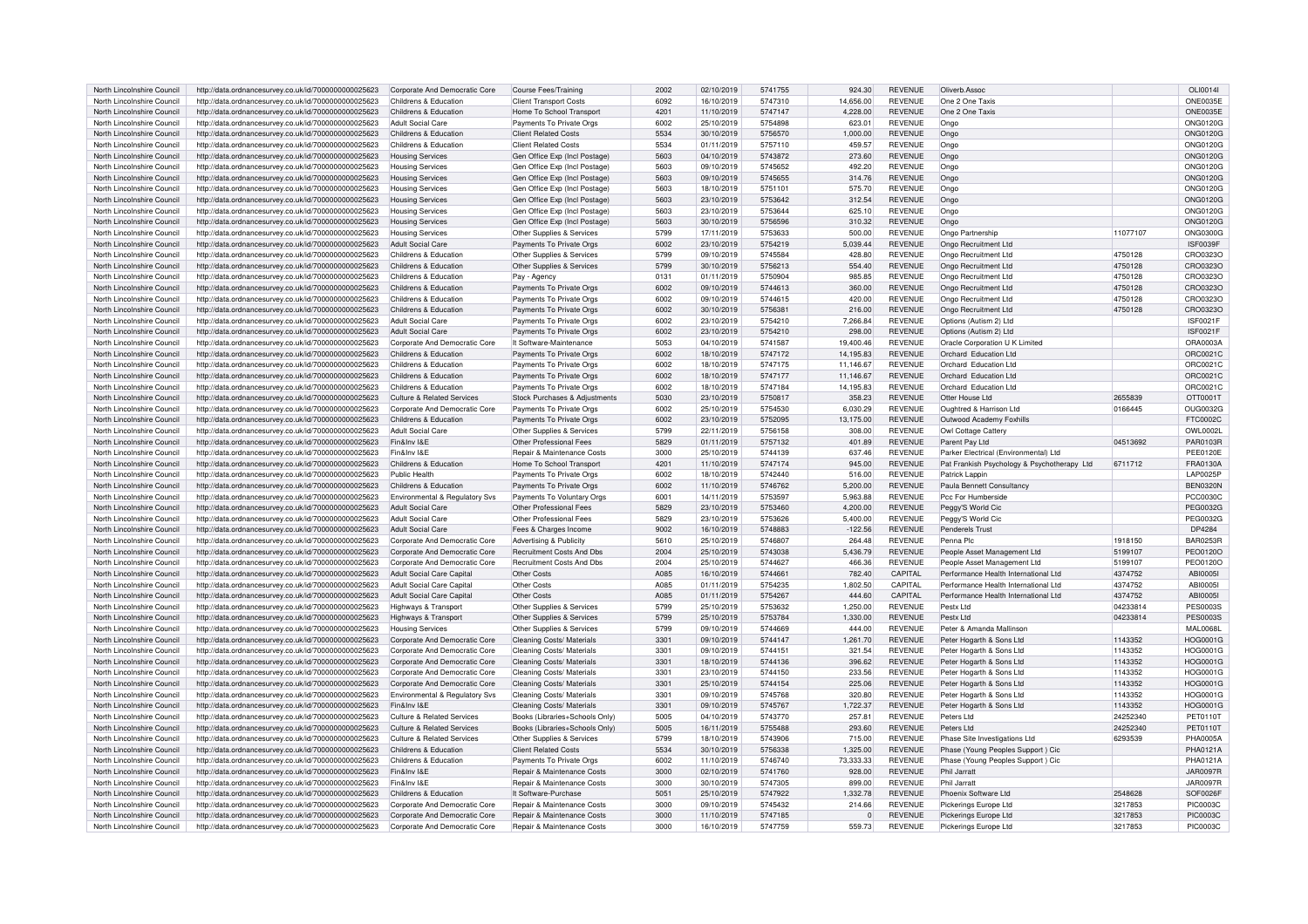| North Lincolnshire Council                               | http://data.ordnancesurvey.co.uk/id/7000000000025623                                                         | Corporate And Democratic Core         | Repair & Maintenance Costs    | 3000         | 13/11/2019               | 5754619            | 456.52           | <b>REVENUE</b>                   | Pickerings Europe Ltd                  | 3217853    | <b>PIC0003C</b>                    |
|----------------------------------------------------------|--------------------------------------------------------------------------------------------------------------|---------------------------------------|-------------------------------|--------------|--------------------------|--------------------|------------------|----------------------------------|----------------------------------------|------------|------------------------------------|
| North Lincolnshire Council                               | http://data.ordnancesurvey.co.uk/id/7000000000025623                                                         | Corporate And Democratic Core         | Repair & Maintenance Costs    | 3000         | 17/11/2019               | 5754816            | 559.73           | <b>REVENUE</b>                   | Pickerings Europe Ltd                  | 3217853    | <b>PIC0003C</b>                    |
| North Lincolnshire Council                               | http://data.ordnancesurvey.co.uk/id/7000000000025623                                                         | Culture, Env, Reg & Planning Cap      | Building/Construction         | A082         | 11/10/2019               | 5747192            | 960.00           | CAPITAL                          | Pickerings Europe Ltd                  | 3217853    | <b>PIC0003C</b>                    |
| North Lincolnshire Council                               | http://data.ordnancesurvey.co.uk/id/7000000000025623                                                         | Culture, Env, Reg & Planning Cap      | Building/Construction         | A082         | 11/10/2019               | 5747194            | 4.626.04         | CAPITAL                          | Pickerings Europe Ltd                  | 3217853    | <b>PIC0003C</b>                    |
| North Lincolnshire Council                               | http://data.ordnancesurvey.co.uk/id/7000000000025623                                                         | Fin&Inv I&E                           | Repair & Maintenance Costs    | 3000         | 11/10/2019               | 5747185            | 714.14           | <b>REVENUE</b>                   | Pickerings Europe Ltd                  | 3217853    | <b>PIC0003C</b>                    |
| North Lincolnshire Council                               | http://data.ordnancesurvey.co.uk/id/7000000000025623                                                         | Fin&Inv I&E                           | Repair & Maintenance Costs    | 3000         | 11/10/2019               | 5747187            | 932.50           | <b>REVENUE</b>                   | Pickerings Europe Ltd                  | 3217853    | <b>PIC0003C</b>                    |
| North Lincolnshire Council                               | http://data.ordnancesurvey.co.uk/id/7000000000025623                                                         | Fin&Inv I&E                           | Repair & Maintenance Costs    | 3000         | 16/10/2019               | 5747759            | 38.57            | <b>REVENUE</b>                   | Pickerings Europe Ltd                  | 3217853    | <b>PIC0003C</b>                    |
| North Lincolnshire Council                               | http://data.ordnancesurvey.co.uk/id/7000000000025623                                                         | Fin&Inv I&E                           | Repair & Maintenance Costs    | 3000         | 23/10/2019               | 5745647            | 853.75           | <b>REVENUE</b>                   | Pickerings Europe Ltd                  | 3217853    | <b>PIC0003C</b>                    |
| North Lincolnshire Council                               | http://data.ordnancesurvey.co.uk/id/7000000000025623                                                         | Fin&Inv I&E                           | Repair & Maintenance Costs    | 3000         | 23/10/2019               | 5747182            | 1,357.40         | <b>REVENUE</b>                   | Pickerings Europe Ltd                  | 3217853    | <b>PIC0003C</b>                    |
| North Lincolnshire Council                               | http://data.ordnancesurvey.co.uk/id/7000000000025623                                                         | Fin&Inv I&E                           | Repair & Maintenance Costs    | 3000         | 13/11/2019               | 5754618            | 900.00           | <b>REVENUE</b>                   | Pickerings Europe Ltd                  | 3217853    | <b>PIC0003C</b>                    |
|                                                          |                                                                                                              | Fin&Inv I&E                           | Repair & Maintenance Costs    |              |                          | 5754620            |                  | <b>REVENUE</b>                   |                                        |            | PIC0003C                           |
| North Lincolnshire Council                               | http://data.ordnancesurvey.co.uk/id/7000000000025623                                                         | Fin&Inv I&F                           |                               | 3000         | 13/11/2019               |                    | 890.00           |                                  | Pickerings Europe Ltd                  | 3217853    |                                    |
| North Lincolnshire Council                               | http://data.ordnancesurvey.co.uk/id/7000000000025623                                                         |                                       | Repair & Maintenance Costs    | 3000         | 17/11/2019               | 5754816            | 38.57            | <b>REVENUE</b>                   | Pickerings Europe Ltd                  | 3217853    | PIC0003C                           |
| North Lincolnshire Council                               | http://data.ordnancesurvey.co.uk/id/7000000000025623                                                         | Childrens & Education                 | Equipment Purchase            | 5001         | 02/10/2019               | 5741589            | 267.65           | <b>REVENUE</b>                   | Pickerings Of Brigg                    |            | PIC0032C                           |
| North Lincolnshire Council                               | http://data.ordnancesurvey.co.uk/id/7000000000025623                                                         | Childrens & Education                 | It Software-Maintenance       | 5053         | 09/10/2019               | 5742513            | 4.819.50         | <b>REVENUE</b>                   | Pitney Bowes Software Europe Ltd       |            | PIT00641                           |
| North Lincolnshire Council                               | http://data.ordnancesurvey.co.uk/id/7000000000025623                                                         | Childrens & Education                 | Clothing, Uniforms & Laundry  | 5301         | 30/10/2019               | 5756176            | 485.64           | <b>REVENUE</b>                   | <b>Pid Safety Supplies Ltd</b>         | NI601331   | PJD0001D                           |
| North Lincolnshire Council                               | http://data.ordnancesurvey.co.uk/id/7000000000025623                                                         | Childrens & Education                 | Home To School Transport      | 4201         | 04/10/2019               | 5743923            | 616.00           | <b>REVENUE</b>                   | Placebook Minicabs Ltd                 | 09508214   | <b>PLA0065A</b>                    |
| North Lincolnshire Council                               | http://data.ordnancesurvey.co.uk/id/7000000000025623                                                         | Childrens & Education                 | Home To School Transport      | 4201         | 25/10/2019               | 5754320            | 1,120.00         | <b>REVENUE</b>                   | Placebook Minicabs Ltd                 | 09508214   | <b>PLA0065A</b>                    |
| North Lincolnshire Council                               | http://data.ordnancesurvey.co.uk/id/7000000000025623                                                         | Highways & Transport                  | Course Fees/Training          | 2002         | 16/10/2019               | 5743638            | 1,000.00         | <b>REVENUE</b>                   | Plant Equipment Ltd                    | 1620233    | <b>PLA0175A</b>                    |
| North Lincolnshire Council                               | http://data.ordnancesurvey.co.uk/id/7000000000025623                                                         | Childrens & Education                 | Payments To Private Orgs      | 6002         | 23/10/2019               | 5752138            | 83.235.00        | <b>REVENUE</b>                   | Plus Skills Development Ltd            |            | <b>PLU0004L</b>                    |
| North Lincolnshire Council                               | http://data.ordnancesurvey.co.uk/id/7000000000025623                                                         | Corporate And Democratic Core         | Other Supplies & Services     | 5799         | 04/10/2019               | 5743039            | 1,391.00         | <b>REVENUE</b>                   | P & M M Ltd                            | 1090180    | P&M0008M                           |
| North Lincolnshire Council                               | http://data.ordnancesurvey.co.uk/id/7000000000025623                                                         | Corporate And Democratic Core         | Repair & Maintenance Costs    | 3000         | 09/10/2019               | 5745319            | 516.00           | <b>REVENUE</b>                   | Poolside Leisure                       |            | POO0002C                           |
| North Lincolnshire Council                               | http://data.ordnancesurvey.co.uk/id/7000000000025623                                                         | Corporate And Democratic Core         | Repair & Maintenance Costs    | 3000         | 23/10/2019               | 5745321            | 698.43           | <b>REVENUE</b>                   | Poolside Leisure                       |            | POO0002C                           |
| North Lincolnshire Council                               | http://data.ordnancesurvey.co.uk/id/7000000000025623                                                         | Corporate And Democratic Core         | Repair & Maintenance Costs    | 3000         | 21/11/2019               | 5754232            | 2,950.00         | <b>REVENUE</b>                   | Poolside Leisure                       |            | POO0002C                           |
| North Lincolnshire Council                               | http://data.ordnancesurvey.co.uk/id/7000000000025623                                                         | Corporate And Democratic Core         | Repair & Maintenance Costs    | 3000         | 21/11/2019               | 5756440            | 1,846.20         | <b>REVENUE</b>                   | Poolside Leisure                       |            | POO0002C                           |
| North Lincolnshire Council                               | http://data.ordnancesurvey.co.uk/id/7000000000025623                                                         | Corporate And Democratic Core         | Repair & Maintenance Costs    | 3000         | 26/11/2019               | 5756439            | 287.58           | <b>REVENUE</b>                   | Poolside Leisure                       |            | POO0002C                           |
| North Lincolnshire Council                               | http://data.ordnancesurvey.co.uk/id/7000000000025623                                                         | Corporate And Democratic Core         | Repair & Maintenance Costs    | 3000         | 26/11/2019               | 5756443            | 495.24           | <b>REVENUE</b>                   | Poolside Leisure                       |            | POO0002C                           |
| North Lincolnshire Council                               | http://data.ordnancesurvey.co.uk/id/7000000000025623                                                         | Culture & Related Services            | Repair & Maintenance Costs    | 3000         | 09/10/2019               | 5745319            | $\Omega$         | <b>REVENUE</b>                   | Poolside Leisure                       |            | POO0002C                           |
| North Lincolnshire Council                               | http://data.ordnancesurvey.co.uk/id/7000000000025623                                                         | Adult Social Care                     | Other Vehicle Costs           | 4005         | 11/10/2019               | 5746987            | 1,155.00         | <b>REVENUE</b>                   | <b>Premier Cabs</b>                    |            | <b>PRE0280E</b>                    |
| North Lincolnshire Council                               | http://data.ordnancesurvey.co.uk/id/7000000000025623                                                         | Childrens & Education                 | Home To School Transport      | 4201         | 04/10/2019               | 5743919            | 3,974.60         | <b>REVENUE</b>                   | <b>Premier Cabs</b>                    |            | <b>PRE0280E</b>                    |
| North Lincolnshire Council                               | http://data.ordnancesurvey.co.uk/id/7000000000025623                                                         | Corporate And Democratic Core         | Repair & Maintenance Costs    | 3000         | 18/10/2019               | 5750924            | 1,856.27         | <b>REVENUE</b>                   | Premier Roofing And Services Ltd       | 4577119    | <b>PRE0164E</b>                    |
| North Lincolnshire Council                               | http://data.ordnancesurvey.co.uk/id/7000000000025623                                                         | <b>Culture &amp; Related Services</b> | Repair & Maintenance Costs    | 3000         | 18/10/2019               | 5750924            | 1,329.24         | <b>REVENUE</b>                   | Premier Roofing And Services Ltd       | 4577119    | <b>PRE0164E</b>                    |
| North Lincolnshire Council                               | http://data.ordnancesurvey.co.uk/id/7000000000025623                                                         | Fin&Inv I&F                           | Repair & Maintenance Costs    | 3000         | 18/10/2019               | 5750924            | 1,076.56         | <b>REVENUE</b>                   | Premier Roofing And Services Ltd       | 4577119    | <b>PRE0164E</b>                    |
|                                                          |                                                                                                              |                                       |                               | 3000         |                          |                    |                  |                                  |                                        |            | <b>PRE0164E</b>                    |
| North Lincolnshire Council                               | http://data.ordnancesurvey.co.uk/id/7000000000025623                                                         | Fin&Inv I&E<br>Fin&Inv I&F            | Repair & Maintenance Costs    |              | 18/10/2019               | 5750924            | 5,939.04         | <b>REVENUE</b>                   | Premier Roofing And Services Ltd       | 4577119    |                                    |
| North Lincolnshire Council                               | http://data.ordnancesurvev.co.uk/id/7000000000025623                                                         | Central Services To Public            | Other Supplies & Services     | 5799<br>5603 | 16/10/2019               | 5747257<br>5743409 | 350.00           | <b>REVENUE</b>                   | Prepared Media Ltd                     | 08307674   | <b>PRE0259E</b>                    |
| North Lincolnshire Council                               | http://data.ordnancesurvey.co.uk/id/7000000000025623                                                         |                                       | Gen Office Exp (Incl Postage) |              | 04/10/2019               |                    | 721.11           | <b>REVENUE</b>                   | Print Image Facilities Llp             | OC330921   | <b>PRI0057I</b>                    |
| North Lincolnshire Council                               | http://data.ordnancesurvey.co.uk/id/7000000000025623                                                         | Central Services To Public            | Gen Office Exp (Incl Postage) | 5603         | 01/11/2019               | 5754524            | 1,435.00         | <b>REVENUE</b>                   | Print Image Network Ltd                | 4009079    | PRI0345                            |
| North Lincolnshire Council                               | http://data.ordnancesurvey.co.uk/id/7000000000025623                                                         | Central Services To Public            | Gen Office Exp (Incl Postage) | 5603         | 01/11/2019               | 5754525            | 1.443.00         | <b>REVENUE</b>                   | Print Image Network Ltd                | 4009079    | PRI03451                           |
| North Lincolnshire Council                               | http://data.ordnancesurvey.co.uk/id/7000000000025623                                                         | Childrens & Education                 | <b>Client Related Costs</b>   | 5534         | 30/10/2019               | 5756574            | 613.18           | <b>REVENUE</b>                   | Priory Lane Pre-School                 |            | PRI01801                           |
| North Lincolnshire Council                               | http://data.ordnancesurvey.co.uk/id/7000000000025623                                                         | Corporate And Democratic Core         | Equipment Purchase            | 5001         | 04/10/2019               | 5741609            | 484.50           | <b>REVENUE</b>                   | Professional Telecom Installations Ltd | 04629825   | PRO0051C                           |
| North Lincolnshire Council                               | http://data.ordnancesurvey.co.uk/id/7000000000025623                                                         | Corporate And Democratic Core         | It Hardware-Maintenance       | 5052         | 04/10/2019               | 5741609            | 886.34           | <b>REVENUE</b>                   | Professional Telecom Installations Ltd | 04629825   | PRO0051O                           |
| North Lincolnshire Council                               | http://data.ordnancesurvey.co.uk/id/7000000000025623                                                         | <b>Culture &amp; Related Services</b> | It Hardware - Purchase        | 5050         | 04/10/2019               | 5741609            | 85.00            | <b>REVENUE</b>                   | Professional Telecom Installations Ltd | 04629825   | PRO0051C                           |
| North Lincolnshire Council                               | http://data.ordnancesurvey.co.uk/id/7000000000025623                                                         | Environmental & Regulatory Svs        | It Hardware -Purchase         | 5050         | 04/10/2019               | 5741609            | 1.683.00         | <b>REVENUE</b>                   | Professional Telecom Installations Ltd | 04629825   | PRO0051C                           |
| North Lincolnshire Council                               | http://data.ordnancesurvey.co.uk/id/7000000000025623                                                         | Non Distributed Costs                 | It Hardware -Purchase         | 5050         | 04/10/2019               | 5741609            | 591.00           | <b>REVENUE</b>                   | Professional Telecom Installations Ltd | 04629825   | PRO0051C                           |
| North Lincolnshire Council                               | http://data.ordnancesurvey.co.uk/id/7000000000025623                                                         | Fin&Inv I&F                           | Other Supplies & Services     | 5799         | 30/10/2019               | 5756459            | 887.04           | <b>REVENUE</b>                   | Profile Security Services Ltd          | 02371997   | MAX0016X                           |
| North Lincolnshire Council                               | http://data.ordnancesurvey.co.uk/id/7000000000025623                                                         | Fin&Inv I&F                           | Other Supplies & Services     | 5799         | 30/10/2019               | 5756464            | 591.36           | <b>REVENUE</b>                   | <b>Profile Security Services Ltd</b>   | 02371997   | MAX0016X                           |
| North Lincolnshire Council                               | http://data.ordnancesurvey.co.uk/id/7000000000025623                                                         | <b>Culture &amp; Related Services</b> | Other Supplies & Services     | 5799         | 23/10/2019               | 5753563            | 250.00           | <b>REVENUE</b>                   | Prospec Limited                        |            | PRO0020C                           |
| North Lincolnshire Council                               | http://data.ordnancesurvey.co.uk/id/7000000000025623                                                         | Childrens & Education                 | Payments To Private Orgs      | 6002         | 22/12/2019               | 5755040            | 7,200.00         | <b>REVENUE</b>                   | Psychology Together                    | 1055440510 | <b>PSY0120Y</b>                    |
| North Lincolnshire Council                               | http://data.ordnancesurvey.co.uk/id/7000000000025623                                                         | Corporate And Democratic Core         | It Software-Maintenance       | 5053         | 25/10/2019               | 5743611            | 650.00           | <b>REVENUE</b>                   | Public Sector Live                     |            | <b>PUB0160B</b>                    |
| North Lincolnshire Council                               | http://data.ordnancesurvey.co.uk/id/7000000000025623                                                         | Fin&Inv I&E                           | Other Supplies & Services     | 5799         | 14/11/2019               | 5753089            | 345.00           | <b>REVENUE</b>                   | Pure Water Window Cleaning             | 11361613   | <b>PUR0010R</b>                    |
| North Lincolnshire Council                               | http://data.ordnancesurvey.co.uk/id/7000000000025623                                                         | Non Distributed Costs                 | Course Fees/Training          | 2002         | 30/10/2019               | 5750848            | 778.00           | <b>REVENUE</b>                   | $Oa$ I td                              |            | QAL0002L                           |
| North Lincolnshire Council                               | http://data.ordnancesurvey.co.uk/id/7000000000025623                                                         | Fin&Inv I&F                           | Materials                     | 5004         | 25/10/2019               | 5754793            | 360.00           | <b>REVENUE</b>                   | Queensway Engineering(Scunthorpe)Ltd   | 00986777   | QUE0018E                           |
| North Lincolnshire Council                               | http://data.ordnancesurvey.co.uk/id/7000000000025623                                                         | Culture & Related Services            | Exhibitions/Events            | 5709         | 25/10/2019               | 575413             | 2,150.00         | <b>REVENUE</b>                   | Queue-Safe Ltd                         |            | QUE0011E                           |
| North Lincolnshire Council                               | http://data.ordnancesurvey.co.uk/id/7000000000025623                                                         | Public Health                         | Equipment Maint.& Repair      | 5003         | 22/11/2019               | 5755017            | 2,100.00         | <b>REVENUE</b>                   | Quibell Fabrications Ltd               |            | QUI0003                            |
| North Lincolnshire Council                               | http://data.ordnancesurvey.co.uk/id/7000000000025623                                                         | <b>Culture &amp; Related Services</b> | Fees & Charges Income         | 9002         | 04/10/2019               | 5742650            | $-180.32$        | <b>REVENUE</b>                   | Rachael Louise                         |            | RAC0017C                           |
| North Lincolnshire Council                               | http://data.ordnancesurvey.co.uk/id/7000000000025623                                                         | <b>Culture &amp; Related Services</b> | Stock Purchases & Adjustments | 5030         | 04/10/2019               | 5742650            | 901.59           | <b>REVENUE</b>                   | Rachael Louise                         |            | RAC0017C                           |
| North Lincolnshire Council                               | http://data.ordnancesurvey.co.uk/id/7000000000025623                                                         | Childrens & Education                 | <b>Client Related Costs</b>   | 5534         | 25/10/2019               | 5753750            | 464.00           | <b>REVENUE</b>                   | Rainbow Kindergarten Barton            |            | STO0060C                           |
| North Lincolnshire Council                               |                                                                                                              | <b>Adult Social Care</b>              |                               | 6019         | 11/10/2019               | 5746957            |                  | <b>REVENUE</b>                   | Rdash Ft                               |            | RDA0003A                           |
|                                                          | http://data.ordnancesurvey.co.uk/id/7000000000025623                                                         |                                       | Payments To Health Providers  |              |                          |                    | 199,012.00       |                                  |                                        |            |                                    |
| North Lincolnshire Council                               | http://data.ordnancesurvey.co.uk/id/7000000000025623                                                         | Childrens & Education                 | Advertising & Publicity       | 5610         | 12/11/2019               | 5756354            | 950.00           | <b>REVENUE</b>                   | Reach Publishing Ltd                   | 82548      | REA0038A                           |
| North Lincolnshire Council                               | http://data.ordnancesurvey.co.uk/id/7000000000025623                                                         | Childrens & Education                 | Advertising & Publicity       | 5610         | 19/11/2019               | 5756347            | 400.00           | <b>REVENUE</b>                   | Reach Publishing Ltd                   | 82548      | <b>REA0038A</b>                    |
| North Lincolnshire Council                               | http://data.ordnancesurvey.co.uk/id/7000000000025623                                                         | Corporate And Democratic Core         | Advertising & Publicity       | 5610         | 19/11/2019               | 5754957            | 262.80           | <b>REVENUE</b>                   | Reach Publishing Ltd                   | 82548      | REA0038A                           |
| North Lincolnshire Council                               | http://data.ordnancesurvey.co.uk/id/7000000000025623                                                         | Highways & Transport                  | Advertising & Publicity       | 5610         | 23/10/2019               | 5753627            | 415.80           | <b>REVENUE</b>                   | Reach Publishing Ltd                   | 82548      | REA0038A                           |
| North Lincolnshire Council                               | http://data.ordnancesurvey.co.uk/id/7000000000025623                                                         | Childrens & Education                 | <b>Client Transport Costs</b> | 6092         | 23/10/2019               | 5751749            | 700.00           | <b>REVENUE</b>                   | Ready Rent A Car                       | 2177268    | <b>REA0004A</b>                    |
| North Lincolnshire Council                               | http://data.ordnancesurvey.co.uk/id/7000000000025623                                                         | Childrens & Education                 | <b>Client Transport Costs</b> | 6092         | 23/10/2019               | 5751756            | 875.00           | <b>REVENUE</b>                   | Ready Rent A Car                       | 2177268    | REA0004A                           |
| North Lincolnshire Council                               | http://data.ordnancesurvey.co.uk/id/7000000000025623                                                         | Childrens & Education                 | Client Transport Costs        | 6092         | 25/10/2019               | 5753728            | 40.00            | <b>REVENUE</b>                   | Ready Rent A Car                       | 2177268    | <b>REA0004A</b>                    |
| North Lincolnshire Council                               | http://data.ordnancesurvey.co.uk/id/7000000000025623                                                         | Childrens & Education                 | <b>Client Transport Costs</b> | 6092         | 25/10/2019               | 5753731            | 1,136.58         | <b>REVENUE</b>                   | Ready Rent A Car                       | 2177268    | <b>REA0004A</b>                    |
|                                                          |                                                                                                              |                                       |                               |              |                          |                    |                  |                                  |                                        |            |                                    |
| North Lincolnshire Council                               | http://data.ordnancesurvey.co.uk/id/7000000000025623                                                         | Childrens & Education                 | <b>Client Transport Costs</b> | 6092         | 25/10/2019               | 5753740            | 255.00           | <b>REVENUE</b>                   | Ready Rent A Car                       | 2177268    | <b>REA0004A</b>                    |
| North Lincolnshire Council<br>North Lincolnshire Council | http://data.ordnancesurvey.co.uk/id/7000000000025623<br>http://data.ordnancesurvey.co.uk/id/7000000000025623 | Childrens & Education                 | <b>Client Transport Costs</b> | 6092         | 25/10/2019<br>30/10/2019 | 5753741<br>5756529 | 255.00<br>350.02 | <b>REVENUE</b><br><b>REVENUE</b> | Ready Rent A Car                       | 2177268    | <b>REA0004A</b><br><b>REA0004A</b> |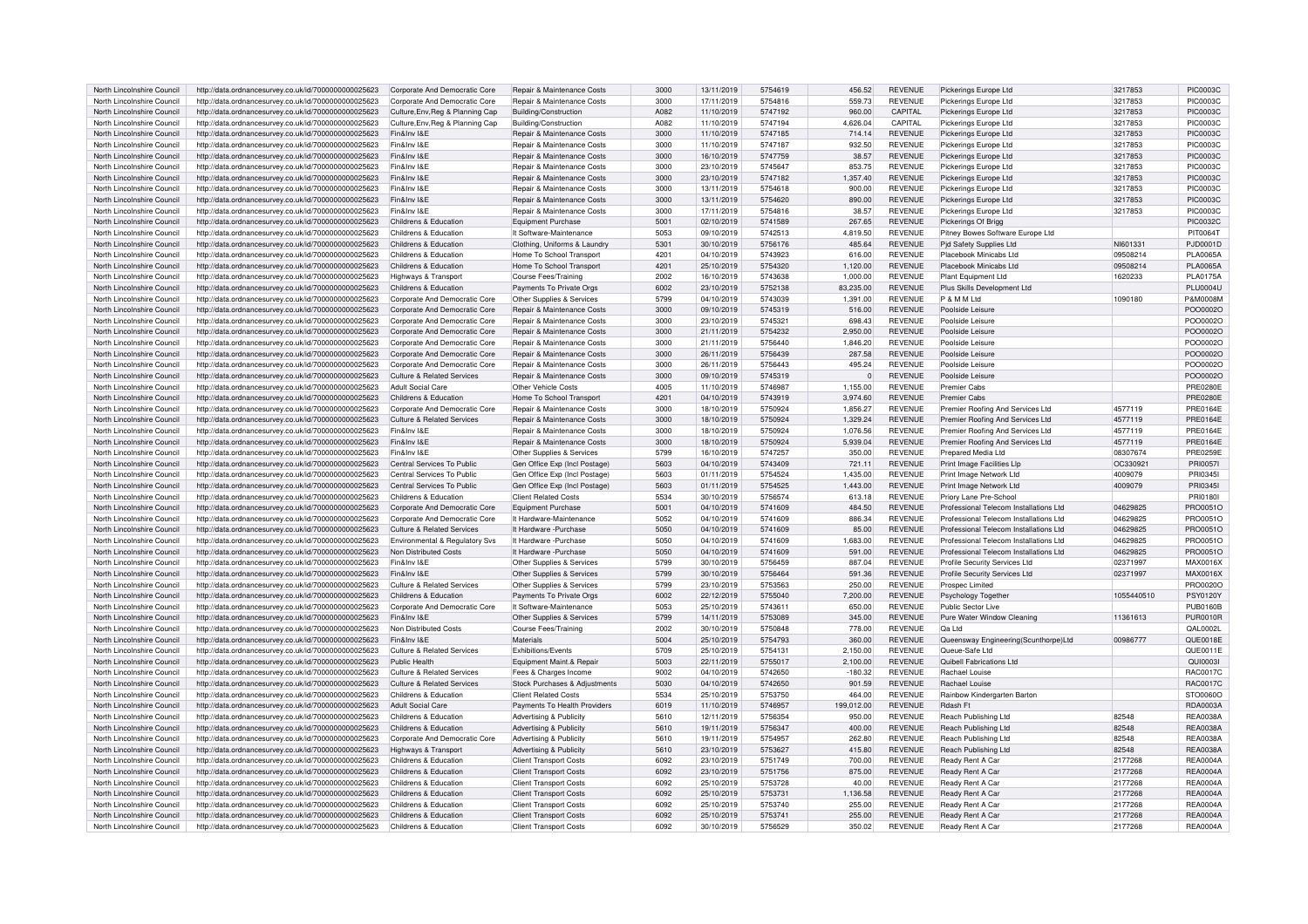| North Lincolnshire Council                               | http://data.ordnancesurvey.co.uk/id/7000000000025623                                                         | Childrens & Education      | <b>Client Transport Costs</b>     | 6092         | 30/10/2019 | 5756530 | 700.00    | <b>REVENUE</b>                   | Ready Rent A Car | 2177268 | <b>REA0004A</b>             |
|----------------------------------------------------------|--------------------------------------------------------------------------------------------------------------|----------------------------|-----------------------------------|--------------|------------|---------|-----------|----------------------------------|------------------|---------|-----------------------------|
| North Lincolnshire Council                               | http://data.ordnancesurvey.co.uk/id/7000000000025623                                                         | Childrens & Education      | Vehicle Hire                      | 4101         | 25/10/2019 | 5753728 | 1,010.00  | REVENUE                          | Ready Rent A Car | 2177268 | <b>REA0004A</b>             |
| North Lincolnshire Council                               | http://data.ordnancesurvey.co.uk/id/7000000000025623                                                         | Culture & Related Services | Vehicle Hire                      | 4101         | 23/10/2019 | 5749005 | 760.00    | <b>REVENUE</b>                   | Ready Rent A Car | 2177268 | <b>REA0004A</b>             |
| North Lincolnshire Council                               | http://data.ordnancesurvey.co.uk/id/7000000000025623                                                         | Fin&Inv I&E                | Vehicle Hire                      | 4101         | 02/10/2019 | 5741912 | 385.72    | <b>REVENUE</b>                   | Ready Rent A Car | 2177268 | <b>REA0004A</b>             |
| North Lincolnshire Council                               | http://data.ordnancesurvey.co.uk/id/7000000000025623                                                         | Fin&Inv I&E                | Vehicle Hire                      | 4101         | 02/10/2019 | 5741921 | 300.00    | <b>REVENUE</b>                   | Ready Rent A Car | 2177268 | <b>REA0004A</b>             |
| North Lincolnshire Council                               | http://data.ordnancesurvey.co.uk/id/7000000000025623                                                         | Fin&Inv I&E                | Vehicle Hire                      | 4101         | 02/10/2019 | 5741922 | 300.00    | <b>REVENUE</b>                   | Ready Rent A Car | 2177268 | <b>REA0004A</b>             |
| North Lincolnshire Council                               | http://data.ordnancesurvey.co.uk/id/7000000000025623                                                         | Fin&Inv I&F                | Vehicle Hire                      | 4101         | 02/10/2019 | 5741923 | $-300.00$ | <b>REVENUE</b>                   | Ready Rent A Car | 2177268 | <b>REA0004A</b>             |
| North Lincolnshire Council                               | http://data.ordnancesurvey.co.uk/id/7000000000025623                                                         | Fin&Inv I&E                | Vehicle Hire                      | 4101         | 02/10/2019 | 5741924 | -300.00   | REVENUE                          | Ready Rent A Car | 2177268 | <b>REA0004A</b>             |
| North Lincolnshire Council                               | http://data.ordnancesurvey.co.uk/id/7000000000025623                                                         | <b>Adult Social Care</b>   | <b>Direct Payments To Clients</b> | 6012         | 02/10/2019 | 5742204 | 5,513.57  | <b>REVENUE</b>                   | <b>REDACTED</b>  |         | <b>REDACTED</b>             |
| North Lincolnshire Council                               | http://data.ordnancesurvey.co.uk/id/7000000000025623                                                         | <b>Adult Social Care</b>   | <b>Direct Payments To Clients</b> | 6012         | 02/10/2019 | 5742443 | 750.00    | <b>REVENUE</b>                   | REDACTED         |         | REDACTED                    |
| North Lincolnshire Council                               | http://data.ordnancesurvey.co.uk/id/7000000000025623                                                         | <b>Adult Social Care</b>   | Direct Payments To Clients        | 6012         | 02/10/2019 | 5742444 | 500.00    | <b>REVENUE</b>                   | REDACTED         |         | REDACTED                    |
| North Lincolnshire Council                               | http://data.ordnancesurvey.co.uk/id/7000000000025623                                                         | <b>Adult Social Care</b>   | <b>Direct Payments To Clients</b> | 6012         | 02/10/2019 | 5742447 | 467.32    | REVENUE                          | REDACTED         |         | <b>REDACTED</b>             |
| North Lincolnshire Council                               | http://data.ordnancesurvey.co.uk/id/7000000000025623                                                         | Adult Social Care          | Direct Payments To Clients        | 6012         | 02/10/2019 | 5742450 | 3,783.10  | <b>REVENUE</b>                   | REDACTED         |         | REDACTED                    |
| North Lincolnshire Council                               | http://data.ordnancesurvey.co.uk/id/7000000000025623                                                         | <b>Adult Social Care</b>   | <b>Direct Payments To Clients</b> | 6012         | 02/10/2019 | 5742499 | 500.00    | <b>REVENUE</b>                   | REDACTED         |         | REDACTED                    |
| North Lincolnshire Council                               | http://data.ordnancesurvey.co.uk/id/7000000000025623                                                         | <b>Adult Social Care</b>   | <b>Direct Payments To Clients</b> | 6012         | 02/10/2019 | 5742500 | 661.88    | <b>REVENUE</b>                   | <b>REDACTED</b>  |         | REDACTED                    |
| North Lincolnshire Council                               | http://data.ordnancesurvey.co.uk/id/7000000000025623                                                         | Adult Social Care          | <b>Direct Payments To Clients</b> | 6012         | 02/10/2019 | 5742502 | 500.00    | <b>REVENUE</b>                   | REDACTED         |         | REDACTED                    |
| North Lincolnshire Council                               | http://data.ordnancesurvey.co.uk/id/7000000000025623                                                         | <b>Adult Social Care</b>   | Direct Payments To Clients        | 6012         | 02/10/2019 | 5742504 | 750.00    | <b>REVENUE</b>                   | REDACTED         |         | REDACTED                    |
| North Lincolnshire Council                               | http://data.ordnancesurvev.co.uk/id/7000000000025623                                                         | <b>Adult Social Care</b>   | Direct Payments To Clients        | 6012         | 04/10/2019 | 5743876 | 2.553.63  | <b>REVENUE</b>                   | REDACTED         |         | REDACTED                    |
| North Lincolnshire Council                               |                                                                                                              |                            |                                   |              |            | 5743972 |           |                                  | REDACTED         |         |                             |
|                                                          | http://data.ordnancesurvey.co.uk/id/7000000000025623                                                         | <b>Adult Social Care</b>   | Direct Payments To Clients        | 6012<br>6012 | 04/10/2019 |         | 2,057.14  | REVENUE                          | <b>REDACTED</b>  |         | REDACTED                    |
| North Lincolnshire Council<br>North Lincolnshire Council | http://data.ordnancesurvey.co.uk/id/7000000000025623                                                         | <b>Adult Social Care</b>   | <b>Direct Payments To Clients</b> |              | 11/10/2019 | 5747225 | 613.88    | <b>REVENUE</b><br><b>REVENUE</b> |                  |         | REDACTED<br><b>REDACTED</b> |
|                                                          | http://data.ordnancesurvey.co.uk/id/7000000000025623                                                         | <b>Adult Social Care</b>   | Direct Payments To Clients        | 6012         | 11/10/2019 | 5747226 | 812.69    |                                  | REDACTED         |         |                             |
| North Lincolnshire Council                               | http://data.ordnancesurvey.co.uk/id/7000000000025623                                                         | <b>Adult Social Care</b>   | <b>Direct Payments To Clients</b> | 6012         | 11/10/2019 | 5747232 | 3,483.52  | REVENUE                          | REDACTED         |         | REDACTED                    |
| North Lincolnshire Council                               | http://data.ordnancesurvey.co.uk/id/7000000000025623                                                         | Adult Social Care          | Direct Payments To Clients        | 6012         | 16/10/2019 | 5748570 | 1,058.20  | <b>REVENUE</b>                   | REDACTED         |         | REDACTED                    |
| North Lincolnshire Council                               | http://data.ordnancesurvey.co.uk/id/7000000000025623                                                         | <b>Adult Social Care</b>   | Direct Payments To Clients        | 6012         | 16/10/2019 | 574857  | 1,261.48  | <b>REVENUE</b>                   | REDACTED         |         | REDACTED                    |
| North Lincolnshire Council                               | http://data.ordnancesurvey.co.uk/id/7000000000025623                                                         | <b>Adult Social Care</b>   | <b>Direct Payments To Clients</b> | 6012         | 16/10/2019 | 5748573 | 1,200.00  | <b>REVENUE</b>                   | <b>REDACTED</b>  |         | REDACTED                    |
| North Lincolnshire Council                               | http://data.ordnancesurvey.co.uk/id/7000000000025623                                                         | <b>Adult Social Care</b>   | <b>Direct Payments To Clients</b> | 6012         | 16/10/2019 | 5748574 | 2.396.00  | <b>REVENUE</b>                   | REDACTED         |         | REDACTED                    |
| North Lincolnshire Council                               | http://data.ordnancesurvey.co.uk/id/7000000000025623                                                         | <b>Adult Social Care</b>   | Direct Payments To Clients        | 6012         | 16/10/2019 | 5748575 | 1,004.80  | <b>REVENUE</b>                   | <b>REDACTED</b>  |         | REDACTED                    |
| North Lincolnshire Council                               | http://data.ordnancesurvey.co.uk/id/7000000000025623                                                         | <b>Adult Social Care</b>   | <b>Direct Payments To Clients</b> | 6012         | 16/10/2019 | 5748576 | 504.00    | REVENUE                          | REDACTED         |         | REDACTED                    |
| North Lincolnshire Council                               | http://data.ordnancesurvey.co.uk/id/7000000000025623                                                         | <b>Adult Social Care</b>   | Direct Payments To Clients        | 6012         | 16/10/2019 | 5748577 | 2,361.32  | <b>REVENUE</b>                   | REDACTED         |         | REDACTED                    |
| North Lincolnshire Council                               | http://data.ordnancesurvey.co.uk/id/7000000000025623                                                         | <b>Adult Social Care</b>   | <b>Direct Payments To Clients</b> | 6012         | 16/10/2019 | 5748578 | 891.92    | <b>REVENUE</b>                   | REDACTED         |         | REDACTED                    |
| North Lincolnshire Council                               | http://data.ordnancesurvey.co.uk/id/7000000000025623                                                         | <b>Adult Social Care</b>   | Direct Payments To Clients        | 6012         | 16/10/2019 | 5748579 | 703.36    | <b>REVENUE</b>                   | <b>REDACTED</b>  |         | REDACTED                    |
| North Lincolnshire Council                               | http://data.ordnancesurvey.co.uk/id/7000000000025623                                                         | <b>Adult Social Care</b>   | Direct Payments To Clients        | 6012         | 16/10/2019 | 5748580 | 1,124.00  | REVENUE                          | REDACTED         |         | REDACTED                    |
| North Lincolnshire Council                               | http://data.ordnancesurvey.co.uk/id/7000000000025623                                                         | Adult Social Care          | Direct Payments To Clients        | 6012         | 16/10/2019 | 5748582 | 866.00    | <b>REVENUE</b>                   | REDACTED         |         | <b>REDACTED</b>             |
| North Lincolnshire Council                               | http://data.ordnancesurvey.co.uk/id/7000000000025623                                                         | <b>Adult Social Care</b>   | Direct Payments To Clients        | 6012         | 16/10/2019 | 5748583 | 792.28    | <b>REVENUE</b>                   | REDACTED         |         | REDACTED                    |
| North Lincolnshire Council                               | http://data.ordnancesurvey.co.uk/id/7000000000025623                                                         | <b>Adult Social Care</b>   | <b>Direct Payments To Clients</b> | 6012         | 16/10/2019 | 5748587 | 1,088.00  | <b>REVENUE</b>                   | REDACTED         |         | REDACTED                    |
| North Lincolnshire Council                               | http://data.ordnancesurvev.co.uk/id/7000000000025623                                                         | <b>Adult Social Care</b>   | <b>Direct Payments To Clients</b> | 6012         | 16/10/2019 | 5748588 | 479.36    | <b>REVENUE</b>                   | REDACTED         |         | REDACTED                    |
| North Lincolnshire Council                               | http://data.ordnancesurvey.co.uk/id/7000000000025623                                                         | <b>Adult Social Care</b>   | Direct Payments To Clients        | 6012         | 16/10/2019 | 5748589 | 1,362.00  | <b>REVENUE</b>                   | REDACTED         |         | REDACTED                    |
| North Lincolnshire Council                               | http://data.ordnancesurvey.co.uk/id/7000000000025623                                                         | <b>Adult Social Care</b>   | <b>Direct Payments To Clients</b> | 6012         | 16/10/2019 | 5748590 | 700.00    | REVENUE                          | <b>REDACTED</b>  |         | REDACTED                    |
| North Lincolnshire Council                               | http://data.ordnancesurvey.co.uk/id/7000000000025623                                                         | <b>Adult Social Care</b>   | Direct Payments To Clients        | 6012         | 16/10/2019 | 5748591 | 570.08    | <b>REVENUE</b>                   | REDACTED         |         | REDACTED                    |
| North Lincolnshire Council                               | http://data.ordnancesurvey.co.uk/id/7000000000025623                                                         | <b>Adult Social Care</b>   | Direct Payments To Clients        | 6012         | 16/10/2019 | 5748592 | 1,332.00  | REVENUE                          | REDACTED         |         | REDACTED                    |
| North Lincolnshire Council                               | http://data.ordnancesurvey.co.uk/id/7000000000025623                                                         | Adult Social Care          | Direct Payments To Clients        | 6012         | 16/10/2019 | 5748593 | 1.064.00  | <b>REVENUE</b>                   | REDACTED         |         | REDACTED                    |
| North Lincolnshire Council                               | http://data.ordnancesurvey.co.uk/id/7000000000025623                                                         | <b>Adult Social Care</b>   | Direct Payments To Clients        | 6012         | 16/10/2019 | 5748594 | 1,162.60  | <b>REVENUE</b>                   | REDACTED         |         | <b>REDACTED</b>             |
| North Lincolnshire Council                               | http://data.ordnancesurvey.co.uk/id/7000000000025623                                                         | <b>Adult Social Care</b>   | <b>Direct Payments To Clients</b> | 6012         | 16/10/2019 | 5748595 | 2,058.72  | REVENUE                          | REDACTED         |         | REDACTED                    |
| North Lincolnshire Council                               | http://data.ordnancesurvey.co.uk/id/7000000000025623                                                         | <b>Adult Social Care</b>   | Direct Payments To Clients        | 6012         | 16/10/2019 | 5748596 | 708.00    | <b>REVENUE</b>                   | <b>REDACTED</b>  |         | REDACTED                    |
| North Lincolnshire Council                               | http://data.ordnancesurvey.co.uk/id/7000000000025623                                                         | <b>Adult Social Care</b>   | <b>Direct Payments To Clients</b> | 6012         | 16/10/2019 | 5748597 | 1,536.00  | <b>REVENUE</b>                   | REDACTED         |         | REDACTED                    |
| North Lincolnshire Council                               | http://data.ordnancesurvey.co.uk/id/7000000000025623                                                         | <b>Adult Social Care</b>   | <b>Direct Payments To Clients</b> | 6012         | 16/10/2019 | 5748598 | 756.00    | <b>REVENUE</b>                   | REDACTED         |         | REDACTED                    |
| North Lincolnshire Council                               | http://data.ordnancesurvey.co.uk/id/7000000000025623                                                         | <b>Adult Social Care</b>   | Direct Payments To Clients        | 6012         | 16/10/2019 | 5748600 | 956.12    | <b>REVENUE</b>                   | REDACTED         |         | REDACTED                    |
| North Lincolnshire Council                               | http://data.ordnancesurvey.co.uk/id/7000000000025623                                                         | <b>Adult Social Care</b>   | <b>Direct Payments To Clients</b> | 6012         | 16/10/2019 | 574860  | 829.52    | RFVFNUF                          | REDACTED         |         | REDACTED                    |
| North Lincolnshire Council                               | http://data.ordnancesurvey.co.uk/id/7000000000025623                                                         | <b>Adult Social Care</b>   | Direct Payments To Clients        | 6012         | 16/10/2019 | 5748604 | 1,162.20  | <b>REVENUE</b>                   | REDACTED         |         | REDACTED                    |
| North Lincolnshire Council                               | http://data.ordnancesurvey.co.uk/id/7000000000025623                                                         | <b>Adult Social Care</b>   | <b>Direct Payments To Clients</b> | 6012         | 16/10/2019 | 5748605 | 841.60    | <b>REVENUE</b>                   | REDACTED         |         | REDACTED                    |
| North Lincolnshire Council                               | http://data.ordnancesurvey.co.uk/id/7000000000025623                                                         | <b>Adult Social Care</b>   | Direct Payments To Clients        | 6012         | 16/10/2019 | 5748606 | 1.596.04  | <b>REVENUE</b>                   | REDACTED         |         | <b>REDACTED</b>             |
| North Lincolnshire Council                               | http://data.ordnancesurvey.co.uk/id/7000000000025623                                                         | <b>Adult Social Care</b>   | Direct Payments To Clients        | 6012         | 16/10/2019 | 5748607 | 1.584.08  | <b>REVENUE</b>                   | REDACTED         |         | REDACTED                    |
| North Lincolnshire Council                               | http://data.ordnancesurvey.co.uk/id/7000000000025623                                                         | <b>Adult Social Care</b>   | <b>Direct Payments To Clients</b> | 6012         | 16/10/2019 | 5748608 | 1,594.00  | <b>REVENUE</b>                   | REDACTED         |         | REDACTED                    |
| North Lincolnshire Council                               | http://data.ordnancesurvey.co.uk/id/7000000000025623                                                         | <b>Adult Social Care</b>   | Direct Payments To Clients        | 6012         | 16/10/2019 | 5748609 | 729.64    | REVENUE                          | REDACTED         |         | REDACTED                    |
| North Lincolnshire Council                               | http://data.ordnancesurvey.co.uk/id/7000000000025623                                                         | <b>Adult Social Care</b>   | Direct Payments To Clients        | 6012         | 16/10/2019 | 5748610 | 600.00    | REVENUE                          | REDACTED         |         | REDACTED                    |
| North Lincolnshire Council                               | http://data.ordnancesurvey.co.uk/id/7000000000025623                                                         | <b>Adult Social Care</b>   | <b>Direct Payments To Clients</b> | 6012         | 16/10/2019 | 5748611 | 523.20    | <b>REVENUE</b>                   | <b>REDACTED</b>  |         | REDACTED                    |
| North Lincolnshire Council                               | http://data.ordnancesurvey.co.uk/id/7000000000025623                                                         | <b>Adult Social Care</b>   | Direct Payments To Clients        | 6012         | 16/10/2019 | 5748613 | 1,037.20  | <b>REVENUE</b>                   | REDACTED         |         | <b>REDACTED</b>             |
| North Lincolnshire Council                               | http://data.ordnancesurvey.co.uk/id/7000000000025623                                                         | <b>Adult Social Care</b>   | <b>Direct Payments To Clients</b> | 6012         | 16/10/2019 | 5748616 | 684.32    | REVENUE                          | REDACTED         |         | REDACTED                    |
| North Lincolnshire Council                               | http://data.ordnancesurvey.co.uk/id/7000000000025623                                                         | Adult Social Care          | Direct Payments To Clients        | 6012         | 16/10/2019 | 5748617 | 1,100.00  | <b>REVENUE</b>                   | REDACTED         |         | REDACTED                    |
| North Lincolnshire Council                               | http://data.ordnancesurvey.co.uk/id/7000000000025623                                                         | <b>Adult Social Care</b>   | Direct Payments To Clients        | 6012         | 16/10/2019 | 5748618 | 855.68    | <b>REVENUE</b>                   | <b>REDACTED</b>  |         | <b>REDACTED</b>             |
| North Lincolnshire Council                               | http://data.ordnancesurvey.co.uk/id/7000000000025623                                                         | <b>Adult Social Care</b>   | Direct Payments To Clients        | 6012         | 16/10/2019 | 5748619 | 800.76    | <b>REVENUE</b>                   | <b>REDACTED</b>  |         | REDACTED                    |
| North Lincolnshire Council                               | http://data.ordnancesurvey.co.uk/id/7000000000025623                                                         | <b>Adult Social Care</b>   | Direct Payments To Clients        | 6012         | 16/10/2019 | 5748620 | 600.00    | <b>REVENUE</b>                   | REDACTED         |         | REDACTED                    |
| North Lincolnshire Council                               | http://data.ordnancesurvey.co.uk/id/7000000000025623                                                         | <b>Adult Social Care</b>   | Direct Payments To Clients        | 6012         | 16/10/2019 | 5748621 | 1,603.68  | <b>REVENUE</b>                   | REDACTED         |         | REDACTED                    |
| North Lincolnshire Council                               | http://data.ordnancesurvey.co.uk/id/7000000000025623                                                         | <b>Adult Social Care</b>   | <b>Direct Payments To Clients</b> | 6012         | 16/10/2019 | 5748622 | 1,671.84  | REVENUE                          | REDACTED         |         | REDACTED                    |
| North Lincolnshire Council                               | http://data.ordnancesurvey.co.uk/id/7000000000025623                                                         | <b>Adult Social Care</b>   | Direct Payments To Clients        | 6012         | 16/10/2019 | 5748623 | 461.40    | <b>REVENUE</b>                   | REDACTED         |         | REDACTED                    |
| North Lincolnshire Council                               | http://data.ordnancesurvey.co.uk/id/7000000000025623                                                         | <b>Adult Social Care</b>   | Direct Payments To Clients        | 6012         | 16/10/2019 | 5748624 | 540.00    | REVENUE                          | <b>REDACTED</b>  |         | REDACTED                    |
| North Lincolnshire Council                               |                                                                                                              | <b>Adult Social Care</b>   | <b>Direct Payments To Clients</b> | 6012         | 16/10/2019 | 5748625 | 280.00    | <b>REVENUE</b>                   | <b>REDACTED</b>  |         | <b>REDACTED</b>             |
| North Lincolnshire Council                               | http://data.ordnancesurvey.co.uk/id/7000000000025623<br>http://data.ordnancesurvey.co.uk/id/7000000000025623 | <b>Adult Social Care</b>   | <b>Direct Payments To Clients</b> | 6012         | 16/10/2019 | 5748626 | 1,208.00  | <b>REVENUE</b>                   | REDACTED         |         | REDACTED                    |
|                                                          |                                                                                                              |                            |                                   |              |            |         |           |                                  |                  |         |                             |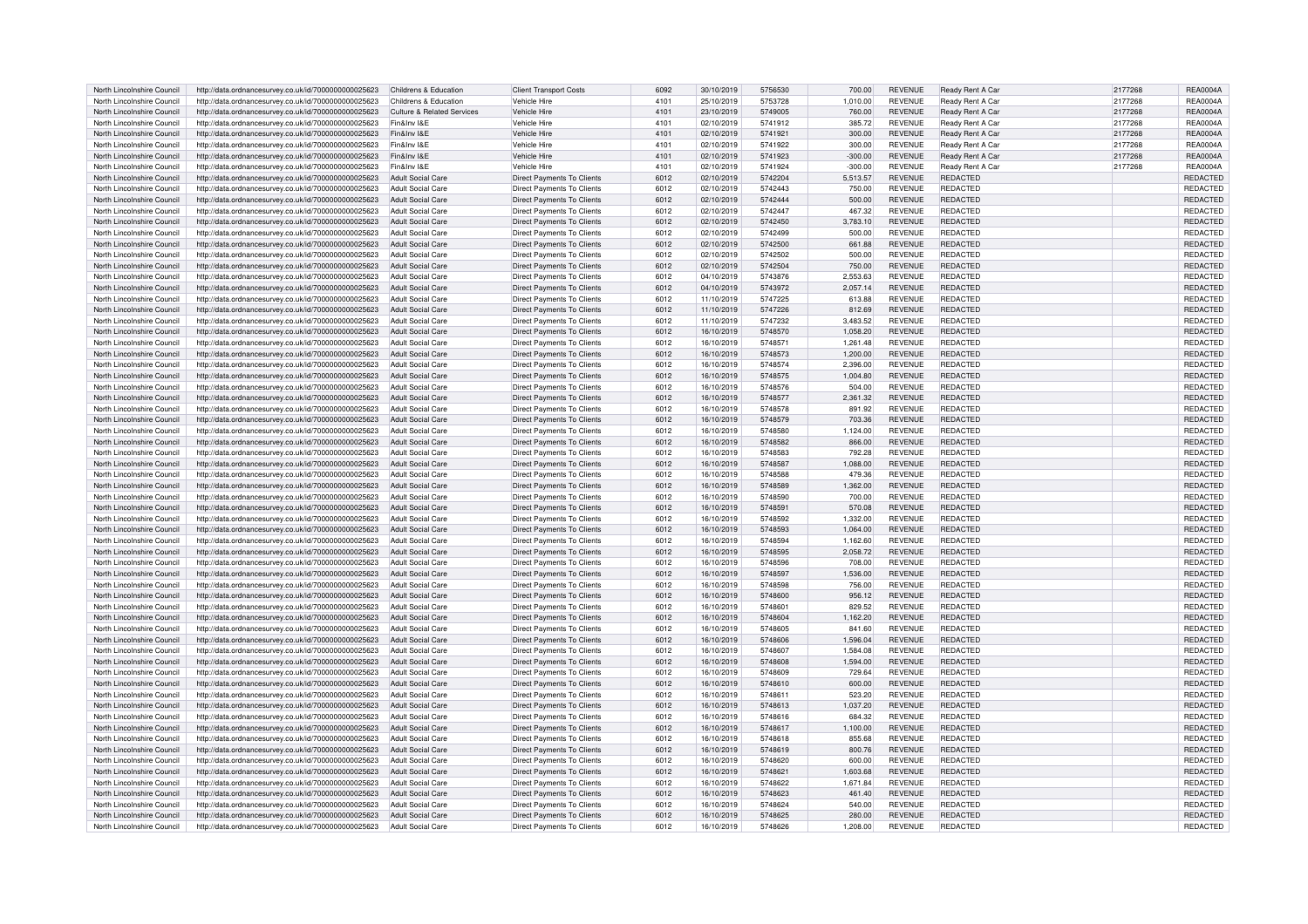| North Lincolnshire Council | http://data.ordnancesurvey.co.uk/id/7000000000025623 | <b>Adult Social Care</b> | <b>Direct Payments To Clients</b> | 6012 | 16/10/2019 | 5748627 | 1,143.68 | <b>REVENUE</b> | REDACTED        | REDACTED        |
|----------------------------|------------------------------------------------------|--------------------------|-----------------------------------|------|------------|---------|----------|----------------|-----------------|-----------------|
| North Lincolnshire Council | http://data.ordnancesurvey.co.uk/id/7000000000025623 | <b>Adult Social Care</b> | Direct Payments To Clients        | 6012 | 16/10/2019 | 5748628 | 1.102.44 | REVENUE        | REDACTED        | REDACTED        |
| North Lincolnshire Council | http://data.ordnancesurvey.co.uk/id/7000000000025623 | <b>Adult Social Care</b> | Direct Payments To Clients        | 6012 | 16/10/2019 | 5748629 | 508.00   | <b>REVENUE</b> | <b>REDACTED</b> | <b>REDACTED</b> |
| North Lincolnshire Council | http://data.ordnancesurvey.co.uk/id/7000000000025623 | <b>Adult Social Care</b> | Direct Payments To Clients        | 6012 | 16/10/2019 | 5748630 | 1,488.32 | <b>REVENUE</b> | REDACTED        | REDACTED        |
| North Lincolnshire Council |                                                      | <b>Adult Social Care</b> |                                   | 6012 | 16/10/2019 | 5748631 |          | <b>REVENUE</b> | REDACTED        | <b>REDACTED</b> |
|                            | http://data.ordnancesurvey.co.uk/id/7000000000025623 |                          | Direct Payments To Clients        |      |            |         | 1,320.00 |                |                 |                 |
| North Lincolnshire Council | http://data.ordnancesurvey.co.uk/id/7000000000025623 | <b>Adult Social Care</b> | Direct Payments To Clients        | 6012 | 16/10/2019 | 5748633 | 877.00   | REVENUE        | REDACTED        | REDACTED        |
| North Lincolnshire Council | http://data.ordnancesurvey.co.uk/id/7000000000025623 | Adult Social Care        | <b>Direct Payments To Clients</b> | 6012 | 16/10/2019 | 5748635 | 594.00   | <b>REVENUE</b> | REDACTED        | REDACTED        |
| North Lincolnshire Council | http://data.ordnancesurvey.co.uk/id/7000000000025623 | <b>Adult Social Care</b> | Direct Payments To Clients        | 6012 | 16/10/2019 | 5748636 | 930.00   | <b>REVENUE</b> | REDACTED        | REDACTED        |
| North Lincolnshire Council | http://data.ordnancesurvey.co.uk/id/7000000000025623 | <b>Adult Social Care</b> | Direct Payments To Clients        | 6012 | 16/10/2019 | 5748637 | 759.72   | REVENUE        | REDACTED        | REDACTED        |
| North Lincolnshire Council | http://data.ordnancesurvey.co.uk/id/7000000000025623 | Adult Social Care        | Direct Payments To Clients        | 6012 | 16/10/2019 | 5748638 | 1.237.52 | <b>REVENUE</b> | REDACTED        | REDACTED        |
| North Lincolnshire Council | http://data.ordnancesurvey.co.uk/id/7000000000025623 | <b>Adult Social Care</b> | Direct Payments To Clients        | 6012 | 16/10/2019 | 5748639 | 510.88   | <b>REVENUE</b> | REDACTED        | REDACTED        |
| North Lincolnshire Council | http://data.ordnancesurvey.co.uk/id/7000000000025623 | <b>Adult Social Care</b> | <b>Direct Payments To Clients</b> | 6012 | 16/10/2019 | 5748641 | 659.20   | REVENUE        | REDACTED        | REDACTED        |
|                            |                                                      |                          |                                   |      |            |         |          |                |                 |                 |
| North Lincolnshire Council | http://data.ordnancesurvey.co.uk/id/7000000000025623 | <b>Adult Social Care</b> | Direct Payments To Clients        | 6012 | 16/10/2019 | 5748642 | 1,660.00 | <b>REVENUE</b> | REDACTED        | REDACTED        |
| North Lincolnshire Council | http://data.ordnancesurvey.co.uk/id/7000000000025623 | <b>Adult Social Care</b> | Direct Payments To Clients        | 6012 | 16/10/2019 | 5748643 | 848.96   | <b>REVENUE</b> | REDACTED        | REDACTED        |
| North Lincolnshire Council | http://data.ordnancesurvey.co.uk/id/7000000000025623 | <b>Adult Social Care</b> | <b>Direct Payments To Clients</b> | 6012 | 16/10/2019 | 5748644 | 600.00   | <b>REVENUE</b> | REDACTED        | REDACTED        |
| North Lincolnshire Council | http://data.ordnancesurvey.co.uk/id/7000000000025623 | <b>Adult Social Care</b> | Direct Payments To Clients        | 6012 | 16/10/2019 | 5748646 | 1,564.96 | REVENUE        | REDACTED        | REDACTED        |
| North Lincolnshire Council | http://data.ordnancesurvey.co.uk/id/7000000000025623 | Adult Social Care        | <b>Direct Payments To Clients</b> | 6012 | 16/10/2019 | 5748647 | 3.562.92 | <b>REVENUE</b> | REDACTED        | REDACTED        |
| North Lincolnshire Council | http://data.ordnancesurvey.co.uk/id/7000000000025623 | Adult Social Care        | Direct Payments To Clients        | 6012 | 16/10/2019 | 5748648 | 441.60   | REVENUE        | REDACTED        | REDACTED        |
| North Lincolnshire Council | http://data.ordnancesurvey.co.uk/id/7000000000025623 | <b>Adult Social Care</b> | <b>Direct Payments To Clients</b> | 6012 | 16/10/2019 | 5748649 | 1,000.00 | <b>REVENUE</b> | REDACTED        | REDACTED        |
| North Lincolnshire Council | http://data.ordnancesurvey.co.uk/id/7000000000025623 | Adult Social Care        | Direct Payments To Clients        | 6012 | 16/10/2019 | 5748650 | 3.827.04 | <b>REVENUE</b> | REDACTED        | REDACTED        |
|                            |                                                      |                          |                                   |      |            |         |          |                |                 |                 |
| North Lincolnshire Council | http://data.ordnancesurvey.co.uk/id/7000000000025623 | <b>Adult Social Care</b> | Direct Payments To Clients        | 6012 | 16/10/2019 | 5748651 | 3,360.00 | <b>REVENUE</b> | REDACTED        | REDACTED        |
| North Lincolnshire Council | http://data.ordnancesurvey.co.uk/id/7000000000025623 | <b>Adult Social Care</b> | Direct Payments To Clients        | 6012 | 16/10/2019 | 5748652 | 600.00   | REVENUE        | REDACTED        | REDACTED        |
| North Lincolnshire Council | http://data.ordnancesurvey.co.uk/id/7000000000025623 | Adult Social Care        | Direct Payments To Clients        | 6012 | 16/10/2019 | 5748653 | 441.60   | <b>REVENUE</b> | <b>REDACTED</b> | <b>REDACTED</b> |
| North Lincolnshire Council | http://data.ordnancesurvey.co.uk/id/7000000000025623 | <b>Adult Social Care</b> | <b>Direct Payments To Clients</b> | 6012 | 16/10/2019 | 5748654 | 1,809.24 | <b>REVENUE</b> | REDACTED        | REDACTED        |
| North Lincolnshire Council | http://data.ordnancesurvey.co.uk/id/7000000000025623 | <b>Adult Social Care</b> | <b>Direct Payments To Clients</b> | 6012 | 16/10/2019 | 5748655 | 1.055.68 | <b>REVENUE</b> | REDACTED        | <b>REDACTED</b> |
| North Lincolnshire Council | http://data.ordnancesurvey.co.uk/id/7000000000025623 | Adult Social Care        | Direct Payments To Clients        | 6012 | 16/10/2019 | 5748656 | 1,235.68 | <b>REVENUE</b> | REDACTED        | REDACTED        |
| North Lincolnshire Council | http://data.ordnancesurvey.co.uk/id/7000000000025623 | <b>Adult Social Care</b> | <b>Direct Payments To Clients</b> | 6012 | 16/10/2019 | 5748657 | 1,487.80 | <b>REVENUE</b> | REDACTED        | REDACTED        |
| North Lincolnshire Council | http://data.ordnancesurvey.co.uk/id/7000000000025623 | Adult Social Care        | Direct Payments To Clients        | 6012 | 16/10/2019 | 5748658 | 949.20   | <b>REVENUE</b> | REDACTED        | REDACTED        |
|                            |                                                      |                          |                                   |      |            |         |          |                |                 |                 |
| North Lincolnshire Council | http://data.ordnancesurvey.co.uk/id/7000000000025623 | <b>Adult Social Care</b> | Direct Payments To Clients        | 6012 | 16/10/2019 | 5748659 | 760.00   | REVENUE        | <b>REDACTED</b> | REDACTED        |
| North Lincolnshire Council | http://data.ordnancesurvey.co.uk/id/7000000000025623 | <b>Adult Social Care</b> | <b>Direct Payments To Clients</b> | 6012 | 16/10/2019 | 5748660 | 1,519.32 | <b>REVENUE</b> | REDACTED        | REDACTED        |
| North Lincolnshire Council | http://data.ordnancesurvey.co.uk/id/7000000000025623 | <b>Adult Social Care</b> | Direct Payments To Clients        | 6012 | 16/10/2019 | 5748661 | 479.36   | <b>REVENUE</b> | REDACTED        | REDACTED        |
| North Lincolnshire Council | http://data.ordnancesurvey.co.uk/id/7000000000025623 | <b>Adult Social Care</b> | Direct Payments To Clients        | 6012 | 16/10/2019 | 5748662 | 1,316.76 | REVENUE        | REDACTED        | REDACTED        |
| North Lincolnshire Council | http://data.ordnancesurvey.co.uk/id/7000000000025623 | Adult Social Care        | Direct Payments To Clients        | 6012 | 16/10/2019 | 5748663 | 1,178.44 | <b>REVENUE</b> | REDACTED        | REDACTED        |
| North Lincolnshire Council | http://data.ordnancesurvey.co.uk/id/7000000000025623 | <b>Adult Social Care</b> | Direct Payments To Clients        | 6012 | 16/10/2019 | 5748664 | 1,070.40 | REVENUE        | REDACTED        | REDACTED        |
| North Lincolnshire Council | http://data.ordnancesurvey.co.uk/id/7000000000025623 | <b>Adult Social Care</b> | Direct Payments To Clients        | 6012 | 16/10/2019 | 5748665 | 656.80   | <b>REVENUE</b> | <b>REDACTED</b> | REDACTED        |
| North Lincolnshire Council | http://data.ordnancesurvey.co.uk/id/7000000000025623 | Adult Social Care        | Direct Payments To Clients        | 6012 | 16/10/2019 | 5748666 | 813.16   | <b>REVENUE</b> | REDACTED        | REDACTED        |
|                            | http://data.ordnancesurvey.co.uk/id/7000000000025623 | <b>Adult Social Care</b> | Direct Payments To Clients        | 6012 |            | 5748667 |          | <b>REVENUE</b> | REDACTED        | REDACTED        |
| North Lincolnshire Council |                                                      |                          |                                   |      | 16/10/2019 |         | 1,515.52 |                |                 |                 |
| North Lincolnshire Council | http://data.ordnancesurvey.co.uk/id/7000000000025623 | <b>Adult Social Care</b> | <b>Direct Payments To Clients</b> | 6012 | 16/10/2019 | 5748668 | 1,200.00 | REVENUE        | REDACTED        | REDACTED        |
| North Lincolnshire Council | http://data.ordnancesurvey.co.uk/id/7000000000025623 | <b>Adult Social Care</b> | Direct Payments To Clients        | 6012 | 16/10/2019 | 5748669 | 3,458.00 | <b>REVENUE</b> | REDACTED        | REDACTED        |
| North Lincolnshire Council | http://data.ordnancesurvey.co.uk/id/7000000000025623 | <b>Adult Social Care</b> | Direct Payments To Clients        | 6012 | 16/10/2019 | 5748670 | 1,612.00 | <b>REVENUE</b> | REDACTED        | REDACTED        |
| North Lincolnshire Council | http://data.ordnancesurvey.co.uk/id/7000000000025623 | <b>Adult Social Care</b> | Direct Payments To Clients        | 6012 | 16/10/2019 | 5748671 | 2,634.04 | <b>REVENUE</b> | REDACTED        | REDACTED        |
| North Lincolnshire Council | http://data.ordnancesurvey.co.uk/id/7000000000025623 | <b>Adult Social Care</b> | <b>Direct Payments To Clients</b> | 6012 | 16/10/2019 | 5748672 | 1,680.00 | <b>REVENUE</b> | REDACTED        | REDACTED        |
| North Lincolnshire Council | http://data.ordnancesurvey.co.uk/id/7000000000025623 | Adult Social Care        | Direct Payments To Clients        | 6012 | 16/10/2019 | 5748674 | 1.249.60 | <b>REVENUE</b> | REDACTED        | <b>REDACTED</b> |
| North Lincolnshire Council | http://data.ordnancesurvey.co.uk/id/7000000000025623 | <b>Adult Social Care</b> | Direct Payments To Clients        | 6012 | 16/10/2019 | 5748675 | 488.44   | <b>REVENUE</b> | REDACTED        | REDACTED        |
| North Lincolnshire Council | http://data.ordnancesurvey.co.uk/id/7000000000025623 | <b>Adult Social Care</b> | <b>Direct Payments To Clients</b> | 6012 | 16/10/2019 | 5748676 | 987.68   | <b>REVENUE</b> | <b>REDACTED</b> | REDACTED        |
|                            |                                                      |                          |                                   |      |            |         |          |                |                 |                 |
| North Lincolnshire Council | http://data.ordnancesurvey.co.uk/id/7000000000025623 | Adult Social Care        | Direct Payments To Clients        | 6012 | 16/10/2019 | 5748677 | 1.100.00 | <b>REVENUE</b> | REDACTED        | REDACTED        |
| North Lincolnshire Council | http://data.ordnancesurvey.co.uk/id/7000000000025623 | <b>Adult Social Care</b> | Direct Payments To Clients        | 6012 | 16/10/2019 | 5748679 | 1,598.64 | <b>REVENUE</b> | REDACTED        | REDACTED        |
| North Lincolnshire Council | http://data.ordnancesurvey.co.uk/id/7000000000025623 | <b>Adult Social Care</b> | Direct Payments To Clients        | 6012 | 16/10/2019 | 5748680 | 1,082.36 | REVENUE        | REDACTED        | REDACTED        |
| North Lincolnshire Council | http://data.ordnancesurvey.co.uk/id/7000000000025623 | Adult Social Care        | Direct Payments To Clients        | 6012 | 16/10/2019 | 5748681 | 1,139.36 | <b>REVENUE</b> | REDACTED        | REDACTED        |
| North Lincolnshire Council | http://data.ordnancesurvey.co.uk/id/7000000000025623 | <b>Adult Social Care</b> | <b>Direct Payments To Clients</b> | 6012 | 16/10/2019 | 5748682 | 2,194.84 | REVENUE        | REDACTED        | REDACTED        |
| North Lincolnshire Council | http://data.ordnancesurvey.co.uk/id/7000000000025623 | <b>Adult Social Care</b> | <b>Direct Payments To Clients</b> | 6012 | 16/10/2019 | 5748683 | 560.00   | <b>REVENUE</b> | REDACTED        | <b>REDACTED</b> |
| North Lincolnshire Council | http://data.ordnancesurvey.co.uk/id/7000000000025623 | Adult Social Care        | <b>Direct Payments To Clients</b> | 6012 | 16/10/2019 | 5748684 | 685.40   | <b>REVENUE</b> | REDACTED        | REDACTED        |
| North Lincolnshire Council | http://data.ordnancesurvey.co.uk/id/7000000000025623 | <b>Adult Social Care</b> | <b>Direct Payments To Clients</b> | 6012 | 16/10/2019 | 5748686 | 1,676.00 | REVENUE        | REDACTED        | REDACTED        |
| North Lincolnshire Council | http://data.ordnancesurvey.co.uk/id/7000000000025623 | Adult Social Care        | Direct Payments To Clients        | 6012 | 16/10/2019 | 5748687 | 1.440.00 | <b>REVENUE</b> | REDACTED        | REDACTED        |
|                            |                                                      |                          |                                   |      |            |         |          |                |                 |                 |
| North Lincolnshire Council | http://data.ordnancesurvey.co.uk/id/7000000000025623 | <b>Adult Social Care</b> | <b>Direct Payments To Clients</b> | 6012 | 16/10/2019 | 5748688 | 1,945.48 | <b>REVENUE</b> | <b>REDACTED</b> | REDACTED        |
| North Lincolnshire Council | http://data.ordnancesurvey.co.uk/id/7000000000025623 | <b>Adult Social Care</b> | <b>Direct Payments To Clients</b> | 6012 | 16/10/2019 | 5748689 | 684.80   | <b>REVENUE</b> | REDACTED        | REDACTED        |
| North Lincolnshire Council | http://data.ordnancesurvey.co.uk/id/7000000000025623 | Adult Social Care        | Direct Payments To Clients        | 6012 | 16/10/2019 | 5748692 | 361.44   | <b>REVENUE</b> | REDACTED        | REDACTED        |
| North Lincolnshire Council | http://data.ordnancesurvey.co.uk/id/7000000000025623 | <b>Adult Social Care</b> | Direct Payments To Clients        | 6012 | 16/10/2019 | 5748693 | 720.96   | REVENUE        | REDACTED        | REDACTED        |
| North Lincolnshire Council | http://data.ordnancesurvey.co.uk/id/7000000000025623 | Adult Social Care        | Direct Payments To Clients        | 6012 | 16/10/2019 | 5748694 | 2,139.80 | <b>REVENUE</b> | REDACTED        | REDACTED        |
| North Lincolnshire Council | http://data.ordnancesurvey.co.uk/id/7000000000025623 | <b>Adult Social Care</b> | Direct Payments To Clients        | 6012 | 16/10/2019 | 5748695 | 2,550.64 | <b>REVENUE</b> | REDACTED        | REDACTED        |
| North Lincolnshire Council | http://data.ordnancesurvey.co.uk/id/7000000000025623 | Adult Social Care        | Direct Payments To Clients        | 6012 | 16/10/2019 | 5748697 | 909.44   | REVENUE        | <b>REDACTED</b> | REDACTED        |
| North Lincolnshire Council | http://data.ordnancesurvey.co.uk/id/7000000000025623 | Adult Social Care        | Direct Payments To Clients        | 6012 | 16/10/2019 | 5748698 | 726.80   | <b>REVENUE</b> | REDACTED        | REDACTED        |
|                            |                                                      |                          |                                   |      |            |         |          |                |                 |                 |
| North Lincolnshire Council | http://data.ordnancesurvey.co.uk/id/7000000000025623 | <b>Adult Social Care</b> | Direct Payments To Clients        | 6012 | 16/10/2019 | 5748699 | 611.60   | <b>REVENUE</b> | REDACTED        | REDACTED        |
| North Lincolnshire Council | http://data.ordnancesurvey.co.uk/id/7000000000025623 | <b>Adult Social Care</b> | <b>Direct Payments To Clients</b> | 6012 | 16/10/2019 | 5748700 | 2,101.68 | REVENUE        | REDACTED        | REDACTED        |
| North Lincolnshire Council | http://data.ordnancesurvey.co.uk/id/7000000000025623 | <b>Adult Social Care</b> | Direct Payments To Clients        | 6012 | 16/10/2019 | 5748701 | 839.08   | <b>REVENUE</b> | REDACTED        | REDACTED        |
| North Lincolnshire Council | http://data.ordnancesurvey.co.uk/id/7000000000025623 | <b>Adult Social Care</b> | Direct Payments To Clients        | 6012 | 16/10/2019 | 5748703 | 460.00   | REVENUE        | REDACTED        | REDACTED        |
| North Lincolnshire Council | http://data.ordnancesurvey.co.uk/id/7000000000025623 | <b>Adult Social Care</b> | <b>Direct Payments To Clients</b> | 6012 | 16/10/2019 | 5748704 | 290488   | <b>REVENUE</b> | REDACTED        | <b>REDACTED</b> |
| North Lincolnshire Council | http://data.ordnancesurvey.co.uk/id/7000000000025623 | <b>Adult Social Care</b> | Direct Payments To Clients        | 6012 | 16/10/2019 | 5748705 | 3,080.28 | <b>REVENUE</b> | REDACTED        | REDACTED        |
|                            |                                                      |                          |                                   |      |            |         |          |                |                 |                 |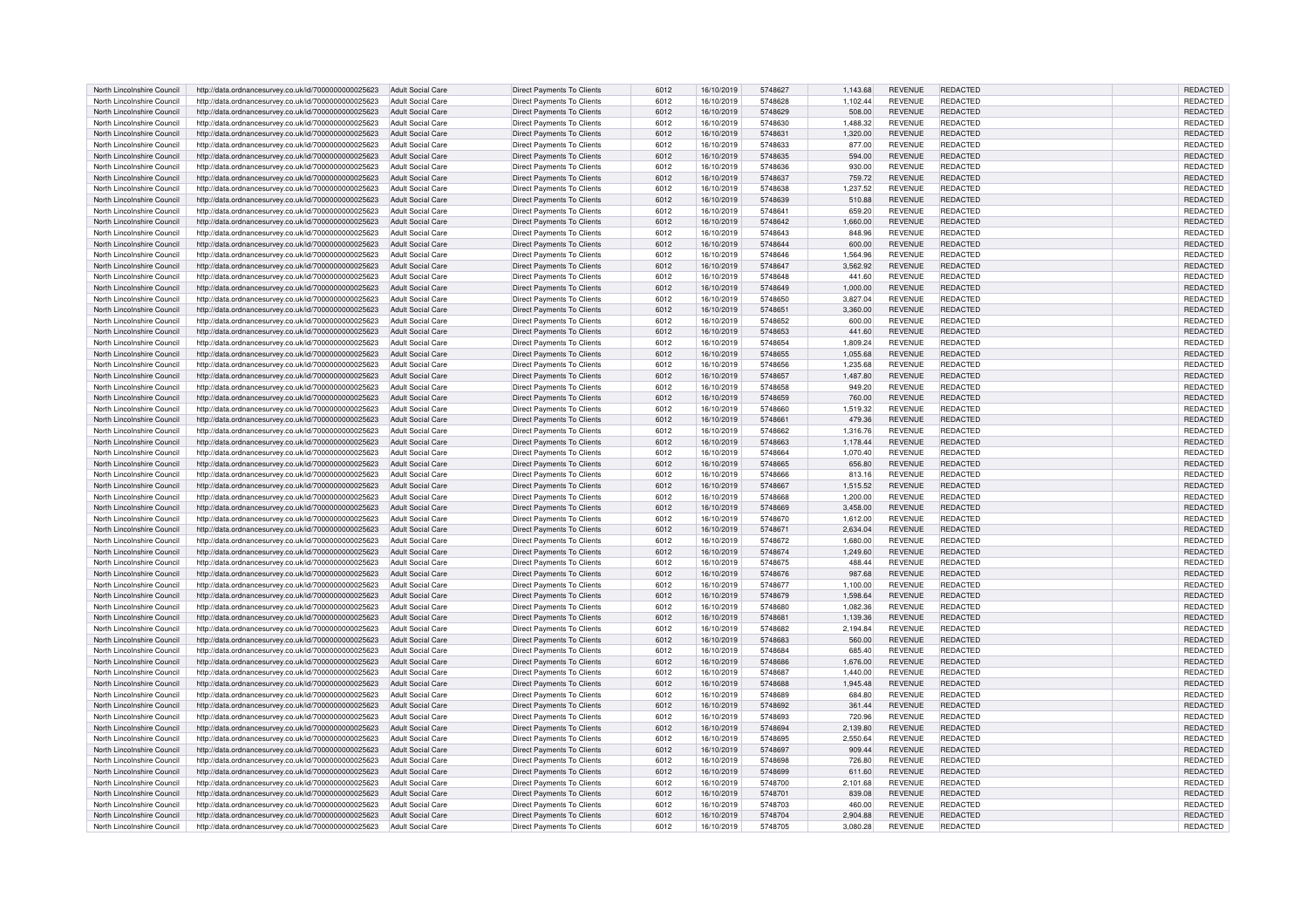| North Lincolnshire Council | http://data.ordnancesurvey.co.uk/id/7000000000025623 | <b>Adult Social Care</b> | <b>Direct Payments To Clients</b> | 6012 | 16/10/2019 | 5748706 | 840.00    | <b>REVENUE</b> | REDACTED        | REDACTED        |
|----------------------------|------------------------------------------------------|--------------------------|-----------------------------------|------|------------|---------|-----------|----------------|-----------------|-----------------|
| North Lincolnshire Council | http://data.ordnancesurvey.co.uk/id/7000000000025623 | <b>Adult Social Care</b> | Direct Payments To Clients        | 6012 | 16/10/2019 | 5748707 | 652.00    | REVENUE        | REDACTED        | REDACTED        |
| North Lincolnshire Council | http://data.ordnancesurvey.co.uk/id/7000000000025623 | <b>Adult Social Care</b> | Direct Payments To Clients        | 6012 | 16/10/2019 | 5748708 | 978.64    | <b>REVENUE</b> | <b>REDACTED</b> | <b>REDACTED</b> |
| North Lincolnshire Council | http://data.ordnancesurvey.co.uk/id/7000000000025623 | <b>Adult Social Care</b> | Direct Payments To Clients        | 6012 | 16/10/2019 | 5748709 | 1,172.00  | <b>REVENUE</b> | REDACTED        | REDACTED        |
| North Lincolnshire Council |                                                      | <b>Adult Social Care</b> | <b>Direct Payments To Clients</b> | 6012 | 16/10/2019 | 5748710 |           | <b>REVENUE</b> | REDACTED        | <b>REDACTED</b> |
|                            | http://data.ordnancesurvey.co.uk/id/7000000000025623 |                          |                                   |      |            |         | 983.60    |                |                 |                 |
| North Lincolnshire Council | http://data.ordnancesurvey.co.uk/id/7000000000025623 | <b>Adult Social Care</b> | Direct Payments To Clients        | 6012 | 16/10/2019 | 5748711 | 1,666.24  | REVENUE        | REDACTED        | REDACTED        |
| North Lincolnshire Council | http://data.ordnancesurvey.co.uk/id/7000000000025623 | Adult Social Care        | <b>Direct Payments To Clients</b> | 6012 | 16/10/2019 | 5748712 | 1,618.40  | <b>REVENUE</b> | REDACTED        | REDACTED        |
| North Lincolnshire Council | http://data.ordnancesurvey.co.uk/id/7000000000025623 | <b>Adult Social Care</b> | Direct Payments To Clients        | 6012 | 16/10/2019 | 5748713 | 2,438.68  | <b>REVENUE</b> | REDACTED        | REDACTED        |
| North Lincolnshire Council | http://data.ordnancesurvey.co.uk/id/7000000000025623 | <b>Adult Social Care</b> | Direct Payments To Clients        | 6012 | 16/10/2019 | 5748714 | 1,765.28  | REVENUE        | REDACTED        | REDACTED        |
| North Lincolnshire Council | http://data.ordnancesurvey.co.uk/id/7000000000025623 | Adult Social Care        | Direct Payments To Clients        | 6012 | 16/10/2019 | 5748716 | 524.00    | <b>REVENUE</b> | REDACTED        | REDACTED        |
| North Lincolnshire Council | http://data.ordnancesurvey.co.uk/id/7000000000025623 | <b>Adult Social Care</b> | Direct Payments To Clients        | 6012 | 16/10/2019 | 5748717 | 2,720.00  | <b>REVENUE</b> | REDACTED        | REDACTED        |
| North Lincolnshire Council | http://data.ordnancesurvey.co.uk/id/7000000000025623 | <b>Adult Social Care</b> | <b>Direct Payments To Clients</b> | 6012 | 16/10/2019 | 5748718 | 4,135.24  | REVENUE        | REDACTED        | REDACTED        |
| North Lincolnshire Council | http://data.ordnancesurvey.co.uk/id/7000000000025623 | <b>Adult Social Care</b> | Direct Payments To Clients        | 6012 | 16/10/2019 | 5748719 | 627.20    | <b>REVENUE</b> | REDACTED        | REDACTED        |
| North Lincolnshire Council |                                                      | <b>Adult Social Care</b> |                                   |      |            | 5748720 |           | <b>REVENUE</b> | REDACTED        |                 |
|                            | http://data.ordnancesurvey.co.uk/id/7000000000025623 |                          | Direct Payments To Clients        | 6012 | 16/10/2019 |         | 1,505.76  |                |                 | REDACTED        |
| North Lincolnshire Council | http://data.ordnancesurvey.co.uk/id/7000000000025623 | <b>Adult Social Care</b> | <b>Direct Payments To Clients</b> | 6012 | 16/10/2019 | 5748721 | 1,370.92  | <b>REVENUE</b> | REDACTED        | REDACTED        |
| North Lincolnshire Council | http://data.ordnancesurvey.co.uk/id/7000000000025623 | <b>Adult Social Care</b> | Direct Payments To Clients        | 6012 | 16/10/2019 | 5748722 | 456.00    | REVENUE        | REDACTED        | REDACTED        |
| North Lincolnshire Council | http://data.ordnancesurvey.co.uk/id/7000000000025623 | Adult Social Care        | <b>Direct Payments To Clients</b> | 6012 | 16/10/2019 | 5748723 | 649.00    | <b>REVENUE</b> | REDACTED        | REDACTED        |
| North Lincolnshire Council | http://data.ordnancesurvey.co.uk/id/7000000000025623 | Adult Social Care        | Direct Payments To Clients        | 6012 | 16/10/2019 | 5748724 | 966.68    | REVENUE        | REDACTED        | REDACTED        |
| North Lincolnshire Council | http://data.ordnancesurvey.co.uk/id/7000000000025623 | <b>Adult Social Care</b> | <b>Direct Payments To Clients</b> | 6012 | 16/10/2019 | 5748725 | 411.44    | <b>REVENUE</b> | REDACTED        | REDACTED        |
| North Lincolnshire Council | http://data.ordnancesurvey.co.uk/id/7000000000025623 | Adult Social Care        | Direct Payments To Clients        | 6012 | 16/10/2019 | 5748726 | 9.680.00  | <b>REVENUE</b> | REDACTED        | REDACTED        |
| North Lincolnshire Council | http://data.ordnancesurvey.co.uk/id/7000000000025623 | <b>Adult Social Care</b> | Direct Payments To Clients        | 6012 | 16/10/2019 | 5748727 | 1,180.00  | <b>REVENUE</b> | REDACTED        | REDACTED        |
| North Lincolnshire Council | http://data.ordnancesurvey.co.uk/id/7000000000025623 | <b>Adult Social Care</b> | Direct Payments To Clients        | 6012 | 16/10/2019 | 5748728 | 1,601.00  | REVENUE        | REDACTED        | REDACTED        |
| North Lincolnshire Council | http://data.ordnancesurvey.co.uk/id/7000000000025623 | Adult Social Care        | Direct Payments To Clients        | 6012 | 16/10/2019 | 5748729 | 2,150.56  | <b>REVENUE</b> | <b>REDACTED</b> | <b>REDACTED</b> |
|                            |                                                      |                          |                                   |      |            |         |           |                |                 |                 |
| North Lincolnshire Council | http://data.ordnancesurvey.co.uk/id/7000000000025623 | <b>Adult Social Care</b> | <b>Direct Payments To Clients</b> | 6012 | 16/10/2019 | 5748730 | 856.72    | <b>REVENUE</b> | REDACTED        | REDACTED        |
| North Lincolnshire Council | http://data.ordnancesurvey.co.uk/id/7000000000025623 | <b>Adult Social Care</b> | <b>Direct Payments To Clients</b> | 6012 | 16/10/2019 | 5748731 | 2.672.00  | <b>REVENUE</b> | REDACTED        | <b>REDACTED</b> |
| North Lincolnshire Council | http://data.ordnancesurvey.co.uk/id/7000000000025623 | Adult Social Care        | Direct Payments To Clients        | 6012 | 16/10/2019 | 5748732 | 828.00    | <b>REVENUE</b> | REDACTED        | REDACTED        |
| North Lincolnshire Council | http://data.ordnancesurvey.co.uk/id/7000000000025623 | <b>Adult Social Care</b> | <b>Direct Payments To Clients</b> | 6012 | 16/10/2019 | 5748733 | 1,344.00  | <b>REVENUE</b> | REDACTED        | REDACTED        |
| North Lincolnshire Council | http://data.ordnancesurvey.co.uk/id/7000000000025623 | Adult Social Care        | Direct Payments To Clients        | 6012 | 16/10/2019 | 5748734 | 635.96    | <b>REVENUE</b> | REDACTED        | REDACTED        |
| North Lincolnshire Council | http://data.ordnancesurvey.co.uk/id/7000000000025623 | <b>Adult Social Care</b> | Direct Payments To Clients        | 6012 | 16/10/2019 | 5748735 | 3,133.93  | REVENUE        | <b>REDACTED</b> | REDACTED        |
| North Lincolnshire Council | http://data.ordnancesurvey.co.uk/id/7000000000025623 | <b>Adult Social Care</b> | <b>Direct Payments To Clients</b> | 6012 | 16/10/2019 | 5748736 | 2,193.48  | <b>REVENUE</b> | REDACTED        | REDACTED        |
| North Lincolnshire Council | http://data.ordnancesurvey.co.uk/id/7000000000025623 | <b>Adult Social Care</b> | Direct Payments To Clients        | 6012 | 16/10/2019 | 5748737 | 1,537.28  | <b>REVENUE</b> | REDACTED        | REDACTED        |
|                            |                                                      |                          |                                   |      |            |         | 400.00    |                |                 |                 |
| North Lincolnshire Council | http://data.ordnancesurvey.co.uk/id/7000000000025623 | <b>Adult Social Care</b> | Direct Payments To Clients        | 6012 | 16/10/2019 | 5748738 |           | REVENUE        | REDACTED        | REDACTED        |
| North Lincolnshire Council | http://data.ordnancesurvey.co.uk/id/7000000000025623 | Adult Social Care        | Direct Payments To Clients        | 6012 | 16/10/2019 | 5748739 | 485.12    | <b>REVENUE</b> | REDACTED        | REDACTED        |
| North Lincolnshire Council | http://data.ordnancesurvey.co.uk/id/7000000000025623 | <b>Adult Social Care</b> | Direct Payments To Clients        | 6012 | 16/10/2019 | 5748740 | 593.80    | REVENUE        | REDACTED        | REDACTED        |
| North Lincolnshire Council | http://data.ordnancesurvey.co.uk/id/7000000000025623 | <b>Adult Social Care</b> | Direct Payments To Clients        | 6012 | 16/10/2019 | 5748741 | 560.00    | <b>REVENUE</b> | <b>REDACTED</b> | REDACTED        |
| North Lincolnshire Council | http://data.ordnancesurvey.co.uk/id/7000000000025623 | Adult Social Care        | Direct Payments To Clients        | 6012 | 16/10/2019 | 5748742 | 1,161.69  | <b>REVENUE</b> | REDACTED        | REDACTED        |
| North Lincolnshire Council | http://data.ordnancesurvey.co.uk/id/7000000000025623 | <b>Adult Social Care</b> | Direct Payments To Clients        | 6012 | 16/10/2019 | 5748744 | 535.24    | <b>REVENUE</b> | REDACTED        | REDACTED        |
| North Lincolnshire Council | http://data.ordnancesurvey.co.uk/id/7000000000025623 | <b>Adult Social Care</b> | <b>Direct Payments To Clients</b> | 6012 | 16/10/2019 | 5748745 | 442.40    | <b>REVENUE</b> | REDACTED        | REDACTED        |
| North Lincolnshire Council | http://data.ordnancesurvey.co.uk/id/7000000000025623 | <b>Adult Social Care</b> | Direct Payments To Clients        | 6012 | 16/10/2019 | 5748746 | 740.00    | <b>REVENUE</b> | REDACTED        | REDACTED        |
| North Lincolnshire Council | http://data.ordnancesurvey.co.uk/id/7000000000025623 | <b>Adult Social Care</b> | <b>Direct Payments To Clients</b> | 6012 | 16/10/2019 | 5748747 | 600.00    | <b>REVENUE</b> | REDACTED        | REDACTED        |
| North Lincolnshire Council | http://data.ordnancesurvey.co.uk/id/7000000000025623 | <b>Adult Social Care</b> | Direct Payments To Clients        | 6012 | 16/10/2019 | 5748748 | 828.00    | <b>REVENUE</b> | REDACTED        | REDACTED        |
|                            |                                                      |                          |                                   |      |            |         |           |                |                 |                 |
| North Lincolnshire Council | http://data.ordnancesurvey.co.uk/id/7000000000025623 | <b>Adult Social Care</b> | <b>Direct Payments To Clients</b> | 6012 | 16/10/2019 | 5748749 | 1,557.60  | <b>REVENUE</b> | REDACTED        | REDACTED        |
| North Lincolnshire Council | http://data.ordnancesurvey.co.uk/id/7000000000025623 | Adult Social Care        | Direct Payments To Clients        | 6012 | 16/10/2019 | 5748750 | 384.00    | <b>REVENUE</b> | REDACTED        | <b>REDACTED</b> |
| North Lincolnshire Council | http://data.ordnancesurvey.co.uk/id/7000000000025623 | <b>Adult Social Care</b> | Direct Payments To Clients        | 6012 | 16/10/2019 | 5748751 | 1,370.80  | <b>REVENUE</b> | REDACTED        | REDACTED        |
| North Lincolnshire Council | http://data.ordnancesurvey.co.uk/id/7000000000025623 | <b>Adult Social Care</b> | <b>Direct Payments To Clients</b> | 6012 | 16/10/2019 | 5748752 | 1,551.36  | <b>REVENUE</b> | <b>REDACTED</b> | REDACTED        |
| North Lincolnshire Council | http://data.ordnancesurvey.co.uk/id/7000000000025623 | Adult Social Care        | <b>Direct Payments To Clients</b> | 6012 | 16/10/2019 | 5748753 | 1.477.72  | <b>REVENUE</b> | REDACTED        | REDACTED        |
| North Lincolnshire Council | http://data.ordnancesurvey.co.uk/id/7000000000025623 | <b>Adult Social Care</b> | Direct Payments To Clients        | 6012 | 16/10/2019 | 5748754 | 828.00    | <b>REVENUE</b> | REDACTED        | REDACTED        |
| North Lincolnshire Council | http://data.ordnancesurvey.co.uk/id/7000000000025623 | <b>Adult Social Care</b> | <b>Direct Payments To Clients</b> | 6012 | 16/10/2019 | 5748755 | 644.00    | REVENUE        | REDACTED        | REDACTED        |
| North Lincolnshire Council | http://data.ordnancesurvey.co.uk/id/7000000000025623 | Adult Social Care        | Direct Payments To Clients        | 6012 | 16/10/2019 | 5748756 | 1,069.20  | <b>REVENUE</b> | REDACTED        | REDACTED        |
| North Lincolnshire Council | http://data.ordnancesurvey.co.uk/id/7000000000025623 | <b>Adult Social Care</b> | <b>Direct Payments To Clients</b> | 6012 | 16/10/2019 | 5748757 | 736.64    | REVENUE        | REDACTED        | REDACTED        |
| North Lincolnshire Council | http://data.ordnancesurvey.co.uk/id/7000000000025623 | <b>Adult Social Care</b> | <b>Direct Payments To Clients</b> | 6012 | 16/10/2019 | 5748758 | 2.618.48  | <b>REVENUE</b> | REDACTED        | <b>REDACTED</b> |
| North Lincolnshire Council |                                                      | Adult Social Care        |                                   | 6012 |            | 5748759 |           | <b>REVENUE</b> | REDACTED        |                 |
|                            | http://data.ordnancesurvey.co.uk/id/7000000000025623 |                          | <b>Direct Payments To Clients</b> |      | 16/10/2019 |         | 2,846.00  |                |                 | REDACTED        |
| North Lincolnshire Council | http://data.ordnancesurvey.co.uk/id/7000000000025623 | <b>Adult Social Care</b> | <b>Direct Payments To Clients</b> | 6012 | 16/10/2019 | 5748760 | 1,988.40  | <b>REVENUE</b> | REDACTED        | REDACTED        |
| North Lincolnshire Council | http://data.ordnancesurvey.co.uk/id/7000000000025623 | Adult Social Care        | <b>Direct Payments To Clients</b> | 6012 | 16/10/2019 | 5748761 | 519.20    | <b>REVENUE</b> | REDACTED        | REDACTED        |
| North Lincolnshire Council | http://data.ordnancesurvey.co.uk/id/7000000000025623 | <b>Adult Social Care</b> | <b>Direct Payments To Clients</b> | 6012 | 16/10/2019 | 5748762 | 366.24    | <b>REVENUE</b> | <b>REDACTED</b> | REDACTED        |
| North Lincolnshire Council | http://data.ordnancesurvey.co.uk/id/7000000000025623 | <b>Adult Social Care</b> | <b>Direct Payments To Clients</b> | 6012 | 16/10/2019 | 5748763 | 1,291.24  | <b>REVENUE</b> | REDACTED        | REDACTED        |
| North Lincolnshire Council | http://data.ordnancesurvey.co.uk/id/7000000000025623 | Adult Social Care        | Direct Payments To Clients        | 6012 | 16/10/2019 | 5748764 | 280.00    | <b>REVENUE</b> | REDACTED        | REDACTED        |
| North Lincolnshire Council | http://data.ordnancesurvey.co.uk/id/7000000000025623 | <b>Adult Social Care</b> | Direct Payments To Clients        | 6012 | 16/10/2019 | 5748765 | 1.080.00  | REVENUE        | REDACTED        | <b>REDACTED</b> |
| North Lincolnshire Council | http://data.ordnancesurvey.co.uk/id/7000000000025623 | Adult Social Care        | Direct Payments To Clients        | 6012 | 16/10/2019 | 5748766 | 1,221.04  | <b>REVENUE</b> | REDACTED        | REDACTED        |
| North Lincolnshire Council | http://data.ordnancesurvey.co.uk/id/7000000000025623 | <b>Adult Social Care</b> | Direct Payments To Clients        | 6012 | 16/10/2019 | 5748767 | 10,459.68 | <b>REVENUE</b> | REDACTED        | REDACTED        |
| North Lincolnshire Council | http://data.ordnancesurvey.co.uk/id/7000000000025623 | Adult Social Care        | Direct Payments To Clients        | 6012 | 16/10/2019 | 5748769 | 280.00    | REVENUE        | <b>REDACTED</b> | REDACTED        |
| North Lincolnshire Council | http://data.ordnancesurvey.co.uk/id/7000000000025623 | Adult Social Care        | Direct Payments To Clients        | 6012 | 16/10/2019 | 5748770 | 2.288.00  | <b>REVENUE</b> | REDACTED        | REDACTED        |
|                            |                                                      |                          | Direct Payments To Clients        |      |            |         |           | <b>REVENUE</b> |                 |                 |
| North Lincolnshire Council | http://data.ordnancesurvey.co.uk/id/7000000000025623 | <b>Adult Social Care</b> |                                   | 6012 | 16/10/2019 | 5748771 | 1,177.16  |                | REDACTED        | REDACTED        |
| North Lincolnshire Council | http://data.ordnancesurvey.co.uk/id/7000000000025623 | <b>Adult Social Care</b> | <b>Direct Payments To Clients</b> | 6012 | 16/10/2019 | 5748772 | 1,204.00  | REVENUE        | REDACTED        | REDACTED        |
| North Lincolnshire Council | http://data.ordnancesurvey.co.uk/id/7000000000025623 | <b>Adult Social Care</b> | Direct Payments To Clients        | 6012 | 16/10/2019 | 5748773 | 1,462.80  | <b>REVENUE</b> | REDACTED        | REDACTED        |
| North Lincolnshire Council | http://data.ordnancesurvey.co.uk/id/7000000000025623 | <b>Adult Social Care</b> | Direct Payments To Clients        | 6012 | 16/10/2019 | 5748774 | 480.00    | REVENUE        | REDACTED        | REDACTED        |
| North Lincolnshire Council | http://data.ordnancesurvey.co.uk/id/7000000000025623 | <b>Adult Social Care</b> | <b>Direct Payments To Clients</b> | 6012 | 16/10/2019 | 5748775 | 952.80    | <b>REVENUE</b> | REDACTED        | <b>REDACTED</b> |
| North Lincolnshire Council | http://data.ordnancesurvey.co.uk/id/7000000000025623 | <b>Adult Social Care</b> | <b>Direct Payments To Clients</b> | 6012 | 16/10/2019 | 5748776 | 640.00    | <b>REVENUE</b> | REDACTED        | REDACTED        |
|                            |                                                      |                          |                                   |      |            |         |           |                |                 |                 |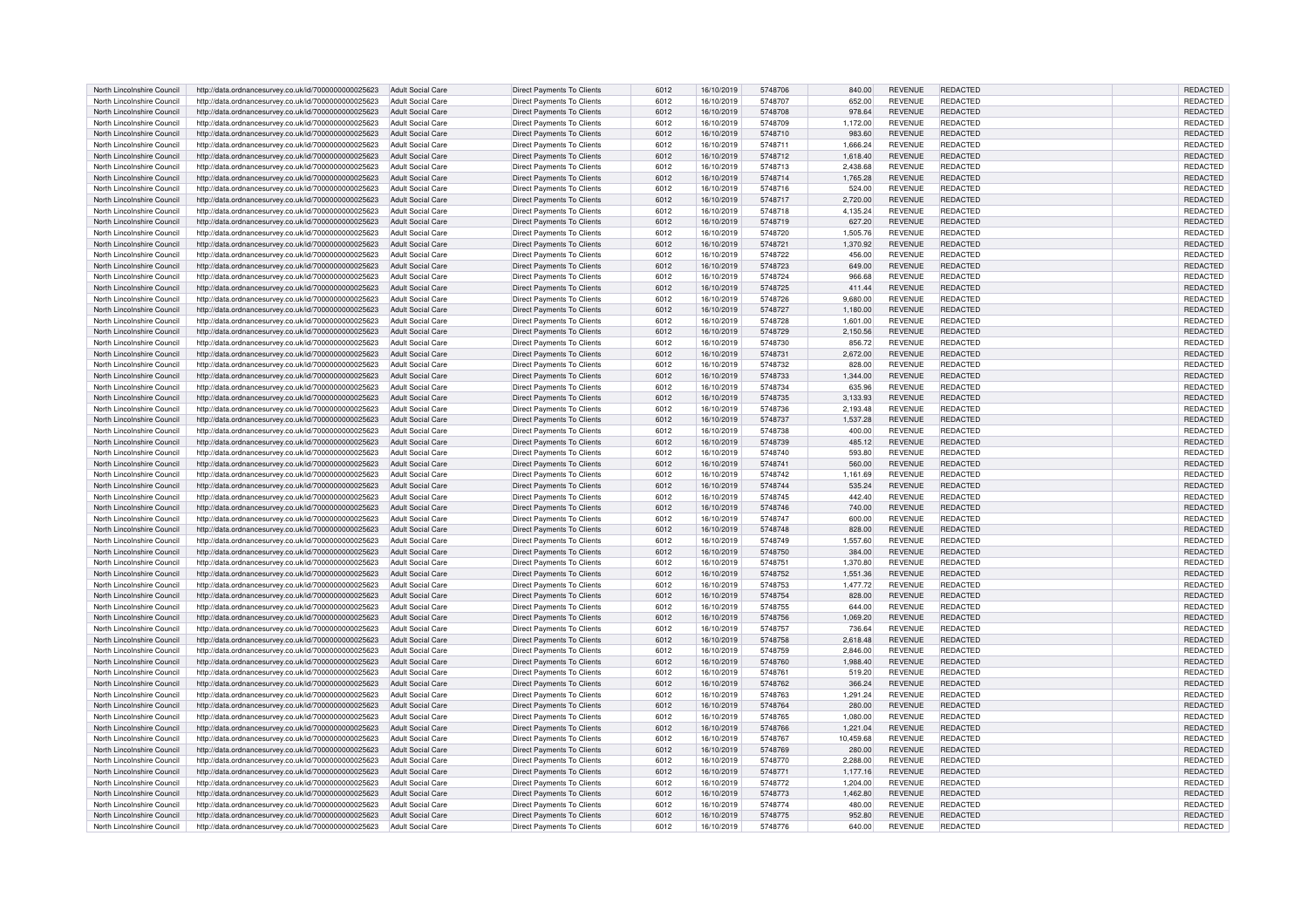| North Lincolnshire Council                               | http://data.ordnancesurvey.co.uk/id/7000000000025623                                                         | Adult Social Care                                    | Direct Payments To Clients                                      | 6012         | 16/10/2019               | 5748777            | 923.80           | <b>REVENUE</b>                   | <b>REDACTED</b>             | <b>REDACTED</b>      |
|----------------------------------------------------------|--------------------------------------------------------------------------------------------------------------|------------------------------------------------------|-----------------------------------------------------------------|--------------|--------------------------|--------------------|------------------|----------------------------------|-----------------------------|----------------------|
| North Lincolnshire Council                               | http://data.ordnancesurvey.co.uk/id/7000000000025623                                                         | <b>Adult Social Care</b>                             | Direct Payments To Clients                                      | 6012         | 16/10/2019               | 5748778            | 1,013.20         | REVENUE                          | REDACTED                    | REDACTED             |
| North Lincolnshire Council                               | http://data.ordnancesurvey.co.uk/id/7000000000025623                                                         | Adult Social Care                                    | Direct Payments To Clients                                      | 6012         | 16/10/2019               | 5748779            | 951.32           | <b>REVENUE</b>                   | REDACTED                    | <b>REDACTED</b>      |
| North Lincolnshire Council                               | http://data.ordnancesurvey.co.uk/id/7000000000025623                                                         | <b>Adult Social Care</b>                             | <b>Direct Payments To Clients</b>                               | 6012         | 16/10/2019               | 5748780            | 591.20           | <b>REVENUE</b>                   | REDACTED                    | REDACTED             |
| North Lincolnshire Council                               | http://data.ordnancesurvey.co.uk/id/7000000000025623                                                         | <b>Adult Social Care</b>                             | <b>Direct Payments To Clients</b>                               | 6012         | 16/10/2019               | 5748781            | 823.12           | <b>REVENUE</b>                   | REDACTED                    | <b>REDACTED</b>      |
| North Lincolnshire Council                               | http://data.ordnancesurvey.co.uk/id/7000000000025623                                                         | Adult Social Care                                    | Direct Payments To Clients                                      | 6012         | 16/10/2019               | 5748782            | 280.00           | <b>REVENUE</b>                   | REDACTED                    | REDACTED             |
| North Lincolnshire Council                               | http://data.ordnancesurvey.co.uk/id/7000000000025623                                                         | <b>Adult Social Care</b>                             | <b>Direct Payments To Clients</b>                               | 6012         | 16/10/2019               | 5748783            | 486.16           | <b>REVENUE</b>                   | REDACTED                    | REDACTED             |
| North Lincolnshire Council                               | http://data.ordnancesurvey.co.uk/id/7000000000025623                                                         | Adult Social Care                                    | <b>Direct Payments To Clients</b>                               | 6012         | 16/10/2019               | 5748785            | 336.00           | <b>REVENUE</b>                   | REDACTED                    | REDACTED             |
| North Lincolnshire Council                               | http://data.ordnancesurvey.co.uk/id/7000000000025623                                                         | Adult Social Care                                    | <b>Direct Payments To Clients</b>                               | 6012         | 16/10/2019               | 5748786            | 427.68           | <b>REVENUE</b>                   | REDACTED                    | REDACTED             |
| North Lincolnshire Council                               | http://data.ordnancesurvey.co.uk/id/7000000000025623                                                         | <b>Adult Social Care</b>                             | <b>Direct Payments To Clients</b>                               | 6012         | 16/10/2019               | 5748788            | 1,043.00         | REVENUE                          | REDACTED                    | REDACTED             |
| North Lincolnshire Council                               | http://data.ordnancesurvey.co.uk/id/7000000000025623                                                         | <b>Adult Social Care</b>                             | Direct Payments To Clients                                      | 6012         | 16/10/2019               | 5748789            | 980.28           | <b>REVENUE</b>                   | REDACTED                    | REDACTED             |
| North Lincolnshire Council                               | http://data.ordnancesurvey.co.uk/id/7000000000025623                                                         | <b>Adult Social Care</b>                             | <b>Direct Payments To Clients</b>                               | 6012         | 16/10/2019               | 5748790            | 444.00           | REVENUE                          | REDACTED                    | <b>REDACTED</b>      |
| North Lincolnshire Council                               | http://data.ordnancesurvey.co.uk/id/7000000000025623                                                         | Adult Social Care                                    | Direct Payments To Clients                                      | 6012         | 16/10/2019               | 5748792            | 348.00           | <b>REVENUE</b>                   | REDACTED                    | REDACTED             |
| North Lincolnshire Council                               | http://data.ordnancesurvey.co.uk/id/7000000000025623                                                         | <b>Adult Social Care</b>                             | Direct Payments To Clients                                      | 6012         | 16/10/2019               | 5748793            | 1,875.48         | REVENUE                          | REDACTED                    | REDACTED             |
| North Lincolnshire Council                               | http://data.ordnancesurvey.co.uk/id/7000000000025623                                                         | <b>Adult Social Care</b>                             | <b>Direct Payments To Clients</b>                               | 6012         | 16/10/2019               | 5748794            | 560.00           | <b>REVENUE</b>                   | REDACTED                    | REDACTED             |
| North Lincolnshire Council                               | http://data.ordnancesurvey.co.uk/id/7000000000025623                                                         | Adult Social Care                                    | Direct Payments To Clients                                      | 6012         | 16/10/2019               | 5748795            | 1,586.96         | REVENUE                          | REDACTED                    | REDACTED             |
| North Lincolnshire Council                               | http://data.ordnancesurvey.co.uk/id/7000000000025623                                                         | Adult Social Care                                    | <b>Direct Payments To Clients</b>                               | 6012         | 16/10/2019               | 5748796            | 959.00           | <b>REVENUE</b>                   | REDACTED                    | <b>REDACTED</b>      |
| North Lincolnshire Council                               | http://data.ordnancesurvey.co.uk/id/7000000000025623                                                         | Adult Social Care                                    | <b>Direct Payments To Clients</b>                               | 6012         | 16/10/2019               | 5748798            | 521.48           | <b>REVENUE</b>                   | REDACTED                    | REDACTED             |
| North Lincolnshire Council                               | http://data.ordnancesurvey.co.uk/id/7000000000025623                                                         | <b>Adult Social Care</b>                             | Direct Payments To Clients                                      | 6012         | 16/10/2019               | 5748800            | 1,975.92         | REVENUE                          | REDACTED                    | REDACTED             |
| North Lincolnshire Council                               | http://data.ordnancesurvey.co.uk/id/7000000000025623                                                         | <b>Adult Social Care</b>                             | Direct Payments To Clients                                      | 6012         | 16/10/2019               | 5748802            | 1,084.64         | <b>REVENUE</b>                   | REDACTED                    | REDACTED             |
| North Lincolnshire Council                               | http://data.ordnancesurvey.co.uk/id/7000000000025623                                                         | <b>Adult Social Care</b>                             | Direct Payments To Clients                                      | 6012         | 16/10/2019               | 5748804            | 791.32           | <b>REVENUE</b>                   | REDACTED                    | <b>REDACTED</b>      |
| North Lincolnshire Council                               | http://data.ordnancesurvey.co.uk/id/7000000000025623                                                         | <b>Adult Social Care</b>                             | <b>Direct Payments To Clients</b>                               | 6012         | 16/10/2019               | 5748805            | 464.00           | <b>REVENUE</b>                   | REDACTED                    | REDACTED             |
| North Lincolnshire Council                               | http://data.ordnancesurvey.co.uk/id/7000000000025623                                                         | Adult Social Care                                    | Direct Payments To Clients                                      | 6012         | 16/10/2019               | 5748806            | 1.909.28         | <b>REVENUE</b>                   | REDACTED                    | <b>REDACTED</b>      |
| North Lincolnshire Council                               | http://data.ordnancesurvey.co.uk/id/7000000000025623                                                         | <b>Adult Social Care</b>                             | <b>Direct Payments To Clients</b>                               | 6012         | 16/10/2019               | 5748807            | 570.24           | <b>REVENUE</b>                   | REDACTED                    | REDACTED             |
| North Lincolnshire Council                               | http://data.ordnancesurvey.co.uk/id/7000000000025623                                                         | <b>Adult Social Care</b>                             | <b>Direct Payments To Clients</b>                               | 6012         | 16/10/2019               | 5748808            | 880.00           | <b>REVENUE</b>                   | <b>REDACTED</b>             | REDACTED             |
| North Lincolnshire Council                               | http://data.ordnancesurvey.co.uk/id/7000000000025623                                                         | Adult Social Care                                    | Direct Payments To Clients                                      | 6012         | 16/10/2019               | 5748809            | 1.680.00         | <b>REVENUE</b>                   | REDACTED                    | REDACTED             |
| North Lincolnshire Council                               | http://data.ordnancesurvey.co.uk/id/7000000000025623                                                         | Adult Social Care                                    | <b>Direct Payments To Clients</b>                               | 6012         | 16/10/2019               | 5748810            | 1,668.80         | <b>REVENUE</b>                   | REDACTED                    | REDACTED             |
| North Lincolnshire Council                               | http://data.ordnancesurvey.co.uk/id/7000000000025623                                                         | <b>Adult Social Care</b>                             | Direct Payments To Clients                                      | 6012         | 16/10/2019               | 5748811            | 1,386.52         | REVENUE                          | REDACTED                    | REDACTED             |
| North Lincolnshire Council                               | http://data.ordnancesurvey.co.uk/id/7000000000025623                                                         | <b>Adult Social Care</b>                             | Direct Payments To Clients                                      | 6012         | 16/10/2019               | 5748812            | 1,713.92         | <b>REVENUE</b>                   | REDACTED                    | REDACTED             |
| North Lincolnshire Council                               | http://data.ordnancesurvey.co.uk/id/7000000000025623                                                         | <b>Adult Social Care</b>                             | Direct Payments To Clients                                      | 6012         | 16/10/2019               | 5748813            | 1,425.60         | REVENUE                          | REDACTED                    | REDACTED             |
| North Lincolnshire Council                               | http://data.ordnancesurvey.co.uk/id/7000000000025623                                                         | <b>Adult Social Care</b>                             | Direct Payments To Clients                                      | 6012         | 16/10/2019               | 5748814            | 938.00           | <b>REVENUE</b>                   | REDACTED                    | REDACTED             |
| North Lincolnshire Council                               | http://data.ordnancesurvey.co.uk/id/7000000000025623                                                         | <b>Adult Social Care</b>                             | <b>Direct Payments To Clients</b>                               | 6012         | 16/10/2019               | 5748815            | 1,586.00         | <b>REVENUE</b>                   | REDACTED                    | REDACTED             |
| North Lincolnshire Council                               | http://data.ordnancesurvey.co.uk/id/7000000000025623                                                         | Adult Social Care                                    | <b>Direct Payments To Clients</b>                               | 6012         | 16/10/2019               | 5748816            | 550.36           | <b>REVENUE</b>                   | REDACTED                    | <b>REDACTED</b>      |
| North Lincolnshire Council                               | http://data.ordnancesurvey.co.uk/id/7000000000025623                                                         | <b>Adult Social Care</b>                             | Direct Payments To Clients                                      | 6012         | 16/10/2019               | 5748817            | 699.84           | REVENUE                          | REDACTED                    | REDACTED             |
| North Lincolnshire Council                               | http://data.ordnancesurvey.co.uk/id/7000000000025623                                                         | <b>Adult Social Care</b>                             | <b>Direct Payments To Clients</b>                               | 6012         | 16/10/2019               | 5748818            | 2,016.00         | <b>REVENUE</b>                   | REDACTED                    | REDACTED             |
| North Lincolnshire Council                               | http://data.ordnancesurvev.co.uk/id/7000000000025623                                                         | Adult Social Care                                    | Direct Payments To Clients                                      | 6012         | 16/10/2019               | 5748819            | 793.56           | <b>REVENUE</b>                   | REDACTED                    | REDACTED             |
| North Lincolnshire Council                               | http://data.ordnancesurvey.co.uk/id/7000000000025623                                                         | <b>Adult Social Care</b>                             | Direct Payments To Clients                                      | 6012         | 16/10/2019               | 5748820            | 1,785.00         | <b>REVENUE</b>                   | REDACTED                    | REDACTED             |
| North Lincolnshire Council                               | http://data.ordnancesurvey.co.uk/id/7000000000025623                                                         | <b>Adult Social Care</b>                             | <b>Direct Payments To Clients</b>                               | 6012         | 16/10/2019               | 5748823            | 1,260.00         | REVENUE                          | REDACTED                    | REDACTED             |
| North Lincolnshire Council                               | http://data.ordnancesurvey.co.uk/id/7000000000025623                                                         | Adult Social Care                                    | Direct Payments To Clients                                      | 6012         | 16/10/2019               | 5748824            | 2,088.00         | <b>REVENUE</b>                   | REDACTED                    | REDACTED             |
| North Lincolnshire Council                               | http://data.ordnancesurvey.co.uk/id/7000000000025623                                                         | <b>Adult Social Care</b>                             | Direct Payments To Clients                                      | 6012         | 16/10/2019               | 5748825            | 322.32           | REVENUE                          | REDACTED                    | REDACTED             |
| North Lincolnshire Council                               | http://data.ordnancesurvey.co.uk/id/7000000000025623                                                         | <b>Adult Social Care</b>                             | Direct Payments To Clients                                      | 6012         | 16/10/2019               | 5748826            | 871.36           | <b>REVENUE</b>                   | REDACTED                    | <b>REDACTED</b>      |
| North Lincolnshire Council                               | http://data.ordnancesurvey.co.uk/id/7000000000025623                                                         | <b>Adult Social Care</b>                             | <b>Direct Payments To Clients</b>                               | 6012         | 16/10/2019               | 5748828            | 816.80           | <b>REVENUE</b>                   | REDACTED                    | REDACTED             |
| North Lincolnshire Council                               | http://data.ordnancesurvey.co.uk/id/7000000000025623                                                         | <b>Adult Social Care</b>                             | <b>Direct Payments To Clients</b>                               | 6012         | 16/10/2019               | 5748829            | 653.52           | REVENUE                          | REDACTED                    | REDACTED             |
| North Lincolnshire Council                               | http://data.ordnancesurvey.co.uk/id/7000000000025623                                                         | Adult Social Care                                    | Direct Payments To Clients                                      | 6012         | 16/10/2019               | 5748830            | 653.52           | REVENUE                          | REDACTED                    | REDACTED             |
| North Lincolnshire Council                               | http://data.ordnancesurvey.co.uk/id/7000000000025623                                                         | <b>Adult Social Care</b>                             | <b>Direct Payments To Clients</b>                               | 6012         | 16/10/2019               | 5748831            | 644.32           | <b>REVENUE</b>                   | <b>REDACTED</b>             | REDACTED             |
| North Lincolnshire Council                               | http://data.ordnancesurvey.co.uk/id/7000000000025623                                                         | <b>Adult Social Care</b>                             | <b>Direct Payments To Clients</b>                               | 6012         | 16/10/2019               | 5748832            | 756.00           | <b>REVENUE</b>                   | REDACTED                    | REDACTED             |
| North Lincolnshire Council                               | http://data.ordnancesurvey.co.uk/id/7000000000025623                                                         | Adult Social Care                                    | Direct Payments To Clients                                      | 6012         | 16/10/2019               | 5748833            | 486.00           | <b>REVENUE</b>                   | REDACTED                    | REDACTED             |
| North Lincolnshire Council                               | http://data.ordnancesurvey.co.uk/id/7000000000025623                                                         | <b>Adult Social Care</b>                             | <b>Direct Payments To Clients</b>                               | 6012         | 16/10/2019               | 5748834            | 427.68           | REVENUE                          | REDACTED                    | REDACTED             |
| North Lincolnshire Council                               | http://data.ordnancesurvey.co.uk/id/7000000000025623                                                         | <b>Adult Social Care</b>                             | Direct Payments To Clients                                      | 6012         | 16/10/2019               | 5748835            | 1,290.24         | <b>REVENUE</b>                   | REDACTED                    | REDACTED             |
| North Lincolnshire Council                               | http://data.ordnancesurvey.co.uk/id/7000000000025623                                                         | <b>Adult Social Care</b>                             | <b>Direct Payments To Clients</b>                               | 6012         | 16/10/2019               | 5748836            | 1,576.96         | <b>REVENUE</b>                   | REDACTED                    | REDACTED             |
| North Lincolnshire Council<br>North Lincolnshire Council | http://data.ordnancesurvey.co.uk/id/7000000000025623                                                         | <b>Adult Social Care</b><br>Adult Social Care        | Direct Payments To Clients                                      | 6012         | 16/10/2019               | 5748837            | 712.52           | <b>REVENUE</b>                   | REDACTED<br><b>REDACTED</b> | <b>REDACTED</b>      |
|                                                          | http://data.ordnancesurvey.co.uk/id/7000000000025623                                                         |                                                      | <b>Direct Payments To Clients</b>                               | 6012         | 16/10/2019               | 5748838            | 372.00           | <b>REVENUE</b>                   |                             | REDACTED             |
| North Lincolnshire Council<br>North Lincolnshire Council | http://data.ordnancesurvey.co.uk/id/7000000000025623<br>http://data.ordnancesurvey.co.uk/id/7000000000025623 | <b>Adult Social Care</b><br>Adult Social Care        | Direct Payments To Clients<br><b>Direct Payments To Clients</b> | 6012<br>6012 | 16/10/2019<br>16/10/2019 | 5748839<br>5748841 | 400.00<br>482.36 | <b>REVENUE</b><br><b>REVENUE</b> | REDACTED<br>REDACTED        | REDACTED<br>REDACTED |
|                                                          |                                                                                                              |                                                      |                                                                 |              |                          |                    |                  | <b>REVENUE</b>                   |                             | REDACTED             |
| North Lincolnshire Council                               | http://data.ordnancesurvey.co.uk/id/7000000000025623                                                         | <b>Adult Social Care</b><br><b>Adult Social Care</b> | Direct Payments To Clients<br><b>Direct Payments To Clients</b> | 6012<br>6012 | 16/10/2019               | 5748842<br>5748843 | 610.40           | REVENUE                          | REDACTED<br><b>REDACTED</b> | REDACTED             |
| North Lincolnshire Council<br>North Lincolnshire Council | http://data.ordnancesurvey.co.uk/id/7000000000025623<br>http://data.ordnancesurvey.co.uk/id/7000000000025623 | Adult Social Care                                    | Direct Payments To Clients                                      | 6012         | 16/10/2019<br>16/10/2019 | 5748844            | 441.92<br>644.32 | <b>REVENUE</b>                   | REDACTED                    | <b>REDACTED</b>      |
| North Lincolnshire Council                               |                                                                                                              | <b>Adult Social Care</b>                             | <b>Direct Payments To Clients</b>                               | 6012         | 16/10/2019               | 5748845            | 427.68           | <b>REVENUE</b>                   | REDACTED                    | REDACTED             |
| North Lincolnshire Council                               | http://data.ordnancesurvey.co.uk/id/7000000000025623<br>http://data.ordnancesurvey.co.uk/id/7000000000025623 | Adult Social Care                                    | <b>Direct Payments To Clients</b>                               | 6012         | 16/10/2019               | 5748846            | 824.68           | <b>REVENUE</b>                   | REDACTED                    | REDACTED             |
| North Lincolnshire Council                               | http://data.ordnancesurvey.co.uk/id/7000000000025623                                                         | <b>Adult Social Care</b>                             | Direct Payments To Clients                                      | 6012         | 16/10/2019               | 5748847            | 273.60           | <b>REVENUE</b>                   | REDACTED                    | REDACTED             |
| North Lincolnshire Council                               | http://data.ordnancesurvey.co.uk/id/7000000000025623                                                         | Adult Social Care                                    | Direct Payments To Clients                                      | 6012         | 16/10/2019               | 5748848            | 466.80           | REVENUE                          | REDACTED                    | REDACTED             |
| North Lincolnshire Council                               | http://data.ordnancesurvey.co.uk/id/7000000000025623                                                         | Adult Social Care                                    | Direct Payments To Clients                                      | 6012         | 16/10/2019               | 5748849            | 3.880.36         | <b>REVENUE</b>                   | REDACTED                    | REDACTED             |
| North Lincolnshire Council                               | http://data.ordnancesurvey.co.uk/id/7000000000025623                                                         | <b>Adult Social Care</b>                             | Direct Payments To Clients                                      | 6012         | 16/10/2019               | 5748850            | 2,320.00         | <b>REVENUE</b>                   | REDACTED                    | REDACTED             |
| North Lincolnshire Council                               | http://data.ordnancesurvey.co.uk/id/7000000000025623                                                         | <b>Adult Social Care</b>                             | Direct Payments To Clients                                      | 6012         | 16/10/2019               | 5748851            | 1,897.28         | REVENUE                          | REDACTED                    | REDACTED             |
| North Lincolnshire Council                               | http://data.ordnancesurvey.co.uk/id/7000000000025623                                                         | <b>Adult Social Care</b>                             | Direct Payments To Clients                                      | 6012         | 16/10/2019               | 5748852            | 735.00           | <b>REVENUE</b>                   | REDACTED                    | REDACTED             |
| North Lincolnshire Council                               | http://data.ordnancesurvey.co.uk/id/7000000000025623                                                         | <b>Adult Social Care</b>                             | Direct Payments To Clients                                      | 6012         | 16/10/2019               | 5748854            | 367.60           | REVENUE                          | REDACTED                    | REDACTED             |
| North Lincolnshire Council                               | http://data.ordnancesurvey.co.uk/id/7000000000025623                                                         | <b>Adult Social Care</b>                             | <b>Direct Payments To Clients</b>                               | 6012         | 16/10/2019               | 5748855            | 1,273.44         | <b>REVENUE</b>                   | REDACTED                    | <b>REDACTED</b>      |
| North Lincolnshire Council                               | http://data.ordnancesurvey.co.uk/id/7000000000025623                                                         | <b>Adult Social Care</b>                             | Direct Payments To Clients                                      | 6012         | 16/10/2019               | 5748856            | 560.16           | <b>REVENUE</b>                   | REDACTED                    | REDACTED             |
|                                                          |                                                                                                              |                                                      |                                                                 |              |                          |                    |                  |                                  |                             |                      |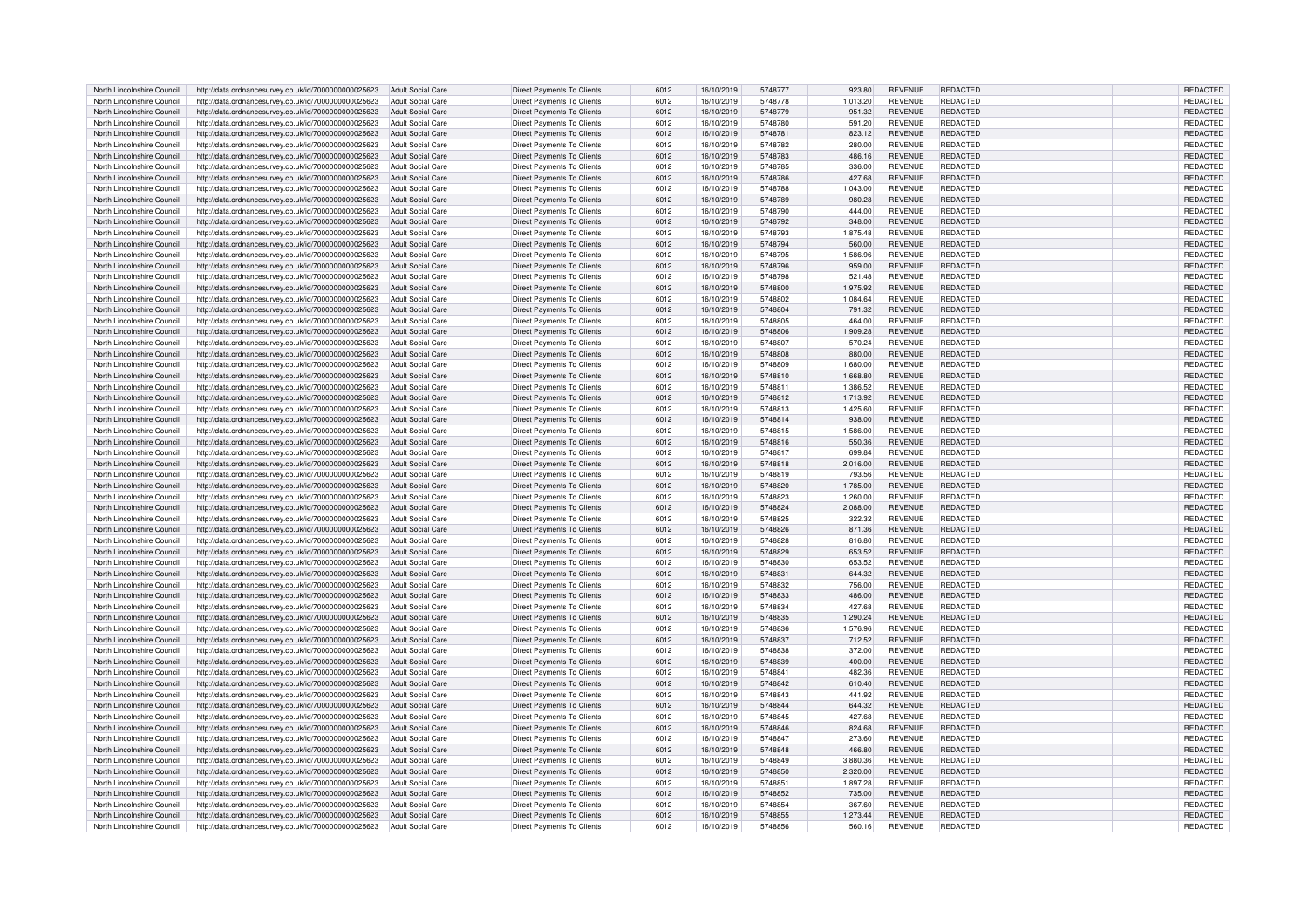| North Lincolnshire Council | http://data.ordnancesurvey.co.uk/id/7000000000025623 | <b>Adult Social Care</b> | <b>Direct Payments To Clients</b> | 6012 | 16/10/2019 | 5748857 | 748.80   | <b>REVENUE</b> | REDACTED        | REDACTED        |
|----------------------------|------------------------------------------------------|--------------------------|-----------------------------------|------|------------|---------|----------|----------------|-----------------|-----------------|
| North Lincolnshire Council | http://data.ordnancesurvey.co.uk/id/7000000000025623 | <b>Adult Social Care</b> | Direct Payments To Clients        | 6012 | 16/10/2019 | 5748859 | 995.84   | REVENUE        | REDACTED        | REDACTED        |
| North Lincolnshire Council | http://data.ordnancesurvey.co.uk/id/7000000000025623 | <b>Adult Social Care</b> | Direct Payments To Clients        | 6012 | 16/10/2019 | 5748860 | 672.00   | <b>REVENUE</b> | <b>REDACTED</b> | <b>REDACTED</b> |
| North Lincolnshire Council | http://data.ordnancesurvey.co.uk/id/7000000000025623 | <b>Adult Social Care</b> | Direct Payments To Clients        | 6012 | 16/10/2019 | 5748861 | 736.64   | <b>REVENUE</b> | REDACTED        | REDACTED        |
| North Lincolnshire Council | http://data.ordnancesurvey.co.uk/id/7000000000025623 | <b>Adult Social Care</b> | Direct Payments To Clients        | 6012 | 16/10/2019 | 5748862 | 800.00   | <b>REVENUE</b> | REDACTED        | <b>REDACTED</b> |
|                            |                                                      |                          |                                   |      |            |         | 828.00   |                |                 |                 |
| North Lincolnshire Council | http://data.ordnancesurvey.co.uk/id/7000000000025623 | <b>Adult Social Care</b> | Direct Payments To Clients        | 6012 | 16/10/2019 | 5748863 |          | <b>REVENUE</b> | REDACTED        | REDACTED        |
| North Lincolnshire Council | http://data.ordnancesurvey.co.uk/id/7000000000025623 | Adult Social Care        | <b>Direct Payments To Clients</b> | 6012 | 16/10/2019 | 5748864 | 2,875.76 | <b>REVENUE</b> | REDACTED        | REDACTED        |
| North Lincolnshire Council | http://data.ordnancesurvey.co.uk/id/7000000000025623 | <b>Adult Social Care</b> | Direct Payments To Clients        | 6012 | 16/10/2019 | 5748865 | 2,141.04 | <b>REVENUE</b> | REDACTED        | REDACTED        |
| North Lincolnshire Council | http://data.ordnancesurvey.co.uk/id/7000000000025623 | <b>Adult Social Care</b> | Direct Payments To Clients        | 6012 | 16/10/2019 | 5748866 | 5,734.28 | REVENUE        | REDACTED        | REDACTED        |
| North Lincolnshire Council | http://data.ordnancesurvey.co.uk/id/7000000000025623 | <b>Adult Social Care</b> | Direct Payments To Clients        | 6012 | 16/10/2019 | 5748867 | 3.400.68 | <b>REVENUE</b> | REDACTED        | REDACTED        |
| North Lincolnshire Council | http://data.ordnancesurvey.co.uk/id/7000000000025623 | <b>Adult Social Care</b> | Direct Payments To Clients        | 6012 | 16/10/2019 | 5748868 | 1,127.20 | <b>REVENUE</b> | REDACTED        | REDACTED        |
| North Lincolnshire Council | http://data.ordnancesurvey.co.uk/id/7000000000025623 | <b>Adult Social Care</b> | <b>Direct Payments To Clients</b> | 6012 | 16/10/2019 | 5748869 | 1,226.40 | REVENUE        | REDACTED        | REDACTED        |
| North Lincolnshire Council | http://data.ordnancesurvey.co.uk/id/7000000000025623 | <b>Adult Social Care</b> | Direct Payments To Clients        | 6012 | 16/10/2019 | 5748870 | 3,628.72 | <b>REVENUE</b> | REDACTED        | REDACTED        |
| North Lincolnshire Council | http://data.ordnancesurvey.co.uk/id/7000000000025623 | <b>Adult Social Care</b> | Direct Payments To Clients        | 6012 | 16/10/2019 | 574887  | 7,102.48 | REVENUE        | REDACTED        | REDACTED        |
| North Lincolnshire Council | http://data.ordnancesurvey.co.uk/id/7000000000025623 | <b>Adult Social Care</b> | <b>Direct Payments To Clients</b> | 6012 | 16/10/2019 | 5748872 | 1,004.80 | <b>REVENUE</b> | REDACTED        | REDACTED        |
| North Lincolnshire Council | http://data.ordnancesurvey.co.uk/id/7000000000025623 | <b>Adult Social Care</b> | Direct Payments To Clients        | 6012 | 16/10/2019 | 5748873 | 1,192.48 | REVENUE        | REDACTED        | REDACTED        |
| North Lincolnshire Council | http://data.ordnancesurvey.co.uk/id/7000000000025623 | Adult Social Care        | <b>Direct Payments To Clients</b> | 6012 | 16/10/2019 | 5748874 | 384.52   | <b>REVENUE</b> | REDACTED        | REDACTED        |
| North Lincolnshire Council | http://data.ordnancesurvey.co.uk/id/7000000000025623 | Adult Social Care        | Direct Payments To Clients        | 6012 | 16/10/2019 | 5748875 | 1,306.12 | REVENUE        | REDACTED        | REDACTED        |
| North Lincolnshire Council | http://data.ordnancesurvey.co.uk/id/7000000000025623 | <b>Adult Social Care</b> | <b>Direct Payments To Clients</b> | 6012 | 16/10/2019 | 5748876 | 1,893.80 | <b>REVENUE</b> | REDACTED        | REDACTED        |
| North Lincolnshire Council |                                                      | <b>Adult Social Care</b> |                                   | 6012 | 16/10/2019 | 5748877 | 2.612.96 | <b>REVENUE</b> | REDACTED        | REDACTED        |
|                            | http://data.ordnancesurvey.co.uk/id/7000000000025623 |                          | Direct Payments To Clients        |      |            |         |          |                |                 |                 |
| North Lincolnshire Council | http://data.ordnancesurvey.co.uk/id/7000000000025623 | <b>Adult Social Care</b> | Direct Payments To Clients        | 6012 | 16/10/2019 | 5748878 | 1,692.80 | <b>REVENUE</b> | REDACTED        | REDACTED        |
| North Lincolnshire Council | http://data.ordnancesurvey.co.uk/id/7000000000025623 | <b>Adult Social Care</b> | Direct Payments To Clients        | 6012 | 16/10/2019 | 5748879 | 579.60   | REVENUE        | REDACTED        | REDACTED        |
| North Lincolnshire Council | http://data.ordnancesurvey.co.uk/id/7000000000025623 | Adult Social Care        | Direct Payments To Clients        | 6012 | 16/10/2019 | 5748880 | 760.48   | <b>REVENUE</b> | REDACTED        | <b>REDACTED</b> |
| North Lincolnshire Council | http://data.ordnancesurvey.co.uk/id/7000000000025623 | <b>Adult Social Care</b> | <b>Direct Payments To Clients</b> | 6012 | 16/10/2019 | 574888  | 1,878.04 | <b>REVENUE</b> | REDACTED        | REDACTED        |
| North Lincolnshire Council | http://data.ordnancesurvey.co.uk/id/7000000000025623 | <b>Adult Social Care</b> | <b>Direct Payments To Clients</b> | 6012 | 16/10/2019 | 5748883 | 2.634.04 | <b>REVENUE</b> | REDACTED        | <b>REDACTED</b> |
| North Lincolnshire Council | http://data.ordnancesurvey.co.uk/id/7000000000025623 | Adult Social Care        | Direct Payments To Clients        | 6012 | 16/10/2019 | 5748884 | 2,634.04 | <b>REVENUE</b> | REDACTED        | REDACTED        |
| North Lincolnshire Council | http://data.ordnancesurvey.co.uk/id/7000000000025623 | <b>Adult Social Care</b> | <b>Direct Payments To Clients</b> | 6012 | 16/10/2019 | 5748885 | 2,566.04 | <b>REVENUE</b> | REDACTED        | REDACTED        |
| North Lincolnshire Council | http://data.ordnancesurvey.co.uk/id/7000000000025623 | Adult Social Care        | Direct Payments To Clients        | 6012 | 16/10/2019 | 5748886 | 880.00   | <b>REVENUE</b> | REDACTED        | REDACTED        |
| North Lincolnshire Council | http://data.ordnancesurvey.co.uk/id/7000000000025623 | <b>Adult Social Care</b> | Direct Payments To Clients        | 6012 | 16/10/2019 | 5748887 | 3,306.60 | REVENUE        | REDACTED        | REDACTED        |
| North Lincolnshire Council | http://data.ordnancesurvey.co.uk/id/7000000000025623 | <b>Adult Social Care</b> | <b>Direct Payments To Clients</b> | 6012 | 16/10/2019 | 5748888 | 1,464.44 | <b>REVENUE</b> | REDACTED        | REDACTED        |
| North Lincolnshire Council | http://data.ordnancesurvey.co.uk/id/7000000000025623 | <b>Adult Social Care</b> | Direct Payments To Clients        | 6012 | 16/10/2019 | 5748889 | 1,194.80 | <b>REVENUE</b> | REDACTED        | REDACTED        |
| North Lincolnshire Council | http://data.ordnancesurvey.co.uk/id/7000000000025623 | <b>Adult Social Care</b> | Direct Payments To Clients        | 6012 | 16/10/2019 | 5748890 | 945.64   | REVENUE        | REDACTED        | REDACTED        |
| North Lincolnshire Council | http://data.ordnancesurvey.co.uk/id/7000000000025623 | Adult Social Care        | Direct Payments To Clients        | 6012 | 16/10/2019 | 5748891 | 1,944.88 | <b>REVENUE</b> | REDACTED        | REDACTED        |
| North Lincolnshire Council | http://data.ordnancesurvey.co.uk/id/7000000000025623 | <b>Adult Social Care</b> | Direct Payments To Clients        | 6012 | 16/10/2019 | 5748892 | 2,049.00 | <b>REVENUE</b> | REDACTED        | REDACTED        |
| North Lincolnshire Council | http://data.ordnancesurvey.co.uk/id/7000000000025623 | <b>Adult Social Care</b> | Direct Payments To Clients        | 6012 | 16/10/2019 | 5748893 | 1.200.00 | <b>REVENUE</b> | REDACTED        | REDACTED        |
| North Lincolnshire Council | http://data.ordnancesurvey.co.uk/id/7000000000025623 | <b>Adult Social Care</b> | Direct Payments To Clients        | 6012 | 16/10/2019 | 5748894 | 2,208.00 | <b>REVENUE</b> | REDACTED        | REDACTED        |
| North Lincolnshire Council | http://data.ordnancesurvey.co.uk/id/7000000000025623 | <b>Adult Social Care</b> | Direct Payments To Clients        | 6012 | 16/10/2019 | 5748895 | 4,506.88 | <b>REVENUE</b> | REDACTED        | REDACTED        |
|                            |                                                      |                          |                                   |      |            |         |          |                |                 |                 |
| North Lincolnshire Council | http://data.ordnancesurvey.co.uk/id/7000000000025623 | <b>Adult Social Care</b> | <b>Direct Payments To Clients</b> | 6012 | 16/10/2019 | 5748896 | 1,540.00 | REVENUE        | REDACTED        | REDACTED        |
| North Lincolnshire Council | http://data.ordnancesurvey.co.uk/id/7000000000025623 | <b>Adult Social Care</b> | Direct Payments To Clients        | 6012 | 16/10/2019 | 5748897 | 645.36   | <b>REVENUE</b> | REDACTED        | REDACTED        |
| North Lincolnshire Council | http://data.ordnancesurvey.co.uk/id/7000000000025623 | <b>Adult Social Care</b> | Direct Payments To Clients        | 6012 | 16/10/2019 | 5748898 | 852.00   | <b>REVENUE</b> | REDACTED        | REDACTED        |
| North Lincolnshire Council | http://data.ordnancesurvey.co.uk/id/7000000000025623 | <b>Adult Social Care</b> | Direct Payments To Clients        | 6012 | 16/10/2019 | 5748899 | 684.32   | <b>REVENUE</b> | REDACTED        | REDACTED        |
| North Lincolnshire Council | http://data.ordnancesurvey.co.uk/id/7000000000025623 | <b>Adult Social Care</b> | <b>Direct Payments To Clients</b> | 6012 | 16/10/2019 | 5748900 | 1,554.08 | <b>REVENUE</b> | REDACTED        | REDACTED        |
| North Lincolnshire Council | http://data.ordnancesurvey.co.uk/id/7000000000025623 | Adult Social Care        | Direct Payments To Clients        | 6012 | 16/10/2019 | 5748902 | 400.00   | <b>REVENUE</b> | REDACTED        | <b>REDACTED</b> |
| North Lincolnshire Council | http://data.ordnancesurvey.co.uk/id/7000000000025623 | <b>Adult Social Care</b> | Direct Payments To Clients        | 6012 | 16/10/2019 | 5748903 | 975.52   | <b>REVENUE</b> | REDACTED        | REDACTED        |
| North Lincolnshire Council | http://data.ordnancesurvey.co.uk/id/7000000000025623 | <b>Adult Social Care</b> | <b>Direct Payments To Clients</b> | 6012 | 16/10/2019 | 5748904 | 730.80   | <b>REVENUE</b> | <b>REDACTED</b> | REDACTED        |
| North Lincolnshire Council | http://data.ordnancesurvey.co.uk/id/7000000000025623 | Adult Social Care        | Direct Payments To Clients        | 6012 | 16/10/2019 | 5748905 | 2.586.56 | <b>REVENUE</b> | REDACTED        | REDACTED        |
| North Lincolnshire Council | http://data.ordnancesurvey.co.uk/id/7000000000025623 | <b>Adult Social Care</b> | Direct Payments To Clients        | 6012 | 16/10/2019 | 5748906 | 397.60   | <b>REVENUE</b> | REDACTED        | REDACTED        |
| North Lincolnshire Council | http://data.ordnancesurvey.co.uk/id/7000000000025623 | <b>Adult Social Care</b> | Direct Payments To Clients        | 6012 | 16/10/2019 | 5748907 | 1,148.52 | REVENUE        | REDACTED        | REDACTED        |
| North Lincolnshire Council | http://data.ordnancesurvey.co.uk/id/7000000000025623 | Adult Social Care        | Direct Payments To Clients        | 6012 | 16/10/2019 | 5748908 | 777.92   | <b>REVENUE</b> | REDACTED        | REDACTED        |
| North Lincolnshire Council | http://data.ordnancesurvey.co.uk/id/7000000000025623 | <b>Adult Social Care</b> | <b>Direct Payments To Clients</b> | 6012 | 16/10/2019 | 5748909 | 1,040.00 | <b>REVENUE</b> | REDACTED        | REDACTED        |
| North Lincolnshire Council | http://data.ordnancesurvey.co.uk/id/7000000000025623 | <b>Adult Social Care</b> | <b>Direct Payments To Clients</b> | 6012 | 16/10/2019 | 5748910 | 711.00   | <b>REVENUE</b> | REDACTED        | <b>REDACTED</b> |
| North Lincolnshire Council | http://data.ordnancesurvey.co.uk/id/7000000000025623 | Adult Social Care        | <b>Direct Payments To Clients</b> | 6012 | 16/10/2019 | 5748911 | 490.60   | <b>REVENUE</b> | REDACTED        | REDACTED        |
| North Lincolnshire Council | http://data.ordnancesurvey.co.uk/id/7000000000025623 | <b>Adult Social Care</b> | <b>Direct Payments To Clients</b> | 6012 | 16/10/2019 | 5748912 | 977.60   | <b>REVENUE</b> | REDACTED        | REDACTED        |
| North Lincolnshire Council | http://data.ordnancesurvey.co.uk/id/7000000000025623 | Adult Social Care        | Direct Payments To Clients        | 6012 | 16/10/2019 | 5748914 | 1,300.00 | <b>REVENUE</b> | REDACTED        | REDACTED        |
| North Lincolnshire Council | http://data.ordnancesurvey.co.uk/id/7000000000025623 | <b>Adult Social Care</b> | <b>Direct Payments To Clients</b> | 6012 | 16/10/2019 | 5748916 | 913.84   | <b>REVENUE</b> | <b>REDACTED</b> | REDACTED        |
| North Lincolnshire Council | http://data.ordnancesurvey.co.uk/id/7000000000025623 | <b>Adult Social Care</b> | <b>Direct Payments To Clients</b> | 6012 | 16/10/2019 | 5748917 | 7,280.28 | <b>REVENUE</b> | REDACTED        | REDACTED        |
| North Lincolnshire Council | http://data.ordnancesurvey.co.uk/id/7000000000025623 | Adult Social Care        | Direct Payments To Clients        | 6012 | 16/10/2019 | 5748918 | 2,200.00 | <b>REVENUE</b> | REDACTED        | REDACTED        |
| North Lincolnshire Council | http://data.ordnancesurvey.co.uk/id/7000000000025623 | <b>Adult Social Care</b> | Direct Payments To Clients        | 6012 | 16/10/2019 | 5748919 | 1,113.48 | REVENUE        | REDACTED        | <b>REDACTED</b> |
| North Lincolnshire Council | http://data.ordnancesurvey.co.uk/id/7000000000025623 | Adult Social Care        |                                   | 6012 | 16/10/2019 | 5748920 |          | <b>REVENUE</b> | REDACTED        | REDACTED        |
|                            |                                                      |                          | Direct Payments To Clients        |      |            |         | 737.68   |                |                 |                 |
| North Lincolnshire Council | http://data.ordnancesurvey.co.uk/id/7000000000025623 | <b>Adult Social Care</b> | Direct Payments To Clients        | 6012 | 16/10/2019 | 5748922 | 1,160.48 | <b>REVENUE</b> | REDACTED        | REDACTED        |
| North Lincolnshire Council | http://data.ordnancesurvey.co.uk/id/7000000000025623 | Adult Social Care        | Direct Payments To Clients        | 6012 | 16/10/2019 | 5748923 | 1,380.00 | REVENUE        | <b>REDACTED</b> | REDACTED        |
| North Lincolnshire Council | http://data.ordnancesurvey.co.uk/id/7000000000025623 | Adult Social Care        | Direct Payments To Clients        | 6012 | 16/10/2019 | 5748924 | 2,064.04 | <b>REVENUE</b> | REDACTED        | REDACTED        |
| North Lincolnshire Council | http://data.ordnancesurvey.co.uk/id/7000000000025623 | <b>Adult Social Care</b> | Direct Payments To Clients        | 6012 | 16/10/2019 | 5748925 | 1,900.88 | <b>REVENUE</b> | REDACTED        | REDACTED        |
| North Lincolnshire Council | http://data.ordnancesurvey.co.uk/id/7000000000025623 | <b>Adult Social Care</b> | <b>Direct Payments To Clients</b> | 6012 | 16/10/2019 | 5748926 | 560.00   | REVENUE        | REDACTED        | REDACTED        |
| North Lincolnshire Council | http://data.ordnancesurvey.co.uk/id/7000000000025623 | <b>Adult Social Care</b> | Direct Payments To Clients        | 6012 | 16/10/2019 | 5748927 | 1,299.28 | <b>REVENUE</b> | REDACTED        | REDACTED        |
| North Lincolnshire Council | http://data.ordnancesurvey.co.uk/id/7000000000025623 | <b>Adult Social Care</b> | Direct Payments To Clients        | 6012 | 16/10/2019 | 5748928 | 1.206.40 | REVENUE        | REDACTED        | REDACTED        |
| North Lincolnshire Council | http://data.ordnancesurvey.co.uk/id/7000000000025623 | <b>Adult Social Care</b> | <b>Direct Payments To Clients</b> | 6012 | 16/10/2019 | 5748929 | 1,113.60 | <b>REVENUE</b> | REDACTED        | <b>REDACTED</b> |
| North Lincolnshire Council | http://data.ordnancesurvey.co.uk/id/7000000000025623 | <b>Adult Social Care</b> | Direct Payments To Clients        | 6012 | 16/10/2019 | 5748930 | 783.60   | <b>REVENUE</b> | REDACTED        | REDACTED        |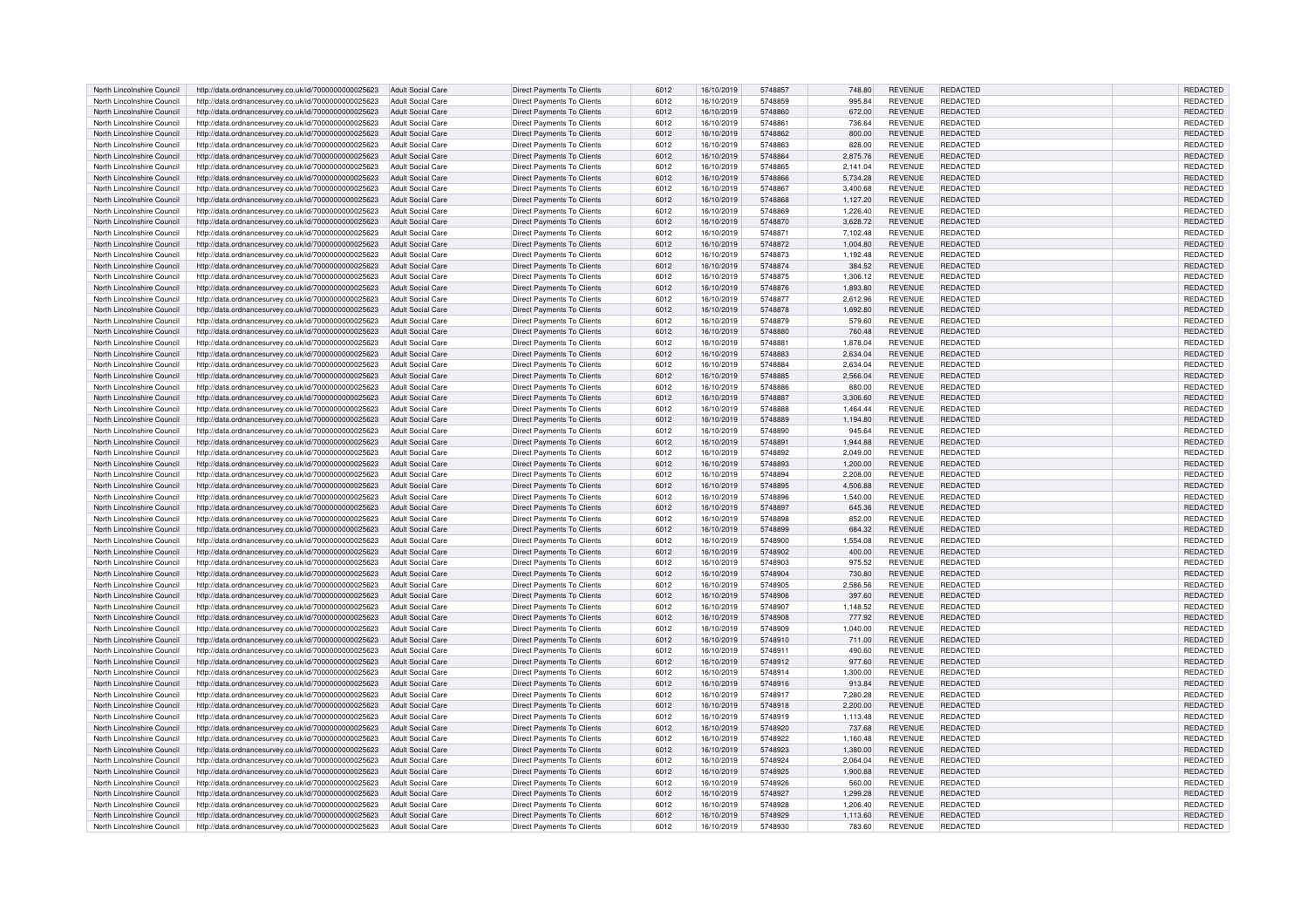| North Lincolnshire Council | http://data.ordnancesurvey.co.uk/id/7000000000025623 | <b>Adult Social Care</b> | <b>Direct Payments To Clients</b> | 6012 | 16/10/2019 | 5748931 | 1,352.00  | <b>REVENUE</b> | REDACTED        | REDACTED        |
|----------------------------|------------------------------------------------------|--------------------------|-----------------------------------|------|------------|---------|-----------|----------------|-----------------|-----------------|
| North Lincolnshire Council | http://data.ordnancesurvey.co.uk/id/7000000000025623 | <b>Adult Social Care</b> | Direct Payments To Clients        | 6012 | 16/10/2019 | 5748932 | 498.44    | REVENUE        | REDACTED        | REDACTED        |
| North Lincolnshire Council | http://data.ordnancesurvey.co.uk/id/7000000000025623 | <b>Adult Social Care</b> | Direct Payments To Clients        | 6012 | 16/10/2019 | 5749324 | 522.80    | <b>REVENUE</b> | <b>REDACTED</b> | <b>REDACTED</b> |
| North Lincolnshire Council | http://data.ordnancesurvey.co.uk/id/7000000000025623 | <b>Adult Social Care</b> | <b>Direct Payments To Clients</b> | 6012 | 16/10/2019 | 5749341 | 1,923.17  | <b>REVENUE</b> | <b>REDACTED</b> | REDACTED        |
| North Lincolnshire Council |                                                      | <b>Adult Social Care</b> |                                   | 6012 | 16/10/2019 | 5749375 | 747.00    | <b>REVENUE</b> | REDACTED        | <b>REDACTED</b> |
|                            | http://data.ordnancesurvey.co.uk/id/7000000000025623 |                          | Direct Payments To Clients        |      |            |         |           |                |                 |                 |
| North Lincolnshire Council | http://data.ordnancesurvey.co.uk/id/7000000000025623 | <b>Adult Social Care</b> | Direct Payments To Clients        | 6012 | 16/10/2019 | 5749376 | 2,416.68  | REVENUE        | REDACTED        | REDACTED        |
| North Lincolnshire Council | http://data.ordnancesurvey.co.uk/id/7000000000025623 | Adult Social Care        | <b>Direct Payments To Clients</b> | 6012 | 16/10/2019 | 5749434 | 3.384.30  | <b>REVENUE</b> | REDACTED        | REDACTED        |
| North Lincolnshire Council | http://data.ordnancesurvey.co.uk/id/7000000000025623 | <b>Adult Social Care</b> | Direct Payments To Clients        | 6012 | 18/10/2019 | 5751107 | 750.00    | <b>REVENUE</b> | REDACTED        | REDACTED        |
| North Lincolnshire Council | http://data.ordnancesurvey.co.uk/id/7000000000025623 | <b>Adult Social Care</b> | Direct Payments To Clients        | 6012 | 18/10/2019 | 5751110 | 714.00    | REVENUE        | REDACTED        | REDACTED        |
| North Lincolnshire Council | http://data.ordnancesurvey.co.uk/id/7000000000025623 | Adult Social Care        | Direct Payments To Clients        | 6012 | 18/10/2019 | 5751112 | 783.06    | <b>REVENUE</b> | REDACTED        | REDACTED        |
| North Lincolnshire Council | http://data.ordnancesurvey.co.uk/id/7000000000025623 | <b>Adult Social Care</b> | Direct Payments To Clients        | 6012 | 18/10/2019 | 5751336 | 378.51    | <b>REVENUE</b> | REDACTED        | REDACTED        |
| North Lincolnshire Council | http://data.ordnancesurvey.co.uk/id/7000000000025623 | <b>Adult Social Care</b> | <b>Direct Payments To Clients</b> | 6012 | 18/10/2019 | 5751337 | 750.00    | REVENUE        | REDACTED        | REDACTED        |
| North Lincolnshire Council | http://data.ordnancesurvey.co.uk/id/7000000000025623 | <b>Adult Social Care</b> | Direct Payments To Clients        | 6012 | 18/10/2019 | 5751339 | 500.00    | <b>REVENUE</b> | REDACTED        | REDACTED        |
| North Lincolnshire Council |                                                      | <b>Adult Social Care</b> |                                   |      |            | 5751340 |           | REVENUE        | REDACTED        |                 |
|                            | http://data.ordnancesurvey.co.uk/id/7000000000025623 |                          | Direct Payments To Clients        | 6012 | 18/10/2019 |         | 3,135.00  |                |                 | REDACTED        |
| North Lincolnshire Council | http://data.ordnancesurvey.co.uk/id/7000000000025623 | <b>Adult Social Care</b> | <b>Direct Payments To Clients</b> | 6012 | 18/10/2019 | 5751341 | 1,132.94  | <b>REVENUE</b> | REDACTED        | REDACTED        |
| North Lincolnshire Council | http://data.ordnancesurvey.co.uk/id/7000000000025623 | <b>Adult Social Care</b> | Direct Payments To Clients        | 6012 | 18/10/2019 | 5751446 | 786.90    | REVENUE        | REDACTED        | REDACTED        |
| North Lincolnshire Council | http://data.ordnancesurvey.co.uk/id/7000000000025623 | Adult Social Care        | <b>Direct Payments To Clients</b> | 6012 | 23/10/2019 | 5753657 | 1.669.57  | <b>REVENUE</b> | REDACTED        | REDACTED        |
| North Lincolnshire Council | http://data.ordnancesurvey.co.uk/id/7000000000025623 | Adult Social Care        | Direct Payments To Clients        | 6012 | 23/10/2019 | 5753662 | 750.00    | REVENUE        | REDACTED        | REDACTED        |
| North Lincolnshire Council | http://data.ordnancesurvey.co.uk/id/7000000000025623 | <b>Adult Social Care</b> | <b>Direct Payments To Clients</b> | 6012 | 23/10/2019 | 5753714 | 750.00    | <b>REVENUE</b> | REDACTED        | REDACTED        |
| North Lincolnshire Council | http://data.ordnancesurvev.co.uk/id/7000000000025623 | Adult Social Care        | Direct Payments To Clients        | 6012 | 23/10/2019 | 5753715 | 500.00    | REVENUE        | REDACTED        | REDACTED        |
| North Lincolnshire Council | http://data.ordnancesurvey.co.uk/id/7000000000025623 | <b>Adult Social Care</b> | Direct Payments To Clients        | 6012 | 23/10/2019 | 5753716 | 750.00    | <b>REVENUE</b> | REDACTED        | REDACTED        |
| North Lincolnshire Council | http://data.ordnancesurvey.co.uk/id/7000000000025623 | <b>Adult Social Care</b> | Direct Payments To Clients        | 6012 | 23/10/2019 | 5753717 | 750.00    | REVENUE        | <b>REDACTED</b> | REDACTED        |
| North Lincolnshire Council | http://data.ordnancesurvey.co.uk/id/7000000000025623 | Adult Social Care        | Direct Payments To Clients        | 6012 | 23/10/2019 | 5753726 | 1,896.91  | <b>REVENUE</b> | <b>REDACTED</b> | <b>REDACTED</b> |
|                            |                                                      |                          |                                   |      |            |         |           |                |                 |                 |
| North Lincolnshire Council | http://data.ordnancesurvey.co.uk/id/7000000000025623 | <b>Adult Social Care</b> | <b>Direct Payments To Clients</b> | 6012 | 23/10/2019 | 5753733 | 8,182.37  | <b>REVENUE</b> | REDACTED        | REDACTED        |
| North Lincolnshire Council | http://data.ordnancesurvey.co.uk/id/7000000000025623 | <b>Adult Social Care</b> | <b>Direct Payments To Clients</b> | 6012 | 25/10/2019 | 5754910 | 4.545.23  | <b>REVENUE</b> | REDACTED        | <b>REDACTED</b> |
| North Lincolnshire Council | http://data.ordnancesurvey.co.uk/id/7000000000025623 | Adult Social Care        | <b>Direct Payments To Clients</b> | 6012 | 30/10/2019 | 5756619 | 816.88    | <b>REVENUE</b> | REDACTED        | REDACTED        |
| North Lincolnshire Council | http://data.ordnancesurvey.co.uk/id/7000000000025623 | <b>Adult Social Care</b> | <b>Direct Payments To Clients</b> | 6012 | 30/10/2019 | 5756622 | 1,119.41  | <b>REVENUE</b> | REDACTED        | REDACTED        |
| North Lincolnshire Council | http://data.ordnancesurvey.co.uk/id/7000000000025623 | Adult Social Care        | Direct Payments To Clients        | 6012 | 30/10/2019 | 5756635 | 270.00    | <b>REVENUE</b> | REDACTED        | REDACTED        |
| North Lincolnshire Council | http://data.ordnancesurvey.co.uk/id/7000000000025623 | <b>Adult Social Care</b> | Direct Payments To Clients        | 6012 | 30/10/2019 | 5756637 | 750.00    | REVENUE        | <b>REDACTED</b> | REDACTED        |
| North Lincolnshire Council | http://data.ordnancesurvey.co.uk/id/7000000000025623 | <b>Adult Social Care</b> | <b>Direct Payments To Clients</b> | 6012 | 30/10/2019 | 5756651 | 500.00    | REVENUE        | REDACTED        | REDACTED        |
| North Lincolnshire Council | http://data.ordnancesurvey.co.uk/id/7000000000025623 | <b>Adult Social Care</b> | Direct Payments To Clients        | 6012 | 30/10/2019 | 5756657 | 2,821.28  | <b>REVENUE</b> | REDACTED        | REDACTED        |
| North Lincolnshire Council | http://data.ordnancesurvey.co.uk/id/7000000000025623 | <b>Adult Social Care</b> | Fees & Charges Income             | 9002 | 16/10/2019 | 5748570 | $-122.56$ | REVENUE        | REDACTED        | REDACTED        |
|                            |                                                      |                          |                                   |      |            |         |           |                |                 |                 |
| North Lincolnshire Council | http://data.ordnancesurvey.co.uk/id/7000000000025623 | Adult Social Care        | Fees & Charges Income             | 9002 | 16/10/2019 | 5748571 | $-99.72$  | <b>REVENUE</b> | REDACTED        | REDACTED        |
| North Lincolnshire Council | http://data.ordnancesurvey.co.uk/id/7000000000025623 | <b>Adult Social Care</b> | Fees & Charges Income             | 9002 | 16/10/2019 | 5748573 | $-198.56$ | <b>REVENUE</b> | REDACTED        | REDACTED        |
| North Lincolnshire Council | http://data.ordnancesurvey.co.uk/id/7000000000025623 | Adult Social Care        | Fees & Charges Income             | 9002 | 16/10/2019 | 5748574 | $-122.56$ | <b>REVENUE</b> | REDACTED        | REDACTED        |
| North Lincolnshire Council | http://data.ordnancesurvey.co.uk/id/7000000000025623 | Adult Social Care        | Fees & Charges Income             | 9002 | 16/10/2019 | 5748575 | $-379.76$ | <b>REVENUE</b> | REDACTED        | REDACTED        |
| North Lincolnshire Council | http://data.ordnancesurvey.co.uk/id/7000000000025623 | <b>Adult Social Care</b> | Fees & Charges Income             | 9002 | 16/10/2019 | 5748576 | $-119.28$ | <b>REVENUE</b> | REDACTED        | REDACTED        |
| North Lincolnshire Council | http://data.ordnancesurvey.co.uk/id/7000000000025623 | <b>Adult Social Care</b> | Fees & Charges Income             | 9002 | 16/10/2019 | 5748577 | $-198.56$ | REVENUE        | REDACTED        | REDACTED        |
| North Lincolnshire Council | http://data.ordnancesurvey.co.uk/id/7000000000025623 | <b>Adult Social Care</b> | Fees & Charges Income             | 9002 | 16/10/2019 | 5748578 | $-220.04$ | <b>REVENUE</b> | REDACTED        | REDACTED        |
| North Lincolnshire Council | http://data.ordnancesurvey.co.uk/id/7000000000025623 | <b>Adult Social Care</b> | Fees & Charges Income             | 9002 | 16/10/2019 | 5748579 | $-138.96$ | REVENUE        | REDACTED        | REDACTED        |
| North Lincolnshire Council | http://data.ordnancesurvey.co.uk/id/7000000000025623 | Adult Social Care        | Fees & Charges Income             | 9002 | 16/10/2019 | 5748580 | $-122.56$ | <b>REVENUE</b> | REDACTED        | REDACTED        |
|                            |                                                      |                          |                                   |      |            |         |           | <b>REVENUE</b> | REDACTED        |                 |
| North Lincolnshire Council | http://data.ordnancesurvey.co.uk/id/7000000000025623 | <b>Adult Social Care</b> | Fees & Charges Income             | 9002 | 16/10/2019 | 5748582 | $-274.36$ |                |                 | REDACTED        |
| North Lincolnshire Council | http://data.ordnancesurvey.co.uk/id/7000000000025623 | Adult Social Care        | Fees & Charges Income             | 9002 | 16/10/2019 | 5748583 | $-122.56$ | <b>REVENUE</b> | REDACTED        | REDACTED        |
| North Lincolnshire Council | http://data.ordnancesurvey.co.uk/id/7000000000025623 | <b>Adult Social Care</b> | Fees & Charges Income             | 9002 | 16/10/2019 | 5748587 | $-122.56$ | <b>REVENUE</b> | REDACTED        | REDACTED        |
| North Lincolnshire Council | http://data.ordnancesurvey.co.uk/id/7000000000025623 | <b>Adult Social Care</b> | Fees & Charges Income             | 9002 | 16/10/2019 | 5748588 | $-122.56$ | <b>REVENUE</b> | <b>REDACTED</b> | REDACTED        |
| North Lincolnshire Council | http://data.ordnancesurvey.co.uk/id/7000000000025623 | Adult Social Care        | Fees & Charges Income             | 9002 | 16/10/2019 | 5748590 | $-122.56$ | <b>REVENUE</b> | REDACTED        | REDACTED        |
| North Lincolnshire Council | http://data.ordnancesurvey.co.uk/id/7000000000025623 | <b>Adult Social Care</b> | Fees & Charges Income             | 9002 | 16/10/2019 | 5748591 | $-187.68$ | <b>REVENUE</b> | REDACTED        | REDACTED        |
| North Lincolnshire Council | http://data.ordnancesurvey.co.uk/id/7000000000025623 | <b>Adult Social Care</b> | Fees & Charges Income             | 9002 | 16/10/2019 | 5748593 | $-122.56$ | REVENUE        | REDACTED        | REDACTED        |
| North Lincolnshire Council | http://data.ordnancesurvey.co.uk/id/7000000000025623 | Adult Social Care        | Fees & Charges Income             | 9002 | 16/10/2019 | 5748594 | $-122.56$ | <b>REVENUE</b> | REDACTED        | REDACTED        |
| North Lincolnshire Council | http://data.ordnancesurvey.co.uk/id/7000000000025623 | <b>Adult Social Care</b> | Fees & Charges Income             | 9002 | 16/10/2019 | 5748595 | $-122.56$ | REVENUE        | REDACTED        | REDACTED        |
| North Lincolnshire Council | http://data.ordnancesurvey.co.uk/id/7000000000025623 | <b>Adult Social Care</b> | Fees & Charges Income             | 9002 | 16/10/2019 | 5748596 | $-123.00$ | <b>REVENUE</b> | REDACTED        | <b>REDACTED</b> |
| North Lincolnshire Council | http://data.ordnancesurvey.co.uk/id/7000000000025623 | Adult Social Care        | Fees & Charges Income             | 9002 | 16/10/2019 | 5748597 | $-122.56$ | <b>REVENUE</b> | REDACTED        | REDACTED        |
|                            |                                                      |                          |                                   |      |            |         |           |                |                 |                 |
| North Lincolnshire Council | http://data.ordnancesurvey.co.uk/id/7000000000025623 | <b>Adult Social Care</b> | Fees & Charges Income             | 9002 | 16/10/2019 | 5748598 | $-56.96$  | REVENUE        | REDACTED        | REDACTED        |
| North Lincolnshire Council | http://data.ordnancesurvey.co.uk/id/7000000000025623 | Adult Social Care        | Fees & Charges Income             | 9002 | 16/10/2019 | 5748600 | $-98.56$  | <b>REVENUE</b> | REDACTED        | REDACTED        |
| North Lincolnshire Council | http://data.ordnancesurvey.co.uk/id/7000000000025623 | <b>Adult Social Care</b> | Fees & Charges Income             | 9002 | 16/10/2019 | 5748601 | $-122.56$ | <b>REVENUE</b> | <b>REDACTED</b> | REDACTED        |
| North Lincolnshire Council | http://data.ordnancesurvey.co.uk/id/7000000000025623 | <b>Adult Social Care</b> | Fees & Charges Income             | 9002 | 16/10/2019 | 5748604 | $-21.80$  | <b>REVENUE</b> | <b>REDACTED</b> | REDACTED        |
| North Lincolnshire Council | http://data.ordnancesurvey.co.uk/id/7000000000025623 | Adult Social Care        | Fees & Charges Income             | 9002 | 16/10/2019 | 5748608 | $-120.32$ | <b>REVENUE</b> | REDACTED        | <b>REDACTED</b> |
| North Lincolnshire Council | http://data.ordnancesurvey.co.uk/id/7000000000025623 | <b>Adult Social Care</b> | Fees & Charges Income             | 9002 | 16/10/2019 | 5748613 | $-122.56$ | REVENUE        | REDACTED        | <b>REDACTED</b> |
| North Lincolnshire Council | http://data.ordnancesurvey.co.uk/id/7000000000025623 | Adult Social Care        | Fees & Charges Income             | 9002 | 16/10/2019 | 5748616 | $-57.36$  | <b>REVENUE</b> | REDACTED        | REDACTED        |
| North Lincolnshire Council | http://data.ordnancesurvey.co.uk/id/7000000000025623 | <b>Adult Social Care</b> | Fees & Charges Income             | 9002 | 16/10/2019 | 5748617 | $-122.56$ | <b>REVENUE</b> | REDACTED        | REDACTED        |
| North Lincolnshire Council | http://data.ordnancesurvey.co.uk/id/7000000000025623 | Adult Social Care        | Fees & Charges Income             | 9002 | 16/10/2019 | 5748618 | $-51.60$  | REVENUE        | REDACTED        | REDACTED        |
| North Lincolnshire Council | http://data.ordnancesurvey.co.uk/id/7000000000025623 | Adult Social Care        | Fees & Charges Income             | 9002 | 16/10/2019 | 5748619 | $-198.56$ | <b>REVENUE</b> | REDACTED        | REDACTED        |
|                            |                                                      |                          |                                   |      |            |         |           | <b>REVENUE</b> |                 |                 |
| North Lincolnshire Council | http://data.ordnancesurvey.co.uk/id/7000000000025623 | <b>Adult Social Care</b> | Fees & Charges Income             | 9002 | 16/10/2019 | 5748620 | $-122.56$ |                | REDACTED        | REDACTED        |
| North Lincolnshire Council | http://data.ordnancesurvey.co.uk/id/7000000000025623 | <b>Adult Social Care</b> | Fees & Charges Income             | 9002 | 16/10/2019 | 5748621 | $-198.56$ | REVENUE        | REDACTED        | REDACTED        |
| North Lincolnshire Council | http://data.ordnancesurvey.co.uk/id/7000000000025623 | <b>Adult Social Care</b> | Fees & Charges Income             | 9002 | 16/10/2019 | 5748622 | $-109.36$ | <b>REVENUE</b> | REDACTED        | REDACTED        |
| North Lincolnshire Council | http://data.ordnancesurvey.co.uk/id/7000000000025623 | <b>Adult Social Care</b> | Fees & Charges Income             | 9002 | 16/10/2019 | 5748623 | $-56.96$  | REVENUE        | REDACTED        | REDACTED        |
| North Lincolnshire Council | http://data.ordnancesurvey.co.uk/id/7000000000025623 | <b>Adult Social Care</b> | Fees & Charges Income             | 9002 | 16/10/2019 | 5748624 | $-122.56$ | <b>REVENUE</b> | REDACTED        | <b>REDACTED</b> |
| North Lincolnshire Council | http://data.ordnancesurvey.co.uk/id/7000000000025623 | Adult Social Care        | Fees & Charges Income             | 9002 | 16/10/2019 | 5748626 | $-122.56$ | <b>REVENUE</b> | REDACTED        | REDACTED        |
|                            |                                                      |                          |                                   |      |            |         |           |                |                 |                 |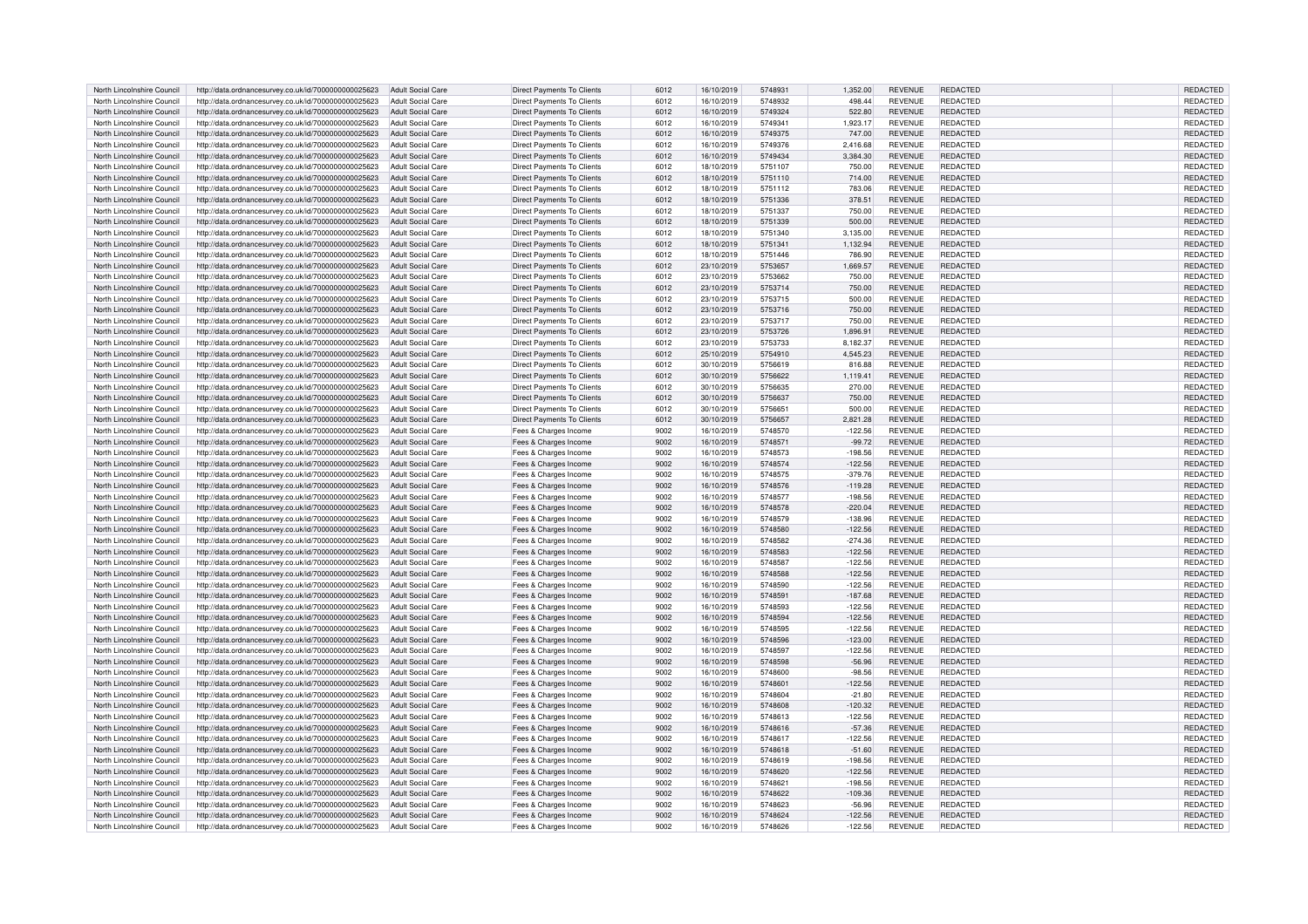| North Lincolnshire Council | http://data.ordnancesurvey.co.uk/id/7000000000025623                                                         | Adult Social Care        | Fees & Charges Income | 9002 | 16/10/2019 | 5748627 | $-122.56$ | <b>REVENUE</b> | REDACTED        | REDACTED        |
|----------------------------|--------------------------------------------------------------------------------------------------------------|--------------------------|-----------------------|------|------------|---------|-----------|----------------|-----------------|-----------------|
| North Lincolnshire Council | http://data.ordnancesurvey.co.uk/id/7000000000025623                                                         | Adult Social Care        | Fees & Charges Income | 9002 | 16/10/2019 | 5748628 | $-198.56$ | REVENUE        | REDACTED        | REDACTED        |
| North Lincolnshire Council | http://data.ordnancesurvey.co.uk/id/7000000000025623                                                         | <b>Adult Social Care</b> | Fees & Charges Income | 9002 | 16/10/2019 | 5748629 | $-122.56$ | <b>REVENUE</b> | REDACTED        | <b>REDACTED</b> |
| North Lincolnshire Council | http://data.ordnancesurvey.co.uk/id/7000000000025623                                                         | <b>Adult Social Care</b> | Fees & Charges Income | 9002 | 16/10/2019 | 5748630 | $-346.44$ | <b>REVENUE</b> | REDACTED        | REDACTED        |
| North Lincolnshire Council | http://data.ordnancesurvey.co.uk/id/7000000000025623                                                         | <b>Adult Social Care</b> | Fees & Charges Income | 9002 | 16/10/2019 | 5748631 | $-379.76$ | <b>REVENUE</b> | REDACTED        | <b>REDACTED</b> |
|                            |                                                                                                              |                          |                       |      |            |         |           |                |                 |                 |
| North Lincolnshire Council | http://data.ordnancesurvey.co.uk/id/7000000000025623                                                         | <b>Adult Social Care</b> | Fees & Charges Income | 9002 | 16/10/2019 | 5748633 | $-119.28$ | <b>REVENUE</b> | REDACTED        | REDACTED        |
| North Lincolnshire Council | http://data.ordnancesurvey.co.uk/id/7000000000025623                                                         | <b>Adult Social Care</b> | Fees & Charges Income | 9002 | 16/10/2019 | 5748635 | $-113.72$ | REVENUE        | <b>REDACTED</b> | REDACTED        |
| North Lincolnshire Council | http://data.ordnancesurvey.co.uk/id/7000000000025623                                                         | <b>Adult Social Care</b> | Fees & Charges Income | 9002 | 16/10/2019 | 5748636 | $-122.56$ | <b>REVENUE</b> | REDACTED        | REDACTED        |
| North Lincolnshire Council | http://data.ordnancesurvey.co.uk/id/7000000000025623                                                         | <b>Adult Social Care</b> | Fees & Charges Income | 9002 | 16/10/2019 | 5748637 | $-318.76$ | <b>REVENUE</b> | REDACTED        | <b>REDACTED</b> |
| North Lincolnshire Council | http://data.ordnancesurvey.co.uk/id/7000000000025623                                                         | <b>Adult Social Care</b> | Fees & Charges Income | 9002 | 16/10/2019 | 5748638 | $-364.72$ | <b>REVENUE</b> | <b>REDACTED</b> | REDACTED        |
| North Lincolnshire Council | http://data.ordnancesurvey.co.uk/id/7000000000025623                                                         | <b>Adult Social Care</b> | Fees & Charges Income | 9002 | 16/10/2019 | 5748639 | $-85.04$  | <b>REVENUE</b> | REDACTED        | REDACTED        |
| North Lincolnshire Counci  | http://data.ordnancesurvey.co.uk/id/7000000000025623                                                         | <b>Adult Social Care</b> | Fees & Charges Income | 9002 | 16/10/2019 | 574864  | $-104.56$ | REVENUE        | REDACTED        | <b>REDACTED</b> |
| North Lincolnshire Council | http://data.ordnancesurvey.co.uk/id/7000000000025623                                                         | <b>Adult Social Care</b> | Fees & Charges Income | 9002 | 16/10/2019 | 5748643 | $-41.12$  | <b>REVENUE</b> | REDACTED        | REDACTED        |
| North Lincolnshire Council | http://data.ordnancesurvey.co.uk/id/7000000000025623                                                         | <b>Adult Social Care</b> | Fees & Charges Income | 9002 | 16/10/2019 | 5748644 | $-122.56$ | <b>REVENUE</b> | REDACTED        | REDACTED        |
|                            |                                                                                                              |                          |                       |      |            |         |           |                |                 |                 |
| North Lincolnshire Council | http://data.ordnancesurvey.co.uk/id/7000000000025623                                                         | <b>Adult Social Care</b> | Fees & Charges Income | 9002 | 16/10/2019 | 5748646 | $-341.76$ | <b>REVENUE</b> | REDACTED        | REDACTED        |
| North Lincolnshire Council | http://data.ordnancesurvey.co.uk/id/7000000000025623                                                         | <b>Adult Social Care</b> | Fees & Charges Income | 9002 | 16/10/2019 | 5748647 | $-298.12$ | <b>REVENUE</b> | REDACTED        | REDACTED        |
| North Lincolnshire Council | http://data.ordnancesurvey.co.uk/id/7000000000025623                                                         | <b>Adult Social Care</b> | Fees & Charges Income | 9002 | 16/10/2019 | 5748652 | $-122.56$ | <b>REVENUE</b> | REDACTED        | REDACTED        |
| North Lincolnshire Council | http://data.ordnancesurvey.co.uk/id/7000000000025623                                                         | <b>Adult Social Care</b> | Fees & Charges Income | 9002 | 16/10/2019 | 5748656 | $-122.56$ | <b>REVENUE</b> | REDACTED        | REDACTED        |
| North Lincolnshire Council | http://data.ordnancesurvey.co.uk/id/7000000000025623                                                         | <b>Adult Social Care</b> | Fees & Charges Income | 9002 | 16/10/2019 | 5748657 | $-379.76$ | <b>REVENUE</b> | REDACTED        | REDACTED        |
| North Lincolnshire Council | http://data.ordnancesurvey.co.uk/id/7000000000025623                                                         | <b>Adult Social Care</b> | Fees & Charges Income | 9002 | 16/10/2019 | 5748658 | $-49.52$  | <b>REVENUE</b> | <b>REDACTED</b> | REDACTED        |
| North Lincolnshire Council | http://data.ordnancesurvey.co.uk/id/7000000000025623                                                         | <b>Adult Social Care</b> | Fees & Charges Income | 9002 | 16/10/2019 | 5748659 | $-77.92$  | <b>REVENUE</b> | REDACTED        | REDACTED        |
| North Lincolnshire Council | http://data.ordnancesurvey.co.uk/id/7000000000025623                                                         | <b>Adult Social Care</b> | Fees & Charges Income | 9002 | 16/10/2019 | 5748660 | $-318.04$ | REVENUE        | REDACTED        | REDACTED        |
| North Lincolnshire Council | http://data.ordnancesurvey.co.uk/id/7000000000025623                                                         | <b>Adult Social Care</b> |                       | 9002 | 16/10/2019 | 5748661 | $-198.56$ | <b>REVENUE</b> | REDACTED        | REDACTED        |
|                            |                                                                                                              |                          | Fees & Charges Income |      |            |         |           |                |                 |                 |
| North Lincolnshire Council | http://data.ordnancesurvey.co.uk/id/7000000000025623                                                         | Adult Social Care        | Fees & Charges Income | 9002 | 16/10/2019 | 5748663 | $-105.48$ | <b>REVENUE</b> | REDACTED        | REDACTED        |
| North Lincolnshire Council | http://data.ordnancesurvey.co.uk/id/7000000000025623                                                         | <b>Adult Social Care</b> | Fees & Charges Income | 9002 | 16/10/2019 | 5748665 | $-103.88$ | <b>REVENUE</b> | <b>REDACTED</b> | REDACTED        |
| North Lincolnshire Council | http://data.ordnancesurvey.co.uk/id/7000000000025623                                                         | <b>Adult Social Care</b> | Fees & Charges Income | 9002 | 16/10/2019 | 5748666 | $-322.92$ | <b>REVENUE</b> | REDACTED        | REDACTED        |
| North Lincolnshire Council | http://data.ordnancesurvey.co.uk/id/7000000000025623                                                         | Adult Social Care        | Fees & Charges Income | 9002 | 16/10/2019 | 5748667 | $-265.84$ | <b>REVENUE</b> | REDACTED        | REDACTED        |
| North Lincolnshire Council | http://data.ordnancesurvey.co.uk/id/7000000000025623                                                         | <b>Adult Social Care</b> | Fees & Charges Income | 9002 | 16/10/2019 | 5748668 | $-57.36$  | REVENUE        | REDACTED        | REDACTED        |
| North Lincolnshire Council | http://data.ordnancesurvey.co.uk/id/7000000000025623                                                         | <b>Adult Social Care</b> | Fees & Charges Income | 9002 | 16/10/2019 | 5748669 | $-415.64$ | <b>REVENUE</b> | REDACTED        | REDACTED        |
| North Lincolnshire Council | http://data.ordnancesurvey.co.uk/id/7000000000025623                                                         | <b>Adult Social Care</b> | Fees & Charges Income | 9002 | 16/10/2019 | 5748670 | $-198.56$ | REVENUE        | REDACTED        | REDACTED        |
| North Lincolnshire Council | http://data.ordnancesurvey.co.uk/id/7000000000025623                                                         | <b>Adult Social Care</b> | Fees & Charges Income | 9002 | 16/10/2019 | 5748671 | $-122.56$ | <b>REVENUE</b> | REDACTED        | REDACTED        |
| North Lincolnshire Council | http://data.ordnancesurvey.co.uk/id/7000000000025623                                                         | <b>Adult Social Care</b> | Fees & Charges Income | 9002 | 16/10/2019 | 5748672 | $-122.56$ | <b>REVENUE</b> | REDACTED        | REDACTED        |
| North Lincolnshire Council | http://data.ordnancesurvey.co.uk/id/7000000000025623                                                         | <b>Adult Social Care</b> |                       | 9002 | 16/10/2019 | 5748674 | $-57.36$  | <b>REVENUE</b> | REDACTED        | REDACTED        |
|                            |                                                                                                              |                          | Fees & Charges Income |      |            |         |           |                |                 |                 |
| North Lincolnshire Council | http://data.ordnancesurvey.co.uk/id/7000000000025623                                                         | <b>Adult Social Care</b> | Fees & Charges Income | 9002 | 16/10/2019 | 5748675 | $-122.56$ | <b>REVENUE</b> | REDACTED        | REDACTED        |
| North Lincolnshire Council | http://data.ordnancesurvey.co.uk/id/7000000000025623                                                         | <b>Adult Social Care</b> | Fees & Charges Income | 9002 | 16/10/2019 | 5748676 | $-122.56$ | <b>REVENUE</b> | REDACTED        | REDACTED        |
| North Lincolnshire Council | http://data.ordnancesurvey.co.uk/id/7000000000025623                                                         | <b>Adult Social Care</b> | Fees & Charges Income | 9002 | 16/10/2019 | 5748677 | $-198.56$ | <b>REVENUE</b> | REDACTED        | REDACTED        |
| North Lincolnshire Council | http://data.ordnancesurvey.co.uk/id/7000000000025623                                                         | <b>Adult Social Care</b> | Fees & Charges Income | 9002 | 16/10/2019 | 5748679 | $-85.56$  | <b>REVENUE</b> | REDACTED        | REDACTED        |
| North Lincolnshire Council | http://data.ordnancesurvey.co.uk/id/7000000000025623                                                         | Adult Social Care        | Fees & Charges Income | 9002 | 16/10/2019 | 5748680 | $-85.64$  | REVENUE        | REDACTED        | REDACTED        |
| North Lincolnshire Council | http://data.ordnancesurvey.co.uk/id/7000000000025623                                                         | <b>Adult Social Care</b> | Fees & Charges Income | 9002 | 16/10/2019 | 5748681 | $-183.96$ | <b>REVENUE</b> | REDACTED        | REDACTED        |
| North Lincolnshire Council | http://data.ordnancesurvey.co.uk/id/7000000000025623                                                         | <b>Adult Social Care</b> | Fees & Charges Income | 9002 | 16/10/2019 | 5748682 | $-130.44$ | REVENUE        | REDACTED        | REDACTED        |
| North Lincolnshire Council | http://data.ordnancesurvey.co.uk/id/7000000000025623                                                         | <b>Adult Social Care</b> | Fees & Charges Income | 9002 | 16/10/2019 | 5748683 | $-47.56$  | <b>REVENUE</b> | REDACTED        | <b>REDACTED</b> |
|                            |                                                                                                              | Adult Social Care        |                       | 9002 |            | 5748684 |           | <b>REVENUE</b> | REDACTED        | REDACTED        |
| North Lincolnshire Council | http://data.ordnancesurvey.co.uk/id/7000000000025623                                                         |                          | Fees & Charges Income |      | 16/10/2019 |         | $-248.76$ |                |                 |                 |
| North Lincolnshire Council | http://data.ordnancesurvey.co.uk/id/7000000000025623                                                         | <b>Adult Social Care</b> | Fees & Charges Income | 9002 | 16/10/2019 | 5748686 | $-105.48$ | REVENUE        | REDACTED        | REDACTED        |
| North Lincolnshire Council | http://data.ordnancesurvey.co.uk/id/7000000000025623                                                         | Adult Social Care        | Fees & Charges Income | 9002 | 16/10/2019 | 5748687 | $-107.96$ | <b>REVENUE</b> | REDACTED        | REDACTED        |
| North Lincolnshire Council | http://data.ordnancesurvey.co.uk/id/7000000000025623                                                         | <b>Adult Social Care</b> | Fees & Charges Income | 9002 | 16/10/2019 | 5748688 | $-323.40$ | <b>REVENUE</b> | REDACTED        | REDACTED        |
| North Lincolnshire Council | http://data.ordnancesurvey.co.uk/id/7000000000025623                                                         | <b>Adult Social Care</b> | Fees & Charges Income | 9002 | 16/10/2019 | 5748689 | $-136.60$ | <b>REVENUE</b> | REDACTED        | REDACTED        |
| North Lincolnshire Council | http://data.ordnancesurvey.co.uk/id/7000000000025623                                                         | <b>Adult Social Care</b> | Fees & Charges Income | 9002 | 16/10/2019 | 5748693 | $-25.92$  | <b>REVENUE</b> | REDACTED        | REDACTED        |
| North Lincolnshire Council | http://data.ordnancesurvey.co.uk/id/7000000000025623                                                         | <b>Adult Social Care</b> | Fees & Charges Income | 9002 | 16/10/2019 | 5748694 | $-74.20$  | REVENUE        | REDACTED        | REDACTED        |
| North Lincolnshire Council | http://data.ordnancesurvey.co.uk/id/7000000000025623                                                         | <b>Adult Social Care</b> | Fees & Charges Income | 9002 | 16/10/2019 | 5748699 | $-312.80$ | <b>REVENUE</b> | REDACTED        | REDACTED        |
| North Lincolnshire Council | http://data.ordnancesurvey.co.uk/id/7000000000025623                                                         | <b>Adult Social Care</b> | Fees & Charges Income | 9002 | 16/10/2019 | 5748700 | $-122.56$ | REVENUE        | REDACTED        | REDACTED        |
| North Lincolnshire Council | http://data.ordnancesurvey.co.uk/id/7000000000025623                                                         | <b>Adult Social Care</b> | Fees & Charges Income | 9002 | 16/10/2019 | 5748706 | $-280.56$ | <b>REVENUE</b> | REDACTED        | <b>REDACTED</b> |
| North Lincolnshire Council |                                                                                                              | Adult Social Care        | Fees & Charges Income | 9002 | 16/10/2019 | 5748707 | $-122.56$ | <b>REVENUE</b> | <b>REDACTED</b> | REDACTED        |
| North Lincolnshire Council | http://data.ordnancesurvey.co.uk/id/7000000000025623<br>http://data.ordnancesurvey.co.uk/id/7000000000025623 | <b>Adult Social Care</b> |                       | 9002 | 16/10/2019 | 5748708 | $-52.20$  | REVENUE        | REDACTED        | REDACTED        |
|                            |                                                                                                              |                          | Fees & Charges Income |      |            |         |           |                |                 |                 |
| North Lincolnshire Council | http://data.ordnancesurvey.co.uk/id/7000000000025623                                                         | <b>Adult Social Care</b> | Fees & Charges Income | 9002 | 16/10/2019 | 5748709 | $-122.56$ | REVENUE        | REDACTED        | REDACTED        |
| North Lincolnshire Council | http://data.ordnancesurvey.co.uk/id/7000000000025623                                                         | <b>Adult Social Care</b> | Fees & Charges Income | 9002 | 16/10/2019 | 5748710 | $-269.20$ | <b>REVENUE</b> | REDACTED        | REDACTED        |
| North Lincolnshire Council | http://data.ordnancesurvey.co.uk/id/7000000000025623                                                         | <b>Adult Social Care</b> | Fees & Charges Income | 9002 | 16/10/2019 | 574871  | $-193.52$ | <b>REVENUE</b> | <b>REDACTED</b> | REDACTED        |
| North Lincolnshire Council | http://data.ordnancesurvey.co.uk/id/7000000000025623                                                         | <b>Adult Social Care</b> | Fees & Charges Income | 9002 | 16/10/2019 | 5748713 | $-299.20$ | <b>REVENUE</b> | REDACTED        | <b>REDACTED</b> |
| North Lincolnshire Council | http://data.ordnancesurvey.co.uk/id/7000000000025623                                                         | <b>Adult Social Care</b> | Fees & Charges Income | 9002 | 16/10/2019 | 5748716 | $-15.20$  | REVENUE        | REDACTED        | REDACTED        |
| North Lincolnshire Council | http://data.ordnancesurvey.co.uk/id/7000000000025623                                                         | Adult Social Care        | Fees & Charges Income | 9002 | 16/10/2019 | 5748717 | $-198.56$ | <b>REVENUE</b> | REDACTED        | REDACTED        |
| North Lincolnshire Council | http://data.ordnancesurvey.co.uk/id/7000000000025623                                                         | <b>Adult Social Care</b> | Fees & Charges Income | 9002 | 16/10/2019 | 5748718 | $-379.76$ | <b>REVENUE</b> | REDACTED        | <b>REDACTED</b> |
| North Lincolnshire Council | http://data.ordnancesurvey.co.uk/id/7000000000025623                                                         | Adult Social Care        | Fees & Charges Income | 9002 | 16/10/2019 | 5748719 | $-122.56$ | REVENUE        | REDACTED        | REDACTED        |
| North Lincolnshire Council |                                                                                                              | <b>Adult Social Care</b> |                       | 9002 | 16/10/2019 | 5748720 | $-323.40$ | <b>REVENUE</b> | REDACTED        | REDACTED        |
|                            | http://data.ordnancesurvey.co.uk/id/7000000000025623                                                         |                          | Fees & Charges Income |      |            |         |           |                |                 |                 |
| North Lincolnshire Council | http://data.ordnancesurvey.co.uk/id/7000000000025623                                                         | <b>Adult Social Care</b> | Fees & Charges Income | 9002 | 16/10/2019 | 5748722 | $-198.56$ | <b>REVENUE</b> | REDACTED        | REDACTED        |
| North Lincolnshire Council | http://data.ordnancesurvey.co.uk/id/7000000000025623                                                         | <b>Adult Social Care</b> | Fees & Charges Income | 9002 | 16/10/2019 | 5748723 | $-146.08$ | REVENUE        | REDACTED        | REDACTED        |
| North Lincolnshire Council | http://data.ordnancesurvey.co.uk/id/7000000000025623                                                         | <b>Adult Social Care</b> | Fees & Charges Income | 9002 | 16/10/2019 | 5748724 | $-314.76$ | <b>REVENUE</b> | REDACTED        | REDACTED        |
| North Lincolnshire Council | http://data.ordnancesurvey.co.uk/id/7000000000025623                                                         | <b>Adult Social Care</b> | Fees & Charges Income | 9002 | 16/10/2019 | 5748728 | $-321.00$ | REVENUE        | REDACTED        | REDACTED        |
| North Lincolnshire Council | http://data.ordnancesurvey.co.uk/id/7000000000025623                                                         | <b>Adult Social Care</b> | Fees & Charges Income | 9002 | 16/10/2019 | 5748729 | $-177.48$ | <b>REVENUE</b> | REDACTED        | <b>REDACTED</b> |
| North Lincolnshire Council | http://data.ordnancesurvey.co.uk/id/7000000000025623                                                         | Adult Social Care        | Fees & Charges Income | 9002 | 16/10/2019 | 5748730 | $-119.32$ | <b>REVENUE</b> | REDACTED        | REDACTED        |
|                            |                                                                                                              |                          |                       |      |            |         |           |                |                 |                 |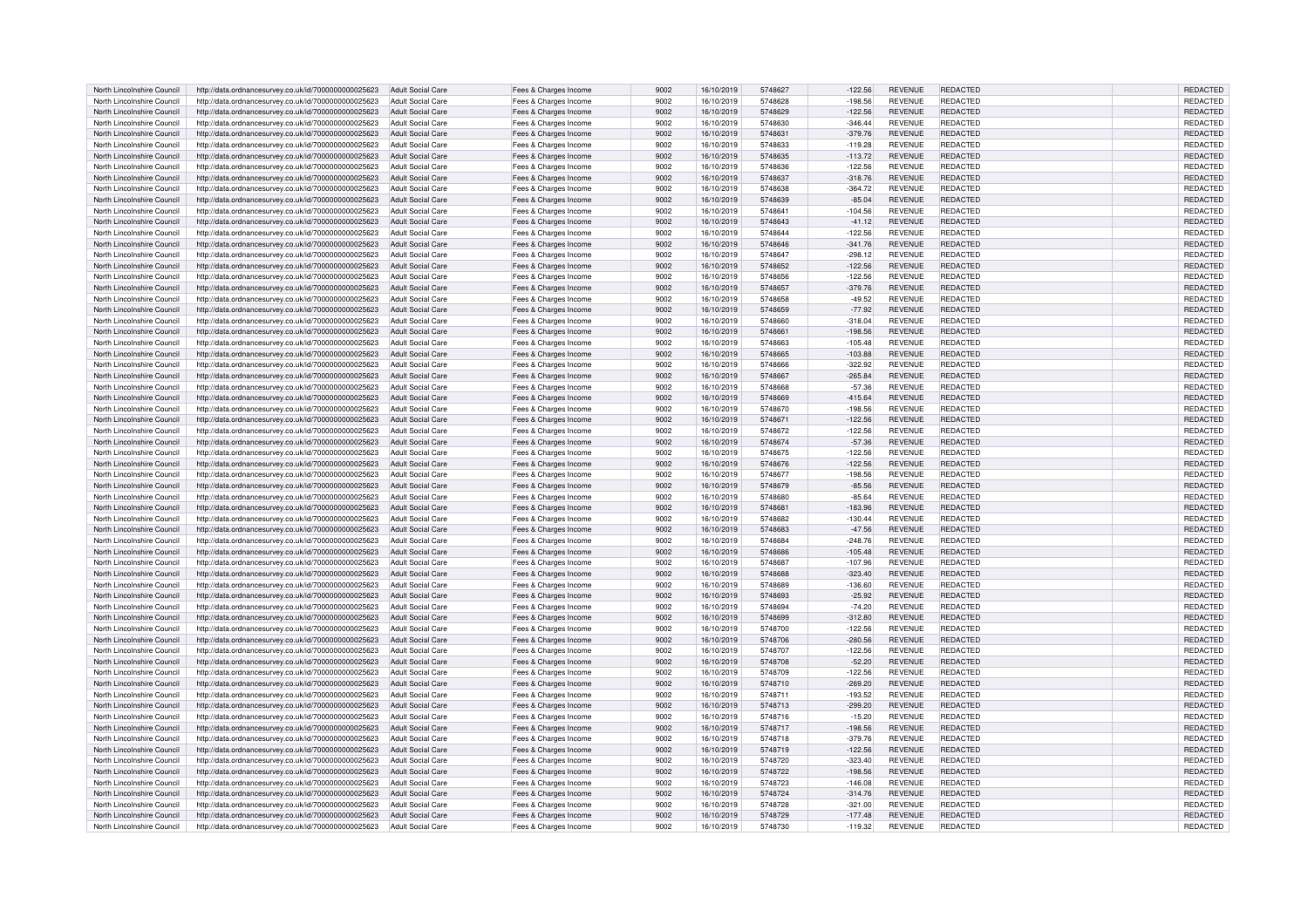| North Lincolnshire Council | http://data.ordnancesurvey.co.uk/id/7000000000025623 | Adult Social Care        | Fees & Charges Income | 9002 | 16/10/2019 | 5748732 | $-198.56$ | <b>REVENUE</b> | REDACTED        | REDACTED        |
|----------------------------|------------------------------------------------------|--------------------------|-----------------------|------|------------|---------|-----------|----------------|-----------------|-----------------|
| North Lincolnshire Council | http://data.ordnancesurvey.co.uk/id/7000000000025623 | Adult Social Care        | Fees & Charges Income | 9002 | 16/10/2019 | 5748733 | 1,561.63  | REVENUE        | REDACTED        | REDACTED        |
| North Lincolnshire Council | http://data.ordnancesurvey.co.uk/id/7000000000025623 | <b>Adult Social Care</b> | Fees & Charges Income | 9002 | 16/10/2019 | 5748734 | $-69.16$  | <b>REVENUE</b> | REDACTED        | <b>REDACTED</b> |
| North Lincolnshire Council | http://data.ordnancesurvey.co.uk/id/7000000000025623 | <b>Adult Social Care</b> | Fees & Charges Income | 9002 | 16/10/2019 | 5748735 | $-198.56$ | <b>REVENUE</b> | REDACTED        | REDACTED        |
| North Lincolnshire Council | http://data.ordnancesurvey.co.uk/id/7000000000025623 | <b>Adult Social Care</b> | Fees & Charges Income | 9002 | 16/10/2019 | 5748736 | $-30.24$  | <b>REVENUE</b> | REDACTED        | <b>REDACTED</b> |
|                            |                                                      |                          |                       |      |            |         |           |                |                 |                 |
| North Lincolnshire Council | http://data.ordnancesurvey.co.uk/id/7000000000025623 | <b>Adult Social Care</b> | Fees & Charges Income | 9002 | 16/10/2019 | 5748738 | $-37.84$  | <b>REVENUE</b> | REDACTED        | REDACTED        |
| North Lincolnshire Council | http://data.ordnancesurvey.co.uk/id/7000000000025623 | <b>Adult Social Care</b> | Fees & Charges Income | 9002 | 16/10/2019 | 5748739 | $-87.16$  | REVENUE        | <b>REDACTED</b> | REDACTED        |
| North Lincolnshire Council | http://data.ordnancesurvey.co.uk/id/7000000000025623 | <b>Adult Social Care</b> | Fees & Charges Income | 9002 | 16/10/2019 | 5748741 | $-271.12$ | <b>REVENUE</b> | REDACTED        | REDACTED        |
| North Lincolnshire Council | http://data.ordnancesurvey.co.uk/id/7000000000025623 | <b>Adult Social Care</b> | Fees & Charges Income | 9002 | 16/10/2019 | 5748747 | $-324.00$ | <b>REVENUE</b> | <b>REDACTED</b> | <b>REDACTED</b> |
| North Lincolnshire Council | http://data.ordnancesurvey.co.uk/id/7000000000025623 | <b>Adult Social Care</b> | Fees & Charges Income | 9002 | 16/10/2019 | 5748749 | $-198.56$ | <b>REVENUE</b> | <b>REDACTED</b> | REDACTED        |
| North Lincolnshire Council | http://data.ordnancesurvey.co.uk/id/7000000000025623 | <b>Adult Social Care</b> | Fees & Charges Income | 9002 | 16/10/2019 | 5748751 | $-33.44$  | <b>REVENUE</b> | REDACTED        | REDACTED        |
| North Lincolnshire Counci  | http://data.ordnancesurvey.co.uk/id/7000000000025623 | <b>Adult Social Care</b> | Fees & Charges Income | 9002 | 16/10/2019 | 5748752 | $-776.60$ | REVENUE        | REDACTED        | <b>REDACTED</b> |
| North Lincolnshire Council | http://data.ordnancesurvey.co.uk/id/7000000000025623 | <b>Adult Social Care</b> | Fees & Charges Income | 9002 | 16/10/2019 | 5748753 | $-153.40$ | <b>REVENUE</b> | REDACTED        | REDACTED        |
|                            |                                                      |                          |                       |      |            |         |           |                |                 |                 |
| North Lincolnshire Council | http://data.ordnancesurvey.co.uk/id/7000000000025623 | <b>Adult Social Care</b> | Fees & Charges Income | 9002 | 16/10/2019 | 5748755 | $-295.92$ | <b>REVENUE</b> | REDACTED        | REDACTED        |
| North Lincolnshire Council | http://data.ordnancesurvey.co.uk/id/7000000000025623 | <b>Adult Social Care</b> | Fees & Charges Income | 9002 | 16/10/2019 | 5748758 | $-58.48$  | <b>REVENUE</b> | REDACTED        | REDACTED        |
| North Lincolnshire Council | http://data.ordnancesurvey.co.uk/id/7000000000025623 | <b>Adult Social Care</b> | Fees & Charges Income | 9002 | 16/10/2019 | 5748761 | $-122.56$ | <b>REVENUE</b> | REDACTED        | REDACTED        |
| North Lincolnshire Council | http://data.ordnancesurvey.co.uk/id/7000000000025623 | <b>Adult Social Care</b> | Fees & Charges Income | 9002 | 16/10/2019 | 5748765 | $-364.88$ | <b>REVENUE</b> | REDACTED        | REDACTED        |
| North Lincolnshire Council | http://data.ordnancesurvey.co.uk/id/7000000000025623 | <b>Adult Social Care</b> | Fees & Charges Income | 9002 | 16/10/2019 | 5748766 | $-442.92$ | <b>REVENUE</b> | REDACTED        | REDACTED        |
| North Lincolnshire Council | http://data.ordnancesurvey.co.uk/id/7000000000025623 | <b>Adult Social Care</b> | Fees & Charges Income | 9002 | 16/10/2019 | 5748770 | $-123.88$ | <b>REVENUE</b> | REDACTED        | REDACTED        |
| North Lincolnshire Council | http://data.ordnancesurvey.co.uk/id/7000000000025623 | <b>Adult Social Care</b> | Fees & Charges Income | 9002 | 16/10/2019 | 5748771 | $-161.32$ | <b>REVENUE</b> | <b>REDACTED</b> | REDACTED        |
| North Lincolnshire Council | http://data.ordnancesurvey.co.uk/id/7000000000025623 | <b>Adult Social Care</b> | Fees & Charges Income | 9002 | 16/10/2019 | 5748772 | $-104.80$ | <b>REVENUE</b> | REDACTED        | <b>REDACTED</b> |
| North Lincolnshire Council | http://data.ordnancesurvey.co.uk/id/7000000000025623 | <b>Adult Social Care</b> | Fees & Charges Income | 9002 | 16/10/2019 | 5748774 | $-229.44$ | REVENUE        | REDACTED        | REDACTED        |
| North Lincolnshire Council | http://data.ordnancesurvey.co.uk/id/7000000000025623 | <b>Adult Social Care</b> | Fees & Charges Income | 9002 | 16/10/2019 | 5748775 | $-122.56$ | <b>REVENUE</b> | REDACTED        | <b>REDACTED</b> |
|                            |                                                      |                          |                       |      |            |         |           |                |                 |                 |
| North Lincolnshire Council | http://data.ordnancesurvey.co.uk/id/7000000000025623 | Adult Social Care        | Fees & Charges Income | 9002 | 16/10/2019 | 5748777 | $-125.68$ | <b>REVENUE</b> | REDACTED        | REDACTED        |
| North Lincolnshire Council | http://data.ordnancesurvey.co.uk/id/7000000000025623 | <b>Adult Social Care</b> | Fees & Charges Income | 9002 | 16/10/2019 | 5748778 | $-166.36$ | REVENUE        | <b>REDACTED</b> | REDACTED        |
| North Lincolnshire Council | http://data.ordnancesurvey.co.uk/id/7000000000025623 | <b>Adult Social Care</b> | Fees & Charges Income | 9002 | 16/10/2019 | 5748779 | $-192.48$ | <b>REVENUE</b> | REDACTED        | REDACTED        |
| North Lincolnshire Council | http://data.ordnancesurvey.co.uk/id/7000000000025623 | Adult Social Care        | Fees & Charges Income | 9002 | 16/10/2019 | 5748780 | $-158.56$ | <b>REVENUE</b> | REDACTED        | REDACTED        |
| North Lincolnshire Council | http://data.ordnancesurvey.co.uk/id/7000000000025623 | <b>Adult Social Care</b> | Fees & Charges Income | 9002 | 16/10/2019 | 5748781 | $-22.76$  | <b>REVENUE</b> | REDACTED        | REDACTED        |
| North Lincolnshire Council | http://data.ordnancesurvey.co.uk/id/7000000000025623 | <b>Adult Social Care</b> | Fees & Charges Income | 9002 | 16/10/2019 | 5748783 | $-171.76$ | <b>REVENUE</b> | REDACTED        | REDACTED        |
| North Lincolnshire Council | http://data.ordnancesurvey.co.uk/id/7000000000025623 | <b>Adult Social Care</b> | Fees & Charges Income | 9002 | 16/10/2019 | 5748788 | $-104.80$ | REVENUE        | REDACTED        | REDACTED        |
| North Lincolnshire Council | http://data.ordnancesurvey.co.uk/id/7000000000025623 | <b>Adult Social Care</b> | Fees & Charges Income | 9002 | 16/10/2019 | 5748789 | $-292.16$ | <b>REVENUE</b> | REDACTED        | REDACTED        |
|                            |                                                      |                          |                       |      |            |         |           |                |                 |                 |
| North Lincolnshire Council | http://data.ordnancesurvey.co.uk/id/7000000000025623 | <b>Adult Social Care</b> | Fees & Charges Income | 9002 | 16/10/2019 | 5748798 | $-96.16$  | <b>REVENUE</b> | REDACTED        | REDACTED        |
| North Lincolnshire Council | http://data.ordnancesurvey.co.uk/id/7000000000025623 | <b>Adult Social Care</b> | Fees & Charges Income | 9002 | 16/10/2019 | 5748800 | $-140.52$ | <b>REVENUE</b> | REDACTED        | <b>REDACTED</b> |
| North Lincolnshire Council | http://data.ordnancesurvey.co.uk/id/7000000000025623 | <b>Adult Social Care</b> | Fees & Charges Income | 9002 | 16/10/2019 | 5748804 | $-74.96$  | <b>REVENUE</b> | REDACTED        | REDACTED        |
| North Lincolnshire Council | http://data.ordnancesurvey.co.uk/id/7000000000025623 | <b>Adult Social Care</b> | Fees & Charges Income | 9002 | 16/10/2019 | 5748806 | $-55.60$  | <b>REVENUE</b> | REDACTED        | REDACTED        |
| North Lincolnshire Council | http://data.ordnancesurvey.co.uk/id/7000000000025623 | <b>Adult Social Care</b> | Fees & Charges Income | 9002 | 16/10/2019 | 5748807 | $-122.56$ | <b>REVENUE</b> | REDACTED        | REDACTED        |
| North Lincolnshire Council | http://data.ordnancesurvey.co.uk/id/7000000000025623 | <b>Adult Social Care</b> | Fees & Charges Income | 9002 | 16/10/2019 | 5748808 | $-430.96$ | <b>REVENUE</b> | REDACTED        | REDACTED        |
| North Lincolnshire Council | http://data.ordnancesurvey.co.uk/id/7000000000025623 | Adult Social Care        | Fees & Charges Income | 9002 | 16/10/2019 | 5748809 | $-104.80$ | REVENUE        | REDACTED        | REDACTED        |
| North Lincolnshire Council | http://data.ordnancesurvey.co.uk/id/7000000000025623 | <b>Adult Social Care</b> | Fees & Charges Income | 9002 | 16/10/2019 | 5748812 | $-135.00$ | <b>REVENUE</b> | REDACTED        | REDACTED        |
| North Lincolnshire Council | http://data.ordnancesurvey.co.uk/id/7000000000025623 | <b>Adult Social Care</b> | Fees & Charges Income | 9002 | 16/10/2019 | 5748816 | $-122.56$ | REVENUE        | REDACTED        | REDACTED        |
| North Lincolnshire Council |                                                      | <b>Adult Social Care</b> | Fees & Charges Income | 9002 | 16/10/2019 | 5748819 | $-442.96$ | <b>REVENUE</b> | REDACTED        | <b>REDACTED</b> |
|                            | http://data.ordnancesurvey.co.uk/id/7000000000025623 |                          |                       |      |            |         |           |                |                 |                 |
| North Lincolnshire Council | http://data.ordnancesurvey.co.uk/id/7000000000025623 | Adult Social Care        | Fees & Charges Income | 9002 | 16/10/2019 | 5748820 | $-750.24$ | <b>REVENUE</b> | REDACTED        | REDACTED        |
| North Lincolnshire Council | http://data.ordnancesurvey.co.uk/id/7000000000025623 | <b>Adult Social Care</b> | Fees & Charges Income | 9002 | 16/10/2019 | 5748823 | $-34.04$  | REVENUE        | REDACTED        | REDACTED        |
| North Lincolnshire Council | http://data.ordnancesurvey.co.uk/id/7000000000025623 | Adult Social Care        | Fees & Charges Income | 9002 | 16/10/2019 | 5748824 | $-229.12$ | <b>REVENUE</b> | REDACTED        | REDACTED        |
| North Lincolnshire Council | http://data.ordnancesurvey.co.uk/id/7000000000025623 | <b>Adult Social Care</b> | Fees & Charges Income | 9002 | 16/10/2019 | 5748828 | $-94.20$  | <b>REVENUE</b> | REDACTED        | REDACTED        |
| North Lincolnshire Council | http://data.ordnancesurvey.co.uk/id/7000000000025623 | <b>Adult Social Care</b> | Fees & Charges Income | 9002 | 16/10/2019 | 5748829 | $-352.32$ | <b>REVENUE</b> | REDACTED        | REDACTED        |
| North Lincolnshire Council | http://data.ordnancesurvey.co.uk/id/7000000000025623 | <b>Adult Social Care</b> | Fees & Charges Income | 9002 | 16/10/2019 | 5748830 | $-198.16$ | <b>REVENUE</b> | REDACTED        | REDACTED        |
| North Lincolnshire Council | http://data.ordnancesurvey.co.uk/id/7000000000025623 | <b>Adult Social Care</b> | Fees & Charges Income | 9002 | 16/10/2019 | 5748836 | $-228.24$ | REVENUE        | REDACTED        | REDACTED        |
| North Lincolnshire Council | http://data.ordnancesurvey.co.uk/id/7000000000025623 | <b>Adult Social Care</b> | Fees & Charges Income | 9002 | 16/10/2019 | 5748837 | $-191.60$ | <b>REVENUE</b> | REDACTED        | REDACTED        |
| North Lincolnshire Council | http://data.ordnancesurvey.co.uk/id/7000000000025623 | <b>Adult Social Care</b> | Fees & Charges Income | 9002 | 16/10/2019 | 5748839 | $-122.56$ | REVENUE        | REDACTED        | REDACTED        |
|                            |                                                      |                          |                       |      |            |         |           |                |                 |                 |
| North Lincolnshire Council | http://data.ordnancesurvey.co.uk/id/7000000000025623 | <b>Adult Social Care</b> | Fees & Charges Income | 9002 | 16/10/2019 | 5748841 | $-107.16$ | <b>REVENUE</b> | REDACTED        | <b>REDACTED</b> |
| North Lincolnshire Council | http://data.ordnancesurvey.co.uk/id/7000000000025623 | Adult Social Care        | Fees & Charges Income | 9002 | 16/10/2019 | 5748842 | $-122.56$ | <b>REVENUE</b> | <b>REDACTED</b> | REDACTED        |
| North Lincolnshire Council | http://data.ordnancesurvey.co.uk/id/7000000000025623 | <b>Adult Social Care</b> | Fees & Charges Income | 9002 | 16/10/2019 | 5748844 | $-50.56$  | REVENUE        | REDACTED        | REDACTED        |
| North Lincolnshire Council | http://data.ordnancesurvey.co.uk/id/7000000000025623 | <b>Adult Social Care</b> | Fees & Charges Income | 9002 | 16/10/2019 | 5748846 | $-247.16$ | <b>REVENUE</b> | REDACTED        | REDACTED        |
| North Lincolnshire Council | http://data.ordnancesurvey.co.uk/id/7000000000025623 | <b>Adult Social Care</b> | Fees & Charges Income | 9002 | 16/10/2019 | 5748848 | $-100.20$ | <b>REVENUE</b> | REDACTED        | REDACTED        |
| North Lincolnshire Council | http://data.ordnancesurvey.co.uk/id/7000000000025623 | <b>Adult Social Care</b> | Fees & Charges Income | 9002 | 16/10/2019 | 5748851 | $-244.20$ | <b>REVENUE</b> | <b>REDACTED</b> | REDACTED        |
| North Lincolnshire Council | http://data.ordnancesurvey.co.uk/id/7000000000025623 | <b>Adult Social Care</b> | Fees & Charges Income | 9002 | 16/10/2019 | 5748852 | $-186.52$ | <b>REVENUE</b> | REDACTED        | <b>REDACTED</b> |
| North Lincolnshire Council | http://data.ordnancesurvey.co.uk/id/7000000000025623 | <b>Adult Social Care</b> | Fees & Charges Income | 9002 | 16/10/2019 | 5748855 | $-676.20$ | REVENUE        | REDACTED        | REDACTED        |
| North Lincolnshire Council | http://data.ordnancesurvey.co.uk/id/7000000000025623 | Adult Social Care        | Fees & Charges Income | 9002 | 16/10/2019 | 5748856 | $-232.52$ | <b>REVENUE</b> | REDACTED        | REDACTED        |
|                            |                                                      |                          |                       |      |            |         |           |                |                 |                 |
| North Lincolnshire Council | http://data.ordnancesurvey.co.uk/id/7000000000025623 | <b>Adult Social Care</b> | Fees & Charges Income | 9002 | 16/10/2019 | 5748860 | $-122.56$ | <b>REVENUE</b> | REDACTED        | <b>REDACTED</b> |
| North Lincolnshire Council | http://data.ordnancesurvey.co.uk/id/7000000000025623 | Adult Social Care        | Fees & Charges Income | 9002 | 16/10/2019 | 5748864 | $-104.76$ | REVENUE        | REDACTED        | REDACTED        |
| North Lincolnshire Council | http://data.ordnancesurvey.co.uk/id/7000000000025623 | <b>Adult Social Care</b> | Fees & Charges Income | 9002 | 16/10/2019 | 5748866 | $-122.56$ | <b>REVENUE</b> | REDACTED        | REDACTED        |
| North Lincolnshire Council | http://data.ordnancesurvey.co.uk/id/7000000000025623 | <b>Adult Social Care</b> | Fees & Charges Income | 9002 | 16/10/2019 | 5748867 | $-57.36$  | <b>REVENUE</b> | REDACTED        | REDACTED        |
| North Lincolnshire Council | http://data.ordnancesurvey.co.uk/id/7000000000025623 | <b>Adult Social Care</b> | Fees & Charges Income | 9002 | 16/10/2019 | 5748868 | $-319.16$ | REVENUE        | REDACTED        | REDACTED        |
| North Lincolnshire Council | http://data.ordnancesurvey.co.uk/id/7000000000025623 | <b>Adult Social Care</b> | Fees & Charges Income | 9002 | 16/10/2019 | 5748869 | $-44.44$  | <b>REVENUE</b> | REDACTED        | REDACTED        |
| North Lincolnshire Council | http://data.ordnancesurvey.co.uk/id/7000000000025623 | <b>Adult Social Care</b> | Fees & Charges Income | 9002 | 16/10/2019 | 574887  | $-352.00$ | REVENUE        | REDACTED        | REDACTED        |
| North Lincolnshire Council | http://data.ordnancesurvey.co.uk/id/7000000000025623 | <b>Adult Social Care</b> | Fees & Charges Income | 9002 | 16/10/2019 | 5748872 | $-122.56$ | <b>REVENUE</b> | REDACTED        | <b>REDACTED</b> |
| North Lincolnshire Council | http://data.ordnancesurvey.co.uk/id/7000000000025623 | Adult Social Care        | Fees & Charges Income | 9002 | 16/10/2019 | 5748873 | $-57.04$  | <b>REVENUE</b> | REDACTED        | REDACTED        |
|                            |                                                      |                          |                       |      |            |         |           |                |                 |                 |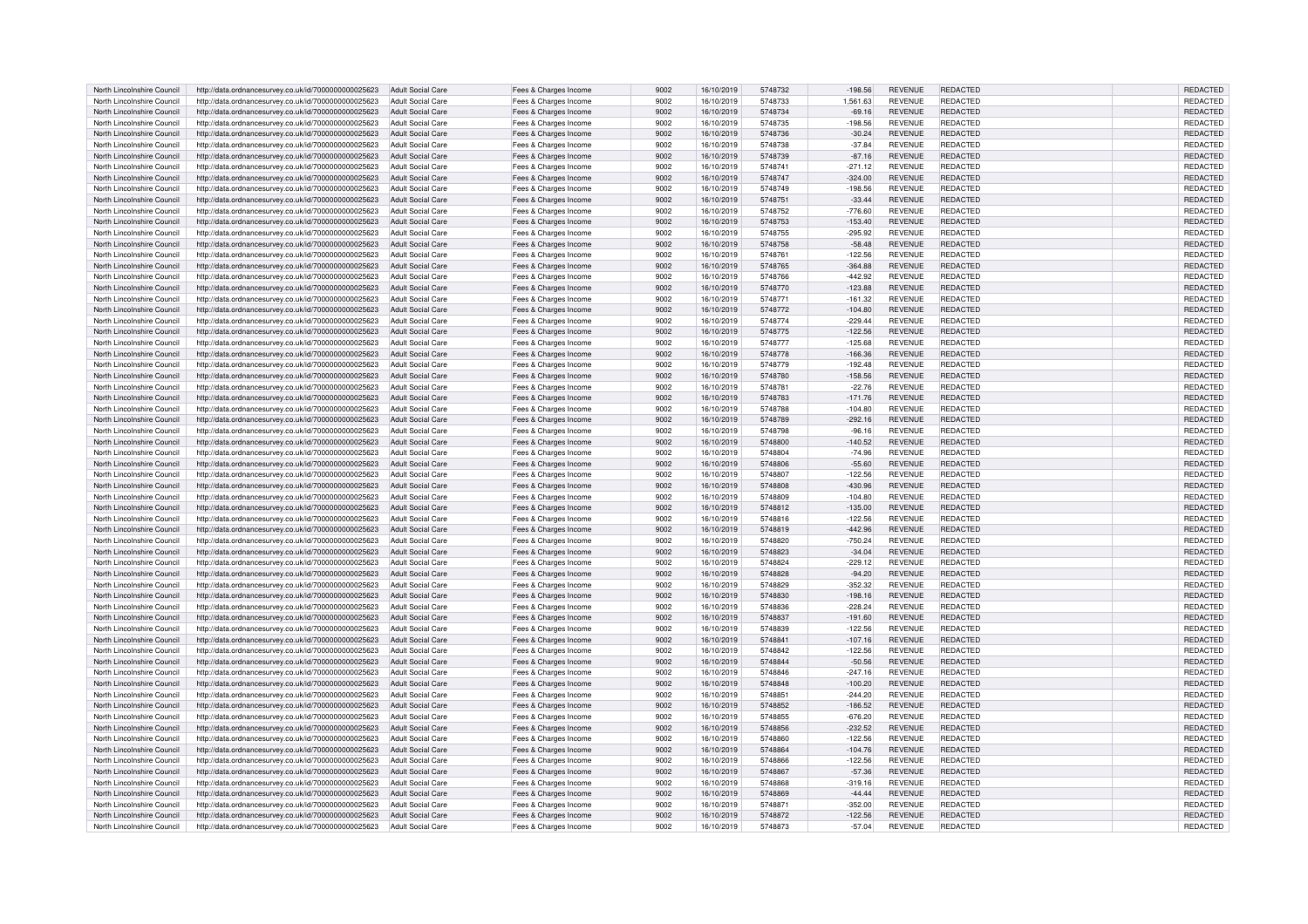| North Lincolnshire Council | http://data.ordnancesurvey.co.uk/id/7000000000025623 | Adult Social Care        | Fees & Charges Income    | 9002 | 16/10/2019 | 5748875 | $-74.60$    | <b>REVENUE</b> | REDACTED        |          | <b>REDACTED</b> |
|----------------------------|------------------------------------------------------|--------------------------|--------------------------|------|------------|---------|-------------|----------------|-----------------|----------|-----------------|
| North Lincolnshire Council | http://data.ordnancesurvey.co.uk/id/7000000000025623 | Adult Social Care        | Fees & Charges Income    | 9002 | 16/10/2019 | 5748876 | $-56.96$    | REVENUE        | REDACTED        |          | REDACTED        |
| North Lincolnshire Council | http://data.ordnancesurvey.co.uk/id/7000000000025623 | <b>Adult Social Care</b> | Fees & Charges Income    | 9002 | 16/10/2019 | 5748879 | $-122.56$   | <b>REVENUE</b> | REDACTED        |          | <b>REDACTED</b> |
| North Lincolnshire Council | http://data.ordnancesurvey.co.uk/id/7000000000025623 | <b>Adult Social Care</b> | Fees & Charges Income    | 9002 | 16/10/2019 | 5748880 | $-122.56$   | <b>REVENUE</b> | REDACTED        |          | REDACTED        |
| North Lincolnshire Council | http://data.ordnancesurvey.co.uk/id/7000000000025623 | <b>Adult Social Care</b> | Fees & Charges Income    | 9002 | 16/10/2019 | 5748881 | $-55.24$    | <b>REVENUE</b> | REDACTED        |          | <b>REDACTED</b> |
|                            |                                                      |                          |                          |      |            |         |             |                |                 |          |                 |
| North Lincolnshire Council | http://data.ordnancesurvey.co.uk/id/7000000000025623 | <b>Adult Social Care</b> | Fees & Charges Income    | 9002 | 16/10/2019 | 5748884 | $-122.56$   | <b>REVENUE</b> | REDACTED        |          | REDACTED        |
| North Lincolnshire Council | http://data.ordnancesurvey.co.uk/id/7000000000025623 | <b>Adult Social Care</b> | Fees & Charges Income    | 9002 | 16/10/2019 | 5748885 | $-122.56$   | REVENUE        | <b>REDACTED</b> |          | REDACTED        |
| North Lincolnshire Council | http://data.ordnancesurvey.co.uk/id/7000000000025623 | <b>Adult Social Care</b> | Fees & Charges Income    | 9002 | 16/10/2019 | 5748886 | $-122.56$   | <b>REVENUE</b> | REDACTED        |          | REDACTED        |
| North Lincolnshire Council | http://data.ordnancesurvey.co.uk/id/7000000000025623 | <b>Adult Social Care</b> | Fees & Charges Income    | 9002 | 16/10/2019 | 5748887 | $-284.24$   | <b>REVENUE</b> | REDACTED        |          | <b>REDACTED</b> |
| North Lincolnshire Council | http://data.ordnancesurvey.co.uk/id/7000000000025623 | <b>Adult Social Care</b> | Fees & Charges Income    | 9002 | 16/10/2019 | 5748888 | $-56.96$    | <b>REVENUE</b> | <b>REDACTED</b> |          | REDACTED        |
| North Lincolnshire Council | http://data.ordnancesurvey.co.uk/id/7000000000025623 | <b>Adult Social Care</b> | Fees & Charges Income    | 9002 | 16/10/2019 | 5748889 | $-119.28$   | <b>REVENUE</b> | REDACTED        |          | REDACTED        |
| North Lincolnshire Counci  | http://data.ordnancesurvey.co.uk/id/7000000000025623 | <b>Adult Social Care</b> | Fees & Charges Income    | 9002 | 16/10/2019 | 5748890 | $-122.56$   | REVENUE        | REDACTED        |          | <b>REDACTED</b> |
|                            |                                                      |                          |                          | 9002 | 16/10/2019 | 5748891 | $-372.64$   | <b>REVENUE</b> | REDACTED        |          | REDACTED        |
| North Lincolnshire Council | http://data.ordnancesurvey.co.uk/id/7000000000025623 | <b>Adult Social Care</b> | Fees & Charges Income    |      |            |         |             |                |                 |          |                 |
| North Lincolnshire Council | http://data.ordnancesurvey.co.uk/id/7000000000025623 | <b>Adult Social Care</b> | Fees & Charges Income    | 9002 | 16/10/2019 | 5748892 | $-103.88$   | <b>REVENUE</b> | REDACTED        |          | REDACTED        |
| North Lincolnshire Council | http://data.ordnancesurvey.co.uk/id/7000000000025623 | <b>Adult Social Care</b> | Fees & Charges Income    | 9002 | 16/10/2019 | 5748893 | $-122.56$   | <b>REVENUE</b> | REDACTED        |          | REDACTED        |
| North Lincolnshire Council | http://data.ordnancesurvey.co.uk/id/7000000000025623 | <b>Adult Social Care</b> | Fees & Charges Income    | 9002 | 16/10/2019 | 5748894 | $-71.60$    | <b>REVENUE</b> | REDACTED        |          | REDACTED        |
| North Lincolnshire Council | http://data.ordnancesurvey.co.uk/id/7000000000025623 | <b>Adult Social Care</b> | Fees & Charges Income    | 9002 | 16/10/2019 | 5748895 | $-122.56$   | <b>REVENUE</b> | REDACTED        |          | REDACTED        |
| North Lincolnshire Council | http://data.ordnancesurvey.co.uk/id/7000000000025623 | <b>Adult Social Care</b> | Fees & Charges Income    | 9002 | 16/10/2019 | 5748896 | $-12.44$    | <b>REVENUE</b> | REDACTED        |          | REDACTED        |
| North Lincolnshire Council | http://data.ordnancesurvey.co.uk/id/7000000000025623 | <b>Adult Social Care</b> | Fees & Charges Income    | 9002 | 16/10/2019 | 5748897 | $-122.56$   | <b>REVENUE</b> | REDACTED        |          | REDACTED        |
| North Lincolnshire Council | http://data.ordnancesurvey.co.uk/id/7000000000025623 | <b>Adult Social Care</b> | Fees & Charges Income    | 9002 | 16/10/2019 | 5748898 | $-122.56$   | REVENUE        | <b>REDACTED</b> |          | REDACTED        |
| North Lincolnshire Council |                                                      | <b>Adult Social Care</b> | Fees & Charges Income    | 9002 | 16/10/2019 | 5748900 | $-51.60$    | <b>REVENUE</b> | REDACTED        |          | <b>REDACTED</b> |
|                            | http://data.ordnancesurvey.co.uk/id/7000000000025623 |                          |                          |      |            |         |             |                |                 |          |                 |
| North Lincolnshire Council | http://data.ordnancesurvey.co.uk/id/7000000000025623 | <b>Adult Social Care</b> | Fees & Charges Income    | 9002 | 16/10/2019 | 5748903 | $-122.56$   | REVENUE        | REDACTED        |          | REDACTED        |
| North Lincolnshire Council | http://data.ordnancesurvey.co.uk/id/7000000000025623 | <b>Adult Social Care</b> | Fees & Charges Income    | 9002 | 16/10/2019 | 5748904 | $-119.28$   | <b>REVENUE</b> | REDACTED        |          | <b>REDACTED</b> |
| North Lincolnshire Council | http://data.ordnancesurvey.co.uk/id/7000000000025623 | Adult Social Care        | Fees & Charges Income    | 9002 | 16/10/2019 | 5748905 | $-62.16$    | <b>REVENUE</b> | REDACTED        |          | REDACTED        |
| North Lincolnshire Council | http://data.ordnancesurvey.co.uk/id/7000000000025623 | <b>Adult Social Care</b> | Fees & Charges Income    | 9002 | 16/10/2019 | 5748906 | $-84.12$    | <b>REVENUE</b> | <b>REDACTED</b> |          | REDACTED        |
| North Lincolnshire Council | http://data.ordnancesurvey.co.uk/id/7000000000025623 | <b>Adult Social Care</b> | Fees & Charges Income    | 9002 | 16/10/2019 | 5748907 | $-368.68$   | <b>REVENUE</b> | REDACTED        |          | REDACTED        |
| North Lincolnshire Council | http://data.ordnancesurvey.co.uk/id/7000000000025623 | Adult Social Care        | Fees & Charges Income    | 9002 | 16/10/2019 | 5748908 | $-42.24$    | <b>REVENUE</b> | REDACTED        |          | REDACTED        |
| North Lincolnshire Council | http://data.ordnancesurvey.co.uk/id/7000000000025623 | <b>Adult Social Care</b> | Fees & Charges Income    | 9002 | 16/10/2019 | 5748909 | $-122.56$   | <b>REVENUE</b> | REDACTED        |          | REDACTED        |
|                            |                                                      |                          |                          |      |            | 5748910 |             |                |                 |          |                 |
| North Lincolnshire Council | http://data.ordnancesurvey.co.uk/id/7000000000025623 | <b>Adult Social Care</b> | Fees & Charges Income    | 9002 | 16/10/2019 |         | $-322.76$   | <b>REVENUE</b> | REDACTED        |          | REDACTED        |
| North Lincolnshire Council | http://data.ordnancesurvey.co.uk/id/7000000000025623 | <b>Adult Social Care</b> | Fees & Charges Income    | 9002 | 16/10/2019 | 5748911 | $-87.36$    | REVENUE        | REDACTED        |          | REDACTED        |
| North Lincolnshire Council | http://data.ordnancesurvey.co.uk/id/7000000000025623 | <b>Adult Social Care</b> | Fees & Charges Income    | 9002 | 16/10/2019 | 5748914 | $-119.28$   | <b>REVENUE</b> | REDACTED        |          | REDACTED        |
| North Lincolnshire Council | http://data.ordnancesurvey.co.uk/id/7000000000025623 | <b>Adult Social Care</b> | Fees & Charges Income    | 9002 | 16/10/2019 | 5748916 | $-54.76$    | <b>REVENUE</b> | REDACTED        |          | REDACTED        |
| North Lincolnshire Council | http://data.ordnancesurvey.co.uk/id/7000000000025623 | <b>Adult Social Care</b> | Fees & Charges Income    | 9002 | 16/10/2019 | 5748917 | $-82.00$    | <b>REVENUE</b> | REDACTED        |          | <b>REDACTED</b> |
| North Lincolnshire Council | http://data.ordnancesurvey.co.uk/id/7000000000025623 | <b>Adult Social Care</b> | Fees & Charges Income    | 9002 | 16/10/2019 | 5748918 | $-323.40$   | <b>REVENUE</b> | REDACTED        |          | REDACTED        |
| North Lincolnshire Council | http://data.ordnancesurvey.co.uk/id/7000000000025623 | <b>Adult Social Care</b> | Fees & Charges Income    | 9002 | 16/10/2019 | 5748919 | $-183.52$   | <b>REVENUE</b> | REDACTED        |          | REDACTED        |
| North Lincolnshire Council | http://data.ordnancesurvey.co.uk/id/7000000000025623 | <b>Adult Social Care</b> | Fees & Charges Income    | 9002 | 16/10/2019 | 5748922 | $-122.56$   | <b>REVENUE</b> | REDACTED        |          | REDACTED        |
|                            |                                                      |                          |                          |      |            |         |             |                |                 |          |                 |
| North Lincolnshire Council | http://data.ordnancesurvey.co.uk/id/7000000000025623 | <b>Adult Social Care</b> | Fees & Charges Income    | 9002 | 16/10/2019 | 5748924 | $-119.28$   | <b>REVENUE</b> | REDACTED        |          | REDACTED        |
| North Lincolnshire Council | http://data.ordnancesurvey.co.uk/id/7000000000025623 | Adult Social Care        | Fees & Charges Income    | 9002 | 16/10/2019 | 5748925 | $-210.48$   | REVENUE        | REDACTED        |          | REDACTED        |
| North Lincolnshire Council | http://data.ordnancesurvey.co.uk/id/7000000000025623 | <b>Adult Social Care</b> | Fees & Charges Income    | 9002 | 16/10/2019 | 5748926 | $-122.56$   | <b>REVENUE</b> | REDACTED        |          | REDACTED        |
| North Lincolnshire Council | http://data.ordnancesurvey.co.uk/id/7000000000025623 | <b>Adult Social Care</b> | Fees & Charges Income    | 9002 | 16/10/2019 | 5748927 | $-122.56$   | REVENUE        | REDACTED        |          | REDACTED        |
| North Lincolnshire Council | http://data.ordnancesurvey.co.uk/id/7000000000025623 | <b>Adult Social Care</b> | Fees & Charges Income    | 9002 | 16/10/2019 | 5748928 | $-198.56$   | <b>REVENUE</b> | REDACTED        |          | <b>REDACTED</b> |
| North Lincolnshire Council | http://data.ordnancesurvey.co.uk/id/7000000000025623 | Adult Social Care        | Fees & Charges Income    | 9002 | 16/10/2019 | 5748929 | $-21.12$    | <b>REVENUE</b> | REDACTED        |          | REDACTED        |
| North Lincolnshire Council | http://data.ordnancesurvey.co.uk/id/7000000000025623 | <b>Adult Social Care</b> | Fees & Charges Income    | 9002 | 16/10/2019 | 5748930 | $-237.04$   | REVENUE        | REDACTED        |          | REDACTED        |
| North Lincolnshire Council | http://data.ordnancesurvey.co.uk/id/7000000000025623 | Adult Social Care        | Fees & Charges Income    | 9002 | 16/10/2019 | 5748931 | $-198.56$   | <b>REVENUE</b> | REDACTED        |          | REDACTED        |
| North Lincolnshire Council | http://data.ordnancesurvey.co.uk/id/7000000000025623 | <b>Adult Social Care</b> | Fees & Charges Income    | 9002 | 16/10/2019 | 5748932 | $-119.28$   | <b>REVENUE</b> | REDACTED        |          | REDACTED        |
|                            |                                                      |                          |                          |      |            |         |             |                |                 |          |                 |
| North Lincolnshire Council | http://data.ordnancesurvey.co.uk/id/7000000000025623 | <b>Adult Social Care</b> | Payments To Private Orgs | 6002 | 02/10/2019 | 5743042 | 6,260.00    | <b>REVENUE</b> | REDACTED        |          | REDACTED        |
| North Lincolnshire Council | http://data.ordnancesurvey.co.uk/id/7000000000025623 | <b>Adult Social Care</b> | Payments To Private Orgs | 6002 | 02/10/2019 | 5743043 | 306.72      | <b>REVENUE</b> | REDACTED        |          | REDACTED        |
| North Lincolnshire Council | http://data.ordnancesurvey.co.uk/id/7000000000025623 | <b>Adult Social Care</b> | Payments To Private Orgs | 6002 | 02/10/2019 | 5743045 | 15.261.12   | REVENUE        | REDACTED        |          | REDACTED        |
| North Lincolnshire Council | http://data.ordnancesurvey.co.uk/id/7000000000025623 | <b>Adult Social Care</b> | Payments To Private Orgs | 6002 | 02/10/2019 | 5743046 | 10,288.84   | <b>REVENUE</b> | REDACTED        |          | REDACTED        |
| North Lincolnshire Council | http://data.ordnancesurvey.co.uk/id/7000000000025623 | <b>Adult Social Care</b> | Payments To Private Orgs | 6002 | 02/10/2019 | 5743047 | 1,962.50    | <b>REVENUE</b> | REDACTED        |          | REDACTED        |
| North Lincolnshire Council | http://data.ordnancesurvey.co.uk/id/7000000000025623 | <b>Adult Social Care</b> | Payments To Private Orgs | 6002 | 02/10/2019 | 5743048 | 3,800,00    | <b>REVENUE</b> | REDACTED        |          | <b>REDACTED</b> |
| North Lincolnshire Council | http://data.ordnancesurvey.co.uk/id/7000000000025623 | <b>Adult Social Care</b> | Payments To Private Orgs | 6002 | 02/10/2019 | 5743049 | 78,055.91   | <b>REVENUE</b> | <b>REDACTED</b> |          | REDACTED        |
| North Lincolnshire Council | http://data.ordnancesurvey.co.uk/id/7000000000025623 | <b>Adult Social Care</b> | Payments To Private Orgs | 6002 | 02/10/2019 | 5743050 | 2,304.00    | REVENUE        | REDACTED        |          | REDACTED        |
|                            |                                                      |                          |                          |      |            |         |             |                |                 |          |                 |
| North Lincolnshire Council | http://data.ordnancesurvev.co.uk/id/7000000000025623 | <b>Adult Social Care</b> | Payments To Private Orgs | 6002 | 02/10/2019 | 5743051 | $-359.04$   | REVENUE        | REDACTED        |          | REDACTED        |
| North Lincolnshire Council | http://data.ordnancesurvey.co.uk/id/7000000000025623 | <b>Adult Social Care</b> | Payments To Private Orgs | 6002 | 02/10/2019 | 5743052 | 39,354.82   | <b>REVENUE</b> | REDACTED        |          | REDACTED        |
| North Lincolnshire Council | http://data.ordnancesurvey.co.uk/id/7000000000025623 | <b>Adult Social Care</b> | Payments To Private Orgs | 6002 | 02/10/2019 | 5743053 | 22,883.69   | REVENUE        | <b>REDACTED</b> |          | REDACTED        |
| North Lincolnshire Council | http://data.ordnancesurvey.co.uk/id/7000000000025623 | <b>Adult Social Care</b> | Payments To Private Orgs | 6002 | 02/10/2019 | 5743054 | 5.935.92    | <b>REVENUE</b> | <b>REDACTED</b> |          | <b>REDACTED</b> |
| North Lincolnshire Council | http://data.ordnancesurvey.co.uk/id/7000000000025623 | <b>Adult Social Care</b> | Payments To Private Orgs | 6002 | 02/10/2019 | 5743055 | 5,608.40    | REVENUE        | REDACTED        |          | REDACTED        |
| North Lincolnshire Council | http://data.ordnancesurvey.co.uk/id/7000000000025623 | Adult Social Care        | Payments To Private Orgs | 6002 | 02/10/2019 | 5743056 | 2,272.00    | <b>REVENUE</b> | REDACTED        |          | <b>REDACTED</b> |
| North Lincolnshire Council | http://data.ordnancesurvey.co.uk/id/7000000000025623 | <b>Adult Social Care</b> | Payments To Private Orgs | 6002 | 02/10/2019 | 5743057 | 3,368.80    | <b>REVENUE</b> | REDACTED        |          | <b>REDACTED</b> |
| North Lincolnshire Council |                                                      | Adult Social Care        |                          | 6002 | 02/10/2019 | 5743058 | 48,252.68   | REVENUE        | REDACTED        | 01952719 | REDACTED        |
|                            | http://data.ordnancesurvey.co.uk/id/7000000000025623 |                          | Payments To Private Orgs |      |            |         |             |                |                 |          |                 |
| North Lincolnshire Council | http://data.ordnancesurvey.co.uk/id/7000000000025623 | <b>Adult Social Care</b> | Payments To Private Orgs | 6002 | 02/10/2019 | 5743059 | $-282.66$   | <b>REVENUE</b> | REDACTED        | 01952719 | REDACTED        |
| North Lincolnshire Council | http://data.ordnancesurvey.co.uk/id/7000000000025623 | <b>Adult Social Care</b> | Payments To Private Orgs | 6002 | 02/10/2019 | 5743060 | 3,892.86    | <b>REVENUE</b> | REDACTED        |          | REDACTED        |
| North Lincolnshire Council | http://data.ordnancesurvey.co.uk/id/7000000000025623 | <b>Adult Social Care</b> | Payments To Private Orgs | 6002 | 02/10/2019 | 5743061 | 47,257.44   | REVENUE        | REDACTED        |          | REDACTED        |
| North Lincolnshire Council | http://data.ordnancesurvey.co.uk/id/7000000000025623 | <b>Adult Social Care</b> | Payments To Private Orgs | 6002 | 02/10/2019 | 5743062 | $-3,160.15$ | <b>REVENUE</b> | REDACTED        |          | REDACTED        |
| North Lincolnshire Council | http://data.ordnancesurvey.co.uk/id/7000000000025623 | <b>Adult Social Care</b> | Payments To Private Orgs | 6002 | 02/10/2019 | 5743063 | 2.008.00    | REVENUE        | REDACTED        |          | REDACTED        |
| North Lincolnshire Council | http://data.ordnancesurvey.co.uk/id/7000000000025623 | <b>Adult Social Care</b> | Payments To Private Orgs | 6002 | 02/10/2019 | 5743064 | 2 254 80    | <b>REVENUE</b> | REDACTED        |          | <b>REDACTED</b> |
| North Lincolnshire Council | http://data.ordnancesurvey.co.uk/id/7000000000025623 | Adult Social Care        | Payments To Private Orgs | 6002 | 02/10/2019 | 5743066 | 10,940.43   | <b>REVENUE</b> | REDACTED        |          | REDACTED        |
|                            |                                                      |                          |                          |      |            |         |             |                |                 |          |                 |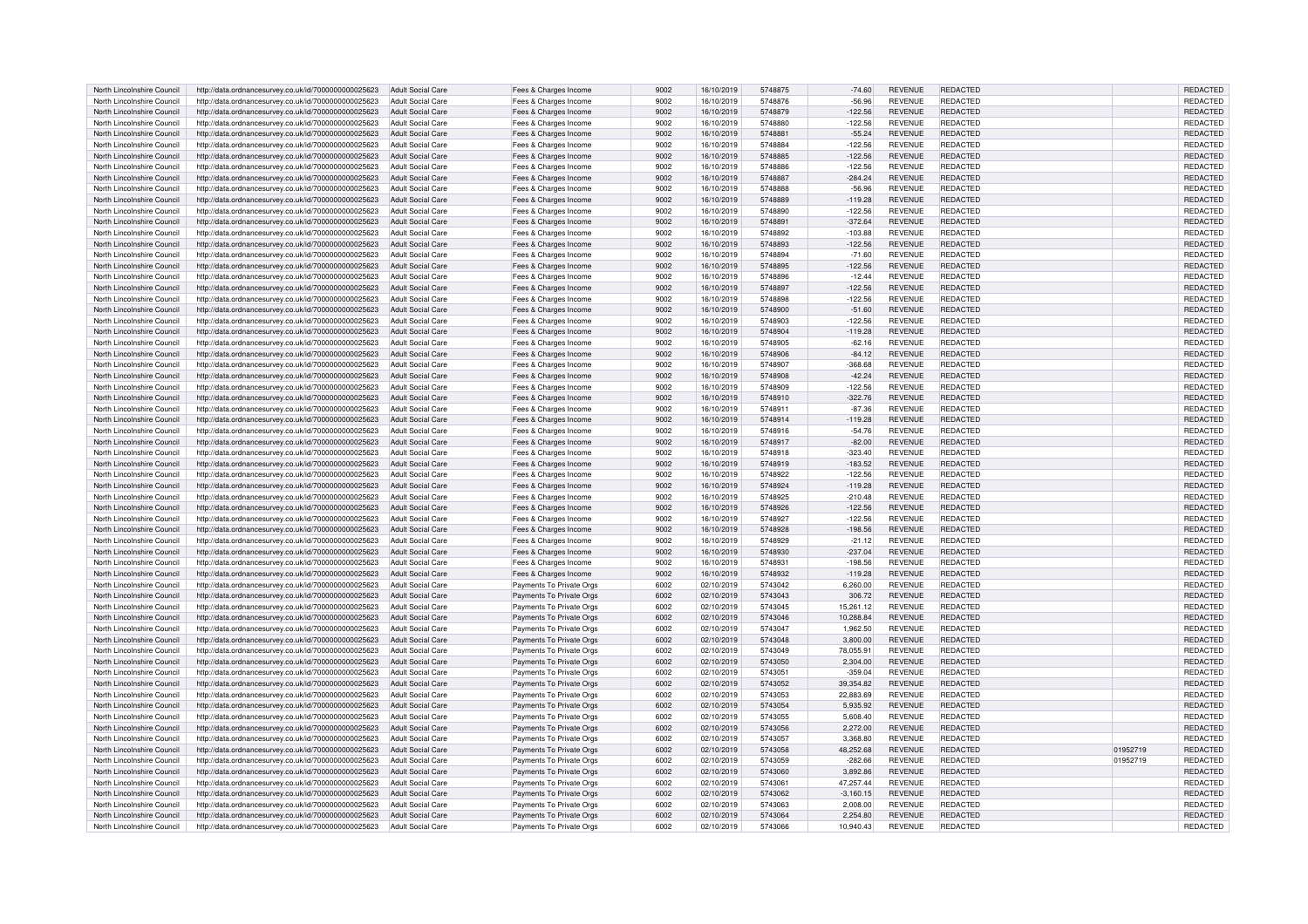| North Lincolnshire Council                               | http://data.ordnancesurvey.co.uk/id/7000000000025623                                                         | Adult Social Care                      | Payments To Private Orgs                             | 6002 | 02/10/2019               | 5743067            | 23.062.34             | <b>REVENUE</b> | <b>REDACTED</b> |          | <b>REDACTED</b> |
|----------------------------------------------------------|--------------------------------------------------------------------------------------------------------------|----------------------------------------|------------------------------------------------------|------|--------------------------|--------------------|-----------------------|----------------|-----------------|----------|-----------------|
| North Lincolnshire Council                               | http://data.ordnancesurvey.co.uk/id/7000000000025623                                                         | <b>Adult Social Care</b>               | Payments To Private Orgs                             | 6002 | 02/10/2019               | 5743068            | 12,438.88             | REVENUE        | REDACTED        |          | REDACTED        |
| North Lincolnshire Council                               | http://data.ordnancesurvey.co.uk/id/7000000000025623                                                         | Adult Social Care                      | Payments To Private Orgs                             | 6002 | 02/10/2019               | 5743069            | 2,476.00              | <b>REVENUE</b> | <b>REDACTED</b> |          | REDACTED        |
| North Lincolnshire Council                               | http://data.ordnancesurvey.co.uk/id/7000000000025623                                                         | <b>Adult Social Care</b>               | Payments To Private Orgs                             | 6002 | 02/10/2019               | 5743070            | 21,993.51             | <b>REVENUE</b> | REDACTED        |          | REDACTED        |
| North Lincolnshire Council                               | http://data.ordnancesurvey.co.uk/id/7000000000025623                                                         | <b>Adult Social Care</b>               | Payments To Private Orgs                             | 6002 | 02/10/2019               | 5743071            | 7,668.00              | <b>REVENUE</b> | <b>REDACTED</b> |          | <b>REDACTED</b> |
| North Lincolnshire Council                               | http://data.ordnancesurvey.co.uk/id/7000000000025623                                                         | Adult Social Care                      | Payments To Private Orgs                             | 6002 | 02/10/2019               | 5743072            | 10,281.12             | <b>REVENUE</b> | REDACTED        |          | REDACTED        |
| North Lincolnshire Council                               | http://data.ordnancesurvey.co.uk/id/7000000000025623                                                         | <b>Adult Social Care</b>               | Payments To Private Orgs                             | 6002 | 02/10/2019               | 5743073            | 7,846.44              | <b>REVENUE</b> | <b>REDACTED</b> |          | REDACTED        |
| North Lincolnshire Council                               | http://data.ordnancesurvey.co.uk/id/7000000000025623                                                         | Adult Social Care                      | Payments To Private Orgs                             | 6002 | 02/10/2019               | 5743074            | 25,262.33             | <b>REVENUE</b> | REDACTED        |          | REDACTED        |
| North Lincolnshire Council                               | http://data.ordnancesurvey.co.uk/id/7000000000025623                                                         | <b>Adult Social Care</b>               | Payments To Private Orgs                             | 6002 | 02/10/2019               | 5743075            | 1,835.20              | <b>REVENUE</b> | <b>REDACTED</b> |          | REDACTED        |
| North Lincolnshire Council                               | http://data.ordnancesurvey.co.uk/id/7000000000025623                                                         | <b>Adult Social Care</b>               | Payments To Private Orgs                             | 6002 | 02/10/2019               | 5743076            | 62,052.72             | REVENUE        | REDACTED        |          | REDACTED        |
| North Lincolnshire Council                               | http://data.ordnancesurvey.co.uk/id/7000000000025623                                                         | <b>Adult Social Care</b>               | Payments To Private Orgs                             | 6002 | 02/10/2019               | 5743077            | 1,600.00              | <b>REVENUE</b> | REDACTED        |          | REDACTED        |
| North Lincolnshire Council                               | http://data.ordnancesurvey.co.uk/id/7000000000025623                                                         | <b>Adult Social Care</b>               | Payments To Private Orgs                             | 6002 | 02/10/2019               | 5743077            | 8.380.00              | REVENUE        | REDACTED        |          | <b>REDACTED</b> |
| North Lincolnshire Council                               | http://data.ordnancesurvey.co.uk/id/7000000000025623                                                         | <b>Adult Social Care</b>               | Payments To Private Orgs                             | 6002 | 02/10/2019               | 5743078            | 2,008.00              | <b>REVENUE</b> | REDACTED        |          | REDACTED        |
| North Lincolnshire Council                               | http://data.ordnancesurvey.co.uk/id/7000000000025623                                                         | <b>Adult Social Care</b>               | Payments To Private Orgs                             | 6002 | 02/10/2019               | 5743079            | 1,910.48              | <b>REVENUE</b> | REDACTED        |          | REDACTED        |
| North Lincolnshire Council                               | http://data.ordnancesurvey.co.uk/id/7000000000025623                                                         | <b>Adult Social Care</b>               | Payments To Private Orgs                             | 6002 | 02/10/2019               | 5743080            | 6.148.16              | <b>REVENUE</b> | <b>REDACTED</b> |          | REDACTED        |
|                                                          |                                                                                                              |                                        |                                                      | 6002 |                          | 5743081            | 5,052.32              | <b>REVENUE</b> | REDACTED        |          | REDACTED        |
| North Lincolnshire Council<br>North Lincolnshire Council | http://data.ordnancesurvey.co.uk/id/7000000000025623                                                         | Adult Social Care<br>Adult Social Care | Payments To Private Orgs                             | 6002 | 02/10/2019               | 5743082            | 22.491.04             | <b>REVENUE</b> | REDACTED        |          | <b>REDACTED</b> |
| North Lincolnshire Council                               | http://data.ordnancesurvey.co.uk/id/7000000000025623<br>http://data.ordnancesurvey.co.uk/id/7000000000025623 | Adult Social Care                      | Payments To Private Orgs<br>Payments To Private Oras | 6002 | 02/10/2019<br>02/10/2019 | 5743083            | 16.285.12             | <b>REVENUE</b> | REDACTED        |          | REDACTED        |
|                                                          |                                                                                                              |                                        |                                                      |      |                          | 5743084            |                       |                |                 |          |                 |
| North Lincolnshire Council                               | http://data.ordnancesurvey.co.uk/id/7000000000025623                                                         | <b>Adult Social Care</b>               | Payments To Private Orgs                             | 6002 | 02/10/2019               |                    | 3,766.40              | <b>REVENUE</b> | REDACTED        |          | REDACTED        |
| North Lincolnshire Council                               | http://data.ordnancesurvey.co.uk/id/7000000000025623                                                         | <b>Adult Social Care</b>               | Payments To Private Orgs                             | 6002 | 02/10/2019               | 5743085            | 2.208.00              | <b>REVENUE</b> | REDACTED        |          | REDACTED        |
| North Lincolnshire Council                               | http://data.ordnancesurvey.co.uk/id/7000000000025623                                                         | Adult Social Care                      | Payments To Private Orgs                             | 6002 | 02/10/2019               | 5743086            | 1,873.20              | <b>REVENUE</b> | <b>REDACTED</b> |          | <b>REDACTED</b> |
| North Lincolnshire Council                               | http://data.ordnancesurvey.co.uk/id/7000000000025623                                                         | <b>Adult Social Care</b>               | Payments To Private Orgs                             | 6002 | 02/10/2019               | 5743087            | 735.90                | <b>REVENUE</b> | REDACTED        |          | REDACTED        |
| North Lincolnshire Council                               | http://data.ordnancesurvey.co.uk/id/7000000000025623                                                         | Adult Social Care                      | Payments To Private Orgs                             | 6002 | 02/10/2019               | 5743088            | 9.405.24              | <b>REVENUE</b> | REDACTED        |          | <b>REDACTED</b> |
| North Lincolnshire Council                               | http://data.ordnancesurvey.co.uk/id/7000000000025623                                                         | <b>Adult Social Care</b>               | Payments To Private Orgs                             | 6002 | 02/10/2019               | 5743089            | 7,781.48              | <b>REVENUE</b> | REDACTED        |          | REDACTED        |
| North Lincolnshire Council                               | http://data.ordnancesurvey.co.uk/id/7000000000025623                                                         | <b>Adult Social Care</b>               | Payments To Private Orgs                             | 6002 | 02/10/2019               | 5743090            | 2,789.20              | <b>REVENUE</b> | <b>REDACTED</b> |          | REDACTED        |
| North Lincolnshire Council                               | http://data.ordnancesurvey.co.uk/id/7000000000025623                                                         | Adult Social Care                      | Payments To Private Orgs                             | 6002 | 02/10/2019               | 5743091            | 2.189.32              | <b>REVENUE</b> | REDACTED        | 27662    | REDACTED        |
| North Lincolnshire Council                               | http://data.ordnancesurvey.co.uk/id/7000000000025623                                                         | <b>Adult Social Care</b>               | Payments To Private Orgs                             | 6002 | 02/10/2019               | 5743092            | 29,807.48             | <b>REVENUE</b> | <b>REDACTED</b> | 27662    | REDACTED        |
| North Lincolnshire Council                               | http://data.ordnancesurvey.co.uk/id/7000000000025623                                                         | Adult Social Care                      | Payments To Private Orgs                             | 6002 | 02/10/2019               | 5743093            | 51,719.84             | REVENUE        | REDACTED        | 27662    | REDACTED        |
| North Lincolnshire Council                               | http://data.ordnancesurvey.co.uk/id/7000000000025623                                                         | <b>Adult Social Care</b>               | Payments To Private Orgs                             | 6002 | 02/10/2019               | 5743093            | 2,186.92              | <b>REVENUE</b> | REDACTED        | 27662    | REDACTED        |
| North Lincolnshire Council                               | http://data.ordnancesurvey.co.uk/id/7000000000025623                                                         | <b>Adult Social Care</b>               | Payments To Private Orgs                             | 6002 | 02/10/2019               | 5743095            | 30.836.06             | REVENUE        | REDACTED        |          | REDACTED        |
| North Lincolnshire Council                               | http://data.ordnancesurvey.co.uk/id/7000000000025623                                                         | Adult Social Care                      | Payments To Private Orgs                             | 6002 | 02/10/2019               | 5743096            | 15,061.12             | <b>REVENUE</b> | REDACTED        |          | <b>REDACTED</b> |
| North Lincolnshire Council                               | http://data.ordnancesurvey.co.uk/id/7000000000025623                                                         | <b>Adult Social Care</b>               | Payments To Private Orgs                             | 6002 | 02/10/2019               | 5743097            | 17,719.76             | <b>REVENUE</b> | REDACTED        |          | REDACTED        |
| North Lincolnshire Council                               | http://data.ordnancesurvey.co.uk/id/7000000000025623                                                         | Adult Social Care                      | Payments To Private Orgs                             | 6002 | 02/10/2019               | 5743098            | 7.453.42              | <b>REVENUE</b> | REDACTED        |          | <b>REDACTED</b> |
| North Lincolnshire Council                               | http://data.ordnancesurvey.co.uk/id/7000000000025623                                                         | <b>Adult Social Care</b>               | Payments To Private Orgs                             | 6002 | 02/10/2019               | 5743100            | 41,080.89             | <b>REVENUE</b> | REDACTED        |          | REDACTED        |
| North Lincolnshire Council                               | http://data.ordnancesurvey.co.uk/id/7000000000025623                                                         | <b>Adult Social Care</b>               | Payments To Private Orgs                             | 6002 | 02/10/2019               | 5743101            | 16,345.02             | <b>REVENUE</b> | <b>REDACTED</b> |          | REDACTED        |
| North Lincolnshire Council                               | http://data.ordnancesurvev.co.uk/id/7000000000025623                                                         | Adult Social Care                      | Payments To Private Orgs                             | 6002 | 02/10/2019               | 5743102            | 8.533.42              | <b>REVENUE</b> | REDACTED        |          | REDACTED        |
| North Lincolnshire Council                               | http://data.ordnancesurvey.co.uk/id/7000000000025623                                                         | <b>Adult Social Care</b>               | Payments To Private Orgs                             | 6002 | 02/10/2019               | 5743104            | 1,893.20              | <b>REVENUE</b> | REDACTED        |          | REDACTED        |
| North Lincolnshire Council                               | http://data.ordnancesurvey.co.uk/id/7000000000025623                                                         | <b>Adult Social Care</b>               | Payments To Private Orgs                             | 6002 | 02/10/2019               | 5743105            | 1,984.36              | REVENUE        | <b>REDACTED</b> |          | REDACTED        |
| North Lincolnshire Council                               | http://data.ordnancesurvey.co.uk/id/7000000000025623                                                         | Adult Social Care                      | Payments To Private Orgs                             | 6002 | 02/10/2019               | 5743106            | 30,182.63             | <b>REVENUE</b> | REDACTED        |          | <b>REDACTED</b> |
| North Lincolnshire Council                               | http://data.ordnancesurvey.co.uk/id/7000000000025623                                                         | <b>Adult Social Care</b>               | Payments To Private Orgs                             | 6002 | 02/10/2019               | 5743107            | $-1,350.00$           | <b>REVENUE</b> | REDACTED        |          | REDACTED        |
| North Lincolnshire Council                               | http://data.ordnancesurvey.co.uk/id/7000000000025623                                                         | <b>Adult Social Care</b>               | Payments To Private Orgs                             | 6002 | 02/10/2019               | 5743108            | 10.740.30             | <b>REVENUE</b> | REDACTED        |          | <b>REDACTED</b> |
| North Lincolnshire Council                               | http://data.ordnancesurvey.co.uk/id/7000000000025623                                                         | <b>Adult Social Care</b>               | Payments To Private Orgs                             | 6002 | 02/10/2019               | 5743109            | 3,850.00              | <b>REVENUE</b> | REDACTED        |          | REDACTED        |
| North Lincolnshire Council                               | http://data.ordnancesurvey.co.uk/id/7000000000025623                                                         | <b>Adult Social Care</b>               | Payments To Private Orgs                             | 6002 | 02/10/2019               | 5743110            | 1,948.76              | REVENUE        | REDACTED        | 04676023 | REDACTED        |
| North Lincolnshire Council                               | http://data.ordnancesurvey.co.uk/id/7000000000025623                                                         | Adult Social Care                      | Payments To Private Orgs                             | 6002 | 02/10/2019               | 5743111            | 7,400.00              | <b>REVENUE</b> | REDACTED        |          | REDACTED        |
| North Lincolnshire Council                               | http://data.ordnancesurvey.co.uk/id/7000000000025623                                                         | <b>Adult Social Care</b>               | Payments To Private Orgs                             | 6002 | 02/10/2019               | 5743112            | 3,188.00              | <b>REVENUE</b> | <b>REDACTED</b> |          | REDACTED        |
| North Lincolnshire Council                               | http://data.ordnancesurvey.co.uk/id/7000000000025623                                                         | <b>Adult Social Care</b>               | Payments To Private Orgs                             | 6002 | 02/10/2019               | 5743113            | 1,654.32              | <b>REVENUE</b> | REDACTED        |          | REDACTED        |
| North Lincolnshire Council                               | http://data.ordnancesurvey.co.uk/id/7000000000025623                                                         | <b>Adult Social Care</b>               | Payments To Private Orgs                             | 6002 | 02/10/2019               | 5743114            | 5,322.28              | <b>REVENUE</b> | <b>REDACTED</b> |          | REDACTED        |
| North Lincolnshire Council                               | http://data.ordnancesurvey.co.uk/id/7000000000025623                                                         | <b>Adult Social Care</b>               | Payments To Private Orgs                             | 6002 | 02/10/2019               | 5743114            | 20.504.56             | REVENUE        | REDACTED        |          | REDACTED        |
| North Lincolnshire Council                               | http://data.ordnancesurvey.co.uk/id/7000000000025623                                                         | <b>Adult Social Care</b>               | Payments To Private Orgs                             | 6002 | 02/10/2019               | 5743115            | 1,946.64              | <b>REVENUE</b> | REDACTED        |          | REDACTED        |
| North Lincolnshire Council                               | http://data.ordnancesurvey.co.uk/id/7000000000025623                                                         | <b>Adult Social Care</b>               | Payments To Private Orgs                             | 6002 | 02/10/2019               | 5743115            | 21,442.36             | <b>REVENUE</b> | REDACTED        |          | REDACTED        |
| North Lincolnshire Council                               | http://data.ordnancesurvey.co.uk/id/7000000000025623                                                         | <b>Adult Social Care</b>               | Payments To Private Orgs                             | 6002 | 02/10/2019               | 5743117            | 40.571.85             | <b>REVENUE</b> | REDACTED        |          | <b>REDACTED</b> |
| North Lincolnshire Council                               | http://data.ordnancesurvey.co.uk/id/7000000000025623                                                         | Adult Social Care                      | Payments To Private Orgs                             | 6002 | 02/10/2019               | 5743119            | 6,763.84              | <b>REVENUE</b> | <b>REDACTED</b> |          | REDACTED        |
| North Lincolnshire Council                               | http://data.ordnancesurvey.co.uk/id/7000000000025623                                                         | <b>Adult Social Care</b>               | Payments To Private Orgs                             | 6002 | 02/10/2019               | 5743120            | 23,533.00             | <b>REVENUE</b> | REDACTED        |          | REDACTED        |
| North Lincolnshire Council                               | http://data.ordnancesurvev.co.uk/id/7000000000025623                                                         | Adult Social Care                      | Payments To Private Orgs                             | 6002 | 02/10/2019               | 5743121            | 23.655.89             | <b>REVENUE</b> | REDACTED        |          | REDACTED        |
| North Lincolnshire Council                               | http://data.ordnancesurvey.co.uk/id/7000000000025623                                                         | <b>Adult Social Care</b>               | Payments To Private Orgs                             | 6002 | 02/10/2019               | 5743123            | 10,676.44             | <b>REVENUE</b> | <b>REDACTED</b> |          | REDACTED        |
| North Lincolnshire Council                               | http://data.ordnancesurvey.co.uk/id/7000000000025623                                                         | <b>Adult Social Care</b>               | Payments To Private Orgs                             | 6002 | 02/10/2019               | 5743124            | 31,320.83             | <b>REVENUE</b> | <b>REDACTED</b> |          | REDACTED        |
| North Lincolnshire Council                               | http://data.ordnancesurvey.co.uk/id/7000000000025623                                                         | Adult Social Care                      | Payments To Private Orgs                             | 6002 | 02/10/2019               | 5743126            | 24.943.27             | <b>REVENUE</b> | <b>REDACTED</b> |          | <b>REDACTED</b> |
| North Lincolnshire Council                               | http://data.ordnancesurvey.co.uk/id/7000000000025623                                                         | <b>Adult Social Care</b>               | Payments To Private Orgs                             | 6002 | 02/10/2019               | 5743127            | 8,996.00              | <b>REVENUE</b> | REDACTED        |          | REDACTED        |
| North Lincolnshire Council                               | http://data.ordnancesurvey.co.uk/id/7000000000025623                                                         | Adult Social Care                      | Payments To Private Orgs                             | 6002 | 02/10/2019               | 5743128            | 1.600.00              | <b>REVENUE</b> | REDACTED        |          | <b>REDACTED</b> |
| North Lincolnshire Council                               | http://data.ordnancesurvey.co.uk/id/7000000000025623                                                         | <b>Adult Social Care</b>               | Payments To Private Orgs                             | 6002 | 02/10/2019               | 5743129            | 4,853.84              | REVENUE        | <b>REDACTED</b> |          | REDACTED        |
| North Lincolnshire Council                               |                                                                                                              | <b>Adult Social Care</b>               | Payments To Private Orgs                             | 6002 | 02/10/2019               | 5743129            | 2.186.92              | REVENUE        | REDACTED        |          | REDACTED        |
| North Lincolnshire Council                               | http://data.ordnancesurvey.co.uk/id/7000000000025623<br>http://data.ordnancesurvey.co.uk/id/7000000000025623 | Adult Social Care                      | Payments To Private Orgs                             | 6002 | 02/10/2019               | 5743130            | 5.315.04              | <b>REVENUE</b> | REDACTED        |          | REDACTED        |
| North Lincolnshire Council                               | http://data.ordnancesurvey.co.uk/id/7000000000025623                                                         | <b>Adult Social Care</b>               | Payments To Private Orgs                             | 6002 | 02/10/2019               | 5743131            | 6,848.00              | <b>REVENUE</b> | REDACTED        |          | REDACTED        |
| North Lincolnshire Council                               | http://data.ordnancesurvey.co.uk/id/7000000000025623                                                         | <b>Adult Social Care</b>               | Payments To Private Orgs                             | 6002 | 02/10/2019               | 5743132            | 289.88                | REVENUE        | REDACTED        |          | REDACTED        |
|                                                          |                                                                                                              |                                        |                                                      | 6002 |                          | 5743133            |                       | <b>REVENUE</b> |                 | 02779611 |                 |
| North Lincolnshire Council                               | http://data.ordnancesurvey.co.uk/id/7000000000025623                                                         | <b>Adult Social Care</b>               | Payments To Private Orgs                             |      | 02/10/2019               |                    | 63,242.61             |                | <b>REDACTED</b> |          | REDACTED        |
| North Lincolnshire Council<br>North Lincolnshire Council | http://data.ordnancesurvey.co.uk/id/7000000000025623                                                         | <b>Adult Social Care</b>               | Payments To Private Orgs                             | 6002 | 02/10/2019               | 5743136<br>5743136 | 24.528.19<br>3 752 16 | REVENUE        | REDACTED        | 0277961  | REDACTED        |
|                                                          | http://data.ordnancesurvey.co.uk/id/7000000000025623                                                         | <b>Adult Social Care</b>               | Payments To Private Orgs                             | 6002 | 02/10/2019               |                    |                       | <b>REVENUE</b> | REDACTED        | 02779611 | <b>REDACTED</b> |
| North Lincolnshire Council                               | http://data.ordnancesurvey.co.uk/id/7000000000025623                                                         | Adult Social Care                      | Payments To Private Orgs                             | 6002 | 02/10/2019               | 5743137            | 12,532.80             | <b>REVENUE</b> | REDACTED        | 02779611 | REDACTED        |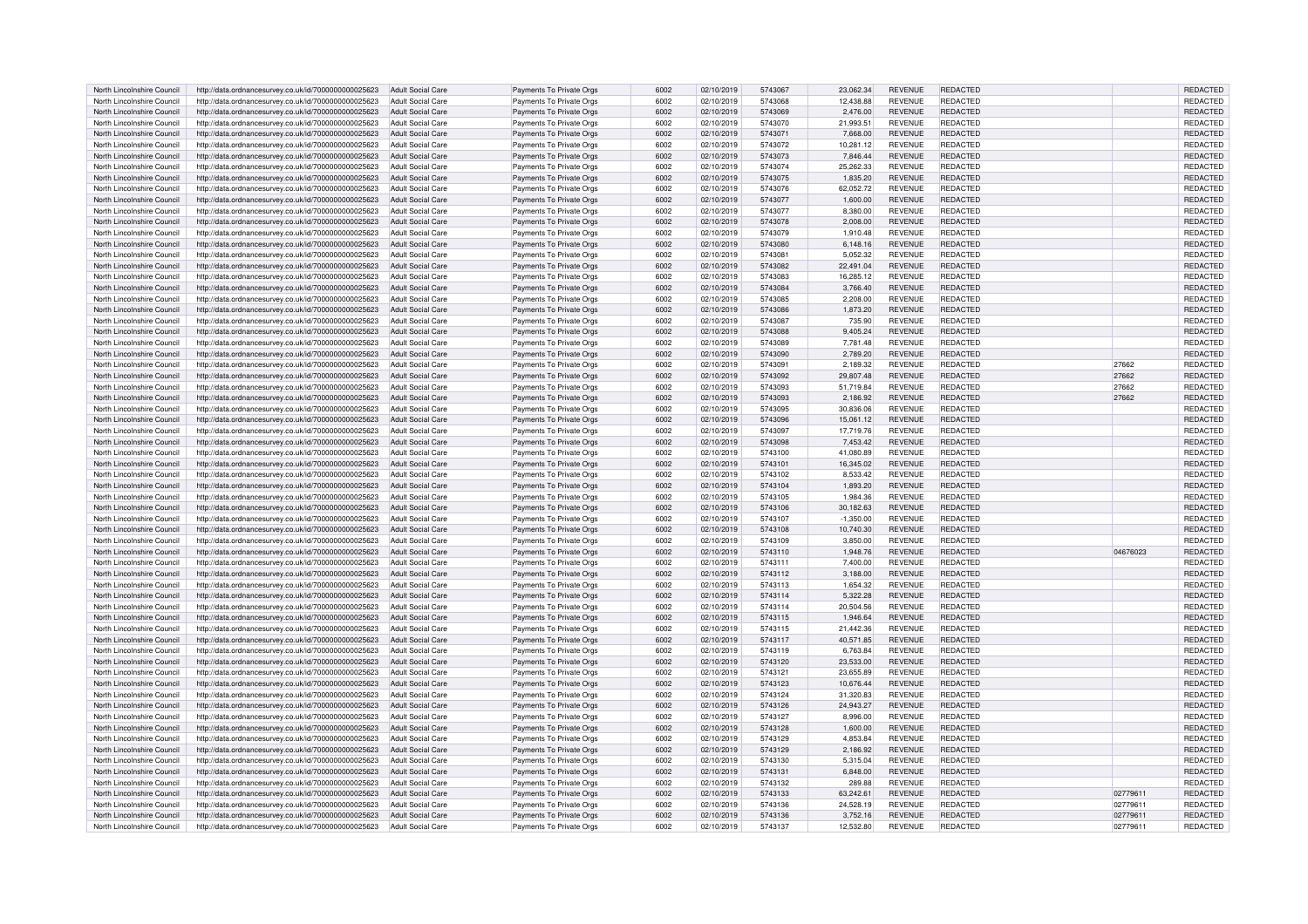| North Lincolnshire Council | http://data.ordnancesurvey.co.uk/id/7000000000025623 | Adult Social Care        | Payments To Private Orgs | 6002 | 02/10/2019 | 5743137 | 936.60      | <b>REVENUE</b> | <b>REDACTED</b> | 02779611 | <b>REDACTED</b> |
|----------------------------|------------------------------------------------------|--------------------------|--------------------------|------|------------|---------|-------------|----------------|-----------------|----------|-----------------|
| North Lincolnshire Council | http://data.ordnancesurvey.co.uk/id/7000000000025623 | Adult Social Care        | Payments To Private Orgs | 6002 | 02/10/2019 | 5743138 | 1,986.92    | REVENUE        | REDACTED        | 02779611 | REDACTED        |
| North Lincolnshire Council | http://data.ordnancesurvey.co.uk/id/7000000000025623 | <b>Adult Social Care</b> | Payments To Private Orgs | 6002 | 02/10/2019 | 5743138 | 36,690.40   | <b>REVENUE</b> | REDACTED        | 02779611 | <b>REDACTED</b> |
| North Lincolnshire Council | http://data.ordnancesurvey.co.uk/id/7000000000025623 | <b>Adult Social Care</b> | Payments To Private Orgs | 6002 | 02/10/2019 | 5743139 | 43,750.68   | <b>REVENUE</b> | REDACTED        | 02779611 | REDACTED        |
| North Lincolnshire Council | http://data.ordnancesurvey.co.uk/id/7000000000025623 | <b>Adult Social Care</b> | Payments To Private Orgs | 6002 | 02/10/2019 | 5743140 | 10.366.60   | <b>REVENUE</b> | REDACTED        | 02779611 | <b>REDACTED</b> |
|                            |                                                      |                          |                          |      |            |         |             |                |                 |          |                 |
| North Lincolnshire Council | http://data.ordnancesurvey.co.uk/id/7000000000025623 | Adult Social Care        | Payments To Private Orgs | 6002 | 02/10/2019 | 5743140 | 1,986.92    | <b>REVENUE</b> | REDACTED        | 02779611 | REDACTED        |
| North Lincolnshire Council | http://data.ordnancesurvey.co.uk/id/7000000000025623 | <b>Adult Social Care</b> | Payments To Private Orgs | 6002 | 02/10/2019 | 5743141 | 9,148.56    | <b>REVENUE</b> | REDACTED        | 02779611 | REDACTED        |
| North Lincolnshire Council | http://data.ordnancesurvey.co.uk/id/7000000000025623 | <b>Adult Social Care</b> | Payments To Private Orgs | 6002 | 02/10/2019 | 5743142 | 9,934.60    | <b>REVENUE</b> | REDACTED        | 02779611 | REDACTED        |
| North Lincolnshire Council | http://data.ordnancesurvey.co.uk/id/7000000000025623 | <b>Adult Social Care</b> | Payments To Private Orgs | 6002 | 02/10/2019 | 5743144 | 2,008.00    | <b>REVENUE</b> | <b>REDACTED</b> | 02779611 | <b>REDACTED</b> |
| North Lincolnshire Council | http://data.ordnancesurvey.co.uk/id/7000000000025623 | <b>Adult Social Care</b> | Payments To Private Orgs | 6002 | 02/10/2019 | 5743147 | 1,600.00    | <b>REVENUE</b> | REDACTED        |          | REDACTED        |
| North Lincolnshire Council | http://data.ordnancesurvey.co.uk/id/7000000000025623 | <b>Adult Social Care</b> | Payments To Private Orgs | 6002 | 02/10/2019 | 5743148 | 24,541.56   | <b>REVENUE</b> | REDACTED        | 06048328 | REDACTED        |
| North Lincolnshire Counci  | http://data.ordnancesurvey.co.uk/id/7000000000025623 | <b>Adult Social Care</b> | Payments To Private Orgs | 6002 | 02/10/2019 | 5743149 | 24,596.32   | REVENUE        | REDACTED        | 4738023  | <b>REDACTED</b> |
| North Lincolnshire Council | http://data.ordnancesurvey.co.uk/id/7000000000025623 | <b>Adult Social Care</b> | Payments To Private Orgs | 6002 | 02/10/2019 | 5743150 | 3,400.00    | <b>REVENUE</b> | REDACTED        |          | REDACTED        |
|                            |                                                      |                          |                          |      |            |         |             |                |                 |          |                 |
| North Lincolnshire Council | http://data.ordnancesurvey.co.uk/id/7000000000025623 | <b>Adult Social Care</b> | Payments To Private Orgs | 6002 | 02/10/2019 | 5743151 | 16,581.03   | <b>REVENUE</b> | REDACTED        | 04228353 | REDACTED        |
| North Lincolnshire Council | http://data.ordnancesurvey.co.uk/id/7000000000025623 | <b>Adult Social Care</b> | Payments To Private Orgs | 6002 | 02/10/2019 | 5743152 | 1.824.00    | <b>REVENUE</b> | REDACTED        |          | REDACTED        |
| North Lincolnshire Council | http://data.ordnancesurvey.co.uk/id/7000000000025623 | Adult Social Care        | Payments To Private Orgs | 6002 | 02/10/2019 | 5743153 | 1,894.00    | <b>REVENUE</b> | REDACTED        |          | REDACTED        |
| North Lincolnshire Council | http://data.ordnancesurvey.co.uk/id/7000000000025623 | Adult Social Care        | Payments To Private Orgs | 6002 | 02/10/2019 | 5743154 | 2,616.00    | <b>REVENUE</b> | REDACTED        |          | REDACTED        |
| North Lincolnshire Council | http://data.ordnancesurvey.co.uk/id/7000000000025623 | <b>Adult Social Care</b> | Payments To Private Orgs | 6002 | 02/10/2019 | 5743155 | 34.087.52   | <b>REVENUE</b> | REDACTED        |          | REDACTED        |
| North Lincolnshire Council | http://data.ordnancesurvey.co.uk/id/7000000000025623 | <b>Adult Social Care</b> | Payments To Private Orgs | 6002 | 02/10/2019 | 5743155 | $-2,005.38$ | <b>REVENUE</b> | REDACTED        |          | REDACTED        |
| North Lincolnshire Council | http://data.ordnancesurvey.co.uk/id/7000000000025623 | <b>Adult Social Care</b> | Payments To Private Orgs | 6002 | 02/10/2019 | 5743156 | $-1,759.50$ | REVENUE        | <b>REDACTED</b> |          | REDACTED        |
| North Lincolnshire Council | http://data.ordnancesurvey.co.uk/id/7000000000025623 | <b>Adult Social Care</b> | Payments To Private Orgs | 6002 | 02/10/2019 | 5743158 | 14,468.75   | <b>REVENUE</b> | REDACTED        |          | <b>REDACTED</b> |
| North Lincolnshire Council | http://data.ordnancesurvey.co.uk/id/7000000000025623 | <b>Adult Social Care</b> | Payments To Private Orgs | 6002 | 02/10/2019 | 5743159 | 3,784.00    | REVENUE        | REDACTED        |          | REDACTED        |
| North Lincolnshire Council | http://data.ordnancesurvey.co.uk/id/7000000000025623 | <b>Adult Social Care</b> | Payments To Private Orgs | 6002 | 02/10/2019 | 5743160 | 2,770.56    | <b>REVENUE</b> | REDACTED        |          | <b>REDACTED</b> |
|                            |                                                      |                          |                          | 6002 |            |         |             |                |                 |          |                 |
| North Lincolnshire Council | http://data.ordnancesurvey.co.uk/id/7000000000025623 | <b>Adult Social Care</b> | Payments To Private Orgs |      | 02/10/2019 | 5743161 | 19,229.82   | <b>REVENUE</b> | REDACTED        |          | REDACTED        |
| North Lincolnshire Council | http://data.ordnancesurvey.co.uk/id/7000000000025623 | <b>Adult Social Care</b> | Payments To Private Orgs | 6002 | 02/10/2019 | 5743162 | 2,088.00    | <b>REVENUE</b> | <b>REDACTED</b> |          | REDACTED        |
| North Lincolnshire Council | http://data.ordnancesurvey.co.uk/id/7000000000025623 | Adult Social Care        | Payments To Private Orgs | 6002 | 02/10/2019 | 5743163 | 3,528.00    | <b>REVENUE</b> | REDACTED        |          | REDACTED        |
| North Lincolnshire Council | http://data.ordnancesurvey.co.uk/id/7000000000025623 | <b>Adult Social Care</b> | Payments To Private Orgs | 6002 | 02/10/2019 | 5743164 | 2,010.64    | <b>REVENUE</b> | <b>REDACTED</b> |          | REDACTED        |
| North Lincolnshire Council | http://data.ordnancesurvey.co.uk/id/7000000000025623 | <b>Adult Social Care</b> | Payments To Private Orgs | 6002 | 02/10/2019 | 5743164 | 32,018.30   | <b>REVENUE</b> | REDACTED        |          | REDACTED        |
| North Lincolnshire Council | http://data.ordnancesurvey.co.uk/id/7000000000025623 | <b>Adult Social Care</b> | Payments To Private Orgs | 6002 | 02/10/2019 | 5743165 | 5,956.47    | <b>REVENUE</b> | REDACTED        |          | REDACTED        |
| North Lincolnshire Council | http://data.ordnancesurvey.co.uk/id/7000000000025623 | Adult Social Care        | Payments To Private Orgs | 6002 | 02/10/2019 | 5743165 | 215.42      | <b>REVENUE</b> | REDACTED        |          | REDACTED        |
| North Lincolnshire Council | http://data.ordnancesurvey.co.uk/id/7000000000025623 | <b>Adult Social Care</b> | Payments To Private Orgs | 6002 | 02/10/2019 | 5743166 | 2,760.84    | <b>REVENUE</b> | REDACTED        |          | REDACTED        |
| North Lincolnshire Council | http://data.ordnancesurvey.co.uk/id/7000000000025623 | <b>Adult Social Care</b> | Payments To Private Orgs | 6002 | 02/10/2019 | 5743167 | 12,153.16   | <b>REVENUE</b> | REDACTED        |          | REDACTED        |
| North Lincolnshire Council | http://data.ordnancesurvey.co.uk/id/7000000000025623 | <b>Adult Social Care</b> | Payments To Private Orgs | 6002 | 02/10/2019 | 5743168 | 40.069.18   | <b>REVENUE</b> | REDACTED        |          | <b>REDACTED</b> |
|                            |                                                      |                          |                          |      |            |         |             |                |                 |          |                 |
| North Lincolnshire Council | http://data.ordnancesurvey.co.uk/id/7000000000025623 | <b>Adult Social Care</b> | Payments To Private Orgs | 6002 | 02/10/2019 | 5743170 | 2,725.14    | <b>REVENUE</b> | REDACTED        |          | REDACTED        |
| North Lincolnshire Council | http://data.ordnancesurvey.co.uk/id/7000000000025623 | <b>Adult Social Care</b> | Payments To Private Orgs | 6002 | 02/10/2019 | 5743171 | 2,261.80    | <b>REVENUE</b> | REDACTED        |          | REDACTED        |
| North Lincolnshire Council | http://data.ordnancesurvev.co.uk/id/7000000000025623 | <b>Adult Social Care</b> | Payments To Private Orgs | 6002 | 02/10/2019 | 5743173 | $-300.00$   | <b>REVENUE</b> | REDACTED        |          | REDACTED        |
| North Lincolnshire Council | http://data.ordnancesurvey.co.uk/id/7000000000025623 | <b>Adult Social Care</b> | Payments To Private Orgs | 6002 | 02/10/2019 | 5743174 | 53,022.42   | <b>REVENUE</b> | REDACTED        |          | REDACTED        |
| North Lincolnshire Council | http://data.ordnancesurvey.co.uk/id/7000000000025623 | Adult Social Care        | Payments To Private Orgs | 6002 | 02/10/2019 | 5743175 | 27,158.67   | REVENUE        | <b>REDACTED</b> |          | REDACTED        |
| North Lincolnshire Council | http://data.ordnancesurvey.co.uk/id/7000000000025623 | <b>Adult Social Care</b> | Payments To Private Orgs | 6002 | 02/10/2019 | 5743176 | 7,195.04    | <b>REVENUE</b> | REDACTED        |          | REDACTED        |
| North Lincolnshire Council | http://data.ordnancesurvey.co.uk/id/7000000000025623 | <b>Adult Social Care</b> | Payments To Private Orgs | 6002 | 02/10/2019 | 5743178 | 4,487.79    | <b>REVENUE</b> | REDACTED        | 02779611 | REDACTED        |
| North Lincolnshire Council | http://data.ordnancesurvey.co.uk/id/7000000000025623 | <b>Adult Social Care</b> | Payments To Private Orgs | 6002 | 02/10/2019 | 5743179 | 7,264.00    | <b>REVENUE</b> | REDACTED        |          | <b>REDACTED</b> |
| North Lincolnshire Council | http://data.ordnancesurvey.co.uk/id/7000000000025623 | <b>Adult Social Care</b> | Payments To Private Orgs | 6002 | 02/10/2019 | 5743180 | 9,263.20    | <b>REVENUE</b> | REDACTED        |          | REDACTED        |
| North Lincolnshire Council | http://data.ordnancesurvey.co.uk/id/7000000000025623 | <b>Adult Social Care</b> | Payments To Private Orgs | 6002 | 02/10/2019 | 5743181 | 20,103.91   | REVENUE        | REDACTED        |          | REDACTED        |
| North Lincolnshire Council | http://data.ordnancesurvey.co.uk/id/7000000000025623 | Adult Social Care        | Payments To Private Orgs | 6002 | 02/10/2019 | 5743182 | 34,481.73   | <b>REVENUE</b> | REDACTED        |          | REDACTED        |
|                            |                                                      |                          |                          |      |            |         |             |                |                 |          |                 |
| North Lincolnshire Council | http://data.ordnancesurvey.co.uk/id/7000000000025623 | <b>Adult Social Care</b> | Payments To Private Orgs | 6002 | 23/10/2019 | 5752176 | 300.00      | <b>REVENUE</b> | REDACTED        |          | REDACTED        |
| North Lincolnshire Council | http://data.ordnancesurvey.co.uk/id/7000000000025623 | <b>Adult Social Care</b> | Payments To Private Orgs | 6002 | 25/10/2019 | 5754179 | $-170.52$   | <b>REVENUE</b> | REDACTED        | 08596756 | REDACTED        |
| North Lincolnshire Council | http://data.ordnancesurvey.co.uk/id/7000000000025623 | <b>Adult Social Care</b> | Payments To Private Orgs | 6002 | 25/10/2019 | 5754179 | 2,546.88    | <b>REVENUE</b> | REDACTED        | 08596756 | REDACTED        |
| North Lincolnshire Council | http://data.ordnancesurvey.co.uk/id/7000000000025623 | <b>Adult Social Care</b> | Payments To Private Orgs | 6002 | 25/10/2019 | 5754180 | 12.555.20   | REVENUE        | REDACTED        | 08596756 | REDACTED        |
| North Lincolnshire Council | http://data.ordnancesurvey.co.uk/id/7000000000025623 | <b>Adult Social Care</b> | Payments To Private Orgs | 6002 | 25/10/2019 | 5754180 | 20,401.44   | <b>REVENUE</b> | REDACTED        | 08596756 | REDACTED        |
| North Lincolnshire Council | http://data.ordnancesurvey.co.uk/id/7000000000025623 | <b>Adult Social Care</b> | Payments To Private Orgs | 6002 | 25/10/2019 | 5754183 | 1,866.88    | REVENUE        | REDACTED        |          | REDACTED        |
| North Lincolnshire Council | http://data.ordnancesurvev.co.uk/id/7000000000025623 | <b>Adult Social Care</b> | Payments To Private Orgs | 6002 | 25/10/2019 | 5754191 | 34,395.88   | <b>REVENUE</b> | REDACTED        |          | <b>REDACTED</b> |
| North Lincolnshire Council | http://data.ordnancesurvey.co.uk/id/7000000000025623 | Adult Social Care        | Payments To Private Orgs | 6002 | 25/10/2019 | 5754191 | 47,976.14   | <b>REVENUE</b> | <b>REDACTED</b> |          | REDACTED        |
| North Lincolnshire Council | http://data.ordnancesurvey.co.uk/id/7000000000025623 | <b>Adult Social Care</b> | Payments To Private Orgs | 6002 | 25/10/2019 | 5754197 | 6,849.72    | <b>REVENUE</b> | REDACTED        | 07128156 | REDACTED        |
| North Lincolnshire Council | http://data.ordnancesurvev.co.uk/id/7000000000025623 | <b>Adult Social Care</b> | Payments To Private Orgs | 6002 | 25/10/2019 | 5754197 | 2.784.40    | <b>REVENUE</b> | REDACTED        | 07128156 | REDACTED        |
|                            |                                                      |                          |                          |      |            |         |             |                |                 |          |                 |
| North Lincolnshire Council | http://data.ordnancesurvey.co.uk/id/7000000000025623 | <b>Adult Social Care</b> | Payments To Private Orgs | 6002 | 25/10/2019 | 5754199 | 8,609.52    | <b>REVENUE</b> | REDACTED        | 27662    | REDACTED        |
| North Lincolnshire Council | http://data.ordnancesurvey.co.uk/id/7000000000025623 | <b>Adult Social Care</b> | Payments To Private Orgs | 6002 | 25/10/2019 | 5754200 | 6,715.45    | <b>REVENUE</b> | <b>REDACTED</b> | 27662    | REDACTED        |
| North Lincolnshire Council | http://data.ordnancesurvey.co.uk/id/7000000000025623 | <b>Adult Social Care</b> | Payments To Private Orgs | 6002 | 25/10/2019 | 5754220 | 6,582.00    | <b>REVENUE</b> | REDACTED        |          | <b>REDACTED</b> |
| North Lincolnshire Council | http://data.ordnancesurvey.co.uk/id/7000000000025623 | <b>Adult Social Care</b> | Payments To Private Orgs | 6002 | 25/10/2019 | 5754224 | 1,705.20    | REVENUE        | REDACTED        | 04228353 | REDACTED        |
| North Lincolnshire Council | http://data.ordnancesurvey.co.uk/id/7000000000025623 | Adult Social Care        | Payments To Private Orgs | 6002 | 31/10/2019 | 5757429 | 6,260.00    | <b>REVENUE</b> | REDACTED        |          | REDACTED        |
| North Lincolnshire Council | http://data.ordnancesurvey.co.uk/id/7000000000025623 | <b>Adult Social Care</b> | Payments To Private Orgs | 6002 | 31/10/2019 | 5757431 | 15,933.49   | <b>REVENUE</b> | REDACTED        |          | <b>REDACTED</b> |
| North Lincolnshire Council | http://data.ordnancesurvey.co.uk/id/7000000000025623 | Adult Social Care        | Payments To Private Orgs | 6002 | 31/10/2019 | 5757432 | 15,085.84   | <b>REVENUE</b> | REDACTED        |          | REDACTED        |
| North Lincolnshire Council | http://data.ordnancesurvey.co.uk/id/7000000000025623 | <b>Adult Social Care</b> | Payments To Private Orgs | 6002 | 31/10/2019 | 5757433 | 3,800.00    | <b>REVENUE</b> | REDACTED        |          | REDACTED        |
| North Lincolnshire Council | http://data.ordnancesurvey.co.uk/id/7000000000025623 | <b>Adult Social Care</b> | Payments To Private Orgs | 6002 | 31/10/2019 | 5757434 | 79,922.94   | <b>REVENUE</b> | REDACTED        |          | REDACTED        |
| North Lincolnshire Council | http://data.ordnancesurvey.co.uk/id/7000000000025623 | <b>Adult Social Care</b> | Payments To Private Orgs | 6002 | 31/10/2019 | 5757435 | 684.36      | <b>REVENUE</b> | REDACTED        |          | REDACTED        |
|                            |                                                      |                          |                          |      |            |         |             |                |                 |          |                 |
| North Lincolnshire Council | http://data.ordnancesurvey.co.uk/id/7000000000025623 | <b>Adult Social Care</b> | Payments To Private Orgs | 6002 | 31/10/2019 | 5757436 | 2,304.00    | <b>REVENUE</b> | REDACTED        |          | REDACTED        |
| North Lincolnshire Council | http://data.ordnancesurvey.co.uk/id/7000000000025623 | <b>Adult Social Care</b> | Payments To Private Orgs | 6002 | 31/10/2019 | 5757437 | 39.857.48   | REVENUE        | REDACTED        |          | REDACTED        |
| North Lincolnshire Council | http://data.ordnancesurvey.co.uk/id/7000000000025623 | <b>Adult Social Care</b> | Payments To Private Orgs | 6002 | 31/10/2019 | 5757438 | 3 640 82    | <b>REVENUE</b> | <b>REDACTED</b> |          | <b>REDACTED</b> |
| North Lincolnshire Council | http://data.ordnancesurvey.co.uk/id/7000000000025623 | Adult Social Care        | Payments To Private Orgs | 6002 | 31/10/2019 | 5757439 | 43,977.69   | <b>REVENUE</b> | REDACTED        |          | REDACTED        |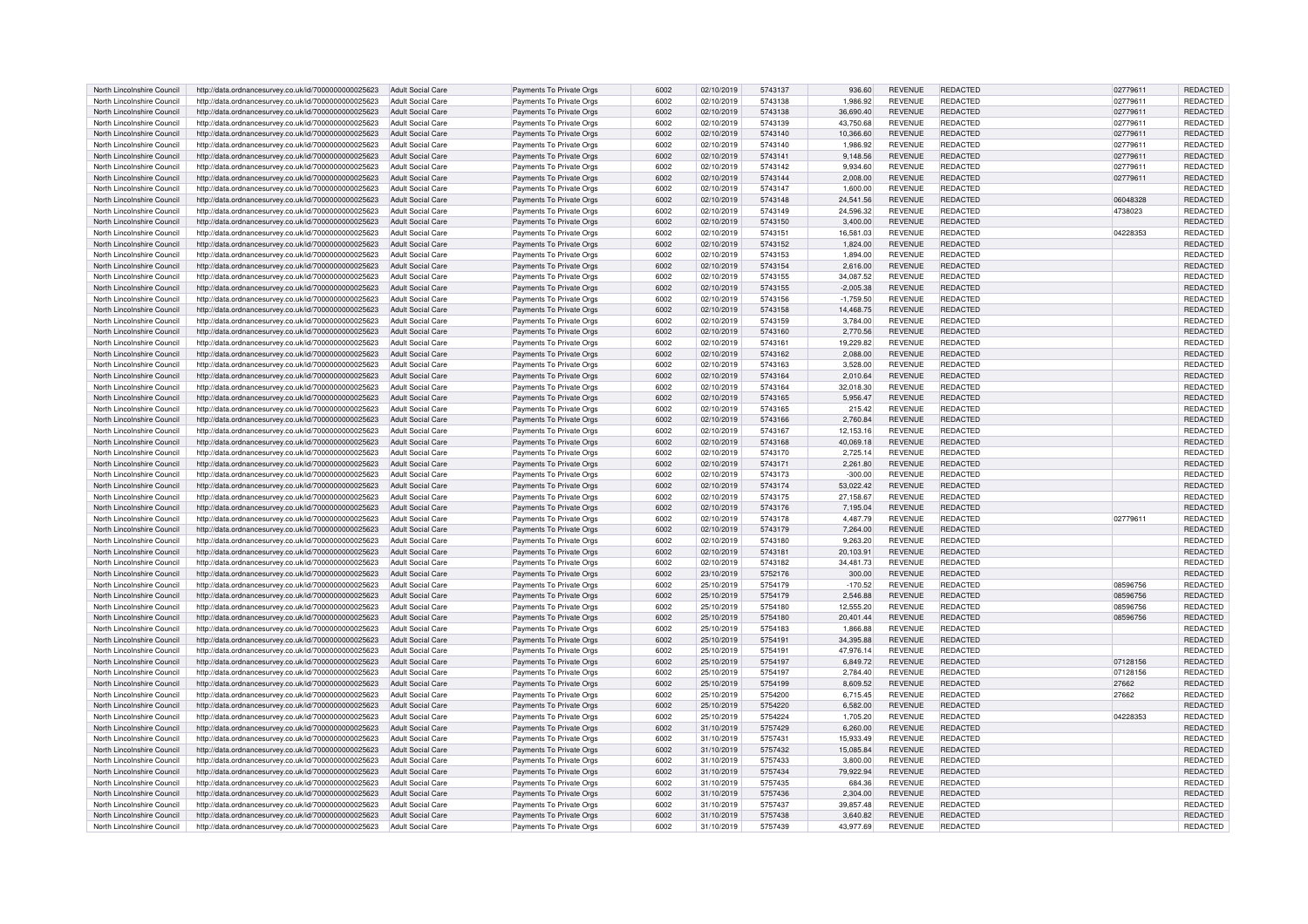| North Lincolnshire Council                               | http://data.ordnancesurvey.co.uk/id/7000000000025623                                                         | Adult Social Care                                    | Payments To Private Orgs                             | 6002         | 31/10/2019               | 5757440            | 5.608.40              | <b>REVENUE</b>                   | <b>REDACTED</b>      |          | <b>REDACTED</b>      |
|----------------------------------------------------------|--------------------------------------------------------------------------------------------------------------|------------------------------------------------------|------------------------------------------------------|--------------|--------------------------|--------------------|-----------------------|----------------------------------|----------------------|----------|----------------------|
| North Lincolnshire Council                               | http://data.ordnancesurvey.co.uk/id/7000000000025623                                                         | Adult Social Care                                    | Payments To Private Orgs                             | 6002         | 31/10/2019               | 5757441            | 2,272.00              | REVENUE                          | REDACTED             |          | REDACTED             |
| North Lincolnshire Council                               | http://data.ordnancesurvey.co.uk/id/7000000000025623                                                         | <b>Adult Social Care</b>                             | Payments To Private Orgs                             | 6002         | 31/10/2019               | 5757442            | 3,368.80              | <b>REVENUE</b>                   | REDACTED             |          | <b>REDACTED</b>      |
| North Lincolnshire Council                               | http://data.ordnancesurvey.co.uk/id/7000000000025623                                                         | <b>Adult Social Care</b>                             | Payments To Private Orgs                             | 6002         | 31/10/2019               | 5757443            | 49,934.38             | <b>REVENUE</b>                   | REDACTED             | 01952719 | REDACTED             |
| North Lincolnshire Council                               | http://data.ordnancesurvey.co.uk/id/7000000000025623                                                         | <b>Adult Social Care</b>                             | Payments To Private Orgs                             | 6002         | 31/10/2019               | 5757444            | $-635.99$             | <b>REVENUE</b>                   | REDACTED             | 01952719 | <b>REDACTED</b>      |
| North Lincolnshire Council                               | http://data.ordnancesurvey.co.uk/id/7000000000025623                                                         | Adult Social Care                                    | Payments To Private Orgs                             | 6002         | 31/10/2019               | 5757445            | 2,200.00              | <b>REVENUE</b>                   | REDACTED             |          | REDACTED             |
| North Lincolnshire Council                               | http://data.ordnancesurvey.co.uk/id/7000000000025623                                                         | <b>Adult Social Care</b>                             | Payments To Private Orgs                             | 6002         | 31/10/2019               | 5757446            | 47,862.57             | <b>REVENUE</b>                   | REDACTED             |          | REDACTED             |
| North Lincolnshire Council                               | http://data.ordnancesurvey.co.uk/id/7000000000025623                                                         | <b>Adult Social Care</b>                             | Payments To Private Orgs                             | 6002         | 31/10/2019               | 5757447            | $-470.66$             | <b>REVENUE</b>                   | REDACTED             |          | REDACTED             |
| North Lincolnshire Council                               | http://data.ordnancesurvey.co.uk/id/7000000000025623                                                         | <b>Adult Social Care</b>                             | Payments To Private Orgs                             | 6002         | 31/10/2019               | 5757448            | 2,008.00              | <b>REVENUE</b>                   | <b>REDACTED</b>      |          | <b>REDACTED</b>      |
| North Lincolnshire Council                               | http://data.ordnancesurvey.co.uk/id/7000000000025623                                                         | <b>Adult Social Care</b>                             | Payments To Private Orgs                             | 6002         | 31/10/2019               | 5757449            | 2,254.80              | <b>REVENUE</b>                   | <b>REDACTED</b>      |          | REDACTED             |
| North Lincolnshire Council                               | http://data.ordnancesurvey.co.uk/id/7000000000025623                                                         | <b>Adult Social Care</b>                             | Payments To Private Orgs                             | 6002         | 31/10/2019               | 5757450            | 11,084.05             | <b>REVENUE</b>                   | REDACTED             |          | REDACTED             |
| North Lincolnshire Counci                                | http://data.ordnancesurvey.co.uk/id/7000000000025623                                                         | <b>Adult Social Care</b>                             | Payments To Private Orgs                             | 6002         | 31/10/2019               | 575745             | 25,213.93             | REVENUE                          | REDACTED             |          | REDACTED             |
| North Lincolnshire Council                               | http://data.ordnancesurvey.co.uk/id/7000000000025623                                                         | <b>Adult Social Care</b>                             | Payments To Private Orgs                             | 6002         | 31/10/2019               | 5757452            | 3,360.55              | <b>REVENUE</b>                   | REDACTED             |          | REDACTED             |
| North Lincolnshire Council                               | http://data.ordnancesurvey.co.uk/id/7000000000025623                                                         | <b>Adult Social Care</b>                             | Payments To Private Orgs                             | 6002         | 31/10/2019               | 5757453            | 11,295.84             | <b>REVENUE</b>                   | REDACTED             |          | REDACTED             |
| North Lincolnshire Council                               | http://data.ordnancesurvey.co.uk/id/7000000000025623                                                         | <b>Adult Social Care</b>                             | Payments To Private Orgs                             | 6002         | 31/10/2019               | 5757454            | 2.476.00              | <b>REVENUE</b>                   | REDACTED             |          | REDACTED             |
| North Lincolnshire Council                               | http://data.ordnancesurvey.co.uk/id/7000000000025623                                                         | Adult Social Care                                    | Payments To Private Orgs                             | 6002         | 31/10/2019               | 5757455            | 20,709.04             | <b>REVENUE</b>                   | REDACTED             |          | REDACTED             |
| North Lincolnshire Council                               | http://data.ordnancesurvey.co.uk/id/7000000000025623                                                         | Adult Social Care                                    | Payments To Private Orgs                             | 6002         | 31/10/2019               | 5757457            | 9,336.08              | <b>REVENUE</b>                   | REDACTED             |          | REDACTED             |
| North Lincolnshire Council                               | http://data.ordnancesurvey.co.uk/id/7000000000025623                                                         | <b>Adult Social Care</b>                             | Payments To Private Orgs                             | 6002         | 31/10/2019               | 5757458            | 10.281.12             | <b>REVENUE</b>                   | REDACTED             |          | REDACTED             |
| North Lincolnshire Council                               | http://data.ordnancesurvey.co.uk/id/7000000000025623                                                         | <b>Adult Social Care</b>                             | Payments To Private Orgs                             | 6002         | 31/10/2019               | 5757459            | $-1,892.57$           | <b>REVENUE</b>                   | REDACTED             |          | REDACTED             |
| North Lincolnshire Council                               | http://data.ordnancesurvey.co.uk/id/7000000000025623                                                         | <b>Adult Social Care</b>                             | Payments To Private Orgs                             | 6002         | 31/10/2019               | 5757460            | 7,846.44              | REVENUE                          | <b>REDACTED</b>      |          | REDACTED             |
| North Lincolnshire Council                               | http://data.ordnancesurvey.co.uk/id/7000000000025623                                                         | <b>Adult Social Care</b>                             | Payments To Private Orgs                             | 6002         | 31/10/2019               | 5757461            | 25,827.66             | <b>REVENUE</b>                   | REDACTED             |          | <b>REDACTED</b>      |
| North Lincolnshire Council                               | http://data.ordnancesurvey.co.uk/id/7000000000025623                                                         | <b>Adult Social Care</b>                             | Payments To Private Orgs                             | 6002         | 31/10/2019               | 5757462            | 1,835.20              | REVENUE                          | REDACTED             |          | REDACTED             |
| North Lincolnshire Council                               | http://data.ordnancesurvey.co.uk/id/7000000000025623                                                         | <b>Adult Social Care</b>                             | Payments To Private Orgs                             | 6002         | 31/10/2019               | 5757463            | 61.480.62             | <b>REVENUE</b>                   | REDACTED             |          | <b>REDACTED</b>      |
| North Lincolnshire Council                               | http://data.ordnancesurvey.co.uk/id/7000000000025623                                                         | <b>Adult Social Care</b>                             | Payments To Private Orgs                             | 6002         | 31/10/2019               | 5757464            | $-359.04$             | REVENUE                          | REDACTED             |          | REDACTED             |
| North Lincolnshire Council                               | http://data.ordnancesurvey.co.uk/id/7000000000025623                                                         | <b>Adult Social Care</b>                             | Payments To Private Orgs                             | 6002         | 31/10/2019               | 5757465            | 1,600.00              | <b>REVENUE</b>                   | <b>REDACTED</b>      |          | REDACTED             |
| North Lincolnshire Council                               | http://data.ordnancesurvey.co.uk/id/7000000000025623                                                         | Adult Social Care                                    | Payments To Private Orgs                             | 6002         | 31/10/2019               | 5757465            | 8.380.00              | <b>REVENUE</b>                   | REDACTED             |          | REDACTED             |
| North Lincolnshire Council                               | http://data.ordnancesurvey.co.uk/id/7000000000025623                                                         | <b>Adult Social Care</b>                             | Payments To Private Orgs                             | 6002         | 31/10/2019               | 5757466            | 2,008.00              | <b>REVENUE</b>                   | <b>REDACTED</b>      |          | REDACTED             |
| North Lincolnshire Council                               | http://data.ordnancesurvey.co.uk/id/7000000000025623                                                         | <b>Adult Social Care</b>                             | Payments To Private Orgs                             | 6002         | 31/10/2019               | 5757467            | 1,910.48              | <b>REVENUE</b>                   | REDACTED             |          | REDACTED             |
| North Lincolnshire Council                               | http://data.ordnancesurvey.co.uk/id/7000000000025623                                                         | <b>Adult Social Care</b>                             | Payments To Private Orgs                             | 6002         | 31/10/2019               | 5757468            | 6,148.16              | <b>REVENUE</b>                   | REDACTED             |          | REDACTED             |
| North Lincolnshire Council                               | http://data.ordnancesurvey.co.uk/id/7000000000025623                                                         | <b>Adult Social Care</b>                             | Payments To Private Orgs                             | 6002         | 31/10/2019               | 5757469            | 5.052.32              | REVENUE                          | REDACTED             |          | REDACTED             |
| North Lincolnshire Council                               | http://data.ordnancesurvey.co.uk/id/7000000000025623                                                         | <b>Adult Social Care</b>                             | Payments To Private Orgs                             | 6002         | 31/10/2019               | 5757470            | 23,352.74             | <b>REVENUE</b>                   | REDACTED             |          | REDACTED             |
| North Lincolnshire Council                               | http://data.ordnancesurvey.co.uk/id/7000000000025623                                                         | <b>Adult Social Care</b>                             | Payments To Private Orgs                             | 6002         | 31/10/2019               | 5757471            | 1,077.13              | <b>REVENUE</b>                   | REDACTED             |          | REDACTED             |
| North Lincolnshire Council                               | http://data.ordnancesurvey.co.uk/id/7000000000025623                                                         | <b>Adult Social Care</b>                             | Payments To Private Orgs                             | 6002         | 31/10/2019               | 5757472            | 16.285.12             | <b>REVENUE</b>                   | REDACTED             |          | <b>REDACTED</b>      |
| North Lincolnshire Council                               | http://data.ordnancesurvey.co.uk/id/7000000000025623                                                         | <b>Adult Social Care</b>                             | Payments To Private Orgs                             | 6002         | 31/10/2019               | 5757473            | 3,766.40              | <b>REVENUE</b>                   | REDACTED             |          | REDACTED             |
| North Lincolnshire Council                               | http://data.ordnancesurvey.co.uk/id/7000000000025623                                                         | <b>Adult Social Care</b>                             | Payments To Private Orgs                             | 6002         | 31/10/2019               | 5757474            | 2,208.00              | <b>REVENUE</b>                   | REDACTED             |          | REDACTED             |
| North Lincolnshire Council                               | http://data.ordnancesurvev.co.uk/id/7000000000025623                                                         | <b>Adult Social Care</b>                             | Payments To Private Orgs                             | 6002         | 31/10/2019               | 5757475            | 1.873.20              | <b>REVENUE</b>                   | REDACTED             |          | REDACTED             |
| North Lincolnshire Council                               | http://data.ordnancesurvey.co.uk/id/7000000000025623                                                         | <b>Adult Social Care</b>                             | Payments To Private Orgs                             | 6002         | 31/10/2019               | 5757476            | 9,405.24              | <b>REVENUE</b>                   | REDACTED             |          | REDACTED             |
| North Lincolnshire Council                               | http://data.ordnancesurvey.co.uk/id/7000000000025623                                                         | Adult Social Care                                    | Payments To Private Orgs                             | 6002         | 31/10/2019               | 5757477            | 4,724.47              | REVENUE                          | <b>REDACTED</b>      |          | REDACTED             |
| North Lincolnshire Council                               | http://data.ordnancesurvey.co.uk/id/7000000000025623                                                         | <b>Adult Social Care</b>                             | Payments To Private Orgs                             | 6002         | 31/10/2019               | 5757478            | 2,789.20              | <b>REVENUE</b>                   | REDACTED             |          | REDACTED             |
| North Lincolnshire Council                               | http://data.ordnancesurvey.co.uk/id/7000000000025623                                                         | <b>Adult Social Care</b>                             | Payments To Private Orgs                             | 6002         | 31/10/2019               | 5757479            | 2,189.32              | <b>REVENUE</b>                   | REDACTED             | 27662    | REDACTED             |
| North Lincolnshire Council                               | http://data.ordnancesurvey.co.uk/id/7000000000025623                                                         | <b>Adult Social Care</b>                             | Payments To Private Orgs                             | 6002         | 31/10/2019               | 5757480            | 29,807.48             | <b>REVENUE</b>                   | REDACTED             | 27662    | <b>REDACTED</b>      |
| North Lincolnshire Council                               | http://data.ordnancesurvey.co.uk/id/7000000000025623                                                         | Adult Social Care                                    | Payments To Private Orgs                             | 6002         | 31/10/2019               | 5757482            | $-116.28$             | <b>REVENUE</b>                   | REDACTED             | 27662    | REDACTED             |
| North Lincolnshire Council                               | http://data.ordnancesurvey.co.uk/id/7000000000025623                                                         | <b>Adult Social Care</b>                             | Payments To Private Orgs                             | 6002         | 31/10/2019               | 5757483            | 51,719.84             | REVENUE                          | REDACTED             | 27662    | REDACTED             |
| North Lincolnshire Council                               | http://data.ordnancesurvey.co.uk/id/7000000000025623                                                         | Adult Social Care                                    | Payments To Private Orgs                             | 6002         | 31/10/2019               | 5757483            | 2,186.92              | <b>REVENUE</b>                   | REDACTED             | 27662    | REDACTED             |
| North Lincolnshire Council                               | http://data.ordnancesurvey.co.uk/id/7000000000025623                                                         | <b>Adult Social Care</b>                             | Payments To Private Orgs                             | 6002         | 31/10/2019               | 5757485            | 28,873.24             | <b>REVENUE</b>                   | REDACTED             |          | REDACTED             |
| North Lincolnshire Council                               | http://data.ordnancesurvey.co.uk/id/7000000000025623                                                         | <b>Adult Social Care</b>                             | Payments To Private Orgs                             | 6002         | 31/10/2019               | 5757487            | 15,061.12             | <b>REVENUE</b>                   | REDACTED             |          | REDACTED             |
| North Lincolnshire Council                               | http://data.ordnancesurvey.co.uk/id/7000000000025623                                                         | <b>Adult Social Care</b>                             | Payments To Private Orgs                             | 6002         | 31/10/2019               | 5757488            | 17,719.76             | <b>REVENUE</b>                   | REDACTED             |          | REDACTED             |
| North Lincolnshire Council                               | http://data.ordnancesurvey.co.uk/id/7000000000025623                                                         | <b>Adult Social Care</b>                             | Payments To Private Orgs                             | 6002         | 31/10/2019               | 5757489            | 7,658.56              | REVENUE                          | REDACTED             |          | REDACTED             |
| North Lincolnshire Council                               | http://data.ordnancesurvey.co.uk/id/7000000000025623                                                         | <b>Adult Social Care</b>                             | Payments To Private Orgs                             | 6002         | 31/10/2019               | 5757491            | 38,660.38             | <b>REVENUE</b>                   | REDACTED             |          | REDACTED             |
| North Lincolnshire Council                               | http://data.ordnancesurvey.co.uk/id/7000000000025623                                                         | <b>Adult Social Care</b>                             | Payments To Private Orgs                             | 6002         | 31/10/2019               | 5757492            | 15,573.12             | <b>REVENUE</b>                   | REDACTED             |          | REDACTED             |
| North Lincolnshire Council                               | http://data.ordnancesurvey.co.uk/id/7000000000025623                                                         | <b>Adult Social Care</b>                             | Payments To Private Orgs                             | 6002         | 31/10/2019               | 5757493            | 11.197.28             | <b>REVENUE</b>                   | REDACTED             |          | <b>REDACTED</b>      |
| North Lincolnshire Council                               | http://data.ordnancesurvey.co.uk/id/7000000000025623                                                         | Adult Social Care                                    | Payments To Private Orgs                             | 6002         | 31/10/2019               | 5757494            | $-807.50$             | <b>REVENUE</b>                   | <b>REDACTED</b>      |          | REDACTED             |
| North Lincolnshire Council                               | http://data.ordnancesurvey.co.uk/id/7000000000025623                                                         | <b>Adult Social Care</b>                             | Payments To Private Orgs                             | 6002         | 31/10/2019               | 5757495            | 1,893.20              | REVENUE                          | REDACTED             |          | REDACTED             |
| North Lincolnshire Council                               | http://data.ordnancesurvev.co.uk/id/7000000000025623                                                         | <b>Adult Social Care</b>                             | Payments To Private Orgs                             | 6002         | 31/10/2019               | 5757496            | 1.984.36              | <b>REVENUE</b>                   | REDACTED             |          | REDACTED             |
| North Lincolnshire Council                               | http://data.ordnancesurvey.co.uk/id/7000000000025623                                                         | <b>Adult Social Care</b>                             | Payments To Private Orgs                             | 6002         | 31/10/2019               | 5757498            | 29,644.73             | <b>REVENUE</b>                   | REDACTED             |          | REDACTED             |
| North Lincolnshire Council                               | http://data.ordnancesurvey.co.uk/id/7000000000025623                                                         | <b>Adult Social Care</b>                             | Payments To Private Orgs                             | 6002         | 31/10/2019               | 5757499            | 3,746.40              | REVENUE                          | <b>REDACTED</b>      |          | REDACTED             |
| North Lincolnshire Council                               | http://data.ordnancesurvey.co.uk/id/7000000000025623                                                         | <b>Adult Social Care</b>                             | Payments To Private Orgs                             | 6002         | 31/10/2019               | 5757500            | 3.850.00              | <b>REVENUE</b>                   | REDACTED             |          | <b>REDACTED</b>      |
| North Lincolnshire Council                               | http://data.ordnancesurvey.co.uk/id/7000000000025623                                                         | <b>Adult Social Care</b>                             | Payments To Private Orgs                             | 6002         | 31/10/2019               | 5757501            | 1,948.76              | <b>REVENUE</b>                   | REDACTED             | 04676023 | REDACTED             |
| North Lincolnshire Council                               | http://data.ordnancesurvey.co.uk/id/7000000000025623                                                         | Adult Social Care                                    | Payments To Private Orgs                             | 6002         | 31/10/2019               | 5757502            | 7.400.00              | <b>REVENUE</b>                   | REDACTED             |          | <b>REDACTED</b>      |
| North Lincolnshire Council                               | http://data.ordnancesurvey.co.uk/id/7000000000025623                                                         | <b>Adult Social Care</b>                             | Payments To Private Orgs                             | 6002         | 31/10/2019               | 5757503            | 3,188.00              | <b>REVENUE</b>                   | REDACTED             |          | <b>REDACTED</b>      |
| North Lincolnshire Council                               | http://data.ordnancesurvey.co.uk/id/7000000000025623                                                         | Adult Social Care                                    | Payments To Private Orgs                             | 6002         | 31/10/2019               | 5757504            | 1,654.32              | REVENUE                          | REDACTED             |          | REDACTED             |
| North Lincolnshire Council                               | http://data.ordnancesurvey.co.uk/id/7000000000025623                                                         | <b>Adult Social Care</b>                             | Payments To Private Orgs                             | 6002<br>6002 | 31/10/2019               | 5757505            | 5.322.28              | <b>REVENUE</b><br><b>REVENUE</b> | REDACTED             |          | REDACTED             |
| North Lincolnshire Council                               | http://data.ordnancesurvey.co.uk/id/7000000000025623                                                         | <b>Adult Social Care</b>                             | Payments To Private Orgs                             |              | 31/10/2019               | 5757505            | 20,504.56             |                                  | REDACTED             |          | REDACTED             |
| North Lincolnshire Council                               | http://data.ordnancesurvey.co.uk/id/7000000000025623                                                         | <b>Adult Social Care</b>                             | Payments To Private Orgs                             | 6002<br>6002 | 31/10/2019               | 5757506            | 19,967.35             | REVENUE<br><b>REVENUE</b>        | REDACTED<br>REDACTED |          | REDACTED<br>REDACTED |
| North Lincolnshire Council<br>North Lincolnshire Council | http://data.ordnancesurvey.co.uk/id/7000000000025623<br>http://data.ordnancesurvey.co.uk/id/7000000000025623 | <b>Adult Social Care</b><br><b>Adult Social Care</b> | Payments To Private Orgs<br>Payments To Private Orgs | 6002         | 31/10/2019<br>31/10/2019 | 5757506<br>5757507 | 1,946.64<br>36,263.32 | REVENUE                          | REDACTED             |          | REDACTED             |
| North Lincolnshire Council                               | http://data.ordnancesurvey.co.uk/id/7000000000025623                                                         | <b>Adult Social Care</b>                             | Payments To Private Orgs                             | 6002         | 31/10/2019               | 5757508            | 6,763.84              | <b>REVENUE</b>                   | REDACTED             |          | <b>REDACTED</b>      |
| North Lincolnshire Council                               | http://data.ordnancesurvey.co.uk/id/7000000000025623                                                         | Adult Social Care                                    | Payments To Private Orgs                             | 6002         | 31/10/2019               | 5757509            | $-403.42$             | <b>REVENUE</b>                   | REDACTED             |          | REDACTED             |
|                                                          |                                                                                                              |                                                      |                                                      |              |                          |                    |                       |                                  |                      |          |                      |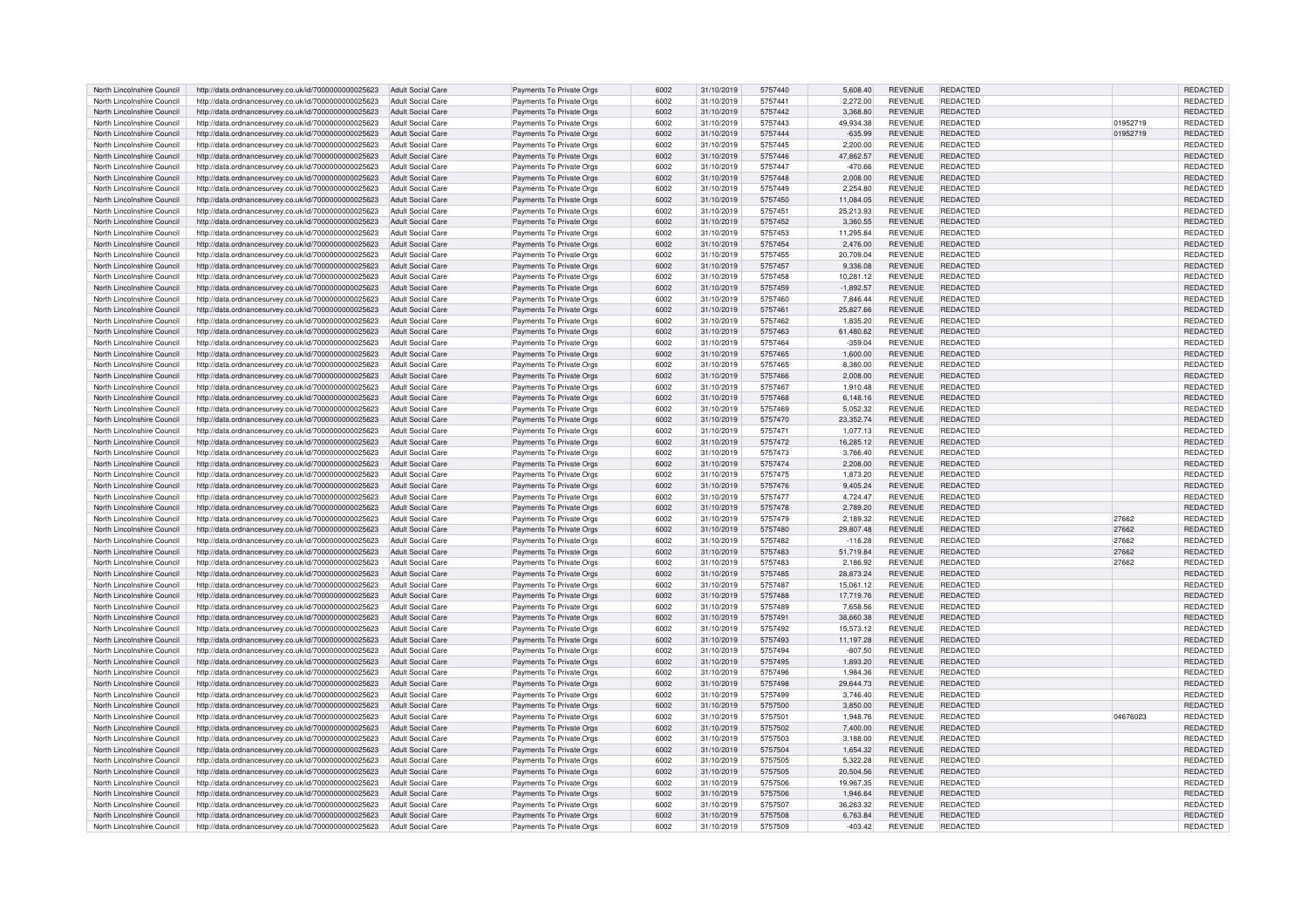| North Lincolnshire Council                               | http://data.ordnancesurvey.co.uk/id/7000000000025623                                                         | Adult Social Care                             | Payments To Private Orgs                             | 6002         | 31/10/2019               | 5757510            | 21.515.88             | REVENUE                          | REDACTED                    |                      | <b>REDACTED</b>             |
|----------------------------------------------------------|--------------------------------------------------------------------------------------------------------------|-----------------------------------------------|------------------------------------------------------|--------------|--------------------------|--------------------|-----------------------|----------------------------------|-----------------------------|----------------------|-----------------------------|
| North Lincolnshire Council                               | http://data.ordnancesurvey.co.uk/id/7000000000025623                                                         | <b>Adult Social Care</b>                      | Payments To Private Orgs                             | 6002         | 31/10/2019               | 5757511            | 727.37                | REVENUE                          | REDACTED                    |                      | REDACTED                    |
| North Lincolnshire Council                               | http://data.ordnancesurvey.co.uk/id/7000000000025623                                                         | Adult Social Care                             | Payments To Private Orgs                             | 6002         | 31/10/2019               | 5757512            | 23.857.60             | REVENUE                          | REDACTED                    |                      | REDACTED                    |
| North Lincolnshire Council                               | http://data.ordnancesurvey.co.uk/id/7000000000025623                                                         | <b>Adult Social Care</b>                      | Payments To Private Orgs                             | 6002         | 31/10/2019               | 5757514            | 10.676.44             | <b>REVENUE</b>                   | REDACTED                    |                      | REDACTED                    |
| North Lincolnshire Council                               | http://data.ordnancesurvey.co.uk/id/7000000000025623                                                         | <b>Adult Social Care</b>                      | Payments To Private Orgs                             | 6002         | 31/10/2019               | 5757516            | 30.746.36             | <b>REVENUE</b>                   | <b>REDACTED</b>             |                      | <b>REDACTED</b>             |
| North Lincolnshire Council                               | http://data.ordnancesurvey.co.uk/id/7000000000025623                                                         | Adult Social Care                             | Payments To Private Orgs                             | 6002         | 31/10/2019               | 5757517            | 28,398.12             | <b>REVENUE</b>                   | <b>REDACTED</b>             |                      | REDACTED                    |
| North Lincolnshire Council                               | http://data.ordnancesurvey.co.uk/id/7000000000025623                                                         | <b>Adult Social Care</b>                      | Payments To Private Orgs                             | 6002         | 31/10/2019               | 5757518            | 10,788.14             | <b>REVENUE</b>                   | <b>REDACTED</b>             |                      | REDACTED                    |
| North Lincolnshire Council                               | http://data.ordnancesurvey.co.uk/id/7000000000025623                                                         | Adult Social Care                             | Payments To Private Orgs                             | 6002         | 31/10/2019               | 5757519            | 1,028.57              | <b>REVENUE</b>                   | <b>REDACTED</b>             |                      | REDACTED                    |
| North Lincolnshire Council                               | http://data.ordnancesurvey.co.uk/id/7000000000025623                                                         | <b>Adult Social Care</b>                      | Payments To Private Orgs                             | 6002         | 31/10/2019               | 5757520            | 6,556.91              | <b>REVENUE</b>                   | <b>REDACTED</b>             |                      | REDACTED                    |
| North Lincolnshire Council                               | http://data.ordnancesurvey.co.uk/id/7000000000025623                                                         | <b>Adult Social Care</b>                      | Payments To Private Orgs                             | 6002         | 31/10/2019               | 5757520            | 2,186.92              | <b>REVENUE</b>                   | <b>REDACTED</b>             |                      | REDACTED                    |
| North Lincolnshire Council                               | http://data.ordnancesurvey.co.uk/id/7000000000025623                                                         | <b>Adult Social Care</b>                      | Payments To Private Orgs                             | 6002         | 31/10/2019               | 5757521            | 5,315.04              | <b>REVENUE</b>                   | <b>REDACTED</b>             |                      | REDACTED                    |
| North Lincolnshire Council                               | http://data.ordnancesurvey.co.uk/id/7000000000025623                                                         | <b>Adult Social Care</b>                      | Payments To Private Orgs                             | 6002         | 31/10/2019               | 5757522            | 6,848.00              | <b>REVENUE</b>                   | REDACTED                    |                      | <b>REDACTED</b>             |
| North Lincolnshire Council                               | http://data.ordnancesurvey.co.uk/id/7000000000025623                                                         | Adult Social Care                             | Payments To Private Orgs                             | 6002         | 31/10/2019               | 5757523            | 1,986.92              | <b>REVENUE</b>                   | <b>REDACTED</b>             | 02779611             | REDACTED                    |
| North Lincolnshire Council                               | http://data.ordnancesurvey.co.uk/id/7000000000025623                                                         | <b>Adult Social Care</b>                      | Payments To Private Orgs                             | 6002         | 31/10/2019               | 5757523            | 10,366.60             | <b>REVENUE</b>                   | REDACTED                    | 02779611             | REDACTED                    |
| North Lincolnshire Council                               | http://data.ordnancesurvey.co.uk/id/7000000000025623                                                         | Adult Social Care                             | Payments To Private Orgs                             | 6002         | 31/10/2019               | 5757524            | 49.156.95             | <b>REVENUE</b>                   | <b>REDACTED</b>             | 02779611             | REDACTED                    |
|                                                          |                                                                                                              |                                               |                                                      | 6002         |                          | 5757525            |                       | <b>REVENUE</b>                   |                             |                      | REDACTED                    |
| North Lincolnshire Council                               | http://data.ordnancesurvey.co.uk/id/7000000000025623                                                         | Adult Social Care<br>Adult Social Care        | Payments To Private Orgs                             | 6002         | 31/10/2019               | 5757525            | 1,986.92              | <b>REVENUE</b>                   | REDACTED<br><b>REDACTED</b> | 02779611<br>02779611 | <b>REDACTED</b>             |
| North Lincolnshire Council<br>North Lincolnshire Council | http://data.ordnancesurvey.co.uk/id/7000000000025623<br>http://data.ordnancesurvev.co.uk/id/7000000000025623 | Adult Social Care                             | Payments To Private Orgs<br>Payments To Private Oras | 6002         | 31/10/2019<br>31/10/2019 | 5757526            | 36,690.40<br>1.120.00 | <b>REVENUE</b>                   | REDACTED                    | 02779611             | REDACTED                    |
|                                                          |                                                                                                              |                                               |                                                      |              |                          |                    |                       |                                  |                             |                      |                             |
| North Lincolnshire Council                               | http://data.ordnancesurvey.co.uk/id/7000000000025623                                                         | Adult Social Care                             | Payments To Private Orgs                             | 6002         | 31/10/2019               | 5757527            | 66,871.19             | <b>REVENUE</b>                   | REDACTED                    | 02779611             | REDACTED                    |
| North Lincolnshire Council                               | http://data.ordnancesurvey.co.uk/id/7000000000025623                                                         | <b>Adult Social Care</b>                      | Payments To Private Orgs                             | 6002         | 31/10/2019               | 5757528            | 2,175.31              | <b>REVENUE</b>                   | REDACTED                    | 02779611             | REDACTED                    |
| North Lincolnshire Council                               | http://data.ordnancesurvey.co.uk/id/7000000000025623                                                         | Adult Social Care                             | Payments To Private Orgs                             | 6002         | 31/10/2019               | 5757529            | 3,752.16              | <b>REVENUE</b>                   | <b>REDACTED</b>             | 02779611             | <b>REDACTED</b>             |
| North Lincolnshire Council                               | http://data.ordnancesurvey.co.uk/id/7000000000025623                                                         | <b>Adult Social Care</b>                      | Payments To Private Orgs                             | 6002         | 31/10/2019               | 5757529            | 25,024.92             | <b>REVENUE</b>                   | REDACTED                    | 02779611             | REDACTED                    |
| North Lincolnshire Council                               | http://data.ordnancesurvey.co.uk/id/7000000000025623                                                         | Adult Social Care                             | Payments To Private Orgs                             | 6002         | 31/10/2019               | 5757530            | 936.60                | <b>REVENUE</b>                   | <b>REDACTED</b>             | 02779611             | <b>REDACTED</b>             |
| North Lincolnshire Council                               | http://data.ordnancesurvey.co.uk/id/7000000000025623                                                         | <b>Adult Social Care</b>                      | Payments To Private Orgs                             | 6002         | 31/10/2019               | 5757530            | 12,532.80             | <b>REVENUE</b>                   | REDACTED                    | 02779611             | REDACTED                    |
| North Lincolnshire Council                               | http://data.ordnancesurvey.co.uk/id/7000000000025623                                                         | <b>Adult Social Care</b>                      | Payments To Private Orgs                             | 6002         | 31/10/2019               | 5757531            | $-709.61$             | <b>REVENUE</b>                   | <b>REDACTED</b>             | 02779611             | REDACTED                    |
| North Lincolnshire Council                               | http://data.ordnancesurvey.co.uk/id/7000000000025623                                                         | <b>Adult Social Care</b>                      | Payments To Private Orgs                             | 6002         | 31/10/2019               | 5757532            | 9.466.53              | <b>REVENUE</b>                   | <b>REDACTED</b>             | 0277961              | REDACTED                    |
| North Lincolnshire Council                               | http://data.ordnancesurvey.co.uk/id/7000000000025623                                                         | <b>Adult Social Care</b>                      | Payments To Private Orgs                             | 6002         | 31/10/2019               | 5757533            | 9,934.60              | <b>REVENUE</b>                   | <b>REDACTED</b>             | 02779611             | <b>REDACTED</b>             |
| North Lincolnshire Council                               | http://data.ordnancesurvey.co.uk/id/7000000000025623                                                         | Adult Social Care                             | Payments To Private Orgs                             | 6002         | 31/10/2019               | 5757535            | 2,008.00              | <b>REVENUE</b>                   | REDACTED                    | 02779611             | REDACTED                    |
| North Lincolnshire Council                               | http://data.ordnancesurvey.co.uk/id/7000000000025623                                                         | <b>Adult Social Care</b>                      | Payments To Private Orgs                             | 6002         | 31/10/2019               | 5757538            | 1,600.00              | <b>REVENUE</b>                   | REDACTED                    |                      | REDACTED                    |
| North Lincolnshire Council                               | http://data.ordnancesurvey.co.uk/id/7000000000025623                                                         | <b>Adult Social Care</b>                      | Payments To Private Orgs                             | 6002         | 31/10/2019               | 5757539            | 27.096.57             | <b>REVENUE</b>                   | <b>REDACTED</b>             | 06048328             | REDACTED                    |
| North Lincolnshire Council                               | http://data.ordnancesurvey.co.uk/id/7000000000025623                                                         | Adult Social Care                             | Payments To Private Orgs                             | 6002         | 31/10/2019               | 5757540            | 25,013.36             | <b>REVENUE</b>                   | <b>REDACTED</b>             | 4738023              | REDACTED                    |
| North Lincolnshire Council                               | http://data.ordnancesurvey.co.uk/id/7000000000025623                                                         | <b>Adult Social Care</b>                      | Payments To Private Orgs                             | 6002         | 31/10/2019               | 5757541            | 3,400.00              | <b>REVENUE</b>                   | REDACTED                    |                      | REDACTED                    |
| North Lincolnshire Council                               | http://data.ordnancesurvev.co.uk/id/7000000000025623                                                         | Adult Social Care                             | Payments To Private Oras                             | 6002         | 31/10/2019               | 5757542            | 16.561.92             | <b>REVENUE</b>                   | <b>REDACTED</b>             | 04228353             | <b>REDACTED</b>             |
| North Lincolnshire Council                               | http://data.ordnancesurvey.co.uk/id/7000000000025623                                                         | <b>Adult Social Care</b>                      | Payments To Private Orgs                             | 6002         | 31/10/2019               | 5757543            | 1,824.00              | <b>REVENUE</b>                   | <b>REDACTED</b>             |                      | REDACTED                    |
| North Lincolnshire Council                               | http://data.ordnancesurvey.co.uk/id/7000000000025623                                                         | <b>Adult Social Care</b>                      | Payments To Private Orgs                             | 6002         | 31/10/2019               | 5757544            | 1,894.00              | <b>REVENUE</b>                   | <b>REDACTED</b>             |                      | REDACTED                    |
| North Lincolnshire Council                               | http://data.ordnancesurvev.co.uk/id/7000000000025623                                                         | <b>Adult Social Care</b>                      | Payments To Private Orgs                             | 6002         | 31/10/2019               | 5757545            | 2.616.00              | <b>REVENUE</b>                   | <b>REDACTED</b>             |                      | REDACTED                    |
| North Lincolnshire Council                               | http://data.ordnancesurvey.co.uk/id/7000000000025623                                                         | <b>Adult Social Care</b>                      | Payments To Private Orgs                             | 6002         | 31/10/2019               | 5757546            | 25,102.77             | <b>REVENUE</b>                   | <b>REDACTED</b>             |                      | REDACTED                    |
| North Lincolnshire Council                               | http://data.ordnancesurvey.co.uk/id/7000000000025623                                                         | <b>Adult Social Care</b>                      | Payments To Private Orgs                             | 6002         | 31/10/2019               | 5757547            | $-470.66$             | REVENUE                          | REDACTED                    |                      | <b>REDACTED</b>             |
| North Lincolnshire Council                               | http://data.ordnancesurvey.co.uk/id/7000000000025623                                                         | <b>Adult Social Care</b>                      | Payments To Private Orgs                             | 6002         | 31/10/2019               | 5757548            | 12,115.45             | <b>REVENUE</b>                   | <b>REDACTED</b>             |                      | REDACTED                    |
| North Lincolnshire Council                               | http://data.ordnancesurvey.co.uk/id/7000000000025623                                                         | <b>Adult Social Care</b>                      | Payments To Private Orgs                             | 6002         | 31/10/2019               | 5757550            | 2,197.00              | <b>REVENUE</b>                   | REDACTED                    |                      | REDACTED                    |
| North Lincolnshire Council                               | http://data.ordnancesurvey.co.uk/id/7000000000025623                                                         | Adult Social Care                             | Payments To Private Orgs                             | 6002         | 31/10/2019               | 5757551            | 2.770.56              | <b>REVENUE</b>                   | <b>REDACTED</b>             |                      | <b>REDACTED</b>             |
| North Lincolnshire Council                               | http://data.ordnancesurvey.co.uk/id/7000000000025623                                                         | Adult Social Care                             | Payments To Private Orgs                             | 6002         | 31/10/2019               | 5757552            | 20,709.04             | <b>REVENUE</b>                   | REDACTED                    |                      | REDACTED                    |
| North Lincolnshire Council                               | http://data.ordnancesurvey.co.uk/id/7000000000025623                                                         | <b>Adult Social Care</b>                      | Payments To Private Orgs                             | 6002         | 31/10/2019               | 5757553            | 2,088.00              | <b>REVENUE</b>                   | REDACTED                    |                      | REDACTED                    |
| North Lincolnshire Council                               | http://data.ordnancesurvey.co.uk/id/7000000000025623                                                         | <b>Adult Social Care</b>                      | Payments To Private Orgs                             | 6002         | 31/10/2019               | 5757554            | 2,352.00              | <b>REVENUE</b>                   | REDACTED                    |                      | REDACTED                    |
| North Lincolnshire Council                               | http://data.ordnancesurvey.co.uk/id/7000000000025623                                                         | <b>Adult Social Care</b>                      | Payments To Private Orgs                             | 6002         | 31/10/2019               | 5757555            | 34,720.41             | <b>REVENUE</b>                   | <b>REDACTED</b>             |                      | REDACTED                    |
| North Lincolnshire Council                               | http://data.ordnancesurvey.co.uk/id/7000000000025623                                                         | <b>Adult Social Care</b>                      | Payments To Private Orgs                             | 6002         | 31/10/2019               | 5757555            | 6,287.08              | <b>REVENUE</b>                   | REDACTED                    |                      | REDACTED                    |
| North Lincolnshire Council                               | http://data.ordnancesurvey.co.uk/id/7000000000025623                                                         | <b>Adult Social Care</b>                      | Payments To Private Orgs                             | 6002         | 31/10/2019               | 5757556            | 1,148.94              | <b>REVENUE</b>                   | <b>REDACTED</b>             |                      | REDACTED                    |
| North Lincolnshire Council                               | http://data.ordnancesurvey.co.uk/id/7000000000025623                                                         | <b>Adult Social Care</b>                      | Payments To Private Orgs                             | 6002         | 31/10/2019               | 5757557            | 2.760.84              | <b>REVENUE</b>                   | REDACTED                    |                      | REDACTED                    |
| North Lincolnshire Council                               | http://data.ordnancesurvey.co.uk/id/7000000000025623                                                         | <b>Adult Social Care</b>                      | Payments To Private Orgs                             | 6002         | 31/10/2019               | 5757558            | 12,153.16             | <b>REVENUE</b>                   | <b>REDACTED</b>             |                      | REDACTED                    |
|                                                          |                                                                                                              |                                               |                                                      |              |                          |                    |                       |                                  |                             |                      |                             |
| North Lincolnshire Council<br>North Lincolnshire Council | http://data.ordnancesurvey.co.uk/id/7000000000025623<br>http://data.ordnancesurvev.co.uk/id/7000000000025623 | <b>Adult Social Care</b><br>Adult Social Care | Payments To Private Orgs<br>Payments To Private Oras | 6002<br>6002 | 31/10/2019<br>31/10/2019 | 5757559<br>5757560 | 50,925.63<br>2.363.67 | <b>REVENUE</b><br><b>REVENUE</b> | REDACTED<br><b>REDACTED</b> |                      | REDACTED<br><b>REDACTED</b> |
| North Lincolnshire Council                               |                                                                                                              | Adult Social Care                             |                                                      | 6002         |                          | 5757561            | 286857                | <b>REVENUE</b>                   |                             |                      |                             |
|                                                          | http://data.ordnancesurvey.co.uk/id/7000000000025623                                                         |                                               | Payments To Private Orgs                             |              | 31/10/2019               |                    |                       |                                  | REDACTED                    |                      | REDACTED                    |
| North Lincolnshire Council                               | http://data.ordnancesurvey.co.uk/id/7000000000025623                                                         | <b>Adult Social Care</b>                      | Payments To Private Orgs                             | 6002         | 31/10/2019               | 5757562            | 2,261.80              | <b>REVENUE</b>                   | REDACTED                    |                      | REDACTED                    |
| North Lincolnshire Council                               | http://data.ordnancesurvev.co.uk/id/7000000000025623                                                         | <b>Adult Social Care</b>                      | Payments To Private Orgs                             | 6002         | 31/10/2019               | 5757564            | 780.00                | <b>REVENUE</b>                   | <b>REDACTED</b>             |                      | REDACTED                    |
| North Lincolnshire Council                               | http://data.ordnancesurvey.co.uk/id/7000000000025623                                                         | <b>Adult Social Care</b>                      | Payments To Private Orgs                             | 6002         | 31/10/2019               | 5757565            | 62,782.95             | <b>REVENUE</b>                   | <b>REDACTED</b>             |                      | REDACTED                    |
| North Lincolnshire Council                               | http://data.ordnancesurvey.co.uk/id/7000000000025623                                                         | <b>Adult Social Care</b>                      | Payments To Private Orgs                             | 6002         | 31/10/2019               | 5757567            | 26,978.39             | <b>REVENUE</b>                   | <b>REDACTED</b>             |                      | REDACTED                    |
| North Lincolnshire Council                               | http://data.ordnancesurvey.co.uk/id/7000000000025623                                                         | Adult Social Care                             | Payments To Private Orgs                             | 6002         | 31/10/2019               | 5757568            | 7,195.04              | <b>REVENUE</b>                   | <b>REDACTED</b>             |                      | <b>REDACTED</b>             |
| North Lincolnshire Council                               | http://data.ordnancesurvey.co.uk/id/7000000000025623                                                         | Adult Social Care                             | Payments To Private Orgs                             | 6002         | 31/10/2019               | 5757570            | 3,866.40              | <b>REVENUE</b>                   | REDACTED                    | 02779611             | REDACTED                    |
| North Lincolnshire Council                               | http://data.ordnancesurvey.co.uk/id/7000000000025623                                                         | Adult Social Care                             | Payments To Private Orgs                             | 6002         | 31/10/2019               | 5757571            | 7,264.00              | <b>REVENUE</b>                   | <b>REDACTED</b>             |                      | REDACTED                    |
| North Lincolnshire Council                               | http://data.ordnancesurvey.co.uk/id/7000000000025623                                                         | <b>Adult Social Care</b>                      | Payments To Private Orgs                             | 6002         | 31/10/2019               | 5757572            | 9,263.20              | <b>REVENUE</b>                   | <b>REDACTED</b>             |                      | REDACTED                    |
| North Lincolnshire Council                               | http://data.ordnancesurvey.co.uk/id/7000000000025623                                                         | <b>Adult Social Care</b>                      | Payments To Private Orgs                             | 6002         | 31/10/2019               | 5757573            | 26,894.85             | REVENUE                          | REDACTED                    |                      | <b>REDACTED</b>             |
| North Lincolnshire Council                               | http://data.ordnancesurvey.co.uk/id/7000000000025623                                                         | <b>Adult Social Care</b>                      | Payments To Private Orgs                             | 6002         | 31/10/2019               | 5757574            | $-336.19$             | <b>REVENUE</b>                   | <b>REDACTED</b>             |                      | REDACTED                    |
| North Lincolnshire Council                               | http://data.ordnancesurvey.co.uk/id/7000000000025623                                                         | <b>Adult Social Care</b>                      | Payments To Private Orgs                             | 6002         | 31/10/2019               | 5757575            | 1,864.73              | <b>REVENUE</b>                   | REDACTED                    |                      | REDACTED                    |
| North Lincolnshire Council                               | http://data.ordnancesurvey.co.uk/id/7000000000025623                                                         | <b>Adult Social Care</b>                      | Payments To Private Orgs                             | 6002         | 31/10/2019               | 5757576            | 32,952.23             | REVENUE                          | REDACTED                    |                      | REDACTED                    |
| North Lincolnshire Council                               | http://data.ordnancesurvey.co.uk/id/7000000000025623                                                         | <b>Adult Social Care</b>                      | Residential Care Income                              | 9078         | 02/10/2019               | 5743045            | $-4,275.12$           | <b>REVENUE</b>                   | REDACTED                    |                      | REDACTED                    |
| North Lincolnshire Council                               | http://data.ordnancesurvey.co.uk/id/7000000000025623                                                         | <b>Adult Social Care</b>                      | <b>Residential Care Incom</b>                        | 9078         | 02/10/2019               | 5743046            | $-1.296.32$           | <b>REVENUE</b>                   | REDACTED                    |                      | REDACTED                    |
| North Lincolnshire Council                               | http://data.ordnancesurvey.co.uk/id/7000000000025623                                                         | <b>Adult Social Care</b>                      | <b>Residential Care Income</b>                       | 9078         | 02/10/2019               | 5743049            | $-26,038.37$          | <b>REVENUE</b>                   | <b>REDACTED</b>             |                      | <b>REDACTED</b>             |
| North Lincolnshire Council                               | http://data.ordnancesurvey.co.uk/id/7000000000025623                                                         | Adult Social Care                             | Residential Care Income                              | 9078         | 02/10/2019               | 5743051            | 105.94                | <b>REVENUE</b>                   | REDACTED                    |                      | REDACTED                    |
|                                                          |                                                                                                              |                                               |                                                      |              |                          |                    |                       |                                  |                             |                      |                             |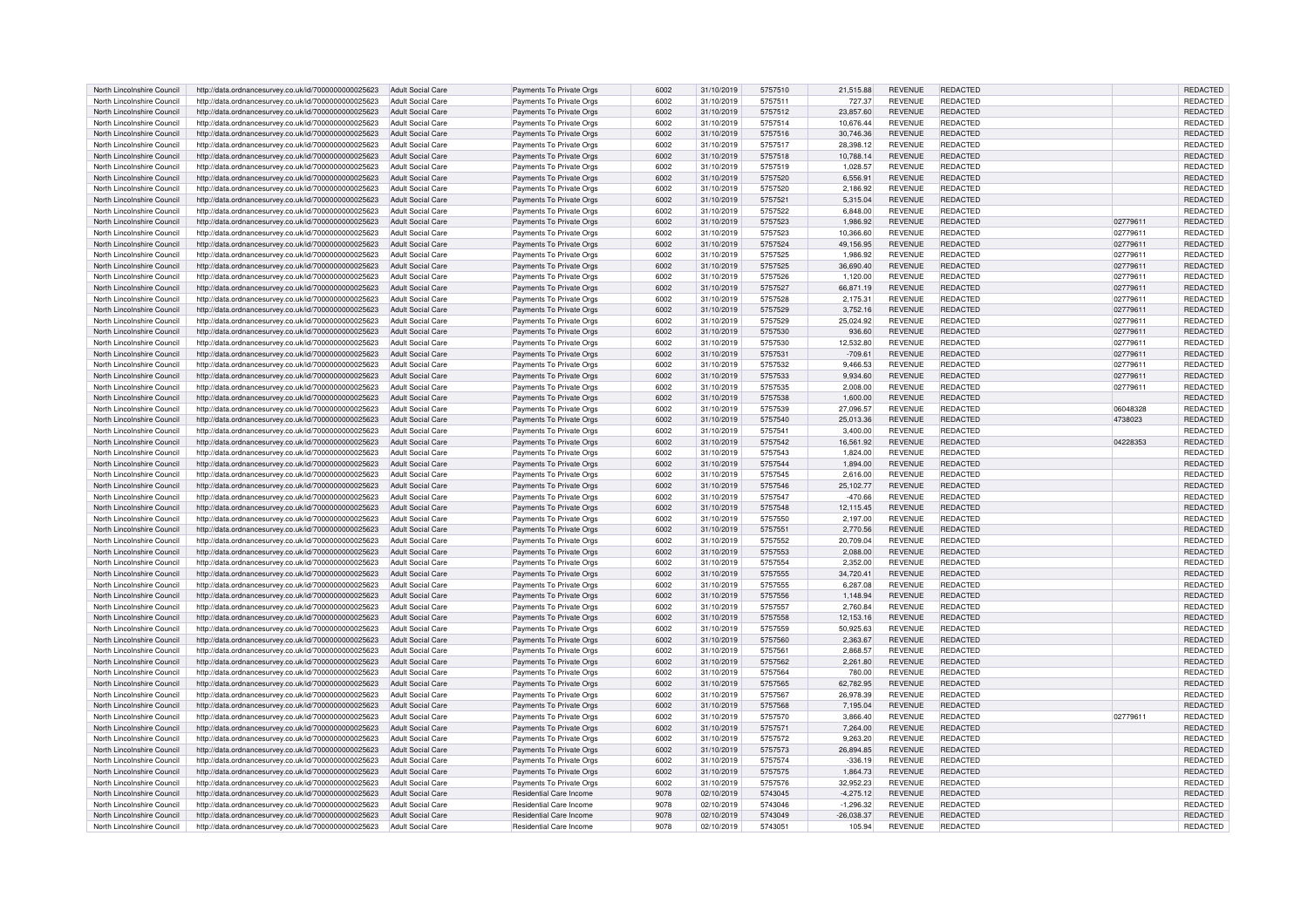| North Lincolnshire Council                               | http://data.ordnancesurvey.co.uk/id/7000000000025623                                                         | Adult Social Care                                    | Residential Care Income                                   | 9078         | 02/10/2019               | 5743052            | $-12,863.08$               | <b>REVENUE</b>            | <b>REDACTED</b>             |          | <b>REDACTED</b> |
|----------------------------------------------------------|--------------------------------------------------------------------------------------------------------------|------------------------------------------------------|-----------------------------------------------------------|--------------|--------------------------|--------------------|----------------------------|---------------------------|-----------------------------|----------|-----------------|
| North Lincolnshire Council                               | http://data.ordnancesurvey.co.uk/id/7000000000025623                                                         | Adult Social Care                                    | Residential Care Income                                   | 9078         | 02/10/2019               | 5743053            | $-6,230.44$                | <b>REVENUE</b>            | REDACTED                    |          | REDACTED        |
| North Lincolnshire Council                               | http://data.ordnancesurvey.co.uk/id/7000000000025623                                                         | <b>Adult Social Care</b>                             | <b>Residential Care Income</b>                            | 9078         | 02/10/2019               | 5743058            | $-9,728.80$                | <b>REVENUE</b>            | REDACTED                    | 01952719 | REDACTED        |
| North Lincolnshire Council                               | http://data.ordnancesurvey.co.uk/id/7000000000025623                                                         | <b>Adult Social Care</b>                             | Residential Care Income                                   | 9078         | 02/10/2019               | 5743061            | $-17, 154.24$              | <b>REVENUE</b>            | REDACTED                    |          | REDACTED        |
| North Lincolnshire Council                               | http://data.ordnancesurvey.co.uk/id/7000000000025623                                                         | <b>Adult Social Care</b>                             | Residential Care Income                                   | 9078         | 02/10/2019               | 5743062            | 1.071.67                   | <b>REVENUE</b>            | REDACTED                    |          | <b>REDACTED</b> |
| North Lincolnshire Council                               | http://data.ordnancesurvey.co.uk/id/7000000000025623                                                         | <b>Adult Social Care</b>                             | Residential Care Income                                   | 9078         | 02/10/2019               | 5743066            | $-3,377.88$                | <b>REVENUE</b>            | REDACTED                    |          | REDACTED        |
| North Lincolnshire Council                               | http://data.ordnancesurvey.co.uk/id/7000000000025623                                                         | <b>Adult Social Care</b>                             | <b>Residential Care Income</b>                            | 9078         | 02/10/2019               | 5743067            | $-9,033.58$                | <b>REVENUE</b>            | REDACTED                    |          | REDACTED        |
| North Lincolnshire Council                               | http://data.ordnancesurvey.co.uk/id/7000000000025623                                                         | <b>Adult Social Care</b>                             | Residential Care Income                                   | 9078         | 02/10/2019               | 5743068            | $-3,096.48$                | <b>REVENUE</b>            | <b>REDACTED</b>             |          | REDACTED        |
| North Lincolnshire Council                               | http://data.ordnancesurvey.co.uk/id/7000000000025623                                                         | <b>Adult Social Care</b>                             | Residential Care Income                                   | 9078         | 02/10/2019               | 5743069            | $-569.40$                  | <b>REVENUE</b>            | <b>REDACTED</b>             |          | <b>REDACTED</b> |
| North Lincolnshire Council                               | http://data.ordnancesurvey.co.uk/id/7000000000025623                                                         | <b>Adult Social Care</b>                             | Residential Care Income                                   | 9078         | 02/10/2019               | 5743070            | $-7,264.36$                | <b>REVENUE</b>            | REDACTED                    |          | REDACTED        |
| North Lincolnshire Council                               | http://data.ordnancesurvey.co.uk/id/7000000000025623                                                         | <b>Adult Social Care</b>                             | Residential Care Income                                   | 9078         | 02/10/2019               | 5743072            | $-339.56$                  | <b>REVENUE</b>            | REDACTED                    |          | REDACTED        |
| North Lincolnshire Council                               | http://data.ordnancesurvey.co.uk/id/7000000000025623                                                         | Adult Social Care                                    | <b>Residential Care Income</b>                            | 9078         | 02/10/2019               | 5743074            | $-7,961.08$                | REVENUE                   | REDACTED                    |          | <b>REDACTED</b> |
| North Lincolnshire Council                               | http://data.ordnancesurvey.co.uk/id/7000000000025623                                                         | <b>Adult Social Care</b>                             | <b>Residential Care Income</b>                            | 9078         | 02/10/2019               | 5743076            | $-17,919.56$               | <b>REVENUE</b>            | REDACTED                    |          | REDACTED        |
| North Lincolnshire Council                               | http://data.ordnancesurvey.co.uk/id/7000000000025623                                                         | <b>Adult Social Care</b>                             | Residential Care Income                                   | 9078         | 02/10/2019               | 5743078            | $-414.20$                  | <b>REVENUE</b>            | REDACTED                    |          | REDACTED        |
| North Lincolnshire Council                               | http://data.ordnancesurvey.co.uk/id/7000000000025623                                                         | <b>Adult Social Care</b>                             | <b>Residential Care Income</b>                            | 9078         | 02/10/2019               | 5743082            | $-6.125.96$                | <b>REVENUE</b>            | REDACTED                    |          | REDACTED        |
|                                                          |                                                                                                              |                                                      |                                                           |              |                          |                    |                            |                           |                             |          |                 |
| North Lincolnshire Council                               | http://data.ordnancesurvey.co.uk/id/7000000000025623                                                         | <b>Adult Social Care</b><br><b>Adult Social Care</b> | Residential Care Income                                   | 9078<br>9078 | 02/10/2019               | 5743083<br>5743092 | $-4.414.72$                | <b>REVENUE</b><br>REVENUE | REDACTED<br><b>REDACTED</b> | 27662    | REDACTED        |
| North Lincolnshire Council<br>North Lincolnshire Council | http://data.ordnancesurvey.co.uk/id/7000000000025623<br>http://data.ordnancesurvev.co.uk/id/7000000000025623 | <b>Adult Social Care</b>                             | <b>Residential Care Income</b><br>Residential Care Income | 9078         | 02/10/2019<br>02/10/2019 | 5743093            | $-5,977.32$<br>$-7.891.88$ | <b>REVENUE</b>            | REDACTED                    |          | REDACTED        |
|                                                          |                                                                                                              |                                                      |                                                           |              |                          |                    |                            |                           |                             | 27662    | REDACTED        |
| North Lincolnshire Council                               | http://data.ordnancesurvey.co.uk/id/7000000000025623                                                         | <b>Adult Social Care</b>                             | <b>Residential Care Income</b>                            | 9078         | 02/10/2019               | 5743093            | $-569.40$                  | <b>REVENUE</b>            | REDACTED                    | 27662    | REDACTED        |
| North Lincolnshire Council                               | http://data.ordnancesurvey.co.uk/id/7000000000025623                                                         | <b>Adult Social Care</b>                             | Residential Care Income                                   | 9078         | 02/10/2019               | 5743095            | $-1,953.11$                | <b>REVENUE</b>            | <b>REDACTED</b>             |          | REDACTED        |
| North Lincolnshire Council                               | http://data.ordnancesurvey.co.uk/id/7000000000025623                                                         | Adult Social Care                                    | Residential Care Income                                   | 9078         | 02/10/2019               | 5743096            | $-3,639.58$                | <b>REVENUE</b>            | REDACTED                    |          | <b>REDACTED</b> |
| North Lincolnshire Council                               | http://data.ordnancesurvey.co.uk/id/7000000000025623                                                         | <b>Adult Social Care</b>                             | Residential Care Income                                   | 9078         | 02/10/2019               | 5743097            | $-5,861.80$                | REVENUE                   | REDACTED                    |          | REDACTED        |
| North Lincolnshire Council                               | http://data.ordnancesurvey.co.uk/id/7000000000025623                                                         | <b>Adult Social Care</b>                             | Residential Care Income                                   | 9078         | 02/10/2019               | 5743098            | $-1,797.28$                | <b>REVENUE</b>            | REDACTED                    |          | REDACTED        |
| North Lincolnshire Council                               | http://data.ordnancesurvey.co.uk/id/7000000000025623                                                         | <b>Adult Social Care</b>                             | Residential Care Income                                   | 9078         | 02/10/2019               | 5743100            | $-5,457.50$                | <b>REVENUE</b>            | REDACTED                    |          | REDACTED        |
| North Lincolnshire Council                               | http://data.ordnancesurvey.co.uk/id/7000000000025623                                                         | <b>Adult Social Care</b>                             | <b>Residential Care Income</b>                            | 9078         | 02/10/2019               | 5743101            | $-3,415.12$                | <b>REVENUE</b>            | REDACTED                    |          | REDACTED        |
| North Lincolnshire Council                               | http://data.ordnancesurvey.co.uk/id/7000000000025623                                                         | Adult Social Care                                    | <b>Residential Care Income</b>                            | 9078         | 02/10/2019               | 5743102            | $-3.588.61$                | <b>REVENUE</b>            | REDACTED                    |          | REDACTED        |
| North Lincolnshire Council                               | http://data.ordnancesurvey.co.uk/id/7000000000025623                                                         | <b>Adult Social Care</b>                             | <b>Residential Care Income</b>                            | 9078         | 02/10/2019               | 5743103            | 1,157.78                   | <b>REVENUE</b>            | <b>REDACTED</b>             |          | <b>REDACTED</b> |
| North Lincolnshire Council                               | http://data.ordnancesurvey.co.uk/id/7000000000025623                                                         | <b>Adult Social Care</b>                             | Residential Care Income                                   | 9078         | 02/10/2019               | 5743106            | $-8,405.38$                | <b>REVENUE</b>            | REDACTED                    |          | REDACTED        |
| North Lincolnshire Council                               | http://data.ordnancesurvey.co.uk/id/7000000000025623                                                         | <b>Adult Social Care</b>                             | Residential Care Income                                   | 9078         | 02/10/2019               | 5743111            | $-257.40$                  | <b>REVENUE</b>            | REDACTED                    |          | REDACTED        |
| North Lincolnshire Council                               | http://data.ordnancesurvey.co.uk/id/7000000000025623                                                         | Adult Social Care                                    | Residential Care Income                                   | 9078         | 02/10/2019               | 5743114            | $-3,180.60$                | <b>REVENUE</b>            | REDACTED                    |          | <b>REDACTED</b> |
| North Lincolnshire Council                               | http://data.ordnancesurvey.co.uk/id/7000000000025623                                                         | <b>Adult Social Care</b>                             | Residential Care Income                                   | 9078         | 02/10/2019               | 5743114            | $-464.60$                  | <b>REVENUE</b>            | <b>REDACTED</b>             |          | REDACTED        |
| North Lincolnshire Council                               | http://data.ordnancesurvey.co.uk/id/7000000000025623                                                         | <b>Adult Social Care</b>                             | Residential Care Income                                   | 9078         | 02/10/2019               | 5743115            | $-1,112.84$                | <b>REVENUE</b>            | REDACTED                    |          | REDACTED        |
| North Lincolnshire Council                               | http://data.ordnancesurvey.co.uk/id/7000000000025623                                                         | <b>Adult Social Care</b>                             | Residential Care Income                                   | 9078         | 02/10/2019               | 5743115            | $-6.237.78$                | <b>REVENUE</b>            | REDACTED                    |          | <b>REDACTED</b> |
| North Lincolnshire Council                               | http://data.ordnancesurvey.co.uk/id/7000000000025623                                                         | <b>Adult Social Care</b>                             | Residential Care Income                                   | 9078         | 02/10/2019               | 5743117            | $-11,961.49$               | <b>REVENUE</b>            | REDACTED                    |          | REDACTED        |
| North Lincolnshire Council                               | http://data.ordnancesurvey.co.uk/id/7000000000025623                                                         | <b>Adult Social Care</b>                             | Residential Care Income                                   | 9078         | 02/10/2019               | 5743119            | $-1,039.48$                | <b>REVENUE</b>            | REDACTED                    |          | REDACTED        |
| North Lincolnshire Council                               | http://data.ordnancesurvey.co.uk/id/7000000000025623                                                         | <b>Adult Social Care</b>                             | Residential Care Income                                   | 9078         | 02/10/2019               | 5743120            | $-7.934.09$                | <b>REVENUE</b>            | REDACTED                    |          | REDACTED        |
| North Lincolnshire Council                               | http://data.ordnancesurvey.co.uk/id/7000000000025623                                                         | <b>Adult Social Care</b>                             | Residential Care Income                                   | 9078         | 02/10/2019               | 5743121            | $-3,842.52$                | <b>REVENUE</b>            | REDACTED                    |          | REDACTED        |
| North Lincolnshire Council                               | http://data.ordnancesurvey.co.uk/id/7000000000025623                                                         | Adult Social Care                                    | Residential Care Income                                   | 9078         | 02/10/2019               | 5743124            | $-8,586.97$                | <b>REVENUE</b>            | <b>REDACTED</b>             |          | REDACTED        |
| North Lincolnshire Council                               | http://data.ordnancesurvey.co.uk/id/7000000000025623                                                         | <b>Adult Social Care</b>                             | Residential Care Income                                   | 9078         | 02/10/2019               | 5743126            | $-8,181.19$                | <b>REVENUE</b>            | REDACTED                    |          | REDACTED        |
| North Lincolnshire Council                               | http://data.ordnancesurvey.co.uk/id/7000000000025623                                                         | <b>Adult Social Care</b>                             | Residential Care Income                                   | 9078         | 02/10/2019               | 5743129            | $-239.86$                  | REVENUE                   | REDACTED                    |          | REDACTED        |
| North Lincolnshire Council                               | http://data.ordnancesurvey.co.uk/id/7000000000025623                                                         | <b>Adult Social Care</b>                             | Residential Care Income                                   | 9078         | 02/10/2019               | 5743131            | $-443.12$                  | <b>REVENUE</b>            | REDACTED                    |          | REDACTED        |
| North Lincolnshire Council                               | http://data.ordnancesurvey.co.uk/id/7000000000025623                                                         | <b>Adult Social Care</b>                             | Residential Care Income                                   | 9078         | 02/10/2019               | 5743133            | $-17,680.93$               | <b>REVENUE</b>            | <b>REDACTED</b>             | 02779611 | REDACTED        |
| North Lincolnshire Council                               | http://data.ordnancesurvey.co.uk/id/7000000000025623                                                         | <b>Adult Social Care</b>                             | <b>Residential Care Income</b>                            | 9078         | 02/10/2019               | 5743136            | $-414.20$                  | <b>REVENUE</b>            | REDACTED                    | 02779611 | REDACTED        |
| North Lincolnshire Council                               | http://data.ordnancesurvey.co.uk/id/7000000000025623                                                         | Adult Social Care                                    | Residential Care Income                                   | 9078         | 02/10/2019               | 5743136            | $-4,961.94$                | <b>REVENUE</b>            | <b>REDACTED</b>             | 02779611 | REDACTED        |
| North Lincolnshire Council                               | http://data.ordnancesurvey.co.uk/id/7000000000025623                                                         | <b>Adult Social Care</b>                             | Residential Care Income                                   | 9078         | 02/10/2019               | 5743137            | $-828.40$                  | <b>REVENUE</b>            | <b>REDACTED</b>             | 02779611 | REDACTED        |
| North Lincolnshire Council                               | http://data.ordnancesurvey.co.uk/id/7000000000025623                                                         | <b>Adult Social Care</b>                             | Residential Care Income                                   | 9078         | 02/10/2019               | 5743137            | $-378.20$                  | <b>REVENUE</b>            | REDACTED                    | 02779611 | REDACTED        |
| North Lincolnshire Council                               | http://data.ordnancesurvey.co.uk/id/7000000000025623                                                         | <b>Adult Social Care</b>                             | Residential Care Income                                   | 9078         | 02/10/2019               | 5743138            | $-569.40$                  | <b>REVENUE</b>            | <b>REDACTED</b>             | 02779611 | REDACTED        |
| North Lincolnshire Council                               | http://data.ordnancesurvey.co.uk/id/7000000000025623                                                         | Adult Social Care                                    | Residential Care Income                                   | 9078         | 02/10/2019               | 5743138            | $-5,935.80$                | <b>REVENUE</b>            | REDACTED                    | 02779611 | <b>REDACTED</b> |
| North Lincolnshire Council                               | http://data.ordnancesurvey.co.uk/id/7000000000025623                                                         | <b>Adult Social Care</b>                             | Residential Care Income                                   | 9078         | 02/10/2019               | 5743139            | $-3,714.00$                | <b>REVENUE</b>            | <b>REDACTED</b>             | 02779611 | REDACTED        |
| North Lincolnshire Council                               | http://data.ordnancesurvey.co.uk/id/7000000000025623                                                         | <b>Adult Social Care</b>                             | Residential Care Income                                   | 9078         | 02/10/2019               | 5743140            | $-541.40$                  | <b>REVENUE</b>            | REDACTED                    | 02779611 | REDACTED        |
| North Lincolnshire Council                               | http://data.ordnancesurvey.co.uk/id/7000000000025623                                                         | <b>Adult Social Care</b>                             | Residential Care Income                                   | 9078         | 02/10/2019               | 5743140            | $-808.40$                  | <b>REVENUE</b>            | REDACTED                    | 02779611 | <b>REDACTED</b> |
| North Lincolnshire Council                               | http://data.ordnancesurvey.co.uk/id/7000000000025623                                                         | <b>Adult Social Care</b>                             | Residential Care Income                                   | 9078         | 02/10/2019               | 5743141            | $-1,806.56$                | <b>REVENUE</b>            | <b>REDACTED</b>             | 02779611 | REDACTED        |
| North Lincolnshire Council                               | http://data.ordnancesurvey.co.uk/id/7000000000025623                                                         | <b>Adult Social Care</b>                             | Residential Care Income                                   | 9078         | 02/10/2019               | 5743142            | $-1,963.80$                | <b>REVENUE</b>            | <b>REDACTED</b>             | 02779611 | REDACTED        |
| North Lincolnshire Council                               | http://data.ordnancesurvey.co.uk/id/7000000000025623                                                         | <b>Adult Social Care</b>                             | Residential Care Income                                   | 9078         | 02/10/2019               | 5743148            | $-8.245.04$                | <b>REVENUE</b>            | REDACTED                    | 06048328 | REDACTED        |
|                                                          |                                                                                                              |                                                      |                                                           |              |                          |                    |                            |                           |                             |          |                 |
| North Lincolnshire Council                               | http://data.ordnancesurvey.co.uk/id/7000000000025623                                                         | <b>Adult Social Care</b>                             | Residential Care Income                                   | 9078         | 02/10/2019               | 5743149            | $-9,047.32$                | <b>REVENUE</b>            | REDACTED                    | 4738023  | REDACTED        |
| North Lincolnshire Council                               | http://data.ordnancesurvey.co.uk/id/7000000000025623                                                         | <b>Adult Social Care</b>                             | Residential Care Income                                   | 9078         | 02/10/2019               | 5743151            | $-758.00$                  | <b>REVENUE</b>            | <b>REDACTED</b>             | 04228353 | REDACTED        |
| North Lincolnshire Council                               | http://data.ordnancesurvey.co.uk/id/7000000000025623                                                         | <b>Adult Social Care</b>                             | Residential Care Income                                   | 9078         | 02/10/2019               | 5743155            | $-11,700.49$               | <b>REVENUE</b>            | REDACTED                    |          | <b>REDACTED</b> |
| North Lincolnshire Council                               | http://data.ordnancesurvey.co.uk/id/7000000000025623                                                         | <b>Adult Social Care</b>                             | Residential Care Income                                   | 9078         | 02/10/2019               | 5743156            | 952.25                     | <b>REVENUE</b>            | REDACTED                    |          | REDACTED        |
| North Lincolnshire Council                               | http://data.ordnancesurvey.co.uk/id/7000000000025623                                                         | Adult Social Care                                    | Residential Care Income                                   | 9078         | 02/10/2019               | 5743158            | $-6,179.56$                | <b>REVENUE</b>            | REDACTED                    |          | REDACTED        |
| North Lincolnshire Council                               | http://data.ordnancesurvey.co.uk/id/7000000000025623                                                         | <b>Adult Social Care</b>                             | Residential Care Income                                   | 9078         | 02/10/2019               | 5743159            | $-590.72$                  | <b>REVENUE</b>            | REDACTED                    |          | <b>REDACTED</b> |
| North Lincolnshire Council                               | http://data.ordnancesurvey.co.uk/id/7000000000025623                                                         | Adult Social Care                                    | <b>Residential Care Income</b>                            | 9078         | 02/10/2019               | 5743160            | $-414.20$                  | <b>REVENUE</b>            | <b>REDACTED</b>             |          | <b>REDACTED</b> |
| North Lincolnshire Council                               | http://data.ordnancesurvey.co.uk/id/7000000000025623                                                         | <b>Adult Social Care</b>                             | Residential Care Income                                   | 9078         | 02/10/2019               | 5743161            | $-8.699.28$                | <b>REVENUE</b>            | REDACTED                    |          | REDACTED        |
| North Lincolnshire Council                               | http://data.ordnancesurvey.co.uk/id/7000000000025623                                                         | <b>Adult Social Care</b>                             | Residential Care Income                                   | 9078         | 02/10/2019               | 5743164            | $-7,546.11$                | <b>REVENUE</b>            | <b>REDACTED</b>             |          | REDACTED        |
| North Lincolnshire Council                               | http://data.ordnancesurvey.co.uk/id/7000000000025623                                                         | <b>Adult Social Care</b>                             | Residential Care Income                                   | 9078         | 02/10/2019               | 5743164            | $-461.88$                  | <b>REVENUE</b>            | REDACTED                    |          | REDACTED        |
| North Lincolnshire Council                               | http://data.ordnancesurvey.co.uk/id/7000000000025623                                                         | <b>Adult Social Care</b>                             | Residential Care Income                                   | 9078         | 02/10/2019               | 5743168            | $-10,720.30$               | <b>REVENUE</b>            | <b>REDACTED</b>             |          | REDACTED        |
| North Lincolnshire Council                               | http://data.ordnancesurvey.co.uk/id/7000000000025623                                                         | <b>Adult Social Care</b>                             | <b>Residential Care Income</b>                            | 9078         | 02/10/2019               | 5743174            | $-13,790.40$               | <b>REVENUE</b>            | <b>REDACTED</b>             |          | REDACTED        |
| North Lincolnshire Council                               | http://data.ordnancesurvey.co.uk/id/7000000000025623                                                         | <b>Adult Social Care</b>                             | <b>Residential Care Income</b>                            | 9078         | 02/10/2019               | 5743175            | $-9,124.64$                | <b>REVENUE</b>            | <b>REDACTED</b>             |          | <b>REDACTED</b> |
| North Lincolnshire Council                               | http://data.ordnancesurvey.co.uk/id/7000000000025623                                                         | Adult Social Care                                    | Residential Care Income                                   | 9078         | 02/10/2019               | 5743181            | $-9,678.21$                | <b>REVENUE</b>            | REDACTED                    |          | REDACTED        |
|                                                          |                                                                                                              |                                                      |                                                           |              |                          |                    |                            |                           |                             |          |                 |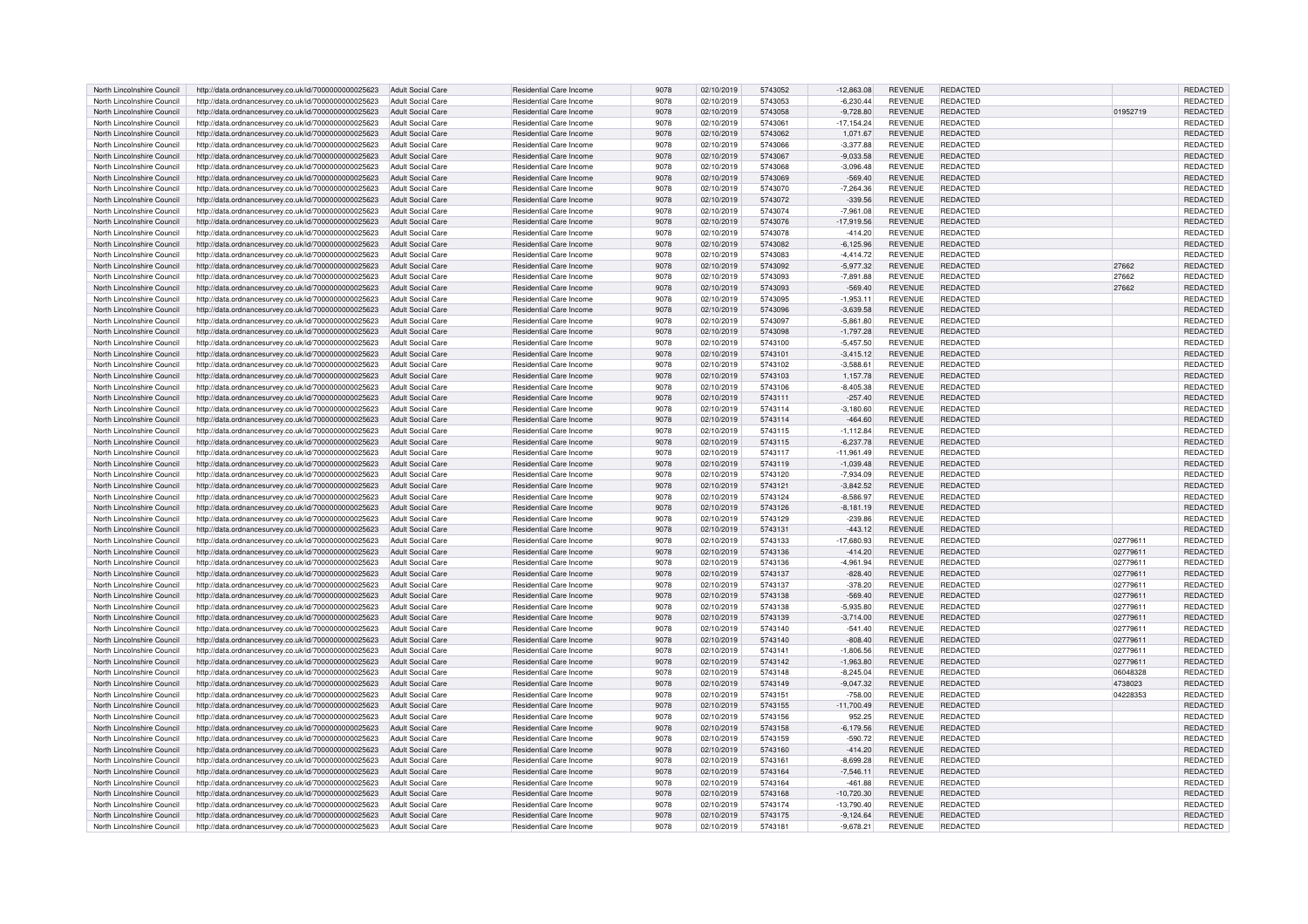| North Lincolnshire Council                               | http://data.ordnancesurvey.co.uk/id/7000000000025623                                                         | Adult Social Care                             | Residential Care Income                                   | 9078         | 02/10/2019               | 5743182            | $-8,212.03$  | <b>REVENUE</b>                   | <b>REDACTED</b>                    |          | REDACTED        |
|----------------------------------------------------------|--------------------------------------------------------------------------------------------------------------|-----------------------------------------------|-----------------------------------------------------------|--------------|--------------------------|--------------------|--------------|----------------------------------|------------------------------------|----------|-----------------|
| North Lincolnshire Council                               | http://data.ordnancesurvey.co.uk/id/7000000000025623                                                         | Adult Social Care                             | Residential Care Income                                   | 9078         | 31/10/2019               | 5757431            | $-5,359.14$  | <b>REVENUE</b>                   | REDACTED                           |          | REDACTED        |
| North Lincolnshire Council                               | http://data.ordnancesurvey.co.uk/id/7000000000025623                                                         | <b>Adult Social Care</b>                      | <b>Residential Care Income</b>                            | 9078         | 31/10/2019               | 5757432            | $-1,296.32$  | <b>REVENUE</b>                   | <b>REDACTED</b>                    |          | REDACTED        |
| North Lincolnshire Council                               | http://data.ordnancesurvey.co.uk/id/7000000000025623                                                         | <b>Adult Social Care</b>                      | Residential Care Income                                   | 9078         | 31/10/2019               | 5757434            | $-26,686.69$ | <b>REVENUE</b>                   | <b>REDACTED</b>                    |          | REDACTED        |
| North Lincolnshire Council                               | http://data.ordnancesurvey.co.uk/id/7000000000025623                                                         | <b>Adult Social Care</b>                      | Residential Care Income                                   | 9078         | 31/10/2019               | 5757437            | $-14.570.30$ | <b>REVENUE</b>                   | <b>REDACTED</b>                    |          | REDACTED        |
| North Lincolnshire Council                               | http://data.ordnancesurvey.co.uk/id/7000000000025623                                                         | Adult Social Care                             | Residential Care Income                                   | 9078         | 31/10/2019               | 5757438            | 88.49        | <b>REVENUE</b>                   | <b>REDACTED</b>                    |          | REDACTED        |
| North Lincolnshire Council                               | http://data.ordnancesurvey.co.uk/id/7000000000025623                                                         | <b>Adult Social Care</b>                      | <b>Residential Care Income</b>                            | 9078         | 31/10/2019               | 5757439            | $-6,373.75$  | <b>REVENUE</b>                   | <b>REDACTED</b>                    |          | REDACTED        |
| North Lincolnshire Council                               | http://data.ordnancesurvey.co.uk/id/7000000000025623                                                         | Adult Social Care                             | Residential Care Income                                   | 9078         | 31/10/2019               | 5757443            | $-11,830.05$ | <b>REVENUE</b>                   | REDACTED                           | 01952719 | REDACTED        |
| North Lincolnshire Council                               | http://data.ordnancesurvey.co.uk/id/7000000000025623                                                         | <b>Adult Social Care</b>                      | <b>Residential Care Income</b>                            | 9078         | 31/10/2019               | 5757446            | $-16,788.01$ | <b>REVENUE</b>                   | <b>REDACTED</b>                    |          | <b>REDACTED</b> |
| North Lincolnshire Council                               | http://data.ordnancesurvey.co.uk/id/7000000000025623                                                         | <b>Adult Social Care</b>                      | Residential Care Income                                   | 9078         | 31/10/2019               | 5757450            | $-2,376.25$  | <b>REVENUE</b>                   | <b>REDACTED</b>                    |          | REDACTED        |
| North Lincolnshire Council                               | http://data.ordnancesurvey.co.uk/id/7000000000025623                                                         | <b>Adult Social Care</b>                      | Residential Care Income                                   | 9078         | 31/10/2019               | 5757451            | $-7,958.29$  | <b>REVENUE</b>                   | <b>REDACTED</b>                    |          | REDACTED        |
| North Lincolnshire Council                               | http://data.ordnancesurvey.co.uk/id/7000000000025623                                                         | Adult Social Care                             | Residential Care Income                                   | 9078         | 31/10/2019               | 5757453            | $-2,917.12$  | REVENUE                          | REDACTED                           |          | REDACTED        |
| North Lincolnshire Council                               | http://data.ordnancesurvey.co.uk/id/7000000000025623                                                         | <b>Adult Social Care</b>                      | <b>Residential Care Income</b>                            | 9078         | 31/10/2019               | 5757454            | $-569.40$    | <b>REVENUE</b>                   | <b>REDACTED</b>                    |          | REDACTED        |
| North Lincolnshire Council                               | http://data.ordnancesurvey.co.uk/id/7000000000025623                                                         | <b>Adult Social Care</b>                      | Residential Care Income                                   | 9078         | 31/10/2019               | 5757455            | $-7,757.62$  | <b>REVENUE</b>                   | <b>REDACTED</b>                    |          | REDACTED        |
| North Lincolnshire Council                               | http://data.ordnancesurvey.co.uk/id/7000000000025623                                                         | <b>Adult Social Care</b>                      | <b>Residential Care Income</b>                            | 9078         | 31/10/2019               | 5757458            | $-339.56$    | <b>REVENUE</b>                   | <b>REDACTED</b>                    |          | REDACTED        |
| North Lincolnshire Council                               | http://data.ordnancesurvey.co.uk/id/7000000000025623                                                         | <b>Adult Social Care</b>                      | Residential Care Income                                   | 9078         | 31/10/2019               | 5757461            | $-7,961.08$  | <b>REVENUE</b>                   | <b>REDACTED</b>                    |          | REDACTED        |
| North Lincolnshire Council                               | http://data.ordnancesurvey.co.uk/id/7000000000025623                                                         | Adult Social Care                             | Residential Care Income                                   | 9078         | 31/10/2019               | 5757463            | $-17,143.60$ | <b>REVENUE</b>                   | <b>REDACTED</b>                    |          | REDACTED        |
| North Lincolnshire Council                               | http://data.ordnancesurvev.co.uk/id/7000000000025623                                                         | <b>Adult Social Care</b>                      | Residential Care Income                                   | 9078         | 31/10/2019               | 5757466            | $-414.20$    | <b>REVENUE</b>                   | REDACTED                           |          | REDACTED        |
| North Lincolnshire Council                               | http://data.ordnancesurvey.co.uk/id/7000000000025623                                                         | <b>Adult Social Care</b>                      | <b>Residential Care Income</b>                            | 9078         | 31/10/2019               | 5757470            | $-6,125.96$  | REVENUE                          | REDACTED                           |          | REDACTED        |
| North Lincolnshire Council                               | http://data.ordnancesurvey.co.uk/id/7000000000025623                                                         | <b>Adult Social Care</b>                      | Residential Care Income                                   | 9078         | 31/10/2019               | 5757472            | $-4,522.03$  | <b>REVENUE</b>                   | REDACTED                           |          | REDACTED        |
| North Lincolnshire Council                               |                                                                                                              | Adult Social Care                             | <b>Residential Care Income</b>                            | 9078         |                          | 5757480            | $-6,529.72$  | <b>REVENUE</b>                   | <b>REDACTED</b>                    | 27662    | REDACTED        |
| North Lincolnshire Council                               | http://data.ordnancesurvey.co.uk/id/7000000000025623                                                         | <b>Adult Social Care</b>                      | Residential Care Income                                   | 9078         | 31/10/2019<br>31/10/2019 | 5757482            | $-147.93$    | <b>REVENUE</b>                   | REDACTED                           | 27662    | REDACTED        |
| North Lincolnshire Council                               | http://data.ordnancesurvey.co.uk/id/7000000000025623<br>http://data.ordnancesurvey.co.uk/id/7000000000025623 | <b>Adult Social Care</b>                      | <b>Residential Care Income</b>                            | 9078         | 31/10/2019               | 5757483            | $-6,092.83$  | <b>REVENUE</b>                   | <b>REDACTED</b>                    | 27662    | REDACTED        |
|                                                          |                                                                                                              |                                               |                                                           |              |                          |                    |              |                                  |                                    |          |                 |
| North Lincolnshire Council                               | http://data.ordnancesurvey.co.uk/id/7000000000025623                                                         | <b>Adult Social Care</b>                      | <b>Residential Care Income</b>                            | 9078         | 31/10/2019               | 5757483            | $-569.40$    | <b>REVENUE</b>                   | <b>REDACTED</b>                    | 27662    | REDACTED        |
| North Lincolnshire Council<br>North Lincolnshire Council | http://data.ordnancesurvey.co.uk/id/7000000000025623                                                         | <b>Adult Social Care</b><br>Adult Social Care | <b>Residential Care Income</b><br>Residential Care Income | 9078<br>9078 | 31/10/2019<br>31/10/2019 | 5757485<br>5757487 | $-1,607.40$  | <b>REVENUE</b><br><b>REVENUE</b> | <b>REDACTED</b><br><b>REDACTED</b> |          | REDACTED        |
|                                                          | http://data.ordnancesurvey.co.uk/id/7000000000025623                                                         |                                               |                                                           |              |                          |                    | $-5,197.24$  |                                  |                                    |          | REDACTED        |
| North Lincolnshire Council                               | http://data.ordnancesurvey.co.uk/id/7000000000025623                                                         | <b>Adult Social Care</b>                      | <b>Residential Care Income</b>                            | 9078         | 31/10/2019               | 5757488            | $-5,861.80$  | <b>REVENUE</b>                   | <b>REDACTED</b>                    |          | <b>REDACTED</b> |
| North Lincolnshire Council                               | http://data.ordnancesurvey.co.uk/id/7000000000025623                                                         | <b>Adult Social Care</b>                      | Residential Care Income                                   | 9078         | 31/10/2019               | 5757489            | $-1,776.96$  | <b>REVENUE</b>                   | REDACTED                           |          | REDACTED        |
| North Lincolnshire Council                               | http://data.ordnancesurvey.co.uk/id/7000000000025623                                                         | <b>Adult Social Care</b>                      | <b>Residential Care Income</b>                            | 9078         | 31/10/2019               | 5757491            | $-5,463.78$  | <b>REVENUE</b>                   | <b>REDACTED</b>                    |          | REDACTED        |
| North Lincolnshire Council                               | http://data.ordnancesurvey.co.uk/id/7000000000025623                                                         | Adult Social Care                             | Residential Care Income                                   | 9078         | 31/10/2019               | 5757492            | $-3.222.74$  | <b>REVENUE</b>                   | REDACTED                           |          | <b>REDACTED</b> |
| North Lincolnshire Council                               | http://data.ordnancesurvey.co.uk/id/7000000000025623                                                         | <b>Adult Social Care</b>                      | Residential Care Income                                   | 9078         | 31/10/2019               | 5757493            | $-2,471.92$  | <b>REVENUE</b>                   | <b>REDACTED</b>                    |          | <b>REDACTED</b> |
| North Lincolnshire Council                               | http://data.ordnancesurvey.co.uk/id/7000000000025623                                                         | <b>Adult Social Care</b>                      | Residential Care Income                                   | 9078         | 31/10/2019               | 5757498            | $-8,553.20$  | <b>REVENUE</b>                   | <b>REDACTED</b>                    |          | REDACTED        |
| North Lincolnshire Council                               | http://data.ordnancesurvey.co.uk/id/7000000000025623                                                         | <b>Adult Social Care</b>                      | Residential Care Income                                   | 9078         | 31/10/2019               | 5757502            | $-257.40$    | <b>REVENUE</b>                   | <b>REDACTED</b>                    |          | REDACTED        |
| North Lincolnshire Council                               | http://data.ordnancesurvey.co.uk/id/7000000000025623                                                         | <b>Adult Social Care</b>                      | Residential Care Income                                   | 9078         | 31/10/2019               | 5757505            | -464.60      | <b>REVENUE</b>                   | <b>REDACTED</b>                    |          | REDACTED        |
| North Lincolnshire Council                               | http://data.ordnancesurvey.co.uk/id/7000000000025623                                                         | <b>Adult Social Care</b>                      | Residential Care Income                                   | 9078         | 31/10/2019               | 5757505            | $-3,180.60$  | <b>REVENUE</b>                   | <b>REDACTED</b>                    |          | REDACTED        |
| North Lincolnshire Council                               | http://data.ordnancesurvey.co.uk/id/7000000000025623                                                         | Adult Social Care                             | Residential Care Income                                   | 9078         | 31/10/2019               | 5757506            | $-1.112.84$  | <b>REVENUE</b>                   | <b>REDACTED</b>                    |          | REDACTED        |
| North Lincolnshire Council                               | http://data.ordnancesurvey.co.uk/id/7000000000025623                                                         | <b>Adult Social Care</b>                      | Residential Care Income                                   | 9078         | 31/10/2019               | 5757506            | $-5,170.59$  | <b>REVENUE</b>                   | <b>REDACTED</b>                    |          | REDACTED        |
| North Lincolnshire Council                               | http://data.ordnancesurvey.co.uk/id/7000000000025623                                                         | Adult Social Care                             | Residential Care Income                                   | 9078         | 31/10/2019               | 5757507            | $-11,738.73$ | <b>REVENUE</b>                   | <b>REDACTED</b>                    |          | REDACTED        |
| North Lincolnshire Council                               | http://data.ordnancesurvey.co.uk/id/7000000000025623                                                         | <b>Adult Social Care</b>                      | Residential Care Income                                   | 9078         | 31/10/2019               | 5757508            | $-1,039.48$  | <b>REVENUE</b>                   | <b>REDACTED</b>                    |          | REDACTED        |
| North Lincolnshire Council                               | http://data.ordnancesurvey.co.uk/id/7000000000025623                                                         | <b>Adult Social Care</b>                      | Residential Care Income                                   | 9078         | 31/10/2019               | 5757510            | $-7,914.36$  | <b>REVENUE</b>                   | REDACTED                           |          | REDACTED        |
| North Lincolnshire Council                               | http://data.ordnancesurvey.co.uk/id/7000000000025623                                                         | <b>Adult Social Care</b>                      | Residential Care Income                                   | 9078         | 31/10/2019               | 5757512            | $-3,842.52$  | <b>REVENUE</b>                   | <b>REDACTED</b>                    |          | REDACTED        |
| North Lincolnshire Council                               | http://data.ordnancesurvey.co.uk/id/7000000000025623                                                         | <b>Adult Social Care</b>                      | Residential Care Income                                   | 9078         | 31/10/2019               | 5757516            | $-8,387.92$  | <b>REVENUE</b>                   | <b>REDACTED</b>                    |          | REDACTED        |
| North Lincolnshire Council                               | http://data.ordnancesurvey.co.uk/id/7000000000025623                                                         | <b>Adult Social Care</b>                      | <b>Residential Care Income</b>                            | 9078         | 31/10/2019               | 5757517            | $-9,801.41$  | <b>REVENUE</b>                   | REDACTED                           |          | REDACTED        |
| North Lincolnshire Council                               | http://data.ordnancesurvey.co.uk/id/7000000000025623                                                         | Adult Social Care                             | Residential Care Income                                   | 9078         | 31/10/2019               | 5757520            | $-479.72$    | <b>REVENUE</b>                   | <b>REDACTED</b>                    |          | REDACTED        |
| North Lincolnshire Council                               | http://data.ordnancesurvey.co.uk/id/7000000000025623                                                         | <b>Adult Social Care</b>                      | Residential Care Income                                   | 9078         | 31/10/2019               | 5757522            | $-443.12$    | <b>REVENUE</b>                   | <b>REDACTED</b>                    |          | REDACTED        |
| North Lincolnshire Council                               | http://data.ordnancesurvey.co.uk/id/7000000000025623                                                         | <b>Adult Social Care</b>                      | Residential Care Income                                   | 9078         | 31/10/2019               | 5757523            | $-541.40$    | <b>REVENUE</b>                   | <b>REDACTED</b>                    | 02779611 | REDACTED        |
| North Lincolnshire Council                               | http://data.ordnancesurvey.co.uk/id/7000000000025623                                                         | <b>Adult Social Care</b>                      | <b>Residential Care Income</b>                            | 9078         | 31/10/2019               | 5757523            | $-808.40$    | <b>REVENUE</b>                   | <b>REDACTED</b>                    | 02779611 | REDACTED        |
| North Lincolnshire Council                               | http://data.ordnancesurvey.co.uk/id/7000000000025623                                                         | <b>Adult Social Care</b>                      | Residential Care Income                                   | 9078         | 31/10/2019               | 5757524            | $-3.834.29$  | <b>REVENUE</b>                   | REDACTED                           | 02779611 | REDACTED        |
| North Lincolnshire Council                               | http://data.ordnancesurvey.co.uk/id/7000000000025623                                                         | <b>Adult Social Care</b>                      | Residential Care Income                                   | 9078         | 31/10/2019               | 5757525            | $-5,944.80$  | <b>REVENUE</b>                   | <b>REDACTED</b>                    | 02779611 | REDACTED        |
| North Lincolnshire Council                               | http://data.ordnancesurvey.co.uk/id/7000000000025623                                                         | <b>Adult Social Care</b>                      | Residential Care Income                                   | 9078         | 31/10/2019               | 5757525            | 569.40       | <b>REVENUE</b>                   | <b>REDACTED</b>                    | 02779611 | REDACTED        |
| North Lincolnshire Council                               | http://data.ordnancesurvey.co.uk/id/7000000000025623                                                         | <b>Adult Social Care</b>                      | Residential Care Income                                   | 9078         | 31/10/2019               | 5757527            | $-18.159.29$ | <b>REVENUE</b>                   | <b>REDACTED</b>                    | 02779611 | REDACTED        |
| North Lincolnshire Council                               | http://data.ordnancesurvey.co.uk/id/7000000000025623                                                         | <b>Adult Social Care</b>                      | Residential Care Income                                   | 9078         | 31/10/2019               | 5757529            | $-414.20$    | <b>REVENUE</b>                   | REDACTED                           | 02779611 | REDACTED        |
| North Lincolnshire Council                               | http://data.ordnancesurvey.co.uk/id/7000000000025623                                                         | <b>Adult Social Care</b>                      | Residential Care Income                                   | 9078         | 31/10/2019               | 5757529            | $-5,080.92$  | <b>REVENUE</b>                   | <b>REDACTED</b>                    | 02779611 | REDACTED        |
| North Lincolnshire Council                               | http://data.ordnancesurvey.co.uk/id/7000000000025623                                                         | Adult Social Care                             | Residential Care Income                                   | 9078         | 31/10/2019               | 5757530            | $-378.20$    | <b>REVENUE</b>                   | <b>REDACTED</b>                    | 02779611 | REDACTED        |
| North Lincolnshire Council                               | http://data.ordnancesurvey.co.uk/id/7000000000025623                                                         | <b>Adult Social Care</b>                      | Residential Care Income                                   | 9078         | 31/10/2019               | 5757530            | $-828.40$    | <b>REVENUE</b>                   | <b>REDACTED</b>                    | 02779611 | REDACTED        |
| North Lincolnshire Council                               | http://data.ordnancesurvey.co.uk/id/7000000000025623                                                         | <b>Adult Social Care</b>                      | Residential Care Income                                   | 9078         | 31/10/2019               | 5757531            | 129.64       | <b>REVENUE</b>                   | <b>REDACTED</b>                    | 02779611 | REDACTED        |
| North Lincolnshire Council                               | http://data.ordnancesurvey.co.uk/id/7000000000025623                                                         | <b>Adult Social Care</b>                      | Residential Care Income                                   | 9078         | 31/10/2019               | 5757532            | $-1.500.56$  | <b>REVENUE</b>                   | <b>REDACTED</b>                    | 02779611 | <b>REDACTED</b> |
| North Lincolnshire Council                               | http://data.ordnancesurvey.co.uk/id/7000000000025623                                                         | <b>Adult Social Care</b>                      | Residential Care Income                                   | 9078         | 31/10/2019               | 5757533            | $-1,963.80$  | <b>REVENUE</b>                   | REDACTED                           | 02779611 | REDACTED        |
| North Lincolnshire Council                               | http://data.ordnancesurvey.co.uk/id/7000000000025623                                                         | Adult Social Care                             | Residential Care Income                                   | 9078         | 31/10/2019               | 5757539            | $-7,519.81$  | <b>REVENUE</b>                   | <b>REDACTED</b>                    | 06048328 | <b>REDACTED</b> |
| North Lincolnshire Council                               | http://data.ordnancesurvey.co.uk/id/7000000000025623                                                         | <b>Adult Social Care</b>                      | Residential Care Income                                   | 9078         | 31/10/2019               | 5757540            | $-9,032.04$  | <b>REVENUE</b>                   | <b>REDACTED</b>                    | 4738023  | <b>REDACTED</b> |
| North Lincolnshire Council                               | http://data.ordnancesurvey.co.uk/id/7000000000025623                                                         | Adult Social Care                             | Residential Care Income                                   | 9078         | 31/10/2019               | 5757542            | $-758.00$    | <b>REVENUE</b>                   | <b>REDACTED</b>                    | 04228353 | <b>REDACTED</b> |
| North Lincolnshire Council                               | http://data.ordnancesurvey.co.uk/id/7000000000025623                                                         | Adult Social Care                             | Residential Care Income                                   | 9078         | 31/10/2019               | 5757546            | $-10,502.36$ | <b>REVENUE</b>                   | <b>REDACTED</b>                    |          | REDACTED        |
| North Lincolnshire Council                               | http://data.ordnancesurvey.co.uk/id/7000000000025623                                                         | <b>Adult Social Care</b>                      | Residential Care Income                                   | 9078         | 31/10/2019               | 5757548            | $-5,770.38$  | <b>REVENUE</b>                   | <b>REDACTED</b>                    |          | REDACTED        |
| North Lincolnshire Council                               | http://data.ordnancesurvey.co.uk/id/7000000000025623                                                         | <b>Adult Social Care</b>                      | Residential Care Income                                   | 9078         | 31/10/2019               | 5757550            | $-590.72$    | <b>REVENUE</b>                   | REDACTED                           |          | REDACTED        |
| North Lincolnshire Council                               | http://data.ordnancesurvey.co.uk/id/7000000000025623                                                         | <b>Adult Social Care</b>                      | <b>Residential Care Income</b>                            | 9078         | 31/10/2019               | 5757551            | $-414.20$    | <b>REVENUE</b>                   | <b>REDACTED</b>                    |          | REDACTED        |
| North Lincolnshire Council                               | http://data.ordnancesurvey.co.uk/id/7000000000025623                                                         | <b>Adult Social Care</b>                      | <b>Residential Care Income</b>                            | 9078         | 31/10/2019               | 5757552            | $-9.008.63$  | <b>REVENUE</b>                   | <b>REDACTED</b>                    |          | <b>REDACTED</b> |
| North Lincolnshire Council                               | http://data.ordnancesurvey.co.uk/id/7000000000025623                                                         | Adult Social Care                             | <b>Residential Care Income</b>                            | 9078         | 31/10/2019               | 5757555            | $-8,751.92$  | <b>REVENUE</b>                   | <b>REDACTED</b>                    |          | REDACTED        |
| North Lincolnshire Council                               | http://data.ordnancesurvey.co.uk/id/7000000000025623                                                         | <b>Adult Social Care</b>                      | Residential Care Income                                   | 9078         | 31/10/2019               | 5757555            | $-461.88$    | <b>REVENUE</b>                   | REDACTED                           |          | REDACTED        |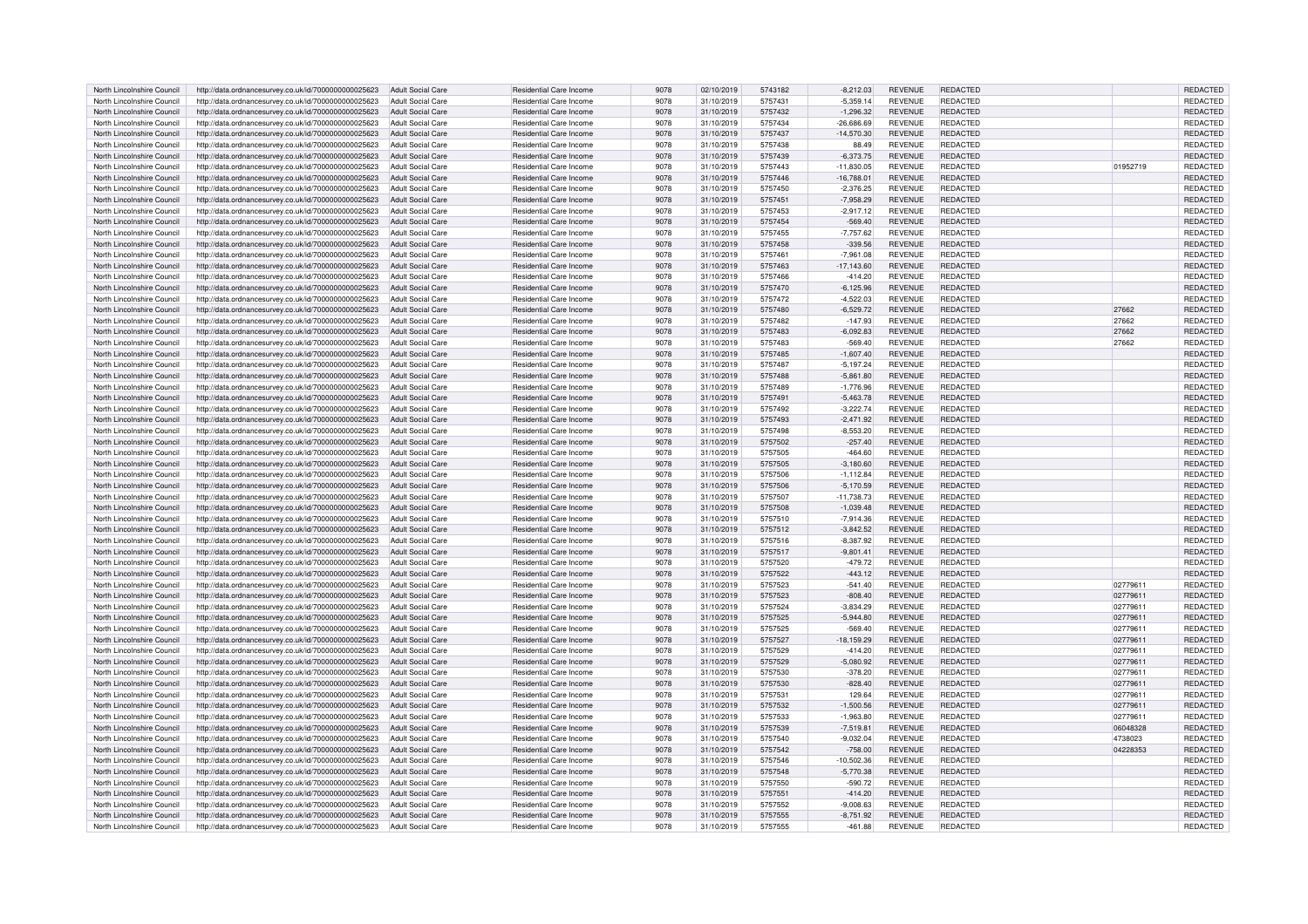| North Lincolnshire Council | http://data.ordnancesurvey.co.uk/id/7000000000025623 | Adult Social Care        | Residential Care Income        | 9078 | 31/10/2019 | 5757556 | 168.57       | <b>REVENUE</b> | <b>REDACTED</b> | <b>REDACTED</b> |
|----------------------------|------------------------------------------------------|--------------------------|--------------------------------|------|------------|---------|--------------|----------------|-----------------|-----------------|
| North Lincolnshire Council | http://data.ordnancesurvey.co.uk/id/7000000000025623 | <b>Adult Social Care</b> | Residential Care Income        | 9078 | 31/10/2019 | 5757559 | $-15,513.24$ | REVENUE        | REDACTED        | REDACTED        |
| North Lincolnshire Council | http://data.ordnancesurvey.co.uk/id/7000000000025623 | Adult Social Care        | Residential Care Income        | 9078 | 31/10/2019 | 5757560 | 339.07       | <b>REVENUE</b> | <b>REDACTED</b> | <b>REDACTED</b> |
| North Lincolnshire Council | http://data.ordnancesurvey.co.uk/id/7000000000025623 | <b>Adult Social Care</b> | Residential Care Income        | 9078 | 31/10/2019 | 5757565 | $-14,800.18$ | <b>REVENUE</b> | REDACTED        | REDACTED        |
| North Lincolnshire Council | http://data.ordnancesurvey.co.uk/id/7000000000025623 | <b>Adult Social Care</b> | Residential Care Income        | 9078 | 31/10/2019 | 5757567 | $-9.124.64$  | <b>REVENUE</b> | <b>REDACTED</b> | <b>REDACTED</b> |
| North Lincolnshire Council | http://data.ordnancesurvey.co.uk/id/7000000000025623 | Adult Social Care        | Residential Care Income        | 9078 | 31/10/2019 | 5757573 | $-6,232.19$  | <b>REVENUE</b> | REDACTED        | REDACTED        |
| North Lincolnshire Council | http://data.ordnancesurvey.co.uk/id/7000000000025623 | <b>Adult Social Care</b> | <b>Residential Care Income</b> | 9078 | 31/10/2019 | 5757575 | 991.20       | <b>REVENUE</b> | REDACTED        | REDACTED        |
| North Lincolnshire Council | http://data.ordnancesurvey.co.uk/id/7000000000025623 | <b>Adult Social Care</b> | Residential Care Income        | 9078 | 31/10/2019 | 5757576 | $-10,957.38$ | REVENUE        | REDACTED        | REDACTED        |
| North Lincolnshire Council | http://data.ordnancesurvey.co.uk/id/7000000000025623 | Childrens & Education    | <b>B Out Basic Allowance</b>   | 5520 | 07/10/2019 | 5744691 | 601.60       | <b>REVENUE</b> | <b>REDACTED</b> | <b>REDACTED</b> |
| North Lincolnshire Council | http://data.ordnancesurvey.co.uk/id/7000000000025623 | Childrens & Education    | <b>B Out Basic Allowance</b>   | 5520 | 07/10/2019 | 5744694 | 458.00       | <b>REVENUE</b> | REDACTED        | REDACTED        |
| North Lincolnshire Council | http://data.ordnancesurvey.co.uk/id/7000000000025623 | Childrens & Education    | <b>B</b> Out Basic Allowance   | 5520 | 07/10/2019 | 5744695 | 624.00       | <b>REVENUE</b> | <b>REDACTED</b> | REDACTED        |
| North Lincolnshire Council | http://data.ordnancesurvey.co.uk/id/7000000000025623 | Childrens & Education    | <b>B Out Basic Allowance</b>   | 5520 | 07/10/2019 | 5744696 | 268.78       | REVENUE        | REDACTED        | <b>REDACTED</b> |
| North Lincolnshire Council | http://data.ordnancesurvey.co.uk/id/7000000000025623 | Childrens & Education    | <b>B</b> Out Basic Allowance   | 5520 | 07/10/2019 | 5744697 | 690.00       | <b>REVENUE</b> | REDACTED        | REDACTED        |
| North Lincolnshire Council | http://data.ordnancesurvey.co.uk/id/7000000000025623 | Childrens & Education    | <b>B Out Basic Allowance</b>   | 5520 | 07/10/2019 | 5744698 | 627.26       | <b>REVENUE</b> | REDACTED        | REDACTED        |
| North Lincolnshire Council | http://data.ordnancesurvey.co.uk/id/7000000000025623 | Childrens & Education    | <b>B Out Basic Allowance</b>   | 5520 | 07/10/2019 | 5744704 | 258.00       | <b>REVENUE</b> | <b>REDACTED</b> | REDACTED        |
| North Lincolnshire Council | http://data.ordnancesurvey.co.uk/id/7000000000025623 | Childrens & Education    | <b>B</b> Out Basic Allowance   | 5520 | 07/10/2019 | 5744706 | 556.00       | <b>REVENUE</b> | REDACTED        | REDACTED        |
| North Lincolnshire Council | http://data.ordnancesurvey.co.uk/id/7000000000025623 | Childrens & Education    | <b>B</b> Out Basic Allowance   | 5520 | 07/10/2019 | 5744708 | 489.00       | REVENUE        | <b>REDACTED</b> | REDACTED        |
| North Lincolnshire Council | http://data.ordnancesurvev.co.uk/id/7000000000025623 | Childrens & Education    | <b>B</b> Out Basic Allowance   | 5520 | 07/10/2019 | 5744710 | 356.00       | <b>REVENUE</b> | REDACTED        | REDACTED        |
| North Lincolnshire Council | http://data.ordnancesurvey.co.uk/id/7000000000025623 | Childrens & Education    | <b>B</b> Out Basic Allowance   | 5520 | 07/10/2019 | 5744713 | 772.00       | REVENUE        | REDACTED        | REDACTED        |
| North Lincolnshire Council | http://data.ordnancesurvey.co.uk/id/7000000000025623 | Childrens & Education    | <b>B Out Basic Allowance</b>   | 5520 | 07/10/2019 | 5744719 | 505.90       | <b>REVENUE</b> | <b>REDACTED</b> | REDACTED        |
| North Lincolnshire Council | http://data.ordnancesurvey.co.uk/id/7000000000025623 | Childrens & Education    | <b>B</b> Out Basic Allowance   | 5520 | 07/10/2019 | 5744725 | 362.90       | <b>REVENUE</b> | REDACTED        | <b>REDACTED</b> |
| North Lincolnshire Council | http://data.ordnancesurvey.co.uk/id/7000000000025623 | Childrens & Education    | <b>B Out Basic Allowance</b>   | 5520 | 07/10/2019 | 5744726 | 484.30       | REVENUE        | REDACTED        | REDACTED        |
| North Lincolnshire Council | http://data.ordnancesurvey.co.uk/id/7000000000025623 | Childrens & Education    | <b>B</b> Out Basic Allowance   | 5520 | 07/10/2019 | 5744728 | 312.92       | <b>REVENUE</b> | REDACTED        | REDACTED        |
| North Lincolnshire Council | http://data.ordnancesurvey.co.uk/id/7000000000025623 | Childrens & Education    | <b>B Out Basic Allowance</b>   | 5520 | 07/10/2019 | 5744729 | 818.00       | <b>REVENUE</b> | <b>REDACTED</b> | REDACTED        |
| North Lincolnshire Council | http://data.ordnancesurvey.co.uk/id/7000000000025623 | Childrens & Education    | <b>B Out Basic Allowance</b>   | 5520 | 07/10/2019 | 5744738 | 395.24       | <b>REVENUE</b> | <b>REDACTED</b> | REDACTED        |
| North Lincolnshire Council | http://data.ordnancesurvey.co.uk/id/7000000000025623 | Childrens & Education    | <b>B Out Basic Allowance</b>   | 5520 | 07/10/2019 | 5744739 | 626.30       | <b>REVENUE</b> | REDACTED        | REDACTED        |
| North Lincolnshire Council | http://data.ordnancesurvey.co.uk/id/7000000000025623 | Childrens & Education    | <b>B Out Basic Allowance</b>   | 5520 | 07/10/2019 | 5744741 | 298.00       | <b>REVENUE</b> | <b>REDACTED</b> | <b>REDACTED</b> |
| North Lincolnshire Council | http://data.ordnancesurvey.co.uk/id/7000000000025623 | Childrens & Education    | <b>B Out Basic Allowance</b>   | 5520 | 07/10/2019 | 5744746 | 287.60       | REVENUE        | REDACTED        | REDACTED        |
| North Lincolnshire Council | http://data.ordnancesurvey.co.uk/id/7000000000025623 | Childrens & Education    | <b>B</b> Out Basic Allowance   | 5520 | 07/10/2019 | 5744749 | 263.60       | <b>REVENUE</b> | REDACTED        | REDACTED        |
| North Lincolnshire Council | http://data.ordnancesurvey.co.uk/id/7000000000025623 | Childrens & Education    | <b>B</b> Out Basic Allowance   | 5520 | 07/10/2019 | 5744751 | 512.28       | REVENUE        | REDACTED        | REDACTED        |
| North Lincolnshire Council | http://data.ordnancesurvey.co.uk/id/7000000000025623 | Childrens & Education    | B Out Basic Allowance          | 5520 | 07/10/2019 | 5744752 | 463.00       | <b>REVENUE</b> | <b>REDACTED</b> | REDACTED        |
| North Lincolnshire Council | http://data.ordnancesurvey.co.uk/id/7000000000025623 | Childrens & Education    | <b>B Out Basic Allowance</b>   | 5520 | 07/10/2019 | 5744755 | 298.00       | REVENUE        | REDACTED        | REDACTED        |
| North Lincolnshire Council | http://data.ordnancesurvey.co.uk/id/7000000000025623 | Childrens & Education    | <b>B</b> Out Basic Allowance   | 5520 | 07/10/2019 | 5744756 | 287.60       | <b>REVENUE</b> | REDACTED        | <b>REDACTED</b> |
| North Lincolnshire Council | http://data.ordnancesurvey.co.uk/id/7000000000025623 | Childrens & Education    | <b>B Out Basic Allowance</b>   | 5520 | 07/10/2019 | 5744757 | 272.30       | <b>REVENUE</b> | REDACTED        | REDACTED        |
| North Lincolnshire Council | http://data.ordnancesurvey.co.uk/id/7000000000025623 | Childrens & Education    | <b>B Out Basic Allowance</b>   | 5520 | 07/10/2019 | 5744758 | 346.93       | <b>REVENUE</b> | REDACTED        | REDACTED        |
| North Lincolnshire Council | http://data.ordnancesurvev.co.uk/id/7000000000025623 | Childrens & Education    | <b>B Out Basic Allowance</b>   | 5520 | 07/10/2019 | 5744762 | 432.20       | <b>REVENUE</b> | REDACTED        | REDACTED        |
| North Lincolnshire Council | http://data.ordnancesurvey.co.uk/id/7000000000025623 | Childrens & Education    | <b>B</b> Out Basic Allowance   | 5520 | 07/10/2019 | 5744763 | 376.92       | <b>REVENUE</b> | REDACTED        | REDACTED        |
| North Lincolnshire Council | http://data.ordnancesurvey.co.uk/id/7000000000025623 | Childrens & Education    | <b>B Out Basic Allowance</b>   | 5520 | 07/10/2019 | 5744764 | 429.30       | REVENUE        | REDACTED        | REDACTED        |
| North Lincolnshire Council | http://data.ordnancesurvey.co.uk/id/7000000000025623 | Childrens & Education    | <b>B</b> Out Basic Allowance   | 5520 | 07/10/2019 | 5744766 | 254.60       | <b>REVENUE</b> | REDACTED        | REDACTED        |
| North Lincolnshire Council | http://data.ordnancesurvey.co.uk/id/7000000000025623 | Childrens & Education    | <b>B Out Basic Allowance</b>   | 5520 | 07/10/2019 | 5744767 | 868.30       | REVENUE        | REDACTED        | REDACTED        |
| North Lincolnshire Council | http://data.ordnancesurvey.co.uk/id/7000000000025623 | Childrens & Education    | <b>B Out Basic Allowance</b>   | 5520 | 07/10/2019 | 5744772 | 623.30       | <b>REVENUE</b> | REDACTED        | <b>REDACTED</b> |
| North Lincolnshire Council | http://data.ordnancesurvey.co.uk/id/7000000000025623 | Childrens & Education    | B Out Basic Allowance          | 5520 | 07/10/2019 | 5744775 | 648.00       | <b>REVENUE</b> | REDACTED        | REDACTED        |
| North Lincolnshire Council | http://data.ordnancesurvey.co.uk/id/7000000000025623 | Childrens & Education    | <b>B</b> Out Basic Allowance   | 5520 | 07/10/2019 | 5744781 | 386.00       | REVENUE        | REDACTED        | REDACTED        |
| North Lincolnshire Council | http://data.ordnancesurvey.co.uk/id/7000000000025623 | Childrens & Education    | <b>B Out Basic Allowance</b>   | 5520 | 07/10/2019 | 5744782 | 353.52       | REVENUE        | REDACTED        | REDACTED        |
| North Lincolnshire Council | http://data.ordnancesurvey.co.uk/id/7000000000025623 | Childrens & Education    | <b>B Out Basic Allowance</b>   | 5520 | 07/10/2019 | 5744783 | 818.00       | <b>REVENUE</b> | <b>REDACTED</b> | REDACTED        |
| North Lincolnshire Council | http://data.ordnancesurvey.co.uk/id/7000000000025623 | Childrens & Education    | <b>B Out Basic Allowance</b>   | 5520 | 07/10/2019 | 5744787 | 474.00       | <b>REVENUE</b> | REDACTED        | REDACTED        |
| North Lincolnshire Council | http://data.ordnancesurvey.co.uk/id/7000000000025623 | Childrens & Education    | <b>B</b> Out Basic Allowance   | 5520 | 07/10/2019 | 5744794 | 1,234.00     | <b>REVENUE</b> | REDACTED        | REDACTED        |
| North Lincolnshire Council | http://data.ordnancesurvey.co.uk/id/7000000000025623 | Childrens & Education    | <b>B</b> Out Basic Allowance   | 5520 | 07/10/2019 | 5744797 | 428.00       | REVENUE        | REDACTED        | REDACTED        |
| North Lincolnshire Council | http://data.ordnancesurvey.co.uk/id/7000000000025623 | Childrens & Education    | <b>B</b> Out Basic Allowance   | 5520 | 07/10/2019 | 5744798 | 602.00       | <b>REVENUE</b> | REDACTED        | REDACTED        |
| North Lincolnshire Council | http://data.ordnancesurvey.co.uk/id/7000000000025623 | Childrens & Education    | <b>B Out Basic Allowance</b>   | 5520 | 07/10/2019 | 5744803 | 252.60       | <b>REVENUE</b> | REDACTED        | REDACTED        |
| North Lincolnshire Council | http://data.ordnancesurvey.co.uk/id/7000000000025623 | Childrens & Education    | <b>B Out Basic Allowance</b>   | 5520 | 07/10/2019 | 5744807 | 432.00       | <b>REVENUE</b> | REDACTED        | <b>REDACTED</b> |
| North Lincolnshire Council | http://data.ordnancesurvey.co.uk/id/7000000000025623 | Childrens & Education    | <b>B Out Basic Allowance</b>   | 5520 | 07/10/2019 | 5744809 | 314.60       | <b>REVENUE</b> | REDACTED        | REDACTED        |
| North Lincolnshire Council | http://data.ordnancesurvey.co.uk/id/7000000000025623 | Childrens & Education    | <b>B</b> Out Basic Allowance   | 5520 | 07/10/2019 | 5744810 | 394.90       | <b>REVENUE</b> | REDACTED        | REDACTED        |
| North Lincolnshire Council | http://data.ordnancesurvey.co.uk/id/7000000000025623 | Childrens & Education    | <b>B Out Basic Allowance</b>   | 5520 | 07/10/2019 | 5744815 | 277.76       | <b>REVENUE</b> | REDACTED        | REDACTED        |
| North Lincolnshire Council | http://data.ordnancesurvey.co.uk/id/7000000000025623 | Childrens & Education    | <b>B Out Basic Allowance</b>   | 5520 | 07/10/2019 | 5744818 | 399.00       | <b>REVENUE</b> | <b>REDACTED</b> | REDACTED        |
| North Lincolnshire Council | http://data.ordnancesurvey.co.uk/id/7000000000025623 | Childrens & Education    | <b>B Out Basic Allowance</b>   | 5520 | 07/10/2019 | 5744820 | 1,481.26     | <b>REVENUE</b> | <b>REDACTED</b> | REDACTED        |
| North Lincolnshire Council | http://data.ordnancesurvey.co.uk/id/7000000000025623 | Childrens & Education    | <b>B</b> Out Basic Allowance   | 5520 | 07/10/2019 | 5744821 | 313.00       | <b>REVENUE</b> | REDACTED        | <b>REDACTED</b> |
| North Lincolnshire Council | http://data.ordnancesurvey.co.uk/id/7000000000025623 | Childrens & Education    | <b>B Out Basic Allowance</b>   | 5520 | 07/10/2019 | 5744823 | 385.30       | REVENUE        | REDACTED        | REDACTED        |
| North Lincolnshire Council | http://data.ordnancesurvey.co.uk/id/7000000000025623 | Childrens & Education    | <b>B</b> Out Basic Allowance   | 5520 | 07/10/2019 | 5744826 | 216.00       | <b>REVENUE</b> | REDACTED        | REDACTED        |
| North Lincolnshire Council | http://data.ordnancesurvey.co.uk/id/7000000000025623 | Childrens & Education    | <b>B Out Basic Allowance</b>   | 5520 | 07/10/2019 | 5744827 | 333.76       | <b>REVENUE</b> | REDACTED        | <b>REDACTED</b> |
| North Lincolnshire Council | http://data.ordnancesurvey.co.uk/id/7000000000025623 | Childrens & Education    | B Out Basic Allowance          | 5520 | 07/10/2019 | 5744830 | 258.00       | REVENUE        | REDACTED        | REDACTED        |
| North Lincolnshire Council | http://data.ordnancesurvey.co.uk/id/7000000000025623 | Childrens & Education    | <b>B</b> Out Basic Allowance   | 5520 | 07/10/2019 | 5744833 | 322.00       | <b>REVENUE</b> | REDACTED        | REDACTED        |
| North Lincolnshire Council | http://data.ordnancesurvey.co.uk/id/7000000000025623 | Childrens & Education    | <b>B</b> Out Basic Allowance   | 5520 | 07/10/2019 | 5744835 | 216.00       | <b>REVENUE</b> | REDACTED        | REDACTED        |
| North Lincolnshire Council | http://data.ordnancesurvey.co.uk/id/7000000000025623 | Childrens & Education    | <b>B Out Basic Allowance</b>   | 5520 | 07/10/2019 | 5744836 | 1,208.00     | REVENUE        | REDACTED        | REDACTED        |
| North Lincolnshire Council | http://data.ordnancesurvey.co.uk/id/7000000000025623 | Childrens & Education    | <b>B</b> Out Basic Allowance   | 5520 | 07/10/2019 | 5744839 | 216.00       | <b>REVENUE</b> | <b>REDACTED</b> | REDACTED        |
| North Lincolnshire Council | http://data.ordnancesurvey.co.uk/id/7000000000025623 | Childrens & Education    | <b>B Out Basic Allowance</b>   | 5520 | 07/10/2019 | 5744840 | 149.00       | REVENUE        | <b>REDACTED</b> | REDACTED        |
| North Lincolnshire Council | http://data.ordnancesurvey.co.uk/id/7000000000025623 | Childrens & Education    | <b>B.Out Basic Allowance</b>   | 5520 | 07/10/2019 | 5744841 | 340.00       | <b>REVENUE</b> | <b>REDACTED</b> | <b>REDACTED</b> |
| North Lincolnshire Council | http://data.ordnancesurvey.co.uk/id/7000000000025623 | Childrens & Education    | <b>B Out Basic Allowance</b>   | 5520 | 07/10/2019 | 5744847 | 216.00       | <b>REVENUE</b> | REDACTED        | <b>REDACTED</b> |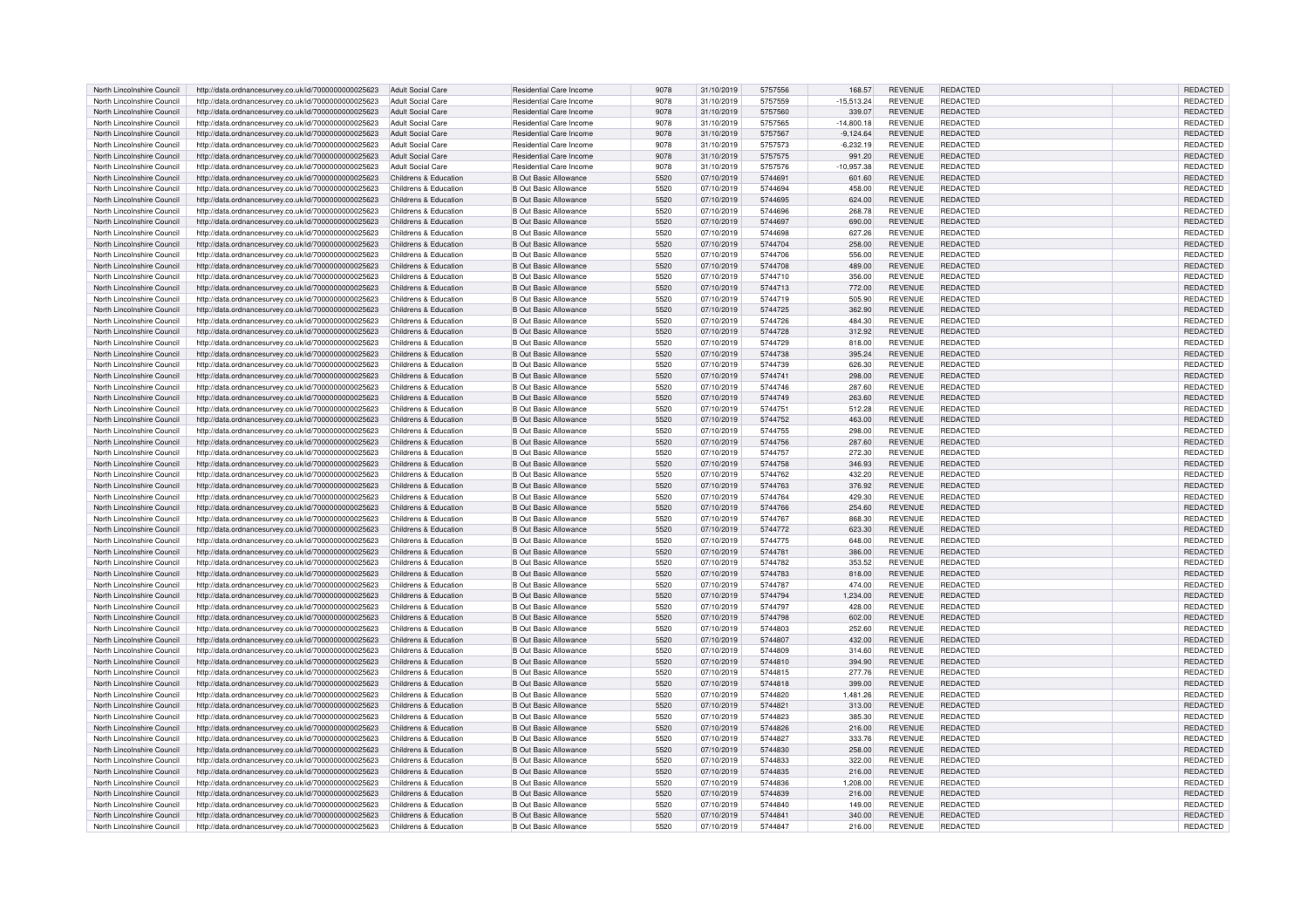| North Lincolnshire Council | http://data.ordnancesurvey.co.uk/id/7000000000025623 | Childrens & Education | <b>B Out Basic Allowance</b> | 5520 | 07/10/2019 | 5744850 | 270.93 | REVENUE        | REDACTED        | <b>REDACTED</b> |
|----------------------------|------------------------------------------------------|-----------------------|------------------------------|------|------------|---------|--------|----------------|-----------------|-----------------|
| North Lincolnshire Council | http://data.ordnancesurvey.co.uk/id/7000000000025623 | Childrens & Education | <b>B Out Basic Allowance</b> | 5520 | 07/10/2019 | 5744852 | 267.60 | REVENUE        | REDACTED        | REDACTED        |
| North Lincolnshire Council | http://data.ordnancesurvey.co.uk/id/7000000000025623 | Childrens & Education | <b>B Out Basic Allowance</b> | 5520 |            | 5744853 |        | <b>REVENUE</b> | REDACTED        | REDACTED        |
|                            |                                                      |                       |                              |      | 07/10/2019 |         | 277.71 |                |                 |                 |
| North Lincolnshire Council | http://data.ordnancesurvey.co.uk/id/7000000000025623 | Childrens & Education | <b>B Out Basic Allowance</b> | 5520 | 07/10/2019 | 5744858 | 480.00 | <b>REVENUE</b> | REDACTED        | REDACTED        |
| North Lincolnshire Council | http://data.ordnancesurvey.co.uk/id/7000000000025623 | Childrens & Education | <b>B Out Basic Allowance</b> | 5520 | 07/10/2019 | 5744861 | 292.00 | <b>REVENUE</b> | <b>REDACTED</b> | REDACTED        |
| North Lincolnshire Council | http://data.ordnancesurvey.co.uk/id/7000000000025623 | Childrens & Education | <b>B Out Basic Allowance</b> | 5520 | 07/10/2019 | 5744862 | 474.00 | <b>REVENUE</b> | <b>REDACTED</b> | <b>REDACTED</b> |
| North Lincolnshire Council | http://data.ordnancesurvey.co.uk/id/7000000000025623 | Childrens & Education | <b>B Out Basic Allowance</b> | 5520 | 07/10/2019 | 5744863 | 474.00 | <b>REVENUE</b> | <b>REDACTED</b> | REDACTED        |
| North Lincolnshire Council | http://data.ordnancesurvey.co.uk/id/7000000000025623 | Childrens & Education | <b>B</b> Out Basic Allowance | 5520 | 07/10/2019 | 5744864 | 468.00 | <b>REVENUE</b> | REDACTED        | REDACTED        |
| North Lincolnshire Council | http://data.ordnancesurvey.co.uk/id/7000000000025623 | Childrens & Education | <b>B Out Basic Allowance</b> | 5520 | 07/10/2019 | 5744865 | 319.00 | <b>REVENUE</b> | <b>REDACTED</b> | <b>REDACTED</b> |
|                            |                                                      |                       |                              |      |            |         |        |                |                 |                 |
| North Lincolnshire Council | http://data.ordnancesurvey.co.uk/id/7000000000025623 | Childrens & Education | <b>B Out Basic Allowance</b> | 5520 | 07/10/2019 | 5744866 | 967.00 | <b>REVENUE</b> | <b>REDACTED</b> | REDACTED        |
| North Lincolnshire Council | http://data.ordnancesurvey.co.uk/id/7000000000025623 | Childrens & Education | <b>B Out Basic Allowance</b> | 5520 | 07/10/2019 | 5744867 | 545.26 | <b>REVENUE</b> | <b>REDACTED</b> | REDACTED        |
| North Lincolnshire Council | http://data.ordnancesurvey.co.uk/id/7000000000025623 | Childrens & Education | <b>B Out Basic Allowance</b> | 5520 | 07/10/2019 | 5744869 | 269.00 | REVENUE        | <b>REDACTED</b> | <b>REDACTED</b> |
| North Lincolnshire Council | http://data.ordnancesurvey.co.uk/id/7000000000025623 | Childrens & Education | <b>B Out Basic Allowance</b> | 5520 | 07/10/2019 | 5744871 | 370.43 | <b>REVENUE</b> | <b>REDACTED</b> | REDACTED        |
| North Lincolnshire Council | http://data.ordnancesurvey.co.uk/id/7000000000025623 | Childrens & Education | <b>B Out Basic Allowance</b> | 5520 | 07/10/2019 | 5744878 | 556.00 | <b>REVENUE</b> | REDACTED        | REDACTED        |
| North Lincolnshire Council | http://data.ordnancesurvey.co.uk/id/7000000000025623 | Childrens & Education | <b>B Out Basic Allowance</b> | 5520 | 07/10/2019 | 5744879 | 586.00 | <b>REVENUE</b> | <b>REDACTED</b> | REDACTED        |
|                            |                                                      |                       |                              |      |            |         |        |                |                 |                 |
| North Lincolnshire Council | http://data.ordnancesurvey.co.uk/id/7000000000025623 | Childrens & Education | <b>B Out Basic Allowance</b> | 5520 | 07/10/2019 | 5744881 | 251.60 | <b>REVENUE</b> | <b>REDACTED</b> | REDACTED        |
| North Lincolnshire Council | http://data.ordnancesurvey.co.uk/id/7000000000025623 | Childrens & Education | <b>B Out Basic Allowance</b> | 5520 | 07/10/2019 | 5744883 | 258.00 | <b>REVENUE</b> | <b>REDACTED</b> | REDACTED        |
| North Lincolnshire Council | http://data.ordnancesurvev.co.uk/id/7000000000025623 | Childrens & Education | <b>B</b> Out Basic Allowance | 5520 | 07/10/2019 | 5744886 | 407.00 | <b>REVENUE</b> | REDACTED        | REDACTED        |
| North Lincolnshire Council | http://data.ordnancesurvey.co.uk/id/7000000000025623 | Childrens & Education | <b>B Out Basic Allowance</b> | 5520 | 07/10/2019 | 5744887 | 556.00 | REVENUE        | <b>REDACTED</b> | <b>REDACTED</b> |
| North Lincolnshire Council | http://data.ordnancesurvey.co.uk/id/7000000000025623 | Childrens & Education | <b>B Out Basic Allowance</b> | 5520 | 07/10/2019 | 5744888 | 331.71 | REVENUE        | REDACTED        | REDACTED        |
| North Lincolnshire Council | http://data.ordnancesurvey.co.uk/id/7000000000025623 | Childrens & Education | <b>B Out Basic Allowance</b> | 5520 | 07/10/2019 | 5744889 | 432.00 | <b>REVENUE</b> | <b>REDACTED</b> | REDACTED        |
| North Lincolnshire Council | http://data.ordnancesurvey.co.uk/id/7000000000025623 | Childrens & Education | <b>B Out Basic Allowance</b> | 5520 | 07/10/2019 | 5744890 | 474.00 | REVENUE        | REDACTED        | REDACTED        |
|                            |                                                      |                       |                              |      |            |         |        |                |                 |                 |
| North Lincolnshire Council | http://data.ordnancesurvey.co.uk/id/7000000000025623 | Childrens & Education | <b>B Out Basic Allowance</b> | 5520 | 07/10/2019 | 5744891 | 264.00 | <b>REVENUE</b> | <b>REDACTED</b> | REDACTED        |
| North Lincolnshire Council | http://data.ordnancesurvey.co.uk/id/7000000000025623 | Childrens & Education | <b>B Out Basic Allowance</b> | 5520 | 07/10/2019 | 5744892 | 404.00 | <b>REVENUE</b> | <b>REDACTED</b> | <b>REDACTED</b> |
| North Lincolnshire Council | http://data.ordnancesurvey.co.uk/id/7000000000025623 | Childrens & Education | <b>B Out Basic Allowance</b> | 5520 | 07/10/2019 | 5744896 | 340.00 | <b>REVENUE</b> | <b>REDACTED</b> | REDACTED        |
| North Lincolnshire Council | http://data.ordnancesurvey.co.uk/id/7000000000025623 | Childrens & Education | <b>B Out Basic Allowance</b> | 5520 | 07/10/2019 | 5744897 | 438.00 | <b>REVENUE</b> | REDACTED        | REDACTED        |
| North Lincolnshire Council | http://data.ordnancesurvey.co.uk/id/7000000000025623 | Childrens & Education | <b>B Out Basic Allowance</b> | 5520 | 07/10/2019 | 5744899 | 275.30 | <b>REVENUE</b> | <b>REDACTED</b> | <b>REDACTED</b> |
| North Lincolnshire Council | http://data.ordnancesurvey.co.uk/id/7000000000025623 | Childrens & Education | <b>B Out Basic Allowance</b> | 5520 | 07/10/2019 | 5744901 | 287.60 | REVENUE        | REDACTED        | REDACTED        |
| North Lincolnshire Council | http://data.ordnancesurvey.co.uk/id/7000000000025623 | Childrens & Education | <b>B Out Basic Allowance</b> | 5520 | 07/10/2019 | 5744904 | 394.90 | <b>REVENUE</b> | <b>REDACTED</b> | REDACTED        |
| North Lincolnshire Council |                                                      | Childrens & Education | B Out Basic Allowance        | 5520 |            | 5744905 |        | <b>REVENUE</b> | REDACTED        |                 |
|                            | http://data.ordnancesurvey.co.uk/id/7000000000025623 |                       |                              |      | 07/10/2019 |         | 298.00 |                |                 | <b>REDACTED</b> |
| North Lincolnshire Council | http://data.ordnancesurvey.co.uk/id/7000000000025623 | Childrens & Education | <b>B Out Basic Allowance</b> | 5520 | 07/10/2019 | 5744906 | 489.20 | <b>REVENUE</b> | REDACTED        | REDACTED        |
| North Lincolnshire Council | http://data.ordnancesurvey.co.uk/id/7000000000025623 | Childrens & Education | <b>B Out Basic Allowance</b> | 5520 | 07/10/2019 | 5744909 | 216.00 | REVENUE        | REDACTED        | REDACTED        |
| North Lincolnshire Council | http://data.ordnancesurvey.co.uk/id/7000000000025623 | Childrens & Education | <b>B Out Basic Allowance</b> | 5520 | 07/10/2019 | 5744911 | 299.60 | <b>REVENUE</b> | <b>REDACTED</b> | <b>REDACTED</b> |
| North Lincolnshire Council | http://data.ordnancesurvey.co.uk/id/7000000000025623 | Childrens & Education | <b>B</b> Out Basic Allowance | 5520 | 07/10/2019 | 5744918 | 251.40 | REVENUE        | REDACTED        | REDACTED        |
| North Lincolnshire Council | http://data.ordnancesurvey.co.uk/id/7000000000025623 | Childrens & Education | <b>B Out Basic Allowance</b> | 5520 | 07/10/2019 | 5744922 | 386.00 | <b>REVENUE</b> | <b>REDACTED</b> | REDACTED        |
| North Lincolnshire Council | http://data.ordnancesurvev.co.uk/id/7000000000025623 | Childrens & Education | <b>B Out Basic Allowance</b> | 5520 | 07/10/2019 | 5744925 | 772.00 | <b>REVENUE</b> | <b>REDACTED</b> | REDACTED        |
|                            | http://data.ordnancesurvey.co.uk/id/7000000000025623 | Childrens & Education | <b>B Out Basic Allowance</b> | 5520 | 07/10/2019 | 5744927 |        | REVENUE        | <b>REDACTED</b> | REDACTED        |
| North Lincolnshire Council |                                                      |                       |                              |      |            |         | 278.00 |                |                 |                 |
| North Lincolnshire Council | http://data.ordnancesurvey.co.uk/id/7000000000025623 | Childrens & Education | <b>B Out Basic Allowance</b> | 5520 | 07/10/2019 | 5744931 | 474.00 | REVENUE        | REDACTED        | REDACTED        |
| North Lincolnshire Council | http://data.ordnancesurvey.co.uk/id/7000000000025623 | Childrens & Education | <b>B Out Basic Allowance</b> | 5520 | 07/10/2019 | 5744933 | 264.00 | <b>REVENUE</b> | <b>REDACTED</b> | REDACTED        |
| North Lincolnshire Council | http://data.ordnancesurvey.co.uk/id/7000000000025623 | Childrens & Education | <b>B Out Basic Allowance</b> | 5520 | 07/10/2019 | 5744938 | 278.00 | <b>REVENUE</b> | REDACTED        | <b>REDACTED</b> |
| North Lincolnshire Council | http://data.ordnancesurvey.co.uk/id/7000000000025623 | Childrens & Education | <b>B Out Basic Allowance</b> | 5520 | 07/10/2019 | 5744942 | 146.00 | <b>REVENUE</b> | REDACTED        | REDACTED        |
| North Lincolnshire Council | http://data.ordnancesurvey.co.uk/id/7000000000025623 | Childrens & Education | <b>B Out Basic Allowance</b> | 5520 | 07/10/2019 | 5744944 | 556.00 | <b>REVENUE</b> | <b>REDACTED</b> | <b>REDACTED</b> |
| North Lincolnshire Council | http://data.ordnancesurvey.co.uk/id/7000000000025623 | Childrens & Education | <b>B Out Basic Allowance</b> | 5520 | 07/10/2019 | 5744949 | 772.00 | <b>REVENUE</b> | REDACTED        | REDACTED        |
| North Lincolnshire Council | http://data.ordnancesurvey.co.uk/id/7000000000025623 | Childrens & Education | <b>B Out Basic Allowance</b> | 5520 | 07/10/2019 | 5744950 | 556.00 | REVENUE        | REDACTED        | REDACTED        |
| North Lincolnshire Council | http://data.ordnancesurvey.co.uk/id/7000000000025623 | Childrens & Education | <b>B Out Basic Allowance</b> | 5520 | 07/10/2019 | 5744956 | 278.00 | <b>REVENUE</b> | <b>REDACTED</b> | REDACTED        |
|                            |                                                      |                       |                              |      |            |         |        |                |                 |                 |
| North Lincolnshire Council | http://data.ordnancesurvey.co.uk/id/7000000000025623 | Childrens & Education | <b>B Out Basic Allowance</b> | 5520 | 07/10/2019 | 5744957 | 264.00 | <b>REVENUE</b> | <b>REDACTED</b> | REDACTED        |
| North Lincolnshire Council | http://data.ordnancesurvey.co.uk/id/7000000000025623 | Childrens & Education | <b>B Out Basic Allowance</b> | 5520 | 14/10/2019 | 5747940 | 601.60 | <b>REVENUE</b> | <b>REDACTED</b> | REDACTED        |
| North Lincolnshire Council | http://data.ordnancesurvey.co.uk/id/7000000000025623 | Childrens & Education | <b>B Out Basic Allowance</b> | 5520 | 14/10/2019 | 5747943 | 458.00 | REVENUE        | REDACTED        | <b>REDACTED</b> |
| North Lincolnshire Council | http://data.ordnancesurvey.co.uk/id/7000000000025623 | Childrens & Education | <b>B Out Basic Allowance</b> | 5520 | 14/10/2019 | 5747944 | 624.00 | <b>REVENUE</b> | <b>REDACTED</b> | REDACTED        |
| North Lincolnshire Council | http://data.ordnancesurvey.co.uk/id/7000000000025623 | Childrens & Education | <b>B Out Basic Allowance</b> | 5520 | 14/10/2019 | 5747945 | 268.78 | <b>REVENUE</b> | REDACTED        | REDACTED        |
| North Lincolnshire Council | http://data.ordnancesurvey.co.uk/id/7000000000025623 | Childrens & Education | <b>B Out Basic Allowance</b> | 5520 | 14/10/2019 | 5747946 | 474.00 | <b>REVENUE</b> | <b>REDACTED</b> | <b>REDACTED</b> |
| North Lincolnshire Council | http://data.ordnancesurvey.co.uk/id/7000000000025623 | Childrens & Education | <b>B Out Basic Allowance</b> | 5520 | 14/10/2019 | 5747947 | 627.26 | <b>REVENUE</b> | <b>REDACTED</b> | REDACTED        |
|                            |                                                      |                       |                              |      |            |         |        |                |                 |                 |
| North Lincolnshire Council | http://data.ordnancesurvey.co.uk/id/7000000000025623 | Childrens & Education | <b>B Out Basic Allowance</b> | 5520 | 14/10/2019 | 5747953 | 258.00 | <b>REVENUE</b> | <b>REDACTED</b> | REDACTED        |
| North Lincolnshire Council | http://data.ordnancesurvey.co.uk/id/7000000000025623 | Childrens & Education | <b>B</b> Out Basic Allowance | 5520 | 14/10/2019 | 5747955 | 556.00 | REVENUE        | REDACTED        | REDACTED        |
| North Lincolnshire Council | http://data.ordnancesurvey.co.uk/id/7000000000025623 | Childrens & Education | <b>B Out Basic Allowance</b> | 5520 | 14/10/2019 | 5747956 | 489.00 | REVENUE        | REDACTED        | REDACTED        |
| North Lincolnshire Council | http://data.ordnancesurvey.co.uk/id/7000000000025623 | Childrens & Education | <b>B Out Basic Allowance</b> | 5520 | 14/10/2019 | 5747958 | 331.71 | REVENUE        | REDACTED        | REDACTED        |
| North Lincolnshire Council | http://data.ordnancesurvey.co.uk/id/7000000000025623 | Childrens & Education | <b>B Out Basic Allowance</b> | 5520 | 14/10/2019 | 5747961 | 772.00 | <b>REVENUE</b> | <b>REDACTED</b> | REDACTED        |
| North Lincolnshire Council | http://data.ordnancesurvey.co.uk/id/7000000000025623 | Childrens & Education | <b>B Out Basic Allowance</b> | 5520 | 14/10/2019 | 5747965 | 25.51  | REVENUE        | REDACTED        | REDACTED        |
| North Lincolnshire Council | http://data.ordnancesurvey.co.uk/id/7000000000025623 | Childrens & Education | <b>B Out Basic Allowance</b> | 5520 | 14/10/2019 | 5747967 | 505.90 | <b>REVENUE</b> | <b>REDACTED</b> | REDACTED        |
| North Lincolnshire Council | http://data.ordnancesurvey.co.uk/id/7000000000025623 | Childrens & Education | <b>B Out Basic Allowance</b> | 5520 | 14/10/2019 | 5747973 | 362.90 | REVENUE        | <b>REDACTED</b> | <b>REDACTED</b> |
| North Lincolnshire Council |                                                      | Childrens & Education |                              |      | 14/10/2019 | 5747974 |        | <b>REVENUE</b> | <b>REDACTED</b> |                 |
|                            | http://data.ordnancesurvey.co.uk/id/7000000000025623 |                       | <b>B Out Basic Allowance</b> | 5520 |            |         | 484.30 |                |                 | REDACTED        |
| North Lincolnshire Council | http://data.ordnancesurvey.co.uk/id/7000000000025623 | Childrens & Education | <b>B</b> Out Basic Allowance | 5520 | 14/10/2019 | 5747976 | 312.92 | <b>REVENUE</b> | REDACTED        | REDACTED        |
| North Lincolnshire Council | http://data.ordnancesurvey.co.uk/id/7000000000025623 | Childrens & Education | <b>B Out Basic Allowance</b> | 5520 | 14/10/2019 | 5747977 | 818.00 | <b>REVENUE</b> | REDACTED        | REDACTED        |
| North Lincolnshire Council | http://data.ordnancesurvey.co.uk/id/7000000000025623 | Childrens & Education | <b>B Out Basic Allowance</b> | 5520 | 14/10/2019 | 5747986 | 395.24 | REVENUE        | REDACTED        | REDACTED        |
| North Lincolnshire Council | http://data.ordnancesurvey.co.uk/id/7000000000025623 | Childrens & Education | <b>B Out Basic Allowance</b> | 5520 | 14/10/2019 | 5747987 | 626.30 | <b>REVENUE</b> | <b>REDACTED</b> | REDACTED        |
| North Lincolnshire Council | http://data.ordnancesurvey.co.uk/id/7000000000025623 | Childrens & Education | <b>B Out Basic Allowance</b> | 5520 | 14/10/2019 | 5747989 | 298.00 | <b>REVENUE</b> | <b>REDACTED</b> | <b>REDACTED</b> |
| North Lincolnshire Council | http://data.ordnancesurvey.co.uk/id/7000000000025623 | Childrens & Education | <b>B</b> Out Basic Allowance | 5520 | 14/10/2019 | 5747994 | 287.60 | <b>REVENUE</b> | <b>REDACTED</b> | REDACTED        |
| North Lincolnshire Council | http://data.ordnancesurvey.co.uk/id/7000000000025623 | Childrens & Education | <b>B Out Basic Allowance</b> | 5520 | 14/10/2019 | 5747997 | 263.60 | <b>REVENUE</b> | REDACTED        | REDACTED        |
|                            |                                                      |                       |                              |      |            |         |        |                |                 |                 |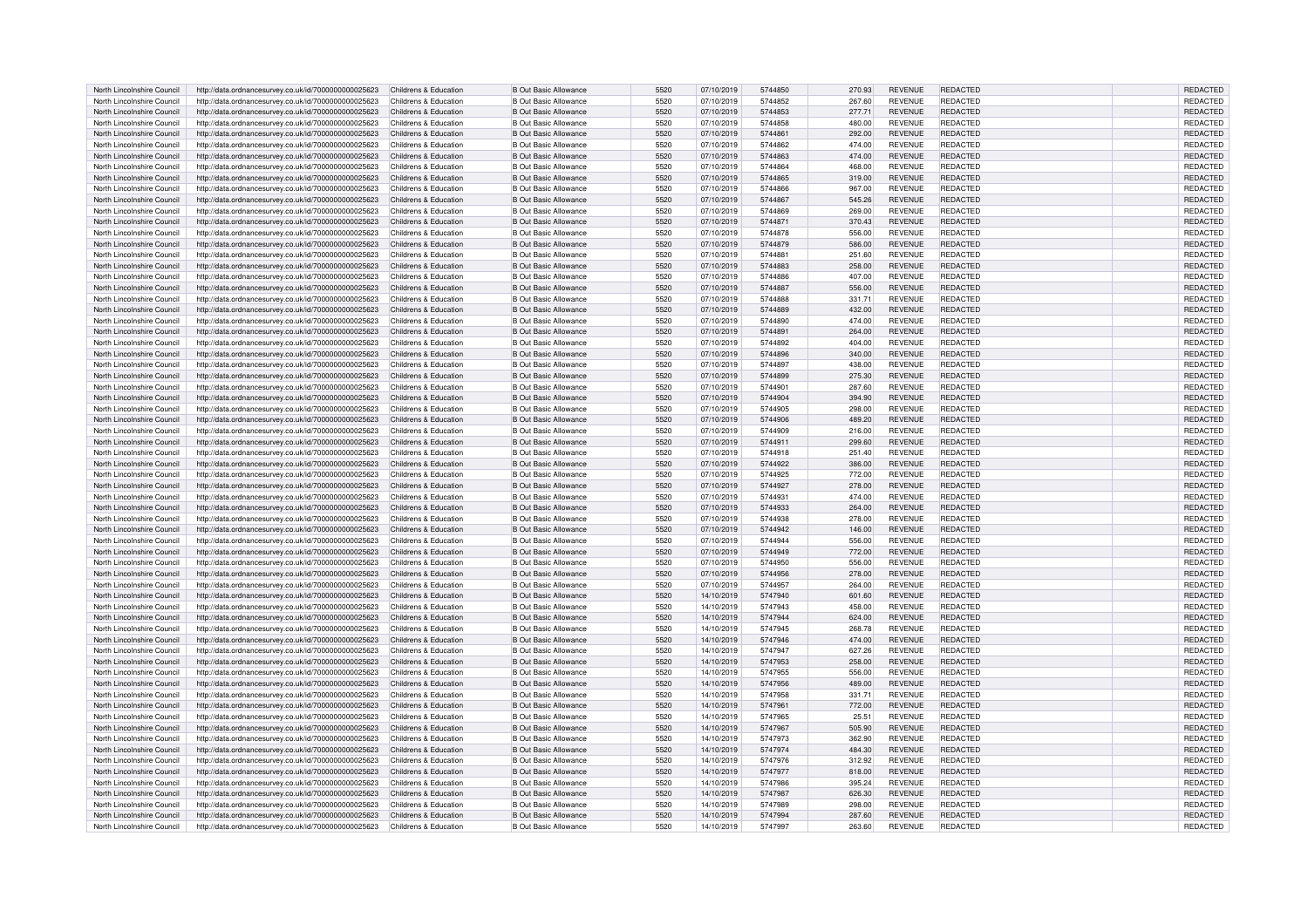| North Lincolnshire Council | http://data.ordnancesurvey.co.uk/id/7000000000025623 | Childrens & Education | <b>B Out Basic Allowance</b> | 5520 | 14/10/2019 | 5747999 | 512.28   | <b>REVENUE</b> | <b>REDACTED</b> | <b>REDACTED</b> |
|----------------------------|------------------------------------------------------|-----------------------|------------------------------|------|------------|---------|----------|----------------|-----------------|-----------------|
| North Lincolnshire Council | http://data.ordnancesurvey.co.uk/id/7000000000025623 | Childrens & Education | <b>B Out Basic Allowance</b> | 5520 | 14/10/2019 | 5748000 | 463.00   | REVENUE        | REDACTED        | REDACTED        |
| North Lincolnshire Council | http://data.ordnancesurvey.co.uk/id/7000000000025623 | Childrens & Education | <b>B</b> Out Basic Allowance | 5520 | 14/10/2019 | 5748003 | 894.00   | <b>REVENUE</b> | <b>REDACTED</b> | <b>REDACTED</b> |
| North Lincolnshire Council | http://data.ordnancesurvey.co.uk/id/7000000000025623 | Childrens & Education | <b>B Out Basic Allowance</b> | 5520 | 14/10/2019 | 5748004 | 287.60   | <b>REVENUE</b> | REDACTED        | REDACTED        |
| North Lincolnshire Council | http://data.ordnancesurvey.co.uk/id/7000000000025623 | Childrens & Education | <b>B Out Basic Allowance</b> | 5520 | 14/10/2019 | 5748005 | 272.30   | <b>REVENUE</b> | <b>REDACTED</b> | <b>REDACTED</b> |
| North Lincolnshire Council | http://data.ordnancesurvey.co.uk/id/7000000000025623 | Childrens & Education | <b>B</b> Out Basic Allowance | 5520 | 14/10/2019 | 5748006 | 346.93   | <b>REVENUE</b> | REDACTED        | REDACTED        |
| North Lincolnshire Council | http://data.ordnancesurvey.co.uk/id/7000000000025623 | Childrens & Education | <b>B</b> Out Basic Allowance | 5520 | 14/10/2019 | 5748009 | 432.20   | <b>REVENUE</b> | REDACTED        | REDACTED        |
| North Lincolnshire Council | http://data.ordnancesurvey.co.uk/id/7000000000025623 | Childrens & Education | <b>B</b> Out Basic Allowance | 5520 | 14/10/2019 | 5748011 | 429.30   | REVENUE        | REDACTED        | REDACTED        |
| North Lincolnshire Council | http://data.ordnancesurvey.co.uk/id/7000000000025623 | Childrens & Education | <b>B Out Basic Allowance</b> | 5520 | 14/10/2019 | 5748013 | 254.60   | <b>REVENUE</b> | <b>REDACTED</b> | <b>REDACTED</b> |
| North Lincolnshire Council | http://data.ordnancesurvey.co.uk/id/7000000000025623 | Childrens & Education | <b>B Out Basic Allowance</b> | 5520 | 14/10/2019 | 5748014 | 1,163.16 | REVENUE        | REDACTED        | REDACTED        |
| North Lincolnshire Council | http://data.ordnancesurvey.co.uk/id/7000000000025623 | Childrens & Education | <b>B</b> Out Basic Allowance | 5520 | 14/10/2019 | 5748019 | 623.30   | <b>REVENUE</b> | <b>REDACTED</b> | REDACTED        |
| North Lincolnshire Council | http://data.ordnancesurvey.co.uk/id/7000000000025623 | Childrens & Education | <b>B Out Basic Allowance</b> | 5520 | 14/10/2019 | 5748022 | 648.00   | REVENUE        | REDACTED        | <b>REDACTED</b> |
| North Lincolnshire Council | http://data.ordnancesurvey.co.uk/id/7000000000025623 | Childrens & Education | <b>B</b> Out Basic Allowance | 5520 | 14/10/2019 | 5748024 | 21.29    | <b>REVENUE</b> | REDACTED        | REDACTED        |
| North Lincolnshire Council | http://data.ordnancesurvey.co.uk/id/7000000000025623 | Childrens & Education | <b>B Out Basic Allowance</b> | 5520 | 14/10/2019 | 5748028 | 386.00   | <b>REVENUE</b> | REDACTED        | REDACTED        |
| North Lincolnshire Council | http://data.ordnancesurvey.co.uk/id/7000000000025623 | Childrens & Education | <b>B Out Basic Allowance</b> | 5520 | 14/10/2019 | 5748029 | 353.52   | <b>REVENUE</b> | <b>REDACTED</b> | REDACTED        |
| North Lincolnshire Council | http://data.ordnancesurvey.co.uk/id/7000000000025623 | Childrens & Education | <b>B</b> Out Basic Allowance | 5520 | 14/10/2019 | 5748030 | 602.00   | <b>REVENUE</b> | REDACTED        | REDACTED        |
| North Lincolnshire Council | http://data.ordnancesurvey.co.uk/id/7000000000025623 | Childrens & Education | <b>B</b> Out Basic Allowance | 5520 | 14/10/2019 | 5748034 | 474.00   | <b>REVENUE</b> | <b>REDACTED</b> | REDACTED        |
| North Lincolnshire Council | http://data.ordnancesurvey.co.uk/id/7000000000025623 | Childrens & Education | <b>B</b> Out Basic Allowance | 5520 | 14/10/2019 | 5748041 | 1.450.00 | <b>REVENUE</b> | REDACTED        | REDACTED        |
| North Lincolnshire Council | http://data.ordnancesurvey.co.uk/id/7000000000025623 | Childrens & Education | <b>B</b> Out Basic Allowance | 5520 | 14/10/2019 | 5748044 | 428.00   | REVENUE        | REDACTED        | <b>REDACTED</b> |
| North Lincolnshire Council | http://data.ordnancesurvey.co.uk/id/7000000000025623 | Childrens & Education | <b>B Out Basic Allowance</b> | 5520 | 14/10/2019 | 5748045 | 602.00   | <b>REVENUE</b> | <b>REDACTED</b> | REDACTED        |
| North Lincolnshire Council | http://data.ordnancesurvey.co.uk/id/7000000000025623 | Childrens & Education | <b>B</b> Out Basic Allowance | 5520 | 14/10/2019 | 5748050 | 252.60   | <b>REVENUE</b> | REDACTED        | <b>REDACTED</b> |
| North Lincolnshire Council | http://data.ordnancesurvey.co.uk/id/7000000000025623 | Childrens & Education | <b>B Out Basic Allowance</b> | 5520 | 14/10/2019 | 5748054 | 432.00   | REVENUE        | REDACTED        | REDACTED        |
| North Lincolnshire Council | http://data.ordnancesurvey.co.uk/id/7000000000025623 | Childrens & Education | <b>B</b> Out Basic Allowance | 5520 | 14/10/2019 | 5748056 | 314.60   | <b>REVENUE</b> | REDACTED        | <b>REDACTED</b> |
| North Lincolnshire Council | http://data.ordnancesurvey.co.uk/id/7000000000025623 | Childrens & Education | <b>B Out Basic Allowance</b> | 5520 | 14/10/2019 | 5748057 | 394.90   | <b>REVENUE</b> | REDACTED        | REDACTED        |
| North Lincolnshire Council | http://data.ordnancesurvey.co.uk/id/7000000000025623 | Childrens & Education | <b>B Out Basic Allowance</b> | 5520 | 14/10/2019 | 5748062 | 277.76   | <b>REVENUE</b> | <b>REDACTED</b> | REDACTED        |
| North Lincolnshire Council | http://data.ordnancesurvey.co.uk/id/7000000000025623 | Childrens & Education | <b>B</b> Out Basic Allowance | 5520 | 14/10/2019 | 5748065 | 399.00   | <b>REVENUE</b> | REDACTED        | REDACTED        |
| North Lincolnshire Council | http://data.ordnancesurvey.co.uk/id/7000000000025623 | Childrens & Education | <b>B</b> Out Basic Allowance | 5520 | 14/10/2019 | 5748067 | 1,223.26 | <b>REVENUE</b> | <b>REDACTED</b> | <b>REDACTED</b> |
| North Lincolnshire Council | http://data.ordnancesurvey.co.uk/id/7000000000025623 | Childrens & Education | <b>B Out Basic Allowance</b> | 5520 | 14/10/2019 | 5748068 | 313.00   | REVENUE        | REDACTED        | REDACTED        |
| North Lincolnshire Council | http://data.ordnancesurvey.co.uk/id/7000000000025623 | Childrens & Education | <b>B</b> Out Basic Allowance | 5520 | 14/10/2019 | 5748070 | 385.30   | <b>REVENUE</b> | REDACTED        | REDACTED        |
| North Lincolnshire Council | http://data.ordnancesurvey.co.uk/id/7000000000025623 | Childrens & Education | <b>B Out Basic Allowance</b> | 5520 | 14/10/2019 | 5748073 | 216.00   | REVENUE        | REDACTED        | REDACTED        |
| North Lincolnshire Council | http://data.ordnancesurvey.co.uk/id/7000000000025623 | Childrens & Education | B Out Basic Allowance        | 5520 | 14/10/2019 | 5748074 | 333.76   | <b>REVENUE</b> | <b>REDACTED</b> | REDACTED        |
| North Lincolnshire Council | http://data.ordnancesurvey.co.uk/id/7000000000025623 | Childrens & Education | <b>B</b> Out Basic Allowance | 5520 | 14/10/2019 | 5748077 | 258.00   | REVENUE        | REDACTED        | REDACTED        |
| North Lincolnshire Council | http://data.ordnancesurvey.co.uk/id/7000000000025623 | Childrens & Education | <b>B</b> Out Basic Allowance | 5520 | 14/10/2019 | 5748080 | 322.00   | <b>REVENUE</b> | REDACTED        | <b>REDACTED</b> |
| North Lincolnshire Council | http://data.ordnancesurvey.co.uk/id/7000000000025623 | Childrens & Education | <b>B Out Basic Allowance</b> | 5520 | 14/10/2019 | 5748083 | 1,208.00 | <b>REVENUE</b> | REDACTED        | REDACTED        |
| North Lincolnshire Council | http://data.ordnancesurvey.co.uk/id/7000000000025623 | Childrens & Education | <b>B Out Basic Allowance</b> | 5520 | 14/10/2019 | 5748086 | 216.00   | <b>REVENUE</b> | REDACTED        | REDACTED        |
| North Lincolnshire Council | http://data.ordnancesurvev.co.uk/id/7000000000025623 | Childrens & Education | <b>B</b> Out Basic Allowance | 5520 | 14/10/2019 | 5748088 | 340.00   | <b>REVENUE</b> | REDACTED        | REDACTED        |
| North Lincolnshire Council | http://data.ordnancesurvey.co.uk/id/7000000000025623 | Childrens & Education | <b>B</b> Out Basic Allowance | 5520 | 14/10/2019 | 5748094 | 216.00   | <b>REVENUE</b> | REDACTED        | REDACTED        |
| North Lincolnshire Council | http://data.ordnancesurvey.co.uk/id/7000000000025623 | Childrens & Education | <b>B Out Basic Allowance</b> | 5520 | 14/10/2019 | 5748097 | 270.93   | REVENUE        | REDACTED        | REDACTED        |
| North Lincolnshire Council | http://data.ordnancesurvey.co.uk/id/7000000000025623 | Childrens & Education | <b>B</b> Out Basic Allowance | 5520 | 14/10/2019 | 5748099 | 267.60   | <b>REVENUE</b> | REDACTED        | REDACTED        |
| North Lincolnshire Council | http://data.ordnancesurvey.co.uk/id/7000000000025623 | Childrens & Education | <b>B Out Basic Allowance</b> | 5520 | 14/10/2019 | 5748105 | 480.00   | REVENUE        | REDACTED        | REDACTED        |
| North Lincolnshire Council | http://data.ordnancesurvey.co.uk/id/7000000000025623 | Childrens & Education | <b>B Out Basic Allowance</b> | 5520 | 14/10/2019 | 5748108 | 292.00   | <b>REVENUE</b> | REDACTED        | <b>REDACTED</b> |
| North Lincolnshire Council | http://data.ordnancesurvey.co.uk/id/7000000000025623 | Childrens & Education | <b>B</b> Out Basic Allowance | 5520 | 14/10/2019 | 5748109 | 474.00   | <b>REVENUE</b> | REDACTED        | <b>REDACTED</b> |
| North Lincolnshire Council | http://data.ordnancesurvey.co.uk/id/7000000000025623 | Childrens & Education | <b>B</b> Out Basic Allowance | 5520 | 14/10/2019 | 5748110 | 474.00   | REVENUE        | REDACTED        | REDACTED        |
| North Lincolnshire Council | http://data.ordnancesurvey.co.uk/id/7000000000025623 | Childrens & Education | <b>B Out Basic Allowance</b> | 5520 | 14/10/2019 | 5748111 | 468.00   | REVENUE        | REDACTED        | REDACTED        |
| North Lincolnshire Council | http://data.ordnancesurvey.co.uk/id/7000000000025623 | Childrens & Education | <b>B Out Basic Allowance</b> | 5520 | 14/10/2019 | 5748112 | 319.00   | <b>REVENUE</b> | <b>REDACTED</b> | REDACTED        |
| North Lincolnshire Council | http://data.ordnancesurvey.co.uk/id/7000000000025623 | Childrens & Education | <b>B Out Basic Allowance</b> | 5520 | 14/10/2019 | 5748113 | 967.00   | <b>REVENUE</b> | REDACTED        | REDACTED        |
| North Lincolnshire Council | http://data.ordnancesurvey.co.uk/id/7000000000025623 | Childrens & Education | <b>B</b> Out Basic Allowance | 5520 | 14/10/2019 | 5748114 | 545.26   | <b>REVENUE</b> | <b>REDACTED</b> | REDACTED        |
| North Lincolnshire Council | http://data.ordnancesurvey.co.uk/id/7000000000025623 | Childrens & Education | <b>B Out Basic Allowance</b> | 5520 | 14/10/2019 | 5748116 | 269.00   | REVENUE        | REDACTED        | REDACTED        |
| North Lincolnshire Council | http://data.ordnancesurvey.co.uk/id/7000000000025623 | Childrens & Education | <b>B</b> Out Basic Allowance | 5520 | 14/10/2019 | 5748118 | 570.00   | <b>REVENUE</b> | REDACTED        | REDACTED        |
| North Lincolnshire Council | http://data.ordnancesurvey.co.uk/id/7000000000025623 | Childrens & Education | <b>B Out Basic Allowance</b> | 5520 | 14/10/2019 | 5748125 | 556.00   | <b>REVENUE</b> | REDACTED        | REDACTED        |
| North Lincolnshire Council | http://data.ordnancesurvey.co.uk/id/7000000000025623 | Childrens & Education | <b>B Out Basic Allowance</b> | 5520 | 14/10/2019 | 5748126 | 586.00   | <b>REVENUE</b> | REDACTED        | <b>REDACTED</b> |
| North Lincolnshire Council | http://data.ordnancesurvey.co.uk/id/7000000000025623 | Childrens & Education | <b>B Out Basic Allowance</b> | 5520 | 14/10/2019 | 5748128 | 251.60   | <b>REVENUE</b> | REDACTED        | REDACTED        |
| North Lincolnshire Council | http://data.ordnancesurvey.co.uk/id/7000000000025623 | Childrens & Education | <b>B</b> Out Basic Allowance | 5520 | 14/10/2019 | 5748130 | 258.00   | <b>REVENUE</b> | REDACTED        | REDACTED        |
| North Lincolnshire Council | http://data.ordnancesurvey.co.uk/id/7000000000025623 | Childrens & Education | <b>B</b> Out Basic Allowance | 5520 | 14/10/2019 | 5748133 | 407.00   | <b>REVENUE</b> | REDACTED        | REDACTED        |
| North Lincolnshire Council | http://data.ordnancesurvey.co.uk/id/7000000000025623 | Childrens & Education | <b>B Out Basic Allowance</b> | 5520 | 14/10/2019 | 5748134 | 556.00   | <b>REVENUE</b> | <b>REDACTED</b> | REDACTED        |
| North Lincolnshire Council | http://data.ordnancesurvey.co.uk/id/7000000000025623 | Childrens & Education | <b>B Out Basic Allowance</b> | 5520 | 14/10/2019 | 5748136 | 432.00   | <b>REVENUE</b> | <b>REDACTED</b> | REDACTED        |
| North Lincolnshire Council | http://data.ordnancesurvey.co.uk/id/7000000000025623 | Childrens & Education | <b>B</b> Out Basic Allowance | 5520 | 14/10/2019 | 5748137 | 474.00   | <b>REVENUE</b> | REDACTED        | <b>REDACTED</b> |
| North Lincolnshire Council | http://data.ordnancesurvey.co.uk/id/7000000000025623 | Childrens & Education | <b>B</b> Out Basic Allowance | 5520 | 14/10/2019 | 5748139 | 404.00   | REVENUE        | REDACTED        | REDACTED        |
| North Lincolnshire Council | http://data.ordnancesurvey.co.uk/id/7000000000025623 | Childrens & Education | <b>B</b> Out Basic Allowance | 5520 | 14/10/2019 | 5748143 | 340.00   | <b>REVENUE</b> | REDACTED        | REDACTED        |
| North Lincolnshire Council | http://data.ordnancesurvey.co.uk/id/7000000000025623 | Childrens & Education | <b>B Out Basic Allowance</b> | 5520 | 14/10/2019 | 5748144 | 438.00   | <b>REVENUE</b> | REDACTED        | <b>REDACTED</b> |
| North Lincolnshire Council | http://data.ordnancesurvey.co.uk/id/7000000000025623 | Childrens & Education | B Out Basic Allowance        | 5520 | 14/10/2019 | 5748146 | 275.30   | REVENUE        | REDACTED        | REDACTED        |
| North Lincolnshire Council | http://data.ordnancesurvey.co.uk/id/7000000000025623 | Childrens & Education | <b>B</b> Out Basic Allowance | 5520 | 14/10/2019 | 5748147 | 132.00   | <b>REVENUE</b> | REDACTED        | REDACTED        |
| North Lincolnshire Council | http://data.ordnancesurvey.co.uk/id/7000000000025623 | Childrens & Education | <b>B</b> Out Basic Allowance | 5520 | 14/10/2019 | 5748148 | 287.60   | <b>REVENUE</b> | REDACTED        | REDACTED        |
| North Lincolnshire Council | http://data.ordnancesurvey.co.uk/id/7000000000025623 | Childrens & Education | <b>B Out Basic Allowance</b> | 5520 | 14/10/2019 | 5748150 | 216.00   | REVENUE        | REDACTED        | REDACTED        |
| North Lincolnshire Council | http://data.ordnancesurvey.co.uk/id/7000000000025623 | Childrens & Education | <b>B</b> Out Basic Allowance | 5520 | 14/10/2019 | 5748151 | 394.90   | <b>REVENUE</b> | <b>REDACTED</b> | REDACTED        |
| North Lincolnshire Council | http://data.ordnancesurvey.co.uk/id/7000000000025623 | Childrens & Education | <b>B Out Basic Allowance</b> | 5520 | 14/10/2019 | 5748152 | 298.00   | REVENUE        | <b>REDACTED</b> | REDACTED        |
| North Lincolnshire Council | http://data.ordnancesurvey.co.uk/id/7000000000025623 | Childrens & Education | <b>B.Out Basic Allowance</b> | 5520 | 14/10/2019 | 5748153 | 489.20   | <b>REVENUE</b> | <b>REDACTED</b> | <b>REDACTED</b> |
| North Lincolnshire Council | http://data.ordnancesurvey.co.uk/id/7000000000025623 | Childrens & Education | <b>B Out Basic Allowance</b> | 5520 | 14/10/2019 | 5748156 | 216.00   | <b>REVENUE</b> | REDACTED        | <b>REDACTED</b> |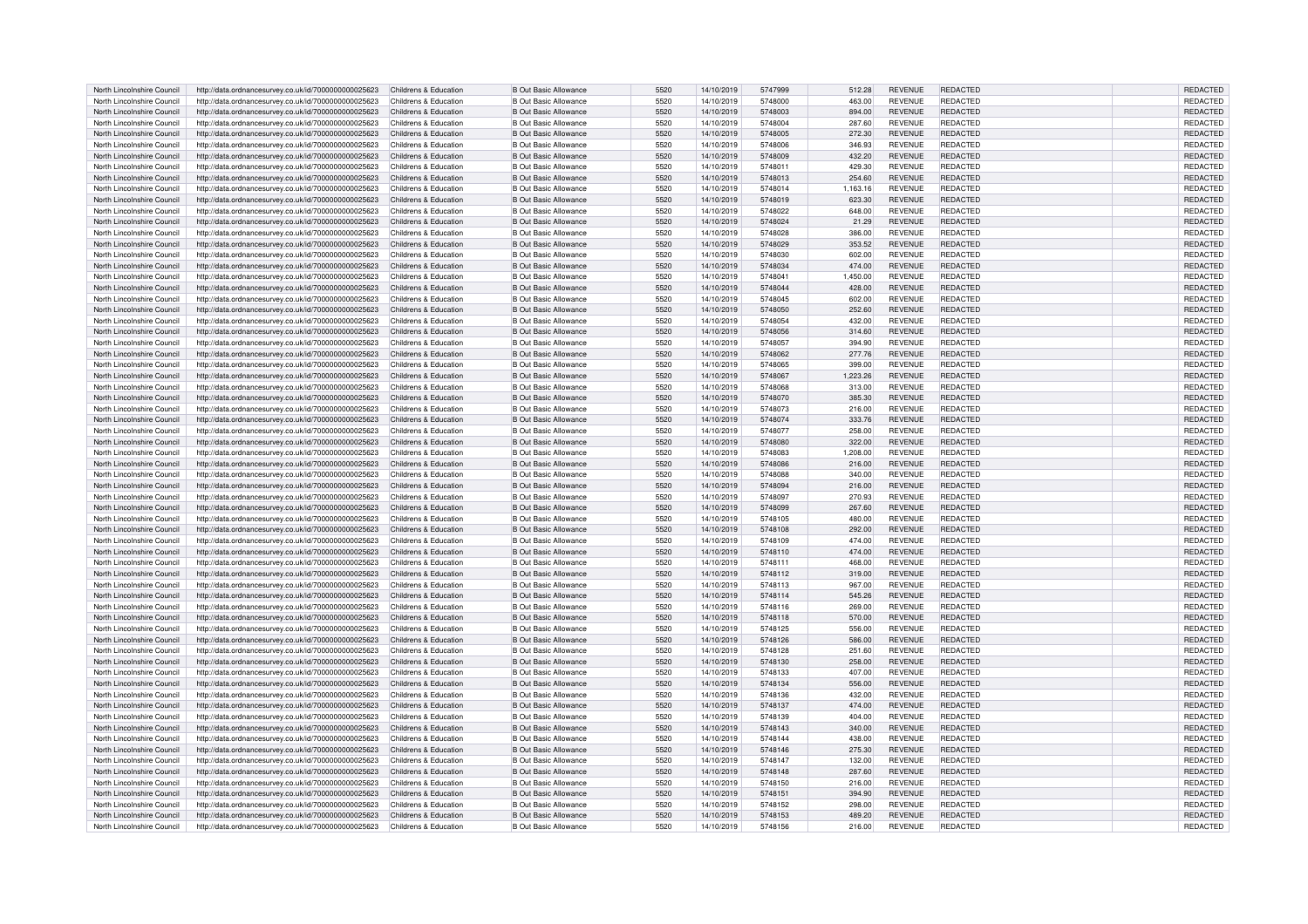| North Lincolnshire Council | http://data.ordnancesurvey.co.uk/id/7000000000025623 | Childrens & Education | <b>B Out Basic Allowance</b> | 5520 | 14/10/2019 | 5748158 | 299.60   | REVENUE        | REDACTED        | <b>REDACTED</b> |
|----------------------------|------------------------------------------------------|-----------------------|------------------------------|------|------------|---------|----------|----------------|-----------------|-----------------|
| North Lincolnshire Council | http://data.ordnancesurvey.co.uk/id/7000000000025623 | Childrens & Education | <b>B Out Basic Allowance</b> | 5520 | 14/10/2019 | 5748165 | 251.40   | REVENUE        | REDACTED        | REDACTED        |
| North Lincolnshire Council | http://data.ordnancesurvey.co.uk/id/7000000000025623 | Childrens & Education | <b>B Out Basic Allowance</b> | 5520 |            | 5748169 |          | <b>REVENUE</b> | REDACTED        | REDACTED        |
|                            |                                                      |                       |                              |      | 14/10/2019 |         | 386.00   |                |                 |                 |
| North Lincolnshire Council | http://data.ordnancesurvey.co.uk/id/7000000000025623 | Childrens & Education | <b>B Out Basic Allowance</b> | 5520 | 14/10/2019 | 5748172 | 772.00   | <b>REVENUE</b> | REDACTED        | REDACTED        |
| North Lincolnshire Council | http://data.ordnancesurvey.co.uk/id/7000000000025623 | Childrens & Education | <b>B Out Basic Allowance</b> | 5520 | 14/10/2019 | 5748174 | 278.00   | <b>REVENUE</b> | <b>REDACTED</b> | REDACTED        |
| North Lincolnshire Council | http://data.ordnancesurvey.co.uk/id/7000000000025623 | Childrens & Education | <b>B Out Basic Allowance</b> | 5520 | 14/10/2019 | 5748178 | 215.15   | <b>REVENUE</b> | <b>REDACTED</b> | <b>REDACTED</b> |
| North Lincolnshire Council | http://data.ordnancesurvey.co.uk/id/7000000000025623 | Childrens & Education | <b>B Out Basic Allowance</b> | 5520 | 14/10/2019 | 5748180 | 264.00   | <b>REVENUE</b> | <b>REDACTED</b> | REDACTED        |
| North Lincolnshire Council | http://data.ordnancesurvey.co.uk/id/7000000000025623 | Childrens & Education | <b>B Out Basic Allowance</b> | 5520 | 14/10/2019 | 5748185 | 278.00   | <b>REVENUE</b> | REDACTED        | REDACTED        |
| North Lincolnshire Council | http://data.ordnancesurvey.co.uk/id/7000000000025623 | Childrens & Education | <b>B Out Basic Allowance</b> | 5520 | 14/10/2019 | 5748191 | 556.00   | <b>REVENUE</b> | <b>REDACTED</b> | <b>REDACTED</b> |
|                            |                                                      |                       |                              |      |            |         |          |                |                 |                 |
| North Lincolnshire Council | http://data.ordnancesurvey.co.uk/id/7000000000025623 | Childrens & Education | <b>B Out Basic Allowance</b> | 5520 | 14/10/2019 | 5748196 | 514.00   | <b>REVENUE</b> | <b>REDACTED</b> | REDACTED        |
| North Lincolnshire Council | http://data.ordnancesurvey.co.uk/id/7000000000025623 | Childrens & Education | <b>B Out Basic Allowance</b> | 5520 | 14/10/2019 | 5748197 | 556.00   | <b>REVENUE</b> | <b>REDACTED</b> | REDACTED        |
| North Lincolnshire Council | http://data.ordnancesurvey.co.uk/id/7000000000025623 | Childrens & Education | <b>B Out Basic Allowance</b> | 5520 | 14/10/2019 | 5748203 | 278.00   | REVENUE        | <b>REDACTED</b> | <b>REDACTED</b> |
| North Lincolnshire Council | http://data.ordnancesurvey.co.uk/id/7000000000025623 | Childrens & Education | <b>B Out Basic Allowance</b> | 5520 | 14/10/2019 | 5748204 | 264.00   | <b>REVENUE</b> | <b>REDACTED</b> | REDACTED        |
| North Lincolnshire Council | http://data.ordnancesurvey.co.uk/id/7000000000025623 | Childrens & Education | <b>B Out Basic Allowance</b> | 5520 | 21/10/2019 | 5752296 | 601.60   | <b>REVENUE</b> | REDACTED        | REDACTED        |
| North Lincolnshire Council | http://data.ordnancesurvey.co.uk/id/7000000000025623 | Childrens & Education | <b>B Out Basic Allowance</b> | 5520 | 21/10/2019 | 5752299 | 458.00   | <b>REVENUE</b> | <b>REDACTED</b> | REDACTED        |
| North Lincolnshire Council | http://data.ordnancesurvey.co.uk/id/7000000000025623 | Childrens & Education | <b>B Out Basic Allowance</b> | 5520 | 21/10/2019 | 5752300 | 624.00   | <b>REVENUE</b> | <b>REDACTED</b> | REDACTED        |
|                            |                                                      | Childrens & Education |                              | 5520 |            |         |          |                | <b>REDACTED</b> |                 |
| North Lincolnshire Council | http://data.ordnancesurvey.co.uk/id/7000000000025623 |                       | <b>B Out Basic Allowance</b> |      | 21/10/2019 | 5752301 | 268.78   | <b>REVENUE</b> |                 | REDACTED        |
| North Lincolnshire Council | http://data.ordnancesurvev.co.uk/id/7000000000025623 | Childrens & Education | <b>B</b> Out Basic Allowance | 5520 | 21/10/2019 | 5752302 | 474.00   | <b>REVENUE</b> | REDACTED        | REDACTED        |
| North Lincolnshire Council | http://data.ordnancesurvey.co.uk/id/7000000000025623 | Childrens & Education | <b>B Out Basic Allowance</b> | 5520 | 21/10/2019 | 5752303 | 627.26   | REVENUE        | <b>REDACTED</b> | REDACTED        |
| North Lincolnshire Council | http://data.ordnancesurvey.co.uk/id/7000000000025623 | Childrens & Education | <b>B Out Basic Allowance</b> | 5520 | 21/10/2019 | 5752309 | 258.00   | <b>REVENUE</b> | REDACTED        | REDACTED        |
| North Lincolnshire Council | http://data.ordnancesurvey.co.uk/id/7000000000025623 | Childrens & Education | <b>B Out Basic Allowance</b> | 5520 | 21/10/2019 | 5752311 | 556.00   | <b>REVENUE</b> | <b>REDACTED</b> | REDACTED        |
| North Lincolnshire Council | http://data.ordnancesurvey.co.uk/id/7000000000025623 | Childrens & Education | <b>B Out Basic Allowance</b> | 5520 | 21/10/2019 | 5752312 | 489.00   | REVENUE        | REDACTED        | REDACTED        |
| North Lincolnshire Council | http://data.ordnancesurvey.co.uk/id/7000000000025623 | Childrens & Education | <b>B Out Basic Allowance</b> | 5520 | 21/10/2019 | 5752314 | 428.85   | <b>REVENUE</b> | <b>REDACTED</b> | REDACTED        |
| North Lincolnshire Council | http://data.ordnancesurvey.co.uk/id/7000000000025623 | Childrens & Education | <b>B Out Basic Allowance</b> | 5520 | 21/10/2019 | 5752317 | 772.00   | REVENUE        | <b>REDACTED</b> | <b>REDACTED</b> |
|                            |                                                      |                       |                              |      |            |         |          |                |                 |                 |
| North Lincolnshire Council | http://data.ordnancesurvey.co.uk/id/7000000000025623 | Childrens & Education | <b>B Out Basic Allowance</b> | 5520 | 21/10/2019 | 5752323 | 505.90   | <b>REVENUE</b> | <b>REDACTED</b> | REDACTED        |
| North Lincolnshire Council | http://data.ordnancesurvey.co.uk/id/7000000000025623 | Childrens & Education | <b>B Out Basic Allowance</b> | 5520 | 21/10/2019 | 5752329 | 362.90   | <b>REVENUE</b> | REDACTED        | <b>REDACTED</b> |
| North Lincolnshire Council | http://data.ordnancesurvey.co.uk/id/7000000000025623 | Childrens & Education | <b>B Out Basic Allowance</b> | 5520 | 21/10/2019 | 5752330 | 484.30   | <b>REVENUE</b> | <b>REDACTED</b> | <b>REDACTED</b> |
| North Lincolnshire Council | http://data.ordnancesurvey.co.uk/id/7000000000025623 | Childrens & Education | <b>B Out Basic Allowance</b> | 5520 | 21/10/2019 | 5752332 | 312.92   | REVENUE        | REDACTED        | REDACTED        |
| North Lincolnshire Council | http://data.ordnancesurvey.co.uk/id/7000000000025623 | Childrens & Education | <b>B Out Basic Allowance</b> | 5520 | 21/10/2019 | 5752333 | 818.00   | <b>REVENUE</b> | <b>REDACTED</b> | REDACTED        |
| North Lincolnshire Council | http://data.ordnancesurvey.co.uk/id/7000000000025623 | Childrens & Education | B Out Basic Allowance        | 5520 | 21/10/2019 | 5752342 | 395.24   | <b>REVENUE</b> | REDACTED        | <b>REDACTED</b> |
| North Lincolnshire Council | http://data.ordnancesurvey.co.uk/id/7000000000025623 | Childrens & Education | <b>B Out Basic Allowance</b> | 5520 | 21/10/2019 | 5752343 | 626.30   | <b>REVENUE</b> | REDACTED        | REDACTED        |
| North Lincolnshire Council | http://data.ordnancesurvey.co.uk/id/7000000000025623 | Childrens & Education | <b>B Out Basic Allowance</b> | 5520 | 21/10/2019 | 5752345 | 298.00   | REVENUE        | REDACTED        | REDACTED        |
|                            |                                                      |                       |                              |      |            |         |          |                |                 |                 |
| North Lincolnshire Council | http://data.ordnancesurvey.co.uk/id/7000000000025623 | Childrens & Education | <b>B Out Basic Allowance</b> | 5520 | 21/10/2019 | 5752350 | 287.60   | <b>REVENUE</b> | <b>REDACTED</b> | <b>REDACTED</b> |
| North Lincolnshire Council | http://data.ordnancesurvey.co.uk/id/7000000000025623 | Childrens & Education | <b>B Out Basic Allowance</b> | 5520 | 21/10/2019 | 5752353 | 263.60   | REVENUE        | REDACTED        | REDACTED        |
| North Lincolnshire Council | http://data.ordnancesurvey.co.uk/id/7000000000025623 | Childrens & Education | <b>B Out Basic Allowance</b> | 5520 | 21/10/2019 | 5752355 | 451.14   | <b>REVENUE</b> | <b>REDACTED</b> | REDACTED        |
| North Lincolnshire Council | http://data.ordnancesurvev.co.uk/id/7000000000025623 | Childrens & Education | <b>B Out Basic Allowance</b> | 5520 | 21/10/2019 | 5752356 | 463.00   | <b>REVENUE</b> | REDACTED        | REDACTED        |
| North Lincolnshire Council | http://data.ordnancesurvey.co.uk/id/7000000000025623 | Childrens & Education | <b>B Out Basic Allowance</b> | 5520 | 21/10/2019 | 5752359 | 276.71   | REVENUE        | <b>REDACTED</b> | REDACTED        |
| North Lincolnshire Council | http://data.ordnancesurvey.co.uk/id/7000000000025623 | Childrens & Education | <b>B Out Basic Allowance</b> | 5520 | 21/10/2019 | 5752360 | 287.60   | REVENUE        | REDACTED        | REDACTED        |
| North Lincolnshire Council | http://data.ordnancesurvey.co.uk/id/7000000000025623 | Childrens & Education | <b>B Out Basic Allowance</b> | 5520 | 21/10/2019 | 5752361 | 272.30   | <b>REVENUE</b> | <b>REDACTED</b> | REDACTED        |
| North Lincolnshire Council |                                                      | Childrens & Education | <b>B Out Basic Allowance</b> | 5520 |            | 5752362 | 397.19   | <b>REVENUE</b> | REDACTED        | <b>REDACTED</b> |
|                            | http://data.ordnancesurvey.co.uk/id/7000000000025623 |                       |                              |      | 21/10/2019 |         |          |                |                 |                 |
| North Lincolnshire Council | http://data.ordnancesurvey.co.uk/id/7000000000025623 | Childrens & Education | <b>B Out Basic Allowance</b> | 5520 | 21/10/2019 | 5752365 | 432.20   | REVENUE        | REDACTED        | REDACTED        |
| North Lincolnshire Council | http://data.ordnancesurvey.co.uk/id/7000000000025623 | Childrens & Education | <b>B Out Basic Allowance</b> | 5520 | 21/10/2019 | 5752367 | 386.72   | <b>REVENUE</b> | <b>REDACTED</b> | <b>REDACTED</b> |
| North Lincolnshire Council | http://data.ordnancesurvey.co.uk/id/7000000000025623 | Childrens & Education | <b>B Out Basic Allowance</b> | 5520 | 21/10/2019 | 5752369 | 254.60   | <b>REVENUE</b> | REDACTED        | REDACTED        |
| North Lincolnshire Council | http://data.ordnancesurvey.co.uk/id/7000000000025623 | Childrens & Education | <b>B Out Basic Allowance</b> | 5520 | 21/10/2019 | 5752370 | 840.55   | REVENUE        | REDACTED        | REDACTED        |
| North Lincolnshire Council | http://data.ordnancesurvey.co.uk/id/7000000000025623 | Childrens & Education | <b>B Out Basic Allowance</b> | 5520 | 21/10/2019 | 5752375 | 623.30   | <b>REVENUE</b> | <b>REDACTED</b> | REDACTED        |
| North Lincolnshire Council | http://data.ordnancesurvey.co.uk/id/7000000000025623 | Childrens & Education | <b>B Out Basic Allowance</b> | 5520 | 21/10/2019 | 5752377 | 648.00   | <b>REVENUE</b> | <b>REDACTED</b> | REDACTED        |
| North Lincolnshire Council | http://data.ordnancesurvey.co.uk/id/7000000000025623 | Childrens & Education | <b>B Out Basic Allowance</b> | 5520 | 21/10/2019 | 5752378 | 648.00   | <b>REVENUE</b> | <b>REDACTED</b> | REDACTED        |
| North Lincolnshire Council | http://data.ordnancesurvey.co.uk/id/7000000000025623 | Childrens & Education | <b>B Out Basic Allowance</b> | 5520 | 21/10/2019 | 5752384 | 386.00   | REVENUE        | REDACTED        | <b>REDACTED</b> |
|                            |                                                      |                       |                              |      |            |         |          |                |                 |                 |
| North Lincolnshire Council | http://data.ordnancesurvey.co.uk/id/7000000000025623 | Childrens & Education | <b>B Out Basic Allowance</b> | 5520 | 21/10/2019 | 5752385 | 353.52   | <b>REVENUE</b> | <b>REDACTED</b> | REDACTED        |
| North Lincolnshire Council | http://data.ordnancesurvey.co.uk/id/7000000000025623 | Childrens & Education | <b>B Out Basic Allowance</b> | 5520 | 21/10/2019 | 5752386 | 602.00   | <b>REVENUE</b> | REDACTED        | REDACTED        |
| North Lincolnshire Council | http://data.ordnancesurvey.co.uk/id/7000000000025623 | Childrens & Education | <b>B Out Basic Allowance</b> | 5520 | 21/10/2019 | 5752388 | 277.71   | <b>REVENUE</b> | <b>REDACTED</b> | <b>REDACTED</b> |
| North Lincolnshire Council | http://data.ordnancesurvey.co.uk/id/7000000000025623 | Childrens & Education | <b>B Out Basic Allowance</b> | 5520 | 21/10/2019 | 5752390 | 474.00   | <b>REVENUE</b> | <b>REDACTED</b> | REDACTED        |
| North Lincolnshire Council | http://data.ordnancesurvey.co.uk/id/7000000000025623 | Childrens & Education | <b>B Out Basic Allowance</b> | 5520 | 21/10/2019 | 5752397 | 1,234.00 | <b>REVENUE</b> | <b>REDACTED</b> | REDACTED        |
| North Lincolnshire Council | http://data.ordnancesurvey.co.uk/id/7000000000025623 | Childrens & Education | <b>B</b> Out Basic Allowance | 5520 | 21/10/2019 | 5752400 | 489.71   | REVENUE        | REDACTED        | REDACTED        |
| North Lincolnshire Council | http://data.ordnancesurvey.co.uk/id/7000000000025623 | Childrens & Education | <b>B Out Basic Allowance</b> | 5520 | 21/10/2019 | 5752401 | 602.00   | REVENUE        | REDACTED        | REDACTED        |
| North Lincolnshire Council | http://data.ordnancesurvey.co.uk/id/7000000000025623 | Childrens & Education | <b>B Out Basic Allowance</b> | 5520 | 21/10/2019 | 5752406 | 252.60   | <b>REVENUE</b> | REDACTED        | REDACTED        |
| North Lincolnshire Council |                                                      | Childrens & Education | <b>B Out Basic Allowance</b> |      |            | 5752410 |          | <b>REVENUE</b> | <b>REDACTED</b> |                 |
|                            | http://data.ordnancesurvey.co.uk/id/7000000000025623 |                       |                              | 5520 | 21/10/2019 |         | 648.00   |                |                 | REDACTED        |
| North Lincolnshire Council | http://data.ordnancesurvey.co.uk/id/7000000000025623 | Childrens & Education | <b>B Out Basic Allowance</b> | 5520 | 21/10/2019 | 5752412 | 314.60   | REVENUE        | REDACTED        | REDACTED        |
| North Lincolnshire Council | http://data.ordnancesurvey.co.uk/id/7000000000025623 | Childrens & Education | <b>B Out Basic Allowance</b> | 5520 | 21/10/2019 | 5752413 | 394.90   | <b>REVENUE</b> | <b>REDACTED</b> | REDACTED        |
| North Lincolnshire Council | http://data.ordnancesurvey.co.uk/id/7000000000025623 | Childrens & Education | <b>B Out Basic Allowance</b> | 5520 | 21/10/2019 | 5752418 | 277.76   | REVENUE        | <b>REDACTED</b> | <b>REDACTED</b> |
| North Lincolnshire Council | http://data.ordnancesurvey.co.uk/id/7000000000025623 | Childrens & Education | <b>B Out Basic Allowance</b> | 5520 | 21/10/2019 | 5752421 | 399.00   | <b>REVENUE</b> | <b>REDACTED</b> | REDACTED        |
| North Lincolnshire Council | http://data.ordnancesurvey.co.uk/id/7000000000025623 | Childrens & Education | <b>B</b> Out Basic Allowance | 5520 | 21/10/2019 | 5752423 | 1,223.26 | <b>REVENUE</b> | REDACTED        | REDACTED        |
| North Lincolnshire Council | http://data.ordnancesurvey.co.uk/id/7000000000025623 | Childrens & Education | <b>B Out Basic Allowance</b> | 5520 | 21/10/2019 | 5752424 | 313.00   | <b>REVENUE</b> | REDACTED        | REDACTED        |
| North Lincolnshire Council | http://data.ordnancesurvey.co.uk/id/7000000000025623 | Childrens & Education | <b>B Out Basic Allowance</b> | 5520 | 21/10/2019 | 5752426 | 385.30   | REVENUE        | REDACTED        | REDACTED        |
| North Lincolnshire Council | http://data.ordnancesurvey.co.uk/id/7000000000025623 | Childrens & Education | <b>B Out Basic Allowance</b> | 5520 | 21/10/2019 | 5752429 | 216.00   | <b>REVENUE</b> | <b>REDACTED</b> | REDACTED        |
| North Lincolnshire Council |                                                      | Childrens & Education | <b>B Out Basic Allowance</b> | 5520 | 21/10/2019 | 5752430 |          | <b>REVENUE</b> | <b>REDACTED</b> |                 |
|                            | http://data.ordnancesurvey.co.uk/id/7000000000025623 |                       |                              |      |            |         | 333.76   |                |                 | REDACTED        |
| North Lincolnshire Council | http://data.ordnancesurvey.co.uk/id/7000000000025623 | Childrens & Education | <b>B Out Basic Allowance</b> | 5520 | 21/10/2019 | 5752433 | 258.00   | <b>REVENUE</b> | <b>REDACTED</b> | REDACTED        |
| North Lincolnshire Council | http://data.ordnancesurvey.co.uk/id/7000000000025623 | Childrens & Education | <b>B Out Basic Allowance</b> | 5520 | 21/10/2019 | 5752436 | 322.00   | <b>REVENUE</b> | REDACTED        | REDACTED        |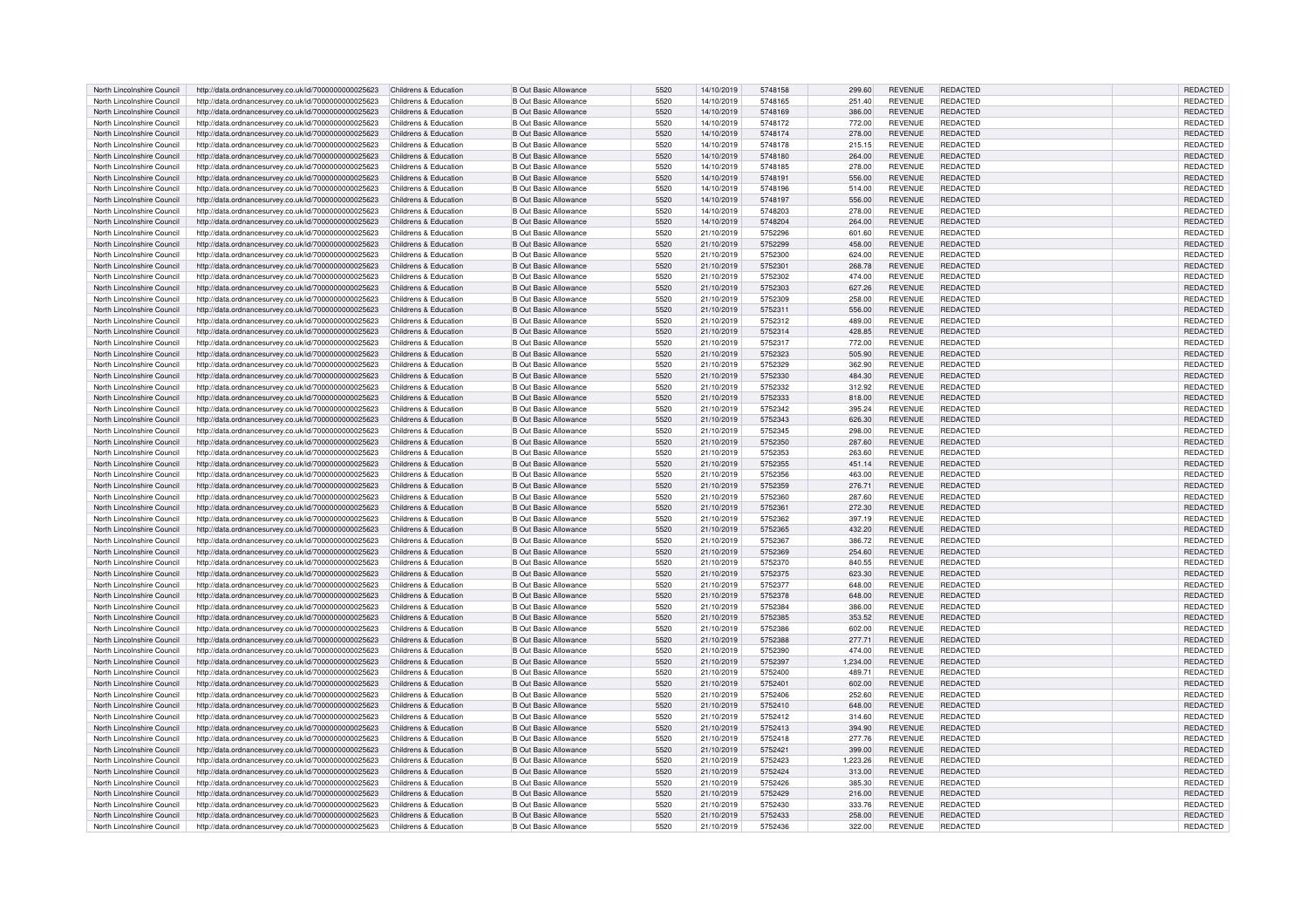| North Lincolnshire Council | http://data.ordnancesurvey.co.uk/id/7000000000025623 | Childrens & Education | <b>B Out Basic Allowance</b> | 5520 | 21/10/2019 | 5752439 | 1.208.00 | <b>REVENUE</b> | <b>REDACTED</b> | <b>REDACTED</b> |
|----------------------------|------------------------------------------------------|-----------------------|------------------------------|------|------------|---------|----------|----------------|-----------------|-----------------|
| North Lincolnshire Council | http://data.ordnancesurvey.co.uk/id/7000000000025623 | Childrens & Education | <b>B Out Basic Allowance</b> | 5520 | 21/10/2019 | 5752443 | 216.00   | REVENUE        | REDACTED        | REDACTED        |
| North Lincolnshire Council | http://data.ordnancesurvey.co.uk/id/7000000000025623 | Childrens & Education | <b>B</b> Out Basic Allowance | 5520 | 21/10/2019 | 5752445 | 267.14   | <b>REVENUE</b> | <b>REDACTED</b> | <b>REDACTED</b> |
| North Lincolnshire Council | http://data.ordnancesurvey.co.uk/id/7000000000025623 | Childrens & Education | <b>B Out Basic Allowance</b> | 5520 | 21/10/2019 | 5752451 | 432.00   | <b>REVENUE</b> | REDACTED        | REDACTED        |
| North Lincolnshire Council | http://data.ordnancesurvey.co.uk/id/7000000000025623 | Childrens & Education | <b>B Out Basic Allowance</b> | 5520 | 21/10/2019 | 5752454 | 271.08   | <b>REVENUE</b> | <b>REDACTED</b> | <b>REDACTED</b> |
| North Lincolnshire Council | http://data.ordnancesurvey.co.uk/id/7000000000025623 | Childrens & Education | <b>B</b> Out Basic Allowance | 5520 | 21/10/2019 | 5752456 | 267.60   | REVENUE        | REDACTED        | REDACTED        |
| North Lincolnshire Council | http://data.ordnancesurvey.co.uk/id/7000000000025623 | Childrens & Education | <b>B</b> Out Basic Allowance | 5520 | 21/10/2019 | 5752457 | 170.00   | <b>REVENUE</b> | REDACTED        | REDACTED        |
| North Lincolnshire Council | http://data.ordnancesurvey.co.uk/id/7000000000025623 | Childrens & Education | <b>B</b> Out Basic Allowance | 5520 | 21/10/2019 | 5752462 | 578.42   | REVENUE        | REDACTED        | REDACTED        |
| North Lincolnshire Council | http://data.ordnancesurvey.co.uk/id/7000000000025623 | Childrens & Education | <b>B Out Basic Allowance</b> | 5520 | 21/10/2019 | 5752465 | 292.00   | <b>REVENUE</b> | <b>REDACTED</b> | <b>REDACTED</b> |
| North Lincolnshire Council | http://data.ordnancesurvey.co.uk/id/7000000000025623 | Childrens & Education | <b>B Out Basic Allowance</b> | 5520 | 21/10/2019 | 5752466 | 474.00   | <b>REVENUE</b> | REDACTED        | REDACTED        |
| North Lincolnshire Council | http://data.ordnancesurvey.co.uk/id/7000000000025623 | Childrens & Education | <b>B</b> Out Basic Allowance | 5520 | 21/10/2019 | 5752467 | 474.00   | <b>REVENUE</b> | <b>REDACTED</b> | REDACTED        |
| North Lincolnshire Council | http://data.ordnancesurvey.co.uk/id/7000000000025623 | Childrens & Education | <b>B Out Basic Allowance</b> | 5520 | 21/10/2019 | 5752468 | 468.00   | REVENUE        | REDACTED        | <b>REDACTED</b> |
| North Lincolnshire Council | http://data.ordnancesurvey.co.uk/id/7000000000025623 | Childrens & Education | <b>B</b> Out Basic Allowance | 5520 | 21/10/2019 | 5752469 | 319.00   | <b>REVENUE</b> | REDACTED        | REDACTED        |
| North Lincolnshire Council | http://data.ordnancesurvey.co.uk/id/7000000000025623 | Childrens & Education | <b>B Out Basic Allowance</b> | 5520 | 21/10/2019 | 5752470 | 874.42   | <b>REVENUE</b> | REDACTED        | REDACTED        |
| North Lincolnshire Council | http://data.ordnancesurvey.co.uk/id/7000000000025623 | Childrens & Education | <b>B Out Basic Allowance</b> | 5520 | 21/10/2019 | 5752471 | 545.26   | <b>REVENUE</b> | <b>REDACTED</b> | REDACTED        |
| North Lincolnshire Council | http://data.ordnancesurvey.co.uk/id/7000000000025623 | Childrens & Education | <b>B</b> Out Basic Allowance | 5520 | 21/10/2019 | 5752473 | 269.00   | <b>REVENUE</b> | REDACTED        | REDACTED        |
| North Lincolnshire Council | http://data.ordnancesurvey.co.uk/id/7000000000025623 | Childrens & Education | <b>B</b> Out Basic Allowance | 5520 | 21/10/2019 | 5752475 | 382.00   | REVENUE        | <b>REDACTED</b> | REDACTED        |
| North Lincolnshire Council | http://data.ordnancesurvey.co.uk/id/7000000000025623 | Childrens & Education | <b>B</b> Out Basic Allowance | 5520 | 21/10/2019 | 5752482 | 556.00   | <b>REVENUE</b> | REDACTED        | REDACTED        |
| North Lincolnshire Council | http://data.ordnancesurvey.co.uk/id/7000000000025623 | Childrens & Education | <b>B</b> Out Basic Allowance | 5520 | 21/10/2019 | 5752483 | 586.00   | REVENUE        | REDACTED        | <b>REDACTED</b> |
| North Lincolnshire Council | http://data.ordnancesurvey.co.uk/id/7000000000025623 | Childrens & Education | <b>B Out Basic Allowance</b> | 5520 | 21/10/2019 | 5752485 | 251.60   | <b>REVENUE</b> | <b>REDACTED</b> | REDACTED        |
| North Lincolnshire Council | http://data.ordnancesurvey.co.uk/id/7000000000025623 | Childrens & Education | <b>B</b> Out Basic Allowance | 5520 | 21/10/2019 | 5752487 | 258.00   | <b>REVENUE</b> | REDACTED        | <b>REDACTED</b> |
| North Lincolnshire Council | http://data.ordnancesurvey.co.uk/id/7000000000025623 | Childrens & Education | <b>B Out Basic Allowance</b> | 5520 | 21/10/2019 | 5752490 | 407.00   | REVENUE        | REDACTED        | REDACTED        |
| North Lincolnshire Council | http://data.ordnancesurvey.co.uk/id/7000000000025623 | Childrens & Education | <b>B</b> Out Basic Allowance | 5520 | 21/10/2019 | 5752492 | 556.00   | <b>REVENUE</b> | REDACTED        | REDACTED        |
| North Lincolnshire Council | http://data.ordnancesurvey.co.uk/id/7000000000025623 | Childrens & Education | <b>B Out Basic Allowance</b> | 5520 | 21/10/2019 | 5752493 | 432.00   | <b>REVENUE</b> | <b>REDACTED</b> | REDACTED        |
| North Lincolnshire Council | http://data.ordnancesurvey.co.uk/id/7000000000025623 | Childrens & Education | <b>B Out Basic Allowance</b> | 5520 | 21/10/2019 | 5752494 | 474.00   | <b>REVENUE</b> | <b>REDACTED</b> | REDACTED        |
| North Lincolnshire Council | http://data.ordnancesurvey.co.uk/id/7000000000025623 | Childrens & Education | <b>B</b> Out Basic Allowance | 5520 | 21/10/2019 | 5752496 | 404.00   | <b>REVENUE</b> | REDACTED        | REDACTED        |
| North Lincolnshire Council | http://data.ordnancesurvey.co.uk/id/7000000000025623 | Childrens & Education | <b>B</b> Out Basic Allowance | 5520 | 21/10/2019 | 5752499 | 340.00   | <b>REVENUE</b> | <b>REDACTED</b> | <b>REDACTED</b> |
| North Lincolnshire Council | http://data.ordnancesurvey.co.uk/id/7000000000025623 | Childrens & Education | <b>B Out Basic Allowance</b> | 5520 | 21/10/2019 | 5752500 | 438.00   | <b>REVENUE</b> | REDACTED        | REDACTED        |
| North Lincolnshire Council | http://data.ordnancesurvey.co.uk/id/7000000000025623 | Childrens & Education | <b>B</b> Out Basic Allowance | 5520 | 21/10/2019 | 5752502 | 275.30   | <b>REVENUE</b> | REDACTED        | REDACTED        |
| North Lincolnshire Council | http://data.ordnancesurvey.co.uk/id/7000000000025623 | Childrens & Education | <b>B Out Basic Allowance</b> | 5520 | 21/10/2019 | 5752504 | 205.71   | REVENUE        | REDACTED        | REDACTED        |
| North Lincolnshire Council | http://data.ordnancesurvey.co.uk/id/7000000000025623 | Childrens & Education | B Out Basic Allowance        | 5520 | 21/10/2019 | 5752505 | 287.60   | <b>REVENUE</b> | <b>REDACTED</b> | REDACTED        |
| North Lincolnshire Council | http://data.ordnancesurvey.co.uk/id/7000000000025623 | Childrens & Education | <b>B</b> Out Basic Allowance | 5520 | 21/10/2019 | 5752507 | 216.00   | REVENUE        | REDACTED        | REDACTED        |
| North Lincolnshire Council | http://data.ordnancesurvey.co.uk/id/7000000000025623 | Childrens & Education | <b>B</b> Out Basic Allowance | 5520 | 21/10/2019 | 5752508 | 394.90   | <b>REVENUE</b> | REDACTED        | <b>REDACTED</b> |
| North Lincolnshire Council | http://data.ordnancesurvey.co.uk/id/7000000000025623 | Childrens & Education | <b>B Out Basic Allowance</b> | 5520 | 21/10/2019 | 5752509 | 298.00   | <b>REVENUE</b> | REDACTED        | REDACTED        |
| North Lincolnshire Council | http://data.ordnancesurvey.co.uk/id/7000000000025623 | Childrens & Education | <b>B Out Basic Allowance</b> | 5520 | 21/10/2019 | 5752510 | 509.20   | <b>REVENUE</b> | REDACTED        | REDACTED        |
| North Lincolnshire Council | http://data.ordnancesurvev.co.uk/id/7000000000025623 | Childrens & Education | <b>B</b> Out Basic Allowance | 5520 | 21/10/2019 | 5752513 | 216.00   | <b>REVENUE</b> | REDACTED        | REDACTED        |
| North Lincolnshire Council | http://data.ordnancesurvey.co.uk/id/7000000000025623 | Childrens & Education | <b>B</b> Out Basic Allowance | 5520 | 21/10/2019 | 5752515 | 299.60   | <b>REVENUE</b> | REDACTED        | REDACTED        |
| North Lincolnshire Council | http://data.ordnancesurvey.co.uk/id/7000000000025623 | Childrens & Education | <b>B Out Basic Allowance</b> | 5520 | 21/10/2019 | 5752519 | 342.90   | REVENUE        | REDACTED        | REDACTED        |
| North Lincolnshire Council | http://data.ordnancesurvey.co.uk/id/7000000000025623 | Childrens & Education | <b>B</b> Out Basic Allowance | 5520 | 21/10/2019 | 5752522 | 251.40   | <b>REVENUE</b> | REDACTED        | REDACTED        |
| North Lincolnshire Council | http://data.ordnancesurvey.co.uk/id/7000000000025623 | Childrens & Education | <b>B Out Basic Allowance</b> | 5520 | 21/10/2019 | 5752526 | 386.00   | REVENUE        | REDACTED        | REDACTED        |
| North Lincolnshire Council | http://data.ordnancesurvey.co.uk/id/7000000000025623 | Childrens & Education | <b>B</b> Out Basic Allowance | 5520 | 21/10/2019 | 5752529 | 772.00   | <b>REVENUE</b> | REDACTED        | <b>REDACTED</b> |
| North Lincolnshire Council | http://data.ordnancesurvey.co.uk/id/7000000000025623 | Childrens & Education | <b>B</b> Out Basic Allowance | 5520 | 21/10/2019 | 5752531 | 278.00   | <b>REVENUE</b> | REDACTED        | <b>REDACTED</b> |
| North Lincolnshire Council | http://data.ordnancesurvey.co.uk/id/7000000000025623 | Childrens & Education | <b>B</b> Out Basic Allowance | 5520 | 21/10/2019 | 5752535 | 258.00   | REVENUE        | REDACTED        | REDACTED        |
| North Lincolnshire Council | http://data.ordnancesurvey.co.uk/id/7000000000025623 | Childrens & Education | <b>B Out Basic Allowance</b> | 5520 | 21/10/2019 | 5752538 | 264.00   | REVENUE        | REDACTED        | REDACTED        |
| North Lincolnshire Council | http://data.ordnancesurvey.co.uk/id/7000000000025623 | Childrens & Education | <b>B Out Basic Allowance</b> | 5520 | 21/10/2019 | 5752540 | 167.00   | <b>REVENUE</b> | <b>REDACTED</b> | REDACTED        |
| North Lincolnshire Council | http://data.ordnancesurvey.co.uk/id/7000000000025623 | Childrens & Education | <b>B Out Basic Allowance</b> | 5520 | 21/10/2019 | 5752541 | 167.00   | <b>REVENUE</b> | REDACTED        | REDACTED        |
| North Lincolnshire Council | http://data.ordnancesurvey.co.uk/id/7000000000025623 | Childrens & Education | <b>B</b> Out Basic Allowance | 5520 | 21/10/2019 | 5752543 | 278.00   | <b>REVENUE</b> | <b>REDACTED</b> | REDACTED        |
| North Lincolnshire Council | http://data.ordnancesurvey.co.uk/id/7000000000025623 | Childrens & Education | <b>B Out Basic Allowance</b> | 5520 | 21/10/2019 | 5752549 | 556.00   | REVENUE        | REDACTED        | REDACTED        |
| North Lincolnshire Council | http://data.ordnancesurvey.co.uk/id/7000000000025623 | Childrens & Education | <b>B</b> Out Basic Allowance | 5520 | 21/10/2019 | 5752554 | 514.00   | <b>REVENUE</b> | REDACTED        | REDACTED        |
| North Lincolnshire Council | http://data.ordnancesurvey.co.uk/id/7000000000025623 | Childrens & Education | <b>B Out Basic Allowance</b> | 5520 | 21/10/2019 | 5752555 | 726.00   | <b>REVENUE</b> | REDACTED        | REDACTED        |
| North Lincolnshire Council | http://data.ordnancesurvey.co.uk/id/7000000000025623 | Childrens & Education | <b>B Out Basic Allowance</b> | 5520 | 21/10/2019 | 5752561 | 278.00   | <b>REVENUE</b> | REDACTED        | <b>REDACTED</b> |
| North Lincolnshire Council | http://data.ordnancesurvey.co.uk/id/7000000000025623 | Childrens & Education | <b>B Out Basic Allowance</b> | 5520 | 21/10/2019 | 5752562 | 264.00   | <b>REVENUE</b> | REDACTED        | REDACTED        |
| North Lincolnshire Council | http://data.ordnancesurvey.co.uk/id/7000000000025623 | Childrens & Education | <b>B</b> Out Basic Allowance | 5520 | 28/10/2019 | 5755620 | 601.60   | <b>REVENUE</b> | REDACTED        | REDACTED        |
| North Lincolnshire Council | http://data.ordnancesurvey.co.uk/id/7000000000025623 | Childrens & Education | <b>B</b> Out Basic Allowance | 5520 | 28/10/2019 | 5755623 | 458.00   | <b>REVENUE</b> | REDACTED        | REDACTED        |
| North Lincolnshire Council | http://data.ordnancesurvey.co.uk/id/7000000000025623 | Childrens & Education | <b>B Out Basic Allowance</b> | 5520 | 28/10/2019 | 5755624 | 624.00   | <b>REVENUE</b> | <b>REDACTED</b> | REDACTED        |
| North Lincolnshire Council | http://data.ordnancesurvey.co.uk/id/7000000000025623 | Childrens & Education | <b>B Out Basic Allowance</b> | 5520 | 28/10/2019 | 5755625 | 268.78   | <b>REVENUE</b> | <b>REDACTED</b> | REDACTED        |
| North Lincolnshire Council | http://data.ordnancesurvey.co.uk/id/7000000000025623 | Childrens & Education | <b>B</b> Out Basic Allowance | 5520 | 28/10/2019 | 5755626 | 350.57   | <b>REVENUE</b> | REDACTED        | <b>REDACTED</b> |
| North Lincolnshire Council | http://data.ordnancesurvey.co.uk/id/7000000000025623 | Childrens & Education | <b>B</b> Out Basic Allowance | 5520 | 28/10/2019 | 5755627 | 530.12   | REVENUE        | REDACTED        | REDACTED        |
| North Lincolnshire Council | http://data.ordnancesurvey.co.uk/id/7000000000025623 | Childrens & Education | <b>B</b> Out Basic Allowance | 5520 | 28/10/2019 | 5755633 | 258.00   | <b>REVENUE</b> | REDACTED        | REDACTED        |
| North Lincolnshire Council | http://data.ordnancesurvey.co.uk/id/7000000000025623 | Childrens & Education | <b>B Out Basic Allowance</b> | 5520 | 28/10/2019 | 5755635 | 634.00   | <b>REVENUE</b> | REDACTED        | <b>REDACTED</b> |
| North Lincolnshire Council | http://data.ordnancesurvey.co.uk/id/7000000000025623 | Childrens & Education | B Out Basic Allowance        | 5520 | 28/10/2019 | 5755636 | 489.00   | <b>REVENUE</b> | REDACTED        | REDACTED        |
| North Lincolnshire Council | http://data.ordnancesurvey.co.uk/id/7000000000025623 | Childrens & Education | <b>B Out Basic Allowance</b> | 5520 | 28/10/2019 | 5755638 | 516.00   | <b>REVENUE</b> | REDACTED        | REDACTED        |
| North Lincolnshire Council | http://data.ordnancesurvey.co.uk/id/7000000000025623 | Childrens & Education | <b>B</b> Out Basic Allowance | 5520 | 28/10/2019 | 5755641 | 772.00   | <b>REVENUE</b> | REDACTED        | REDACTED        |
| North Lincolnshire Council | http://data.ordnancesurvey.co.uk/id/7000000000025623 | Childrens & Education | <b>B Out Basic Allowance</b> | 5520 | 28/10/2019 | 5755645 | 472.51   | REVENUE        | REDACTED        | REDACTED        |
| North Lincolnshire Council | http://data.ordnancesurvey.co.uk/id/7000000000025623 | Childrens & Education | <b>B</b> Out Basic Allowance | 5520 | 28/10/2019 | 5755647 | 505.90   | <b>REVENUE</b> | <b>REDACTED</b> | REDACTED        |
| North Lincolnshire Council | http://data.ordnancesurvey.co.uk/id/7000000000025623 | Childrens & Education | <b>B Out Basic Allowance</b> | 5520 | 28/10/2019 | 5755653 | 362.90   | REVENUE        | <b>REDACTED</b> | REDACTED        |
| North Lincolnshire Council | http://data.ordnancesurvey.co.uk/id/7000000000025623 | Childrens & Education | <b>B.Out Basic Allowance</b> | 5520 | 28/10/2019 | 5755654 | 484.30   | <b>REVENUE</b> | <b>REDACTED</b> | <b>REDACTED</b> |
| North Lincolnshire Council | http://data.ordnancesurvey.co.uk/id/7000000000025623 | Childrens & Education | <b>B Out Basic Allowance</b> | 5520 | 28/10/2019 | 5755656 | 312.92   | <b>REVENUE</b> | REDACTED        | <b>REDACTED</b> |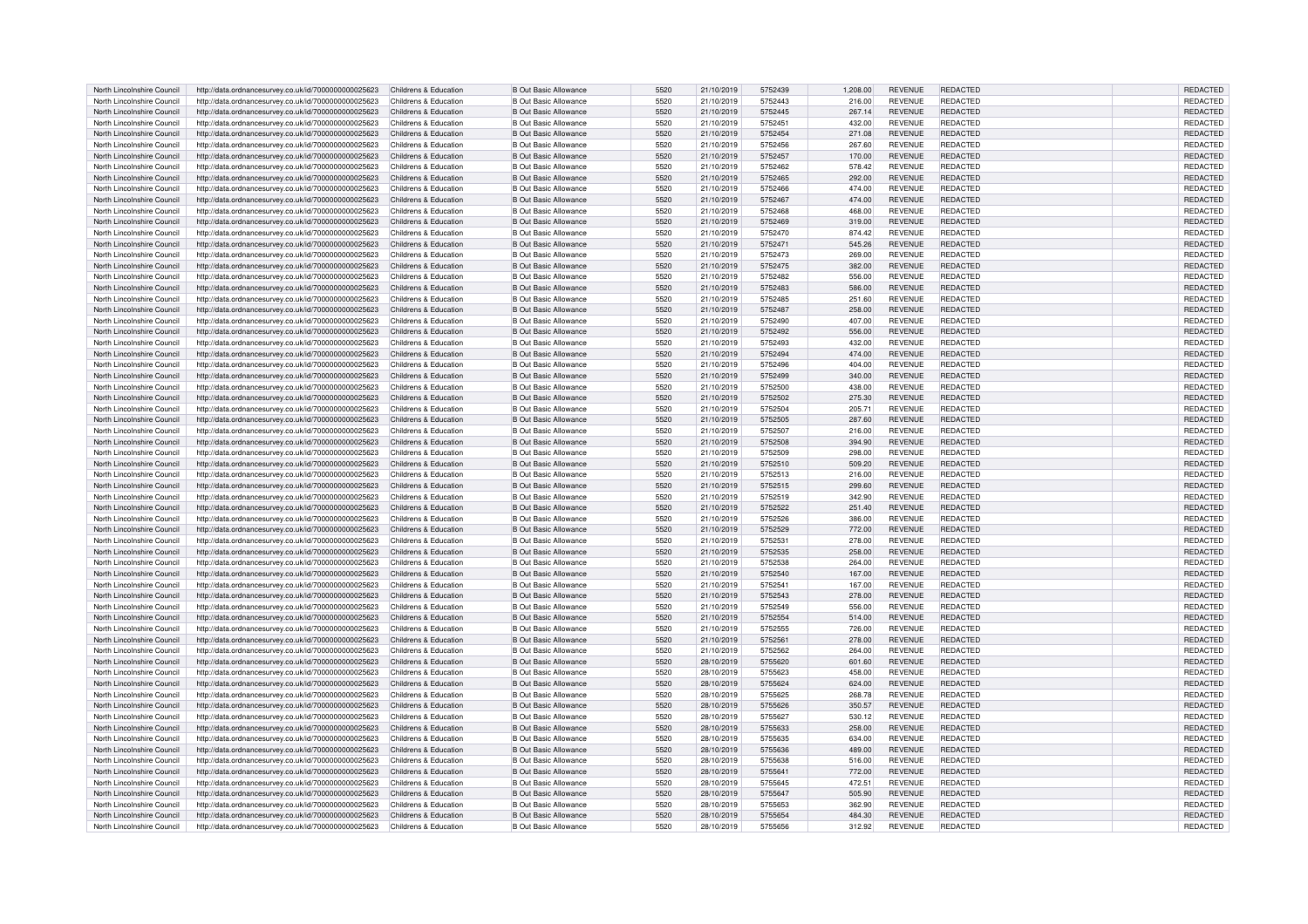| North Lincolnshire Council | http://data.ordnancesurvey.co.uk/id/7000000000025623 | Childrens & Education | <b>B Out Basic Allowance</b> | 5520 | 28/10/2019 | 5755657 | 818.00   | REVENUE        | REDACTED        | <b>REDACTED</b> |
|----------------------------|------------------------------------------------------|-----------------------|------------------------------|------|------------|---------|----------|----------------|-----------------|-----------------|
| North Lincolnshire Council | http://data.ordnancesurvey.co.uk/id/7000000000025623 | Childrens & Education | <b>B Out Basic Allowance</b> | 5520 | 28/10/2019 | 5755666 | 395.24   | REVENUE        | REDACTED        | REDACTED        |
| North Lincolnshire Council | http://data.ordnancesurvey.co.uk/id/7000000000025623 | Childrens & Education | <b>B Out Basic Allowance</b> | 5520 | 28/10/2019 | 5755667 | 626.30   | <b>REVENUE</b> | REDACTED        | REDACTED        |
|                            |                                                      |                       |                              |      |            |         |          |                |                 |                 |
| North Lincolnshire Council | http://data.ordnancesurvey.co.uk/id/7000000000025623 | Childrens & Education | <b>B Out Basic Allowance</b> | 5520 | 28/10/2019 | 5755669 | 303.72   | <b>REVENUE</b> | REDACTED        | REDACTED        |
| North Lincolnshire Council | http://data.ordnancesurvey.co.uk/id/7000000000025623 | Childrens & Education | <b>B Out Basic Allowance</b> | 5520 | 28/10/2019 | 5755674 | 287.60   | <b>REVENUE</b> | <b>REDACTED</b> | REDACTED        |
| North Lincolnshire Council | http://data.ordnancesurvey.co.uk/id/7000000000025623 | Childrens & Education | <b>B Out Basic Allowance</b> | 5520 | 28/10/2019 | 5755676 | 262.30   | <b>REVENUE</b> | <b>REDACTED</b> | <b>REDACTED</b> |
| North Lincolnshire Council | http://data.ordnancesurvey.co.uk/id/7000000000025623 | Childrens & Education | <b>B Out Basic Allowance</b> | 5520 | 28/10/2019 | 5755677 | 263.60   | <b>REVENUE</b> | <b>REDACTED</b> | REDACTED        |
| North Lincolnshire Council | http://data.ordnancesurvey.co.uk/id/7000000000025623 | Childrens & Education | <b>B Out Basic Allowance</b> | 5520 | 28/10/2019 | 5755679 | 458.78   | <b>REVENUE</b> | <b>REDACTED</b> | REDACTED        |
| North Lincolnshire Council | http://data.ordnancesurvey.co.uk/id/7000000000025623 | Childrens & Education | <b>B Out Basic Allowance</b> | 5520 | 28/10/2019 | 5755680 | 463.00   | <b>REVENUE</b> | <b>REDACTED</b> | <b>REDACTED</b> |
|                            |                                                      |                       |                              |      |            |         |          |                |                 |                 |
| North Lincolnshire Council | http://data.ordnancesurvey.co.uk/id/7000000000025623 | Childrens & Education | <b>B Out Basic Allowance</b> | 5520 | 28/10/2019 | 5755683 | 276.71   | <b>REVENUE</b> | <b>REDACTED</b> | REDACTED        |
| North Lincolnshire Council | http://data.ordnancesurvey.co.uk/id/7000000000025623 | Childrens & Education | <b>B Out Basic Allowance</b> | 5520 | 28/10/2019 | 5755684 | 287.60   | <b>REVENUE</b> | <b>REDACTED</b> | REDACTED        |
| North Lincolnshire Council | http://data.ordnancesurvey.co.uk/id/7000000000025623 | Childrens & Education | <b>B Out Basic Allowance</b> | 5520 | 28/10/2019 | 5755685 | 272.30   | REVENUE        | <b>REDACTED</b> | <b>REDACTED</b> |
| North Lincolnshire Council | http://data.ordnancesurvey.co.uk/id/7000000000025623 | Childrens & Education | <b>B Out Basic Allowance</b> | 5520 | 28/10/2019 | 5755686 | 378.91   | <b>REVENUE</b> | <b>REDACTED</b> | REDACTED        |
| North Lincolnshire Council | http://data.ordnancesurvey.co.uk/id/7000000000025623 | Childrens & Education | <b>B Out Basic Allowance</b> | 5520 | 28/10/2019 | 5755689 | 432.20   | <b>REVENUE</b> | REDACTED        | REDACTED        |
| North Lincolnshire Council | http://data.ordnancesurvey.co.uk/id/7000000000025623 | Childrens & Education | <b>B Out Basic Allowance</b> | 5520 | 28/10/2019 | 5755693 | 254.60   | <b>REVENUE</b> | <b>REDACTED</b> | REDACTED        |
|                            |                                                      |                       |                              |      |            |         |          |                |                 |                 |
| North Lincolnshire Council | http://data.ordnancesurvey.co.uk/id/7000000000025623 | Childrens & Education | <b>B Out Basic Allowance</b> | 5520 | 28/10/2019 | 5755694 | 674.00   | <b>REVENUE</b> | <b>REDACTED</b> | REDACTED        |
| North Lincolnshire Council | http://data.ordnancesurvey.co.uk/id/7000000000025623 | Childrens & Education | <b>B Out Basic Allowance</b> | 5520 | 28/10/2019 | 5755697 | 258.00   | <b>REVENUE</b> | <b>REDACTED</b> | REDACTED        |
| North Lincolnshire Council | http://data.ordnancesurvev.co.uk/id/7000000000025623 | Childrens & Education | <b>B</b> Out Basic Allowance | 5520 | 28/10/2019 | 5755699 | 623.30   | <b>REVENUE</b> | <b>REDACTED</b> | REDACTED        |
| North Lincolnshire Council | http://data.ordnancesurvey.co.uk/id/7000000000025623 | Childrens & Education | <b>B Out Basic Allowance</b> | 5520 | 28/10/2019 | 5755702 | 648.00   | REVENUE        | <b>REDACTED</b> | <b>REDACTED</b> |
| North Lincolnshire Council | http://data.ordnancesurvey.co.uk/id/7000000000025623 | Childrens & Education | <b>B Out Basic Allowance</b> | 5520 | 28/10/2019 | 5755707 | 386.00   | <b>REVENUE</b> | REDACTED        | REDACTED        |
| North Lincolnshire Council | http://data.ordnancesurvey.co.uk/id/7000000000025623 | Childrens & Education | <b>B Out Basic Allowance</b> | 5520 | 28/10/2019 | 5755708 | 353.52   | <b>REVENUE</b> | <b>REDACTED</b> | REDACTED        |
| North Lincolnshire Council | http://data.ordnancesurvey.co.uk/id/7000000000025623 | Childrens & Education | <b>B Out Basic Allowance</b> | 5520 | 28/10/2019 | 5755709 | 602.00   | REVENUE        | REDACTED        | REDACTED        |
|                            |                                                      |                       |                              |      |            |         |          |                |                 |                 |
| North Lincolnshire Council | http://data.ordnancesurvey.co.uk/id/7000000000025623 | Childrens & Education | <b>B Out Basic Allowance</b> | 5520 | 28/10/2019 | 5755711 | 432.00   | <b>REVENUE</b> | <b>REDACTED</b> | REDACTED        |
| North Lincolnshire Council | http://data.ordnancesurvey.co.uk/id/7000000000025623 | Childrens & Education | <b>B Out Basic Allowance</b> | 5520 | 28/10/2019 | 5755713 | 474.00   | <b>REVENUE</b> | <b>REDACTED</b> | <b>REDACTED</b> |
| North Lincolnshire Council | http://data.ordnancesurvey.co.uk/id/7000000000025623 | Childrens & Education | <b>B Out Basic Allowance</b> | 5520 | 28/10/2019 | 5755720 | 758.57   | <b>REVENUE</b> | <b>REDACTED</b> | REDACTED        |
| North Lincolnshire Council | http://data.ordnancesurvey.co.uk/id/7000000000025623 | Childrens & Education | <b>B Out Basic Allowance</b> | 5520 | 28/10/2019 | 5755723 | 428.00   | <b>REVENUE</b> | <b>REDACTED</b> | REDACTED        |
| North Lincolnshire Council | http://data.ordnancesurvey.co.uk/id/7000000000025623 | Childrens & Education | <b>B Out Basic Allowance</b> | 5520 | 28/10/2019 | 5755724 | 602.00   | <b>REVENUE</b> | <b>REDACTED</b> | <b>REDACTED</b> |
| North Lincolnshire Council | http://data.ordnancesurvey.co.uk/id/7000000000025623 | Childrens & Education | <b>B Out Basic Allowance</b> | 5520 | 28/10/2019 | 5755729 | 252.60   | REVENUE        | REDACTED        | REDACTED        |
| North Lincolnshire Council | http://data.ordnancesurvey.co.uk/id/7000000000025623 | Childrens & Education | <b>B Out Basic Allowance</b> | 5520 | 28/10/2019 | 5755733 | 864.00   | <b>REVENUE</b> | <b>REDACTED</b> | REDACTED        |
| North Lincolnshire Council |                                                      | Childrens & Education | B Out Basic Allowance        | 5520 |            |         |          | <b>REVENUE</b> | REDACTED        |                 |
|                            | http://data.ordnancesurvey.co.uk/id/7000000000025623 |                       |                              |      | 28/10/2019 | 5755735 | 314.60   |                |                 | <b>REDACTED</b> |
| North Lincolnshire Council | http://data.ordnancesurvey.co.uk/id/7000000000025623 | Childrens & Education | <b>B Out Basic Allowance</b> | 5520 | 28/10/2019 | 5755736 | 394.90   | <b>REVENUE</b> | REDACTED        | REDACTED        |
| North Lincolnshire Council | http://data.ordnancesurvey.co.uk/id/7000000000025623 | Childrens & Education | <b>B Out Basic Allowance</b> | 5520 | 28/10/2019 | 5755741 | 277.76   | REVENUE        | REDACTED        | REDACTED        |
| North Lincolnshire Council | http://data.ordnancesurvey.co.uk/id/7000000000025623 | Childrens & Education | <b>B Out Basic Allowance</b> | 5520 | 28/10/2019 | 5755744 | 399.00   | <b>REVENUE</b> | <b>REDACTED</b> | <b>REDACTED</b> |
| North Lincolnshire Council | http://data.ordnancesurvey.co.uk/id/7000000000025623 | Childrens & Education | <b>B</b> Out Basic Allowance | 5520 | 28/10/2019 | 5755746 | 1,223.26 | REVENUE        | REDACTED        | REDACTED        |
| North Lincolnshire Council | http://data.ordnancesurvey.co.uk/id/7000000000025623 | Childrens & Education | <b>B Out Basic Allowance</b> | 5520 | 28/10/2019 | 5755747 | 313.00   | <b>REVENUE</b> | <b>REDACTED</b> | REDACTED        |
| North Lincolnshire Council | http://data.ordnancesurvev.co.uk/id/7000000000025623 | Childrens & Education | <b>B Out Basic Allowance</b> | 5520 | 28/10/2019 | 5755749 | 385.30   | <b>REVENUE</b> | <b>REDACTED</b> | REDACTED        |
|                            | http://data.ordnancesurvey.co.uk/id/7000000000025623 | Childrens & Education | <b>B Out Basic Allowance</b> | 5520 |            | 5755752 |          | REVENUE        | <b>REDACTED</b> | REDACTED        |
| North Lincolnshire Council |                                                      |                       |                              |      | 28/10/2019 |         | 216.00   |                |                 |                 |
| North Lincolnshire Council | http://data.ordnancesurvey.co.uk/id/7000000000025623 | Childrens & Education | <b>B Out Basic Allowance</b> | 5520 | 28/10/2019 | 5755753 | 333.76   | REVENUE        | REDACTED        | REDACTED        |
| North Lincolnshire Council | http://data.ordnancesurvey.co.uk/id/7000000000025623 | Childrens & Education | <b>B Out Basic Allowance</b> | 5520 | 28/10/2019 | 5755756 | 258.00   | <b>REVENUE</b> | <b>REDACTED</b> | REDACTED        |
| North Lincolnshire Council | http://data.ordnancesurvey.co.uk/id/7000000000025623 | Childrens & Education | <b>B Out Basic Allowance</b> | 5520 | 28/10/2019 | 5755759 | 322.00   | <b>REVENUE</b> | REDACTED        | <b>REDACTED</b> |
| North Lincolnshire Council | http://data.ordnancesurvey.co.uk/id/7000000000025623 | Childrens & Education | <b>B Out Basic Allowance</b> | 5520 | 28/10/2019 | 5755762 | 1,208.00 | REVENUE        | REDACTED        | REDACTED        |
| North Lincolnshire Council | http://data.ordnancesurvey.co.uk/id/7000000000025623 | Childrens & Education | <b>B Out Basic Allowance</b> | 5520 | 28/10/2019 | 5755765 | 474.00   | <b>REVENUE</b> | <b>REDACTED</b> | <b>REDACTED</b> |
| North Lincolnshire Council | http://data.ordnancesurvey.co.uk/id/7000000000025623 | Childrens & Education | <b>B Out Basic Allowance</b> | 5520 | 28/10/2019 | 5755766 | 216.00   | <b>REVENUE</b> | REDACTED        | REDACTED        |
| North Lincolnshire Council | http://data.ordnancesurvey.co.uk/id/7000000000025623 | Childrens & Education | <b>B Out Basic Allowance</b> | 5520 | 28/10/2019 | 5755777 | 271.02   | <b>REVENUE</b> | REDACTED        | REDACTED        |
| North Lincolnshire Council | http://data.ordnancesurvey.co.uk/id/7000000000025623 | Childrens & Education | <b>B Out Basic Allowance</b> | 5520 | 28/10/2019 | 5755779 | 267.60   | <b>REVENUE</b> | <b>REDACTED</b> | REDACTED        |
|                            |                                                      |                       |                              |      |            |         |          |                |                 |                 |
| North Lincolnshire Council | http://data.ordnancesurvey.co.uk/id/7000000000025623 | Childrens & Education | <b>B Out Basic Allowance</b> | 5520 | 28/10/2019 | 5755780 | 170.00   | <b>REVENUE</b> | <b>REDACTED</b> | REDACTED        |
| North Lincolnshire Council | http://data.ordnancesurvey.co.uk/id/7000000000025623 | Childrens & Education | <b>B Out Basic Allowance</b> | 5520 | 28/10/2019 | 5755785 | 480.00   | <b>REVENUE</b> | <b>REDACTED</b> | REDACTED        |
| North Lincolnshire Council | http://data.ordnancesurvey.co.uk/id/7000000000025623 | Childrens & Education | <b>B Out Basic Allowance</b> | 5520 | 28/10/2019 | 5755788 | 292.00   | REVENUE        | REDACTED        | <b>REDACTED</b> |
| North Lincolnshire Council | http://data.ordnancesurvey.co.uk/id/7000000000025623 | Childrens & Education | <b>B Out Basic Allowance</b> | 5520 | 28/10/2019 | 5755789 | 474.00   | <b>REVENUE</b> | <b>REDACTED</b> | REDACTED        |
| North Lincolnshire Council | http://data.ordnancesurvey.co.uk/id/7000000000025623 | Childrens & Education | <b>B Out Basic Allowance</b> | 5520 | 28/10/2019 | 5755790 | 474.00   | <b>REVENUE</b> | REDACTED        | REDACTED        |
| North Lincolnshire Council | http://data.ordnancesurvey.co.uk/id/7000000000025623 | Childrens & Education | <b>B Out Basic Allowance</b> | 5520 | 28/10/2019 | 5755791 | 468.00   | <b>REVENUE</b> | <b>REDACTED</b> | <b>REDACTED</b> |
| North Lincolnshire Council |                                                      | Childrens & Education | <b>B Out Basic Allowance</b> | 5520 |            | 5755792 |          | <b>REVENUE</b> | <b>REDACTED</b> | REDACTED        |
|                            | http://data.ordnancesurvey.co.uk/id/7000000000025623 |                       |                              |      | 28/10/2019 |         | 319.00   |                |                 |                 |
| North Lincolnshire Council | http://data.ordnancesurvey.co.uk/id/7000000000025623 | Childrens & Education | <b>B Out Basic Allowance</b> | 5520 | 28/10/2019 | 5755793 | 411.58   | <b>REVENUE</b> | <b>REDACTED</b> | REDACTED        |
| North Lincolnshire Council | http://data.ordnancesurvey.co.uk/id/7000000000025623 | Childrens & Education | <b>B</b> Out Basic Allowance | 5520 | 28/10/2019 | 5755794 | 545.26   | REVENUE        | REDACTED        | REDACTED        |
| North Lincolnshire Council | http://data.ordnancesurvey.co.uk/id/7000000000025623 | Childrens & Education | <b>B Out Basic Allowance</b> | 5520 | 28/10/2019 | 5755796 | 269.00   | REVENUE        | REDACTED        | REDACTED        |
| North Lincolnshire Council | http://data.ordnancesurvey.co.uk/id/7000000000025623 | Childrens & Education | <b>B Out Basic Allowance</b> | 5520 | 28/10/2019 | 5755798 | 382.00   | <b>REVENUE</b> | REDACTED        | REDACTED        |
| North Lincolnshire Council | http://data.ordnancesurvey.co.uk/id/7000000000025623 | Childrens & Education | <b>B Out Basic Allowance</b> | 5520 | 28/10/2019 | 5755805 | 556.00   | <b>REVENUE</b> | <b>REDACTED</b> | REDACTED        |
| North Lincolnshire Council | http://data.ordnancesurvey.co.uk/id/7000000000025623 | Childrens & Education | <b>B Out Basic Allowance</b> | 5520 | 28/10/2019 | 5755806 | 586.00   | REVENUE        | REDACTED        | REDACTED        |
| North Lincolnshire Council | http://data.ordnancesurvey.co.uk/id/7000000000025623 | Childrens & Education | <b>B Out Basic Allowance</b> | 5520 | 28/10/2019 | 5755808 | 251.60   | <b>REVENUE</b> | <b>REDACTED</b> | REDACTED        |
|                            |                                                      |                       |                              |      |            |         |          |                |                 |                 |
| North Lincolnshire Council | http://data.ordnancesurvey.co.uk/id/7000000000025623 | Childrens & Education | <b>B Out Basic Allowance</b> | 5520 | 28/10/2019 | 5755810 | 258.00   | REVENUE        | <b>REDACTED</b> | <b>REDACTED</b> |
| North Lincolnshire Council | http://data.ordnancesurvey.co.uk/id/7000000000025623 | Childrens & Education | <b>B Out Basic Allowance</b> | 5520 | 28/10/2019 | 5755813 | 407.00   | <b>REVENUE</b> | <b>REDACTED</b> | REDACTED        |
| North Lincolnshire Council | http://data.ordnancesurvey.co.uk/id/7000000000025623 | Childrens & Education | <b>B</b> Out Basic Allowance | 5520 | 28/10/2019 | 5755815 | 556.00   | <b>REVENUE</b> | REDACTED        | <b>REDACTED</b> |
| North Lincolnshire Council | http://data.ordnancesurvey.co.uk/id/7000000000025623 | Childrens & Education | <b>B Out Basic Allowance</b> | 5520 | 28/10/2019 | 5755816 | 319.71   | <b>REVENUE</b> | REDACTED        | REDACTED        |
| North Lincolnshire Council | http://data.ordnancesurvey.co.uk/id/7000000000025623 | Childrens & Education | <b>B Out Basic Allowance</b> | 5520 | 28/10/2019 | 5755817 | 665.15   | REVENUE        | REDACTED        | REDACTED        |
| North Lincolnshire Council | http://data.ordnancesurvey.co.uk/id/7000000000025623 | Childrens & Education | <b>B Out Basic Allowance</b> | 5520 | 28/10/2019 | 5755818 | 474.00   | <b>REVENUE</b> | <b>REDACTED</b> | REDACTED        |
| North Lincolnshire Council | http://data.ordnancesurvey.co.uk/id/7000000000025623 | Childrens & Education | <b>B Out Basic Allowance</b> | 5520 | 28/10/2019 | 5755820 | 256.57   | <b>REVENUE</b> | <b>REDACTED</b> | REDACTED        |
| North Lincolnshire Council | http://data.ordnancesurvey.co.uk/id/7000000000025623 | Childrens & Education | <b>B</b> Out Basic Allowance | 5520 | 28/10/2019 | 5755822 | 425.72   | <b>REVENUE</b> | <b>REDACTED</b> | REDACTED        |
| North Lincolnshire Council | http://data.ordnancesurvey.co.uk/id/7000000000025623 | Childrens & Education | <b>B Out Basic Allowance</b> | 5520 | 28/10/2019 | 5755824 | 340.00   | <b>REVENUE</b> | REDACTED        | REDACTED        |
|                            |                                                      |                       |                              |      |            |         |          |                |                 |                 |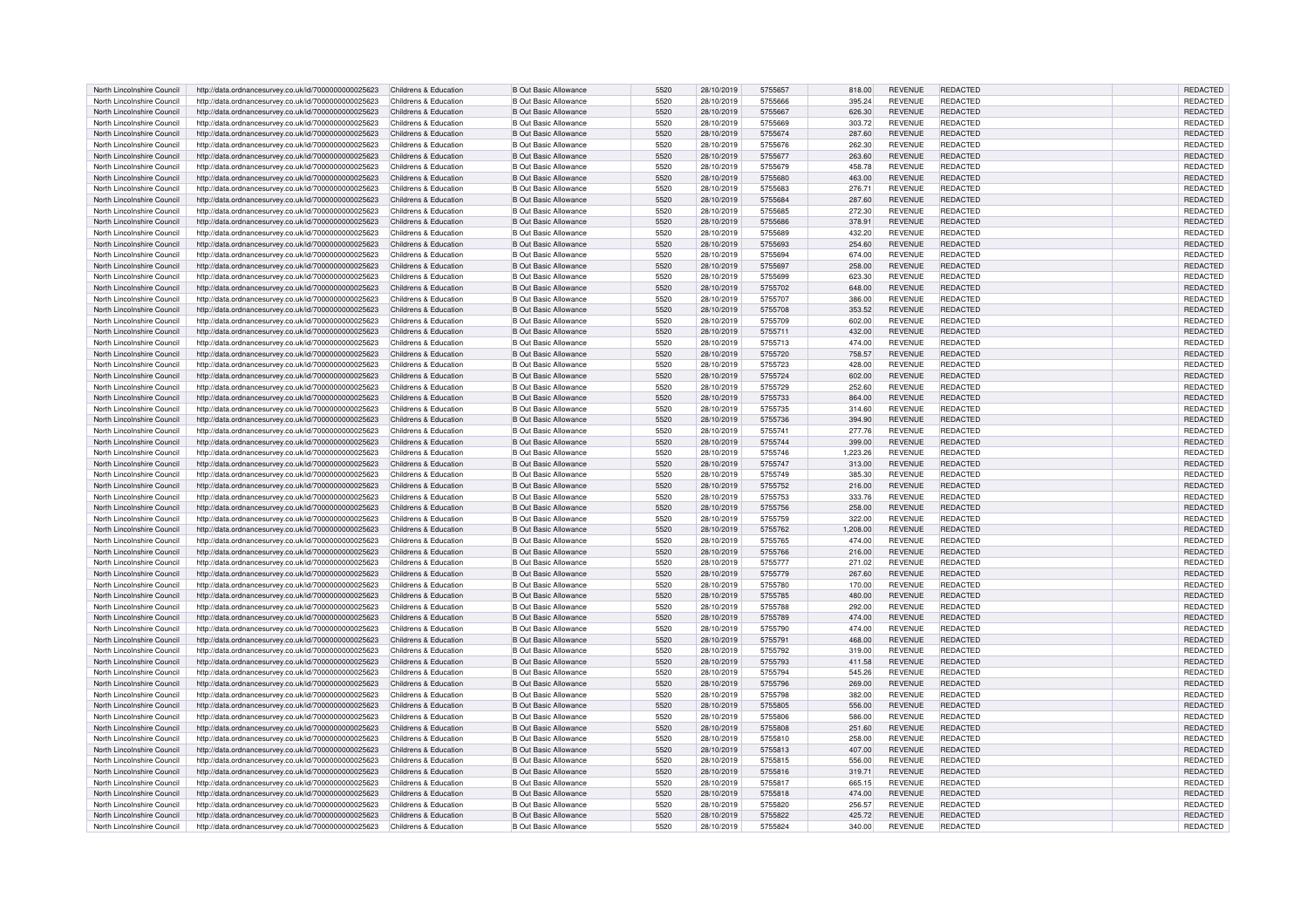| North Lincolnshire Council | http://data.ordnancesurvey.co.uk/id/7000000000025623 | Childrens & Education | <b>B Out Basic Allowance</b> | 5520 | 28/10/2019 | 5755825 | 438.00 | REVENUE        | REDACTED        | <b>REDACTED</b> |
|----------------------------|------------------------------------------------------|-----------------------|------------------------------|------|------------|---------|--------|----------------|-----------------|-----------------|
| North Lincolnshire Council | http://data.ordnancesurvey.co.uk/id/7000000000025623 | Childrens & Education | <b>B Out Basic Allowance</b> | 5520 | 28/10/2019 | 5755827 | 275.30 | REVENUE        | REDACTED        | REDACTED        |
| North Lincolnshire Council | http://data.ordnancesurvey.co.uk/id/7000000000025623 | Childrens & Education | <b>B Out Basic Allowance</b> | 5520 | 28/10/2019 | 5755830 |        | <b>REVENUE</b> | REDACTED        | REDACTED        |
|                            |                                                      |                       |                              |      |            |         | 287.60 |                |                 |                 |
| North Lincolnshire Council | http://data.ordnancesurvey.co.uk/id/7000000000025623 | Childrens & Education | <b>B Out Basic Allowance</b> | 5520 | 28/10/2019 | 5755832 | 216.00 | <b>REVENUE</b> | REDACTED        | REDACTED        |
| North Lincolnshire Council | http://data.ordnancesurvey.co.uk/id/7000000000025623 | Childrens & Education | <b>B Out Basic Allowance</b> | 5520 | 28/10/2019 | 5755833 | 394.90 | <b>REVENUE</b> | <b>REDACTED</b> | REDACTED        |
| North Lincolnshire Council | http://data.ordnancesurvey.co.uk/id/7000000000025623 | Childrens & Education | <b>B Out Basic Allowance</b> | 5520 | 28/10/2019 | 5755835 | 512.06 | <b>REVENUE</b> | <b>REDACTED</b> | REDACTED        |
| North Lincolnshire Council | http://data.ordnancesurvey.co.uk/id/7000000000025623 | Childrens & Education | <b>B Out Basic Allowance</b> | 5520 | 28/10/2019 | 5755838 | 216.00 | <b>REVENUE</b> | <b>REDACTED</b> | REDACTED        |
| North Lincolnshire Council | http://data.ordnancesurvey.co.uk/id/7000000000025623 | Childrens & Education | <b>B</b> Out Basic Allowance | 5520 | 28/10/2019 | 5755840 | 299.60 | <b>REVENUE</b> | REDACTED        | <b>REDACTED</b> |
| North Lincolnshire Council | http://data.ordnancesurvey.co.uk/id/7000000000025623 | Childrens & Education | <b>B Out Basic Allowance</b> | 5520 | 28/10/2019 | 5755847 | 251.40 | <b>REVENUE</b> | <b>REDACTED</b> | <b>REDACTED</b> |
|                            |                                                      |                       |                              |      |            |         |        |                |                 |                 |
| North Lincolnshire Council | http://data.ordnancesurvey.co.uk/id/7000000000025623 | Childrens & Education | <b>B Out Basic Allowance</b> | 5520 | 28/10/2019 | 5755851 | 386.00 | <b>REVENUE</b> | <b>REDACTED</b> | REDACTED        |
| North Lincolnshire Council | http://data.ordnancesurvey.co.uk/id/7000000000025623 | Childrens & Education | B Out Basic Allowance        | 5520 | 28/10/2019 | 5755854 | 772.00 | <b>REVENUE</b> | <b>REDACTED</b> | REDACTED        |
| North Lincolnshire Council | http://data.ordnancesurvey.co.uk/id/7000000000025623 | Childrens & Education | <b>B Out Basic Allowance</b> | 5520 | 28/10/2019 | 5755856 | 278.00 | REVENUE        | <b>REDACTED</b> | <b>REDACTED</b> |
| North Lincolnshire Council | http://data.ordnancesurvey.co.uk/id/7000000000025623 | Childrens & Education | <b>B Out Basic Allowance</b> | 5520 | 28/10/2019 | 5755860 | 628.28 | <b>REVENUE</b> | <b>REDACTED</b> | REDACTED        |
| North Lincolnshire Council | http://data.ordnancesurvey.co.uk/id/7000000000025623 | Childrens & Education | <b>B Out Basic Allowance</b> | 5520 | 28/10/2019 | 5755861 | 167.00 | <b>REVENUE</b> | REDACTED        | REDACTED        |
| North Lincolnshire Council | http://data.ordnancesurvey.co.uk/id/7000000000025623 | Childrens & Education | <b>B Out Basic Allowance</b> | 5520 | 28/10/2019 | 5755862 | 264.00 | <b>REVENUE</b> | <b>REDACTED</b> | REDACTED        |
|                            |                                                      |                       |                              |      |            |         |        |                |                 |                 |
| North Lincolnshire Council | http://data.ordnancesurvey.co.uk/id/7000000000025623 | Childrens & Education | <b>B Out Basic Allowance</b> | 5520 | 28/10/2019 | 5755864 | 292.14 | <b>REVENUE</b> | <b>REDACTED</b> | REDACTED        |
| North Lincolnshire Council | http://data.ordnancesurvey.co.uk/id/7000000000025623 | Childrens & Education | <b>B</b> Out Basic Allowance | 5520 | 28/10/2019 | 5755867 | 278.00 | REVENUE        | <b>REDACTED</b> | REDACTED        |
| North Lincolnshire Council | http://data.ordnancesurvev.co.uk/id/7000000000025623 | Childrens & Education | <b>B</b> Out Basic Allowance | 5520 | 28/10/2019 | 5755873 | 556.00 | <b>REVENUE</b> | REDACTED        | REDACTED        |
| North Lincolnshire Council | http://data.ordnancesurvey.co.uk/id/7000000000025623 | Childrens & Education | <b>B Out Basic Allowance</b> | 5520 | 28/10/2019 | 5755878 | 514.00 | REVENUE        | <b>REDACTED</b> | <b>REDACTED</b> |
| North Lincolnshire Council | http://data.ordnancesurvey.co.uk/id/7000000000025623 | Childrens & Education | <b>B Out Basic Allowance</b> | 5520 | 28/10/2019 | 5755879 | 556.00 | <b>REVENUE</b> | <b>REDACTED</b> | REDACTED        |
| North Lincolnshire Council | http://data.ordnancesurvey.co.uk/id/7000000000025623 | Childrens & Education | <b>B Out Basic Allowance</b> | 5520 | 28/10/2019 | 5755885 | 278.00 | <b>REVENUE</b> | <b>REDACTED</b> | REDACTED        |
| North Lincolnshire Council | http://data.ordnancesurvey.co.uk/id/7000000000025623 | Childrens & Education | <b>B Out Basic Allowance</b> | 5520 | 28/10/2019 | 5755886 | 264.00 | REVENUE        | REDACTED        | REDACTED        |
|                            |                                                      |                       |                              |      |            |         |        |                |                 |                 |
| North Lincolnshire Council | http://data.ordnancesurvey.co.uk/id/7000000000025623 | Childrens & Education | <b>Client Related Costs</b>  | 5534 | 07/10/2019 | 5744691 | 28.02  | <b>REVENUE</b> | <b>REDACTED</b> | REDACTED        |
| North Lincolnshire Council | http://data.ordnancesurvey.co.uk/id/7000000000025623 | Childrens & Education | <b>Client Related Costs</b>  | 5534 | 07/10/2019 | 5744695 | 172.31 | <b>REVENUE</b> | <b>REDACTED</b> | <b>REDACTED</b> |
| North Lincolnshire Council | http://data.ordnancesurvey.co.uk/id/7000000000025623 | Childrens & Education | <b>Client Related Costs</b>  | 5534 | 07/10/2019 | 5744697 | 42.31  | <b>REVENUE</b> | <b>REDACTED</b> | REDACTED        |
| North Lincolnshire Council | http://data.ordnancesurvey.co.uk/id/7000000000025623 | Childrens & Education | <b>Client Related Costs</b>  | 5534 | 07/10/2019 | 5744698 | 20.88  | <b>REVENUE</b> | REDACTED        | REDACTED        |
| North Lincolnshire Council | http://data.ordnancesurvey.co.uk/id/7000000000025623 | Childrens & Education | <b>Client Related Costs</b>  | 5534 | 07/10/2019 | 5744706 | 107.15 | <b>REVENUE</b> | <b>REDACTED</b> | <b>REDACTED</b> |
| North Lincolnshire Council | http://data.ordnancesurvey.co.uk/id/7000000000025623 | Childrens & Education | <b>Client Related Costs</b>  | 5534 | 07/10/2019 | 5744708 | 72.31  | REVENUE        | REDACTED        | REDACTED        |
| North Lincolnshire Council | http://data.ordnancesurvey.co.uk/id/7000000000025623 | Childrens & Education | <b>Client Related Costs</b>  | 5534 | 07/10/2019 | 5744710 | 65.72  | <b>REVENUE</b> | <b>REDACTED</b> | REDACTED        |
| North Lincolnshire Council |                                                      | Childrens & Education | <b>Client Related Costs</b>  | 5534 |            | 5744713 | 281.31 | <b>REVENUE</b> | REDACTED        |                 |
|                            | http://data.ordnancesurvey.co.uk/id/7000000000025623 |                       |                              |      | 07/10/2019 |         |        |                |                 | <b>REDACTED</b> |
| North Lincolnshire Council | http://data.ordnancesurvey.co.uk/id/7000000000025623 | Childrens & Education | <b>Client Related Costs</b>  | 5534 | 07/10/2019 | 5744719 | 40.00  | <b>REVENUE</b> | <b>REDACTED</b> | REDACTED        |
| North Lincolnshire Council | http://data.ordnancesurvey.co.uk/id/7000000000025623 | Childrens & Education | <b>Client Related Costs</b>  | 5534 | 07/10/2019 | 5744726 | 34.29  | REVENUE        | REDACTED        | REDACTED        |
| North Lincolnshire Council | http://data.ordnancesurvey.co.uk/id/7000000000025623 | Childrens & Education | <b>Client Related Costs</b>  | 5534 | 07/10/2019 | 5744729 | 120.00 | <b>REVENUE</b> | <b>REDACTED</b> | <b>REDACTED</b> |
| North Lincolnshire Council | http://data.ordnancesurvey.co.uk/id/7000000000025623 | Childrens & Education | <b>Client Related Costs</b>  | 5534 | 07/10/2019 | 5744739 | 30.00  | <b>REVENUE</b> | REDACTED        | REDACTED        |
| North Lincolnshire Council | http://data.ordnancesurvey.co.uk/id/7000000000025623 | Childrens & Education | <b>Client Related Costs</b>  | 5534 | 07/10/2019 | 5744755 | 40.00  | <b>REVENUE</b> | <b>REDACTED</b> | REDACTED        |
| North Lincolnshire Council | http://data.ordnancesurvev.co.uk/id/7000000000025623 | Childrens & Education | <b>Client Related Costs</b>  | 5534 | 07/10/2019 | 5744767 | 10.00  | <b>REVENUE</b> | <b>REDACTED</b> | REDACTED        |
|                            | http://data.ordnancesurvey.co.uk/id/7000000000025623 | Childrens & Education | <b>Client Related Costs</b>  | 5534 |            | 5744775 | 50.00  | <b>REVENUE</b> | <b>REDACTED</b> | REDACTED        |
| North Lincolnshire Council |                                                      |                       |                              |      | 07/10/2019 |         |        |                |                 |                 |
| North Lincolnshire Council | http://data.ordnancesurvey.co.uk/id/7000000000025623 | Childrens & Education | <b>Client Related Costs</b>  | 5534 | 07/10/2019 | 5744783 | 44.29  | REVENUE        | REDACTED        | REDACTED        |
| North Lincolnshire Council | http://data.ordnancesurvey.co.uk/id/7000000000025623 | Childrens & Education | <b>Client Related Costs</b>  | 5534 | 07/10/2019 | 5744787 | 22.85  | <b>REVENUE</b> | <b>REDACTED</b> | REDACTED        |
| North Lincolnshire Council | http://data.ordnancesurvey.co.uk/id/7000000000025623 | Childrens & Education | <b>Client Related Costs</b>  | 5534 | 07/10/2019 | 5744794 | 264.64 | <b>REVENUE</b> | REDACTED        | REDACTED        |
| North Lincolnshire Council | http://data.ordnancesurvey.co.uk/id/7000000000025623 | Childrens & Education | <b>Client Related Costs</b>  | 5534 | 07/10/2019 | 5744797 | 20.00  | <b>REVENUE</b> | <b>REDACTED</b> | REDACTED        |
| North Lincolnshire Council | http://data.ordnancesurvey.co.uk/id/7000000000025623 | Childrens & Education | <b>Client Related Costs</b>  | 5534 | 07/10/2019 | 5744798 | 190.00 | <b>REVENUE</b> | <b>REDACTED</b> | <b>REDACTED</b> |
| North Lincolnshire Council | http://data.ordnancesurvey.co.uk/id/7000000000025623 | Childrens & Education | <b>Client Related Costs</b>  | 5534 | 07/10/2019 | 5744807 | 180.00 | <b>REVENUE</b> | REDACTED        | REDACTED        |
| North Lincolnshire Council | http://data.ordnancesurvey.co.uk/id/7000000000025623 | Childrens & Education | <b>Client Related Costs</b>  | 5534 | 07/10/2019 | 5744820 | 100.00 | <b>REVENUE</b> | REDACTED        | REDACTED        |
| North Lincolnshire Council | http://data.ordnancesurvey.co.uk/id/7000000000025623 | Childrens & Education | <b>Client Related Costs</b>  | 5534 | 07/10/2019 | 5744826 | 196.96 | <b>REVENUE</b> | <b>REDACTED</b> | REDACTED        |
|                            |                                                      |                       |                              |      |            |         |        |                |                 |                 |
| North Lincolnshire Council | http://data.ordnancesurvey.co.uk/id/7000000000025623 | Childrens & Education | <b>Client Related Costs</b>  | 5534 | 07/10/2019 | 5744830 | 20.00  | <b>REVENUE</b> | <b>REDACTED</b> | REDACTED        |
| North Lincolnshire Council | http://data.ordnancesurvey.co.uk/id/7000000000025623 | Childrens & Education | <b>Client Related Costs</b>  | 5534 | 07/10/2019 | 5744835 | 310.02 | <b>REVENUE</b> | <b>REDACTED</b> | REDACTED        |
| North Lincolnshire Council | http://data.ordnancesurvey.co.uk/id/7000000000025623 | Childrens & Education | <b>Client Related Costs</b>  | 5534 | 07/10/2019 | 5744836 | 26.16  | REVENUE        | REDACTED        | <b>REDACTED</b> |
| North Lincolnshire Council | http://data.ordnancesurvey.co.uk/id/7000000000025623 | Childrens & Education | <b>Client Related Costs</b>  | 5534 | 07/10/2019 | 5744839 | 60.00  | <b>REVENUE</b> | <b>REDACTED</b> | REDACTED        |
| North Lincolnshire Council | http://data.ordnancesurvey.co.uk/id/7000000000025623 | Childrens & Education | <b>Client Related Costs</b>  | 5534 | 07/10/2019 | 5744841 | 80.00  | <b>REVENUE</b> | REDACTED        | REDACTED        |
| North Lincolnshire Council | http://data.ordnancesurvey.co.uk/id/7000000000025623 | Childrens & Education | <b>Client Related Costs</b>  | 5534 | 07/10/2019 | 5744847 | 88.00  | <b>REVENUE</b> | <b>REDACTED</b> | REDACTED        |
| North Lincolnshire Council | http://data.ordnancesurvey.co.uk/id/7000000000025623 | Childrens & Education | <b>Client Related Costs</b>  | 5534 | 07/10/2019 | 5744853 | 128.57 | <b>REVENUE</b> | REDACTED        | REDACTED        |
|                            |                                                      |                       |                              |      |            |         |        |                |                 |                 |
| North Lincolnshire Council | http://data.ordnancesurvey.co.uk/id/7000000000025623 | Childrens & Education | <b>Client Related Costs</b>  | 5534 | 07/10/2019 | 5744858 | 300.00 | <b>REVENUE</b> | <b>REDACTED</b> | REDACTED        |
| North Lincolnshire Council | http://data.ordnancesurvey.co.uk/id/7000000000025623 | Childrens & Education | <b>Client Related Costs</b>  | 5534 | 07/10/2019 | 5744862 | 92.31  | REVENUE        | <b>REDACTED</b> | REDACTED        |
| North Lincolnshire Council | http://data.ordnancesurvey.co.uk/id/7000000000025623 | Childrens & Education | <b>Client Related Costs</b>  | 5534 | 07/10/2019 | 5744863 | 90.88  | REVENUE        | REDACTED        | REDACTED        |
| North Lincolnshire Council | http://data.ordnancesurvey.co.uk/id/7000000000025623 | Childrens & Education | <b>Client Related Costs</b>  | 5534 | 07/10/2019 | 5744864 | 12.31  | <b>REVENUE</b> | REDACTED        | REDACTED        |
| North Lincolnshire Council | http://data.ordnancesurvey.co.uk/id/7000000000025623 | Childrens & Education | <b>Client Related Costs</b>  | 5534 | 07/10/2019 | 5744865 | 132.31 | <b>REVENUE</b> | <b>REDACTED</b> | REDACTED        |
| North Lincolnshire Council | http://data.ordnancesurvey.co.uk/id/7000000000025623 | Childrens & Education | <b>Client Related Costs</b>  | 5534 | 07/10/2019 | 5744866 | 182.31 | <b>REVENUE</b> | REDACTED        | REDACTED        |
| North Lincolnshire Council | http://data.ordnancesurvey.co.uk/id/7000000000025623 | Childrens & Education | <b>Client Related Costs</b>  | 5534 | 07/10/2019 | 5744867 | 230.00 | <b>REVENUE</b> | <b>REDACTED</b> | <b>REDACTED</b> |
|                            |                                                      |                       |                              |      |            |         |        |                |                 |                 |
| North Lincolnshire Council | http://data.ordnancesurvey.co.uk/id/7000000000025623 | Childrens & Education | <b>Client Related Costs</b>  | 5534 | 07/10/2019 | 5744878 | 110.00 | REVENUE        | <b>REDACTED</b> | <b>REDACTED</b> |
| North Lincolnshire Council | http://data.ordnancesurvey.co.uk/id/7000000000025623 | Childrens & Education | <b>Client Related Costs</b>  | 5534 | 07/10/2019 | 5744883 | 40.00  | REVENUE        | <b>REDACTED</b> | <b>REDACTED</b> |
| North Lincolnshire Council | http://data.ordnancesurvey.co.uk/id/7000000000025623 | Childrens & Education | <b>Client Related Costs</b>  | 5534 | 07/10/2019 | 5744886 | 40.00  | <b>REVENUE</b> | <b>REDACTED</b> | REDACTED        |
| North Lincolnshire Council | http://data.ordnancesurvey.co.uk/id/7000000000025623 | Childrens & Education | <b>Client Related Costs</b>  | 5534 | 07/10/2019 | 5744887 | 90.00  | <b>REVENUE</b> | REDACTED        | REDACTED        |
| North Lincolnshire Council | http://data.ordnancesurvey.co.uk/id/7000000000025623 | Childrens & Education | <b>Client Related Costs</b>  | 5534 | 07/10/2019 | 5744888 | 296.12 | REVENUE        | REDACTED        | REDACTED        |
| North Lincolnshire Council | http://data.ordnancesurvey.co.uk/id/7000000000025623 | Childrens & Education | <b>Client Related Costs</b>  | 5534 | 07/10/2019 | 5744890 | 80.00  | <b>REVENUE</b> | <b>REDACTED</b> | REDACTED        |
| North Lincolnshire Council | http://data.ordnancesurvey.co.uk/id/7000000000025623 | Childrens & Education | Client Related Cost:         | 5534 | 07/10/2019 | 5744892 | 16.29  | <b>REVENUE</b> | <b>REDACTED</b> | <b>REDACTED</b> |
| North Lincolnshire Council | http://data.ordnancesurvey.co.uk/id/7000000000025623 | Childrens & Education | <b>Client Related Costs</b>  | 5534 | 07/10/2019 | 5744896 | 20.00  | <b>REVENUE</b> | <b>REDACTED</b> | REDACTED        |
|                            |                                                      |                       |                              |      |            |         |        |                |                 |                 |
| North Lincolnshire Council | http://data.ordnancesurvey.co.uk/id/7000000000025623 | Childrens & Education | <b>Client Related Costs</b>  | 5534 | 07/10/2019 | 5744899 | 100.00 | <b>REVENUE</b> | REDACTED        | REDACTED        |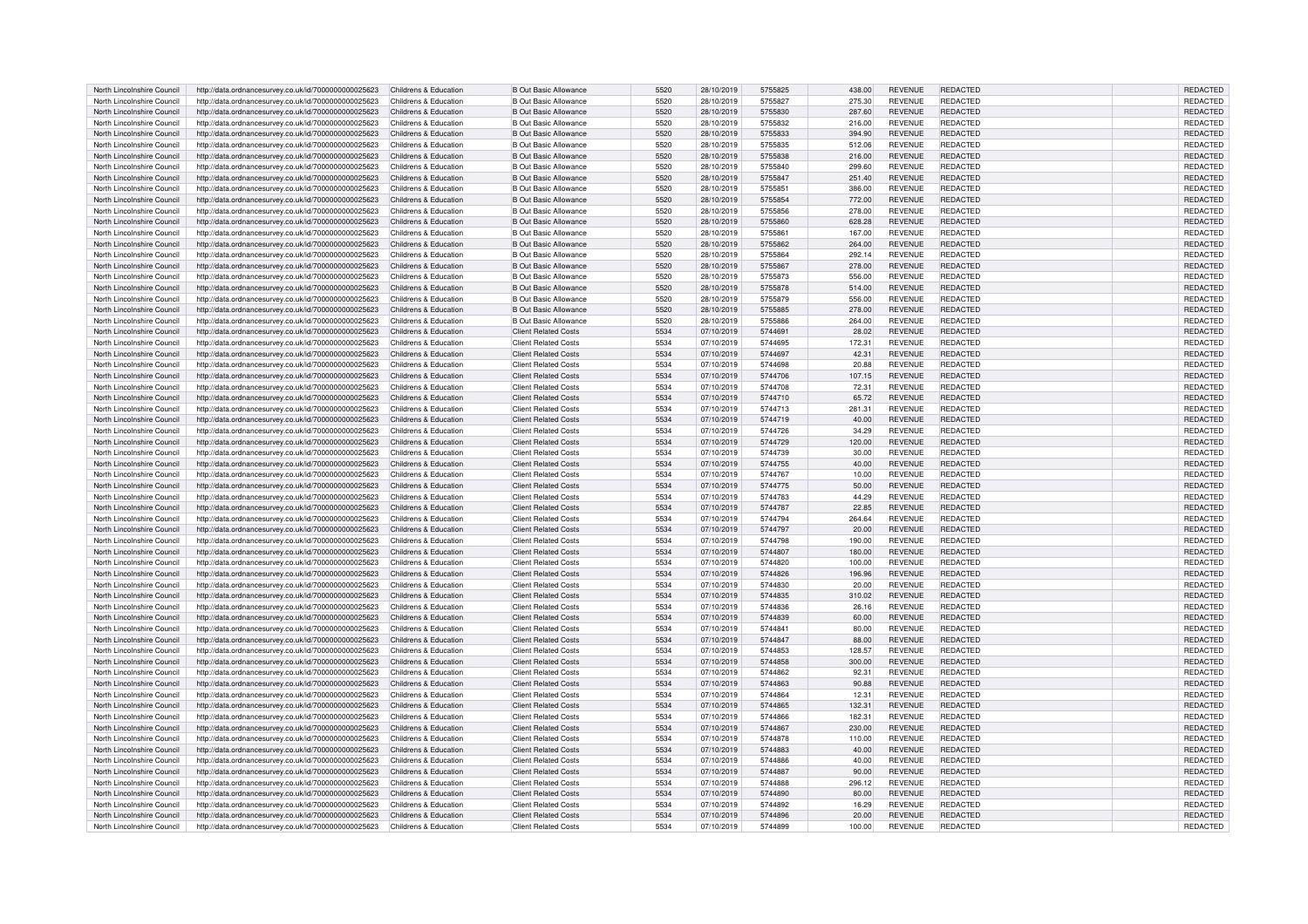| North Lincolnshire Council | http://data.ordnancesurvey.co.uk/id/7000000000025623 | Childrens & Education | <b>Client Related Costs</b> | 5534 | 07/10/2019 | 5744909 | 164.64 | <b>REVENUE</b> | <b>REDACTED</b> | REDACTED        |
|----------------------------|------------------------------------------------------|-----------------------|-----------------------------|------|------------|---------|--------|----------------|-----------------|-----------------|
| North Lincolnshire Council | http://data.ordnancesurvey.co.uk/id/7000000000025623 | Childrens & Education | <b>Client Related Costs</b> | 5534 | 07/10/2019 | 5744922 | 40.00  | <b>REVENUE</b> | REDACTED        | REDACTED        |
| North Lincolnshire Council | http://data.ordnancesurvey.co.uk/id/7000000000025623 | Childrens & Education | <b>Client Related Costs</b> | 5534 | 07/10/2019 | 5744925 | 120.00 | <b>REVENUE</b> | <b>REDACTED</b> | <b>REDACTED</b> |
| North Lincolnshire Council | http://data.ordnancesurvey.co.uk/id/7000000000025623 | Childrens & Education | <b>Client Related Costs</b> | 5534 | 07/10/2019 | 5744931 | 204.94 | <b>REVENUE</b> | <b>REDACTED</b> | REDACTED        |
| North Lincolnshire Council | http://data.ordnancesurvey.co.uk/id/7000000000025623 | Childrens & Education | <b>Client Related Costs</b> | 5534 | 07/10/2019 | 5744944 | 286.05 | REVENUE        | <b>REDACTED</b> | REDACTED        |
| North Lincolnshire Council | http://data.ordnancesurvey.co.uk/id/7000000000025623 | Childrens & Education | <b>Client Related Costs</b> | 5534 | 07/10/2019 | 5744949 | 20.00  | <b>REVENUE</b> | <b>REDACTED</b> | REDACTED        |
| North Lincolnshire Council | http://data.ordnancesurvey.co.uk/id/7000000000025623 | Childrens & Education | <b>Client Related Costs</b> | 5534 | 14/10/2019 | 5747940 | 22.31  | REVENUE        | REDACTED        | REDACTED        |
| North Lincolnshire Council | http://data.ordnancesurvey.co.uk/id/7000000000025623 | Childrens & Education | <b>Client Related Costs</b> | 5534 | 14/10/2019 | 5747944 | 172.31 | <b>REVENUE</b> | REDACTED        | REDACTED        |
| North Lincolnshire Council | http://data.ordnancesurvey.co.uk/id/7000000000025623 | Childrens & Education | <b>Client Related Costs</b> | 5534 | 14/10/2019 | 5747946 | 22.31  | <b>REVENUE</b> | REDACTED        | REDACTED        |
| North Lincolnshire Council | http://data.ordnancesurvey.co.uk/id/7000000000025623 | Childrens & Education | <b>Client Related Costs</b> | 5534 | 14/10/2019 | 5747947 | 12.31  | REVENUE        | REDACTED        | REDACTED        |
| North Lincolnshire Council | http://data.ordnancesurvey.co.uk/id/7000000000025623 | Childrens & Education | <b>Client Related Costs</b> | 5534 | 14/10/2019 | 5747955 | 30.00  | <b>REVENUE</b> | <b>REDACTED</b> | <b>REDACTED</b> |
| North Lincolnshire Council | http://data.ordnancesurvey.co.uk/id/7000000000025623 | Childrens & Education | <b>Client Related Costs</b> | 5534 | 14/10/2019 | 5747956 | 72.31  | <b>REVENUE</b> | REDACTED        | REDACTED        |
| North Lincolnshire Council | http://data.ordnancesurvey.co.uk/id/7000000000025623 | Childrens & Education | <b>Client Related Costs</b> | 5534 | 14/10/2019 | 5747958 | 51.43  | <b>REVENUE</b> | REDACTED        | REDACTED        |
| North Lincolnshire Council | http://data.ordnancesurvey.co.uk/id/7000000000025623 | Childrens & Education | <b>Client Related Costs</b> | 5534 | 14/10/2019 | 5747961 | 262.31 | <b>REVENUE</b> | REDACTED        | REDACTED        |
| North Lincolnshire Council | http://data.ordnancesurvey.co.uk/id/7000000000025623 | Childrens & Education | <b>Client Related Costs</b> | 5534 | 14/10/2019 | 5747965 | 339.98 | REVENUE        | <b>REDACTED</b> | REDACTED        |
| North Lincolnshire Council | http://data.ordnancesurvey.co.uk/id/7000000000025623 | Childrens & Education | <b>Client Related Costs</b> | 5534 | 14/10/2019 | 5747977 | 120.00 | <b>REVENUE</b> | <b>REDACTED</b> | REDACTED        |
| North Lincolnshire Council | http://data.ordnancesurvey.co.uk/id/7000000000025623 | Childrens & Education | <b>Client Related Costs</b> | 5534 | 14/10/2019 | 5747987 | 30.00  | REVENUE        | REDACTED        | REDACTED        |
| North Lincolnshire Council | http://data.ordnancesurvey.co.uk/id/7000000000025623 | Childrens & Education | <b>Client Related Costs</b> | 5534 | 14/10/2019 | 5748003 | 40.00  | <b>REVENUE</b> | <b>REDACTED</b> | REDACTED        |
| North Lincolnshire Council | http://data.ordnancesurvey.co.uk/id/7000000000025623 | Childrens & Education | <b>Client Related Costs</b> | 5534 | 14/10/2019 | 5748014 | 181.42 | <b>REVENUE</b> | REDACTED        | REDACTED        |
| North Lincolnshire Council | http://data.ordnancesurvey.co.uk/id/7000000000025623 | Childrens & Education | <b>Client Related Costs</b> | 5534 | 14/10/2019 | 5748022 | 50.00  | REVENUE        | REDACTED        | REDACTED        |
| North Lincolnshire Council | http://data.ordnancesurvey.co.uk/id/7000000000025623 | Childrens & Education | <b>Client Related Costs</b> | 5534 | 14/10/2019 | 5748030 | 215.71 | <b>REVENUE</b> | REDACTED        | <b>REDACTED</b> |
| North Lincolnshire Council | http://data.ordnancesurvey.co.uk/id/7000000000025623 | Childrens & Education | <b>Client Related Costs</b> | 5534 | 14/10/2019 | 5748041 | 412.36 | <b>REVENUE</b> | <b>REDACTED</b> | <b>REDACTED</b> |
| North Lincolnshire Council | http://data.ordnancesurvey.co.uk/id/7000000000025623 | Childrens & Education | <b>Client Related Costs</b> | 5534 | 14/10/2019 | 5748044 | 20.00  | REVENUE        | REDACTED        | REDACTED        |
| North Lincolnshire Council | http://data.ordnancesurvey.co.uk/id/7000000000025623 | Childrens & Education | <b>Client Related Costs</b> | 5534 | 14/10/2019 | 5748045 | 190.00 | <b>REVENUE</b> | REDACTED        | REDACTED        |
| North Lincolnshire Council | http://data.ordnancesurvey.co.uk/id/7000000000025623 | Childrens & Education | <b>Client Related Costs</b> | 5534 | 14/10/2019 | 5748054 | 180.00 | REVENUE        | <b>REDACTED</b> | <b>REDACTED</b> |
| North Lincolnshire Council | http://data.ordnancesurvey.co.uk/id/7000000000025623 | Childrens & Education | <b>Client Related Costs</b> | 5534 | 14/10/2019 | 5748067 | 100.00 | <b>REVENUE</b> | REDACTED        | REDACTED        |
| North Lincolnshire Council | http://data.ordnancesurvey.co.uk/id/7000000000025623 | Childrens & Education | <b>Client Related Costs</b> | 5534 | 14/10/2019 | 5748073 | 336.48 | <b>REVENUE</b> | REDACTED        | REDACTED        |
| North Lincolnshire Council | http://data.ordnancesurvey.co.uk/id/7000000000025623 | Childrens & Education | <b>Client Related Costs</b> | 5534 | 14/10/2019 | 5748077 | 20.00  | REVENUE        | <b>REDACTED</b> | REDACTED        |
| North Lincolnshire Council | http://data.ordnancesurvey.co.uk/id/7000000000025623 | Childrens & Education | <b>Client Related Costs</b> | 5534 | 14/10/2019 | 5748086 | 60.00  | <b>REVENUE</b> | <b>REDACTED</b> | REDACTED        |
| North Lincolnshire Council |                                                      | Childrens & Education | <b>Client Related Costs</b> | 5534 | 14/10/2019 | 5748088 | 80.00  | REVENUE        | REDACTED        | REDACTED        |
| North Lincolnshire Council | http://data.ordnancesurvey.co.uk/id/7000000000025623 | Childrens & Education | <b>Client Related Costs</b> | 5534 | 14/10/2019 | 5748094 | 88.00  | <b>REVENUE</b> | REDACTED        | <b>REDACTED</b> |
|                            | http://data.ordnancesurvey.co.uk/id/7000000000025623 |                       |                             |      |            |         |        |                |                 |                 |
| North Lincolnshire Council | http://data.ordnancesurvey.co.uk/id/7000000000025623 | Childrens & Education | <b>Client Related Costs</b> | 5534 | 14/10/2019 | 5748105 | 300.00 | <b>REVENUE</b> | REDACTED        | REDACTED        |
| North Lincolnshire Council | http://data.ordnancesurvey.co.uk/id/7000000000025623 | Childrens & Education | <b>Client Related Costs</b> | 5534 | 14/10/2019 | 5748109 | 92.31  | REVENUE        | REDACTED        | REDACTED        |
| North Lincolnshire Council | http://data.ordnancesurvey.co.uk/id/7000000000025623 | Childrens & Education | <b>Client Related Costs</b> | 5534 | 14/10/2019 | 5748110 | 22.31  | <b>REVENUE</b> | REDACTED        | REDACTED        |
| North Lincolnshire Council | http://data.ordnancesurvey.co.uk/id/7000000000025623 | Childrens & Education | <b>Client Related Costs</b> | 5534 | 14/10/2019 | 5748111 | 12.31  | <b>REVENUE</b> | <b>REDACTED</b> | REDACTED        |
| North Lincolnshire Council | http://data.ordnancesurvey.co.uk/id/7000000000025623 | Childrens & Education | <b>Client Related Costs</b> | 5534 | 14/10/2019 | 5748112 | 122.31 | <b>REVENUE</b> | REDACTED        | REDACTED        |
| North Lincolnshire Council | http://data.ordnancesurvey.co.uk/id/7000000000025623 | Childrens & Education | <b>Client Related Costs</b> | 5534 | 14/10/2019 | 5748113 | 264.56 | <b>REVENUE</b> | REDACTED        | <b>REDACTED</b> |
| North Lincolnshire Council | http://data.ordnancesurvey.co.uk/id/7000000000025623 | Childrens & Education | <b>Client Related Costs</b> | 5534 | 14/10/2019 | 5748114 | 125.71 | REVENUE        | REDACTED        | REDACTED        |
| North Lincolnshire Council | http://data.ordnancesurvey.co.uk/id/7000000000025623 | Childrens & Education | <b>Client Related Costs</b> | 5534 | 14/10/2019 | 5748125 | 110.00 | <b>REVENUE</b> | REDACTED        | REDACTED        |
| North Lincolnshire Council | http://data.ordnancesurvey.co.uk/id/7000000000025623 | Childrens & Education | <b>Client Related Costs</b> | 5534 | 14/10/2019 | 5748130 | 40.00  | <b>REVENUE</b> | REDACTED        | REDACTED        |
| North Lincolnshire Council | http://data.ordnancesurvey.co.uk/id/7000000000025623 | Childrens & Education | <b>Client Related Costs</b> | 5534 | 14/10/2019 | 5748133 | 40.00  | <b>REVENUE</b> | REDACTED        | REDACTED        |
| North Lincolnshire Council | http://data.ordnancesurvey.co.uk/id/7000000000025623 | Childrens & Education | <b>Client Related Costs</b> | 5534 | 14/10/2019 | 5748134 | 90.00  | <b>REVENUE</b> | REDACTED        | REDACTED        |
| North Lincolnshire Council | http://data.ordnancesurvey.co.uk/id/7000000000025623 | Childrens & Education | <b>Client Related Costs</b> | 5534 | 14/10/2019 | 5748137 | 80.00  | REVENUE        | <b>REDACTED</b> | REDACTED        |
| North Lincolnshire Council | http://data.ordnancesurvey.co.uk/id/7000000000025623 | Childrens & Education | <b>Client Related Costs</b> | 5534 | 14/10/2019 | 5748143 | 20.00  | <b>REVENUE</b> | REDACTED        | REDACTED        |
| North Lincolnshire Council | http://data.ordnancesurvey.co.uk/id/7000000000025623 | Childrens & Education | <b>Client Related Costs</b> | 5534 | 14/10/2019 | 5748146 | 100.00 | <b>REVENUE</b> | <b>REDACTED</b> | REDACTED        |
| North Lincolnshire Council | http://data.ordnancesurvey.co.uk/id/7000000000025623 | Childrens & Education | <b>Client Related Costs</b> | 5534 | 14/10/2019 | 5748147 | 77.63  | <b>REVENUE</b> | <b>REDACTED</b> | REDACTED        |
| North Lincolnshire Council | http://data.ordnancesurvey.co.uk/id/7000000000025623 | Childrens & Education | <b>Client Related Costs</b> | 5534 | 14/10/2019 | 5748150 | 185.71 | <b>REVENUE</b> | REDACTED        | <b>REDACTED</b> |
| North Lincolnshire Council | http://data.ordnancesurvey.co.uk/id/7000000000025623 | Childrens & Education | <b>Client Related Costs</b> | 5534 | 14/10/2019 | 5748153 | 40.00  | REVENUE        | REDACTED        | REDACTED        |
| North Lincolnshire Council | http://data.ordnancesurvey.co.uk/id/7000000000025623 | Childrens & Education | <b>Client Related Costs</b> | 5534 | 14/10/2019 | 5748156 | 116.00 | <b>REVENUE</b> | REDACTED        | REDACTED        |
| North Lincolnshire Council | http://data.ordnancesurvey.co.uk/id/7000000000025623 | Childrens & Education | <b>Client Related Costs</b> | 5534 | 14/10/2019 | 5748169 | 28.58  | REVENUE        | REDACTED        | REDACTED        |
| North Lincolnshire Council | http://data.ordnancesurvey.co.uk/id/7000000000025623 | Childrens & Education | <b>Client Related Costs</b> | 5534 | 14/10/2019 | 5748172 | 102.86 | <b>REVENUE</b> | REDACTED        | REDACTED        |
| North Lincolnshire Council | http://data.ordnancesurvey.co.uk/id/7000000000025623 | Childrens & Education | <b>Client Related Costs</b> | 5534 | 14/10/2019 | 5748178 | 42.86  | <b>REVENUE</b> | <b>REDACTED</b> | REDACTED        |
| North Lincolnshire Council | http://data.ordnancesurvey.co.uk/id/7000000000025623 | Childrens & Education | <b>Client Related Costs</b> | 5534 | 14/10/2019 | 5748191 | 260.00 | <b>REVENUE</b> | REDACTED        | REDACTED        |
| North Lincolnshire Council | http://data.ordnancesurvey.co.uk/id/7000000000025623 | Childrens & Education | <b>Client Related Costs</b> | 5534 | 14/10/2019 | 5748196 | 20.00  | REVENUE        | REDACTED        | REDACTED        |
| North Lincolnshire Council | http://data.ordnancesurvey.co.uk/id/7000000000025623 | Childrens & Education | <b>Client Related Costs</b> | 5534 | 21/10/2019 | 5752296 | 22.31  | <b>REVENUE</b> | <b>REDACTED</b> | <b>REDACTED</b> |
| North Lincolnshire Council | http://data.ordnancesurvey.co.uk/id/7000000000025623 | Childrens & Education | <b>Client Related Costs</b> | 5534 | 21/10/2019 | 5752300 | 172.31 | <b>REVENUE</b> | <b>REDACTED</b> | REDACTED        |
| North Lincolnshire Council | http://data.ordnancesurvey.co.uk/id/7000000000025623 | Childrens & Education | <b>Client Related Costs</b> | 5534 | 21/10/2019 | 5752302 | 22.31  | <b>REVENUE</b> | <b>REDACTED</b> | REDACTED        |
| North Lincolnshire Council | http://data.ordnancesurvey.co.uk/id/7000000000025623 | Childrens & Education | <b>Client Related Costs</b> | 5534 | 21/10/2019 | 5752303 | 12.31  | REVENUE        | REDACTED        | REDACTED        |
| North Lincolnshire Council | http://data.ordnancesurvey.co.uk/id/7000000000025623 | Childrens & Education | <b>Client Related Costs</b> | 5534 | 21/10/2019 | 5752311 | 52.70  | <b>REVENUE</b> | REDACTED        | <b>REDACTED</b> |
| North Lincolnshire Council | http://data.ordnancesurvey.co.uk/id/7000000000025623 | Childrens & Education | <b>Client Related Costs</b> | 5534 | 21/10/2019 | 5752312 | 72.31  | <b>REVENUE</b> | <b>REDACTED</b> | <b>REDACTED</b> |
| North Lincolnshire Council | http://data.ordnancesurvey.co.uk/id/7000000000025623 | Childrens & Education | <b>Client Related Costs</b> | 5534 | 21/10/2019 | 5752314 | 108.57 | <b>REVENUE</b> | REDACTED        | REDACTED        |
| North Lincolnshire Council | http://data.ordnancesurvey.co.uk/id/7000000000025623 | Childrens & Education | <b>Client Related Costs</b> | 5534 | 21/10/2019 | 5752317 | 262.31 | <b>REVENUE</b> | REDACTED        | REDACTED        |
| North Lincolnshire Council | http://data.ordnancesurvey.co.uk/id/7000000000025623 | Childrens & Education | <b>Client Related Costs</b> | 5534 | 21/10/2019 | 5752323 | 40.00  | <b>REVENUE</b> | <b>REDACTED</b> | <b>REDACTED</b> |
| North Lincolnshire Council | http://data.ordnancesurvey.co.uk/id/7000000000025623 | Childrens & Education | <b>Client Related Costs</b> | 5534 | 21/10/2019 | 5752333 | 120.00 | REVENUE        | REDACTED        | REDACTED        |
| North Lincolnshire Council | http://data.ordnancesurvey.co.uk/id/7000000000025623 | Childrens & Education | <b>Client Related Costs</b> | 5534 | 21/10/2019 | 5752343 | 30.00  | <b>REVENUE</b> | <b>REDACTED</b> | REDACTED        |
| North Lincolnshire Council | http://data.ordnancesurvey.co.uk/id/7000000000025623 | Childrens & Education | <b>Client Related Costs</b> | 5534 | 21/10/2019 | 5752359 | 34.29  | REVENUE        | <b>REDACTED</b> | REDACTED        |
| North Lincolnshire Council | http://data.ordnancesurvey.co.uk/id/7000000000025623 | Childrens & Education | Client Related Costs        | 5534 | 21/10/2019 | 5752370 | 181.42 | <b>REVENUE</b> | <b>REDACTED</b> | <b>REDACTED</b> |
| North Lincolnshire Council | http://data.ordnancesurvey.co.uk/id/7000000000025623 | Childrens & Education | <b>Client Related Costs</b> | 5534 | 21/10/2019 | 5752378 | 50.00  | <b>REVENUE</b> | REDACTED        | <b>REDACTED</b> |
|                            |                                                      |                       |                             |      |            |         |        |                |                 |                 |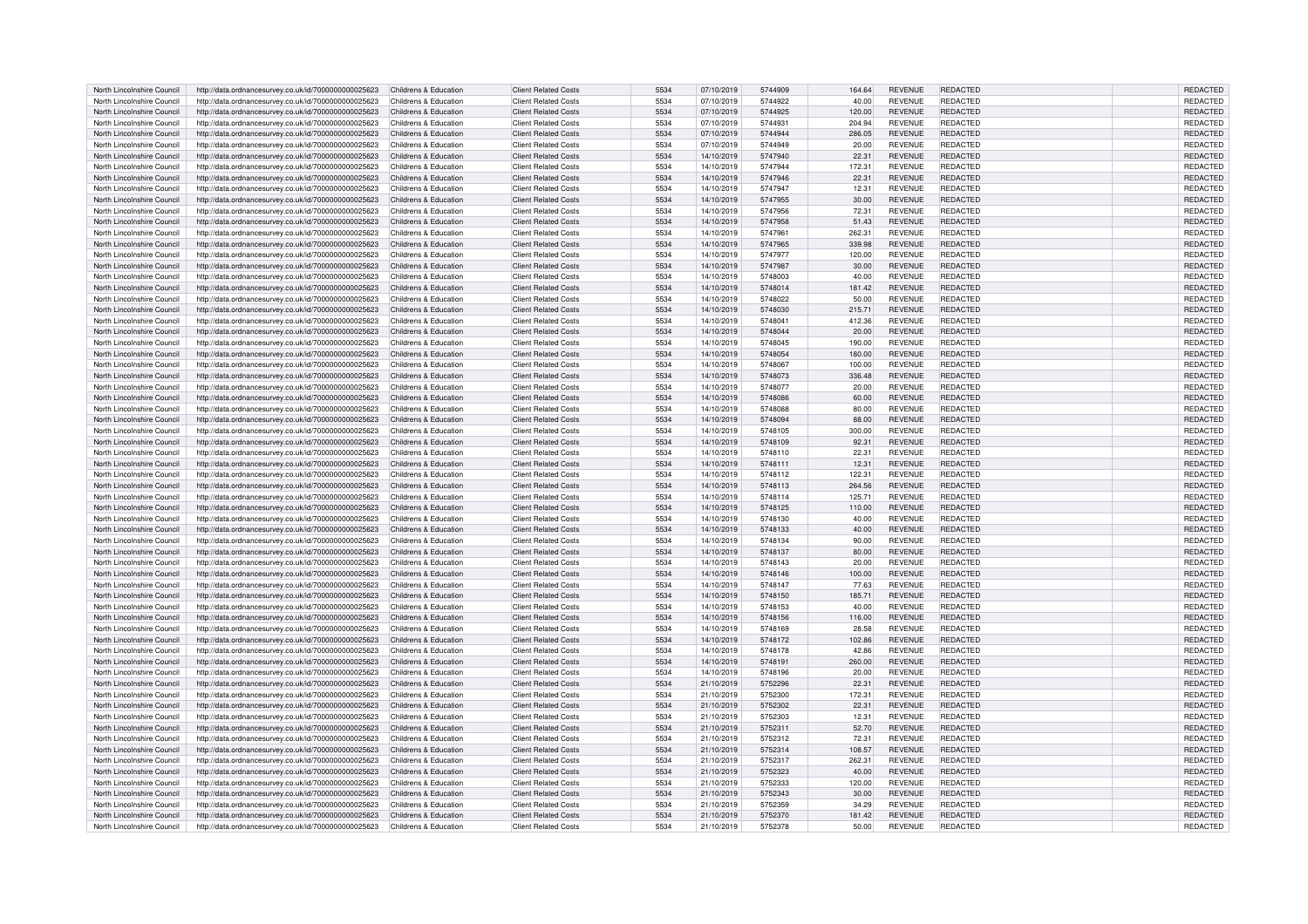| North Lincolnshire Council | http://data.ordnancesurvey.co.uk/id/7000000000025623 | Childrens & Education | <b>Client Related Costs</b> | 5534 | 21/10/2019 | 5752386 | 130.00 | <b>REVENUE</b> | REDACTED        | <b>REDACTED</b> |
|----------------------------|------------------------------------------------------|-----------------------|-----------------------------|------|------------|---------|--------|----------------|-----------------|-----------------|
| North Lincolnshire Council | http://data.ordnancesurvey.co.uk/id/7000000000025623 | Childrens & Education | <b>Client Related Costs</b> | 5534 | 21/10/2019 | 5752397 | 542.96 | REVENUE        | REDACTED        | REDACTED        |
| North Lincolnshire Council | http://data.ordnancesurvey.co.uk/id/7000000000025623 | Childrens & Education | <b>Client Related Costs</b> | 5534 | 21/10/2019 | 5752400 | 20.00  | <b>REVENUE</b> | REDACTED        | REDACTED        |
| North Lincolnshire Council | http://data.ordnancesurvey.co.uk/id/7000000000025623 | Childrens & Education | <b>Client Related Costs</b> | 5534 | 21/10/2019 | 575240  | 190.00 | <b>REVENUE</b> | REDACTED        | REDACTED        |
| North Lincolnshire Council | http://data.ordnancesurvey.co.uk/id/7000000000025623 | Childrens & Education | <b>Client Related Costs</b> | 5534 | 21/10/2019 | 5752410 | 194.50 | <b>REVENUE</b> | <b>REDACTED</b> | REDACTED        |
|                            |                                                      |                       |                             |      |            |         |        |                |                 |                 |
| North Lincolnshire Council | http://data.ordnancesurvey.co.uk/id/7000000000025623 | Childrens & Education | <b>Client Related Costs</b> | 5534 | 21/10/2019 | 5752423 | 100.00 | <b>REVENUE</b> | <b>REDACTED</b> | <b>REDACTED</b> |
| North Lincolnshire Council | http://data.ordnancesurvey.co.uk/id/7000000000025623 | Childrens & Education | <b>Client Related Costs</b> | 5534 | 21/10/2019 | 5752429 | 249.28 | <b>REVENUE</b> | <b>REDACTED</b> | REDACTED        |
| North Lincolnshire Council | http://data.ordnancesurvey.co.uk/id/7000000000025623 | Childrens & Education | <b>Client Related Costs</b> | 5534 | 21/10/2019 | 5752433 | 20.00  | <b>REVENUE</b> | REDACTED        | REDACTED        |
| North Lincolnshire Council | http://data.ordnancesurvey.co.uk/id/7000000000025623 | Childrens & Education | <b>Client Related Costs</b> | 5534 | 21/10/2019 | 5752443 | 189.00 | <b>REVENUE</b> | <b>REDACTED</b> | <b>REDACTED</b> |
| North Lincolnshire Council | http://data.ordnancesurvey.co.uk/id/7000000000025623 | Childrens & Education | <b>Client Related Costs</b> | 5534 | 21/10/2019 | 5752445 | 62.86  | <b>REVENUE</b> | <b>REDACTED</b> | REDACTED        |
| North Lincolnshire Council | http://data.ordnancesurvey.co.uk/id/7000000000025623 | Childrens & Education | <b>Client Related Costs</b> | 5534 | 21/10/2019 | 5752457 | 140.29 | <b>REVENUE</b> | <b>REDACTED</b> | REDACTED        |
| North Lincolnshire Council | http://data.ordnancesurvey.co.uk/id/7000000000025623 | Childrens & Education | Client Related Costs        | 5534 | 21/10/2019 | 5752462 | 257.13 | REVENUE        | <b>REDACTED</b> | <b>REDACTED</b> |
| North Lincolnshire Council | http://data.ordnancesurvey.co.uk/id/7000000000025623 | Childrens & Education | <b>Client Related Costs</b> | 5534 | 21/10/2019 | 5752466 | 92.31  | <b>REVENUE</b> | <b>REDACTED</b> | REDACTED        |
| North Lincolnshire Council | http://data.ordnancesurvey.co.uk/id/7000000000025623 | Childrens & Education | <b>Client Related Costs</b> | 5534 | 21/10/2019 | 5752467 | 22.31  | <b>REVENUE</b> | REDACTED        | REDACTED        |
|                            |                                                      |                       |                             |      |            |         |        |                |                 |                 |
| North Lincolnshire Council | http://data.ordnancesurvey.co.uk/id/7000000000025623 | Childrens & Education | <b>Client Related Costs</b> | 5534 | 21/10/2019 | 5752468 | 12.31  | <b>REVENUE</b> | <b>REDACTED</b> | REDACTED        |
| North Lincolnshire Council | http://data.ordnancesurvey.co.uk/id/7000000000025623 | Childrens & Education | <b>Client Related Costs</b> | 5534 | 21/10/2019 | 5752469 | 122.31 | REVENUE        | <b>REDACTED</b> | REDACTED        |
| North Lincolnshire Council | http://data.ordnancesurvey.co.uk/id/7000000000025623 | Childrens & Education | <b>Client Related Costs</b> | 5534 | 21/10/2019 | 5752470 | 732.73 | REVENUE        | <b>REDACTED</b> | REDACTED        |
| North Lincolnshire Council | http://data.ordnancesurvev.co.uk/id/7000000000025623 | Childrens & Education | <b>Client Related Costs</b> | 5534 | 21/10/2019 | 5752471 | 100.00 | <b>REVENUE</b> | REDACTED        | REDACTED        |
| North Lincolnshire Council | http://data.ordnancesurvey.co.uk/id/7000000000025623 | Childrens & Education | <b>Client Related Costs</b> | 5534 | 21/10/2019 | 5752482 | 110.00 | REVENUE        | <b>REDACTED</b> | REDACTED        |
| North Lincolnshire Council | http://data.ordnancesurvey.co.uk/id/7000000000025623 | Childrens & Education | <b>Client Related Costs</b> | 5534 | 21/10/2019 | 5752487 | 40.00  | <b>REVENUE</b> | <b>REDACTED</b> | REDACTED        |
| North Lincolnshire Council | http://data.ordnancesurvey.co.uk/id/7000000000025623 | Childrens & Education | <b>Client Related Costs</b> | 5534 | 21/10/2019 | 5752490 | 40.00  | <b>REVENUE</b> | <b>REDACTED</b> | REDACTED        |
| North Lincolnshire Council | http://data.ordnancesurvey.co.uk/id/7000000000025623 | Childrens & Education | <b>Client Related Costs</b> | 5534 | 21/10/2019 | 5752492 | 90.00  | REVENUE        | REDACTED        | REDACTED        |
| North Lincolnshire Council | http://data.ordnancesurvey.co.uk/id/7000000000025623 | Childrens & Education | <b>Client Related Costs</b> | 5534 | 21/10/2019 | 5752494 | 80.00  | <b>REVENUE</b> | <b>REDACTED</b> | REDACTED        |
|                            |                                                      |                       |                             |      |            |         |        |                |                 |                 |
| North Lincolnshire Council | http://data.ordnancesurvey.co.uk/id/7000000000025623 | Childrens & Education | <b>Client Related Costs</b> | 5534 | 21/10/2019 | 5752499 | 20.00  | <b>REVENUE</b> | <b>REDACTED</b> | <b>REDACTED</b> |
| North Lincolnshire Council | http://data.ordnancesurvey.co.uk/id/7000000000025623 | Childrens & Education | <b>Client Related Costs</b> | 5534 | 21/10/2019 | 5752502 | 100.00 | <b>REVENUE</b> | <b>REDACTED</b> | REDACTED        |
| North Lincolnshire Council | http://data.ordnancesurvey.co.uk/id/7000000000025623 | Childrens & Education | <b>Client Related Costs</b> | 5534 | 21/10/2019 | 5752504 | 132.87 | <b>REVENUE</b> | <b>REDACTED</b> | REDACTED        |
| North Lincolnshire Council | http://data.ordnancesurvey.co.uk/id/7000000000025623 | Childrens & Education | <b>Client Related Costs</b> | 5534 | 21/10/2019 | 5752507 | 40.00  | <b>REVENUE</b> | <b>REDACTED</b> | <b>REDACTED</b> |
| North Lincolnshire Council | http://data.ordnancesurvey.co.uk/id/7000000000025623 | Childrens & Education | <b>Client Related Costs</b> | 5534 | 21/10/2019 | 5752513 | 60.00  | REVENUE        | REDACTED        | REDACTED        |
| North Lincolnshire Council | http://data.ordnancesurvey.co.uk/id/7000000000025623 | Childrens & Education | <b>Client Related Costs</b> | 5534 | 21/10/2019 | 5752535 | 40.00  | <b>REVENUE</b> | <b>REDACTED</b> | REDACTED        |
| North Lincolnshire Council | http://data.ordnancesurvey.co.uk/id/7000000000025623 | Childrens & Education | <b>Client Related Costs</b> | 5534 | 21/10/2019 | 5752540 | 91.43  | <b>REVENUE</b> | REDACTED        | <b>REDACTED</b> |
| North Lincolnshire Council | http://data.ordnancesurvey.co.uk/id/7000000000025623 | Childrens & Education | <b>Client Related Costs</b> | 5534 | 21/10/2019 | 5752541 | 100.00 | <b>REVENUE</b> | <b>REDACTED</b> | REDACTED        |
| North Lincolnshire Council | http://data.ordnancesurvey.co.uk/id/7000000000025623 | Childrens & Education | <b>Client Related Costs</b> | 5534 | 21/10/2019 | 5752549 | 260.00 | REVENUE        | REDACTED        | REDACTED        |
| North Lincolnshire Council | http://data.ordnancesurvey.co.uk/id/7000000000025623 | Childrens & Education | <b>Client Related Costs</b> | 5534 | 21/10/2019 | 5752554 | 8.57   | <b>REVENUE</b> | <b>REDACTED</b> | <b>REDACTED</b> |
|                            |                                                      |                       |                             |      |            |         |        |                |                 |                 |
| North Lincolnshire Council | http://data.ordnancesurvey.co.uk/id/7000000000025623 | Childrens & Education | <b>Client Related Costs</b> | 5534 | 21/10/2019 | 5752555 | 222.50 | <b>REVENUE</b> | REDACTED        | REDACTED        |
| North Lincolnshire Council | http://data.ordnancesurvey.co.uk/id/7000000000025623 | Childrens & Education | <b>Client Related Costs</b> | 5534 | 23/10/2019 | 5753002 | 476.00 | <b>REVENUE</b> | <b>REDACTED</b> | REDACTED        |
| North Lincolnshire Council | http://data.ordnancesurvev.co.uk/id/7000000000025623 | Childrens & Education | <b>Client Related Costs</b> | 5534 | 28/10/2019 | 5755620 | 22.31  | <b>REVENUE</b> | REDACTED        | REDACTED        |
| North Lincolnshire Council | http://data.ordnancesurvey.co.uk/id/7000000000025623 | Childrens & Education | <b>Client Related Costs</b> | 5534 | 28/10/2019 | 5755624 | 172.31 | <b>REVENUE</b> | <b>REDACTED</b> | REDACTED        |
| North Lincolnshire Council | http://data.ordnancesurvey.co.uk/id/7000000000025623 | Childrens & Education | <b>Client Related Costs</b> | 5534 | 28/10/2019 | 5755626 | 10.88  | REVENUE        | REDACTED        | REDACTED        |
| North Lincolnshire Council | http://data.ordnancesurvey.co.uk/id/7000000000025623 | Childrens & Education | <b>Client Related Costs</b> | 5534 | 28/10/2019 | 5755627 | 9.45   | <b>REVENUE</b> | <b>REDACTED</b> | REDACTED        |
| North Lincolnshire Council | http://data.ordnancesurvey.co.uk/id/7000000000025623 | Childrens & Education | <b>Client Related Costs</b> | 5534 | 28/10/2019 | 5755635 | 30.00  | <b>REVENUE</b> | REDACTED        | REDACTED        |
| North Lincolnshire Council | http://data.ordnancesurvey.co.uk/id/7000000000025623 | Childrens & Education | <b>Client Related Costs</b> | 5534 | 28/10/2019 | 5755636 | 72.31  | <b>REVENUE</b> | <b>REDACTED</b> | REDACTED        |
|                            |                                                      |                       | <b>Client Related Costs</b> | 5534 |            |         |        | <b>REVENUE</b> |                 |                 |
| North Lincolnshire Council | http://data.ordnancesurvey.co.uk/id/7000000000025623 | Childrens & Education |                             |      | 28/10/2019 | 5755638 | 40.00  |                | <b>REDACTED</b> | <b>REDACTED</b> |
| North Lincolnshire Council | http://data.ordnancesurvey.co.uk/id/7000000000025623 | Childrens & Education | <b>Client Related Costs</b> | 5534 | 28/10/2019 | 5755641 | 262.31 | <b>REVENUE</b> | REDACTED        | REDACTED        |
| North Lincolnshire Council | http://data.ordnancesurvey.co.uk/id/7000000000025623 | Childrens & Education | <b>Client Related Costs</b> | 5534 | 28/10/2019 | 5755657 | 85.71  | REVENUE        | REDACTED        | REDACTED        |
| North Lincolnshire Council | http://data.ordnancesurvey.co.uk/id/7000000000025623 | Childrens & Education | <b>Client Related Costs</b> | 5534 | 28/10/2019 | 5755667 | 30.00  | <b>REVENUE</b> | <b>REDACTED</b> | REDACTED        |
| North Lincolnshire Council | http://data.ordnancesurvey.co.uk/id/7000000000025623 | Childrens & Education | <b>Client Related Costs</b> | 5534 | 28/10/2019 | 5755683 | 34.29  | <b>REVENUE</b> | <b>REDACTED</b> | REDACTED        |
| North Lincolnshire Council | http://data.ordnancesurvey.co.uk/id/7000000000025623 | Childrens & Education | <b>Client Related Costs</b> | 5534 | 28/10/2019 | 5755694 | 10.00  | <b>REVENUE</b> | <b>REDACTED</b> | REDACTED        |
| North Lincolnshire Council | http://data.ordnancesurvey.co.uk/id/7000000000025623 | Childrens & Education | <b>Client Related Costs</b> | 5534 | 28/10/2019 | 5755702 | 50.00  | <b>REVENUE</b> | REDACTED        | <b>REDACTED</b> |
| North Lincolnshire Council | http://data.ordnancesurvey.co.uk/id/7000000000025623 | Childrens & Education | <b>Client Related Costs</b> | 5534 | 28/10/2019 | 5755709 | 130.00 | <b>REVENUE</b> | <b>REDACTED</b> | REDACTED        |
| North Lincolnshire Council | http://data.ordnancesurvey.co.uk/id/7000000000025623 | Childrens & Education | <b>Client Related Costs</b> | 5534 | 28/10/2019 | 5755720 | 315.00 | REVENUE        | REDACTED        | REDACTED        |
| North Lincolnshire Council | http://data.ordnancesurvey.co.uk/id/7000000000025623 | Childrens & Education | <b>Client Related Costs</b> | 5534 | 28/10/2019 | 5755723 | 20.00  | <b>REVENUE</b> | <b>REDACTED</b> | REDACTED        |
| North Lincolnshire Council | http://data.ordnancesurvey.co.uk/id/7000000000025623 | Childrens & Education | <b>Client Related Costs</b> | 5534 | 28/10/2019 | 5755724 | 190.00 | <b>REVENUE</b> | <b>REDACTED</b> | REDACTED        |
|                            |                                                      |                       |                             |      |            |         |        |                |                 |                 |
| North Lincolnshire Council | http://data.ordnancesurvey.co.uk/id/7000000000025623 | Childrens & Education | <b>Client Related Costs</b> | 5534 | 28/10/2019 | 5755733 | 180.00 | <b>REVENUE</b> | <b>REDACTED</b> | REDACTED        |
| North Lincolnshire Council | http://data.ordnancesurvey.co.uk/id/7000000000025623 | Childrens & Education | <b>Client Related Costs</b> | 5534 | 28/10/2019 | 5755746 | 88.58  | REVENUE        | REDACTED        | REDACTED        |
| North Lincolnshire Council | http://data.ordnancesurvey.co.uk/id/7000000000025623 | Childrens & Education | <b>Client Related Costs</b> | 5534 | 28/10/2019 | 5755752 | 40.00  | REVENUE        | REDACTED        | REDACTED        |
| North Lincolnshire Council | http://data.ordnancesurvey.co.uk/id/7000000000025623 | Childrens & Education | <b>Client Related Costs</b> | 5534 | 28/10/2019 | 5755756 | 20.00  | <b>REVENUE</b> | REDACTED        | REDACTED        |
| North Lincolnshire Council | http://data.ordnancesurvey.co.uk/id/7000000000025623 | Childrens & Education | <b>Client Related Costs</b> | 5534 | 28/10/2019 | 5755766 | 42.86  | <b>REVENUE</b> | <b>REDACTED</b> | REDACTED        |
| North Lincolnshire Council | http://data.ordnancesurvey.co.uk/id/7000000000025623 | Childrens & Education | <b>Client Related Costs</b> | 5534 | 28/10/2019 | 5755780 | 100.00 | REVENUE        | REDACTED        | REDACTED        |
| North Lincolnshire Council | http://data.ordnancesurvey.co.uk/id/7000000000025623 | Childrens & Education | <b>Client Related Costs</b> | 5534 | 28/10/2019 | 5755785 | 429.00 | REVENUE        | <b>REDACTED</b> | REDACTED        |
| North Lincolnshire Council | http://data.ordnancesurvey.co.uk/id/7000000000025623 | Childrens & Education | <b>Client Related Costs</b> | 5534 | 28/10/2019 | 5755789 | 92.31  | REVENUE        | <b>REDACTED</b> | <b>REDACTED</b> |
| North Lincolnshire Council | http://data.ordnancesurvey.co.uk/id/7000000000025623 | Childrens & Education | <b>Client Related Costs</b> | 5534 | 28/10/2019 | 5755790 | 22.31  | REVENUE        | <b>REDACTED</b> | <b>REDACTED</b> |
| North Lincolnshire Council | http://data.ordnancesurvey.co.uk/id/7000000000025623 | Childrens & Education | <b>Client Related Costs</b> | 5534 | 28/10/2019 | 5755791 | 12.31  | <b>REVENUE</b> | REDACTED        | REDACTED        |
| North Lincolnshire Council | http://data.ordnancesurvey.co.uk/id/7000000000025623 | Childrens & Education | <b>Client Related Costs</b> | 5534 | 28/10/2019 | 5755792 | 195.28 | <b>REVENUE</b> | REDACTED        | REDACTED        |
|                            |                                                      |                       |                             |      |            |         |        |                |                 |                 |
| North Lincolnshire Council | http://data.ordnancesurvey.co.uk/id/7000000000025623 | Childrens & Education | <b>Client Related Costs</b> | 5534 | 28/10/2019 | 5755793 | 36.60  | REVENUE        | REDACTED        | REDACTED        |
| North Lincolnshire Council | http://data.ordnancesurvey.co.uk/id/7000000000025623 | Childrens & Education | <b>Client Related Costs</b> | 5534 | 28/10/2019 | 5755794 | 100.00 | <b>REVENUE</b> | <b>REDACTED</b> | REDACTED        |
| North Lincolnshire Council | http://data.ordnancesurvey.co.uk/id/7000000000025623 | Childrens & Education | <b>Client Related Costs</b> | 5534 | 28/10/2019 | 5755805 | 110.00 | <b>REVENUE</b> | <b>REDACTED</b> | <b>REDACTED</b> |
| North Lincolnshire Council | http://data.ordnancesurvey.co.uk/id/7000000000025623 | Childrens & Education | <b>Client Related Costs</b> | 5534 | 28/10/2019 | 5755810 | 40.00  | <b>REVENUE</b> | <b>REDACTED</b> | REDACTED        |
| North Lincolnshire Council | http://data.ordnancesurvey.co.uk/id/7000000000025623 | Childrens & Education | <b>Client Related Costs</b> | 5534 | 28/10/2019 | 5755813 | 40.00  | <b>REVENUE</b> | REDACTED        | REDACTED        |
|                            |                                                      |                       |                             |      |            |         |        |                |                 |                 |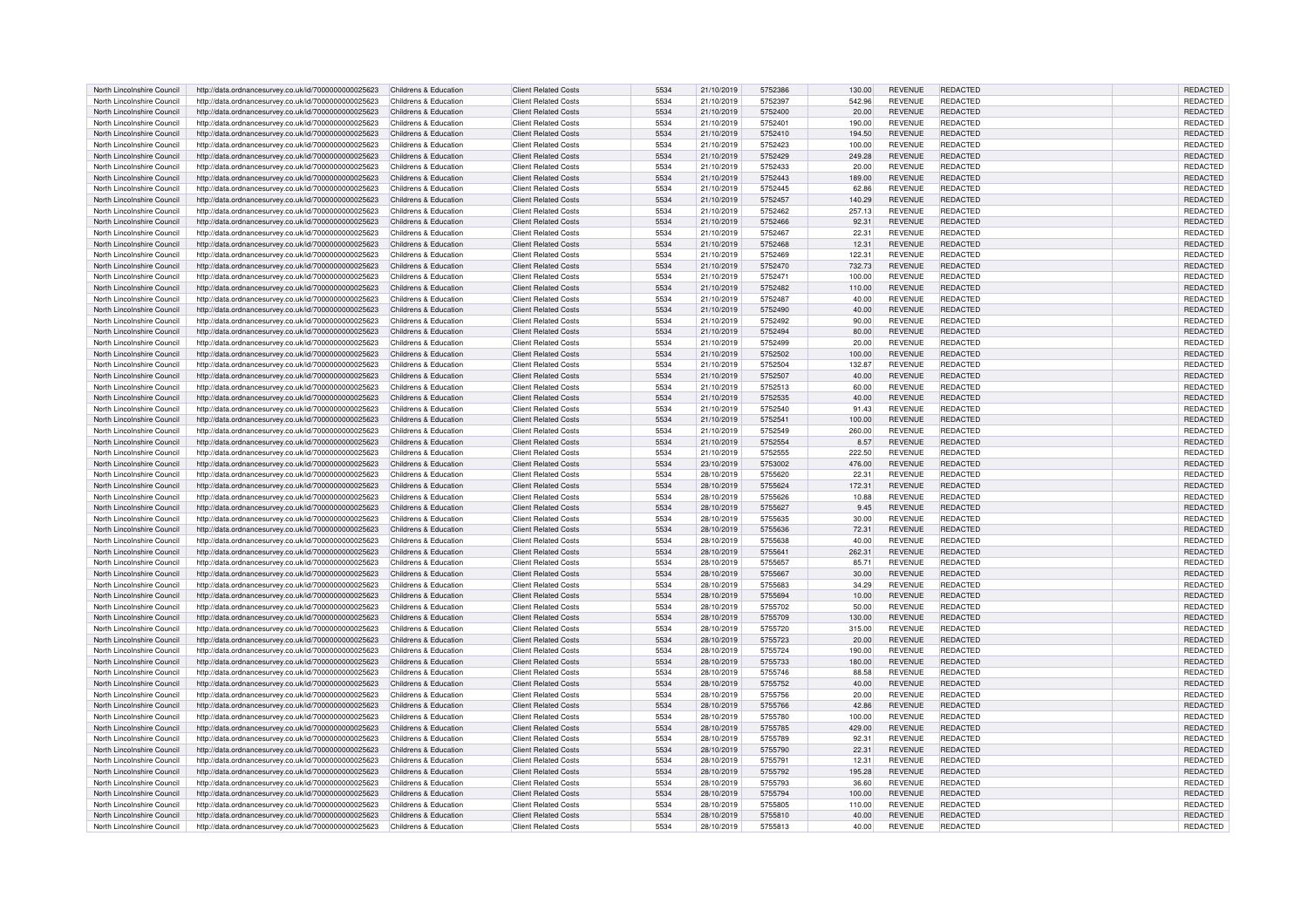| North Lincolnshire Council                               | http://data.ordnancesurvey.co.uk/id/7000000000025623                                                         | Childrens & Education                          | <b>Client Related Costs</b>                                    | 5534         | 28/10/2019               | 5755815            | 90.00           | REVENUE                          | REDACTED                    |          | <b>REDACTED</b>      |
|----------------------------------------------------------|--------------------------------------------------------------------------------------------------------------|------------------------------------------------|----------------------------------------------------------------|--------------|--------------------------|--------------------|-----------------|----------------------------------|-----------------------------|----------|----------------------|
| North Lincolnshire Council                               | http://data.ordnancesurvey.co.uk/id/7000000000025623                                                         | Childrens & Education                          | <b>Client Related Costs</b>                                    | 5534         | 28/10/2019               | 5755816            | 128.57          | REVENUE                          | <b>REDACTED</b>             |          | REDACTED             |
| North Lincolnshire Council                               | http://data.ordnancesurvey.co.uk/id/7000000000025623                                                         | Childrens & Education                          | <b>Client Related Costs</b>                                    | 5534         | 28/10/2019               | 5755818            | 80.00           | <b>REVENUE</b>                   | <b>REDACTED</b>             |          | REDACTED             |
| North Lincolnshire Council                               | http://data.ordnancesurvey.co.uk/id/7000000000025623                                                         | Childrens & Education                          | <b>Client Related Costs</b>                                    | 5534         | 28/10/2019               | 5755824            | 20.00           | <b>REVENUE</b>                   | REDACTED                    |          | REDACTED             |
| North Lincolnshire Council                               | http://data.ordnancesurvey.co.uk/id/7000000000025623                                                         | Childrens & Education                          | <b>Client Related Costs</b>                                    | 5534         | 28/10/2019               | 5755827            | 100.00          | <b>REVENUE</b>                   | <b>REDACTED</b>             |          | <b>REDACTED</b>      |
| North Lincolnshire Council                               | http://data.ordnancesurvey.co.uk/id/7000000000025623                                                         | Childrens & Education                          | <b>Client Related Costs</b>                                    | 5534         | 28/10/2019               | 5755832            | 40.00           | <b>REVENUE</b>                   | <b>REDACTED</b>             |          | REDACTED             |
| North Lincolnshire Council                               | http://data.ordnancesurvey.co.uk/id/7000000000025623                                                         | Childrens & Education                          | <b>Client Related Costs</b>                                    | 5534         | 28/10/2019               | 5755838            | 144.00          | <b>REVENUE</b>                   | REDACTED                    |          | REDACTED             |
| North Lincolnshire Council                               | http://data.ordnancesurvey.co.uk/id/7000000000025623                                                         | Childrens & Education                          | <b>Client Related Costs</b>                                    | 5534         | 28/10/2019               | 5755851            | 91.42           | <b>REVENUE</b>                   | <b>REDACTED</b>             |          | REDACTED             |
| North Lincolnshire Council                               | http://data.ordnancesurvey.co.uk/id/7000000000025623                                                         | Childrens & Education                          | <b>Client Related Costs</b>                                    | 5534         | 28/10/2019               | 5755860            | 120.00          | <b>REVENUE</b>                   | <b>REDACTED</b>             |          | REDACTED             |
| North Lincolnshire Council                               | http://data.ordnancesurvey.co.uk/id/7000000000025623                                                         | Childrens & Education                          | <b>Client Related Costs</b>                                    | 5534         | 28/10/2019               | 5755861            | 100.00          | <b>REVENUE</b>                   | REDACTED                    |          | REDACTED             |
| North Lincolnshire Council                               | http://data.ordnancesurvey.co.uk/id/7000000000025623                                                         | Childrens & Education                          | <b>Client Related Costs</b>                                    | 5534         | 28/10/2019               | 5755864            | 40.00           | <b>REVENUE</b>                   | <b>REDACTED</b>             |          | REDACTED             |
| North Lincolnshire Council                               | http://data.ordnancesurvey.co.uk/id/7000000000025623                                                         | Childrens & Education                          | <b>Client Related Costs</b>                                    | 5534         | 28/10/2019               | 5755873            | 260.00          | REVENUE                          | REDACTED                    |          | <b>REDACTED</b>      |
| North Lincolnshire Council                               | http://data.ordnancesurvey.co.uk/id/7000000000025623                                                         | Childrens & Education                          | <b>Client Related Costs</b>                                    | 5534         | 28/10/2019               | 5755879            | 874.28          | <b>REVENUE</b>                   | <b>REDACTED</b>             |          | REDACTED             |
| North Lincolnshire Council                               | http://data.ordnancesurvey.co.uk/id/7000000000025623                                                         | Childrens & Education                          | <b>Client Transport Costs</b>                                  | 6092         | 07/10/2019               | 5744713            | 307.35          | <b>REVENUE</b>                   | REDACTED                    |          | REDACTED             |
| North Lincolnshire Council                               | http://data.ordnancesurvey.co.uk/id/7000000000025623                                                         | Childrens & Education                          | <b>Client Transport Costs</b>                                  | 6092         | 07/10/2019               | 5744755            | 184.35          | <b>REVENUE</b>                   | <b>REDACTED</b>             |          | REDACTED             |
|                                                          |                                                                                                              |                                                |                                                                |              |                          |                    |                 |                                  |                             |          |                      |
| North Lincolnshire Council                               | http://data.ordnancesurvey.co.uk/id/7000000000025623                                                         | Childrens & Education                          | <b>Client Transport Costs</b>                                  | 6092         | 07/10/2019               | 5744794            | 56.70           | REVENUE                          | REDACTED                    |          | REDACTED             |
| North Lincolnshire Council<br>North Lincolnshire Council | http://data.ordnancesurvey.co.uk/id/7000000000025623<br>http://data.ordnancesurvey.co.uk/id/7000000000025623 | Childrens & Education<br>Childrens & Education | <b>Client Transport Costs</b><br><b>Client Transport Costs</b> | 6092<br>6092 | 07/10/2019<br>07/10/2019 | 5744826<br>5744827 | 64.80<br>192.80 | <b>REVENUE</b><br><b>REVENUE</b> | <b>REDACTED</b><br>REDACTED |          | REDACTED<br>REDACTED |
|                                                          |                                                                                                              |                                                |                                                                |              |                          |                    |                 |                                  |                             |          |                      |
| North Lincolnshire Council                               | http://data.ordnancesurvey.co.uk/id/7000000000025623                                                         | Childrens & Education                          | <b>Client Transport Costs</b>                                  | 6092         | 07/10/2019               | 5744835            | 62.01           | REVENUE                          | REDACTED                    |          | REDACTED             |
| North Lincolnshire Council                               | http://data.ordnancesurvey.co.uk/id/7000000000025623                                                         | Childrens & Education                          | <b>Client Transport Costs</b>                                  | 6092         | 07/10/2019               | 5744840            | 156.60          | <b>REVENUE</b>                   | REDACTED                    |          | REDACTED             |
| North Lincolnshire Council                               | http://data.ordnancesurvey.co.uk/id/7000000000025623                                                         | Childrens & Education                          | <b>Client Transport Costs</b>                                  | 6092         | 07/10/2019               | 5744888            | 90.55           | <b>REVENUE</b>                   | <b>REDACTED</b>             |          | REDACTED             |
| North Lincolnshire Council                               | http://data.ordnancesurvey.co.uk/id/7000000000025623                                                         | Childrens & Education                          | <b>Client Transport Costs</b>                                  | 6092         | 07/10/2019               | 5744890            | 1,224.00        | REVENUE                          | REDACTED                    |          | REDACTED             |
| North Lincolnshire Council                               | http://data.ordnancesurvey.co.uk/id/7000000000025623                                                         | Childrens & Education                          | <b>Client Transport Costs</b>                                  | 6092         | 07/10/2019               | 5744909            | 208.58          | <b>REVENUE</b>                   | <b>REDACTED</b>             |          | <b>REDACTED</b>      |
| North Lincolnshire Council                               | http://data.ordnancesurvey.co.uk/id/7000000000025623                                                         | Childrens & Education                          | <b>Client Transport Costs</b>                                  | 6092         | 07/10/2019               | 5744942            | 302.13          | REVENUE                          | REDACTED                    |          | REDACTED             |
| North Lincolnshire Council                               | http://data.ordnancesurvey.co.uk/id/7000000000025623                                                         | Childrens & Education                          | <b>Client Transport Costs</b>                                  | 6092         | 11/10/2019               | 5747048            | 503.10          | <b>REVENUE</b>                   | REDACTED                    |          | REDACTED             |
| North Lincolnshire Council                               | http://data.ordnancesurvey.co.uk/id/7000000000025623                                                         | Childrens & Education                          | <b>Client Transport Costs</b>                                  | 6092         | 11/10/2019               | 5747051            | 268.20          | <b>REVENUE</b>                   | <b>REDACTED</b>             |          | REDACTED             |
| North Lincolnshire Council                               | http://data.ordnancesurvey.co.uk/id/7000000000025623                                                         | Childrens & Education                          | <b>Client Transport Costs</b>                                  | 6092         | 11/10/2019               | 5747052            | 658.80          | <b>REVENUE</b>                   | <b>REDACTED</b>             |          | <b>REDACTED</b>      |
| North Lincolnshire Council                               | http://data.ordnancesurvey.co.uk/id/7000000000025623                                                         | Childrens & Education                          | <b>Client Transport Costs</b>                                  | 6092         | 11/10/2019               | 5747055            | 864.90          | <b>REVENUE</b>                   | REDACTED                    |          | REDACTED             |
| North Lincolnshire Council                               | http://data.ordnancesurvey.co.uk/id/7000000000025623                                                         | Childrens & Education                          | <b>Client Transport Costs</b>                                  | 6092         | 11/10/2019               | 5747057            | 759.55          | <b>REVENUE</b>                   | REDACTED                    |          | REDACTED             |
| North Lincolnshire Council                               | http://data.ordnancesurvey.co.uk/id/7000000000025623                                                         | Childrens & Education                          | <b>Client Transport Costs</b>                                  | 6092         | 11/10/2019               | 5747058            | 1,170.00        | <b>REVENUE</b>                   | <b>REDACTED</b>             |          | <b>REDACTED</b>      |
| North Lincolnshire Council                               | http://data.ordnancesurvey.co.uk/id/7000000000025623                                                         | Childrens & Education                          | <b>Client Transport Costs</b>                                  | 6092         | 11/10/2019               | 5747060            | 319.05          | <b>REVENUE</b>                   | <b>REDACTED</b>             |          | REDACTED             |
| North Lincolnshire Council                               | http://data.ordnancesurvey.co.uk/id/7000000000025623                                                         | Childrens & Education                          | <b>Client Transport Costs</b>                                  | 6092         | 11/10/2019               | 5747063            | 654.75          | <b>REVENUE</b>                   | REDACTED                    |          | REDACTED             |
| North Lincolnshire Council                               | http://data.ordnancesurvey.co.uk/id/7000000000025623                                                         | Childrens & Education                          | <b>Client Transport Costs</b>                                  | 6092         | 11/10/2019               | 5747065            | 1.093.50        | <b>REVENUE</b>                   | <b>REDACTED</b>             |          | <b>REDACTED</b>      |
| North Lincolnshire Council                               | http://data.ordnancesurvey.co.uk/id/7000000000025623                                                         | Childrens & Education                          | <b>Client Transport Costs</b>                                  | 6092         | 11/10/2019               | 5747066            | 966.55          | <b>REVENUE</b>                   | REDACTED                    |          | REDACTED             |
| North Lincolnshire Council                               | http://data.ordnancesurvey.co.uk/id/7000000000025623                                                         | Childrens & Education                          | <b>Client Transport Costs</b>                                  | 6092         | 14/10/2019               | 5747977            | 346.90          | <b>REVENUE</b>                   | <b>REDACTED</b>             |          | REDACTED             |
| North Lincolnshire Council                               | http://data.ordnancesurvey.co.uk/id/7000000000025623                                                         | Childrens & Education                          | <b>Client Transport Costs</b>                                  | 6092         | 14/10/2019               | 5748024            | 243.90          | <b>REVENUE</b>                   | <b>REDACTED</b>             |          | REDACTED             |
| North Lincolnshire Council                               | http://data.ordnancesurvey.co.uk/id/7000000000025623                                                         | Childrens & Education                          | <b>Client Transport Costs</b>                                  | 6092         | 14/10/2019               | 5748028            | 164.70          | <b>REVENUE</b>                   | <b>REDACTED</b>             |          | REDACTED             |
| North Lincolnshire Council                               | http://data.ordnancesurvey.co.uk/id/7000000000025623                                                         | Childrens & Education                          | <b>Client Transport Costs</b>                                  | 6092         | 14/10/2019               | 5748041            | 119.25          | REVENUE                          | <b>REDACTED</b>             |          | REDACTED             |
| North Lincolnshire Council                               | http://data.ordnancesurvey.co.uk/id/7000000000025623                                                         | Childrens & Education                          | <b>Client Transport Costs</b>                                  | 6092         | 14/10/2019               | 5748044            | 210.25          | REVENUE                          | <b>REDACTED</b>             |          | REDACTED             |
| North Lincolnshire Council                               | http://data.ordnancesurvey.co.uk/id/7000000000025623                                                         | Childrens & Education                          | <b>Client Transport Costs</b>                                  | 6092         | 14/10/2019               | 5748067            | 593.10          | <b>REVENUE</b>                   | REDACTED                    |          | REDACTED             |
| North Lincolnshire Council                               | http://data.ordnancesurvey.co.uk/id/7000000000025623                                                         | Childrens & Education                          | <b>Client Transport Costs</b>                                  | 6092         | 14/10/2019               | 5748147            | 123.30          | <b>REVENUE</b>                   | <b>REDACTED</b>             |          | <b>REDACTED</b>      |
| North Lincolnshire Council                               | http://data.ordnancesurvey.co.uk/id/7000000000025623                                                         | Childrens & Education                          | <b>Client Transport Costs</b>                                  | 6092         | 14/10/2019               | 5748156            | 64.53           | <b>REVENUE</b>                   | <b>REDACTED</b>             |          | <b>REDACTED</b>      |
| North Lincolnshire Council                               | http://data.ordnancesurvey.co.uk/id/7000000000025623                                                         | Childrens & Education                          | <b>Client Transport Costs</b>                                  | 6092         | 14/10/2019               | 5748178            | 306.45          | REVENUE                          | REDACTED                    |          | REDACTED             |
| North Lincolnshire Council                               | http://data.ordnancesurvey.co.uk/id/7000000000025623                                                         | Childrens & Education                          | <b>Client Transport Costs</b>                                  | 6092         | 21/10/2019               | 5752397            | 54.00           | <b>REVENUE</b>                   | REDACTED                    |          | REDACTED             |
| North Lincolnshire Council                               | http://data.ordnancesurvey.co.uk/id/7000000000025623                                                         | Childrens & Education                          | <b>Client Transport Costs</b>                                  | 6092         | 21/10/2019               | 5752400            | 27.10           | <b>REVENUE</b>                   | <b>REDACTED</b>             |          | REDACTED             |
| North Lincolnshire Council                               | http://data.ordnancesurvey.co.uk/id/7000000000025623                                                         | Childrens & Education                          | <b>Client Transport Costs</b>                                  | 6092         | 21/10/2019               | 5752429            | 54.90           | REVENUE                          | REDACTED                    |          | REDACTED             |
| North Lincolnshire Council                               | http://data.ordnancesurvey.co.uk/id/7000000000025623                                                         | Childrens & Education                          | <b>Client Transport Costs</b>                                  | 6092         | 21/10/2019               | 5752443            | 197.10          | REVENUE                          | <b>REDACTED</b>             |          | REDACTED             |
| North Lincolnshire Council                               | http://data.ordnancesurvey.co.uk/id/7000000000025623                                                         | Childrens & Education                          | <b>Client Transport Costs</b>                                  | 6092         | 21/10/2019               | 5752496            | 30.00           | <b>REVENUE</b>                   | REDACTED                    |          | REDACTED             |
|                                                          |                                                                                                              |                                                |                                                                |              |                          |                    |                 |                                  | <b>REDACTED</b>             |          |                      |
| North Lincolnshire Council                               | http://data.ordnancesurvey.co.uk/id/7000000000025623                                                         | Childrens & Education                          | <b>Client Transport Costs</b>                                  | 6092         | 21/10/2019               | 5752513            | 123.84          | <b>REVENUE</b>                   |                             |          | REDACTED             |
| North Lincolnshire Council                               | http://data.ordnancesurvey.co.uk/id/7000000000025623                                                         | Childrens & Education                          | <b>Client Transport Costs</b>                                  | 6092         | 21/10/2019               | 5752555            | 179.10          | <b>REVENUE</b>                   | REDACTED                    |          | REDACTED             |
| North Lincolnshire Council<br>North Lincolnshire Council | http://data.ordnancesurvey.co.uk/id/7000000000025623                                                         | Childrens & Education                          | <b>Client Transport Costs</b>                                  | 6092         | 28/10/2019               | 5755720            | 78.75           | <b>REVENUE</b><br><b>REVENUE</b> | <b>REDACTED</b>             |          | <b>REDACTED</b>      |
|                                                          | http://data.ordnancesurvey.co.uk/id/7000000000025623                                                         | Childrens & Education                          | <b>Client Transport Costs</b>                                  | 6092         | 28/10/2019               | 5755724            | 651.60          |                                  | REDACTED                    |          | REDACTED             |
| North Lincolnshire Council                               | http://data.ordnancesurvey.co.uk/id/7000000000025623                                                         | Childrens & Education                          | <b>Client Transport Costs</b>                                  | 6092         | 28/10/2019               | 5755818            | 979.20          | <b>REVENUE</b>                   | REDACTED                    |          | REDACTED             |
| North Lincolnshire Council                               | http://data.ordnancesurvey.co.uk/id/7000000000025623                                                         | Childrens & Education                          | <b>Client Transport Costs</b>                                  | 6092         | 28/10/2019               | 5755838            | 131.58          | <b>REVENUE</b>                   | <b>REDACTED</b>             |          | REDACTED             |
| North Lincolnshire Council                               | http://data.ordnancesurvey.co.uk/id/7000000000025623                                                         | Childrens & Education                          | Direct Payments To Clients                                     | 6012         | 16/10/2019               | 5747882            | 774.00          | <b>REVENUE</b>                   | REDACTED                    | 7605054  | REDACTED             |
| North Lincolnshire Council                               | http://data.ordnancesurvey.co.uk/id/7000000000025623                                                         | Childrens & Education                          | Direct Payments To Clients                                     | 6012         | 16/10/2019               | 5748543            | 324.00          | <b>REVENUE</b>                   | REDACTED                    |          | REDACTED             |
| North Lincolnshire Council                               | http://data.ordnancesurvey.co.uk/id/7000000000025623                                                         | Childrens & Education                          | Direct Payments To Clients                                     | 6012         | 16/10/2019               | 5748545            | 252.00          | <b>REVENUE</b>                   | <b>REDACTED</b>             |          | REDACTED             |
| North Lincolnshire Council                               | http://data.ordnancesurvey.co.uk/id/7000000000025623                                                         | Childrens & Education                          | <b>Direct Payments To Clients</b>                              | 6012         | 16/10/2019               | 5748547            | 288.00          | <b>REVENUE</b>                   | REDACTED                    |          | REDACTED             |
| North Lincolnshire Council                               | http://data.ordnancesurvey.co.uk/id/7000000000025623                                                         | Childrens & Education                          | Direct Payments To Clients                                     | 6012         | 16/10/2019               | 5748549            | 720.00          | <b>REVENUE</b>                   | <b>REDACTED</b>             |          | REDACTED             |
| North Lincolnshire Council                               | http://data.ordnancesurvey.co.uk/id/7000000000025623                                                         | Childrens & Education                          | Direct Payments To Clients                                     | 6012         | 16/10/2019               | 5748550            | 270.00          | REVENUE                          | <b>REDACTED</b>             |          | REDACTED             |
| North Lincolnshire Council                               | http://data.ordnancesurvey.co.uk/id/7000000000025623                                                         | Childrens & Education                          | Direct Payments To Clients                                     | 6012         | 16/10/2019               | 5748551            | 648.00          | <b>REVENUE</b>                   | REDACTED                    |          | <b>REDACTED</b>      |
| North Lincolnshire Council                               | http://data.ordnancesurvey.co.uk/id/7000000000025623                                                         | Childrens & Education                          | <b>Direct Payments To Clients</b>                              | 6012         | 16/10/2019               | 5748554            | 360.00          | <b>REVENUE</b>                   | <b>REDACTED</b>             |          | <b>REDACTED</b>      |
| North Lincolnshire Council                               | http://data.ordnancesurvey.co.uk/id/7000000000025623                                                         | Childrens & Education                          | Home To School Transport                                       | 4201         | 11/10/2019               | 5747156            | 267.75          | <b>REVENUE</b>                   | REDACTED                    |          | REDACTED             |
| North Lincolnshire Council                               | http://data.ordnancesurvey.co.uk/id/7000000000025623                                                         | Childrens & Education                          | Payments To Private Orgs                                       | 6002         | 04/10/2019               | 5743878            | 286.35          | <b>REVENUE</b>                   | REDACTED                    | 07128156 | REDACTED             |
| North Lincolnshire Council                               | http://data.ordnancesurvey.co.uk/id/7000000000025623                                                         | Childrens & Education                          | Payments To Private Orgs                                       | 6002         | 04/10/2019               | 5743883            | 498.48          | <b>REVENUE</b>                   | <b>REDACTED</b>             | 07128156 | REDACTED             |
| North Lincolnshire Council                               | http://data.ordnancesurvey.co.uk/id/7000000000025623                                                         | Childrens & Education                          | Payments To Private Orgs                                       | 6002         | 04/10/2019               | 5743887            | 382.56          | REVENUE                          | <b>REDACTED</b>             | 07128156 | REDACTED             |
| North Lincolnshire Council                               | http://data.ordnancesurvey.co.uk/id/7000000000025623                                                         | Childrens & Education                          | Payments To Private Orgs                                       | 6002         | 18/10/2019               | 5751296            | 3.370.80        | <b>REVENUE</b>                   | <b>REDACTED</b>             |          | <b>REDACTED</b>      |
|                                                          |                                                                                                              | Childrens & Education                          | Payments To Private Orgs                                       | 6002         | 23/10/2019               | 5752140            | 17,800.00       | <b>REVENUE</b>                   | REDACTED                    |          | REDACTED             |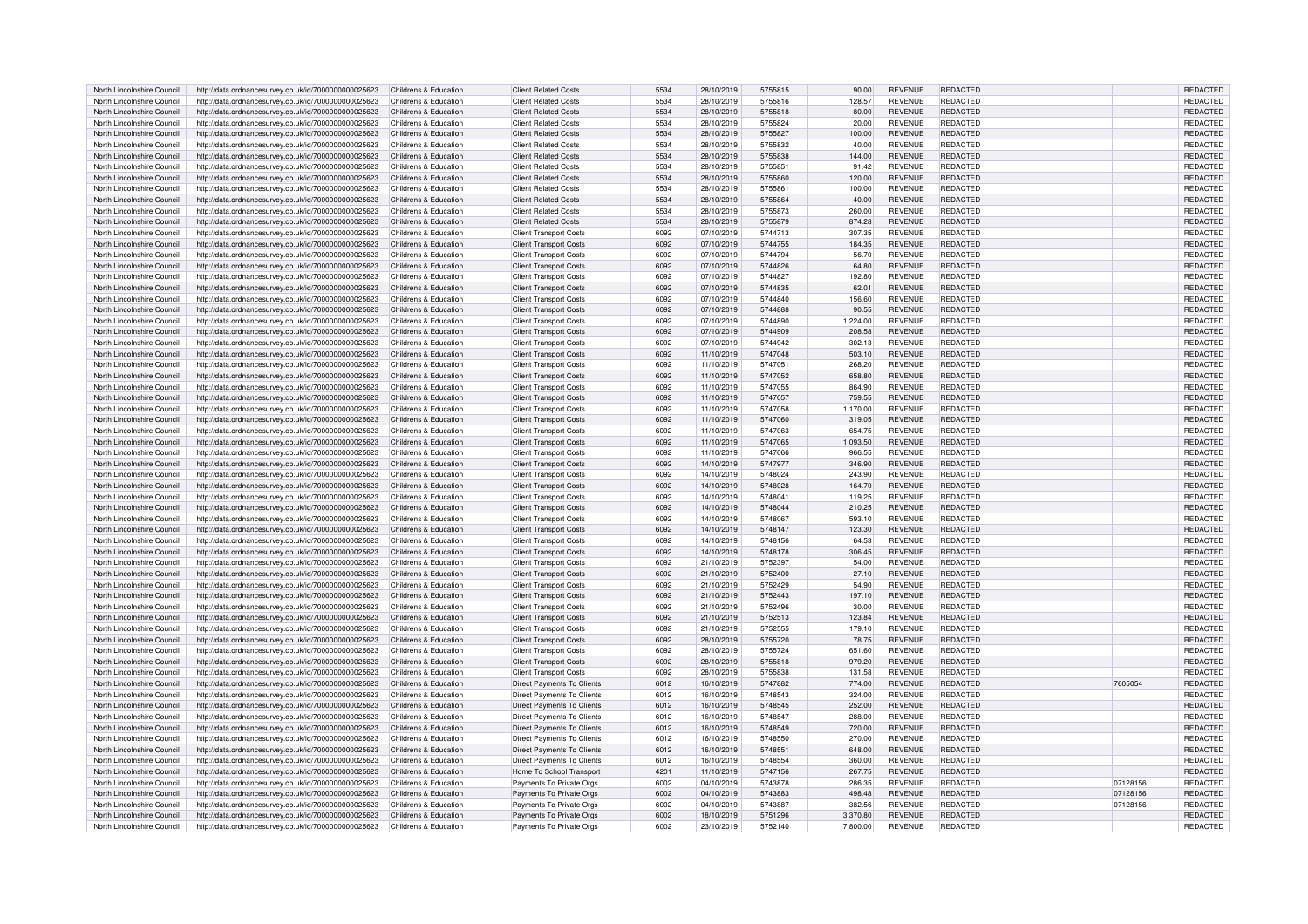| North Lincolnshire Council | http://data.ordnancesurvey.co.uk/id/7000000000025623 | Childrens & Education             | Payments To Private Orgs | 6002           | 30/10/2019 | 5756366 | 382.56   | <b>REVENUE</b> | <b>REDACTED</b> | 07128156 | REDACTED        |
|----------------------------|------------------------------------------------------|-----------------------------------|--------------------------|----------------|------------|---------|----------|----------------|-----------------|----------|-----------------|
| North Lincolnshire Council | http://data.ordnancesurvey.co.uk/id/7000000000025623 | Corporate And Democratic Core     | It Software-Maintenance  | 5053           | 31/10/2019 | 5757118 | 1,166.85 | <b>REVENUE</b> | REDACTED        |          | REDACTED        |
| North Lincolnshire Council | http://data.ordnancesurvey.co.uk/id/7000000000025623 | Council Tax Payers Account        | Refunds                  | <b>REFUND</b>  | 03/10/2019 | 5743512 | 1.032.00 |                | REDACTED        |          | <b>REDACTED</b> |
| North Lincolnshire Council | http://data.ordnancesurvey.co.uk/id/7000000000025623 | Council Tax Payers Account        | Refunds                  | <b>REFUND</b>  | 03/10/2019 | 5743528 | 285.72   |                | REDACTED        |          | REDACTED        |
| North Lincolnshire Council | http://data.ordnancesurvey.co.uk/id/7000000000025623 | <b>Council Tax Payers Account</b> | Refunds                  | REFUND         | 03/10/2019 | 5743529 | 400.97   |                | REDACTED        |          | REDACTED        |
| North Lincolnshire Council | http://data.ordnancesurvey.co.uk/id/7000000000025623 | Council Tax Payers Account        | Refunds                  | <b>REFUND</b>  | 03/10/2019 | 5743536 | 377.08   |                | REDACTED        |          | REDACTED        |
| North Lincolnshire Council | http://data.ordnancesurvey.co.uk/id/7000000000025623 | Council Tax Payers Account        | Refunds                  | <b>REFUND</b>  | 03/10/2019 | 5743539 | 291.63   |                | REDACTED        |          | REDACTED        |
| North Lincolnshire Council | http://data.ordnancesurvey.co.uk/id/7000000000025623 | Council Tax Payers Account        | Refunds                  | REFUND         | 03/10/2019 | 5743541 | 1,183.09 |                | REDACTED        |          | REDACTED        |
| North Lincolnshire Council | http://data.ordnancesurvey.co.uk/id/7000000000025623 | Council Tax Payers Account        | Refunds                  | <b>REFUND</b>  | 03/10/2019 | 5743544 | 1,315.81 |                | REDACTED        |          | REDACTED        |
| North Lincolnshire Council | http://data.ordnancesurvey.co.uk/id/7000000000025623 | Council Tax Payers Account        | Refunds                  | <b>REFUND</b>  | 07/10/2019 | 5745227 | 1.472.00 |                | REDACTED        |          | REDACTED        |
| North Lincolnshire Council | http://data.ordnancesurvey.co.uk/id/7000000000025623 | Council Tax Payers Account        | Refunds                  | <b>REFUND</b>  | 07/10/2019 | 5745233 | 415.12   |                | <b>REDACTED</b> |          | REDACTED        |
| North Lincolnshire Council | http://data.ordnancesurvey.co.uk/id/7000000000025623 | Council Tax Payers Account        | Refunds                  | <b>REFUND</b>  | 07/10/2019 | 5745237 | 302.10   |                | REDACTED        |          | REDACTED        |
| North Lincolnshire Council | http://data.ordnancesurvey.co.uk/id/7000000000025623 | Council Tax Payers Account        | Refunds                  | <b>REFUND</b>  | 07/10/2019 | 5745239 | 703.08   |                | <b>REDACTED</b> |          | REDACTED        |
| North Lincolnshire Council | http://data.ordnancesurvey.co.uk/id/7000000000025623 | Council Tax Payers Account        | Refunds                  | REFUND         | 07/10/2019 | 5745240 | 339.81   |                | REDACTED        |          | REDACTED        |
| North Lincolnshire Council | http://data.ordnancesurvey.co.uk/id/7000000000025623 | <b>Council Tax Payers Account</b> | Refunds                  | REFUND         | 07/10/2019 | 5745246 | 364.47   |                | <b>REDACTED</b> |          | REDACTED        |
| North Lincolnshire Council | http://data.ordnancesurvey.co.uk/id/7000000000025623 | Council Tax Payers Account        | Refunds                  | <b>REFUND</b>  | 07/10/2019 | 5745250 | 271.58   |                | REDACTED        |          | REDACTED        |
| North Lincolnshire Council | http://data.ordnancesurvey.co.uk/id/7000000000025623 | Council Tax Payers Account        | Refunds                  | <b>REFUND</b>  | 07/10/2019 | 5745260 | 331.94   |                | REDACTED        |          | REDACTED        |
| North Lincolnshire Council | http://data.ordnancesurvey.co.uk/id/7000000000025623 | Council Tax Payers Account        | Refunds                  | <b>REFUND</b>  | 10/10/2019 | 5746857 | 552.08   |                | REDACTED        |          | REDACTED        |
| North Lincolnshire Council | http://data.ordnancesurvey.co.uk/id/7000000000025623 | Council Tax Payers Account        | Refunds                  | <b>REFUND</b>  | 10/10/2019 | 5746859 | 1,111.07 |                | <b>REDACTED</b> |          | REDACTED        |
| North Lincolnshire Council | http://data.ordnancesurvey.co.uk/id/7000000000025623 | Council Tax Payers Account        | Refunds                  | <b>REFUND</b>  | 10/10/2019 | 5746862 | 837.26   |                | REDACTED        |          | REDACTED        |
| North Lincolnshire Council | http://data.ordnancesurvey.co.uk/id/7000000000025623 | Council Tax Payers Account        | Refunds                  | <b>REFUND</b>  | 10/10/2019 | 5746863 | 3.068.39 |                | REDACTED        |          | REDACTED        |
| North Lincolnshire Council | http://data.ordnancesurvey.co.uk/id/7000000000025623 | Council Tax Payers Account        | Refunds                  | <b>REFUND</b>  | 10/10/2019 | 5746867 | 253.88   |                | <b>REDACTED</b> |          | REDACTED        |
| North Lincolnshire Council | http://data.ordnancesurvey.co.uk/id/7000000000025623 | Council Tax Payers Account        | Refunds                  | <b>REFUND</b>  | 10/10/2019 | 5746869 | 553.77   |                | REDACTED        |          | REDACTED        |
| North Lincolnshire Council | http://data.ordnancesurvey.co.uk/id/7000000000025623 | Council Tax Payers Account        | Refunds                  | REFUND         | 10/10/2019 | 5746882 | 344.03   |                | REDACTED        |          | REDACTED        |
| North Lincolnshire Council | http://data.ordnancesurvey.co.uk/id/7000000000025623 | Council Tax Payers Account        | Refunds                  | <b>REFUND</b>  | 10/10/2019 | 5746884 | 263.11   |                | <b>REDACTED</b> |          | <b>REDACTED</b> |
| North Lincolnshire Council | http://data.ordnancesurvey.co.uk/id/7000000000025623 | Council Tax Payers Account        | Refunds                  | <b>REFUND</b>  | 10/10/2019 | 5746889 | 344.89   |                | REDACTED        |          | REDACTED        |
| North Lincolnshire Council | http://data.ordnancesurvey.co.uk/id/7000000000025623 | Council Tax Payers Account        | Refunds                  | <b>REFUND</b>  | 10/10/2019 | 5746890 | 491.75   |                | REDACTED        |          | REDACTED        |
| North Lincolnshire Council | http://data.ordnancesurvey.co.uk/id/7000000000025623 | Council Tax Payers Account        | Refunds                  | <b>REFUND</b>  | 10/10/2019 | 5746892 | 459.72   |                | REDACTED        |          | REDACTED        |
| North Lincolnshire Council | http://data.ordnancesurvey.co.uk/id/7000000000025623 | Council Tax Payers Account        | Refunds                  | <b>REFUND</b>  | 10/10/2019 | 5746893 | 251.84   |                | REDACTED        |          | REDACTED        |
| North Lincolnshire Council | http://data.ordnancesurvey.co.uk/id/7000000000025623 | Council Tax Payers Account        | Refunds                  | <b>REFUND</b>  | 10/10/2019 | 5746894 | 488.86   |                | REDACTED        |          | REDACTED        |
| North Lincolnshire Council | http://data.ordnancesurvey.co.uk/id/7000000000025623 | Council Tax Payers Account        | Refunds                  | <b>REFUND</b>  | 10/10/2019 | 5746895 | 437.91   |                | <b>REDACTED</b> |          | <b>REDACTED</b> |
| North Lincolnshire Council | http://data.ordnancesurvey.co.uk/id/7000000000025623 | Council Tax Payers Account        | Refunds                  | <b>REFUND</b>  | 10/10/2019 | 5746899 | 1,136.08 |                | REDACTED        |          | REDACTED        |
| North Lincolnshire Council | http://data.ordnancesurvey.co.uk/id/7000000000025623 | <b>Council Tax Payers Account</b> | Refunds                  | <b>REFUND</b>  | 10/10/2019 | 5746901 | 346.88   |                | REDACTED        |          | REDACTED        |
| North Lincolnshire Council | http://data.ordnancesurvey.co.uk/id/7000000000025623 | Council Tax Payers Account        | Refunds                  | REFUND         | 14/10/2019 | 5748473 | 395.08   |                | REDACTED        |          | REDACTED        |
| North Lincolnshire Council | http://data.ordnancesurvey.co.uk/id/7000000000025623 | Council Tax Payers Account        | Refunds                  | <b>REFUND</b>  | 14/10/2019 | 5748474 | 417.47   |                | <b>REDACTED</b> |          | REDACTED        |
| North Lincolnshire Council | http://data.ordnancesurvey.co.uk/id/7000000000025623 | Council Tax Payers Account        | Refunds                  | <b>REFUND</b>  | 14/10/2019 | 5748484 | 336.57   |                | REDACTED        |          | REDACTED        |
| North Lincolnshire Council | http://data.ordnancesurvey.co.uk/id/7000000000025623 | Council Tax Payers Account        | Refunds                  | <b>REFUND</b>  | 14/10/2019 | 5748486 | 1,388.53 |                | REDACTED        |          | REDACTED        |
| North Lincolnshire Council | http://data.ordnancesurvey.co.uk/id/7000000000025623 | Council Tax Payers Account        | Refunds                  | <b>REFUND</b>  | 14/10/2019 | 5748492 | 275.09   |                | <b>REDACTED</b> |          | REDACTED        |
| North Lincolnshire Council | http://data.ordnancesurvey.co.uk/id/7000000000025623 | Council Tax Payers Account        | Refunds                  | <b>REFUND</b>  | 14/10/2019 | 5748497 | 683.56   |                | <b>REDACTED</b> |          | REDACTED        |
| North Lincolnshire Council | http://data.ordnancesurvey.co.uk/id/7000000000025623 | Council Tax Payers Account        | Refunds                  | <b>REFUND</b>  | 14/10/2019 | 5748500 | 887.58   |                | REDACTED        |          | REDACTED        |
| North Lincolnshire Council | http://data.ordnancesurvey.co.uk/id/7000000000025623 | <b>Council Tax Payers Account</b> | Refunds                  | <b>REFUND</b>  | 14/10/2019 | 5748504 | 1.120.08 |                | <b>REDACTED</b> |          | REDACTED        |
| North Lincolnshire Council | http://data.ordnancesurvey.co.uk/id/7000000000025623 | Council Tax Payers Account        | Refunds                  | <b>REFUND</b>  | 17/10/2019 | 5750977 | 250.75   |                | REDACTED        |          | REDACTED        |
| North Lincolnshire Council | http://data.ordnancesurvey.co.uk/id/7000000000025623 | Council Tax Payers Account        | Refunds                  | <b>REFUND</b>  | 17/10/2019 | 5750978 | 359.04   |                | REDACTED        |          | REDACTED        |
| North Lincolnshire Council | http://data.ordnancesurvey.co.uk/id/7000000000025623 | Council Tax Payers Account        | Refunds                  | REFUND         | 17/10/2019 | 5750980 | 311.80   |                | REDACTED        |          | REDACTED        |
| North Lincolnshire Council | http://data.ordnancesurvey.co.uk/id/7000000000025623 | Council Tax Payers Account        | Refunds                  | REFUND         | 17/10/2019 | 5750983 | 330.41   |                | REDACTED        |          | REDACTED        |
| North Lincolnshire Council | http://data.ordnancesurvey.co.uk/id/7000000000025623 | Council Tax Payers Account        | Refunds                  | <b>REFUND</b>  | 17/10/2019 | 5750984 | 497.37   |                | REDACTED        |          | REDACTED        |
| North Lincolnshire Council | http://data.ordnancesurvey.co.uk/id/7000000000025623 | Council Tax Payers Account        | Refunds                  | <b>REFUND</b>  | 17/10/2019 | 5750989 | 973.04   |                | <b>REDACTED</b> |          | REDACTED        |
| North Lincolnshire Council | http://data.ordnancesurvey.co.uk/id/7000000000025623 | Council Tax Payers Account        | Refunds                  | <b>REFUND</b>  | 17/10/2019 | 5750990 | 330.24   |                | REDACTED        |          | REDACTED        |
| North Lincolnshire Council | http://data.ordnancesurvey.co.uk/id/7000000000025623 | Council Tax Payers Account        | Refunds                  | <b>REFUND</b>  | 17/10/2019 | 5750991 | 365.61   |                | REDACTED        |          | REDACTED        |
| North Lincolnshire Council | http://data.ordnancesurvey.co.uk/id/7000000000025623 | Council Tax Payers Account        | Refunds                  | <b>REFUND</b>  | 17/10/2019 | 5750992 | 265.50   |                | REDACTED        |          | REDACTED        |
| North Lincolnshire Council | http://data.ordnancesurvey.co.uk/id/7000000000025623 | <b>Council Tax Payers Account</b> | Refunds                  | <b>REFUND</b>  | 17/10/2019 | 5750993 | 478.81   |                | REDACTED        |          | REDACTED        |
| North Lincolnshire Council | http://data.ordnancesurvey.co.uk/id/7000000000025623 | Council Tax Payers Account        | Refunds                  | <b>REFUND</b>  | 17/10/2019 | 5750994 | 461.48   |                | <b>REDACTED</b> |          | REDACTED        |
| North Lincolnshire Council | http://data.ordnancesurvey.co.uk/id/7000000000025623 | Council Tax Payers Account        | Refunds                  | <b>REFUND</b>  | 17/10/2019 | 5751000 | 1,221.70 |                | REDACTED        |          | REDACTED        |
| North Lincolnshire Council | http://data.ordnancesurvey.co.uk/id/7000000000025623 | Council Tax Payers Account        | Refunds                  | <b>REFUND</b>  | 17/10/2019 | 5751005 | 796.82   |                | REDACTED        |          | REDACTED        |
| North Lincolnshire Council | http://data.ordnancesurvey.co.uk/id/7000000000025623 | Council Tax Payers Account        | Refunds                  | REFUND         | 17/10/2019 | 5751009 | 820.33   |                | <b>REDACTED</b> |          | REDACTED        |
| North Lincolnshire Council | http://data.ordnancesurvey.co.uk/id/7000000000025623 | Council Tax Payers Account        | Refunds                  | REFUND         | 17/10/2019 | 5751010 | 464.66   |                | REDACTED        |          | REDACTED        |
| North Lincolnshire Council | http://data.ordnancesurvey.co.uk/id/7000000000025623 | Council Tax Payers Account        | Refunds                  | <b>REFUND</b>  | 17/10/2019 | 5751016 | 273.39   |                | <b>REDACTED</b> |          | REDACTED        |
| North Lincolnshire Council | http://data.ordnancesurvey.co.uk/id/7000000000025623 | Council Tax Payers Account        | Refunds                  | <b>REFUND</b>  | 17/10/2019 | 5751018 | 258.61   |                | REDACTED        |          | REDACTED        |
| North Lincolnshire Council | http://data.ordnancesurvey.co.uk/id/7000000000025623 | Council Tax Payers Account        | Refunds                  | <b>REFUND</b>  | 17/10/2019 | 5751019 | 281.04   |                | REDACTED        |          | REDACTED        |
| North Lincolnshire Council | http://data.ordnancesurvey.co.uk/id/7000000000025623 | Council Tax Payers Account        | Refunds                  | <b>REFUND</b>  | 17/10/2019 | 5751023 | 251.92   |                | REDACTED        |          | <b>REDACTED</b> |
| North Lincolnshire Council | http://data.ordnancesurvey.co.uk/id/7000000000025623 | Council Tax Payers Account        | Refunds                  | <b>REFUND</b>  | 17/10/2019 | 5751024 | 1,425.19 |                | REDACTED        |          | REDACTED        |
| North Lincolnshire Council | http://data.ordnancesurvey.co.uk/id/7000000000025623 | Council Tax Payers Account        | Refunds                  | <b>REFUND</b>  | 21/10/2019 | 5752838 | 310.87   |                | REDACTED        |          | REDACTED        |
| North Lincolnshire Council | http://data.ordnancesurvey.co.uk/id/7000000000025623 | Council Tax Payers Account        | Refunds                  | <b>REFUND</b>  | 21/10/2019 | 5752844 | 444.48   |                | <b>REDACTED</b> |          | <b>REDACTED</b> |
| North Lincolnshire Council | http://data.ordnancesurvey.co.uk/id/7000000000025623 | Council Tax Payers Account        | Refunds                  | <b>REFUND</b>  | 21/10/2019 | 5752846 | 461.66   |                | REDACTED        |          | REDACTED        |
| North Lincolnshire Council | http://data.ordnancesurvey.co.uk/id/7000000000025623 | Council Tax Payers Account        | Refunds                  | <b>REFUND</b>  | 21/10/2019 | 5752847 | 296.57   |                | REDACTED        |          | REDACTED        |
| North Lincolnshire Council | http://data.ordnancesurvey.co.uk/id/7000000000025623 | Council Tax Payers Account        | Refunds                  | REFUND         | 21/10/2019 | 5752848 | 416.18   |                | REDACTED        |          | REDACTED        |
| North Lincolnshire Council | http://data.ordnancesurvey.co.uk/id/7000000000025623 | Council Tax Payers Account        | Refunds                  | <b>REELIND</b> | 21/10/2019 | 5752854 | 43112    |                | <b>REDACTED</b> |          | <b>REDACTED</b> |
| North Lincolnshire Council | http://data.ordnancesurvey.co.uk/id/7000000000025623 | Council Tax Payers Account        | Refunds                  | <b>REFUND</b>  | 24/10/2019 | 5754404 | 1,091.68 |                | REDACTED        |          | <b>REDACTED</b> |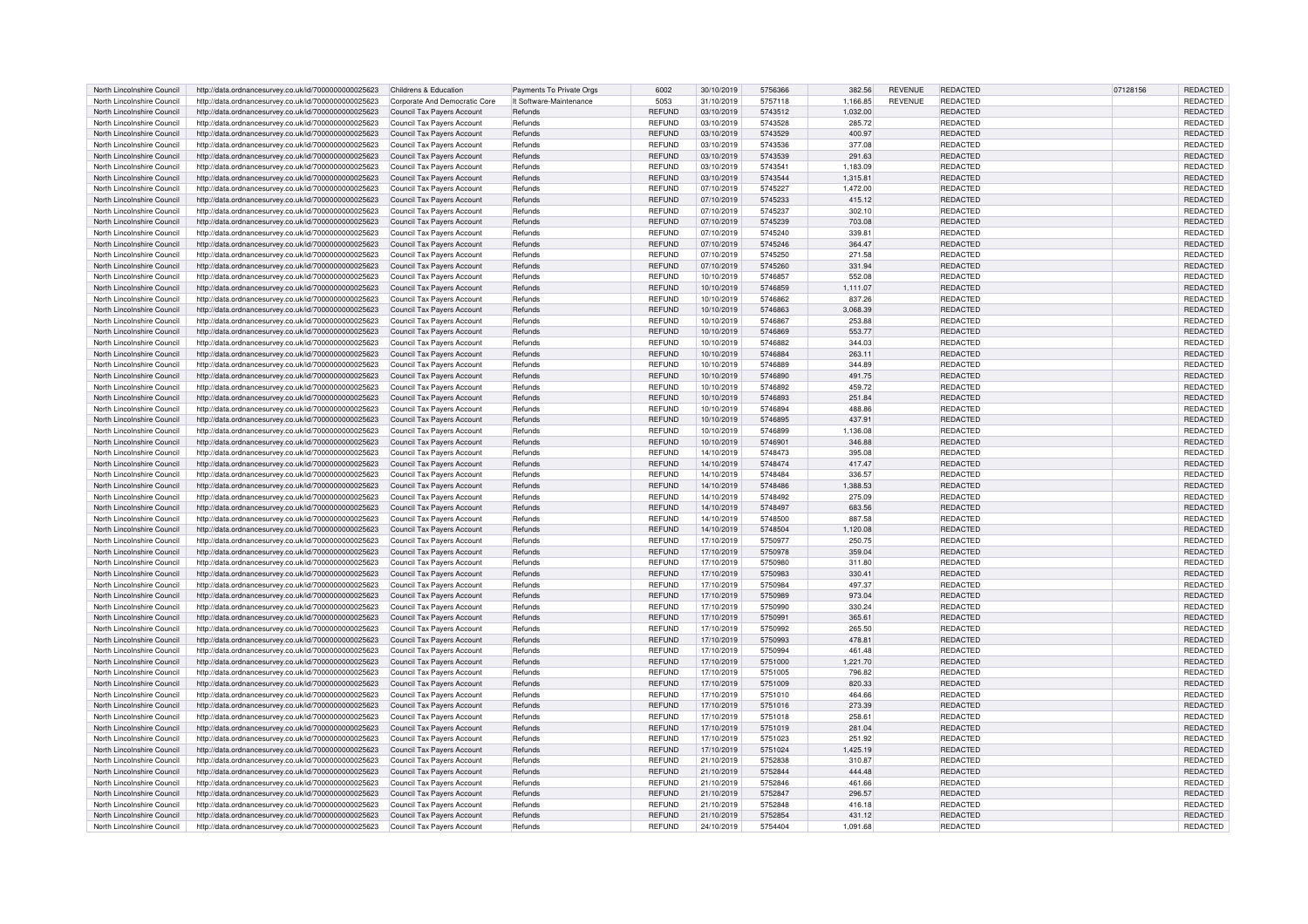| North Lincolnshire Council | http://data.ordnancesurvey.co.uk/id/7000000000025623 | Council Tax Payers Account            | Refunds                       | <b>REFUND</b>  | 24/10/2019 | 5754407            | 395.43    |                | REDACTED        | REDACTED        |
|----------------------------|------------------------------------------------------|---------------------------------------|-------------------------------|----------------|------------|--------------------|-----------|----------------|-----------------|-----------------|
| North Lincolnshire Council | http://data.ordnancesurvey.co.uk/id/7000000000025623 | Council Tax Payers Account            | Refunds                       | REFUND         | 24/10/2019 | 5754408            | 554.42    |                | REDACTED        | REDACTED        |
| North Lincolnshire Council | http://data.ordnancesurvey.co.uk/id/7000000000025623 | Council Tax Payers Account            | Refunds                       | <b>REFUND</b>  | 24/10/2019 | 5754417            | 394.00    |                | REDACTED        | <b>REDACTED</b> |
| North Lincolnshire Council | http://data.ordnancesurvey.co.uk/id/7000000000025623 | Council Tax Payers Account            | Refunds                       | REFUND         | 24/10/2019 | 5754427            | 464.42    |                | REDACTED        | REDACTED        |
| North Lincolnshire Council | http://data.ordnancesurvey.co.uk/id/7000000000025623 | Council Tax Payers Account            | Refunds                       | REFUND         | 24/10/2019 | 5754429            | 275.54    |                | REDACTED        | REDACTED        |
| North Lincolnshire Council | http://data.ordnancesurvey.co.uk/id/7000000000025623 | Council Tax Payers Account            | Refunds                       | <b>REFUND</b>  | 24/10/2019 | 5754431            | 392.00    |                | REDACTED        | REDACTED        |
| North Lincolnshire Council | http://data.ordnancesurvey.co.uk/id/7000000000025623 | Council Tax Payers Account            | Refunds                       | <b>REFUND</b>  | 24/10/2019 | 5754435            | 368.11    |                | REDACTED        | REDACTED        |
| North Lincolnshire Council | http://data.ordnancesurvey.co.uk/id/7000000000025623 | Council Tax Payers Account            | Refunds                       | REFUND         | 24/10/2019 | 5754443            | 326.37    |                | REDACTED        | REDACTED        |
| North Lincolnshire Council | http://data.ordnancesurvey.co.uk/id/7000000000025623 | Council Tax Payers Account            | Refunds                       | REFUND         | 28/10/2019 | 5755555            | 841.80    |                | REDACTED        | REDACTED        |
| North Lincolnshire Council | http://data.ordnancesurvey.co.uk/id/7000000000025623 | Council Tax Payers Account            | Refunds                       | REFUND         | 28/10/2019 | 5755557            | 300.46    |                | REDACTED        | REDACTED        |
| North Lincolnshire Council | http://data.ordnancesurvey.co.uk/id/7000000000025623 | Council Tax Payers Account            | Refunds                       | REFUND         | 28/10/2019 | 5755559            | 286.00    |                | <b>REDACTED</b> | REDACTED        |
| North Lincolnshire Council | http://data.ordnancesurvey.co.uk/id/7000000000025623 | Council Tax Payers Account            | Refunds                       | REFUND         | 28/10/2019 | 5755562            | 1,805.98  |                | REDACTED        | REDACTED        |
| North Lincolnshire Council | http://data.ordnancesurvey.co.uk/id/7000000000025623 | Council Tax Payers Account            | Refunds                       | <b>REFUND</b>  | 28/10/2019 | 5755563            | 252.26    |                | REDACTED        | REDACTED        |
| North Lincolnshire Council | http://data.ordnancesurvey.co.uk/id/7000000000025623 | Council Tax Payers Account            | Refunds                       | REFUND         | 28/10/2019 | 5755566            | 2,446.74  |                | REDACTED        | REDACTED        |
| North Lincolnshire Council | http://data.ordnancesurvey.co.uk/id/7000000000025623 | Council Tax Payers Account            | Refunds                       | REFUND         | 28/10/2019 | 5755568            | 701.17    |                | REDACTED        | REDACTED        |
| North Lincolnshire Council | http://data.ordnancesurvey.co.uk/id/7000000000025623 | Council Tax Payers Account            | Refunds                       | REFUND         | 28/10/2019 | 5755572            | 250.99    |                | REDACTED        | REDACTED        |
| North Lincolnshire Council | http://data.ordnancesurvey.co.uk/id/7000000000025623 | Council Tax Payers Account            | Refunds                       | <b>REFUND</b>  | 28/10/2019 | 5755573            | 1,805.98  |                | REDACTED        | REDACTED        |
| North Lincolnshire Council | http://data.ordnancesurvey.co.uk/id/7000000000025623 | Council Tax Payers Account            | Refunds                       | REFUND         | 28/10/2019 | 5755574            | 545.08    |                | REDACTED        | REDACTED        |
| North Lincolnshire Council | http://data.ordnancesurvey.co.uk/id/7000000000025623 | Council Tax Payers Account            | Refunds                       | REFUND         | 28/10/2019 | 5755575            | 1,805.98  |                | REDACTED        | REDACTED        |
| North Lincolnshire Council |                                                      |                                       | Refunds                       | REFUND         | 28/10/2019 | 5755577            | 626.42    |                | REDACTED        | REDACTED        |
| North Lincolnshire Council | http://data.ordnancesurvey.co.uk/id/7000000000025623 | Council Tax Payers Account            | Refunds                       | <b>REFUND</b>  | 28/10/2019 | 5755579            | 625.49    |                | REDACTED        | <b>REDACTED</b> |
|                            | http://data.ordnancesurvey.co.uk/id/7000000000025623 | Council Tax Payers Account            |                               |                |            |                    |           |                |                 |                 |
| North Lincolnshire Council | http://data.ordnancesurvey.co.uk/id/7000000000025623 | Council Tax Payers Account            | Refunds                       | REFUND         | 31/10/2019 | 5757303            | 400.50    |                | REDACTED        | REDACTED        |
| North Lincolnshire Council | http://data.ordnancesurvey.co.uk/id/7000000000025623 | Council Tax Payers Account            | Refunds                       | REFUND         | 31/10/2019 | 5757307            | 2,518.46  |                | REDACTED        | REDACTED        |
| North Lincolnshire Council | http://data.ordnancesurvey.co.uk/id/7000000000025623 | Council Tax Payers Account            | Refunds                       | REFUND         | 31/10/2019 | 5757317            | 261.95    |                | REDACTED        | REDACTED        |
| North Lincolnshire Council | http://data.ordnancesurvey.co.uk/id/7000000000025623 | Council Tax Payers Account            | Refunds                       | REFUND         | 31/10/2019 | 5757318            | 390.44    |                | <b>REDACTED</b> | <b>REDACTED</b> |
| North Lincolnshire Council | http://data.ordnancesurvey.co.uk/id/7000000000025623 | Council Tax Payers Account            | Refunds                       | REFUND         | 31/10/2019 | 5757319            | 836.22    |                | REDACTED        | REDACTED        |
| North Lincolnshire Council | http://data.ordnancesurvey.co.uk/id/7000000000025623 | Council Tax Payers Account            | Refunds                       | REFUND         | 31/10/2019 | 5757329            | 287.53    |                | REDACTED        | REDACTED        |
| North Lincolnshire Council | http://data.ordnancesurvey.co.uk/id/7000000000025623 | Council Tax Payers Account            | Refunds                       | REFUND         | 31/10/2019 | 5757331            | 278.98    |                | REDACTED        | REDACTED        |
| North Lincolnshire Council | http://data.ordnancesurvey.co.uk/id/7000000000025623 | Council Tax Payers Account            | Refunds                       | REFUND         | 31/10/2019 | 5757333            | 405.69    |                | REDACTED        | REDACTED        |
| North Lincolnshire Council | http://data.ordnancesurvey.co.uk/id/7000000000025623 | Council Tax Payers Account            | Refunds                       | REFUND         | 31/10/2019 | 5757335            | 259.43    |                | REDACTED        | REDACTED        |
| North Lincolnshire Council | http://data.ordnancesurvey.co.uk/id/7000000000025623 | Council Tax Payers Account            | Refunds                       | <b>REFUND</b>  | 31/10/2019 | 5757336            | 479.22    |                | REDACTED        | <b>REDACTED</b> |
| North Lincolnshire Council | http://data.ordnancesurvey.co.uk/id/7000000000025623 | Council Tax Payers Account            | Refunds                       | REFUND         | 31/10/2019 | 5757338            | 488.07    |                | REDACTED        | REDACTED        |
| North Lincolnshire Council | http://data.ordnancesurvey.co.uk/id/7000000000025623 | <b>Council Tax Payers Account</b>     | Refunds                       | <b>REFUND</b>  | 31/10/2019 | 5757340            | 643.72    |                | REDACTED        | REDACTED        |
| North Lincolnshire Council | http://data.ordnancesurvey.co.uk/id/7000000000025623 | Council Tax Payers Account            | Refunds                       | REFUND         | 31/10/2019 | 5757341            | 311.23    |                | REDACTED        | REDACTED        |
| North Lincolnshire Council | http://data.ordnancesurvey.co.uk/id/7000000000025623 | Council Tax Payers Account            | Refunds                       | REFUND         | 31/10/2019 | 5757346            | 937.29    |                | <b>REDACTED</b> | REDACTED        |
| North Lincolnshire Council | http://data.ordnancesurvey.co.uk/id/7000000000025623 | Council Tax Payers Account            | Refunds                       | REFUND         | 31/10/2019 | 5757349            | 418.39    |                | REDACTED        | REDACTED        |
| North Lincolnshire Council | http://data.ordnancesurvey.co.uk/id/7000000000025623 | <b>Culture &amp; Related Services</b> | Other Supplies & Services     | 5799           | 04/10/2019 | 5743864            | 291.41    | <b>REVENUE</b> | REDACTED        | REDACTED        |
| North Lincolnshire Council | http://data.ordnancesurvey.co.uk/id/7000000000025623 | <b>Housing Services</b>               | Gen Office Exp (Incl Postage) | 5603           | 02/10/2019 | 5742115            | 679.02    | REVENUE        | REDACTED        | REDACTED        |
| North Lincolnshire Council | http://data.ordnancesurvey.co.uk/id/7000000000025623 | <b>Housing Services</b>               | Gen Office Exp (Incl Postage) | 5603           | 02/10/2019 | 5742501            | 375.13    | <b>REVENUE</b> | REDACTED        | REDACTED        |
| North Lincolnshire Council | http://data.ordnancesurvey.co.uk/id/7000000000025623 | <b>Housing Services</b>               | Gen Office Exp (Incl Postage  | 5603           | 18/10/2019 | 5751102            | 720.00    | <b>REVENUE</b> | REDACTED        | REDACTED        |
| North Lincolnshire Council | http://data.ordnancesurvey.co.uk/id/7000000000025623 | <b>Housing Services</b>               | Gen Office Exp (Incl Postage) | 5603           | 18/10/2019 | 5751103            | 655.32    | <b>REVENUE</b> | REDACTED        | REDACTED        |
| North Lincolnshire Council | http://data.ordnancesurvey.co.uk/id/7000000000025623 | <b>Housing Services</b>               | Gen Office Exp (Incl Postage  | 5603           | 23/10/2019 | 5747220            | 400.00    | <b>REVENUE</b> | REDACTED        | REDACTED        |
| North Lincolnshire Council | http://data.ordnancesurvey.co.uk/id/7000000000025623 | <b>Housing Services</b>               | Gen Office Exp (Incl Postage) | 5603           | 23/10/2019 | 5753643            | 553.00    | REVENUE        | REDACTED        | REDACTED        |
| North Lincolnshire Council | http://data.ordnancesurvey.co.uk/id/7000000000025623 | <b>Housing Services</b>               | Gen Office Exp (Incl Postage) | 5603           | 25/10/2019 | 5754399            | 602.67    | <b>REVENUE</b> | REDACTED        | REDACTED        |
| North Lincolnshire Council | http://data.ordnancesurvey.co.uk/id/7000000000025623 | <b>Housing Services</b>               | Gen Office Exp (Incl Postage) | 5603           | 25/10/2019 | 5754400            | 862.59    | <b>REVENUE</b> | REDACTED        | REDACTED        |
| North Lincolnshire Council | http://data.ordnancesurvey.co.uk/id/7000000000025623 | <b>Housing Services</b>               | Gen Office Exp (Incl Postage) | 5603           | 25/10/2019 | 5754401            | 603.56    | <b>REVENUE</b> | REDACTED        | REDACTED        |
| North Lincolnshire Council | http://data.ordnancesurvey.co.uk/id/7000000000025623 | <b>Housing Services</b>               | Gen Office Exp (Incl Postage) | 5603           | 30/10/2019 | 5756603            | 885.26    | <b>REVENUE</b> | REDACTED        | REDACTED        |
| North Lincolnshire Council | http://data.ordnancesurvey.co.uk/id/7000000000025623 | Nndr Payers Account                   | Refunds                       | REFUND         | 04/10/2019 | 5744042            | 14,820.00 |                | REDACTED        | REDACTED        |
| North Lincolnshire Council | http://data.ordnancesurvey.co.uk/id/7000000000025623 | Nndr Payers Account                   | Refunds                       | REFUND         | 04/10/2019 | 5744043            | 675.00    |                | REDACTED        | REDACTED        |
| North Lincolnshire Council | http://data.ordnancesurvey.co.uk/id/7000000000025623 | <b>Nndr Payers Account</b>            | Refunds                       | REFUND         | 04/10/2019 | 5744044            | 4,514.02  |                | REDACTED        | REDACTED        |
|                            |                                                      |                                       |                               |                |            |                    |           |                |                 |                 |
| North Lincolnshire Council | http://data.ordnancesurvey.co.uk/id/7000000000025623 | <b>Nndr Payers Account</b>            | Refunds<br>Refunds            | REFUND         | 04/10/2019 | 5744045<br>5744046 | 2,789.02  |                | REDACTED        | REDACTED        |
| North Lincolnshire Council | http://data.ordnancesurvey.co.uk/id/7000000000025623 | Nndr Payers Account                   |                               | REFUND         | 04/10/2019 |                    | 944.10    |                | REDACTED        | REDACTED        |
| North Lincolnshire Council | http://data.ordnancesurvey.co.uk/id/7000000000025623 | <b>Nndr Payers Account</b>            | Refunds                       | REFUND         | 04/10/2019 | 5744047            | 2,534.60  |                | REDACTED        | REDACTED        |
| North Lincolnshire Council | http://data.ordnancesurvey.co.uk/id/7000000000025623 | Nndr Payers Account                   | Refunds                       | REFUND         | 04/10/2019 | 5744049            | 1.850.08  |                | REDACTED        | REDACTED        |
| North Lincolnshire Council | http://data.ordnancesurvey.co.uk/id/7000000000025623 | Nndr Payers Account                   | Refunds                       | REFUND         | 04/10/2019 | 5744051            | 337.79    |                | REDACTED        | REDACTED        |
| North Lincolnshire Council | http://data.ordnancesurvey.co.uk/id/7000000000025623 | Nndr Payers Account                   | Refunds                       | REFUND         | 04/10/2019 | 5744052            | 1,476.18  |                | REDACTED        | REDACTED        |
| North Lincolnshire Council | http://data.ordnancesurvey.co.uk/id/7000000000025623 | Nndr Payers Account                   | Refunds                       | <b>REFUND</b>  | 04/10/2019 | 5744054            | 944.10    |                | REDACTED        | REDACTED        |
| North Lincolnshire Council | http://data.ordnancesurvey.co.uk/id/7000000000025623 | Nndr Payers Account                   | Refunds                       | REFUND         | 04/10/2019 | 5744055            | 1,166.12  |                | REDACTED        | REDACTED        |
| North Lincolnshire Council | http://data.ordnancesurvey.co.uk/id/7000000000025623 | Nndr Payers Account                   | Refunds                       | REFUND         | 04/10/2019 | 5744056            | 730.51    |                | REDACTED        | REDACTED        |
| North Lincolnshire Council | http://data.ordnancesurvey.co.uk/id/7000000000025623 | <b>Nndr Payers Account</b>            | Refunds                       | <b>REFUND</b>  | 11/10/2019 | 5747329            | 1,798.66  |                | REDACTED        | <b>REDACTED</b> |
| North Lincolnshire Council | http://data.ordnancesurvey.co.uk/id/7000000000025623 | Nndr Payers Account                   | Refunds                       | REFUND         | 11/10/2019 | 5747330            | 8,752.75  |                | REDACTED        | REDACTED        |
| North Lincolnshire Council | http://data.ordnancesurvey.co.uk/id/7000000000025623 | Nndr Payers Account                   | Refunds                       | <b>REFUND</b>  | 11/10/2019 | 5747331            | 1.460.86  |                | REDACTED        | REDACTED        |
| North Lincolnshire Council | http://data.ordnancesurvey.co.uk/id/7000000000025623 | <b>Nndr Payers Account</b>            | Refunds                       | REFUND         | 11/10/2019 | 5747334            | 1,214.52  |                | <b>REDACTED</b> | <b>REDACTED</b> |
| North Lincolnshire Council | http://data.ordnancesurvey.co.uk/id/7000000000025623 | Nndr Payers Account                   | Refunds                       | REFUND         | 11/10/2019 | 5747335            | 981.15    |                | REDACTED        | REDACTED        |
| North Lincolnshire Council | http://data.ordnancesurvey.co.uk/id/7000000000025623 | Nndr Payers Account                   | Refunds                       | REFUND         | 11/10/2019 | 5747336            | 664.53    |                | REDACTED        | REDACTED        |
| North Lincolnshire Council | http://data.ordnancesurvey.co.uk/id/7000000000025623 | Nndr Payers Account                   | Refunds                       | REFUND         | 11/10/2019 | 5747337            | 696.10    |                | REDACTED        | REDACTED        |
| North Lincolnshire Council | http://data.ordnancesurvey.co.uk/id/7000000000025623 | Nndr Payers Account                   | Refunds                       | <b>REELIND</b> | 11/10/2019 | 5747338            | 3,035.00  |                | <b>REDACTED</b> | <b>REDACTED</b> |
| North Lincolnshire Council | http://data.ordnancesurvey.co.uk/id/7000000000025623 | Nndr Payers Account                   | Refunds                       | REFUND         | 11/10/2019 | 5747340            | 12,768.00 |                | REDACTED        | <b>REDACTED</b> |
|                            |                                                      |                                       |                               |                |            |                    |           |                |                 |                 |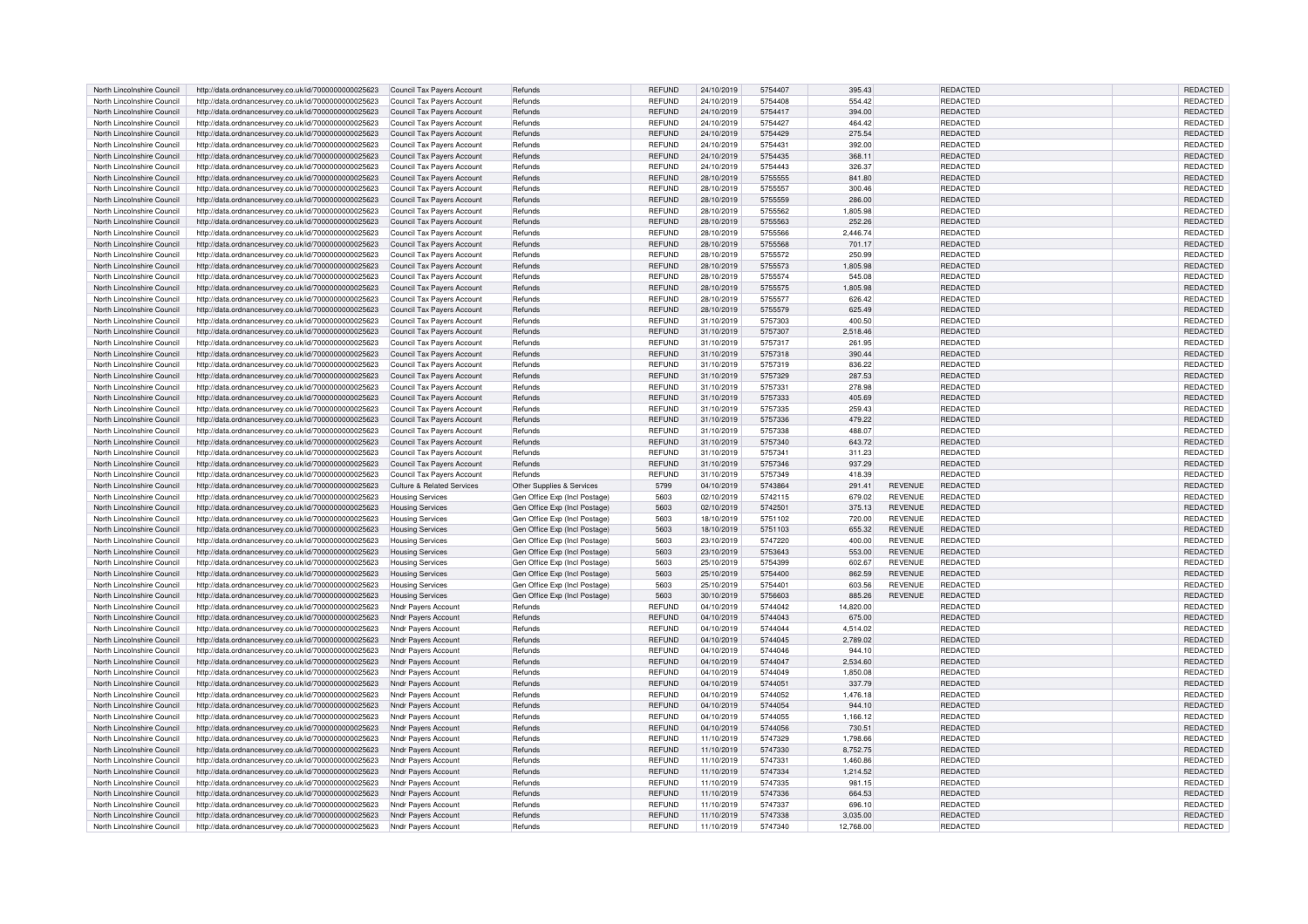| North Lincolnshire Council | http://data.ordnancesurvey.co.uk/id/7000000000025623 | Nndr Payers Account                   | Refunds                       | <b>REFUND</b> | 11/10/2019 | 5747341 | 1.565.21    |                | REDACTED                               |          | <b>REDACTED</b> |
|----------------------------|------------------------------------------------------|---------------------------------------|-------------------------------|---------------|------------|---------|-------------|----------------|----------------------------------------|----------|-----------------|
| North Lincolnshire Council | http://data.ordnancesurvey.co.uk/id/7000000000025623 | Nndr Payers Account                   | Refunds                       | REFUND        | 18/10/2019 | 5751695 | 488.54      |                | REDACTED                               |          | REDACTED        |
| North Lincolnshire Council | http://data.ordnancesurvey.co.uk/id/7000000000025623 | Nndr Payers Account                   | Refunds                       | <b>REFUND</b> | 18/10/2019 | 5751696 | 8,055.74    |                | REDACTED                               |          | REDACTED        |
|                            |                                                      |                                       |                               |               |            |         |             |                |                                        |          |                 |
| North Lincolnshire Council | http://data.ordnancesurvey.co.uk/id/7000000000025623 | Nndr Payers Account                   | Refunds                       | REFUND        | 18/10/2019 | 5751697 | 2,716.03    |                | REDACTED                               |          | REDACTED        |
| North Lincolnshire Council | http://data.ordnancesurvey.co.uk/id/7000000000025623 | Nndr Payers Account                   | Refunds                       | <b>REFUND</b> | 18/10/2019 | 5751698 | 2,742.36    |                | REDACTED                               |          | <b>REDACTED</b> |
| North Lincolnshire Council | http://data.ordnancesurvey.co.uk/id/7000000000025623 | Nndr Payers Account                   | Refunds                       | REFUND        | 18/10/2019 | 5751699 | 805.41      |                | REDACTED                               |          | REDACTED        |
| North Lincolnshire Council | http://data.ordnancesurvey.co.uk/id/7000000000025623 | Nndr Payers Account                   | Refunds                       | <b>REFUND</b> | 25/10/2019 | 5755020 | 950.48      |                | REDACTED                               |          | REDACTED        |
| North Lincolnshire Council | http://data.ordnancesurvey.co.uk/id/7000000000025623 | Nndr Payers Account                   | Refunds                       | REFUND        | 25/10/2019 | 5755021 | 1,960.38    |                | REDACTED                               |          | REDACTED        |
| North Lincolnshire Council | http://data.ordnancesurvey.co.uk/id/7000000000025623 | Nndr Payers Account                   | Refunds                       | <b>REFUND</b> | 25/10/2019 | 5755022 | 13,246.00   |                | REDACTED                               |          | REDACTED        |
| North Lincolnshire Council | http://data.ordnancesurvey.co.uk/id/7000000000025623 | Nndr Payers Account                   | Refunds                       | <b>REFUND</b> | 25/10/2019 | 5755023 | 32.981.53   |                | REDACTED                               |          | REDACTED        |
| North Lincolnshire Council | http://data.ordnancesurvey.co.uk/id/7000000000025623 | Nndr Payers Account                   | Refunds                       | <b>REFUND</b> | 25/10/2019 | 5755024 | 24,178.36   |                | REDACTED                               |          | <b>REDACTED</b> |
|                            |                                                      |                                       |                               |               |            |         |             |                |                                        |          |                 |
| North Lincolnshire Council | http://data.ordnancesurvey.co.uk/id/7000000000025623 | Nndr Payers Account                   | Refunds                       | REFUND        | 25/10/2019 | 5755025 | 5,798.51    |                | REDACTED                               |          | REDACTED        |
| North Lincolnshire Council | http://data.ordnancesurvey.co.uk/id/7000000000025623 | <b>Planning Services</b>              | <b>Legal Fees</b>             | 5823          | 09/10/2019 | 5744640 | 2,025.00    | <b>REVENUE</b> | REDACTED                               |          | REDACTED        |
| North Lincolnshire Council | http://data.ordnancesurvey.co.uk/id/7000000000025623 | <b>Highways &amp; Transport</b>       | Other Supplies & Services     | 5799          | 30/10/2019 | 5756242 | 2,229.20    | REVENUE        | Redbourne Parish Council               |          | <b>RED0001D</b> |
| North Lincolnshire Council | http://data.ordnancesurvey.co.uk/id/7000000000025623 | Childrens & Education                 | Payments To Private Orgs      | 6002          | 25/10/2019 | 5745451 | 3,233.70    | REVENUE        | Regional Foster Families               | 4217642  | <b>REG0076G</b> |
| North Lincolnshire Council | http://data.ordnancesurvey.co.uk/id/7000000000025623 | Corporate And Democratic Core         | Repair & Maintenance Costs    | 3000          | 11/10/2019 | 5744528 | 250.00      | REVENUE        | <b>Rex Group Services Ltd</b>          | 1534914  | <b>REX0004X</b> |
| North Lincolnshire Council | http://data.ordnancesurvey.co.uk/id/7000000000025623 | Corporate And Democratic Core         | Repair & Maintenance Costs    | 3000          | 25/10/2019 | 5749337 | 7.476.00    | <b>REVENUE</b> | <b>Rex Group Services Ltd</b>          | 1534914  | <b>REX0004X</b> |
| North Lincolnshire Council | http://data.ordnancesurvey.co.uk/id/7000000000025623 | Corporate And Democratic Core         | Repair & Maintenance Costs    | 3000          | 25/10/2019 | 5749364 | $\Omega$    | <b>REVENUE</b> | <b>Rex Group Services Ltd</b>          | 1534914  | <b>REX0004X</b> |
| North Lincolnshire Council | http://data.ordnancesurvey.co.uk/id/7000000000025623 | Corporate And Democratic Core         | Repair & Maintenance Costs    | 3000          | 25/10/2019 | 5749368 | $\mathbf 0$ | <b>REVENUE</b> | Rex Group Services Ltd                 | 1534914  | <b>REX0004X</b> |
| North Lincolnshire Council |                                                      |                                       |                               | 3000          |            | 5749370 |             | <b>REVENUE</b> |                                        |          | <b>REX0004X</b> |
|                            | http://data.ordnancesurvey.co.uk/id/7000000000025623 | Corporate And Democratic Core         | Repair & Maintenance Costs    |               | 25/10/2019 |         | $\Omega$    |                | Rex Group Services Ltd                 | 1534914  |                 |
| North Lincolnshire Council | http://data.ordnancesurvey.co.uk/id/7000000000025623 | <b>Culture &amp; Related Services</b> | Repair & Maintenance Costs    | 3000          | 25/10/2019 | 5749364 | 89.00       | <b>REVENUE</b> | <b>Rex Group Services Ltd</b>          | 1534914  | <b>REX0004X</b> |
| North Lincolnshire Council | http://data.ordnancesurvey.co.uk/id/7000000000025623 | Culture & Related Services            | Repair & Maintenance Costs    | 3000          | 25/10/2019 | 5749368 | 979.00      | <b>REVENUE</b> | Rex Group Services Ltd                 | 1534914  | <b>REX0004X</b> |
| North Lincolnshire Council | http://data.ordnancesurvey.co.uk/id/7000000000025623 | Culture & Related Services            | Repair & Maintenance Costs    | 3000          | 25/10/2019 | 5749370 | 89.00       | <b>REVENUE</b> | Rex Group Services Ltd                 | 1534914  | <b>REX0004X</b> |
| North Lincolnshire Council | http://data.ordnancesurvey.co.uk/id/7000000000025623 | Fin&Inv I&F                           | Equipment Purchase            | 5001          | 04/10/2019 | 5743698 | 3,652.50    | REVENUE        | Rex Group Services Ltd                 | 1534914  | <b>REX0004X</b> |
| North Lincolnshire Council | http://data.ordnancesurvey.co.uk/id/7000000000025623 | Fin&Inv I&E                           | Repair & Maintenance Costs    | 3000          | 25/10/2019 | 5749337 | 178.00      | <b>REVENUE</b> | <b>Rex Group Services Ltd</b>          | 1534914  | <b>REX0004X</b> |
| North Lincolnshire Council | http://data.ordnancesurvey.co.uk/id/7000000000025623 | Fin&Inv I&F                           | Repair & Maintenance Costs    | 3000          | 25/10/2019 | 5749364 | 89.00       | <b>REVENUE</b> | Rex Group Services Ltd                 | 1534914  | <b>REX0004X</b> |
| North Lincolnshire Council | http://data.ordnancesurvey.co.uk/id/7000000000025623 | Fin&Inv I&E                           | Repair & Maintenance Costs    | 3000          | 25/10/2019 | 5749364 | 445.00      | <b>REVENUE</b> | <b>Rex Group Services Ltd</b>          | 1534914  | <b>REX0004X</b> |
|                            |                                                      |                                       |                               |               |            |         |             |                |                                        |          |                 |
| North Lincolnshire Council | http://data.ordnancesurvey.co.uk/id/7000000000025623 | Non Distributed Costs                 | Other Supplies & Services     | 5799          | 09/10/2019 | 5741956 | 580.00      | <b>REVENUE</b> | <b>Rex Group Services Ltd</b>          | 1534914  | <b>REX0004X</b> |
| North Lincolnshire Council | http://data.ordnancesurvey.co.uk/id/7000000000025623 | Environmental & Regulatory Svs        | Course Fees/Training          | 2002          | 01/11/2019 | 5747898 | 396.00      | <b>REVENUE</b> | <b>Rh Environmental Limited</b>        |          | <b>RHE0002E</b> |
| North Lincolnshire Council | http://data.ordnancesurvey.co.uk/id/7000000000025623 | Environmental & Regulatory Svs        | Equipment Maint.& Repair      | 5003          | 09/10/2019 | 5745653 | 383.00      | <b>REVENUE</b> | Rhodar Limited                         | 01269463 | BHO0006C        |
| North Lincolnshire Council | http://data.ordnancesurvey.co.uk/id/7000000000025623 | Environmental & Regulatory Svs        | Repair & Maintenance Costs    | 3000          | 18/10/2019 | 5743696 | 383.00      | <b>REVENUE</b> | Rhodar Limited                         | 01269463 | <b>RHO0006C</b> |
| North Lincolnshire Council | http://data.ordnancesurvey.co.uk/id/7000000000025623 | Culture & Related Services            | Grounds Maintenance           | 3010          | 11/10/2019 | 5747116 | 900.00      | <b>REVENUE</b> | Rick'S Grass & Tree Care               |          | <b>RIC0090C</b> |
| North Lincolnshire Council | http://data.ordnancesurvey.co.uk/id/7000000000025623 | Culture & Related Services            | Grounds Maintenance           | 3010          | 16/10/2019 | 5742102 | 900.00      | <b>REVENUE</b> | <b>Rick'S Grass &amp; Tree Care</b>    |          | <b>RIC0090C</b> |
| North Lincolnshire Council | http://data.ordnancesurvey.co.uk/id/7000000000025623 | Fin&Inv I&F                           | It Software-Purchase          | 5051          | 23/10/2019 | 575087  | 1,065.00    | <b>REVENUE</b> | <b>R.LC.S</b>                          |          | <b>RIC0003C</b> |
| North Lincolnshire Council | http://data.ordnancesurvey.co.uk/id/7000000000025623 | <b>Planning Services</b>              | Payments To Private Orgs      | 6002          | 25/10/2019 | 5747938 | 9.500.00    | <b>REVENUE</b> | Rider Levett Bucknall Uk Ltd           |          | <b>RID0150D</b> |
|                            |                                                      |                                       |                               |               |            |         |             |                |                                        |          |                 |
| North Lincolnshire Council | http://data.ordnancesurvey.co.uk/id/7000000000025623 | <b>Planning Services</b>              | Payments To Private Orgs      | 6002          | 25/10/2019 | 5747939 | 5,040.00    | <b>REVENUE</b> | Rider Levett Bucknall Uk Ltd           |          | <b>RID0150D</b> |
| North Lincolnshire Council | http://data.ordnancesurvey.co.uk/id/7000000000025623 | Fin&Inv I&E                           | Subscriptions & Memberships   | 5510          | 16/10/2019 | 5747270 | 450.00      | <b>REVENUE</b> | Rightmove Group Limited                |          | RIG0015G        |
| North Lincolnshire Council | http://data.ordnancesurvey.co.uk/id/7000000000025623 | Fin&Inv I&E                           | Subscriptions & Memberships   | 5510          | 21/11/2019 | 5756159 | 450.00      | <b>REVENUE</b> | Rightmove Group Limited                |          | RIG0015G        |
| North Lincolnshire Council | http://data.ordnancesurvey.co.uk/id/7000000000025623 | Culture & Related Services            | Equipment Maint.& Repair      | 5003          | 16/10/2019 | 5749023 | 235.00      | <b>REVENUE</b> | Rijo Ingredients Ltd                   |          | RIJ0032J        |
| North Lincolnshire Council | http://data.ordnancesurvey.co.uk/id/7000000000025623 | Culture & Related Services            | Provisions                    | 5201          | 01/11/2019 | 5749021 | 718.15      | <b>REVENUE</b> | Rijo Ingredients Ltd                   |          | RIJ0032J        |
| North Lincolnshire Council | http://data.ordnancesurvey.co.uk/id/7000000000025623 | Fin&Inv I&E                           | Materials                     | 5004          | 11/10/2019 | 5741926 | 264.39      | <b>REVENUE</b> | <b>Ripon Farm Services</b>             | 9373430  | <b>RFS0001S</b> |
| North Lincolnshire Council | http://data.ordnancesurvey.co.uk/id/7000000000025623 | Fin&Inv I&E                           | Materials                     | 5004          | 25/10/2019 | 5754795 | 217.17      | <b>REVENUE</b> | <b>Ripon Farm Services</b>             | 9373430  | <b>RFS0001S</b> |
|                            |                                                      | Fin&Inv I&F                           | Materials                     | 5004          |            |         |             |                |                                        |          |                 |
| North Lincolnshire Council | http://data.ordnancesurvey.co.uk/id/7000000000025623 |                                       |                               |               | 20/11/2019 | 5754796 | 602.61      | <b>REVENUE</b> | <b>Ripon Farm Services</b>             | 9373430  | <b>RFS0001S</b> |
| North Lincolnshire Council | http://data.ordnancesurvey.co.uk/id/7000000000025623 | <b>Adult Social Care</b>              | Payments To Health Providers  | 6019          | 04/10/2019 | 5743774 | 788.78      | REVENUE        | Riverside Surgery                      |          | PRO0009O        |
| North Lincolnshire Council | http://data.ordnancesurvey.co.uk/id/7000000000025623 | Public Health                         | Payments To Health Providers  | 6019          | 04/10/2019 | 5743774 | 80.00       | <b>REVENUE</b> | Riverside Surgery                      |          | PRO0009O        |
| North Lincolnshire Council | http://data.ordnancesurvey.co.uk/id/7000000000025623 | <b>Culture &amp; Related Services</b> | Payments To Private Orgs      | 6002          | 02/10/2019 | 5742130 | 600.00      | REVENUE        | R & J Leisure Ltd                      | 1597399  | R&J0002J        |
| North Lincolnshire Council | http://data.ordnancesurvey.co.uk/id/7000000000025623 | Highways & Transport                  | Consultancy                   | 5830          | 30/10/2019 | 5747083 | 2.150.00    | <b>REVENUE</b> | Road Data Services Ltd                 | 5634793  | <b>RDS0004S</b> |
| North Lincolnshire Council | http://data.ordnancesurvey.co.uk/id/7000000000025623 | Highways & Transport                  | Other Supplies & Services     | 5799          | 16/10/2019 | 5742562 | 920.00      | <b>REVENUE</b> | Roadway Uk (Tm) Ltd                    | 09294199 | ROA0015A        |
| North Lincolnshire Council | http://data.ordnancesurvey.co.uk/id/7000000000025623 | Fin&Inv I&E                           | Materials                     | 5004          | 16/10/2019 | 5748973 | 1,402.20    | <b>REVENUE</b> | Roanza Ltd                             | 08865644 | ENZ0001Z        |
| North Lincolnshire Council | http://data.ordnancesurvey.co.uk/id/7000000000025623 | Fin&Inv I&E                           | Materials                     | 5004          | 18/10/2019 | 5741833 | 558.00      | <b>REVENUE</b> | Roanza Ltd                             | 08865644 | ENZ0001Z        |
|                            |                                                      |                                       |                               |               |            |         | 748.00      |                |                                        | 08865644 |                 |
| North Lincolnshire Council | http://data.ordnancesurvey.co.uk/id/7000000000025623 | Fin&Inv I&E                           | Materials                     | 5004          | 25/10/2019 | 5748974 |             | <b>REVENUE</b> | Roanza Ltd                             |          | ENZ0001Z        |
| North Lincolnshire Council | http://data.ordnancesurvey.co.uk/id/7000000000025623 | Fin&Inv I&E                           | Materials                     | 5004          | 20/11/2019 | 5754652 | 228.80      | REVENUE        | Roanza Ltd                             | 08865644 | ENZ0001Z        |
| North Lincolnshire Council | http://data.ordnancesurvey.co.uk/id/7000000000025623 | <b>Housing Services</b>               | Fees & Charges Income         | 9002          | 23/10/2019 | 5749117 | $-700.00$   | <b>REVENUE</b> | Rolec Energy Ltd                       | 10031908 | <b>ROL0032L</b> |
| North Lincolnshire Council | http://data.ordnancesurvey.co.uk/id/7000000000025623 | <b>Housing Services</b>               | Fees & Charges Income         | 9002          | 30/10/2019 | 574912  | $-700.00$   | <b>REVENUE</b> | Rolec Energy Ltd                       | 10031908 | <b>ROL0032L</b> |
| North Lincolnshire Council | http://data.ordnancesurvey.co.uk/id/7000000000025623 | <b>Housing Services</b>               | Fees & Charges Income         | 9002          | 30/10/2019 | 5749125 | $-700.00$   | <b>REVENUE</b> | Rolec Energy Ltd                       | 10031908 | <b>ROL0032L</b> |
| North Lincolnshire Council | http://data.ordnancesurvey.co.uk/id/7000000000025623 | Corporate And Democratic Core         | Other Professional Fees       | 5829          | 16/10/2019 | 5747382 | $\mathbf 0$ | REVENUE        | Rossendales Ltd                        | 1501584  | <b>ROS0089S</b> |
| North Lincolnshire Council | http://data.ordnancesurvey.co.uk/id/7000000000025623 | Corporate And Democratic Core         | Other Professional Fees       | 5829          | 16/10/2019 | 5747383 | $\Omega$    | <b>REVENUE</b> | Rossendales Ltd                        | 1501584  | <b>ROS0089S</b> |
| North Lincolnshire Council | http://data.ordnancesurvey.co.uk/id/7000000000025623 | Corporate And Democratic Core         | Other Professional Fees       | 5829          | 16/10/2019 | 5747384 | $\Omega$    | <b>REVENUE</b> | Rossendales Ltd                        | 1501584  | ROS0089S        |
| North Lincolnshire Council | http://data.ordnancesurvey.co.uk/id/7000000000025623 | Corporate And Democratic Core         | Other Professional Fees       | 5829          | 16/10/2019 | 5747722 | $\mathbf 0$ | <b>REVENUE</b> | Rossendales Ltd                        | 1501584  | <b>ROS0089S</b> |
|                            |                                                      |                                       |                               |               |            |         |             |                |                                        |          |                 |
| North Lincolnshire Council | http://data.ordnancesurvey.co.uk/id/7000000000025623 | Corporate And Democratic Core         | Other Professional Fees       | 5829          | 16/10/2019 | 5747730 | $\Omega$    | <b>REVENUE</b> | Rossendales Ltd                        | 1501584  | <b>ROS0089S</b> |
| North Lincolnshire Council | http://data.ordnancesurvey.co.uk/id/7000000000025623 | Corporate And Democratic Core         | Course Fees/Training          | 2002          | 01/11/2019 | 5747914 | 1,500.00    | <b>REVENUE</b> | Rotherham Metropolitan Borough Council |          | <b>MET0001T</b> |
| North Lincolnshire Council | http://data.ordnancesurvey.co.uk/id/7000000000025623 | Adult Social Care                     | Gen Office Exp (Incl Postage) | 5603          | 11/10/2019 | 5746704 | 266.67      | <b>REVENUE</b> | Royal Mail Group Plc                   | 4138203  | ROY0021Y        |
| North Lincolnshire Council | http://data.ordnancesurvey.co.uk/id/7000000000025623 | Central Services To Public            | Gen Office Exp (Incl Postage  | 5603          | 16/10/2019 | 5747774 | 1,590.80    | <b>REVENUE</b> | Royal Mail Group Plc                   | 4138203  | ROY0021Y        |
| North Lincolnshire Council | http://data.ordnancesurvey.co.uk/id/7000000000025623 | Central Services To Public            | Gen Office Exp (Incl Postage  | 5603          | 23/10/2019 | 5747773 | 1,030.52    | <b>REVENUE</b> | Royal Mail Group Plo                   | 4138203  | ROY0021Y        |
| North Lincolnshire Council | http://data.ordnancesurvey.co.uk/id/7000000000025623 | Central Services To Public            | Gen Office Exp (Incl Postage) | 5603          | 23/10/2019 | 5747904 | 1,351.70    | <b>REVENUE</b> | Royal Mail Group Plc                   | 4138203  | ROY0021Y        |
| North Lincolnshire Council | http://data.ordnancesurvey.co.uk/id/7000000000025623 | Corporate And Democratic Core         | Gen Office Exp (Incl Postage) | 5603          | 02/10/2019 | 5741940 | 1,209.18    | REVENUE        | Royal Mail Group Plo                   | 4138203  | ROY0021Y        |
| North Lincolnshire Council | http://data.ordnancesurvey.co.uk/id/7000000000025623 | Corporate And Democratic Core         | Gen Office Exp (Incl Postage) | 5603          | 16/10/2019 | 5747835 | 1,639.70    | <b>REVENUE</b> | Royal Mail Group Plc                   | 4138203  | ROY0021Y        |
|                            |                                                      |                                       |                               |               |            |         |             |                |                                        |          |                 |
| North Lincolnshire Council | http://data.ordnancesurvey.co.uk/id/7000000000025623 | Corporate And Democratic Core         | Gen Office Exp (Incl Postage  | 5603          | 30/10/2019 | 5756177 | 225.00      | REVENUE        | Royal Mail Group Plo                   | 4138203  | ROY0021Y        |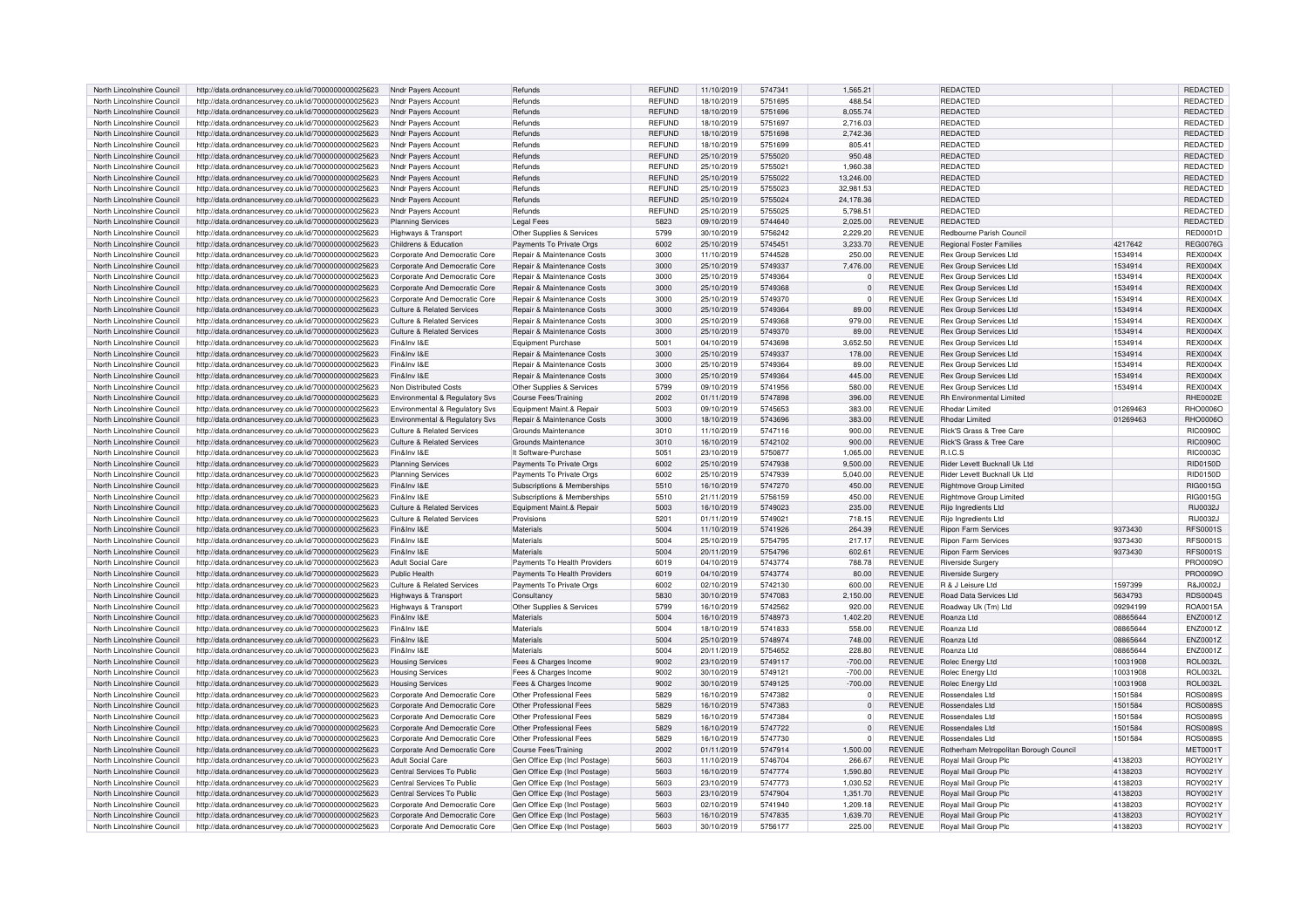| North Lincolnshire Council | http://data.ordnancesurvey.co.uk/id/7000000000025623 | Fin&Inv I&E                           | <b>Other Premises Costs</b>   | 3390 | 09/10/2019 | 5744181 | 787.00    | <b>REVENUE</b> | Royal Mail Group Plo                         | 4138203  | ROY0021Y        |
|----------------------------|------------------------------------------------------|---------------------------------------|-------------------------------|------|------------|---------|-----------|----------------|----------------------------------------------|----------|-----------------|
| North Lincolnshire Counci  | http://data.ordnancesurvey.co.uk/id/7000000000025623 | Culture & Related Services            | <b>Exhibitions/Events</b>     | 5709 | 10/11/2019 | 5751095 | 600.00    | <b>REVENUE</b> | R & R Studio                                 |          | <b>RRS0001S</b> |
| North Lincolnshire Council | http://data.ordnancesurvey.co.uk/id/7000000000025623 | Culture & Related Services            | Exhibitions/Events            | 5709 | 15/11/2019 | 5753767 | 550.00    | <b>REVENUE</b> | R & R Studio                                 |          | <b>RRS0001S</b> |
|                            |                                                      |                                       |                               |      |            |         |           |                |                                              |          |                 |
| North Lincolnshire Council | http://data.ordnancesurvey.co.uk/id/7000000000025623 | <b>Culture &amp; Related Services</b> | Other Income - Miscellaneous  | 9299 | 11/10/2019 | 5747007 | 900.00    | <b>REVENUE</b> | Rural Payments Agency                        |          | <b>RUR0063F</b> |
| North Lincolnshire Council | http://data.ordnancesurvey.co.uk/id/7000000000025623 | Culture & Related Services            | Other Income - Miscellaneous  | 9299 | 11/10/2019 | 5747009 | 900.00    | <b>REVENUE</b> | Rural Payments Agency                        |          | <b>RUR0063R</b> |
| North Lincolnshire Council | http://data.ordnancesurvey.co.uk/id/7000000000025623 | Culture & Related Services            | Other Income - Miscellaneous  | 9299 | 11/10/2019 | 5747010 | 900.00    | <b>REVENUE</b> | Rural Payments Agency                        |          | <b>RUR0063F</b> |
| North Lincolnshire Council | http://data.ordnancesurvey.co.uk/id/7000000000025623 | Culture & Related Services            | Other Income - Miscellaneous  | 9299 | 11/10/2019 | 5747012 | 900.00    | <b>REVENUE</b> | <b>Rural Payments Agency</b>                 |          | <b>RUR0063F</b> |
| North Lincolnshire Council | http://data.ordnancesurvey.co.uk/id/7000000000025623 | Culture & Related Services            | Other Supplies & Services     | 5799 | 09/10/2019 | 5744667 | 929.57    | <b>REVENUE</b> | Rural Payments Agency                        |          | <b>RUR0063R</b> |
| North Lincolnshire Council | http://data.ordnancesurvey.co.uk/id/7000000000025623 | <b>Culture &amp; Related Services</b> | Equipment Hire/Rent           | 5002 | 16/10/2019 | 5742489 | 546.00    | <b>REVENUE</b> | Russell Group                                | 178738   | <b>RUS0130S</b> |
|                            |                                                      |                                       |                               |      |            |         |           |                |                                              |          |                 |
| North Lincolnshire Council | http://data.ordnancesurvey.co.uk/id/7000000000025623 | <b>Culture &amp; Related Services</b> | Equipment Hire/Rent           | 5002 | 16/10/2019 | 5747396 | 572.00    | <b>REVENUE</b> | Russell Group                                | 178738   | <b>RUS0130S</b> |
| North Lincolnshire Counci  | http://data.ordnancesurvey.co.uk/id/7000000000025623 | Environmental & Regulatory Svs        | Equipment Hire/Rent           | 5002 | 01/11/2019 | 5743629 | 1,890.00  | <b>REVENUE</b> | Russell Group                                | 178738   | <b>RUS0130S</b> |
| North Lincolnshire Council | http://data.ordnancesurvey.co.uk/id/7000000000025623 | Environmental & Regulatory Svs        | Payments To Private Orgs      | 6002 | 04/10/2019 | 5744079 | 2,888.36  | <b>REVENUE</b> | S A Greenfield                               |          | GRA0228A        |
| North Lincolnshire Counci  | http://data.ordnancesurvey.co.uk/id/7000000000025623 | Culture & Related Services            | Other Professional Fees       | 5829 | 25/10/2019 | 5754938 | 275.00    | <b>REVENUE</b> | Salvation Army Band                          |          | <b>ASH0182H</b> |
| North Lincolnshire Council | http://data.ordnancesurvey.co.uk/id/7000000000025623 | Central Services To Public            | Rents                         | 3201 | 11/10/2019 | 5747092 | 300.00    | <b>REVENUE</b> | Salvation Army Comm Church Donation          |          | SAL0061         |
| North Lincolnshire Council | http://data.ordnancesurvey.co.uk/id/7000000000025623 | Corporate And Democratic Core         | Repair & Maintenance Costs    | 3000 | 11/10/2019 | 5745637 | 595.00    | <b>REVENUE</b> | Sayfa Systems Uk                             |          | <b>SAY0002Y</b> |
|                            |                                                      |                                       |                               |      |            |         |           |                |                                              |          |                 |
| North Lincolnshire Council | http://data.ordnancesurvey.co.uk/id/7000000000025623 | Childrens & Education                 | Payments To Private Orgs      | 6002 | 23/10/2019 | 5751742 | 1,166.67  | <b>REVENUE</b> | Scawby Academy                               |          | <b>SCA0098A</b> |
| North Lincolnshire Council | http://data.ordnancesurvey.co.uk/id/7000000000025623 | Childrens & Education                 | Payments To Private Orgs      | 6002 | 23/10/2019 | 5751743 | 833.33    | <b>REVENUE</b> | Scawby Academy                               |          | SCA0098A        |
| North Lincolnshire Council | http://data.ordnancesurvey.co.uk/id/7000000000025623 | Culture & Related Services            | Other Supplies & Services     | 5799 | 04/10/2019 | 5744073 | 3,816.00  | <b>REVENUE</b> | Scawby Parish Council                        |          | <b>SCA0009A</b> |
| North Lincolnshire Council | http://data.ordnancesurvey.co.uk/id/7000000000025623 | Childrens & Education                 | Payments To Private Orgs      | 6002 | 18/10/2019 | 5746761 | 325.00    | <b>REVENUE</b> | School Improvers Uk Ltd                      | 09129885 | <b>SCH0181H</b> |
| North Lincolnshire Council | http://data.ordnancesurvey.co.uk/id/7000000000025623 | Childrens & Education                 | Home To School Transport      | 4201 | 11/10/2019 | 5747146 | 2.825.00  | <b>REVENUE</b> | Scunthorpe & Brigg Private Hire              |          | SCU0465L        |
| North Lincolnshire Counci  | http://data.ordnancesurvey.co.uk/id/7000000000025623 | Childrens & Education                 | Payments To Private Orgs      | 6002 | 25/10/2019 | 5751737 | 5,583.33  | <b>REVENUE</b> | Scunthorpe C Of E Primary School"Main A/C"   |          | <b>SCU0232L</b> |
| North Lincolnshire Counci  | http://data.ordnancesurvey.co.uk/id/7000000000025623 | Childrens & Education                 | Payments To Private Orgs      | 6002 | 25/10/2019 | 5751738 | 9,800.00  | <b>REVENUE</b> | Scunthorpe C Of E Primary School"Main A/C'   |          | SCU0232L        |
|                            |                                                      |                                       |                               |      |            |         |           |                |                                              |          |                 |
| North Lincolnshire Council | http://data.ordnancesurvey.co.uk/id/7000000000025623 | Culture & Related Services            | Other Supplies & Services     | 5799 | 04/10/2019 | 5743856 | 467.91    | <b>REVENUE</b> | Scunthorpe & District Citizens Advice Bureau |          | <b>SCU0018U</b> |
| North Lincolnshire Council | http://data.ordnancesurvey.co.uk/id/7000000000025623 | Corporate And Democratic Core         | Other Professional Fees       | 5829 | 25/10/2019 | 5749967 | 1,545.50  | <b>REVENUE</b> | Security Plus Limited                        | 1325489  | <b>SEC0017C</b> |
| North Lincolnshire Council | http://data.ordnancesurvey.co.uk/id/7000000000025623 | <b>Culture &amp; Related Services</b> | Stock Purchases & Adjustments | 5030 | 25/10/2019 | 5747121 | 240.00    | <b>REVENUE</b> | Security Plus Limited                        | 1325489  | <b>SEC0017C</b> |
| North Lincolnshire Council | http://data.ordnancesurvey.co.uk/id/7000000000025623 | Culture & Related Services            | Stock Purchases & Adjustments | 5030 | 25/10/2019 | 5754873 | 270.00    | <b>REVENUE</b> | Security Plus Ltd                            |          | <b>PLU0165U</b> |
| North Lincolnshire Council | http://data.ordnancesurvey.co.uk/id/7000000000025623 | Fin&Inv I&E                           | Cleaning Services & Contracts | 3311 | 04/10/2019 | 5742492 | 1,200.00  | <b>REVENUE</b> | She-Co Cleaning Services                     |          | <b>SHE0228E</b> |
| North Lincolnshire Council | http://data.ordnancesurvey.co.uk/id/7000000000025623 | Fin&Inv I&E                           | Cleaning Services & Contracts | 3311 | 25/10/2019 | 5744185 | 550.00    | <b>REVENUE</b> | She-Co Cleaning Services                     |          | SHE0228E        |
| North Lincolnshire Council | http://data.ordnancesurvey.co.uk/id/7000000000025623 | <b>Adult Social Care</b>              | Payments To Health Providers  | 6019 | 30/10/2019 | 5756503 | 330.00    | <b>REVENUE</b> | Sheffield Teaching Hospitals Nhsf Trust      |          | <b>SHE0230E</b> |
|                            |                                                      |                                       |                               |      |            |         |           |                |                                              |          |                 |
| North Lincolnshire Council | http://data.ordnancesurvey.co.uk/id/7000000000025623 | Culture & Related Services            | Grounds Maintenance           | 3010 | 25/10/2019 | 5747222 | 400.00    | <b>REVENUE</b> | Sheffield Tree Care Ltd                      |          | SHE0330E        |
| North Lincolnshire Council | http://data.ordnancesurvey.co.uk/id/7000000000025623 | Culture & Related Services            | Grounds Maintenance           | 3010 | 25/10/2019 | 5747223 | 1,450.00  | <b>REVENUE</b> | Sheffield Tree Care Ltd                      |          | SHE0330E        |
| North Lincolnshire Counci  | http://data.ordnancesurvey.co.uk/id/7000000000025623 | Culture & Related Services            | Other Supplies & Services     | 5799 | 25/10/2019 | 5753519 | 684.00    | <b>REVENUE</b> | Shield Security Services(Yorkshire)Ltd       | 4464684  | <b>SHI0015I</b> |
| North Lincolnshire Counci  | http://data.ordnancesurvey.co.uk/id/7000000000025623 | Culture & Related Services            | Pay - Agency                  | 0131 | 25/10/2019 | 5751108 | 964.00    | <b>REVENUE</b> | Shield Security Services(Yorkshire)Ltd       | 4464684  | <b>SHI0015I</b> |
| North Lincolnshire Council | http://data.ordnancesurvey.co.uk/id/7000000000025623 | Public Health                         | Other Supplies & Services     | 5799 | 25/10/2019 | 5754322 | 1,901.38  | <b>REVENUE</b> | Shield Security Services (Yorkshire) Ltd     | 4464684  | SHI0015I        |
| North Lincolnshire Council | http://data.ordnancesurvey.co.uk/id/7000000000025623 | Public Health                         | Other Supplies & Services     | 5799 | 25/10/2019 | 5754323 | 1,908.00  | <b>REVENUE</b> | Shield Security Services(Yorkshire)Ltd       | 4464684  | SHI0015I        |
| North Lincolnshire Council | http://data.ordnancesurvey.co.uk/id/7000000000025623 | Public Health                         | Other Supplies & Services     | 5799 | 25/10/2019 | 5754324 | 1.390.50  | <b>REVENUE</b> | Shield Security Services(Yorkshire)Ltd       | 4464684  | <b>SHI0015I</b> |
|                            |                                                      |                                       |                               |      |            |         |           |                |                                              |          |                 |
| North Lincolnshire Council | http://data.ordnancesurvey.co.uk/id/7000000000025623 | Environmental & Regulatory Svs        | Payments To Private Orgs      | 6002 | 01/11/2019 | 5756699 | 305.10    | <b>REVENUE</b> | Shredall (East Midlands) Ltd                 | 03317730 | <b>SHR0005F</b> |
| North Lincolnshire Council | http://data.ordnancesurvey.co.uk/id/7000000000025623 | <b>Highways &amp; Transport</b>       | Stock Purchases & Adjustments | 5030 | 16/10/2019 | 5742606 | 1.736.00  | <b>REVENUE</b> | Signpost Solutions Ltd                       |          | SIG0057G        |
| North Lincolnshire Council | http://data.ordnancesurvey.co.uk/id/7000000000025623 | Highways & Transport                  | Stock Purchases & Adjustments | 5030 | 16/10/2019 | 5742609 | 210.00    | <b>REVENUE</b> | Signpost Solutions Ltd                       |          | SIG0057G        |
| North Lincolnshire Council | http://data.ordnancesurvey.co.uk/id/7000000000025623 | Highways & Transport                  | Stock Purchases & Adjustments | 5030 | 30/10/2019 | 5743608 | 1,936.00  | <b>REVENUE</b> | Signpost Solutions Ltd                       |          | SIG0057G        |
| North Lincolnshire Council | http://data.ordnancesurvey.co.uk/id/7000000000025623 | Adult Social Care Capital             | Other Costs                   | A085 | 18/10/2019 | 5744657 | 450.00    | CAPITAL        | Simply Med                                   |          | <b>SIM0082M</b> |
| North Lincolnshire Counci  | http://data.ordnancesurvey.co.uk/id/7000000000025623 | <b>Adult Social Care Capital</b>      | Other Costs                   | A085 | 15/11/2019 | 575427  | 450.00    | CAPITAL        | Simply Med                                   |          | <b>SIM0082M</b> |
| North Lincolnshire Council | http://data.ordnancesurvey.co.uk/id/7000000000025623 | Childrens & Education                 | Payments To Private Orgs      | 6002 | 25/10/2019 | 5744681 | 289.50    | <b>REVENUE</b> | Sixteen Plus Ltd                             |          | SIX0032X        |
| North Lincolnshire Council |                                                      | Childrens & Education                 |                               | 6002 |            | 5744682 | 21,450.00 | <b>REVENUE</b> | Sixteen Plus Ltd                             |          | SIX0032X        |
|                            | http://data.ordnancesurvey.co.uk/id/7000000000025623 |                                       | Payments To Private Orgs      |      | 25/10/2019 |         |           |                |                                              |          |                 |
| North Lincolnshire Council | http://data.ordnancesurvey.co.uk/id/7000000000025623 | Childrens & Education                 | Payments To Private Orgs      | 6002 | 25/10/2019 | 5744683 | 289.50    | <b>REVENUE</b> | Sixteen Plus Ltd                             |          | SIX0032X        |
| North Lincolnshire Council | http://data.ordnancesurvey.co.uk/id/7000000000025623 | Childrens & Education                 | Payments To Private Orgs      | 6002 | 25/10/2019 | 5744684 | 12.450.00 | <b>REVENUE</b> | Sixteen Plus Ltd                             |          | SIX0032X        |
| North Lincolnshire Council | http://data.ordnancesurvey.co.uk/id/7000000000025623 | Childrens & Education                 | Payments To Private Orgs      | 6002 | 25/10/2019 | 5744685 | 289.50    | <b>REVENUE</b> | Sixteen Plus Ltd                             |          | SIX0032X        |
| North Lincolnshire Council | http://data.ordnancesurvey.co.uk/id/7000000000025623 | Childrens & Education                 | Payments To Private Orgs      | 6002 | 25/10/2019 | 5747327 | 9.450.00  | <b>REVENUE</b> | Sixteen Plus Ltd                             |          | SIX0032X        |
| North Lincolnshire Council | http://data.ordnancesurvey.co.uk/id/7000000000025623 | Culture & Related Services            | Materials                     | 5004 | 16/11/2019 | 5754876 | 1,297.12  | <b>REVENUE</b> | Skuma Timba Limited                          | 6176953  | <b>SKU0001L</b> |
| North Lincolnshire Council | http://data.ordnancesurvey.co.uk/id/7000000000025623 | Childrens & Education                 | Course Fees/Training          | 2002 | 18/10/2019 | 5750036 | 1,772.92  | <b>REVENUE</b> | Smg (Uk) Ltd                                 | 821116   | SMG0022G        |
|                            |                                                      | Childrens & Education                 |                               | 5799 |            | 5747838 |           | <b>REVENUE</b> |                                              | 821116   | SMG0022G        |
| North Lincolnshire Council | http://data.ordnancesurvey.co.uk/id/7000000000025623 |                                       | Other Supplies & Services     |      | 16/10/2019 |         | 2,244.67  |                | Smg (Uk) Ltd                                 |          |                 |
| North Lincolnshire Council | http://data.ordnancesurvey.co.uk/id/7000000000025623 | Corporate And Democratic Core         | Course Fees/Training          | 2002 | 02/10/2019 | 5742012 | 427.33    | <b>REVENUE</b> | Smg (Uk) Ltd                                 | 821116   | SMG00220        |
| North Lincolnshire Council | http://data.ordnancesurvey.co.uk/id/7000000000025623 | Culture & Related Services            | Other Supplies & Services     | 5799 | 16/10/2019 | 5747837 | 41.558.85 | <b>REVENUE</b> | Smg (Uk) Ltd                                 | 821116   | SMG0022G        |
| North Lincolnshire Council | http://data.ordnancesurvey.co.uk/id/7000000000025623 | <b>Planning Services</b>              | <b>Exhibitions/Events</b>     | 5709 | 18/10/2019 | 5744173 | 1,048.33  | <b>REVENUE</b> | Smg (Uk) Ltd                                 | 821116   | SMG0001G        |
| North Lincolnshire Council | http://data.ordnancesurvey.co.uk/id/7000000000025623 | Corporate And Democratic Core         | Clothing, Uniforms & Laundry  | 5301 | 23/10/2019 | 5742589 | 279.21    | <b>REVENUE</b> | Smi Group                                    | 07644080 | SMI0960         |
| North Lincolnshire Council | http://data.ordnancesurvey.co.uk/id/7000000000025623 | Environmental & Regulatory Svs        | Clothing, Uniforms & Laundry  | 5301 | 18/10/2019 | 574456  | 510.15    | <b>REVENUE</b> | Smi Group                                    | 07644080 | <b>SMI09601</b> |
| North Lincolnshire Council | http://data.ordnancesurvey.co.uk/id/7000000000025623 | Environmental & Regulatory Svs        | Clothing, Uniforms & Laundry  | 5301 | 18/10/2019 | 5744586 | 279.37    | <b>REVENUE</b> | Smi Group                                    | 07644080 | <b>SMI09601</b> |
| North Lincolnshire Council | http://data.ordnancesurvey.co.uk/id/7000000000025623 | Environmental & Regulatory Svs        | Clothing, Uniforms & Laundry  | 5301 | 23/10/2019 | 5744600 | 339.83    | <b>REVENUE</b> | Smi Group                                    | 07644080 | <b>SMI09601</b> |
|                            |                                                      |                                       |                               |      |            |         |           |                |                                              |          |                 |
| North Lincolnshire Council | http://data.ordnancesurvey.co.uk/id/7000000000025623 | Environmental & Regulatory Svs        | Equipment Purchase            | 5001 | 30/10/2019 | 5755526 | 210.00    | <b>REVENUE</b> | Smi Group                                    | 07644080 | <b>SMI09601</b> |
| North Lincolnshire Council | http://data.ordnancesurvey.co.uk/id/7000000000025623 | Corporate And Democratic Core         | Other Employee Payments       | 2090 | 09/10/2019 | 5744634 | 1,429.17  | <b>REVENUE</b> | Sodexo Motivation Solutions Ltd              |          | P&M0002M        |
| North Lincolnshire Counci  | http://data.ordnancesurvey.co.uk/id/7000000000025623 | Corporate And Democratic Core         | Other Supplies & Services     | 5799 | 18/10/2019 | 5750857 | 529.32    | <b>REVENUE</b> | Sodexo Motivation Solutions Ltd              |          | P&M0002M        |
| North Lincolnshire Council | http://data.ordnancesurvey.co.uk/id/7000000000025623 | Childrens & Education                 | Other Supplies & Services     | 5799 | 18/10/2019 | 5751085 | 3,600.00  | <b>REVENUE</b> | Sonia Allen                                  |          | ALL0364L        |
| North Lincolnshire Council | http://data.ordnancesurvey.co.uk/id/7000000000025623 | <b>Adult Social Care</b>              | Payments To Health Providers  | 6019 | 11/10/2019 | 5746961 | 403.86    | <b>REVENUE</b> | South Axholme Practice                       |          | SOU0151L        |
| North Lincolnshire Council | http://data.ordnancesurvey.co.uk/id/7000000000025623 | Highways & Transport                  | Other Supplies & Services     | 5799 | 30/10/2019 | 5756244 | 480.00    | <b>REVENUE</b> | South Ferriby Parish Council                 |          | SOU0001L        |
| North Lincolnshire Counci  | http://data.ordnancesurvey.co.uk/id/7000000000025623 | Fin&Inv I&F                           | <b>Catering Contract</b>      | 5204 | 23/10/2019 | 5743342 | 369.50    | <b>REVENUE</b> | Spa Vending Ltd                              |          | SPA0027A        |
| North Lincolnshire Council |                                                      | Fin&Inv I&F                           |                               | 5799 | 15/11/2019 | 5753088 | 383.55    | <b>REVENUE</b> |                                              |          | SPA0027A        |
|                            | http://data.ordnancesurvey.co.uk/id/7000000000025623 |                                       | Other Supplies & Services     |      |            |         |           |                | Spa Vending Ltd                              |          |                 |
| North Lincolnshire Council | http://data.ordnancesurvey.co.uk/id/7000000000025623 | Environmental & Regulatory Svs        | Other Professional Fees       | 5829 | 30/10/2019 | 5755498 | 776.44    | <b>REVENUE</b> | Srcl Ltd (Mediaburst)                        | 03226910 | <b>WHI0238I</b> |
| North Lincolnshire Council | http://data.ordnancesurvey.co.uk/id/7000000000025623 | Environmental & Regulatory Svs        | Equipment Purchase            | 5001 | 04/10/2019 | 5743338 | 1.370.00  | <b>REVENUE</b> | Ssi Schaefer Ltd                             | 676451   | SSI00011        |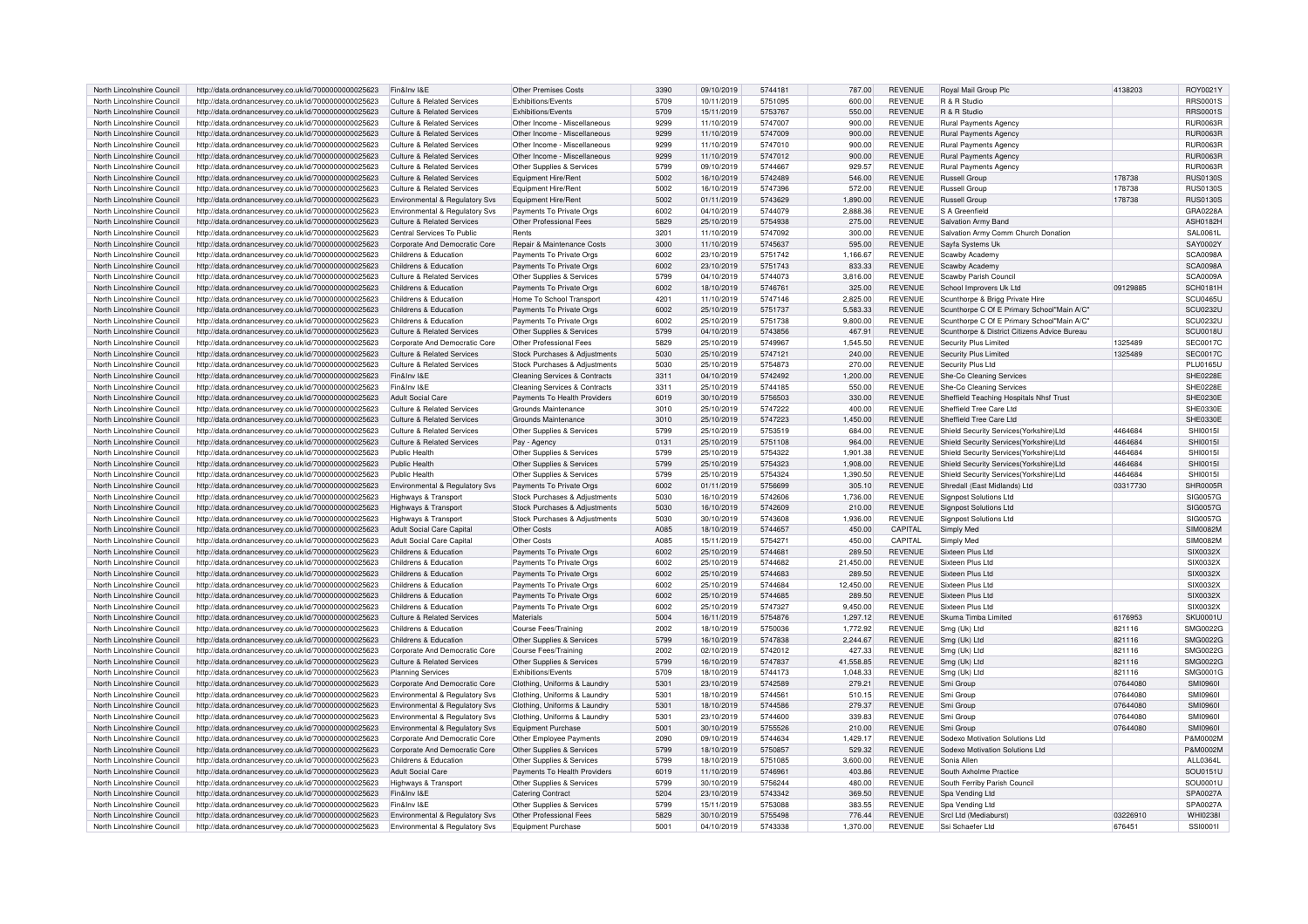| North Lincolnshire Council | http://data.ordnancesurvey.co.uk/id/7000000000025623 | Childrens & Education                 | Home To School Transport       | 4201 | 25/10/2019 | 5754318 | 27,292.00   | <b>REVENUE</b> | Stagecoach Services Limited     | 2818654  | <b>LIN0118N</b> |
|----------------------------|------------------------------------------------------|---------------------------------------|--------------------------------|------|------------|---------|-------------|----------------|---------------------------------|----------|-----------------|
|                            |                                                      |                                       |                                |      |            |         |             |                |                                 |          |                 |
| North Lincolnshire Council | http://data.ordnancesurvey.co.uk/id/7000000000025623 | Highways & Transport                  | Concessionary Fares            | 6010 | 25/10/2019 | 5754554 | 82,159.70   | <b>REVENUE</b> | Stagecoach Services Limited     | 2818654  | <b>LIN0118N</b> |
| North Lincolnshire Council | http://data.ordnancesurvey.co.uk/id/7000000000025623 | Highways & Transport                  | Passenger Transport            | 6011 | 16/11/2019 | 5744164 | 6,183.54    | <b>REVENUE</b> | Stagecoach Services Ltd         | 2818654  | STA0274A        |
| North Lincolnshire Council | http://data.ordnancesurvey.co.uk/id/7000000000025623 | Highways & Transport                  | Passenger Transport            | 6011 | 16/11/2019 | 5744165 | 8,976.52    | <b>REVENUE</b> | Stagecoach Services Ltd         | 2818654  | STA0274A        |
| North Lincolnshire Council | http://data.ordnancesurvey.co.uk/id/7000000000025623 | Highways & Transport                  | Passenger Transport            | 6011 | 26/11/2019 | 5751200 | 529.60      | <b>REVENUE</b> | Stagecoach Services Ltd         | 2818654  | STA0274A        |
|                            |                                                      |                                       |                                |      |            |         |             |                |                                 |          |                 |
| North Lincolnshire Council | http://data.ordnancesurvey.co.uk/id/7000000000025623 | Highways & Transport                  | Passenger Transport            | 6011 | 26/11/2019 | 5751240 | 420.00      | <b>REVENUE</b> | Stagecoach Services Ltd         | 2818654  | STA0274A        |
| North Lincolnshire Council | http://data.ordnancesurvey.co.uk/id/7000000000025623 | Highways & Transport                  | Passenger Transport            | 6011 | 26/11/2019 | 5751248 | 468.00      | <b>REVENUE</b> | Stagecoach Services Ltd         | 2818654  | STA0274A        |
| North Lincolnshire Council | http://data.ordnancesurvey.co.uk/id/7000000000025623 | Highways & Transport                  | Passenger Transport            | 6011 | 26/11/2019 | 5751252 | 5,664.00    | <b>REVENUE</b> | Stagecoach Services Ltd         | 2818654  | STA0274A        |
| North Lincolnshire Council | http://data.ordnancesurvey.co.uk/id/7000000000025623 |                                       | Passenger Transport            | 6011 | 26/11/2019 | 5751254 | 1,555.28    | <b>REVENUE</b> | Stagecoach Services Ltd         | 2818654  | STA0274A        |
|                            |                                                      | Highways & Transport                  |                                |      |            |         |             |                |                                 |          |                 |
| North Lincolnshire Council | http://data.ordnancesurvey.co.uk/id/7000000000025623 | Highways & Transport                  | Passenger Transport            | 6011 | 26/11/2019 | 5751255 | 5.736.00    | <b>REVENUE</b> | Stagecoach Services Ltd         | 2818654  | <b>STA0274A</b> |
| North Lincolnshire Council | http://data.ordnancesurvey.co.uk/id/7000000000025623 | Highways & Transport                  | Passenger Transport            | 6011 | 26/11/2019 | 5751256 | 4,100.00    | <b>REVENUE</b> | Stagecoach Services Ltd         | 2818654  | STA0274A        |
| North Lincolnshire Council | http://data.ordnancesurvey.co.uk/id/7000000000025623 | Highways & Transport                  | Passenger Transport            | 6011 | 26/11/2019 | 5751258 | 528.00      | <b>REVENUE</b> | Stagecoach Services Ltd         | 2818654  | STA0274A        |
|                            |                                                      |                                       |                                |      |            |         |             |                |                                 |          |                 |
| North Lincolnshire Council | http://data.ordnancesurvey.co.uk/id/7000000000025623 | Highways & Transport                  | Passenger Transport            | 6011 | 26/11/2019 | 5751259 | 1,916.00    | <b>REVENUE</b> | Stagecoach Services Ltd         | 2818654  | STA0274A        |
| North Lincolnshire Council | http://data.ordnancesurvey.co.uk/id/7000000000025623 | Highways & Transport                  | Passenger Transport            | 6011 | 26/11/2019 | 5751262 | 1,725.60    | <b>REVENUE</b> | Stagecoach Services Ltd         | 2818654  | <b>STA0274A</b> |
| North Lincolnshire Council | http://data.ordnancesurvey.co.uk/id/7000000000025623 | Highways & Transport                  | Passenger Transport            | 6011 | 26/11/2019 | 5751264 | 1,968.00    | <b>REVENUE</b> | Stagecoach Services Ltd         | 2818654  | STA0274A        |
| North Lincolnshire Council | http://data.ordnancesurvey.co.uk/id/7000000000025623 | Highways & Transport                  | Passenger Transport            | 6011 | 26/11/2019 | 575129  | 2,564.72    | <b>REVENUE</b> | Stagecoach Services Ltd         | 2818654  | STA0274A        |
|                            |                                                      |                                       |                                |      |            |         |             |                |                                 |          |                 |
| North Lincolnshire Council | http://data.ordnancesurvey.co.uk/id/7000000000025623 | Highways & Transport                  | Passenger Transport            | 6011 | 26/11/2019 | 5751679 | 13.741.20   | <b>REVENUE</b> | Stagecoach Services Ltd         | 2818654  | <b>STA0274A</b> |
| North Lincolnshire Council | http://data.ordnancesurvey.co.uk/id/7000000000025623 | Highways & Transport                  | Passenger Transport            | 6011 | 26/11/2019 | 5754941 | 320.00      | <b>REVENUE</b> | Stagecoach Services Ltd         | 2818654  | STA0274A        |
| North Lincolnshire Council | http://data.ordnancesurvey.co.uk/id/7000000000025623 | Highways & Transport                  | Passenger Transport            | 6011 | 26/11/2019 | 5754942 | 384.00      | <b>REVENUE</b> | Stagecoach Services Ltd         | 2818654  | STA0274A        |
| North Lincolnshire Council |                                                      | Childrens & Education                 | <b>Client Related Costs</b>    | 5534 | 30/10/2019 | 575622  | 382.50      | <b>REVENUE</b> |                                 |          | SCA0139A        |
|                            | http://data.ordnancesurvey.co.uk/id/7000000000025623 |                                       |                                |      |            |         |             |                | Stepping Stones Of Scawby       |          |                 |
| North Lincolnshire Council | http://data.ordnancesurvey.co.uk/id/7000000000025623 | Childrens & Education                 | <b>Client Related Costs</b>    | 5534 | 30/10/2019 | 5756228 | 480.00      | <b>REVENUE</b> | Stepping Stones Of Scawb        |          | SCA0139A        |
| North Lincolnshire Council | http://data.ordnancesurvey.co.uk/id/7000000000025623 | Corporate And Democratic Core         | Repair & Maintenance Costs     | 3000 | 09/10/2019 | 5745456 | 1.142.00    | <b>REVENUE</b> | Sterling Hydrotech Ltd          |          | STE0166E        |
| North Lincolnshire Council | http://data.ordnancesurvey.co.uk/id/7000000000025623 | Corporate And Democratic Core         | Repair & Maintenance Costs     | 3000 | 23/10/2019 | 5745452 | 867.00      | <b>REVENUE</b> | Sterling Hydrotech Ltd          |          | STE0166E        |
|                            |                                                      |                                       |                                |      |            |         |             |                |                                 |          |                 |
| North Lincolnshire Council | http://data.ordnancesurvey.co.uk/id/7000000000025623 | Childrens & Education                 | Other Supplies & Services      | 5799 | 23/10/2019 | 5751083 | 65.50       | <b>REVENUE</b> | Steve Ball Joinery Ltd          | 3682402  | <b>BAL0025L</b> |
| North Lincolnshire Council | http://data.ordnancesurvey.co.uk/id/7000000000025623 | Corporate And Democratic Core         | Equipment Maint.& Repair       | 5003 | 23/10/2019 | 5751083 | 591.46      | <b>REVENUE</b> | Steve Ball Joinery Ltd          | 3682402  | BAL0025L        |
| North Lincolnshire Council | http://data.ordnancesurvey.co.uk/id/7000000000025623 | Corporate And Democratic Core         | Repair & Maintenance Costs     | 3000 | 16/10/2019 | 5745440 | 827.92      | <b>REVENUE</b> | Steve Ball Joinery Ltd          | 3682402  | <b>BAL0025L</b> |
| North Lincolnshire Council | http://data.ordnancesurvey.co.uk/id/7000000000025623 | Corporate And Democratic Core         | Repair & Maintenance Costs     | 3000 | 23/10/2019 | 5751083 | 1,771.88    | <b>REVENUE</b> | Steve Ball Joinery Ltd          | 3682402  | <b>BAL0025L</b> |
|                            |                                                      |                                       |                                |      |            |         |             |                |                                 |          |                 |
| North Lincolnshire Council | http://data.ordnancesurvey.co.uk/id/7000000000025623 | Fin&Inv I&E                           | Repair & Maintenance Costs     | 3000 | 23/10/2019 | 5751083 | 909.48      | <b>REVENUE</b> | Steve Ball Joinery Ltd          | 3682402  | <b>BAL0025L</b> |
| North Lincolnshire Council | http://data.ordnancesurvey.co.uk/id/7000000000025623 | <b>Housing Services</b>               | Fees & Charges Income          | 9002 | 25/10/2019 | 5749954 | $-1.232.26$ | <b>REVENUE</b> | Steve Ball Joinery Ltd          | 3682402  | <b>BAL0025L</b> |
| North Lincolnshire Council | http://data.ordnancesurvey.co.uk/id/7000000000025623 | <b>Housing Services</b>               | Fees & Charges Income          | 9002 | 13/11/2019 | 5749955 | $-1,656.66$ | <b>REVENUE</b> | Steve Ball Joinery Ltd          | 3682402  | BAI 0025        |
|                            |                                                      |                                       |                                |      |            |         |             |                |                                 |          |                 |
| North Lincolnshire Council | http://data.ordnancesurvey.co.uk/id/7000000000025623 | Childrens & Education                 | Payments To Private Orgs       | 6002 | 23/10/2019 | 5752122 | 23,725.00   | <b>REVENUE</b> | St Lawrence Academy             |          | <b>STL0003L</b> |
| North Lincolnshire Council | http://data.ordnancesurvev.co.uk/id/7000000000025623 | Childrens & Education                 | Payments To Private Orgs       | 6002 | 23/10/2019 | 5752127 | 4.550.00    | <b>REVENUE</b> | St Nicholas C E School Fund     |          | <b>STN0012N</b> |
| North Lincolnshire Council | http://data.ordnancesurvey.co.uk/id/7000000000025623 | Childrens & Education                 | Payments To Private Orgs       | 6002 | 23/10/2019 | 5752136 | 7,864.80    | <b>REVENUE</b> | St Nicholas C E School Fund     |          | <b>STN0012N</b> |
| North Lincolnshire Council | http://data.ordnancesurvey.co.uk/id/7000000000025623 | Childrens & Education                 | Other Supplies & Services      | 5799 | 04/10/2019 | 5741695 | 304.00      | <b>REVENUE</b> | <b>Street Beat College</b>      | 08387440 | STR0023F        |
|                            |                                                      |                                       |                                |      |            |         |             |                |                                 |          |                 |
| North Lincolnshire Council | http://data.ordnancesurvey.co.uk/id/7000000000025623 | Culture & Related Services            | Other Professional Fees        | 5829 | 04/10/2019 | 5741614 | 277.50      | <b>REVENUE</b> | <b>Street Beat College</b>      | 08387440 | STR0023R        |
| North Lincolnshire Council | http://data.ordnancesurvey.co.uk/id/7000000000025623 | Culture & Related Services            | Other Professional Fees        | 5829 | 04/10/2019 | 5741693 | 222.00      | <b>REVENUE</b> | <b>Street Beat College</b>      | 08387440 | STR0023F        |
| North Lincolnshire Council | http://data.ordnancesurvey.co.uk/id/7000000000025623 | Culture & Related Services            | Other Professional Fees        | 5829 | 25/10/2019 | 5753778 | 2,215.00    | <b>REVENUE</b> | <b>Street Beat College</b>      | 08387440 | STR0023F        |
| North Lincolnshire Council | http://data.ordnancesurvey.co.uk/id/7000000000025623 | <b>Culture &amp; Related Services</b> | Rents                          | 3201 | 04/10/2019 | 5741693 | 80.00       | <b>REVENUE</b> | <b>Street Beat College</b>      | 08387440 | STR0023F        |
|                            |                                                      |                                       |                                |      |            |         |             |                |                                 |          |                 |
| North Lincolnshire Council | http://data.ordnancesurvey.co.uk/id/7000000000025623 | Childrens & Education                 | Payments To Private Orgs       | 6002 | 01/11/2019 | 5753468 | 400.00      | <b>REVENUE</b> | Sue Garland-Grimes              |          | GAR0263F        |
| North Lincolnshire Council | http://data.ordnancesurvey.co.uk/id/7000000000025623 | Environmental & Regulatory Svs        | Other Premises Costs           | 3390 | 01/11/2019 | 5757244 | 1.172.63    | <b>REVENUE</b> | Suez                            | 02291198 | NOR0206F        |
| North Lincolnshire Council | http://data.ordnancesurvey.co.uk/id/7000000000025623 | Environmental & Regulatory Svs        | <b>Other Premises Costs</b>    | 3390 | 01/11/2019 | 5757245 | 2,261.30    | <b>REVENUE</b> | Suez                            | 02291198 | <b>NOR0206F</b> |
| North Lincolnshire Council |                                                      |                                       | Other Premises Costs           | 3390 | 01/11/2019 | 5757246 | 2.198.04    | <b>REVENUE</b> | Suez                            | 02291198 | <b>NOR0206R</b> |
|                            | http://data.ordnancesurvey.co.uk/id/7000000000025623 | Environmental & Regulatory Svs        |                                |      |            |         |             |                |                                 |          |                 |
| North Lincolnshire Council | http://data.ordnancesurvey.co.uk/id/7000000000025623 | Environmental & Regulatory Svs        | Payments To Private Orgs       | 6002 | 04/10/2019 | 5743337 | 24,955.01   | <b>REVENUE</b> | Suez                            | 02291198 | <b>NOR0206R</b> |
| North Lincolnshire Council | http://data.ordnancesurvey.co.uk/id/7000000000025623 | Environmental & Regulatory Svs        | Payments To Private Orgs       | 6002 | 04/10/2019 | 5743899 | 40.025.61   | <b>REVENUE</b> | Suez                            | 02291198 | NOR0206R        |
| North Lincolnshire Council | http://data.ordnancesurvey.co.uk/id/7000000000025623 | Environmental & Regulatory Svs        | Payments To Private Orgs       | 6002 | 04/10/2019 | 5743900 | 58.033.20   | <b>REVENUE</b> | Suez                            | 02291198 | <b>NOR0206R</b> |
|                            |                                                      |                                       |                                |      |            |         |             |                |                                 |          |                 |
| North Lincolnshire Council | http://data.ordnancesurvey.co.uk/id/7000000000025623 | Environmental & Regulatory Svs        | Payments To Private Orgs       | 6002 | 23/10/2019 | 5752130 | 59,767.29   | <b>REVENUE</b> | Suez                            | 02291198 | NOR0206R        |
| North Lincolnshire Council | http://data.ordnancesurvey.co.uk/id/7000000000025623 | Environmental & Regulatory Sys        | Payments To Private Oras       | 6002 | 30/10/2019 | 5755500 | 17.979.37   | <b>REVENUE</b> | Suez                            | 02291198 | <b>NOR0206R</b> |
| North Lincolnshire Council | http://data.ordnancesurvey.co.uk/id/7000000000025623 | Environmental & Regulatory Svs        | Payments To Private Orgs       | 6002 | 30/10/2019 | 5755503 | 27,840.82   | <b>REVENUE</b> | Suez                            | 02291198 | NOR0206R        |
| North Lincolnshire Council | http://data.ordnancesurvey.co.uk/id/7000000000025623 | Environmental & Regulatory Svs        | Payments To Private Orgs       | 6002 | 30/10/2019 | 5755506 | 20,597.24   | <b>REVENUE</b> | Suez                            | 02291198 | <b>NOR0206F</b> |
|                            |                                                      |                                       |                                | 6002 |            | 5756712 |             | <b>REVENUE</b> |                                 |          | NOR0206R        |
| North Lincolnshire Council | http://data.ordnancesurvey.co.uk/id/7000000000025623 | Environmental & Regulatory Svs        | Payments To Private Orgs       |      | 01/11/2019 |         | 59,326.72   |                | Suez                            | 02291198 |                 |
| North Lincolnshire Council | http://data.ordnancesurvey.co.uk/id/7000000000025623 | <b>Culture &amp; Related Services</b> | Stock Purchases & Adjustments  | 5030 | 16/10/2019 | 5749025 | 2,081.93    | <b>REVENUE</b> | Swimrite Supplies Ltd           | 02716914 | SWI0031I        |
| North Lincolnshire Council | http://data.ordnancesurvey.co.uk/id/7000000000025623 | <b>Culture &amp; Related Services</b> | Stock Purchases & Adjustments  | 5030 | 18/10/2019 | 5742040 | 388.45      | <b>REVENUE</b> | Swimrite Supplies Ltd           | 02716914 | SWI0031         |
| North Lincolnshire Council | http://data.ordnancesurvey.co.uk/id/7000000000025623 | Culture & Related Services            | Stock Purchases & Adjustments  | 5030 | 25/10/2019 | 5753566 | 669.59      | <b>REVENUE</b> | Swimrite Supplies Ltd           | 02716914 | SWI0031I        |
|                            |                                                      |                                       |                                |      |            |         |             |                |                                 |          |                 |
| North Lincolnshire Council | http://data.ordnancesurvey.co.uk/id/7000000000025623 | Childrens & Education                 | Legal Fees                     | 5823 | 01/11/2019 | 575718  | 325.20      | <b>REVENUE</b> | Symes Bains Broome              |          | <b>SYM0007M</b> |
| North Lincolnshire Council | http://data.ordnancesurvey.co.uk/id/7000000000025623 | Corporate And Democratic Core         | Gen Office Exp (Incl Postage)  | 5603 | 13/11/2019 | 5750075 | 384.00      | <b>REVENUE</b> | Systematic Print Management Ltd | 3890167  | <b>SYS0015S</b> |
| North Lincolnshire Council | http://data.ordnancesurvey.co.uk/id/7000000000025623 | Corporate And Democratic Core         | Gen Office Exp (Incl Postage)  | 5603 | 28/11/2019 | 5757119 | 664.00      | <b>REVENUE</b> | Systematic Print Management Ltd | 3890167  | SYS0015S        |
| North Lincolnshire Council | http://data.ordnancesurvey.co.uk/id/7000000000025623 | Childrens & Education                 | Provisions                     | 5201 | 09/10/2019 | 5745572 | 264.98      | <b>REVENUE</b> | <b>Taylors Family Butchers</b>  |          | <b>TAY0250Y</b> |
|                            |                                                      |                                       |                                |      |            |         |             |                |                                 |          |                 |
| North Lincolnshire Council | http://data.ordnancesurvey.co.uk/id/7000000000025623 | Culture & Related Services            | Books (Libraries+Schools Only) | 5005 | 25/10/2019 | 5747072 | 283.30      | <b>REVENUE</b> | <b>Telegraph News Shop</b>      |          | <b>TEL0017L</b> |
| North Lincolnshire Council | http://data.ordnancesurvey.co.uk/id/7000000000025623 | Environmental & Regulatory Svs        | Materials                      | 5004 | 18/10/2019 | 5751276 | 1,435.00    | <b>REVENUE</b> | Teleshore (Uk) Ltd              | 36901545 | <b>TEL0036L</b> |
| North Lincolnshire Council | http://data.ordnancesurvey.co.uk/id/7000000000025623 | Fin&Inv I&E                           | Materials                      | 5004 | 18/10/2019 | 5741930 | 754.30      | <b>REVENUE</b> | Terberg Matec Uk Ltd            | 3404297  | <b>TER0017R</b> |
| North Lincolnshire Council | http://data.ordnancesurvey.co.uk/id/7000000000025623 | Fin&Inv I&F                           | Materials                      | 5004 | 25/10/2019 | 5745425 | 302.95      | <b>REVENUE</b> | Terberg Matec Uk Ltd            | 3404297  | <b>TER0017R</b> |
|                            |                                                      |                                       |                                |      |            |         |             |                |                                 |          |                 |
| North Lincolnshire Council | http://data.ordnancesurvey.co.uk/id/7000000000025623 | Fin&Inv I&F                           | Materials                      | 5004 | 25/10/2019 | 5754799 | 314.62      | <b>REVENUE</b> | Terberg Matec Uk Ltd            | 3404297  | <b>TER0017F</b> |
| North Lincolnshire Council | http://data.ordnancesurvey.co.uk/id/7000000000025623 | Childrens & Education                 | Payments To Private Orgs       | 6002 | 13/11/2019 | 5756633 | 270.00      | <b>REVENUE</b> | The Arc                         |          | ARC0053C        |
| North Lincolnshire Council | http://data.ordnancesurvey.co.uk/id/7000000000025623 | Childrens & Education                 | Client Related Costs           | 5534 | 16/10/2019 | 574932  | 703.00      | <b>REVENUE</b> | The Ark Family Centre           |          | ARK0120K        |
| North Lincolnshire Council | http://data.ordnancesurvey.co.uk/id/7000000000025623 | Adult Social Care                     | Payments To Health Providers   | 6019 | 04/10/2019 | 5743782 | 384.55      | <b>REVENUE</b> | The Birches Medical Practice    |          | RIR0224R        |
|                            |                                                      |                                       |                                |      |            |         |             |                |                                 |          |                 |
| North Lincolnshire Council | http://data.ordnancesurvey.co.uk/id/7000000000025623 | Public Health                         | Payments To Health Providers   | 6019 | 04/10/2019 | 5743782 | 160.00      | <b>REVENUE</b> | The Birches Medical Practice    |          | <b>BIR0224R</b> |
| North Lincolnshire Council | http://data.ordnancesurvey.co.uk/id/7000000000025623 | Childrens & Education                 | <b>Client Related Costs</b>    | 5534 | 16/10/2019 | 5741778 | 345.00      | <b>REVENUE</b> | The Bouncy Castle Company       |          | <b>BOU0078U</b> |
| North Lincolnshire Council | http://data.ordnancesurvey.co.uk/id/7000000000025623 | <b>Housing Services</b>               | Other Supplies & Services      | 5799 | 11/10/2019 | 5746324 | 227.50      | <b>REVENUE</b> | The Cocked Hat Hotel            |          | COC0002C        |
|                            |                                                      |                                       |                                |      |            |         |             |                |                                 |          |                 |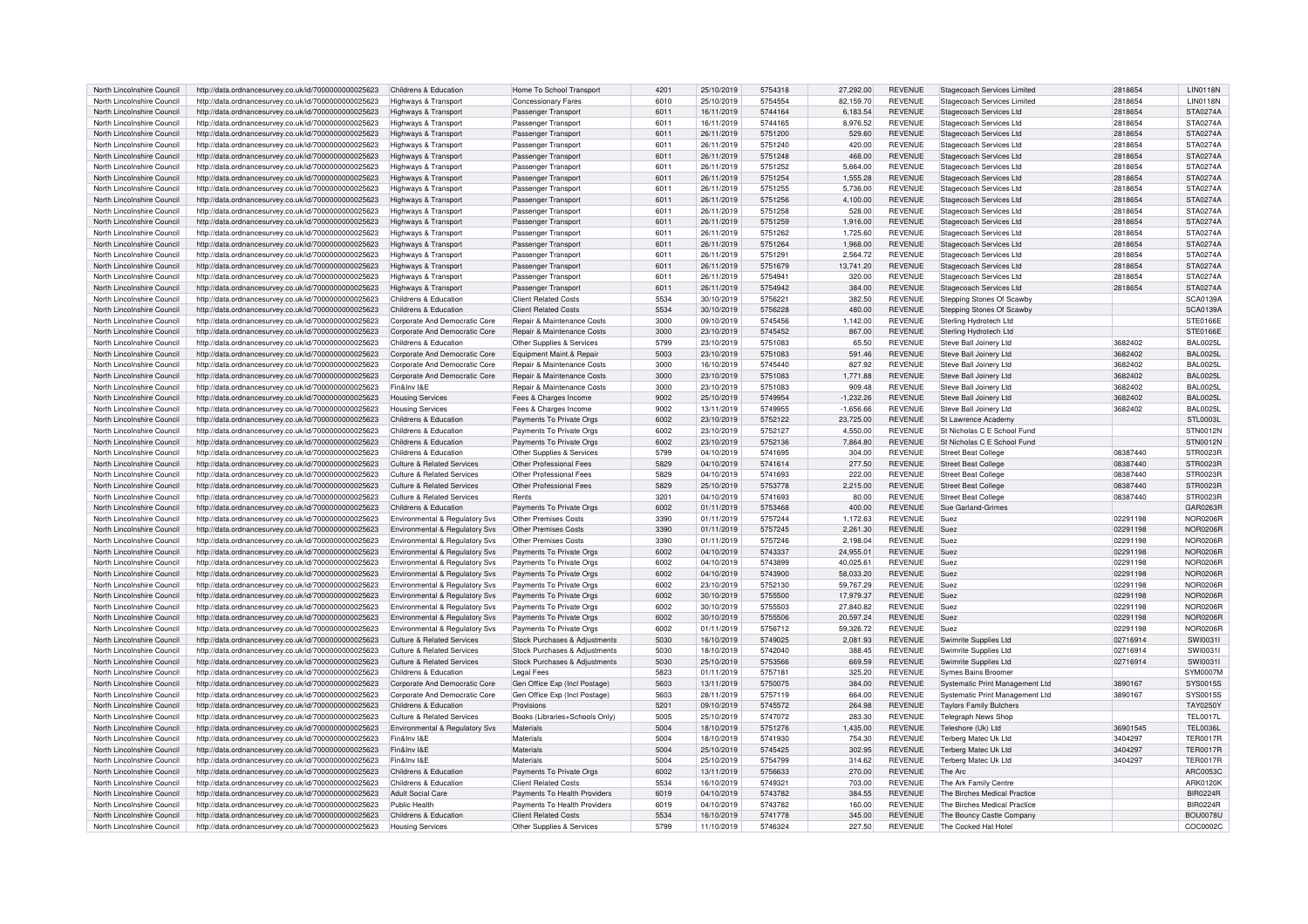| North Lincolnshire Council | http://data.ordnancesurvey.co.uk/id/7000000000025623 | <b>Housing Services</b>                   | Other Supplies & Services      | 5799 | 11/10/2019 | 5746327 | 227.50    | <b>REVENUE</b> | The Cocked Hat Hotel                         |          | COC00020        |
|----------------------------|------------------------------------------------------|-------------------------------------------|--------------------------------|------|------------|---------|-----------|----------------|----------------------------------------------|----------|-----------------|
| North Lincolnshire Council | http://data.ordnancesurvey.co.uk/id/7000000000025623 | <b>Housing Services</b>                   | Other Supplies & Services      | 5799 | 16/10/2019 | 5744029 | 227.50    | <b>REVENUE</b> | The Cocked Hat Hotel                         |          | COC0002C        |
| North Lincolnshire Council | http://data.ordnancesurvey.co.uk/id/7000000000025623 | <b>Housing Services</b>                   | Other Supplies & Services      | 5799 | 16/10/2019 | 5744098 | 297.50    | <b>REVENUE</b> | The Cocked Hat Hotel                         |          | COC0002C        |
| North Lincolnshire Council | http://data.ordnancesurvey.co.uk/id/7000000000025623 | <b>Housing Services</b>                   | Other Supplies & Services      | 5799 | 16/10/2019 | 5744102 | 227.50    | <b>REVENUE</b> | The Cocked Hat Hote                          |          | COC00020        |
| North Lincolnshire Council | http://data.ordnancesurvey.co.uk/id/7000000000025623 | <b>Housing Services</b>                   | Other Supplies & Services      | 5799 | 16/10/2019 | 5744103 | 227.50    | <b>REVENUE</b> | The Cocked Hat Hote                          |          | COC0002C        |
| North Lincolnshire Council | http://data.ordnancesurvey.co.uk/id/7000000000025623 | <b>Housing Services</b>                   | Other Supplies & Services      | 5799 | 16/10/2019 | 5744112 | 227.50    | <b>REVENUE</b> | The Cocked Hat Hotel                         |          | COC00020        |
| North Lincolnshire Council | http://data.ordnancesurvey.co.uk/id/7000000000025623 | <b>Housing Services</b>                   | Other Supplies & Services      | 5799 | 16/10/2019 | 5744113 | 227.50    | <b>REVENUE</b> | The Cocked Hat Hotel                         |          | COC0002C        |
| North Lincolnshire Council | http://data.ordnancesurvey.co.uk/id/7000000000025623 | <b>Housing Services</b>                   | Other Supplies & Services      | 5799 | 16/10/2019 | 5744116 | 227.50    | <b>REVENUE</b> | The Cocked Hat Hotel                         |          | COC00020        |
| North Lincolnshire Council | http://data.ordnancesurvey.co.uk/id/7000000000025623 | <b>Housing Services</b>                   | Other Supplies & Services      | 5799 | 16/10/2019 | 5744118 | 227.50    | <b>REVENUE</b> | The Cocked Hat Hotel                         |          | COC0002C        |
| North Lincolnshire Council | http://data.ordnancesurvey.co.uk/id/7000000000025623 | <b>Housing Services</b>                   | Other Supplies & Services      | 5799 | 16/10/2019 | 574412  | 227.50    | <b>REVENUE</b> | The Cocked Hat Hotel                         |          | COC0002C        |
| North Lincolnshire Council | http://data.ordnancesurvey.co.uk/id/7000000000025623 | <b>Housing Services</b>                   | Other Supplies & Services      | 5799 | 16/10/2019 | 5744186 | 227.50    | <b>REVENUE</b> | The Cocked Hat Hotel                         |          | COC00020        |
| North Lincolnshire Council | http://data.ordnancesurvey.co.uk/id/7000000000025623 | <b>Housing Services</b>                   | Other Supplies & Services      | 5799 | 16/10/2019 | 5744188 | 227.50    | <b>REVENUE</b> | The Cocked Hat Hotel                         |          | COC0002C        |
| North Lincolnshire Council | http://data.ordnancesurvey.co.uk/id/7000000000025623 | <b>Housing Services</b>                   | Other Supplies & Services      | 5799 | 16/10/2019 | 5749110 | 227.50    | <b>REVENUE</b> | The Cocked Hat Hotel                         |          | COC0002C        |
| North Lincolnshire Council | http://data.ordnancesurvey.co.uk/id/7000000000025623 | <b>Housing Services</b>                   | Other Supplies & Services      | 5799 | 16/10/2019 | 5749266 | 227.50    | <b>REVENUE</b> | The Cocked Hat Hote                          |          | COC0002C        |
| North Lincolnshire Council | http://data.ordnancesurvey.co.uk/id/7000000000025623 | <b>Housing Services</b>                   | Other Supplies & Services      | 5799 | 18/10/2019 | 5751297 | 227.50    | <b>REVENUE</b> | The Cocked Hat Hotel                         |          | COC0002C        |
| North Lincolnshire Council | http://data.ordnancesurvey.co.uk/id/7000000000025623 | <b>Housing Services</b>                   | Other Supplies & Services      | 5799 | 18/10/2019 | 5751299 | 227.50    | <b>REVENUE</b> | The Cocked Hat Hotel                         |          | COC00020        |
| North Lincolnshire Council |                                                      |                                           |                                | 5799 |            | 5751300 | 227.50    | <b>REVENUE</b> | The Cocked Hat Hote                          |          | COC0002C        |
|                            | http://data.ordnancesurvey.co.uk/id/7000000000025623 | <b>Housing Services</b>                   | Other Supplies & Services      | 5799 | 18/10/2019 | 5751302 |           |                |                                              |          |                 |
| North Lincolnshire Council | http://data.ordnancesurvey.co.uk/id/7000000000025623 | <b>Housing Services</b>                   | Other Supplies & Services      |      | 18/10/2019 |         | 227.50    | <b>REVENUE</b> | The Cocked Hat Hotel                         |          | COC00020        |
| North Lincolnshire Council | http://data.ordnancesurvey.co.uk/id/7000000000025623 | <b>Housing Services</b>                   | Other Supplies & Services      | 5799 | 18/10/2019 | 5751303 | 227.50    | <b>REVENUE</b> | The Cocked Hat Hote                          |          | COC0002C        |
| North Lincolnshire Council | http://data.ordnancesurvey.co.uk/id/7000000000025623 | <b>Housing Services</b>                   | Other Supplies & Services      | 5799 | 18/10/2019 | 5751304 | 227.50    | <b>REVENUE</b> | The Cocked Hat Hote                          |          | COC00020        |
| North Lincolnshire Council | http://data.ordnancesurvey.co.uk/id/7000000000025623 | <b>Housing Services</b>                   | Other Supplies & Services      | 5799 | 18/10/2019 | 5751306 | 227.50    | <b>REVENUE</b> | The Cocked Hat Hotel                         |          | COC00020        |
| North Lincolnshire Council | http://data.ordnancesurvey.co.uk/id/7000000000025623 | <b>Housing Services</b>                   | Other Supplies & Services      | 5799 | 18/10/2019 | 5751308 | 227.50    | <b>REVENUE</b> | The Cocked Hat Hote                          |          | COC00020        |
| North Lincolnshire Council | http://data.ordnancesurvey.co.uk/id/7000000000025623 | <b>Housing Services</b>                   | Other Supplies & Services      | 5799 | 18/10/2019 | 5751309 | 227.50    | <b>REVENUE</b> | The Cocked Hat Hotel                         |          | COC00020        |
| North Lincolnshire Council | http://data.ordnancesurvey.co.uk/id/7000000000025623 | <b>Housing Services</b>                   | Other Supplies & Services      | 5799 | 18/10/2019 | 5751310 | 227.50    | <b>REVENUE</b> | The Cocked Hat Hotel                         |          | COC0002C        |
| North Lincolnshire Council | http://data.ordnancesurvey.co.uk/id/7000000000025623 | <b>Housing Services</b>                   | Other Supplies & Services      | 5799 | 18/10/2019 | 5751312 | 227.50    | <b>REVENUE</b> | The Cocked Hat Hotel                         |          | COC00020        |
| North Lincolnshire Council | http://data.ordnancesurvey.co.uk/id/7000000000025623 | <b>Housing Services</b>                   | Other Supplies & Services      | 5799 | 18/10/2019 | 5751314 | 227.50    | <b>REVENUE</b> | The Cocked Hat Hotel                         |          | COC00020        |
| North Lincolnshire Council | http://data.ordnancesurvey.co.uk/id/7000000000025623 | <b>Housing Services</b>                   | Other Supplies & Services      | 5799 | 18/10/2019 | 5751317 | 227.50    | <b>REVENUE</b> | The Cocked Hat Hotel                         |          | COC0002C        |
| North Lincolnshire Council | http://data.ordnancesurvey.co.uk/id/7000000000025623 | <b>Environmental &amp; Regulatory Svs</b> | Other Professional Fees        | 5829 | 16/10/2019 | 5749199 | 556.50    | <b>REVENUE</b> | The Columbaria Company                       | 890557   | COL0332L        |
| North Lincolnshire Council | http://data.ordnancesurvey.co.uk/id/7000000000025623 | Environmental & Regulatory Svs            | Other Professional Fees        | 5829 | 18/10/2019 | 5750934 | 613.00    | <b>REVENUE</b> | The Columbaria Company                       | 890557   | COL0332L        |
| North Lincolnshire Council | http://data.ordnancesurvey.co.uk/id/7000000000025623 | Environmental & Regulatory Svs            | Other Professional Fees        | 5829 | 18/10/2019 | 5751126 | 465.50    | <b>REVENUE</b> | The Columbaria Company                       | 890557   | COL0332L        |
| North Lincolnshire Council | http://data.ordnancesurvey.co.uk/id/7000000000025623 | Environmental & Regulatory Svs            | Other Professional Fees        | 5829 | 23/10/2019 | 5750936 | 552.00    | <b>REVENUE</b> | The Columbaria Company                       | 890557   | COL0332L        |
| North Lincolnshire Council | http://data.ordnancesurvey.co.uk/id/7000000000025623 | <b>Adult Social Care</b>                  | Payments To Private Orgs       | 6002 | 25/10/2019 | 5754196 | 3,041.54  | <b>REVENUE</b> | The Croft Community (Camphill Village Trust) |          | CVT0001T        |
| North Lincolnshire Council | http://data.ordnancesurvey.co.uk/id/7000000000025623 | <b>Culture &amp; Related Services</b>     | Provisions                     | 5201 | 16/10/2019 | 574856  | 266.73    | <b>REVENUE</b> | The Deli & Diner Ltd                         | 04510367 | <b>DEL0001I</b> |
| North Lincolnshire Council | http://data.ordnancesurvey.co.uk/id/7000000000025623 | <b>Public Health</b>                      | Materials                      | 5004 | 01/12/2019 | 5743859 | 15.451.02 | <b>REVENUE</b> | The Dollywood Foundation Of The Uk           |          | <b>DOL0032L</b> |
| North Lincolnshire Council | http://data.ordnancesurvey.co.uk/id/7000000000025623 | Fin&Inv I&F                               | Gen Office Exp (Incl Postage)  | 5603 | 30/10/2019 | 575618  | 3,910.00  | <b>REVENUE</b> | The Essential Partnership Ltd                |          | <b>ESS0130S</b> |
| North Lincolnshire Council |                                                      |                                           |                                | 5799 |            | 5750827 |           | <b>REVENUE</b> |                                              |          |                 |
|                            | http://data.ordnancesurvey.co.uk/id/7000000000025623 | Environmental & Regulatory Svs            | Other Supplies & Services      |      | 18/10/2019 |         | 10,250.00 |                | The Forge Project Ltd                        |          | <b>FOR0448F</b> |
| North Lincolnshire Council | http://data.ordnancesurvey.co.uk/id/7000000000025623 | Culture & Related Services                | Payments To Voluntary Orgs     | 6001 | 16/10/2019 | 5747918 | 500.00    | <b>REVENUE</b> | The Gilbert & Sillivan Performers            |          | <b>SCU0228L</b> |
| North Lincolnshire Council | http://data.ordnancesurvey.co.uk/id/7000000000025623 | <b>Adult Social Care Capital</b>          | Other Costs                    | A085 | 15/11/2019 | 5754272 | 419.10    | CAPITAL        | The Helping Hand Co Ledbury Ltd              | 2172956  | <b>HEL0001L</b> |
| North Lincolnshire Council | http://data.ordnancesurvey.co.uk/id/7000000000025623 | Childrens & Education                     | Payments To Private Orgs       | 6002 | 25/10/2019 | 5752124 | 27,355.29 | <b>REVENUE</b> | The Hesley Group                             |          | <b>HES0021S</b> |
| North Lincolnshire Council | http://data.ordnancesurvey.co.uk/id/7000000000025623 | Corporate And Democratic Core             | Equipment Hire/Rent            | 5002 | 04/10/2019 | 5741726 | 950.00    | <b>REVENUE</b> | The Knowledge Academy Ltd                    |          | <b>KNO0022C</b> |
| North Lincolnshire Council | http://data.ordnancesurvey.co.uk/id/7000000000025623 | Corporate And Democratic Core             | Subscriptions & Memberships    | 5510 | 25/10/2019 | 5754266 | 2,366.00  | <b>REVENUE</b> | The Law Society                              |          | LAW0096W        |
| North Lincolnshire Council | http://data.ordnancesurvey.co.uk/id/7000000000025623 | <b>Adult Social Care</b>                  | Payments To Health Providers   | 6019 | 11/10/2019 | 5746965 | 151.46    | <b>REVENUE</b> | The Oswald Road Medical Centre               |          | OSW0002W        |
| North Lincolnshire Council | http://data.ordnancesurvey.co.uk/id/7000000000025623 | Public Health                             | Payments To Health Providers   | 6019 | 11/10/2019 | 5746965 | 190.00    | <b>REVENUE</b> | The Oswald Road Medical Centre               |          | OSW0002W        |
| North Lincolnshire Council | http://data.ordnancesurvey.co.uk/id/7000000000025623 | Childrens & Education                     | Payments To Private Orgs       | 6002 | 01/11/2019 | 5753485 | 1.687.50  | <b>REVENUE</b> | The River Education Services                 | 09480967 | <b>RIV0130V</b> |
| North Lincolnshire Council | http://data.ordnancesurvey.co.uk/id/7000000000025623 | <b>Adult Social Care</b>                  | Payments To Private Orgs (Inv) | 6026 | 25/10/2019 | 5746736 | 8,546.00  | <b>REVENUE</b> | The Stroke Association                       | 61274    | STR0142R        |
| North Lincolnshire Council | http://data.ordnancesurvey.co.uk/id/7000000000025623 | Adult Social Care                         | Payments To Private Orgs (Inv) | 6026 | 25/10/2019 | 5746739 | 15,866.50 | <b>REVENUE</b> | The Stroke Association                       | 61274    | STR0142F        |
| North Lincolnshire Council | http://data.ordnancesurvey.co.uk/id/7000000000025623 | Corporate And Democratic Core             | Course Fees/Training           | 2002 | 09/10/2019 | 5744538 | 561.00    | <b>REVENUE</b> | The Swimming Teachers Association            |          | SW100031        |
| North Lincolnshire Council | http://data.ordnancesurvey.co.uk/id/7000000000025623 | Corporate And Democratic Core             | Course Fees/Training           | 2002 | 09/10/2019 | 5744544 | 280.00    | <b>REVENUE</b> | The Swimming Teachers Association            |          | SW100031        |
| North Lincolnshire Council | http://data.ordnancesurvey.co.uk/id/7000000000025623 | Childrens & Education                     | Payments To Private Orgs       | 6002 | 04/10/2019 | 5743484 | 260.00    | <b>REVENUE</b> | The Wortley House Hotel                      | 4792332  | WOR0009F        |
| North Lincolnshire Council | http://data.ordnancesurvey.co.uk/id/7000000000025623 | <b>Culture &amp; Related Services</b>     | <b>Catering Contract</b>       | 5204 | 11/10/2019 | 5747140 | 430.33    | <b>REVENUE</b> | The Wortley House Hotel                      | 4792332  | WOR0009F        |
| North Lincolnshire Council | http://data.ordnancesurvey.co.uk/id/7000000000025623 | Culture & Related Services                | <b>Catering Contract</b>       | 5204 | 25/10/2019 | 5751113 | 229.17    | <b>REVENUE</b> | The Wortley House Hotel                      | 4792332  | WOR0009F        |
| North Lincolnshire Council | http://data.ordnancesurvey.co.uk/id/7000000000025623 | Central Services To Public                | Gen Office Exp (Incl Postage)  | 5603 | 09/11/2019 | 5750065 | 350.00    | <b>REVENUE</b> | <b>Thompsons Solicitors</b>                  | 356468   | <b>THO0070O</b> |
| North Lincolnshire Council | http://data.ordnancesurvey.co.uk/id/7000000000025623 | <b>Adult Social Care</b>                  | Equipment Hire/Rent            | 5002 | 18/10/2019 | 5750879 | 680.00    | <b>REVENUE</b> | <b>Thomson Reuters</b>                       | 1679046  | THO0222O        |
| North Lincolnshire Council | http://data.ordnancesurvey.co.uk/id/7000000000025623 | Adult Social Care                         | Gen Office Exp (Incl Postage)  | 5603 | 18/10/2019 | 5744647 | 498.00    | <b>REVENUE</b> | <b>Thomson Reuters</b>                       | 1679046  | THO0222O        |
| North Lincolnshire Council | http://data.ordnancesurvey.co.uk/id/7000000000025623 | Highways & Transport                      | Other Supplies & Services      | 5799 | 30/10/2019 | 5756245 | 1,093.20  | <b>REVENUE</b> | Thornton Curtis Parish Council               |          | <b>THO0005C</b> |
|                            |                                                      |                                           |                                |      |            |         |           |                |                                              |          |                 |
| North Lincolnshire Council | http://data.ordnancesurvey.co.uk/id/7000000000025623 | Childrens & Education                     | Home To School Transport       | 4201 | 04/10/2019 | 5743920 | 8.282.00  | <b>REVENUE</b> | <b>Time Taxis</b>                            |          | <b>TIM0130M</b> |
| North Lincolnshire Council | http://data.ordnancesurvey.co.uk/id/7000000000025623 | Childrens & Education                     | Home To School Transport       | 4201 | 23/10/2019 | 5753637 | 7,586.00  | <b>REVENUE</b> | <b>Time Taxis</b>                            |          | <b>TIM0130M</b> |
| North Lincolnshire Council | http://data.ordnancesurvey.co.uk/id/7000000000025623 | <b>Culture &amp; Related Services</b>     | Exhibitions/Events             | 5709 | 18/10/2019 | 5751089 | 600.00    | <b>REVENUE</b> | Tina Peace                                   |          | ART0060T        |
| North Lincolnshire Council | http://data.ordnancesurvey.co.uk/id/7000000000025623 | Childrens & Education                     | Home To School Transport       | 4201 | 25/10/2019 | 5743918 | 12,187.32 | <b>REVENUE</b> | T J'S Coach Hire Ltd                         | 6466222  | <b>TJC0002C</b> |
| North Lincolnshire Council | http://data.ordnancesurvey.co.uk/id/7000000000025623 | <b>Adult Social Care</b>                  | Vehicle Hire                   | 4101 | 25/10/2019 | 5749009 | 859.35    | <b>REVENUE</b> | Tis Hire Co (Humberside) Ltd                 | 1364047  | <b>TJS0001S</b> |
| North Lincolnshire Council | http://data.ordnancesurvey.co.uk/id/7000000000025623 | Childrens & Education                     | Vehicle Hire                   | 4101 | 25/10/2019 | 5754294 | 235.92    | <b>REVENUE</b> | Tjs Hire Co (Humberside) Ltd                 | 1364047  | <b>TJS0001S</b> |
| North Lincolnshire Council | http://data.ordnancesurvey.co.uk/id/7000000000025623 | Highways & Transport                      | Stock Purchases & Adjustments  | 5030 | 10/11/2019 | 5751155 | 234.00    | <b>REVENUE</b> | Tofco Cpp Ltd                                |          | <b>TOF0001F</b> |
| North Lincolnshire Council | http://data.ordnancesurvey.co.uk/id/7000000000025623 | Corporate And Democratic Core             | Repair & Maintenance Costs     | 3000 | 18/10/2019 | 5751685 | 968.63    | <b>REVENUE</b> | <b>Topcon Building Ltd</b>                   | 9540672  | <b>TOP0050F</b> |
| North Lincolnshire Council | http://data.ordnancesurvey.co.uk/id/7000000000025623 | <b>Environmental &amp; Regulatory Svs</b> | Equipment Maint.& Repair       | 5003 | 18/10/2019 | 5751685 | 192.88    | <b>REVENUE</b> | <b>Topcon Building Ltd</b>                   | 9540672  | <b>TOP0050F</b> |
| North Lincolnshire Council | http://data.ordnancesurvey.co.uk/id/7000000000025623 | Corporate And Democratic Core             | Consultancy                    | 5830 | 18/10/2019 | 5747926 | 1,050.90  | <b>REVENUE</b> | <b>Topdesk Uk Ltd</b>                        |          | <b>TOP0100P</b> |
| North Lincolnshire Council | http://data.ordnancesurvey.co.uk/id/7000000000025623 | Corporate And Democratic Core             | Equipment Purchase             | 5001 | 23/10/2019 | 5741597 | 787.33    | <b>REVENUE</b> | <b>Total Computer Networks Ltd</b>           | 04858126 | <b>TOT0031T</b> |
| North Lincolnshire Council | http://data.ordnancesurvey.co.uk/id/7000000000025623 | Corporate And Democratic Core             | Gen Office Exp (Incl Postage)  | 5603 | 09/11/2019 | 5752189 | 294.00    | <b>REVENUE</b> | <b>Total Computer Networks Ltd</b>           | 04858126 | <b>TOT0031T</b> |
| North Lincolnshire Council | http://data.ordnancesurvey.co.uk/id/7000000000025623 | Corporate And Democratic Core             | It Hardware -Purchase          | 5050 | 04/10/2019 | 5741607 | 1.840.00  | <b>REVENUE</b> | <b>Total Computer Networks Ltd</b>           | 04858126 | <b>TOT0031T</b> |
|                            |                                                      |                                           |                                |      |            |         |           |                |                                              |          |                 |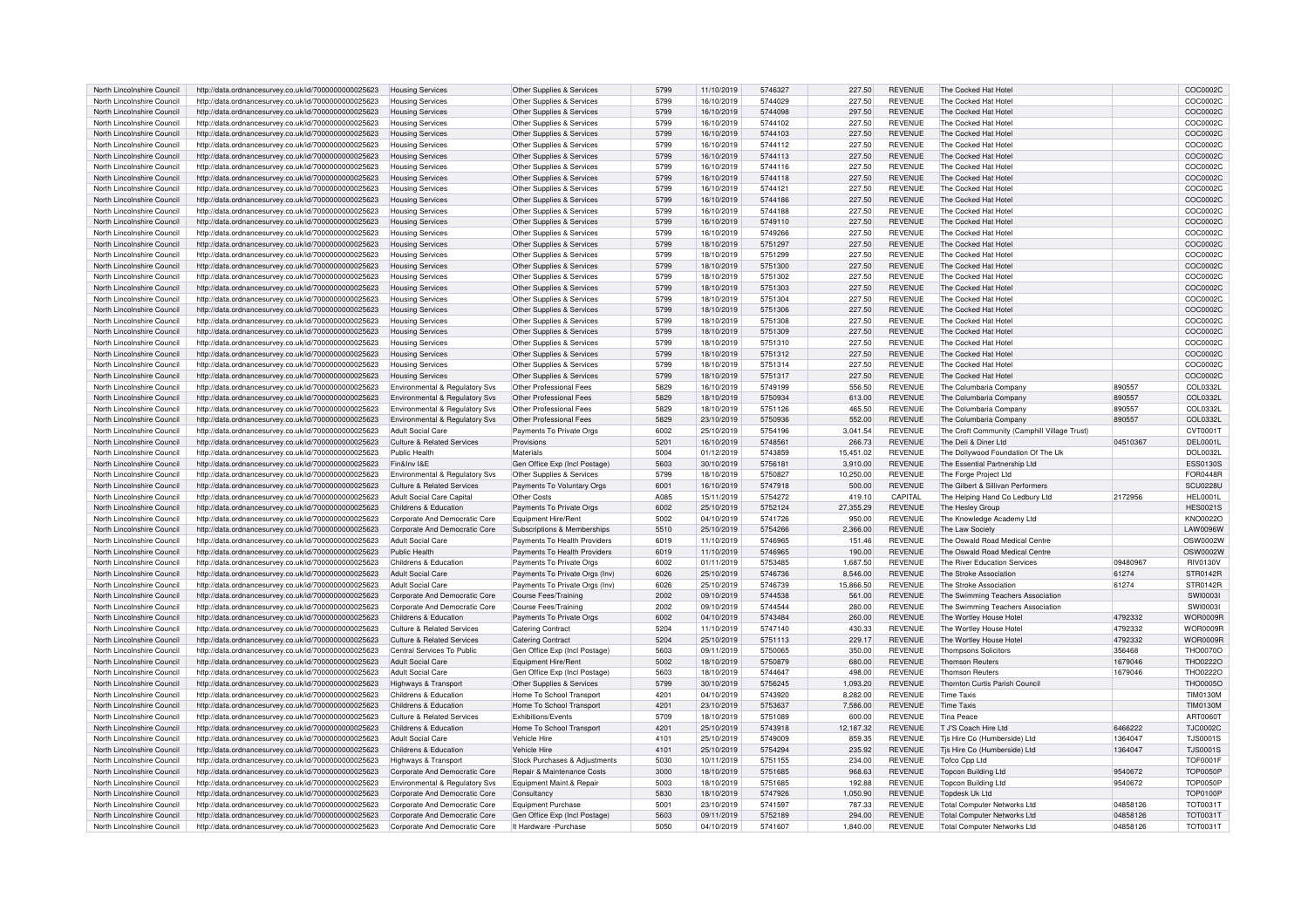| North Lincolnshire Council | http://data.ordnancesurvey.co.uk/id/7000000000025623 | Corporate And Democratic Core         | It Hardware - Purchase                | 5050          | 14/11/2019 | 5755499 | 460.00     | <b>REVENUE</b> | <b>Total Computer Networks Ltd</b>      | 04858126 | <b>TOT0031T</b> |
|----------------------------|------------------------------------------------------|---------------------------------------|---------------------------------------|---------------|------------|---------|------------|----------------|-----------------------------------------|----------|-----------------|
| North Lincolnshire Council | http://data.ordnancesurvey.co.uk/id/7000000000025623 | Culture, Env, Reg & Planning Cap      | Furniture & Fittings                  | A097          | 23/10/2019 | 5744626 | 520.00     | CAPITAL        | <b>Total Computer Networks Ltd</b>      | 04858126 | <b>TOT0031T</b> |
|                            |                                                      |                                       |                                       |               |            |         |            |                |                                         |          |                 |
| North Lincolnshire Council | http://data.ordnancesurvey.co.uk/id/7000000000025623 | Culture, Env, Reg & Planning Cap      | It Equipment                          | A098          | 23/10/2019 | 5741737 | 525.00     | CAPITAL        | <b>Total Computer Networks Ltd</b>      | 04858126 | <b>TOT0031T</b> |
| North Lincolnshire Council | http://data.ordnancesurvey.co.uk/id/7000000000025623 | Culture, Env, Reg & Planning Cap      | Other Costs                           | A085          | 25/10/2019 | 5752986 | 650.00     | CAPITAL        | <b>Total Computer Networks Ltd</b>      | 04858126 | <b>TOT0031T</b> |
| North Lincolnshire Council | http://data.ordnancesurvey.co.uk/id/7000000000025623 | <b>Housing Services</b>               | It Hardware -Purchase                 | 5050          | 30/10/2019 | 5752133 | 425.04     | <b>REVENUE</b> | <b>Total Computer Networks Ltd</b>      | 04858126 | <b>TOT0031T</b> |
| North Lincolnshire Council | http://data.ordnancesurvey.co.uk/id/7000000000025623 | Non Distributed Costs                 | It Hardware - Purchase                | 5050          | 25/10/2019 | 5747907 | 3,167.00   | <b>REVENUE</b> | <b>Total Computer Networks Ltd</b>      | 04858126 | <b>TOT0031T</b> |
|                            |                                                      |                                       |                                       |               |            |         |            |                |                                         |          |                 |
| North Lincolnshire Council | http://data.ordnancesurvey.co.uk/id/7000000000025623 | Non Distributed Costs                 | It Hardware -Purchase                 | 5050          | 25/10/2019 | 5752111 | $-284.00$  | <b>REVENUE</b> | <b>Total Computer Networks Ltd</b>      | 04858126 | <b>TOT0031T</b> |
| North Lincolnshire Council | http://data.ordnancesurvey.co.uk/id/7000000000025623 | Fin&Inv I&F                           | Electricity                           | 3102          | 16/10/2019 | 5749953 | 1,305.24   | <b>REVENUE</b> | Total Gas & Power Ltd                   |          | <b>ELF0001F</b> |
| North Lincolnshire Council | http://data.ordnancesurvey.co.uk/id/7000000000025623 | Corporate And Democratic Core         | Repair & Maintenance Costs            | 3000          | 18/10/2019 | 5751189 | 5,608.88   | <b>REVENUE</b> | Townsend Elec. Serv. - Mechanical       |          | <b>TOW0600W</b> |
| North Lincolnshire Council | http://data.ordnancesurvey.co.uk/id/7000000000025623 | Corporate And Democratic Core         | Repair & Maintenance Costs            | 3000          | 25/10/2019 | 5750044 | 210.11     | <b>REVENUE</b> | Townsend Elec. Serv. - Mechanical       |          | <b>TOW0600W</b> |
|                            |                                                      |                                       |                                       |               |            |         |            |                |                                         |          |                 |
| North Lincolnshire Counci  | http://data.ordnancesurvey.co.uk/id/7000000000025623 | <b>Culture &amp; Related Services</b> | Repair & Maintenance Costs            | 3000          | 18/10/2019 | 5751189 | 1,403.16   | <b>REVENUE</b> | Townsend Elec. Serv. - Mechanical       |          | TOW0600W        |
| North Lincolnshire Council | http://data.ordnancesurvey.co.uk/id/7000000000025623 | Fin&Inv I&F                           | Repair & Maintenance Costs            | 3000          | 18/10/2019 | 5751189 | 1,345.03   | <b>REVENUE</b> | Townsend Elec. Serv. - Mechanical       |          | <b>TOW0600W</b> |
| North Lincolnshire Council | http://data.ordnancesurvey.co.uk/id/7000000000025623 | Corporate And Democratic Core         | Repair & Maintenance Costs            | 3000          | 02/10/2019 | 5741705 | 2,876.92   | <b>REVENUE</b> | <b>Townsend Electrical Services</b>     |          | <b>TOW0097W</b> |
| North Lincolnshire Council | http://data.ordnancesurvey.co.uk/id/7000000000025623 | Corporate And Democratic Core         | Repair & Maintenance Costs            | 3000          | 04/10/2019 | 5741700 | 2,190.38   | <b>REVENUE</b> | <b>Townsend Electrical Services</b>     |          | <b>TOW0097W</b> |
| North Lincolnshire Council | http://data.ordnancesurvey.co.uk/id/7000000000025623 | Corporate And Democratic Core         | Repair & Maintenance Costs            | 3000          | 04/10/2019 | 5741703 | 1,031.02   | <b>REVENUE</b> | <b>Townsend Electrical Services</b>     |          | <b>TOW0097W</b> |
|                            |                                                      |                                       |                                       |               |            |         |            |                |                                         |          |                 |
| North Lincolnshire Council | http://data.ordnancesurvey.co.uk/id/7000000000025623 | Corporate And Democratic Core         | Repair & Maintenance Costs            | 3000          | 18/10/2019 | 5751186 | 443.76     | <b>REVENUE</b> | Townsend Electrical Services            |          | <b>TOW0097W</b> |
| North Lincolnshire Council | http://data.ordnancesurvey.co.uk/id/7000000000025623 | <b>Culture &amp; Related Services</b> | Repair & Maintenance Costs            | 3000          | 18/10/2019 | 5751186 | 70.82      | <b>REVENUE</b> | <b>Townsend Electrical Services</b>     |          | <b>TOW0097W</b> |
| North Lincolnshire Council | http://data.ordnancesurvey.co.uk/id/7000000000025623 | Culture & Related Services            | Repair & Maintenance Costs            | 3000          | 30/10/2019 | 5756460 | 11,485.45  | <b>REVENUE</b> | Townsend Electrical Services            |          | <b>TOW0097W</b> |
| North Lincolnshire Council | http://data.ordnancesurvey.co.uk/id/7000000000025623 | Fin&Inv I&E                           | Repair & Maintenance Costs            | 3000          | 04/10/2019 | 5741702 | 2,606.63   | <b>REVENUE</b> | <b>Townsend Electrical Services</b>     |          | <b>TOW0097W</b> |
|                            |                                                      |                                       |                                       |               |            |         |            |                |                                         |          |                 |
| North Lincolnshire Council | http://data.ordnancesurvey.co.uk/id/7000000000025623 | <b>Housing Services</b>               | Fees & Charges Income                 | 9002          | 25/10/2019 | 5752949 | $-71.59$   | <b>REVENUE</b> | <b>Townsend Electrical Services</b>     |          | <b>TOW0097W</b> |
| North Lincolnshire Council | http://data.ordnancesurvey.co.uk/id/7000000000025623 | Non Distributed Costs                 | Equipment Purchase                    | 5001          | 18/10/2019 | 5751186 | 2,749.72   | <b>REVENUE</b> | <b>Townsend Electrical Services</b>     |          | <b>TOW0097V</b> |
| North Lincolnshire Counci  | http://data.ordnancesurvey.co.uk/id/7000000000025623 | Non Distributed Costs                 | Other Supplies & Services             | 5799          | 25/10/2019 | 5750897 | 1,597.28   | <b>REVENUE</b> | Townsend Elect.Serv - Building Division |          | <b>TOW0100W</b> |
| North Lincolnshire Council | http://data.ordnancesurvey.co.uk/id/7000000000025623 | <b>Housing Services</b>               | It Software-Maintenance               | 5053          | 18/10/2019 | 5750893 | 8,250.00   | <b>REVENUE</b> | <b>Tractivity Ltd</b>                   | 4207789  | <b>TRA0214A</b> |
|                            |                                                      |                                       |                                       |               |            |         |            |                |                                         |          |                 |
| North Lincolnshire Council | http://data.ordnancesurvey.co.uk/id/7000000000025623 | <b>Culture &amp; Related Services</b> | Exhibitions/Events                    | 5709          | 18/10/2019 | 5749976 | 1,000.00   | <b>REVENUE</b> | <b>Tracy Satchwill</b>                  |          | SAT0064T        |
| North Lincolnshire Council | http://data.ordnancesurvey.co.uk/id/7000000000025623 | Corporate And Democratic Core         | <b>Bank Charges</b>                   | 5821          | 25/10/2019 | 5744655 | 290.41     | <b>REVENUE</b> | Tradition (Uk) Limited                  |          | <b>TRA0205A</b> |
| North Lincolnshire Council | http://data.ordnancesurvey.co.uk/id/7000000000025623 | Environmental & Regulatory Svs        | Payments To Private Orgs              | 6002          | 01/11/2019 | 5756709 | 379,641.15 | <b>REVENUE</b> | Transwaste Recycling And Aggregates Ltd | 3863280  | <b>TRA0252A</b> |
| North Lincolnshire Council | http://data.ordnancesurvey.co.uk/id/7000000000025623 | Childrens & Education                 | Car And Travel Allowances             | 4306          | 16/11/2019 | 5756240 | 167.00     | <b>REVENUE</b> | <b>Treehouse Associates</b>             |          | <b>TRE0022E</b> |
| North Lincolnshire Council |                                                      | Childrens & Education                 |                                       | 2002          |            | 5756240 | 800.00     | <b>REVENUE</b> | Treehouse Associates                    |          | <b>TRE0022E</b> |
|                            | http://data.ordnancesurvey.co.uk/id/7000000000025623 |                                       | Course Fees/Training                  |               | 16/11/2019 |         |            |                |                                         |          |                 |
| North Lincolnshire Council | http://data.ordnancesurvey.co.uk/id/7000000000025623 | Childrens & Education                 | Payments To Private Orgs              | 6002          | 16/10/2019 | 5747312 | 18,374.10  | <b>REVENUE</b> | Treehouse Care Ltd                      |          | <b>TRE0066E</b> |
| North Lincolnshire Council | http://data.ordnancesurvey.co.uk/id/7000000000025623 | Childrens & Education                 | Payments To Private Orgs              | 6002          | 16/10/2019 | 5747315 | 20,562.90  | <b>REVENUE</b> | Treehouse Care Ltd                      |          | <b>TRE0066E</b> |
| North Lincolnshire Counci  | http://data.ordnancesurvey.co.uk/id/7000000000025623 | Fin&Inv I&F                           | Materials                             | 5004          | 02/10/2019 | 5741931 | 1,607.90   | <b>REVENUE</b> | <b>Treka Bus Ltd</b>                    |          | <b>TRE0021E</b> |
| North Lincolnshire Counci  |                                                      | Culture & Related Services            | Exhibitions/Events                    | 5709          |            | 5749956 |            | <b>REVENUE</b> |                                         |          |                 |
|                            | http://data.ordnancesurvey.co.uk/id/7000000000025623 |                                       |                                       |               | 18/10/2019 |         | 1,885.96   |                | Trent Plastics (Fabrications) Ltd       |          | <b>TRE0008E</b> |
| North Lincolnshire Council | http://data.ordnancesurvey.co.uk/id/7000000000025623 | Culture & Related Services            | Exhibitions/Events                    | 5709          | 18/10/2019 | 5749957 | 474.67     | <b>REVENUE</b> | Trent Plastics (Fabrications) Ltd       |          | <b>TRE0008E</b> |
| North Lincolnshire Council | http://data.ordnancesurvey.co.uk/id/7000000000025623 | Corporate And Democratic Core         | Repair & Maintenance Costs            | 3000          | 11/10/2019 | 5746399 | 388.33     | <b>REVENUE</b> | Trent Valley Refrigeration Ltd          | 04394681 | <b>TRE0071E</b> |
| North Lincolnshire Council | http://data.ordnancesurvey.co.uk/id/7000000000025623 | Corporate And Democratic Core         | Repair & Maintenance Costs            | 3000          | 16/10/2019 | 5746401 | 865.00     | <b>REVENUE</b> | <b>Trent Valley Refrigeration Ltd</b>   | 04394681 | TRE0071E        |
| North Lincolnshire Council | http://data.ordnancesurvey.co.uk/id/7000000000025623 | Corporate And Democratic Core         | Repair & Maintenance Costs            | 3000          | 23/10/2019 | 5746396 | 230.00     | <b>REVENUE</b> | Trent Valley Refrigeration Ltd          | 04394681 | <b>TRE0071E</b> |
|                            |                                                      |                                       |                                       |               |            |         |            |                |                                         |          |                 |
| North Lincolnshire Council | http://data.ordnancesurvey.co.uk/id/7000000000025623 | Corporate And Democratic Core         | Repair & Maintenance Costs            | 3000          | 23/10/2019 | 5746397 |            | <b>REVENUE</b> | Trent Valley Refrigeration Ltd          | 04394681 | <b>TRE0071E</b> |
| North Lincolnshire Council | http://data.ordnancesurvey.co.uk/id/7000000000025623 | Corporate And Democratic Core         | Repair & Maintenance Costs            | 3000          | 23/10/2019 | 5746398 | 450.00     | <b>REVENUE</b> | Trent Valley Refrigeration Ltd          | 04394681 | <b>TRE0071E</b> |
| North Lincolnshire Council | http://data.ordnancesurvey.co.uk/id/7000000000025623 | Corporate And Democratic Core         | Repair & Maintenance Costs            | 3000          | 25/10/2019 | 5754501 | 3,360.00   | <b>REVENUE</b> | <b>Trent Valley Refrigeration Ltd</b>   | 04394681 | <b>TRE0071E</b> |
| North Lincolnshire Council | http://data.ordnancesurvey.co.uk/id/7000000000025623 | Corporate And Democratic Core         | Repair & Maintenance Costs            | 3000          | 25/10/2019 | 5754503 | 462.70     | <b>REVENUE</b> | Trent Valley Refrigeration Ltd          | 04394681 | TRE0071E        |
|                            |                                                      |                                       |                                       |               |            |         |            |                |                                         |          |                 |
| North Lincolnshire Council | http://data.ordnancesurvey.co.uk/id/7000000000025623 | Corporate And Democratic Core         | Repair & Maintenance Costs            | 3000          | 25/10/2019 | 5754505 | 462.70     | <b>REVENUE</b> | <b>Trent Valley Refrigeration Ltd</b>   | 0439468  | <b>TRE0071E</b> |
| North Lincolnshire Counci  | http://data.ordnancesurvey.co.uk/id/7000000000025623 | Corporate And Democratic Core         | <b>Benair &amp; Maintenance Costs</b> | 3000          | 01/11/2019 | 5753445 | 1,026.55   | <b>REVENUE</b> | <b>Trent Valley Refrigeration Ltd</b>   | 04394681 | <b>TRE0071E</b> |
| North Lincolnshire Counci  | http://data.ordnancesurvey.co.uk/id/7000000000025623 | Corporate And Democratic Core         | Repair & Maintenance Costs            | 3000          | 09/11/2019 | 5754499 | 375.00     | <b>REVENUE</b> | Trent Valley Refrigeration Ltd          | 04394681 | <b>TRE0071E</b> |
| North Lincolnshire Council | http://data.ordnancesurvey.co.uk/id/7000000000025623 | Corporate And Democratic Core         | Repair & Maintenance Costs            | 3000          | 10/11/2019 | 5756452 | 265.35     | <b>REVENUE</b> | <b>Trent Valley Refrigeration Ltd</b>   | 04394681 | <b>TRE0071E</b> |
|                            |                                                      |                                       |                                       |               |            |         |            |                |                                         |          |                 |
| North Lincolnshire Council | http://data.ordnancesurvey.co.uk/id/7000000000025623 | Fin&Inv I&F                           | Repair & Maintenance Costs            | 3000          | 25/10/2019 | 5754503 | 77.80      | <b>REVENUE</b> | <b>Trent Valley Refrigeration Ltd</b>   | 04394681 | TRE0071E        |
| North Lincolnshire Council | http://data.ordnancesurvey.co.uk/id/7000000000025623 | Fin&Inv I&F                           | Repair & Maintenance Costs            | 3000          | 25/10/2019 | 5754505 | 77.80      | <b>REVENUE</b> | <b>Trent Valley Refrigeration Ltd</b>   | 04394681 | <b>TRE0071E</b> |
| North Lincolnshire Council | http://data.ordnancesurvey.co.uk/id/7000000000025623 | Central Services To Public            | Rents                                 | 3201          | 11/10/2019 | 5747091 | 300.00     | <b>REVENUE</b> | <b>Trinity Methodist Church</b>         |          | TRI0031I        |
| North Lincolnshire Council | http://data.ordnancesurvey.co.uk/id/7000000000025623 | Environmental & Regulatory Svs        | Equipment Purchase                    | 5001          | 18/10/2019 | 5744545 | 612.00     | <b>REVENUE</b> | Tunstall Healthcare (Uk) Ltd            | 1332249  | <b>TUN0021N</b> |
|                            |                                                      |                                       |                                       | 5001          |            | 5744546 |            | REVENUE        |                                         |          |                 |
| North Lincolnshire Council | http://data.ordnancesurvey.co.uk/id/7000000000025623 | Environmental & Regulatory Svs        | Equipment Purchase                    |               | 18/10/2019 |         | 8,588.00   |                | Tunstall Healthcare (Uk) Ltd            | 1332249  | <b>TUN0021N</b> |
| North Lincolnshire Council | http://data.ordnancesurvey.co.uk/id/7000000000025623 | Environmental & Regulatory Svs        | <b>Equipment Purchase</b>             | 5001          | 18/10/2019 | 574455  | 11,300.00  | <b>REVENUE</b> | Tunstall Healthcare (Uk) Ltd            | 1332249  | <b>TUN0021N</b> |
| North Lincolnshire Council | http://data.ordnancesurvey.co.uk/id/7000000000025623 | Environmental & Regulatory Svs        | Equipment Purchase                    | 5001          | 23/10/2019 | 5747815 | 5,650.00   | <b>REVENUE</b> | Tunstall Healthcare (Uk) Ltd            | 1332249  | <b>TUN0021N</b> |
| North Lincolnshire Council | http://data.ordnancesurvey.co.uk/id/7000000000025623 | Environmental & Regulatory Svs        | Equipment Purchase                    | 5001          | 23/10/2019 | 5747819 | 8,362.00   | <b>REVENUE</b> | Tunstall Healthcare (Uk) Ltd            | 1332249  | <b>TUN0021N</b> |
|                            |                                                      |                                       |                                       |               |            |         |            |                |                                         |          |                 |
| North Lincolnshire Council | http://data.ordnancesurvey.co.uk/id/7000000000025623 | Adult Social Care                     | Provisions                            | 5201          | 01/11/2019 | 5754594 | 309.77     | <b>REVENUE</b> | Turner Price Ltd                        | 02732141 | <b>TUR0245R</b> |
| North Lincolnshire Council | http://data.ordnancesurvey.co.uk/id/7000000000025623 | <b>Adult Social Care</b>              | Provisions                            | 5201          | 15/11/2019 | 5746264 | 485.56     | <b>REVENUE</b> | <b>Turner Price Ltd</b>                 | 02732141 | <b>TUR0245R</b> |
| North Lincolnshire Council | http://data.ordnancesurvey.co.uk/id/7000000000025623 | <b>Adult Social Care</b>              | Provisions                            | 5201          | 15/11/2019 | 5749485 | 378.59     | <b>REVENUE</b> | Turner Price Ltd                        | 02732141 | <b>TUR0245R</b> |
| North Lincolnshire Council | http://data.ordnancesurvey.co.uk/id/7000000000025623 | Adult Social Care                     | Provisions                            | 5201          | 15/11/2019 | 5752184 | 271.18     | <b>REVENUE</b> | Turner Price Ltd                        | 02732141 | <b>TUR0245R</b> |
| North Lincolnshire Council | http://data.ordnancesurvey.co.uk/id/7000000000025623 | Corporate And Democratic Core         | Other Premises Costs                  | 3390          | 02/10/2019 | 5742360 | 334.91     | <b>REVENUE</b> | Turner Price Ltd                        | 02732141 | <b>TUR0245R</b> |
|                            |                                                      |                                       |                                       |               |            |         |            |                |                                         |          |                 |
| North Lincolnshire Council | http://data.ordnancesurvey.co.uk/id/7000000000025623 | Culture & Related Services            | Provisions                            | 5201          | 09/10/2019 | 5742106 | 281.21     | <b>REVENUE</b> | Turner Price Ltd                        | 02732141 | <b>TUR0245R</b> |
| North Lincolnshire Council | http://data.ordnancesurvey.co.uk/id/7000000000025623 | <b>Culture &amp; Related Services</b> | Provisions                            | 5201          | 16/10/2019 | 5749028 | 291.59     | <b>REVENUE</b> | Turner Price Ltd                        | 02732141 | <b>TUR0245R</b> |
| North Lincolnshire Council | http://data.ordnancesurvey.co.uk/id/7000000000025623 | Culture & Related Services            | Provisions                            | 5201          | 16/10/2019 | 5749030 | 277.91     | <b>REVENUE</b> | Turner Price Ltd                        | 02732141 | <b>TUR0245R</b> |
| North Lincolnshire Council | http://data.ordnancesurvey.co.uk/id/7000000000025623 | Culture & Related Services            | Provisions                            | 5201          | 16/10/2019 | 5749032 | 714.51     | <b>REVENUE</b> | Turner Price Ltd                        | 02732141 | <b>TUR0245R</b> |
|                            |                                                      |                                       |                                       |               |            | 5749027 |            |                |                                         |          |                 |
| North Lincolnshire Council | http://data.ordnancesurvey.co.uk/id/7000000000025623 | Culture & Related Services            | Provisions                            | 5201          | 15/11/2019 |         | 299.23     | <b>REVENUE</b> | Turner Price Ltd                        | 02732141 | <b>TUR0245R</b> |
| North Lincolnshire Council | http://data.ordnancesurvey.co.uk/id/7000000000025623 | <b>Culture &amp; Related Services</b> | Provisions                            | 5201          | 15/11/2019 | 5749029 | 660.17     | <b>REVENUE</b> | Turner Price Ltd                        | 02732141 | <b>TUR0245F</b> |
| North Lincolnshire Council | http://data.ordnancesurvey.co.uk/id/7000000000025623 | Culture & Related Services            | Provisions                            | 5201          | 15/11/2019 | 5754849 | 468.99     | <b>REVENUE</b> | <b>Turner Price Ltd</b>                 | 02732141 | <b>TUR0245F</b> |
| North Lincolnshire Council | http://data.ordnancesurvey.co.uk/id/7000000000025623 | Culture & Related Services            | Provisions                            | $520^{\circ}$ | 15/11/2019 | 5756725 | 306.55     | <b>REVENUE</b> | Turner Price Ltd                        | 02732141 | <b>TUR0245F</b> |
| North Lincolnshire Council |                                                      | Fin&Inv I&F                           | Provisions                            | 520           |            | 5742294 | 302.43     | <b>REVENUE</b> | Turner Price Ltd                        | 02732141 | <b>TUR0245R</b> |
|                            | http://data.ordnancesurvey.co.uk/id/7000000000025623 |                                       |                                       |               | 02/10/2019 |         |            |                |                                         |          |                 |
| North Lincolnshire Council | http://data.ordnancesurvey.co.uk/id/7000000000025623 | Fin&Inv I&E                           | Provisions                            | 5201          | 02/10/2019 | 5742366 | 326.42     | <b>REVENUE</b> | Turner Price Ltd                        | 02732141 | <b>TUR0245R</b> |
| North Lincolnshire Council | http://data.ordnancesurvey.co.uk/id/7000000000025623 | Fin&Inv I&E                           | Provisions                            | 5201          | 02/10/2019 | 5742367 | 303.17     | <b>REVENUE</b> | Turner Price Ltd                        | 02732141 | <b>TUR0245R</b> |
|                            |                                                      |                                       |                                       |               |            |         |            |                |                                         |          |                 |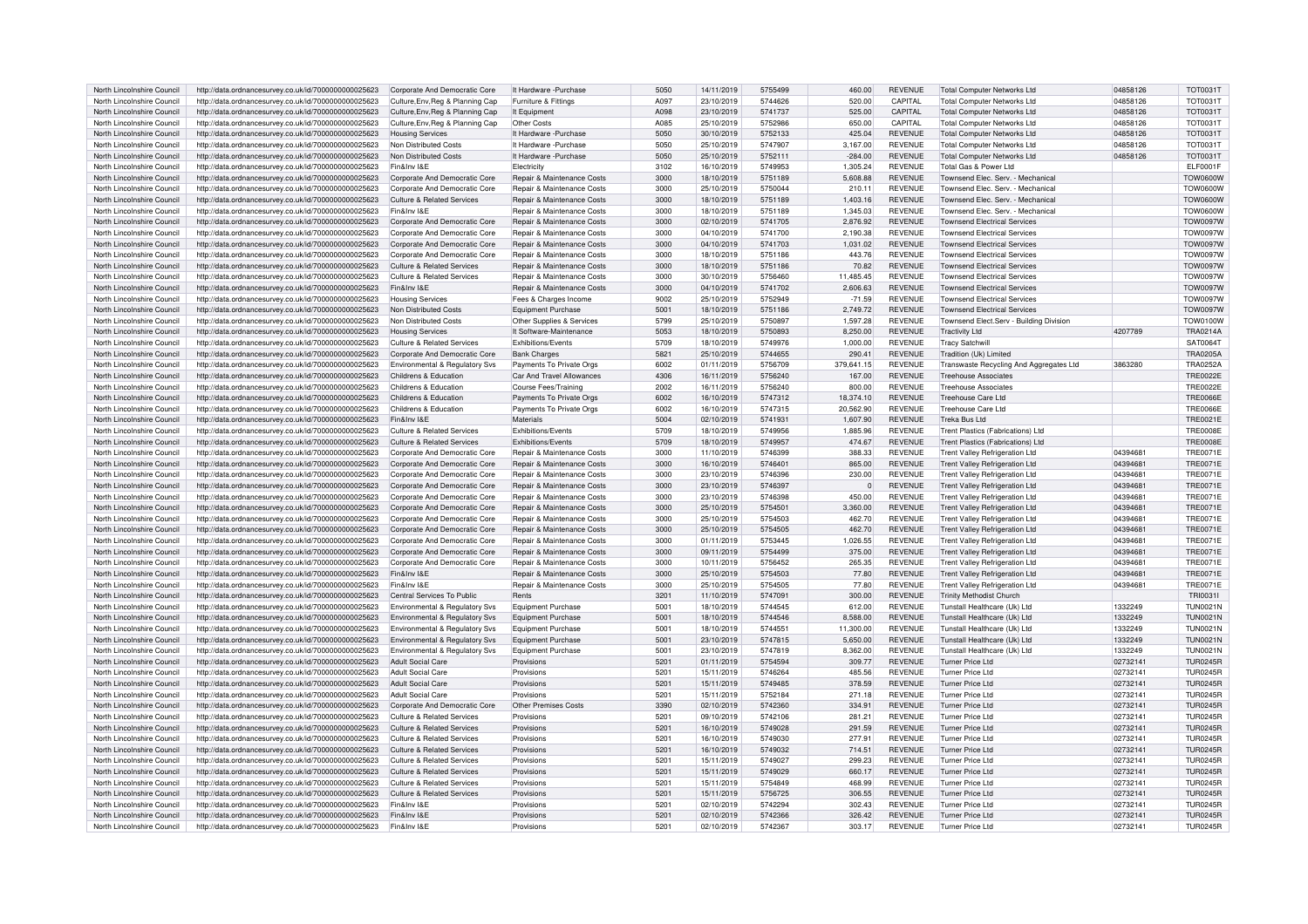| North Lincolnshire Council | http://data.ordnancesurvey.co.uk/id/7000000000025623 | Fin&Inv I&E             | Provisions                | 5201          | 02/10/2019 | 5742368 | 308.92   | <b>REVENUE</b> | <b>Turner Price Ltd</b>        | 02732141 | <b>TUR0245R</b> |
|----------------------------|------------------------------------------------------|-------------------------|---------------------------|---------------|------------|---------|----------|----------------|--------------------------------|----------|-----------------|
| North Lincolnshire Council | http://data.ordnancesurvey.co.uk/id/7000000000025623 | Fin&Inv I&E             | Provisions                | 5201          | 02/10/2019 | 5742371 | 277.32   | <b>REVENUE</b> | <b>Turner Price Ltd</b>        | 02732141 | <b>TUR0245R</b> |
| North Lincolnshire Council | http://data.ordnancesurvey.co.uk/id/7000000000025623 | Fin&Inv I&E             | Provisions                | 5201          | 02/10/2019 | 5742378 | 270.50   | <b>REVENUE</b> | <b>Turner Price Ltd</b>        | 02732141 | <b>TUR0245R</b> |
| North Lincolnshire Council | http://data.ordnancesurvey.co.uk/id/7000000000025623 | Fin&Inv I&F             | Provisions                | 5201          | 02/10/2019 | 5742381 | 479.46   | REVENUE        | <b>Turner Price Ltd</b>        | 02732141 | <b>TUR0245R</b> |
| North Lincolnshire Council | http://data.ordnancesurvey.co.uk/id/7000000000025623 | Fin&Inv I&E             | Provisions                | 5201          | 02/10/2019 | 5742385 | 428.13   | <b>REVENUE</b> | <b>Turner Price Ltd</b>        | 02732141 | <b>TUR0245R</b> |
| North Lincolnshire Council | http://data.ordnancesurvey.co.uk/id/7000000000025623 | Fin&Inv I&E             | Provisions                | 5201          | 02/10/2019 | 5742390 | 261.36   | <b>REVENUE</b> | Turner Price Ltd               | 02732141 | <b>TUR0245R</b> |
| North Lincolnshire Council | http://data.ordnancesurvey.co.uk/id/7000000000025623 | Fin&Inv I&E             | Provisions                | 5201          | 02/10/2019 | 5742397 | 430.27   | <b>REVENUE</b> | <b>Turner Price Ltd</b>        | 02732141 | <b>TUR0245R</b> |
| North Lincolnshire Council | http://data.ordnancesurvey.co.uk/id/7000000000025623 | Fin&Inv I&F             | Provisions                | 5201          | 02/10/2019 | 5742402 | 411.68   | <b>REVENUE</b> | Turner Price Ltd               | 02732141 | <b>TUR0245R</b> |
| North Lincolnshire Council | http://data.ordnancesurvey.co.uk/id/7000000000025623 | Fin&Inv I&E             | Provisions                | 5201          | 02/10/2019 | 5742410 | 260.95   | <b>REVENUE</b> | <b>Turner Price Ltd</b>        | 02732141 | <b>TUR0245R</b> |
| North Lincolnshire Council | http://data.ordnancesurvey.co.uk/id/7000000000025623 | Fin&Inv I&F             | Provisions                | 5201          | 02/10/2019 | 5742411 | 319.90   | REVENUE        | Turner Price Ltd               | 02732141 | TUR0245R        |
| North Lincolnshire Council | http://data.ordnancesurvey.co.uk/id/7000000000025623 | Fin&Inv I&F             | Provisions                | 5201          | 09/10/2019 | 5745973 | 289.61   | <b>REVENUE</b> | <b>Turner Price Ltd</b>        | 02732141 | <b>TUR0245R</b> |
| North Lincolnshire Council | http://data.ordnancesurvey.co.uk/id/7000000000025623 | Fin&Inv I&E             | Provisions                | 5201          | 09/10/2019 | 5745977 | 255.89   | REVENUE        | <b>Turner Price Ltd</b>        | 02732141 | <b>TUR0245R</b> |
| North Lincolnshire Council | http://data.ordnancesurvey.co.uk/id/7000000000025623 | Fin&Inv I&E             | Provisions                | 5201          | 09/10/2019 | 5745978 | 362.41   | <b>REVENUE</b> | Turner Price Ltd               | 02732141 | <b>TUR0245R</b> |
| North Lincolnshire Council | http://data.ordnancesurvey.co.uk/id/7000000000025623 | Fin&Inv I&E             | Provisions                | 5201          | 09/10/2019 | 5745987 | 297.10   | <b>REVENUE</b> | <b>Turner Price Ltd</b>        | 02732141 | <b>TUR0245R</b> |
| North Lincolnshire Council | http://data.ordnancesurvey.co.uk/id/7000000000025623 | Fin&Inv I&E             | Provisions                | 5201          | 09/10/2019 | 5745991 | 319.25   | <b>REVENUE</b> | <b>Turner Price Ltd</b>        | 02732141 | <b>TUR0245R</b> |
| North Lincolnshire Council | http://data.ordnancesurvey.co.uk/id/7000000000025623 | Fin&Inv I&F             | Provisions                | 5201          | 09/10/2019 | 5746009 | 237.71   | <b>REVENUE</b> | Turner Price Ltd               | 02732141 | <b>TUR0245R</b> |
| North Lincolnshire Council | http://data.ordnancesurvey.co.uk/id/7000000000025623 | Fin&Inv I&E             | Provisions                | 5201          | 09/10/2019 | 5746036 | 261.34   | <b>REVENUE</b> | <b>Turner Price Ltd</b>        | 02732141 | <b>TUR0245R</b> |
| North Lincolnshire Council | http://data.ordnancesurvey.co.uk/id/7000000000025623 | Fin&Inv I&E             | Provisions                | 5201          | 09/10/2019 | 5746072 | 254.42   | <b>REVENUE</b> | <b>Turner Price Ltd</b>        | 02732141 | <b>TUR0245R</b> |
| North Lincolnshire Council | http://data.ordnancesurvey.co.uk/id/7000000000025623 | Fin&Inv I&E             | Provisions                | 5201          | 09/10/2019 | 5746073 | 262.91   | <b>REVENUE</b> | <b>Turner Price Ltd</b>        | 02732141 | <b>TUR0245R</b> |
| North Lincolnshire Council | http://data.ordnancesurvey.co.uk/id/7000000000025623 | Fin&Inv I&F             | Provisions                | 520           | 09/10/2019 | 5746080 | 253.14   | REVENUE        | Turner Price Ltd               | 02732141 | <b>TUR0245R</b> |
| North Lincolnshire Council | http://data.ordnancesurvey.co.uk/id/7000000000025623 | Fin&Inv I&E             | Provisions                | 5201          | 09/10/2019 | 5746081 | 332.78   | <b>REVENUE</b> | <b>Turner Price Ltd</b>        | 02732141 | <b>TUR0245R</b> |
| North Lincolnshire Council | http://data.ordnancesurvey.co.uk/id/7000000000025623 | Fin&Inv I&E             | Provisions                | 5201          | 09/10/2019 | 5746083 | 261.74   | <b>REVENUE</b> | <b>Turner Price Ltd</b>        | 02732141 | <b>TUR0245R</b> |
| North Lincolnshire Council | http://data.ordnancesurvey.co.uk/id/7000000000025623 | Fin&Inv I&E             | Provisions                | 5201          | 09/10/2019 | 5746086 | 370.39   | <b>REVENUE</b> | Turner Price Ltd               | 02732141 | <b>TUR0245R</b> |
| North Lincolnshire Council | http://data.ordnancesurvey.co.uk/id/7000000000025623 | Fin&Inv I&E             | Provisions                | 5201          | 09/10/2019 | 5746090 | 420.73   | <b>REVENUE</b> | <b>Turner Price Ltd</b>        | 02732141 | <b>TUR0245R</b> |
| North Lincolnshire Council | http://data.ordnancesurvey.co.uk/id/7000000000025623 | Fin&Inv I&F             | Provisions                | 5201          | 09/10/2019 | 5746094 | 303.89   | <b>REVENUE</b> | <b>Turner Price Ltd</b>        | 02732141 | <b>TUR0245R</b> |
| North Lincolnshire Council | http://data.ordnancesurvey.co.uk/id/7000000000025623 | Fin&Inv I&E             | Provisions                | 5201          | 09/10/2019 | 5746096 | 251.23   | <b>REVENUE</b> | Turner Price Ltd               | 02732141 | <b>TUR0245R</b> |
| North Lincolnshire Council | http://data.ordnancesurvey.co.uk/id/7000000000025623 | Fin&Inv I&E             | Provisions                | 520           | 09/10/2019 | 5746099 | 270.96   | <b>REVENUE</b> | <b>Turner Price Ltd</b>        | 02732141 | <b>TUR0245R</b> |
| North Lincolnshire Council | http://data.ordnancesurvey.co.uk/id/7000000000025623 | Fin&Inv I&E             | Provisions                | 5201          | 09/10/2019 | 5746102 | 558.84   | <b>REVENUE</b> | <b>Turner Price Ltd</b>        | 02732141 | <b>TUR0245R</b> |
| North Lincolnshire Council | http://data.ordnancesurvey.co.uk/id/7000000000025623 | Fin&Inv I&E             | Provisions                | 5201          | 09/10/2019 | 5746106 | 384.14   | <b>REVENUE</b> | <b>Turner Price Ltd</b>        | 02732141 | <b>TUR0245R</b> |
| North Lincolnshire Council | http://data.ordnancesurvey.co.uk/id/7000000000025623 | Fin&Inv I&F             | Provisions                | 520           | 09/10/2019 | 5746111 | 341.96   | <b>REVENUE</b> | Turner Price Ltd               | 02732141 | <b>TUR0245R</b> |
| North Lincolnshire Council | http://data.ordnancesurvey.co.uk/id/7000000000025623 | Fin&Inv I&E             | Provisions                | 5201          | 09/10/2019 | 5746113 | 257.62   | <b>REVENUE</b> | <b>Turner Price Ltd</b>        | 02732141 | <b>TUR0245R</b> |
| North Lincolnshire Council | http://data.ordnancesurvey.co.uk/id/7000000000025623 | Fin&Inv I&E             | Provisions                | 5201          | 09/10/2019 | 5746115 | 303.46   | <b>REVENUE</b> | <b>Turner Price Ltd</b>        | 02732141 | <b>TUR0245R</b> |
| North Lincolnshire Council | http://data.ordnancesurvey.co.uk/id/7000000000025623 | Fin&Inv I&E             | Provisions                | 5201          | 09/10/2019 | 5746125 | 296.21   | <b>REVENUE</b> | Turner Price Ltd               | 02732141 | <b>TUR0245R</b> |
| North Lincolnshire Council | http://data.ordnancesurvey.co.uk/id/7000000000025623 | Fin&Inv I&E             | Provisions                | 5201          | 09/10/2019 | 5746130 | 421.08   | <b>REVENUE</b> | <b>Turner Price Ltd</b>        | 02732141 | <b>TUR0245R</b> |
| North Lincolnshire Council | http://data.ordnancesurvey.co.uk/id/7000000000025623 | Fin&Inv I&F             | Provisions                | 5201          | 09/10/2019 | 5746135 | 290.44   | <b>REVENUE</b> | Turner Price Ltd               | 02732141 | <b>TUR0245R</b> |
| North Lincolnshire Council | http://data.ordnancesurvey.co.uk/id/7000000000025623 | Fin&Inv I&F             | Provisions                | 5201          | 09/10/2019 | 5746138 | 295.35   | <b>REVENUE</b> | Turner Price Ltd               | 02732141 | TUR0245R        |
| North Lincolnshire Council | http://data.ordnancesurvey.co.uk/id/7000000000025623 | Fin&Inv I&E             | Provisions                | 5201          | 09/10/2019 | 5746139 | 323.63   | <b>REVENUE</b> | <b>Turner Price Ltd</b>        | 02732141 | <b>TUR0245R</b> |
| North Lincolnshire Council | http://data.ordnancesurvey.co.uk/id/7000000000025623 | Fin&Inv I&E             | Provisions                | 5201          | 09/10/2019 | 5746148 | 268.75   | <b>REVENUE</b> | <b>Turner Price Ltd</b>        | 02732141 | <b>TUR0245R</b> |
| North Lincolnshire Council | http://data.ordnancesurvey.co.uk/id/7000000000025623 | Fin&Inv I&E             | Provisions                | 5201          | 18/10/2019 | 5751345 | 269.01   | <b>REVENUE</b> | <b>Turner Price Ltd</b>        | 02732141 | <b>TUR0245R</b> |
| North Lincolnshire Council | http://data.ordnancesurvey.co.uk/id/7000000000025623 | Fin&Inv I&F             | Provisions                | 520           | 18/10/2019 | 5751346 | 275.59   | <b>REVENUE</b> | Turner Price Ltd               | 02732141 | <b>TUR0245R</b> |
| North Lincolnshire Council | http://data.ordnancesurvey.co.uk/id/7000000000025623 | Fin&Inv I&E             | Provisions                | 5201          | 18/10/2019 | 5751350 | 285.44   | <b>REVENUE</b> | Turner Price Ltd               | 02732141 | <b>TUR0245R</b> |
| North Lincolnshire Council | http://data.ordnancesurvey.co.uk/id/7000000000025623 | Fin&Inv I&E             | Provisions                | 5201          | 18/10/2019 | 5751354 | 523.94   | <b>REVENUE</b> | <b>Turner Price Ltd</b>        | 02732141 | <b>TUR0245R</b> |
| North Lincolnshire Council | http://data.ordnancesurvey.co.uk/id/7000000000025623 | Fin&Inv I&F             | Provisions                | 5201          | 18/10/2019 | 5751357 | 324.75   | <b>REVENUE</b> | <b>Turner Price Ltd</b>        | 02732141 | <b>TUR0245R</b> |
| North Lincolnshire Council | http://data.ordnancesurvey.co.uk/id/7000000000025623 | Fin&Inv I&E             | Provisions                | 5201          | 18/10/2019 | 5751362 | 309.64   | <b>REVENUE</b> | <b>Turner Price Ltd</b>        | 02732141 | <b>TUR0245R</b> |
| North Lincolnshire Council | http://data.ordnancesurvey.co.uk/id/7000000000025623 | Fin&Inv I&F             | Provisions                | 5201          | 18/10/2019 | 5751364 | 267.99   | <b>REVENUE</b> | Turner Price Ltd               | 02732141 | <b>TUR0245R</b> |
| North Lincolnshire Council | http://data.ordnancesurvey.co.uk/id/7000000000025623 | Fin&Inv I&F             | Provisions                | 520           | 18/10/2019 | 5751376 | 340.79   | <b>REVENUE</b> | Turner Price Ltd               | 02732141 | <b>TUR0245R</b> |
| North Lincolnshire Council | http://data.ordnancesurvey.co.uk/id/7000000000025623 | Fin&Inv I&E             | Provisions                | 5201          | 18/10/2019 | 5751381 | 303.10   | <b>REVENUE</b> | <b>Turner Price Ltd</b>        | 02732141 | <b>TUR0245R</b> |
| North Lincolnshire Council | http://data.ordnancesurvey.co.uk/id/7000000000025623 | Fin&Inv I&E             | Provisions                | 5201          | 18/10/2019 | 5751386 | 267.00   | <b>REVENUE</b> | Turner Price Ltd               | 02732141 | <b>TUR0245R</b> |
| North Lincolnshire Council | http://data.ordnancesurvey.co.uk/id/7000000000025623 | Fin&Inv I&E             | Provisions                | 5201          | 18/10/2019 | 5751390 | 258.49   | <b>REVENUE</b> | Turner Price Ltd               | 02732141 | <b>TUR0245R</b> |
| North Lincolnshire Council | http://data.ordnancesurvey.co.uk/id/7000000000025623 | Fin&Inv I&F             | Provisions                | 520           | 18/10/2019 | 5751395 | 332.96   | <b>REVENUE</b> | <b>Turner Price Ltd</b>        | 02732141 | <b>TUR0245R</b> |
| North Lincolnshire Council | http://data.ordnancesurvey.co.uk/id/7000000000025623 | Fin&Inv I&E             | Provisions                | 5201          | 18/10/2019 | 5751399 | 258.87   | <b>REVENUE</b> | <b>Turner Price Ltd</b>        | 02732141 | <b>TUR0245R</b> |
| North Lincolnshire Council | http://data.ordnancesurvey.co.uk/id/7000000000025623 | Fin&Inv I&F             | Provisions                | $520^{\circ}$ | 18/10/2019 | 5751405 | 305.57   | <b>REVENUE</b> | <b>Turner Price Ltd</b>        | 02732141 | <b>TUR0245R</b> |
| North Lincolnshire Council | http://data.ordnancesurvey.co.uk/id/7000000000025623 | Fin&Inv I&E             | Provisions                | 5201          | 23/10/2019 | 5753377 | 268.90   | <b>REVENUE</b> | <b>Turner Price Ltd</b>        | 02732141 | <b>TUR0245R</b> |
| North Lincolnshire Council | http://data.ordnancesurvey.co.uk/id/7000000000025623 | Fin&Inv I&E             | Provisions                | 5201          | 23/10/2019 | 5753379 | 272.99   | <b>REVENUE</b> | <b>Turner Price Ltd</b>        | 02732141 | <b>TUR0245R</b> |
| North Lincolnshire Council | http://data.ordnancesurvey.co.uk/id/7000000000025623 | Fin&Inv I&F             | Provisions                | 5201          | 23/10/2019 | 5753385 | 605.42   | <b>REVENUE</b> | Turner Price Ltd               | 02732141 | <b>TUR0245R</b> |
| North Lincolnshire Council | http://data.ordnancesurvey.co.uk/id/7000000000025623 | Fin&Inv I&F             | Provisions                | 5201          | 23/10/2019 | 5753389 | 408.79   | <b>REVENUE</b> | Turner Price I td              | 02732141 | TLIR0245B       |
| North Lincolnshire Council | http://data.ordnancesurvey.co.uk/id/7000000000025623 | Fin&Inv I&E             | Provisions                | 5201          | 23/10/2019 | 5753393 | 279.83   | <b>REVENUE</b> | <b>Turner Price Ltd</b>        | 02732141 | <b>TUR0245R</b> |
| North Lincolnshire Council | http://data.ordnancesurvey.co.uk/id/7000000000025623 | Fin&Inv I&E             | Provisions                | 5201          | 23/10/2019 | 5753394 | 306.67   | <b>REVENUE</b> | Turner Price Ltd               | 02732141 | <b>TUR0245R</b> |
| North Lincolnshire Council | http://data.ordnancesurvey.co.uk/id/7000000000025623 | Fin&Inv I&E             | Provisions                | 5201          | 23/10/2019 | 5753396 | 250.35   | <b>REVENUE</b> | <b>Turner Price Ltd</b>        | 02732141 | <b>TUR0245R</b> |
| North Lincolnshire Council | http://data.ordnancesurvey.co.uk/id/7000000000025623 | Fin&Inv I&F             | Provisions                | 520           | 23/10/2019 | 5753405 | 324.82   | <b>REVENUE</b> | <b>Turner Price Ltd</b>        | 02732141 | <b>TUR0245R</b> |
| North Lincolnshire Council | http://data.ordnancesurvey.co.uk/id/7000000000025623 | Fin&Inv I&F             | Provisions                | 5201          | 23/10/2019 | 5753410 | 264.79   | <b>REVENUE</b> | Turner Price Ltd               | 02732141 | <b>TUR0245R</b> |
| North Lincolnshire Council | http://data.ordnancesurvey.co.uk/id/7000000000025623 | Fin&Inv I&F             | Provisions                | $520^{\circ}$ | 23/10/2019 | 5753420 | 275.27   | <b>REVENUE</b> | <b>Turner Price Ltd</b>        | 02732141 | <b>TUR0245R</b> |
| North Lincolnshire Council | http://data.ordnancesurvey.co.uk/id/7000000000025623 | Fin&Inv I&E             | Provisions                | 5201          | 23/10/2019 | 5753430 | 317.70   | <b>REVENUE</b> | <b>Turner Price Ltd</b>        | 02732141 | <b>TUR0245R</b> |
| North Lincolnshire Council | http://data.ordnancesurvey.co.uk/id/7000000000025623 | Fin&Inv I&E             | Provisions                | 5201          | 23/10/2019 | 5753434 | 300.94   | <b>REVENUE</b> | <b>Turner Price Ltd</b>        | 02732141 | <b>TUR0245R</b> |
| North Lincolnshire Council | http://data.ordnancesurvey.co.uk/id/7000000000025623 | Fin&Inv I&F             | Provisions                | 5201          | 01/11/2019 | 5757135 | 277.63   | <b>REVENUE</b> | Turner Price Ltd               | 02732141 | <b>TUR0245R</b> |
| North Lincolnshire Council | http://data.ordnancesurvey.co.uk/id/7000000000025623 | <b>Public Health</b>    | Equipment Maint.& Repair  | 5003          | 09/11/2019 | 5747783 | 271.00   | <b>REVENUE</b> | <b>Turnkey Instruments Ltd</b> |          | THR0062R        |
| North Lincolnshire Council | http://data.ordnancesurvey.co.uk/id/7000000000025623 | <b>Housing Services</b> | Other Supplies & Services | 5799          | 04/10/2019 | 5743368 | 1,920.00 | <b>REVENUE</b> | <b>Tvt Investments Limited</b> |          | LAN0021N        |
| North Lincolnshire Council | http://data.ordnancesurvey.co.uk/id/7000000000025623 | <b>Housing Services</b> | Other Supplies & Services | 5799          | 18/10/2019 | 5750024 | 1.920.00 | <b>REVENUE</b> | <b>Tvt Investments Limited</b> |          | <b>LAN0021N</b> |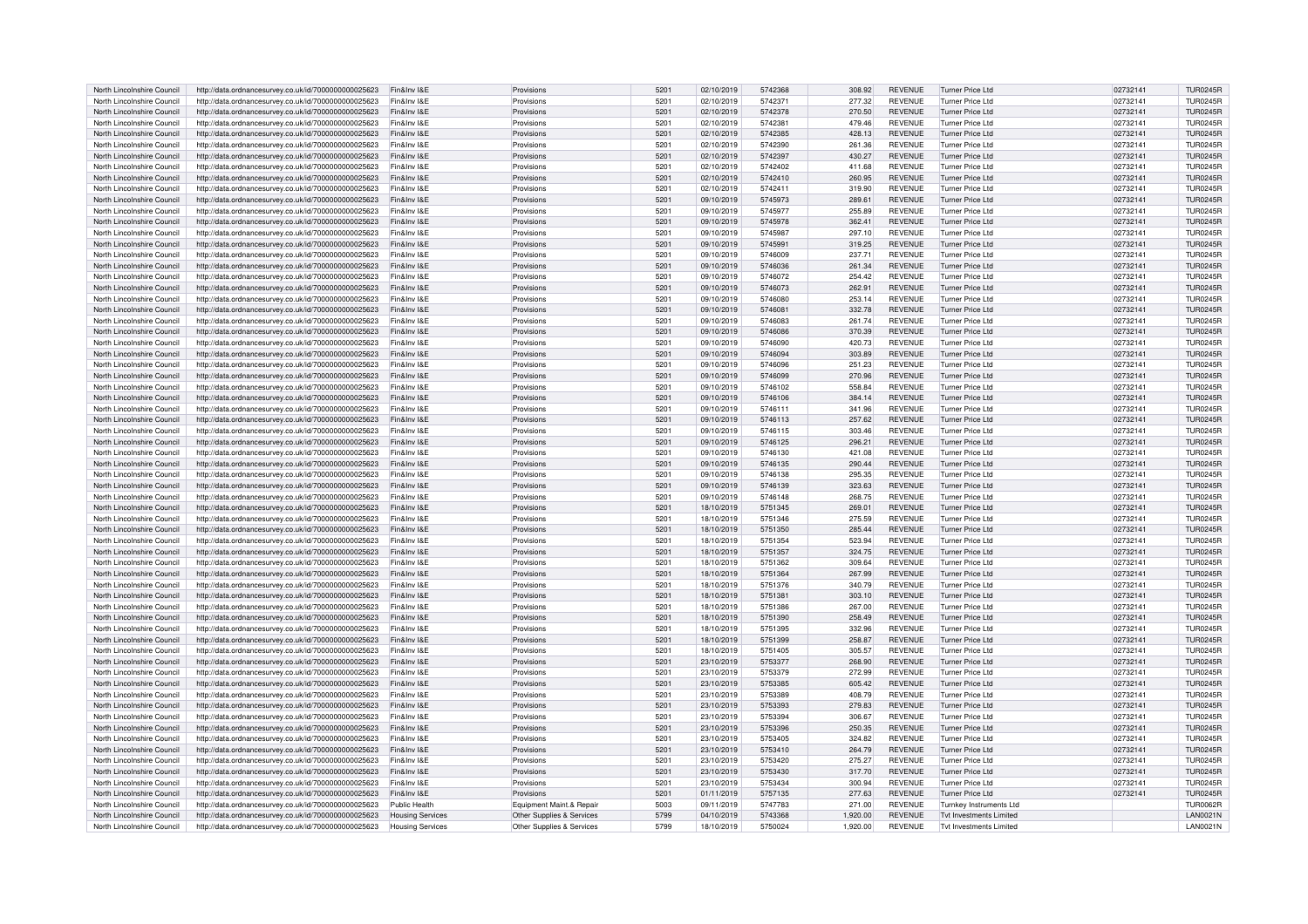| North Lincolnshire Council | http://data.ordnancesurvey.co.uk/id/7000000000025623 | <b>Housing Services</b>                   | Other Supplies & Services             | 5799 | 23/10/2019 | 5751745 | 702.25    | <b>REVENUE</b> | <b>Tvt Investments Limited</b>      |           | <b>LAN0021N</b> |
|----------------------------|------------------------------------------------------|-------------------------------------------|---------------------------------------|------|------------|---------|-----------|----------------|-------------------------------------|-----------|-----------------|
| North Lincolnshire Council | http://data.ordnancesurvey.co.uk/id/7000000000025623 | Culture & Related Services                | Fuel                                  | 4001 | 23/10/2019 | 5751748 | 778.12    | <b>REVENUE</b> | Uk Fuels Ltd                        | 2212080   | <b>UKF0001F</b> |
|                            |                                                      |                                           |                                       |      |            |         |           |                |                                     |           |                 |
| North Lincolnshire Council | http://data.ordnancesurvey.co.uk/id/7000000000025623 | Highways & Transport                      | Fuel                                  | 4001 | 23/10/2019 | 5751748 | 41.67     | <b>REVENUE</b> | Uk Fuels Ltd                        | 2212080   | <b>UKF0001F</b> |
| North Lincolnshire Council | http://data.ordnancesurvey.co.uk/id/7000000000025623 | Highways & Transport                      | Other Supplies & Services             | 5799 | 30/10/2019 | 5756206 | 291.00    | <b>REVENUE</b> | Uk Systems Inc Ltd                  |           | <b>UKS0007S</b> |
| North Lincolnshire Council | http://data.ordnancesurvey.co.uk/id/7000000000025623 | Culture & Related Services                | Books (Libraries+Schools Only)        | 5005 | 04/10/2019 | 5743657 | 324.72    | <b>REVENUE</b> | Ulverscroft Large Print Books Ltd   | 1068776   | <b>ULV0001V</b> |
| North Lincolnshire Council | http://data.ordnancesurvey.co.uk/id/7000000000025623 | Culture & Related Services                | Books (Libraries+Schools Only)        | 5005 | 04/10/2019 | 5743668 | 308.08    | <b>REVENUE</b> | Ulverscroft Large Print Books Ltd   | 1068776   | ULV0001\        |
| North Lincolnshire Council | http://data.ordnancesurvey.co.uk/id/7000000000025623 | Corporate And Democratic Core             | Fees & Charges Income                 | 9002 | 04/10/2019 | 5743967 | $-258.28$ | <b>REVENUE</b> | <b>Ilnison</b>                      |           | <b>UNI0003I</b> |
|                            |                                                      |                                           |                                       |      |            |         |           |                |                                     |           |                 |
| North Lincolnshire Council | http://data.ordnancesurvey.co.uk/id/7000000000025623 | Corporate And Democratic Core             | Materials                             | 5004 | 18/10/2019 | 5743496 | 5,082.68  | <b>REVENUE</b> | United Carlton Office Systems Ltd   | 2118025   | <b>UNI0052</b>  |
| North Lincolnshire Council | http://data.ordnancesurvey.co.uk/id/7000000000025623 | Environmental & Regulatory Svs            | Other Supplies & Services             | 5799 | 18/10/2019 | 5749273 | 234.66    | <b>REVENUE</b> | United Carlton Office Systems Ltd   | 2118025   | <b>UNI0052</b>  |
| North Lincolnshire Council | http://data.ordnancesurvey.co.uk/id/7000000000025623 | Childrens & Education                     | Payments To Private Orgs              | 6002 | 09/10/2019 | 5744589 | 4,506.30  | <b>REVENUE</b> | Unity Foster Care Limited           | 09792053  | <b>UNI05021</b> |
| North Lincolnshire Counci  | http://data.ordnancesurvey.co.uk/id/7000000000025623 | Culture & Related Services                | Gen Office Exp (Incl Postage)         | 5603 | 23/10/2019 | 5753579 | 39.50     | <b>REVENUE</b> | Univar Limited                      | 24134696  | UNI0291         |
| North Lincolnshire Council | http://data.ordnancesurvey.co.uk/id/7000000000025623 | Culture & Related Services                | Materials                             | 5004 | 16/10/2019 | 5749034 | 706.81    | REVENUE        | Univar Limited                      | 24134696  | UNI0291         |
| North Lincolnshire Council | http://data.ordnancesurvey.co.uk/id/7000000000025623 | <b>Culture &amp; Related Services</b>     | Materials                             | 5004 | 23/10/2019 | 5753579 | 622.96    | <b>REVENUE</b> | Univar Limited                      | 24134696  | UNI0291         |
|                            |                                                      |                                           |                                       |      |            |         |           |                |                                     |           |                 |
| North Lincolnshire Council | http://data.ordnancesurvey.co.uk/id/7000000000025623 | Fin&Inv I&E                               | Materials                             | 5004 | 30/10/2019 | 5749012 | 259.58    | <b>REVENUE</b> | Universal Hose Ltd T/A Hydraguip    | 4937556   | <b>UNI0098</b>  |
| North Lincolnshire Council | http://data.ordnancesurvey.co.uk/id/7000000000025623 | Fin&Inv I&E                               | Materials                             | 5004 | 30/10/2019 | 5749013 | 212.53    | <b>REVENUE</b> | Universal Hose Ltd T/A Hydraquip    | 4937556   | <b>UNI00981</b> |
| North Lincolnshire Council | http://data.ordnancesurvey.co.uk/id/7000000000025623 | Fin&Inv I&F                               | Materials                             | 5004 | 10/11/2019 | 575480  | 421.46    | <b>REVENUE</b> | Universal Hose Ltd T/A Hydraguip    | 4937556   | <b>UNI0098</b>  |
| North Lincolnshire Council | http://data.ordnancesurvey.co.uk/id/7000000000025623 | Fin&Inv I&E                               | Materials                             | 5004 | 10/11/2019 | 5754802 | 232.13    | <b>REVENUE</b> | Universal Hose Ltd T/A Hydraquip    | 4937556   | <b>UNI0098</b>  |
| North Lincolnshire Council | http://data.ordnancesurvey.co.uk/id/7000000000025623 | <b>Culture &amp; Related Services</b>     | Other Supplies & Services             | 5799 | 10/11/2019 | 5750900 | 18,309.61 | <b>REVENUE</b> | University Of Plymouth              |           | UNI0252         |
| North Lincolnshire Council | http://data.ordnancesurvey.co.uk/id/7000000000025623 | Childrens & Education                     | Payments To Private Orgs              | 6002 | 16/10/2019 | 5745551 | 13,196.00 | <b>REVENUE</b> | University Of Sheffield             |           | <b>UNI0066</b>  |
|                            |                                                      |                                           |                                       | 2002 |            |         |           |                |                                     |           | <b>UNI0066</b>  |
| North Lincolnshire Council | http://data.ordnancesurvey.co.uk/id/7000000000025623 | Corporate And Democratic Core             | Course Fees/Training                  |      | 04/10/2019 | 5742676 | 4,330.00  | REVENUE        | University Of Sheffield             |           |                 |
| North Lincolnshire Council | http://data.ordnancesurvey.co.uk/id/7000000000025623 | Corporate And Democratic Core             | Course Fees/Training                  | 2002 | 18/10/2019 | 5742670 | 4,500.00  | <b>REVENUE</b> | University Of Sheffield             |           | <b>UNI0066</b>  |
| North Lincolnshire Council | http://data.ordnancesurvey.co.uk/id/7000000000025623 | Culture & Related Services                | Provisions                            | 5201 | 23/11/2019 | 5756726 | 304.80    | <b>REVENUE</b> | <b>Vending Enterprises</b>          | 00978024  | VFN0002N        |
| North Lincolnshire Council | http://data.ordnancesurvey.co.uk/id/7000000000025623 | Corporate And Democratic Core             | <b>Heating Fuels</b>                  | 3104 | 09/10/2019 | 5744128 | 3,105.42  | <b>REVENUE</b> | Verdenergy (Yorkshire) Ltd          | 09563853  | <b>VER0165R</b> |
| North Lincolnshire Council | http://data.ordnancesurvey.co.uk/id/7000000000025623 | Corporate And Democratic Core             | <b>Heating Fuels</b>                  | 3104 | 16/10/2019 | 5749049 | 2.098.02  | <b>REVENUE</b> | Verdenergy (Yorkshire) Ltd          | 09563853  | <b>VER0165R</b> |
| North Lincolnshire Council | http://data.ordnancesurvey.co.uk/id/7000000000025623 | Corporate And Democratic Core             | <b>Heating Fuels</b>                  | 3104 | 25/10/2019 | 5754117 | 2,194.38  | <b>REVENUE</b> | Verdenergy (Yorkshire) Ltd          | 09563853  | <b>VER0165R</b> |
|                            |                                                      |                                           |                                       |      |            |         |           |                |                                     |           |                 |
| North Lincolnshire Council | http://data.ordnancesurvey.co.uk/id/7000000000025623 | Corporate And Democratic Core             | <b>Heating Fuels</b>                  | 3104 | 30/10/2019 | 5756449 | 3.079.14  | <b>REVENUE</b> | Verdenergy (Yorkshire) Ltd          | 09563853  | <b>VER0165R</b> |
| North Lincolnshire Council | http://data.ordnancesurvey.co.uk/id/7000000000025623 | Corporate And Democratic Core             | <b>Heating Fuels</b>                  | 3104 | 30/10/2019 | 5756450 | 3,109.80  | <b>REVENUE</b> | Verdenergy (Yorkshire) Ltd          | 09563853  | <b>VER0165R</b> |
| North Lincolnshire Council | http://data.ordnancesurvey.co.uk/id/7000000000025623 | Corporate And Democratic Core             | Other Premises Costs                  | 3390 | 14/11/2019 | 5754114 | 680.00    | <b>REVENUE</b> | Videcom Security Ltd                | 427189924 | VID0021D        |
| North Lincolnshire Council | http://data.ordnancesurvey.co.uk/id/7000000000025623 | Corporate And Democratic Core             | Repair & Maintenance Costs            | 3000 | 14/11/2019 | 5754114 | $\Omega$  | <b>REVENUE</b> | Videcom Security Ltd                | 427189924 | VID0021D        |
| North Lincolnshire Council | http://data.ordnancesurvey.co.uk/id/7000000000025623 | Environmental & Regulatory Svs            | Equipment Maint.& Repair              | 5003 | 16/10/2019 | 5747804 | 13,318.92 | <b>REVENUE</b> | Videcom Security Ltd                | 427189924 | VID0021D        |
| North Lincolnshire Council | http://data.ordnancesurvey.co.uk/id/7000000000025623 | Environmental & Regulatory Svs            | Equipment Purchase                    | 5001 | 25/10/2019 | 5754128 | 375.00    | <b>REVENUE</b> | Videcom Security Ltd                | 427189924 | VID0021D        |
|                            |                                                      |                                           |                                       |      |            |         |           |                |                                     |           |                 |
| North Lincolnshire Council | http://data.ordnancesurvey.co.uk/id/7000000000025623 | Environmental & Regulatory Svs            | Equipment Purchase                    | 5001 | 21/11/2019 | 5754140 | 1,840.00  | <b>REVENUE</b> | Videcom Security Ltd                | 427189924 | VID0021D        |
| North Lincolnshire Council | http://data.ordnancesurvey.co.uk/id/7000000000025623 | Childrens & Education                     | Home To School Transport              | 4201 | 25/10/2019 | 5754319 | 700.00    | <b>REVENUE</b> | V.I.P. Taxis                        |           | <b>VIP0004P</b> |
| North Lincolnshire Council | http://data.ordnancesurvey.co.uk/id/7000000000025623 | <b>Adult Social Care</b>                  | Payments To Health Providers          | 6019 | 04/10/2019 | 5743810 | 74.543.09 | <b>REVENUE</b> | Virgin Care Services                | 07557877  | <b>VIR0064R</b> |
| North Lincolnshire Council | http://data.ordnancesurvey.co.uk/id/7000000000025623 | <b>Adult Social Care</b>                  | Payments To Health Providers          | 6019 | 04/10/2019 | 5743815 | 74,543.09 | <b>REVENUE</b> | Virgin Care Services                | 07557877  | <b>VIR0064R</b> |
| North Lincolnshire Council | http://data.ordnancesurvey.co.uk/id/7000000000025623 | Childrens & Education                     | Telephone Rent/Calls                  | 5403 | 09/10/2019 | 5744565 | 252.49    | <b>REVENUE</b> | Virgin Media Payments Ltd           | 06024812  | <b>NTL0002L</b> |
| North Lincolnshire Council | http://data.ordnancesurvey.co.uk/id/7000000000025623 | Childrens & Education                     | Subscriptions & Memberships           | 5510 | 30/10/2019 | 5756243 | 545.00    | <b>REVENUE</b> | Virtue Technologies                 | 05872642  | <b>VIR0163R</b> |
| North Lincolnshire Council | http://data.ordnancesurvey.co.uk/id/7000000000025623 | Childrens & Education                     | <b>Agency Costs</b>                   | 6005 | 09/10/2019 | 5745507 | 490.00    | <b>REVENUE</b> | Vision For Education Ltd            | 6433086   | <b>VIS0064S</b> |
| North Lincolnshire Council | http://data.ordnancesurvey.co.uk/id/7000000000025623 | Childrens & Education                     |                                       | 6005 | 11/10/2019 | 5745744 | 350.00    | <b>REVENUE</b> | Vision For Education Ltd            | 6433086   | <b>VIS0064S</b> |
|                            |                                                      |                                           | <b>Agency Costs</b>                   |      |            |         |           |                |                                     |           |                 |
| North Lincolnshire Council | http://data.ordnancesurvey.co.uk/id/7000000000025623 | Childrens & Education                     | <b>Agency Costs</b>                   | 6005 | 23/10/2019 | 5753617 | 1,635.00  | <b>REVENUE</b> | Vision For Education Ltd            | 6433086   | <b>VIS0064S</b> |
| North Lincolnshire Council | http://data.ordnancesurvey.co.uk/id/7000000000025623 | Childrens & Education                     | <b>Agency Costs</b>                   | 6005 | 23/10/2019 | 5753619 | 1,589.00  | <b>REVENUE</b> | Vision For Education Ltd            | 6433086   | <b>VIS0064S</b> |
| North Lincolnshire Council | http://data.ordnancesurvey.co.uk/id/7000000000025623 | Childrens & Education                     | Payments To Private Orgs              | 6002 | 30/10/2019 | 5756236 | 1,336.00  | <b>REVENUE</b> | Vision For Education Ltd            | 6433086   | <b>VIS0064S</b> |
| North Lincolnshire Council | http://data.ordnancesurvey.co.uk/id/7000000000025623 | Adult Social Care                         | Pay - Agency                          | 0131 | 11/11/2019 | 5750092 | 402.23    | <b>REVENUE</b> | Vision Rehabilitation               | 9144893   | <b>VIS0163S</b> |
| North Lincolnshire Council | http://data.ordnancesurvey.co.uk/id/7000000000025623 | <b>Adult Social Care</b>                  | Payments To Private Orgs              | 6002 | 16/10/2019 | 5749401 | 685.17    | <b>REVENUE</b> | Vision Rehabilitation               | 9144893   | <b>VIS0163S</b> |
| North Lincolnshire Council | http://data.ordnancesurvey.co.uk/id/7000000000025623 | <b>Adult Social Care</b>                  | Payments To Private Orgs              | 6002 | 23/10/2019 | 5750087 | 451.68    | <b>REVENUE</b> | Vision Rehabilitation               | 9144893   | <b>VIS0163S</b> |
|                            |                                                      |                                           |                                       |      |            |         |           |                |                                     |           |                 |
| North Lincolnshire Council | http://data.ordnancesurvey.co.uk/id/7000000000025623 | <b>Adult Social Care</b>                  | Payments To Private Orgs              | 6002 | 30/10/2019 | 5749403 | 396.54    | <b>REVENUE</b> | Vision Rehabilitation               | 9144893   | <b>VIS0163S</b> |
| North Lincolnshire Council | http://data.ordnancesurvey.co.uk/id/7000000000025623 | Corporate And Democratic Core             | Telephone Rent/Calls                  | 5403 | 25/10/2019 | 5754584 | 3,773.19  | <b>REVENUE</b> | Vodafone Uk                         | 1471587   | VOD0016D        |
| North Lincolnshire Council | http://data.ordnancesurvey.co.uk/id/7000000000025623 | Corporate And Democratic Core             | <b>Telephone Rent/Calls</b>           | 5403 | 25/10/2019 | 5754587 | 1,375.82  | <b>REVENUE</b> | Vodafone Uk                         | 1471587   | VOD0016D        |
| North Lincolnshire Council | http://data.ordnancesurvey.co.uk/id/7000000000025623 | Environmental & Regulatory Svs            | <b>Leased Cars Rental</b>             | 4301 | 26/09/2019 | 5749360 | $-783.63$ | <b>REVENUE</b> | Volkswagen Group Leasing            |           | <b>VOL0032L</b> |
| North Lincolnshire Council | http://data.ordnancesurvey.co.uk/id/7000000000025623 | <b>Adult Social Care</b>                  | Payments To Health Providers          | 6019 | 11/10/2019 | 5743808 | 500.00    | <b>REVENUE</b> | Voluntary Action North Lincolnshire | 3346067   | <b>VOL0001L</b> |
| North Lincolnshire Council | http://data.ordnancesurvey.co.uk/id/7000000000025623 | <b>Environmental &amp; Regulatory Svs</b> | Other Professional Fees               | 5829 | 09/10/2019 | 5744163 | 2,750.00  | <b>REVENUE</b> | <b>Walker Morris</b>                | OC33898   | MOR0143F        |
| North Lincolnshire Council | http://data.ordnancesurvey.co.uk/id/7000000000025623 | Fin&Inv I&E                               | Materials                             | 5004 | 16/11/2019 | 5754803 | 1,819.45  | <b>REVENUE</b> | Warwick Ward (Machinery Ltd)        |           | <b>WAR0038F</b> |
|                            |                                                      |                                           |                                       |      |            |         |           |                |                                     |           |                 |
| North Lincolnshire Council | http://data.ordnancesurvey.co.uk/id/7000000000025623 | <b>Housing Services</b>                   | Gen Office Exp (Incl Postage)         | 5603 | 18/10/2019 | 5751100 | 405.11    | <b>REVENUE</b> | Waterloo Housing Group              |           | WAT0415T        |
| North Lincolnshire Council | http://data.ordnancesurvey.co.uk/id/7000000000025623 | Corporate And Democratic Core             | Water (Meter/Rate) & Sewerage         | 3221 | 09/10/2019 | 5744200 | 3.280.93  | <b>REVENUE</b> | <b>Water Plus</b>                   |           | SEV0001V        |
| North Lincolnshire Council | http://data.ordnancesurvey.co.uk/id/7000000000025623 | Corporate And Democratic Core             | Water (Meter/Rate) & Sewerage         | 3221 | 09/10/2019 | 5744201 | 17,357.89 | <b>REVENUE</b> | <b>Water Plus</b>                   |           | SEV0001\        |
| North Lincolnshire Council | http://data.ordnancesurvey.co.uk/id/7000000000025623 | Corporate And Democratic Core             | Water (Meter/Rate) & Sewerage         | 3221 | 18/10/2019 | 5750926 | 1,202.50  | <b>REVENUE</b> | <b>Water Plus</b>                   |           | <b>SEV0001V</b> |
| North Lincolnshire Council | http://data.ordnancesurvey.co.uk/id/7000000000025623 | Corporate And Democratic Core             | Water (Meter/Rate) & Sewerage         | 3221 | 18/10/2019 | 5750927 | 320.94    | <b>REVENUE</b> | <b>Water Plus</b>                   |           | <b>SEV0001V</b> |
| North Lincolnshire Council |                                                      |                                           | Water (Meter/Rate) & Sewerage         | 3221 | 18/10/2019 | 5750928 | 6,381.66  | <b>REVENUE</b> | <b>Water Plus</b>                   |           | SEV0001\        |
|                            | http://data.ordnancesurvey.co.uk/id/7000000000025623 | Corporate And Democratic Core             |                                       |      |            |         |           |                |                                     |           |                 |
| North Lincolnshire Council | http://data.ordnancesurvey.co.uk/id/7000000000025623 | Corporate And Democratic Core             | Other Premises Costs                  | 3390 | 30/10/2019 | 5749328 | 210.00    | <b>REVENUE</b> | Water Saving Techniques Ltd         | SC377805  | <b>FES0004S</b> |
| North Lincolnshire Council | http://data.ordnancesurvey.co.uk/id/7000000000025623 | Corporate And Democratic Core             | Other Premises Costs                  | 3390 | 30/10/2019 | 5749333 | 480.00    | <b>REVENUE</b> | Water Saving Techniques Ltd         | SC377805  | <b>FES0004S</b> |
| North Lincolnshire Council | http://data.ordnancesurvey.co.uk/id/7000000000025623 | Corporate And Democratic Core             | <b>Benair &amp; Maintenance Costs</b> | 3000 | 30/10/2019 | 5749328 |           | <b>REVENUE</b> | Water Saving Techniques Ltd         | SC377805  | <b>FES0004S</b> |
| North Lincolnshire Council | http://data.ordnancesurvey.co.uk/id/7000000000025623 | Corporate And Democratic Core             | Repair & Maintenance Costs            | 3000 | 30/10/2019 | 5749333 | $\Omega$  | <b>REVENUE</b> | Water Saving Techniques Ltd         | SC377805  | <b>FES0004S</b> |
| North Lincolnshire Council | http://data.ordnancesurvey.co.uk/id/7000000000025623 | Childrens & Education                     | Water (Meter/Rate) & Sewerage         | 3221 | 30/10/2019 | 5756259 | 429.66    | <b>REVENUE</b> | Wave - Anglian Water Business       | 2366656   | ANG0001G        |
| North Lincolnshire Council | http://data.ordnancesurvey.co.uk/id/7000000000025623 | Corporate And Democratic Core             | Other Supplies & Services             | 5799 | 14/11/2019 | 5752929 | 755.55    | <b>REVENUE</b> | Wendy Shelbourn                     |           | SHE0105E        |
|                            |                                                      |                                           |                                       |      |            |         |           |                |                                     |           |                 |
| North Lincolnshire Council | http://data.ordnancesurvey.co.uk/id/7000000000025623 | Public Health                             | Payments To Health Providers          | 6019 | 04/10/2019 | 5743773 | 520.00    | <b>REVENUE</b> | West Common Lane Teaching Practice  |           | <b>WES0101S</b> |
| North Lincolnshire Council | http://data.ordnancesurvey.co.uk/id/7000000000025623 | Childrens & Education                     | Course Fees/Training                  | 2002 | 30/10/2019 | 5756480 | 520.00    | <b>REVENUE</b> | Westminster Insight                 |           | <b>WES0164S</b> |
| North Lincolnshire Council | http://data.ordnancesurvey.co.uk/id/7000000000025623 | <b>Culture &amp; Related Services</b>     | Fuel                                  | 4001 | 09/10/2019 | 5744084 | 209.09    | <b>REVENUE</b> | Wex Europe Services Limited         | 082824241 | <b>WEX0001X</b> |
| North Lincolnshire Council | http://data.ordnancesurvey.co.uk/id/7000000000025623 | Culture & Related Services                | Fuel                                  | 4001 | 23/10/2019 | 5751180 | 256.13    | <b>REVENUE</b> | Wex Europe Services Limited         | 082824241 | <b>WEX0001X</b> |